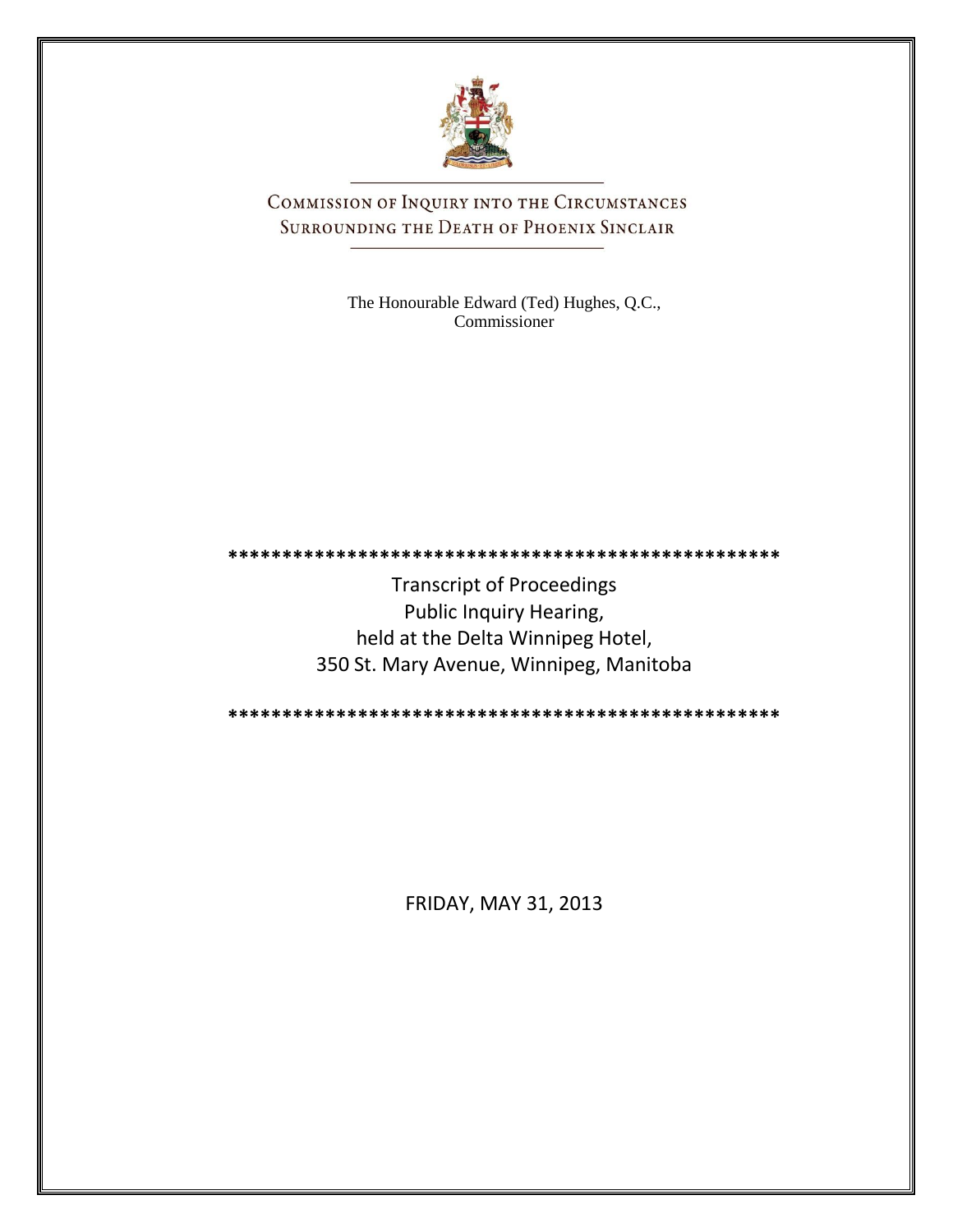# **APPEARANCES**

**MS. S. WALSH,** Commission Counsel **MR. D. OLSON,** Senior Associate Counsel **MS. K. DYCK**, Associate Commission Counsel **MR. R. MASCARENHAS**, Associate Commission Counsel

**MR. G. MCKINNON,** for Department of Family Services and Labour

**MR. T. RAY,** for Manitoba Government and General Employees Union

**MS. L. HARRIS,** for General Child and Family Services Authority

**MR. S. SCARCELLO,** First Nations of Northern Manitoba Child and Family Services Authority, First Nations of Southern Manitoba Child and Family Services Authority, and Child and Family All Nation Coordinated Response Network

**MR. H. KHAN,** for Intertribal Child and Family Services

**MR. J. GINDIN,** for Mr. Nelson Draper Steve Sinclair and Ms. Kimberly-Ann Edwards

**MR. J. FUNKE,** for Assembly of Manitoba Chiefs and Southern Chiefs Organization Inc.

**MS. M. VERSACE**, for University of Manitoba, Faculty of Social Work

**MR. W. HAIGHT**, for Manitoba Métis Federation and Métis Child and Family Services Authority Inc.

**MS. C. DUNN**, for Ka Ni Kanichihk Inc.

**MR. G. TRAMLEY**, for Aboriginal Council of Winnipeg Inc.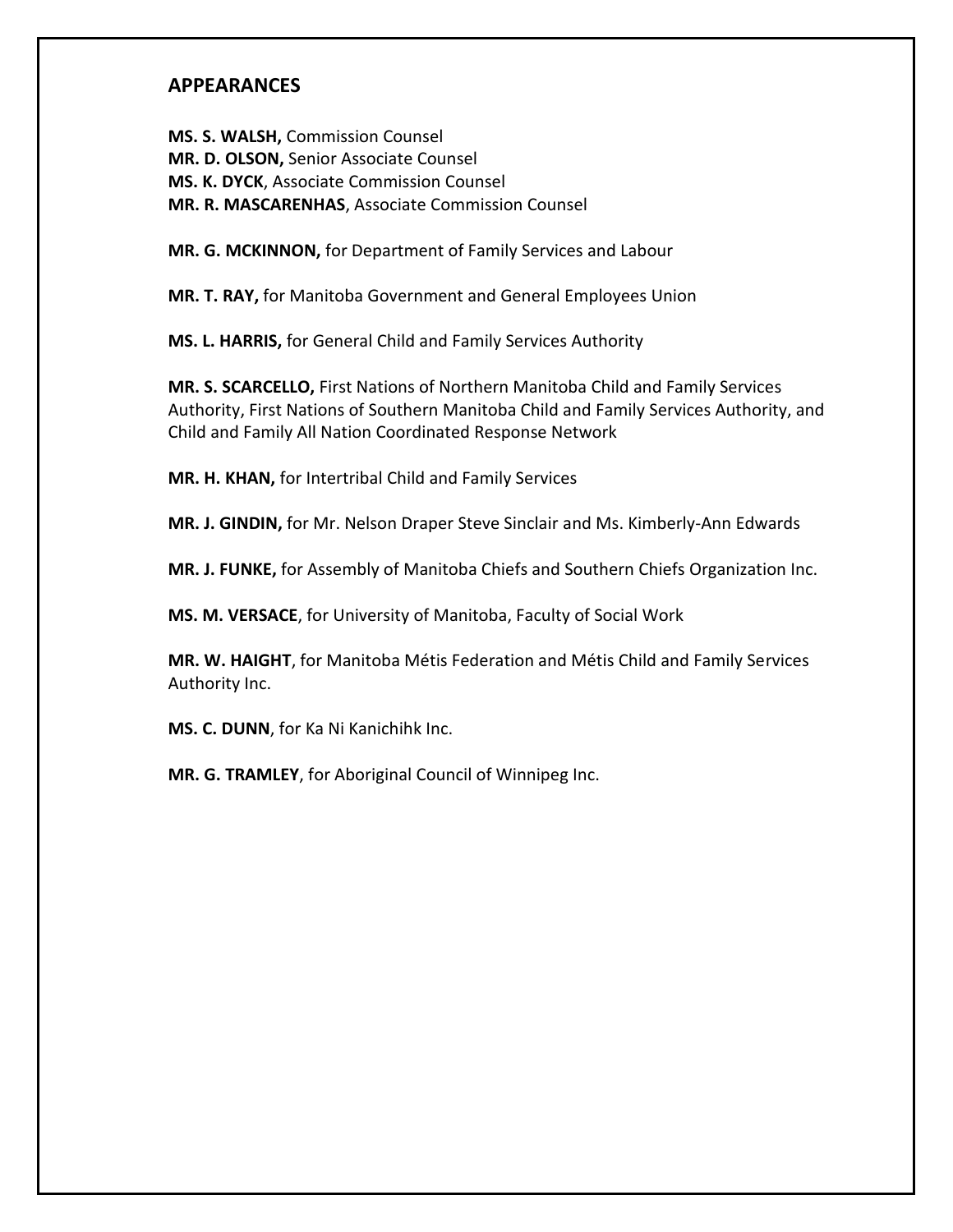# **INDEX**

|                   |                                                                                      |                                              | Page                   |
|-------------------|--------------------------------------------------------------------------------------|----------------------------------------------|------------------------|
| PROCEEDINGS       |                                                                                      |                                              |                        |
| <b>WITNESSES:</b> |                                                                                      |                                              |                        |
|                   | BRADLEY DOUGLAS MCKENZIE                                                             |                                              |                        |
|                   | Direct Examination<br>Cross-Examination<br>Cross-Examination<br>Re-Examination       | (Olson)<br>(McKinnon)<br>(Harris)<br>(Olson) | 6<br>100<br>111<br>112 |
| PROCEEDINGS       |                                                                                      |                                              | 114                    |
|                   | BERNICE ANNE CYR<br>DIANE LOUISE ROUSSIN<br>SHARON ELAINE TAYLOR<br>DILLY MARIE KNOL |                                              |                        |
|                   | Direct Examination<br>Cross-Examination                                              | (Walsh)<br>(Gindin)                          | 120<br>192             |

## **EXHIBITS**:

| 126 | Curriculum vitae of Bradley Douglas<br>McKenzie                                           | $\mathbf{2}$ |
|-----|-------------------------------------------------------------------------------------------|--------------|
| 127 | Chapter entitled: "Building Community<br>in West Region Child and Family Services         | 3            |
| 128 | Chapter entitled "From Child Protection<br>to Community Caring in First Nations"          | 4            |
| 129 | Chapter 6: "Differential Response in<br>Child Welfare, a New Early Intervention<br>Model" | 4            |
| 130 | Chapter 11: "Aboriginal Child Welfare<br>in Health Outcomes in Manitoba"                  | 5            |
| 131 | Chapter entitled "Community Building<br>Through Block Funding"                            | 5            |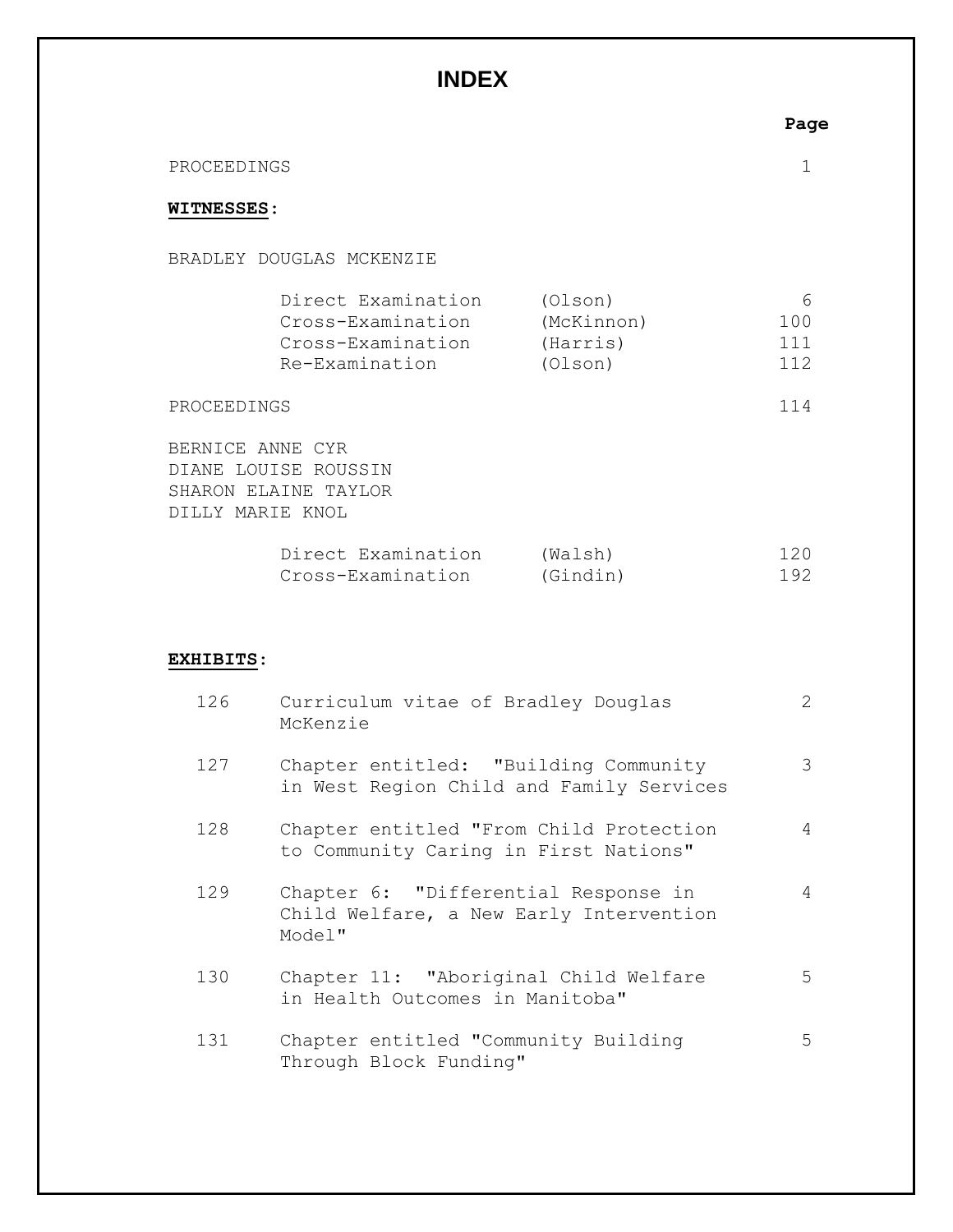MAY 31, 2013

 PROCEEDINGS CONTINUED FROM MAY 30, 2013 MR. OLSON: Good morning, Mr. Commissioner. THE COMMISSIONER: All right, Mr. Olson. MR. OLSON: Morning, Dr. McKenzie. 7 THE WITNESS: Morning. MR. OLSON: Just before we get started, I've provided the clerk with a list of the exhibits I intend to file for this witness. It's been updated. There was one exhibit that was omitted that is being retrieved by one of the Commission staff, so there is a new numbering list and I've asked the clerk to provide that to you this morning. 14 THE COMMISSIONER: Right. MR. OLSON: That's, that's it. So document number 131 is the document that's been handwritten in. 17 THE COMMISSIONER: Yes. MR. OLSON: That will be coming over this morning, shortly. 20 THE COMMISSIONER: All right. MR. OLSON: And so with that, we can get started with the witness once he's been sworn in. THE COMMISSIONER: Right. Are you going to identify those exhibits on the record? MR. OLSON: I will.

 $- 1 -$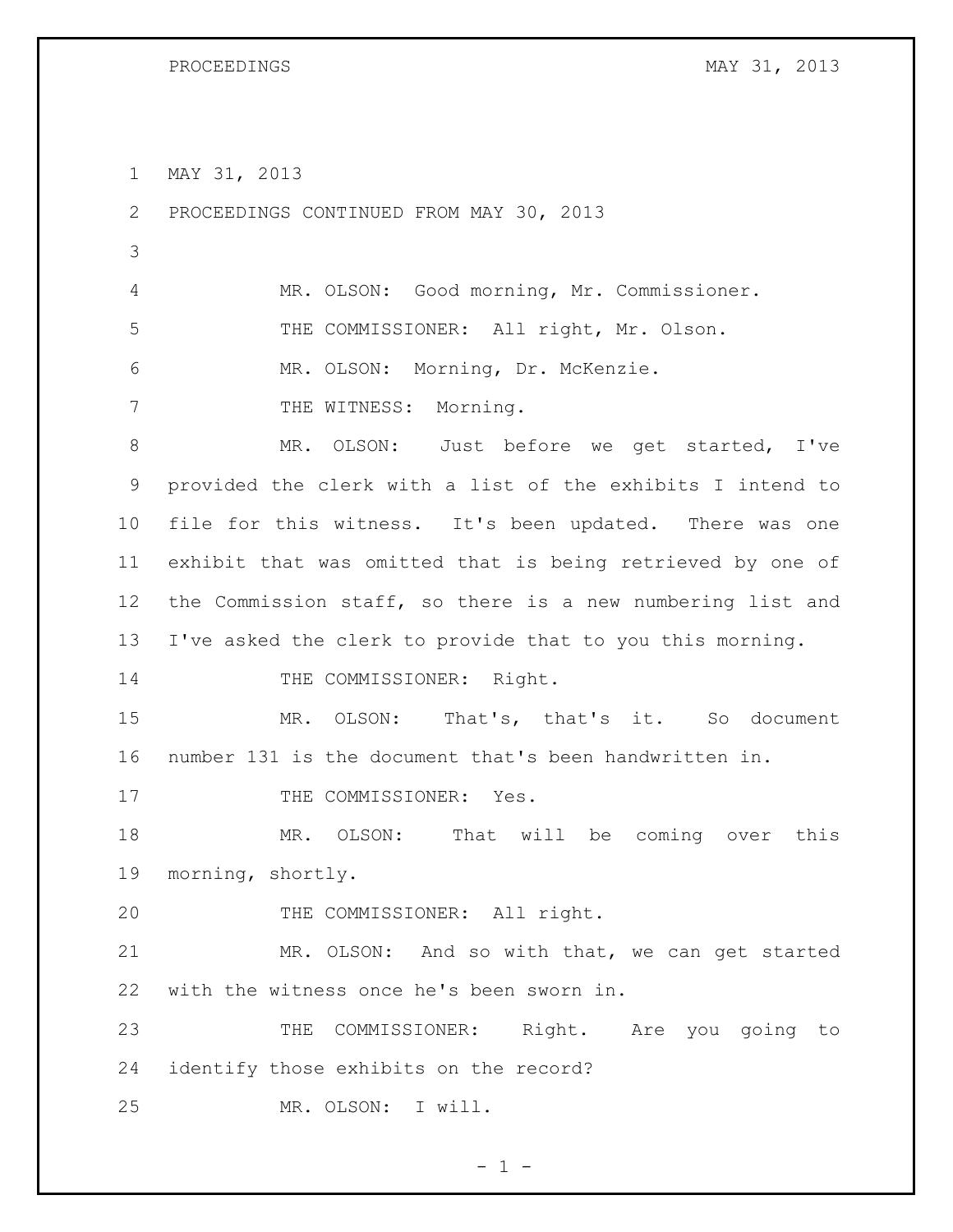| $\mathbf 1$  | THE CLERK: Want to do it now or                        |
|--------------|--------------------------------------------------------|
| $\mathbf{2}$ | MR. OLSON: I'll wait till he's sworn in.               |
| 3            | THE CLERK: If you could just stand for a moment,       |
| 4            | sir. Is it your choice to swear on the Bible or affirm |
| 5            | without the Bible?                                     |
| 6            | THE WITNESS: I will affirm.                            |
| 7            | THE CLERK: All right. State your full name to          |
| 8            | the court, then.                                       |
| 9            | THE WITNESS: Bradley Douglas McKenzie.                 |
| 10           | THE CLERK: And if you could spell your first           |
| 11           | name.                                                  |
| 12           | THE WITNESS: Bradley, B-R-A-D-L-E-Y.                   |
| 13           | THE CLERK: Your middle name, please.                   |
| 14           | THE WITNESS: D-O-U-G-L-A-S.                            |
| 15           | THE CLERK: And your last name, please.                 |
| 16           | THE WITNESS: McKenzie, M-C capital K-E-N-Z-I-E.        |
| 17           | THE CLERK: Thank you.                                  |
| 18           |                                                        |
| 19           | <b>DOUGLAS</b><br><b>BRADLEY</b><br><b>MCKENZIE,</b>   |
| 20           | affirmed, testified as follows:                        |
| 21           |                                                        |
| 22           | THE CLERK: Thank you. You may be seated.               |
| 23           | MR. OLSON: Starting with the exhibits, first           |
| 24           | will be Dr. McKenzie's curriculum vitae, which will be |
| 25           | document -- sorry, Exhibit 126.                        |

 $- 2 -$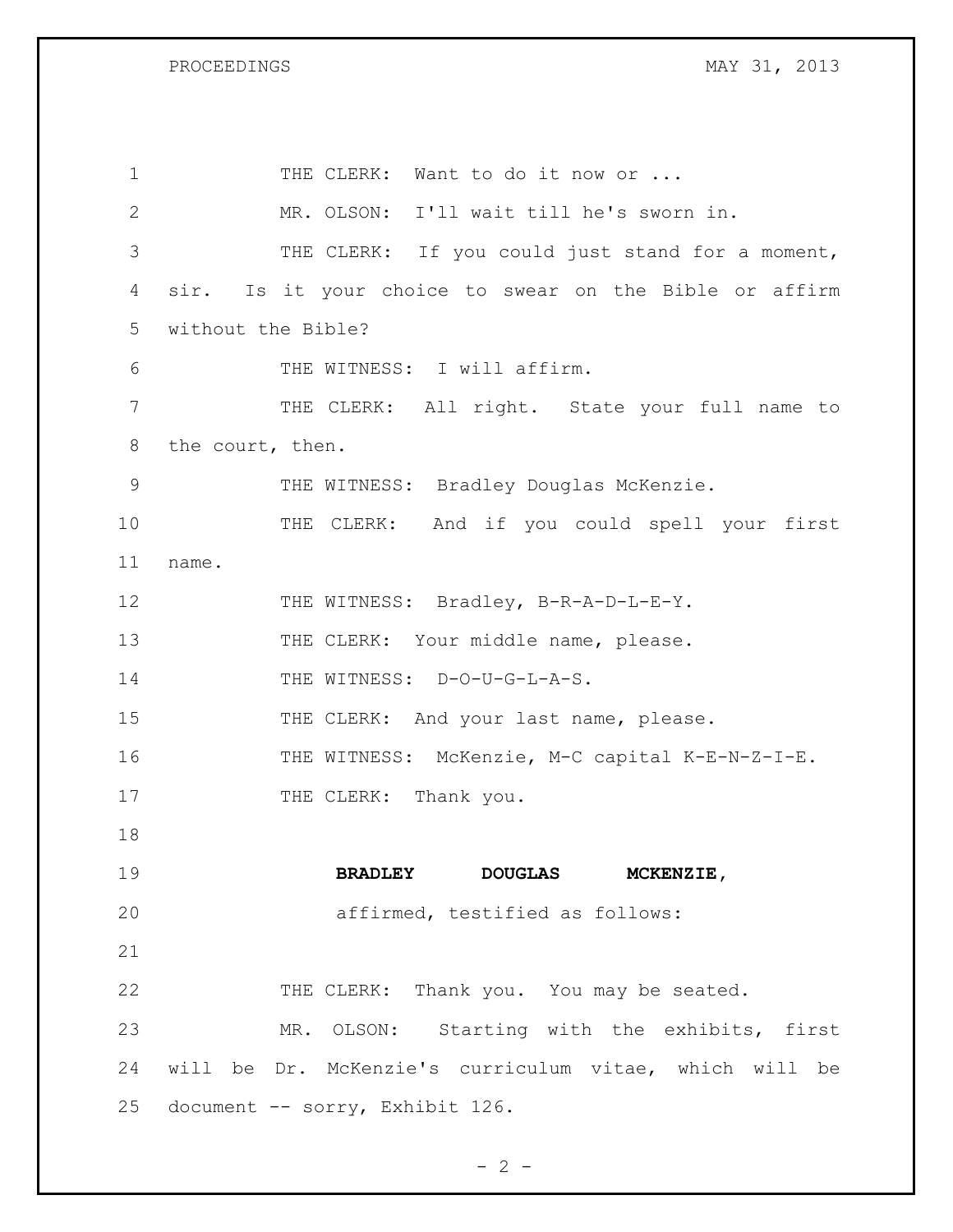| $\mathbf 1$  | THE COMMISSIONER: Right.                                   |
|--------------|------------------------------------------------------------|
| $\mathbf{2}$ | THE CLERK: Exhibit 126.                                    |
| 3            |                                                            |
| 4            | EXHIBIT 126: CURRICULUM VITAE OF                           |
| 5            | BRADLEY DOUGLAS MCKENZIE                                   |
| 6            |                                                            |
| 7            | MR. OLSON: Next we'll go with Exhibit 127, which           |
| 8            | is entitled, Community Building Through Block Funding,     |
| 9            | which counsel will know as document number 79.             |
| 10           | THE COMMISSIONER: Oh, wait a minute. 127 is                |
| 11           | Building Community in West Region?                         |
| 12           | MR. OLSON: Sorry. That's correct, Mr.                      |
| 13           | Commissioner. This document, counsel know that as document |
| 14           | number 80.                                                 |
| 15           | THE COMMISSIONER: Yes.                                     |
| 16           | THE CLERK: Exhibit 127.                                    |
| 17           | THE COMMISSIONER: That's Building Community in             |
| 18           | West Region is, is 127.                                    |
| 19           | MR. OLSON: That's right.                                   |
| 20           |                                                            |
| 21           | EXHIBIT 127: CHAPTER ENTITLED                              |
| 22           | "BUILDING COMMUNITY IN WEST REGION                         |
| 23           | CHILD AND FAMILY SERVICES"                                 |
| 24           |                                                            |
| 25           | MR. OLSON: And next, Exhibit 128                           |

- 3 -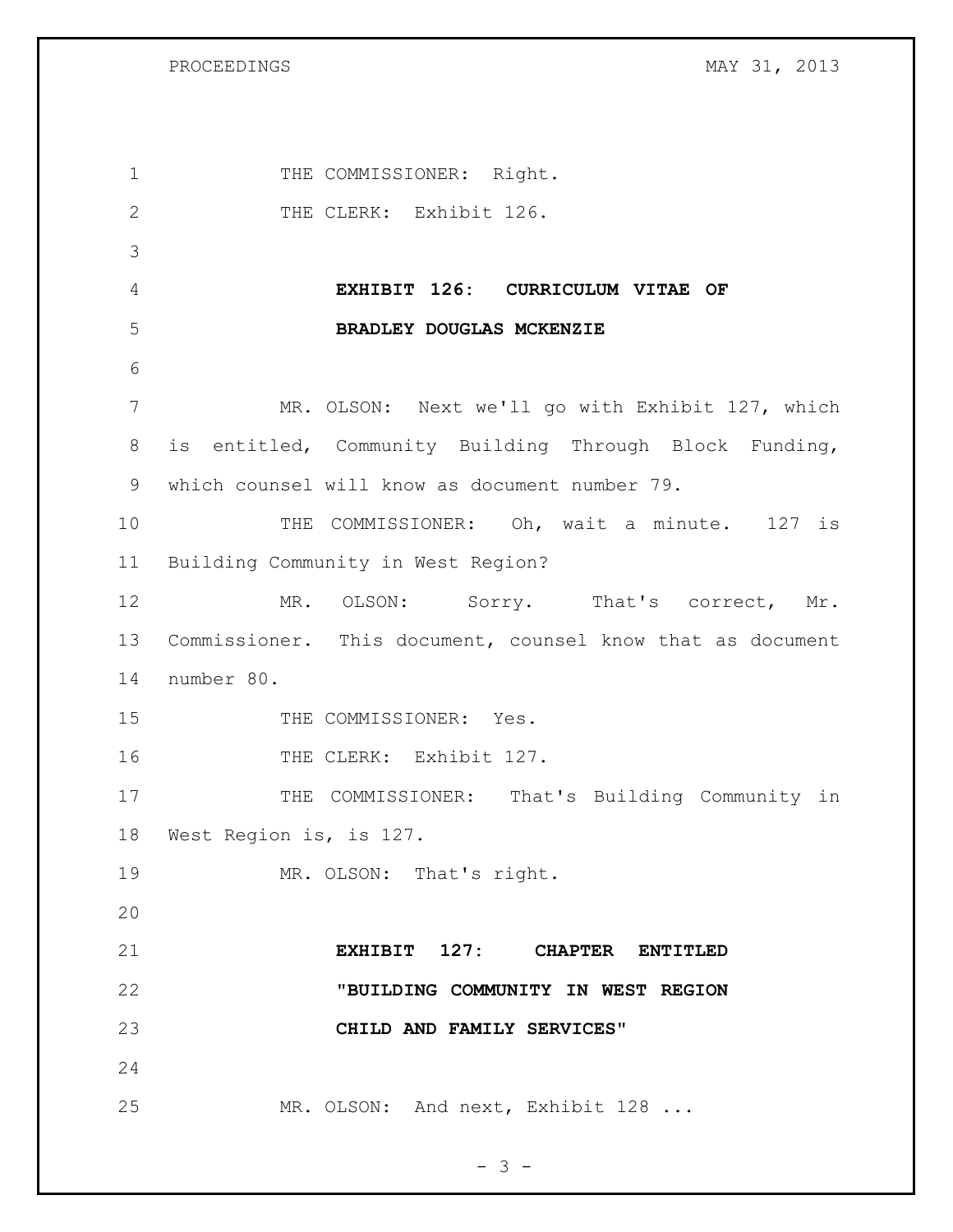| $\mathbf 1$     | THE CLERK: I don't have 127 (inaudible).                    |
|-----------------|-------------------------------------------------------------|
| $\overline{2}$  | COMMISSIONER: From Child Protection to<br>THE               |
| 3               | Community Caring.                                           |
| 4               | MR. OLSON: Sorry, 128 is From Child Protection              |
| 5               | to Community Caring in First Nations, which counsel know as |
| 6               | document 81.                                                |
| 7               | THE COMMISSIONER: 128.                                      |
| 8               |                                                             |
| $\overline{9}$  | EXHIBIT 128: CHAPTER<br><b>ENTITLED</b>                     |
| 10              | "FROM<br>CHILD PROTECTION<br>TO                             |
| 11              | COMMUNITY CARING IN FIRST NATIONS"                          |
| 12              |                                                             |
| 13              | MR. OLSON: 129 --                                           |
| 14              | THE COMMISSIONER: Chapter 6.                                |
| 15              | MR. OLSON: Chapter 6 from -- entitled                       |
| 16              | Differential Response in Child Welfare, a<br>New Early      |
| 17 <sub>2</sub> | Intervention Model, authored by Brad McKenzie, connecting   |
| 18              | -- from the text Connecting Research Policy and Practice,   |
|                 | 19 Child Welfare, second edition, which counsel know as     |
| 20              | document 82A.                                               |
| 21              | THE COMMISSIONER: 129.                                      |
| 22              | THE CLERK: Exhibit 129.                                     |
| 23              |                                                             |
| 24              | EXHIBIT 129: CHAPTER 6:                                     |
| 25              | "DIFFERENTIAL RESPONSE IN CHILD                             |
|                 |                                                             |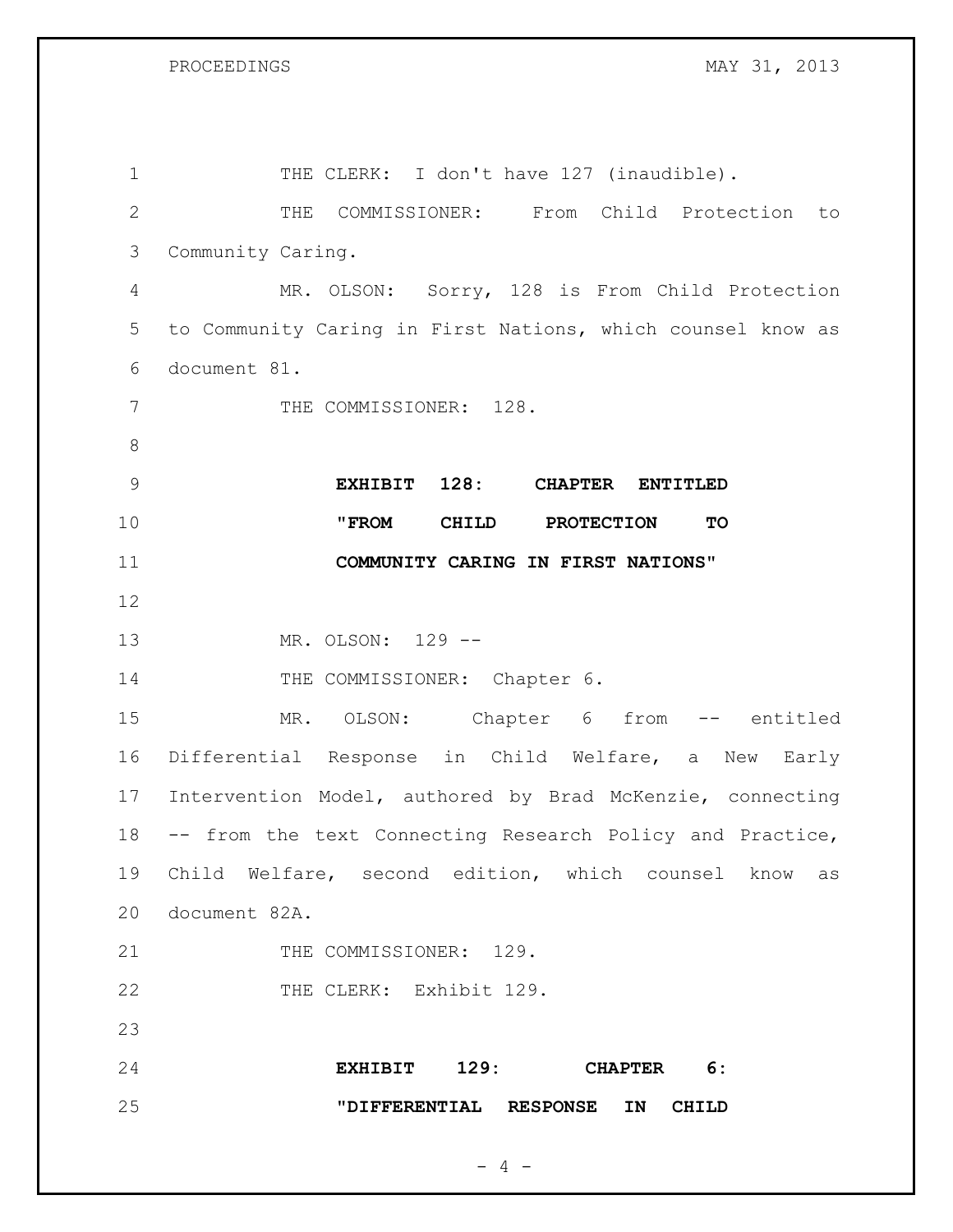**WELFARE, A NEW EARLY INTERVENTION MODEL"** MR. OLSON: Then 130 is Chapter 11: Aboriginal Child Welfare and Health Outcomes in Manitoba, by Brad McKenzie and Corbin Shangreaux titled, The Social Determinants of Health in Manitoba, which counsel know as 82B. **EXHIBIT 130: CHAPTER 11: "ABORIGINAL CHILD WELFARE IN HEALTH OUTCOMES IN MANITOBA" MR. OLSON:** And finally, the document that's being retrieved by Commission staff that we should have shortly is going to be 131, and it's entitled Community Building through Block Funding. Counsel have that document and it's known as document 79. 19 THE CLERK: It will be Exhibit 131. MR. OLSON: Thank you. 21 THE COMMISSIONER: 131. **EXHIBIT 131: CHAPTER ENTITLED "COMMUNITY BUILDING THROUGH BLOCK FUNDING"**

 $- 5 -$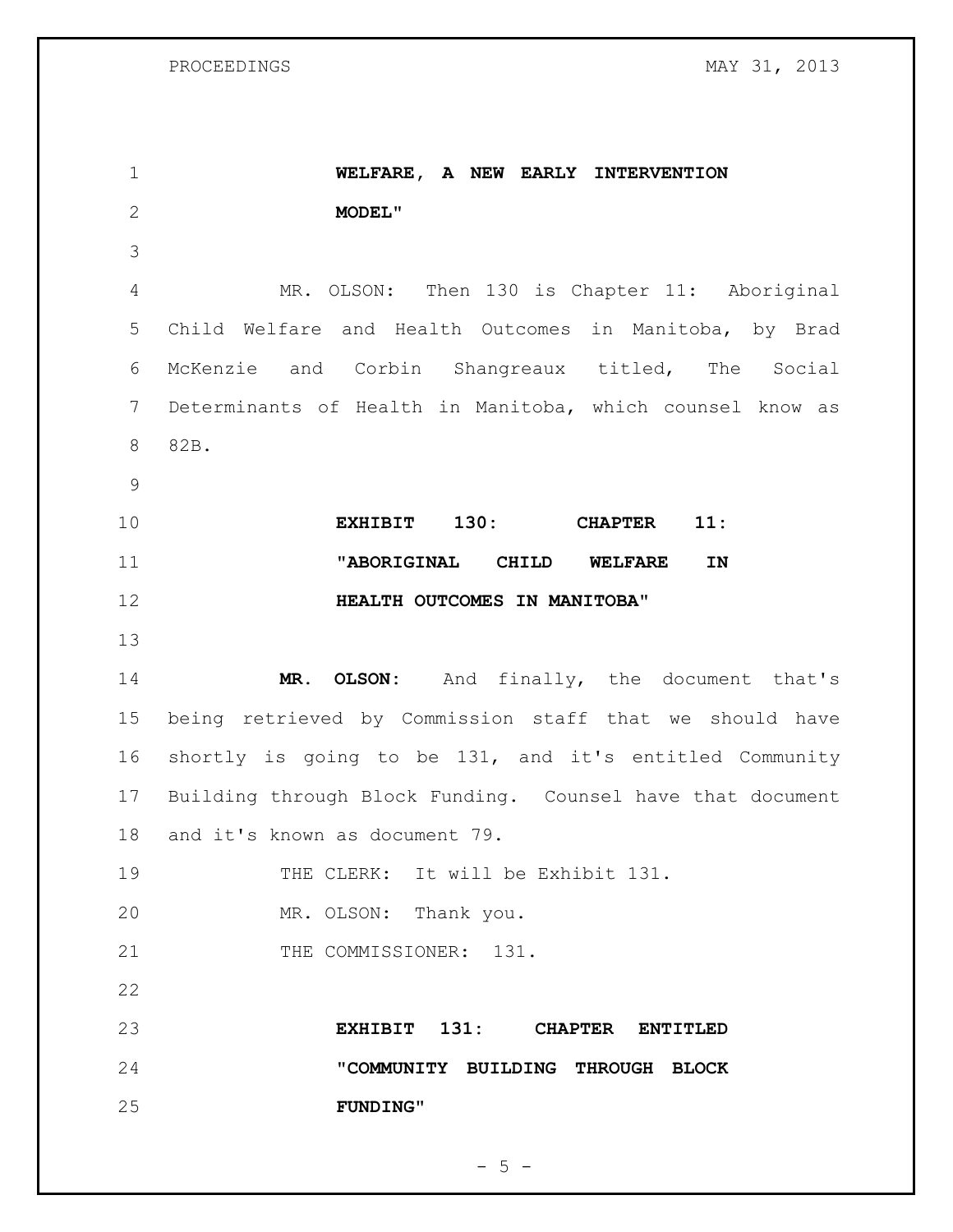DIRECT EXAMINATION BY MR. OLSON: Q Good morning, Dr. McKenzie. A Morning. Q First of all, let's start off, we're going to go through your CV a little bit, beginning with your educational background. I understand that you have your bachelor of arts from the University of Regina, obtained in 1968? A Correct. Q Your master of social work from the University of Manitoba in 1971? A Correct, yes. Q And your Ph.D in social work from Arizona State University in 1989? A That's correct. Q Okay. Does that cover your educational degrees? A Yes. Q Thank you. You worked as a social worker in northern Saskatchewan from 1968 to 1974 and in Thompson from 1974 to 1975? 21 A That is correct. Q You've been employed as a professor at the University of Manitoba, faculty of social work, since 1976? A Yes.

 $- 6 -$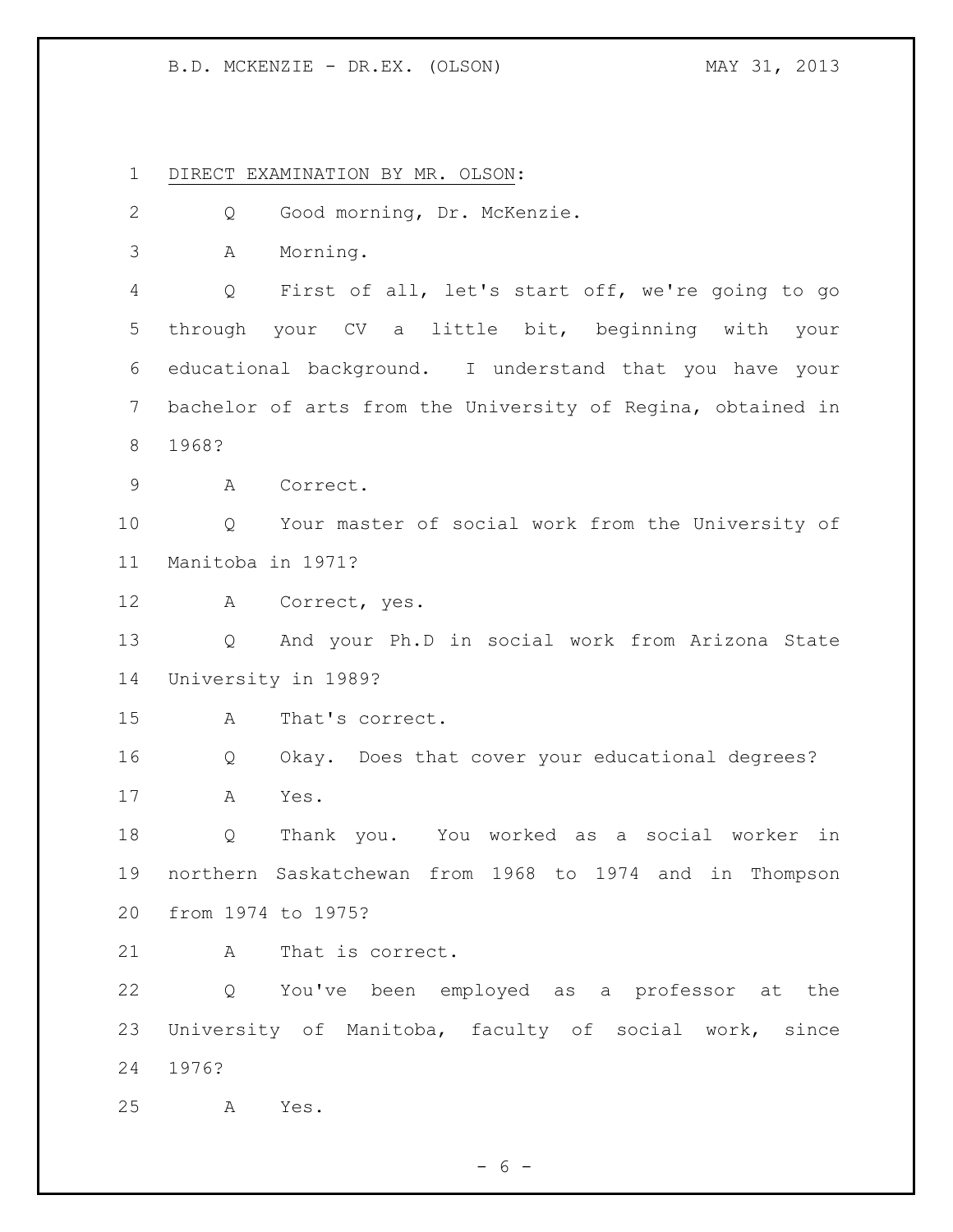Q And were acting associate dean from 1989 to 1990? A Correct.

 Q Okay. You were director of the inner city social work program from 1981 to 1987 and have done extensive consulting and program evaluation in the field of child welfare?

A That is correct.

Q What's your teaching area of specialty?

 A My teaching area of specialty is social policy, program evaluation and child welfare.

 Q In terms of aboriginal child welfare and policy do you have any expertise?

 A I have done a number of evaluations of child welfare services in the aboriginal context, and Corbin Shangreaux and I co-taught a course on child welfare and aboriginal people as part of the curriculum at the faculty of social work.

 I've also worked as a child welfare worker in northern Saskatchewan in aboriginal communities.

Q And what's your current position?

A I'm a professor of social work.

 Q Thank you. That's at the University of Manitoba? A University of Manitoba.

 Q Now, I understand you've authored multiple evaluations of the Child and Family Services west region

- 7 -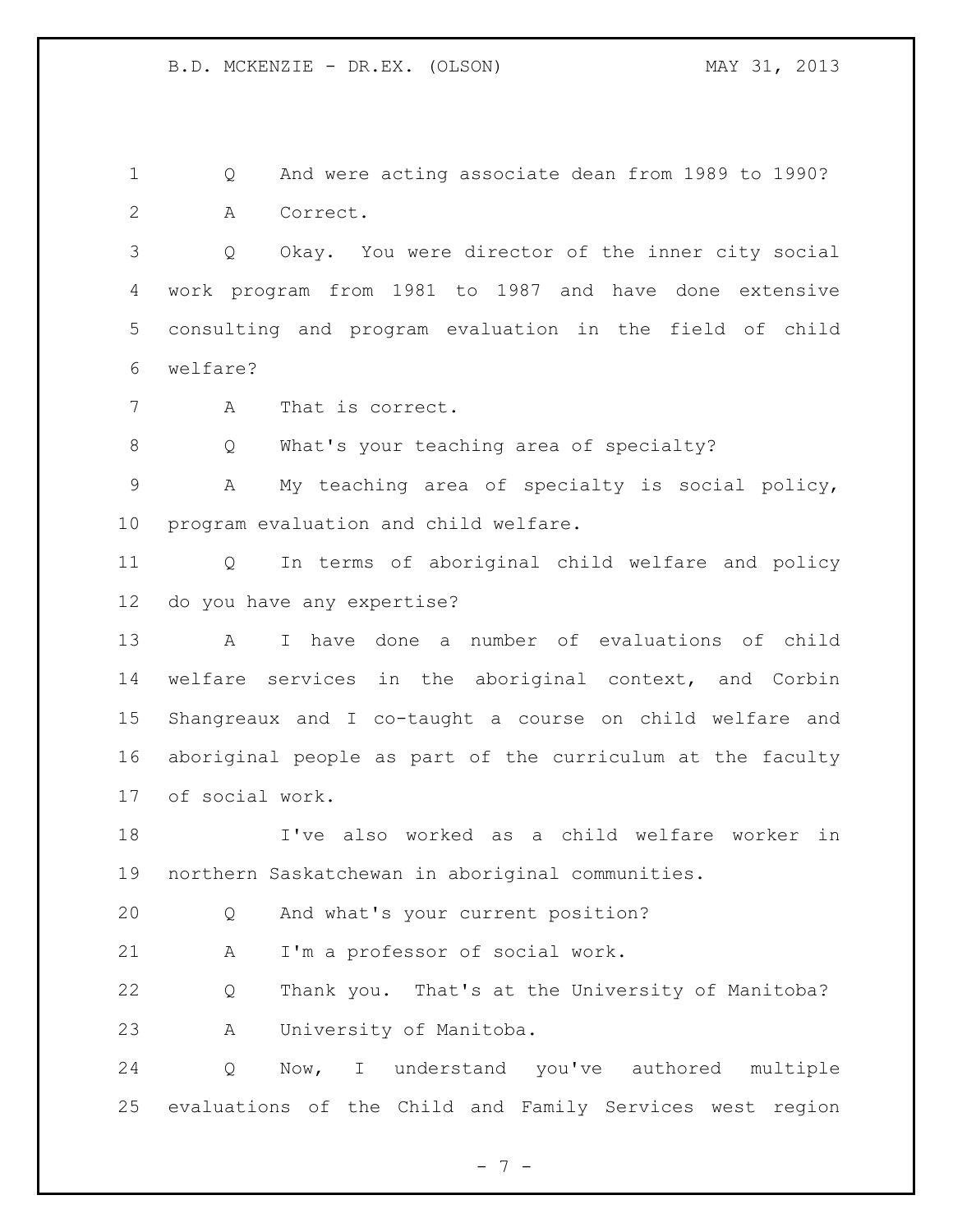block funding model which were published, and these were just filed as Exhibit 127.

A Yes.

 Q And they're, they're entitled Community Building Through Block Funding, and Exhibit 128 was entitled, Building Community in West Region Child and Family Services. So that's one of the evaluations you were just talking about?

A That's correct.

Q Or two of the evaluations, sorry.

 A Well, one is an article, I believe, and that's Exhibit 131. And the 127 exhibit is the evaluation, the first evaluation that was completed in 1994.

 Q Okay. Thank you. You've also conducted a program evaluation of the general authority's differential response pilot project in 2011. That's entitled Valuation of the General Child and Family Services Authority's Differential Response Family Enhancement Pilot, and that's located at Commission disclosure 1850. There is a copy of it in the binder in front of you as well.

21 A That's correct.

 THE COMMISSIONER: And what exhibit number is that?

 MR. OLSON: That's actually been filed as a Commission disclosure previously. It's Commission

 $- 8 -$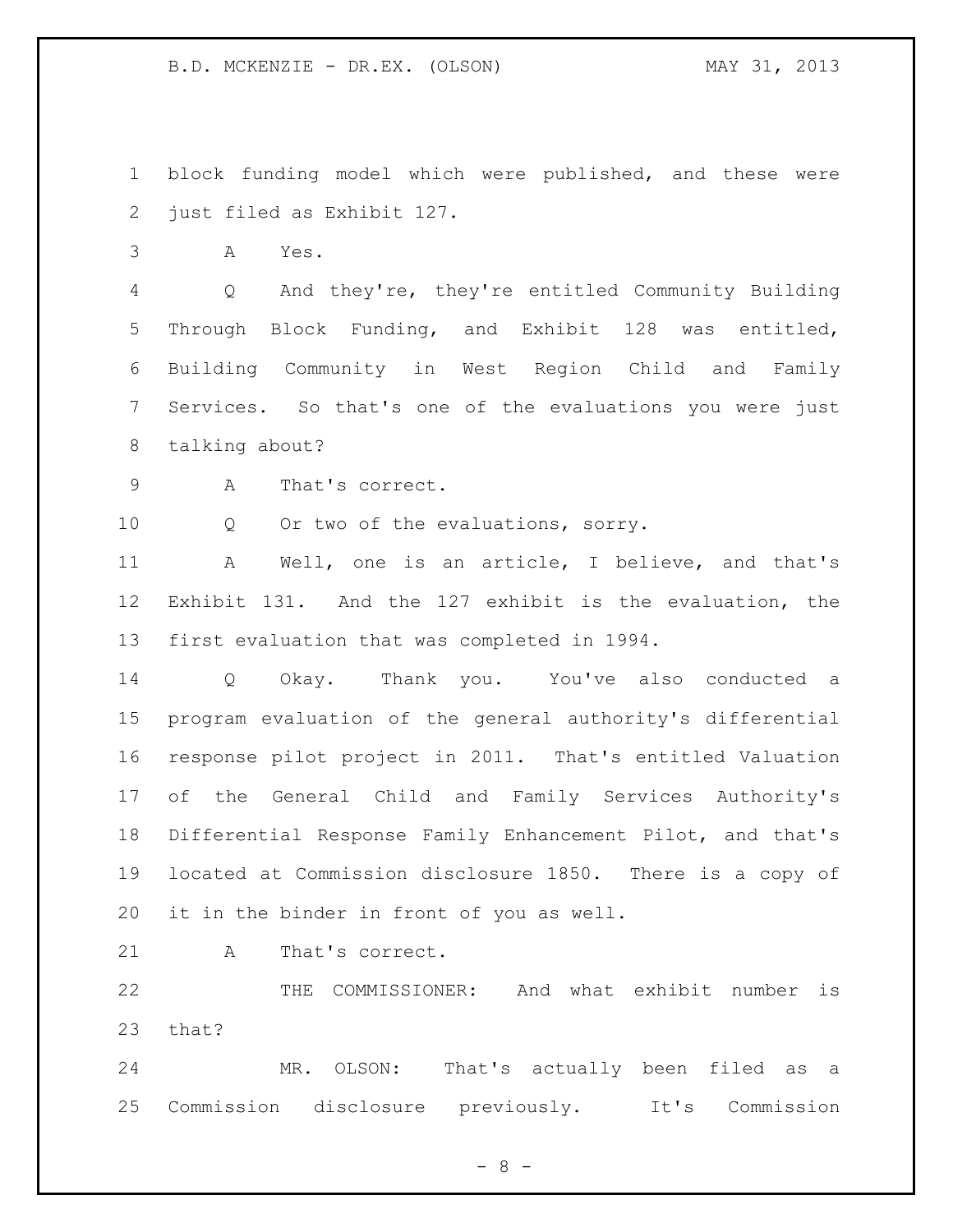disclosure 1850. And Mr. Commissioner, there should be a folder in front of you that contains the previously-filed documents that were not made exhibits because they've already been filed, and it should be located in there. THE COMMISSIONER: I want to know what the exhibit number is. MR. OLSON: It's not an exhibit because it's been, it's been filed previously as a Commission disclosure. THE COMMISSIONER: Oh. It was what disclosure number? MR. OLSON: 1850. 13 THE COMMISSIONER: And it's -- what is it? MR. OLSON: That is the evaluation that the witness did of the General Child and Family Services Authority's Differential Response Family Enhancement Pilot Project. 18 THE COMMISSIONER: All right. MR. OLSON: Now, just received hot off the photocopier, copy of the Child Welfare Connecting Research Policy and Practice, which is Exhibit 131. I'll hand it to Madam Clerk. 23 THE CLERK: Exhibit 131. 24 THE COMMISSIONER: Thank you. 

- 9 -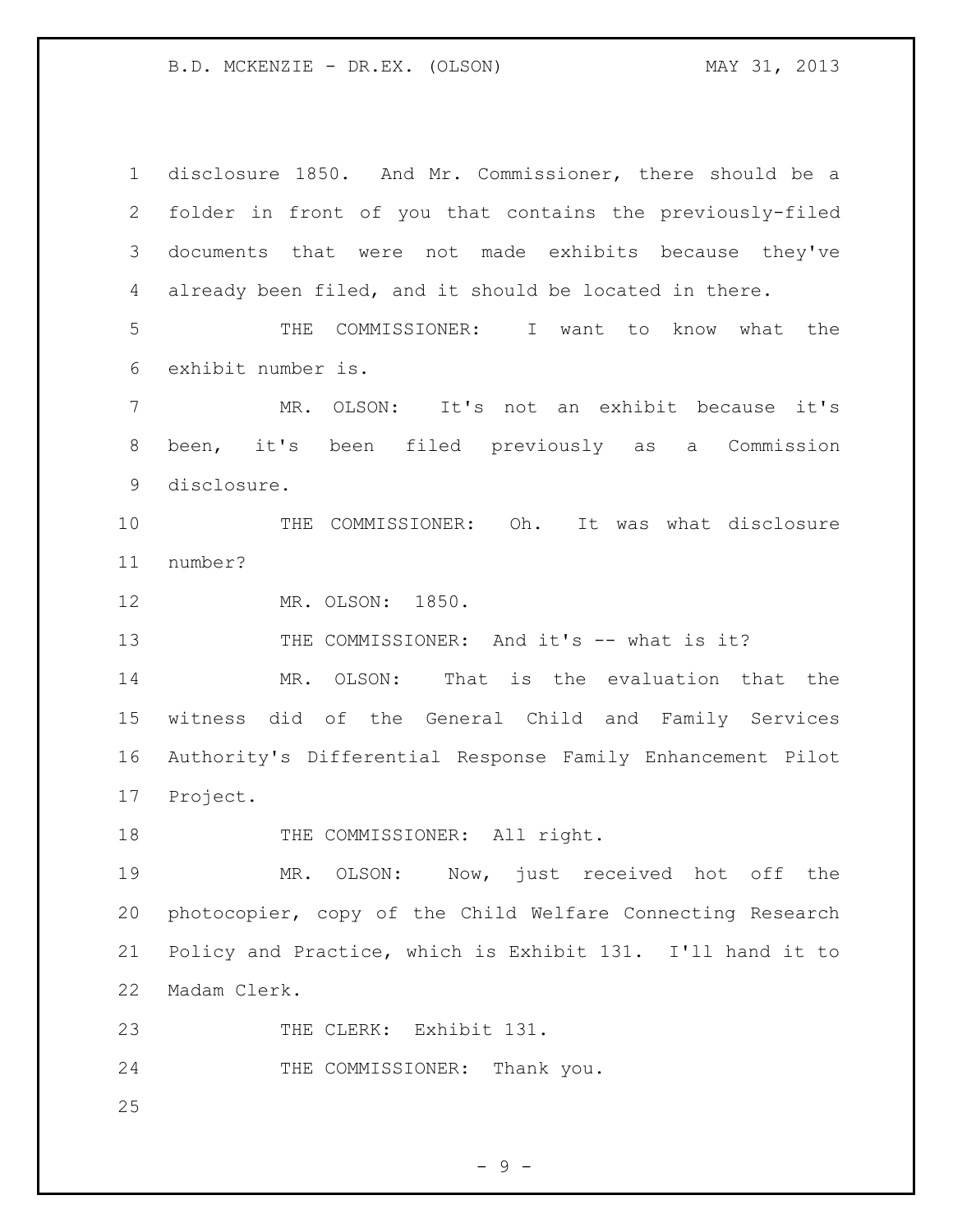BY MR. OLSON:

 Q During phase three of the inquiry we've heard the phrase "social determinants of health" referred to multiple times. You co-authored a chapter from the book The Social Determinants of Health in Manitoba, which was published in 2010, and the chapter was entitled Aboriginal Child Welfare and Health Outcomes in Manitoba, and we can find that at Exhibit 130, I believe, now, which counsel know as document 82B.

 Maybe we can just put that up on the monitor. That's 82B. Scroll down just a little bit, please. That's, that's good. That's good.

 First, can you just explain for the Commission what is meant by the social determinants of health? What's meant by that phrase?

 A The social determinants of health have been used for some time in the literature to recognize that there are broader range of factors that affect the health and wellbeing of both adults and children than, than, than direct health-related issues like immunity to illness and so on. So they draw attention to factors such as poverty, income levels, housing, the -- and, and some authors talk about the social determinants of health particularly in relation to disadvantaged groups in society as including things like racism and colonization, in the case of

 $- 10 -$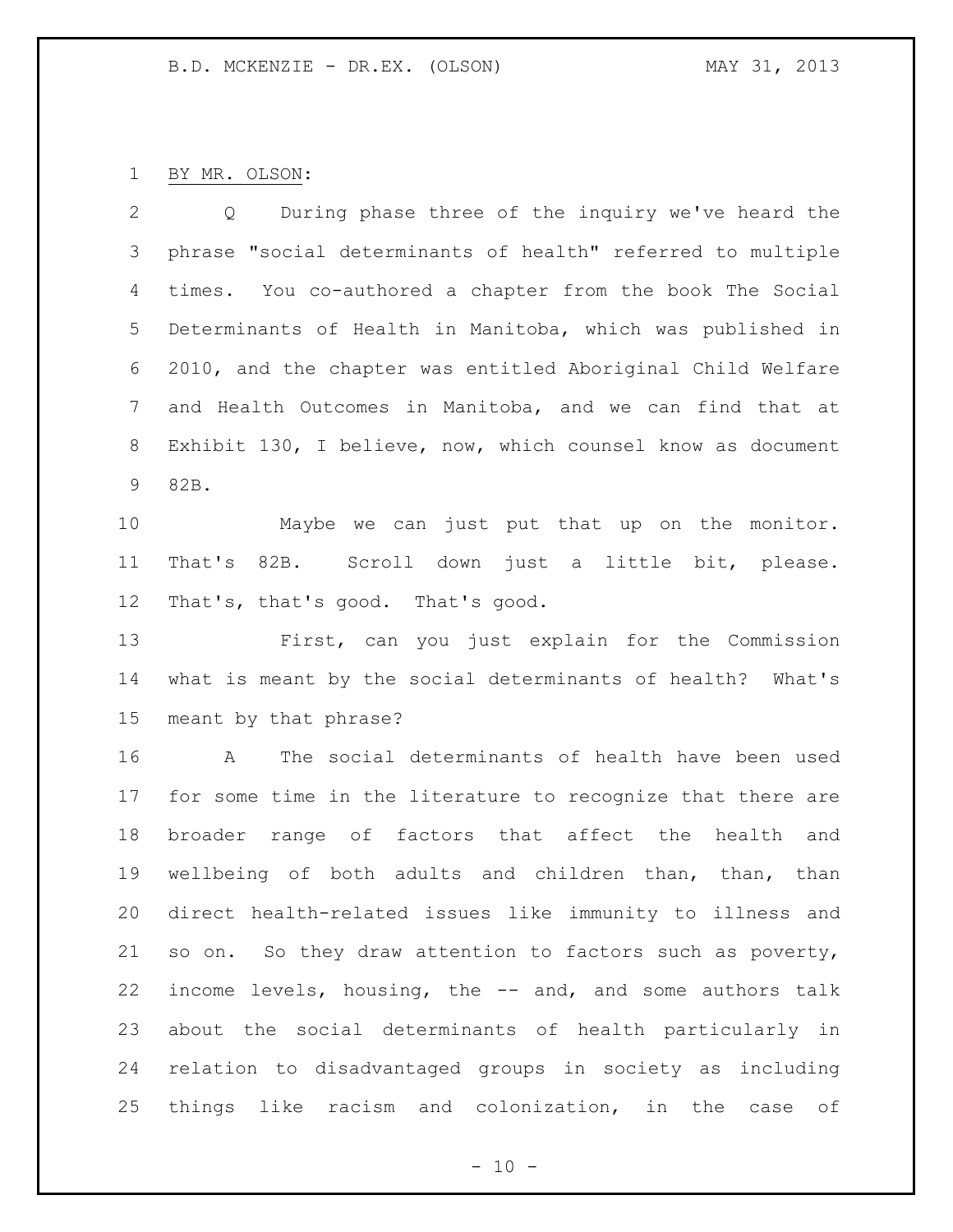aboriginal people, as factors that, that affect the health and wellbeing of, of those people.

 Q Okay. In, in the chapter you cite some fairly startling statistics.

A Right.

 Q Now, this was published in 2010 so I understand some of these might be a little bit dated but I want to go through some of them with you. The statistics, I understand, and you can correct me if I'm wrong, but they're meant to explain why there's such, at least in part why there's such a serious over-representation of aboriginal children in the child welfare system in Canada as well as, as in Manitoba in particular; is that right?

A That is correct.

 Q Okay. So in terms of the statistics themselves, and I'm not going to -- I have the document up on the screen, they're referred to in pages 127 to 129 of the chapter, and I'll just sort of summarize them rather than going through them in the, in the chapter itself.

 Firstly, in 2003, INAC, which found that nationally 5.5 percent of all First Nations children living on reserve were reported to be in child welfare care.

23 THE COMMISSIONER: What, what percent? MR. OLSON: Five point five percent.

 $- 11 -$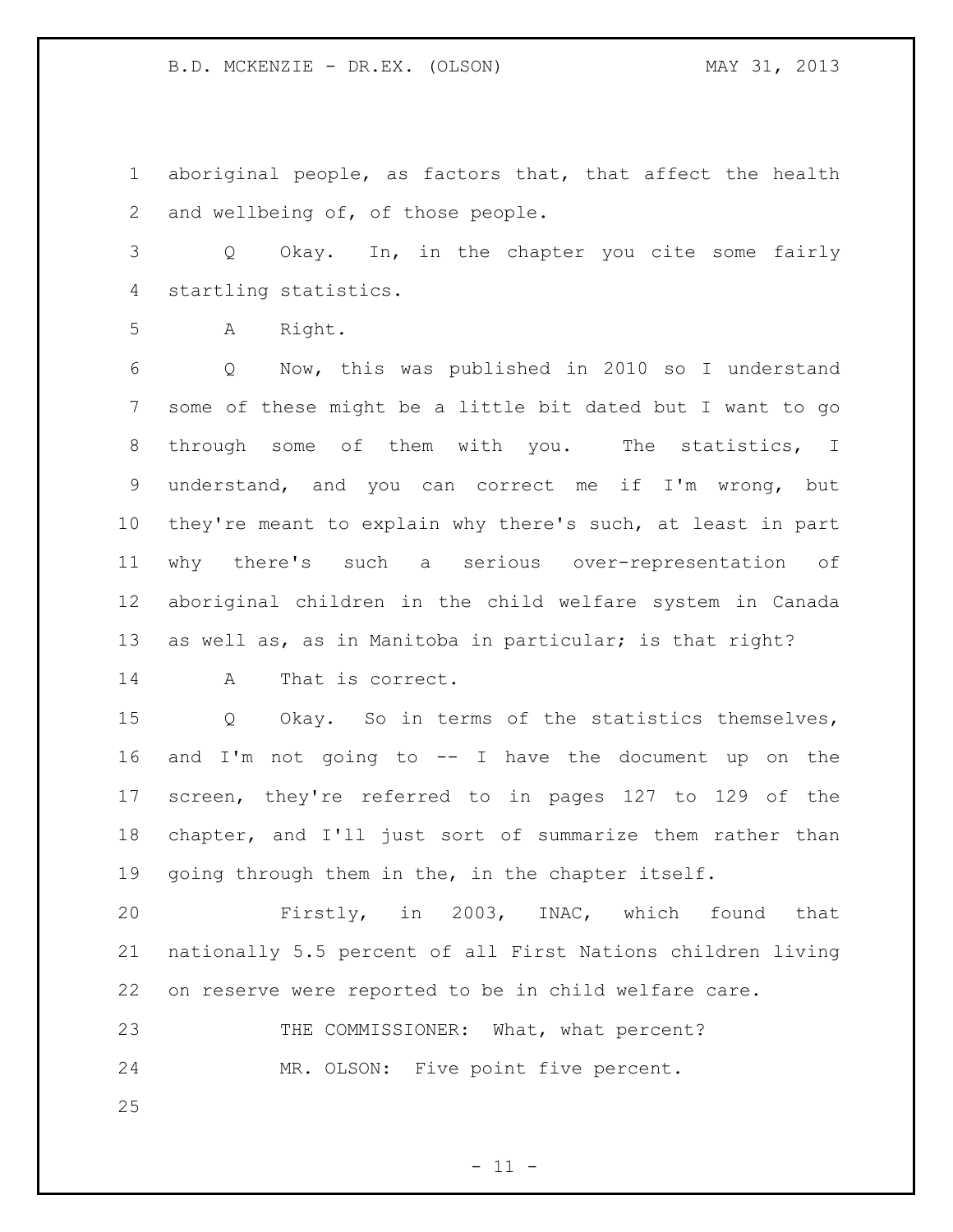BY MR. OLSON:

| 2           | So 5.5 percent of all First Nation children were<br>$Q \qquad \qquad$ |
|-------------|-----------------------------------------------------------------------|
| 3           | living on -- sorry, living on reserve were reported to be             |
| 4           | in child welfare care, a rate which is eight times higher             |
| 5           | than for all aboriginal and non-aboriginal children living            |
| 6           | in care off reserve.                                                  |
| 7           | That is correct.<br>A                                                 |
| 8           | Now, that's a Canada-wide statistic?<br>Q                             |
| $\mathsf 9$ | Α<br>That's right.                                                    |
| 10          | Okay. Using 2002 -- six -- sorry, using<br>Q                          |
| 11          | 2006/2007 figures from Manitoba Family Services<br>and                |
| 12          | Housing, the rate per 1,000 children in care<br>for non-              |
| 13          | aboriginal children was five, right?                                  |
| 14          | That's correct.<br>A                                                  |
| 15          | And the comparative rate for aboriginal children<br>$Q \qquad \qquad$ |
| 16          | was 84.3?                                                             |
| 17          | A<br>Yes.                                                             |
| 18          | So that's five compared to 84.3 per thousand<br>Q                     |
| 19          | children?                                                             |
| 20          | Right.<br>A                                                           |
| 21          | Data from the Manitoba Family Services<br>Q<br>and                    |
| 22          | Housing indicate that from 2007 to 2009 the<br>rate<br>for            |
| 23          | aboriginal children in care increased by 20 percent                   |
| 24          | compared to 14.6 percent for non-aboriginal children.                 |
| 25          | Correct.<br>Α                                                         |

- 12 -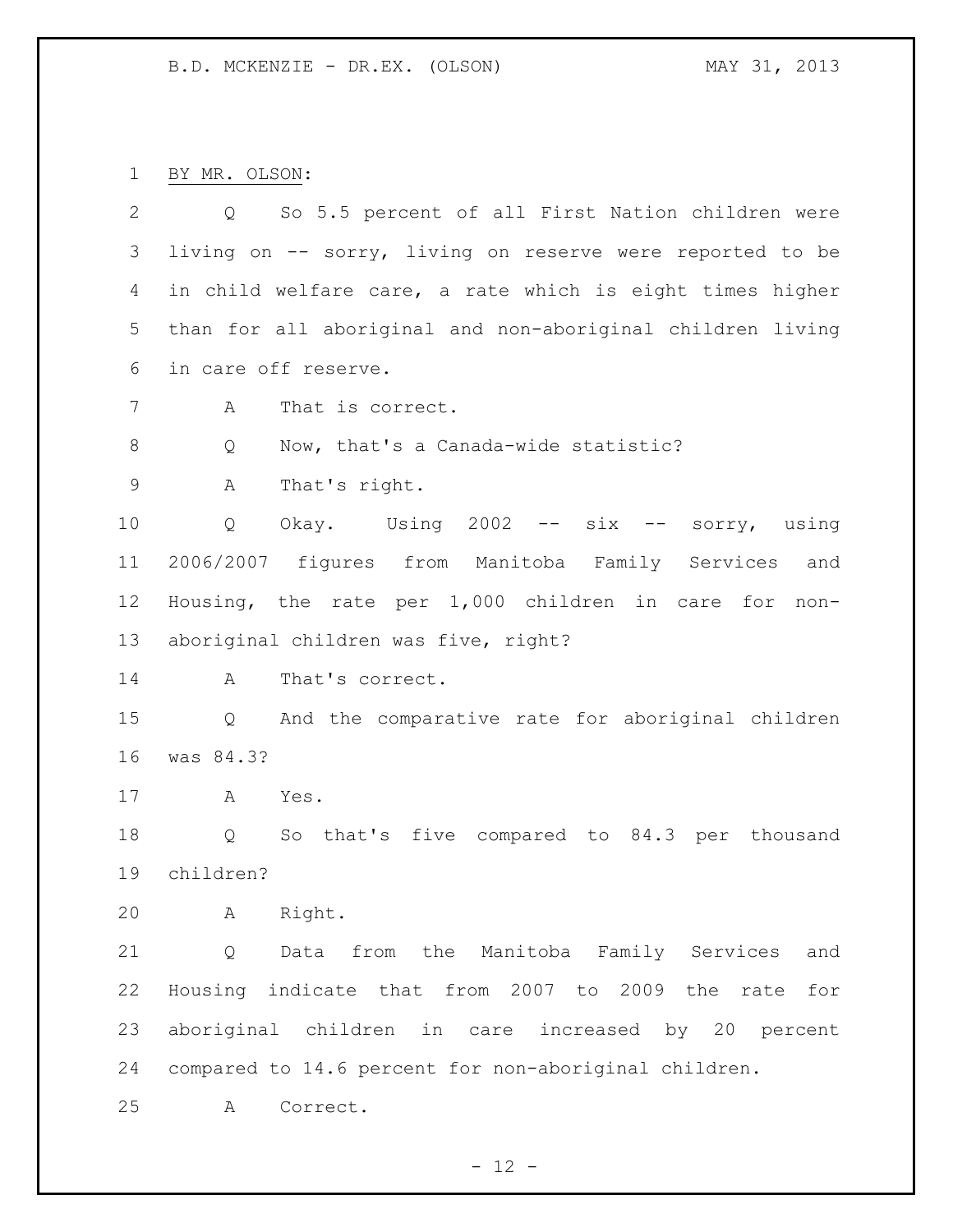Q Is that right? A Yes. Q And as of March, 2009, 86 percent of children in care were aboriginal? A Right. Q And we know that from evidence we've heard in this inquiry, those statistics are pretty similar today? A Yes. Q Okay. 11 THE COMMISSIONER: Are they consistent across Canada or, or what are the variations? 13 THE WITNESS: There is some variation that exists in other Canadian provinces, but the general trend of over- representation is similar across Canada and in other jurisdictions such as Australia. The rates do vary, though, and Manitoba is quite high. THE COMMISSIONER: But it's Canada-wide in its impact? THE WITNESS: The, the disproportionality that exists is Canada-wide in impact. 22 THE COMMISSIONER: Thank you. BY MR. OLSON: Q In terms of the reasons for the disproportionate

 $- 13 -$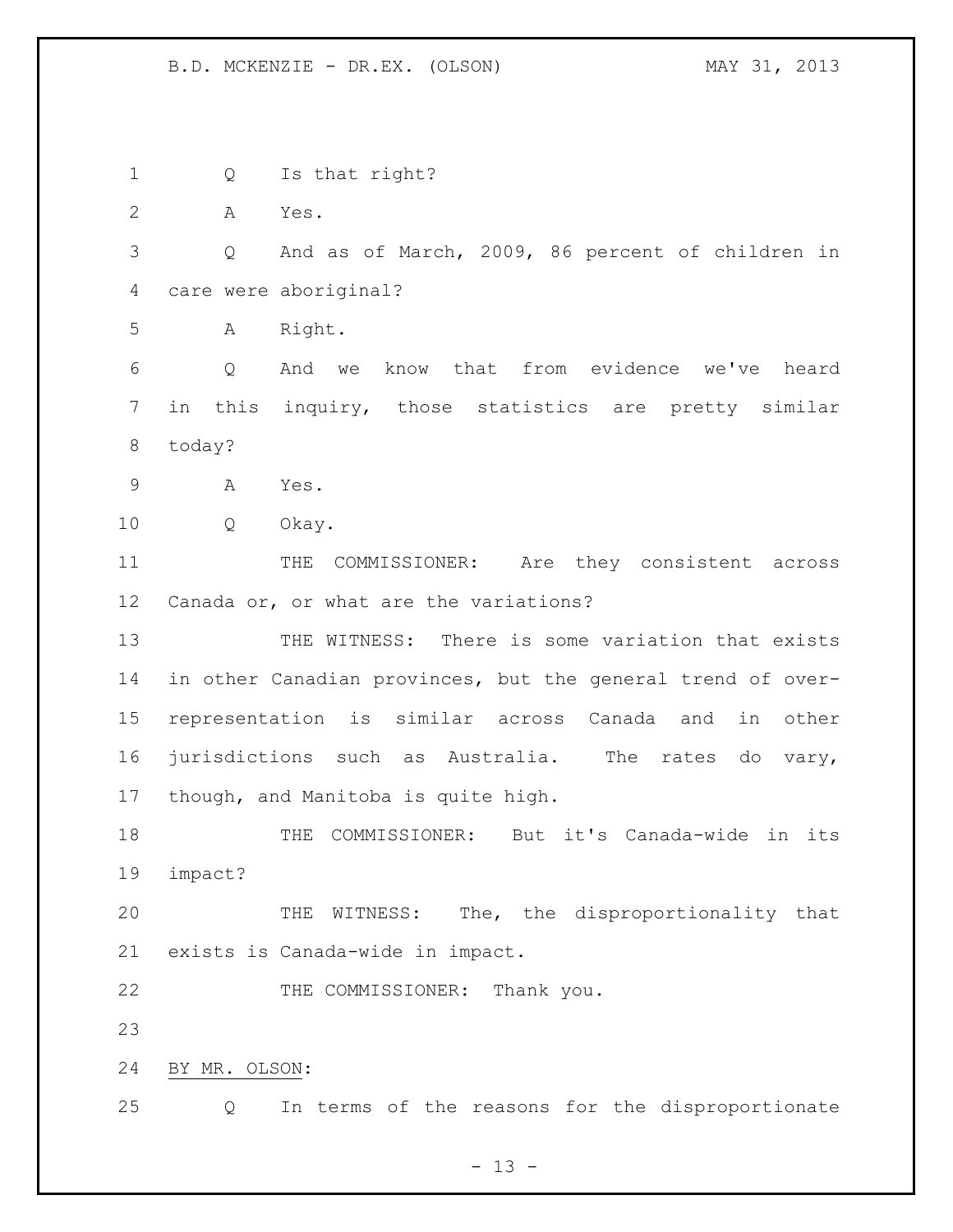representation of, of First Nation children in care, you go on to cite some of the other statistics about poverty and housing. You note that the rate of disabilities was almost double, and this is a 2006 statistic -- A Right. Q -- I believe, the rate of disabilities was almost double the rate for all Canadian children, for aboriginal children? A Correct. Q The rate of overcrowding was double the Canadian rate? A Correct. Q The high school completion rate was half the completion rate? A Yes. Q For Canadians. The census date from 2006 indicates that in Manitoba the rate of poverty for First Nation youth was 29 percent, which is nearly three times higher than the overall poverty rate for the province? A Yes. Q And in Winnipeg, nearly seven of every ten aboriginal children under six were living below Stats Canada pre-tax low income cut-off? A That's correct. Q Okay. We've heard some evidence about the impact

 $- 14 -$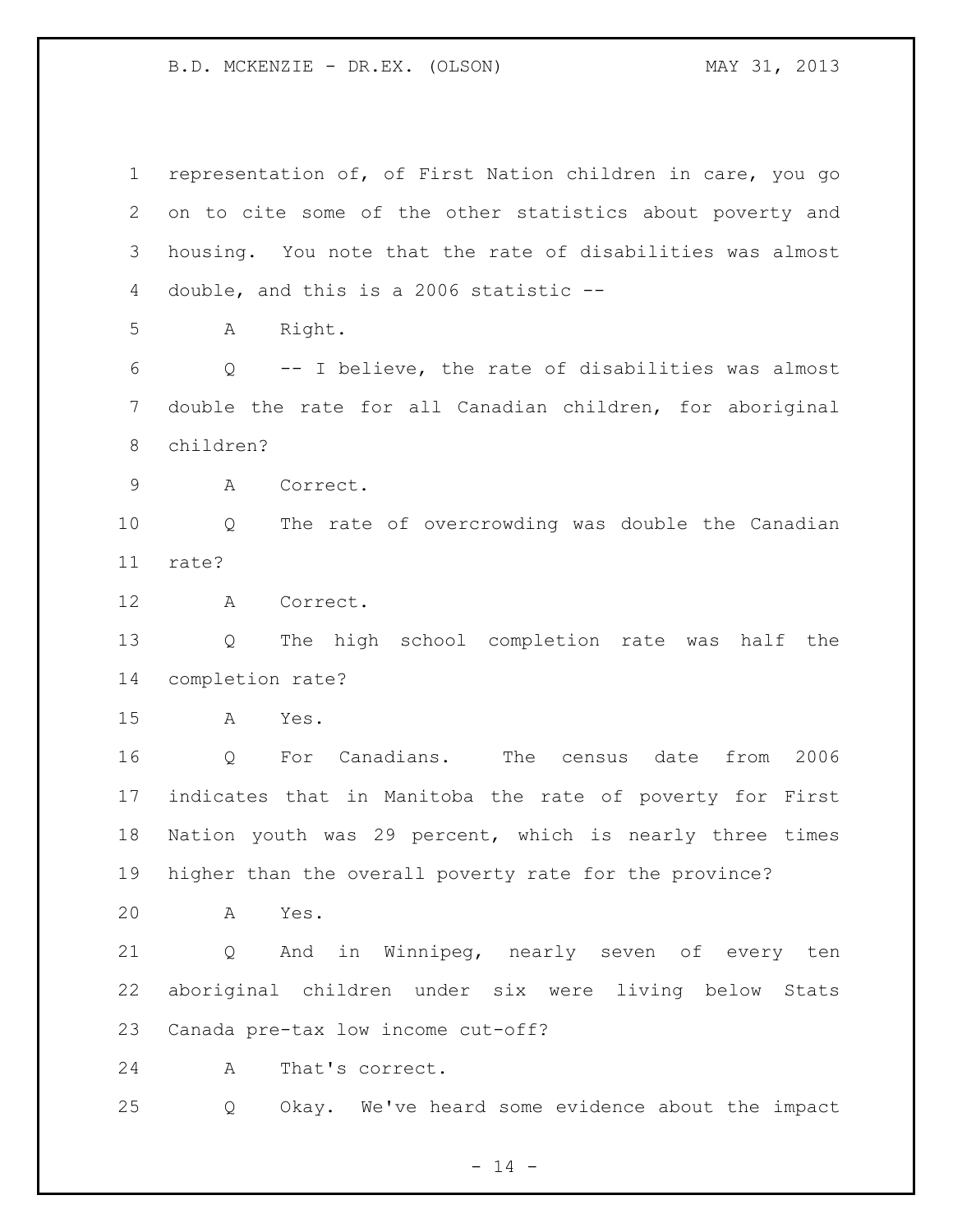of colonialism on aboriginal people, through the inquiry, through, for example, Cindy Blackstock. What's your own 3 research shown in regards to the reason -- sorry, to the impact of colonialism on the over, over-representation of aboriginal children in the child welfare system?

 A Well, colonialization is certainly an important factor in this over-representation. We must think of colonization as including things like residential schools and the nature of the way aboriginal people are marginalized historically in society, but it also affects some of the structural factors like poverty and so on that are direct contributors to over-representation that -- the over-representation of children in care.

 The other related factor that's important to note and, you know, we have to consider all of these things in a, in a, in a general kind of way, is the fact that poverty relates to issues such as addictions and other factors that reflect parenting incapacity, and there is a relationship between those, those two.

 Q So when we're talking about historical conditions like colonization, sixties scoop, those types of things, those all have an impact on poverty, housing issues, those other, other things that need addressing now --

A Yes.

Q -- is that what you're saying?

 $- 15 -$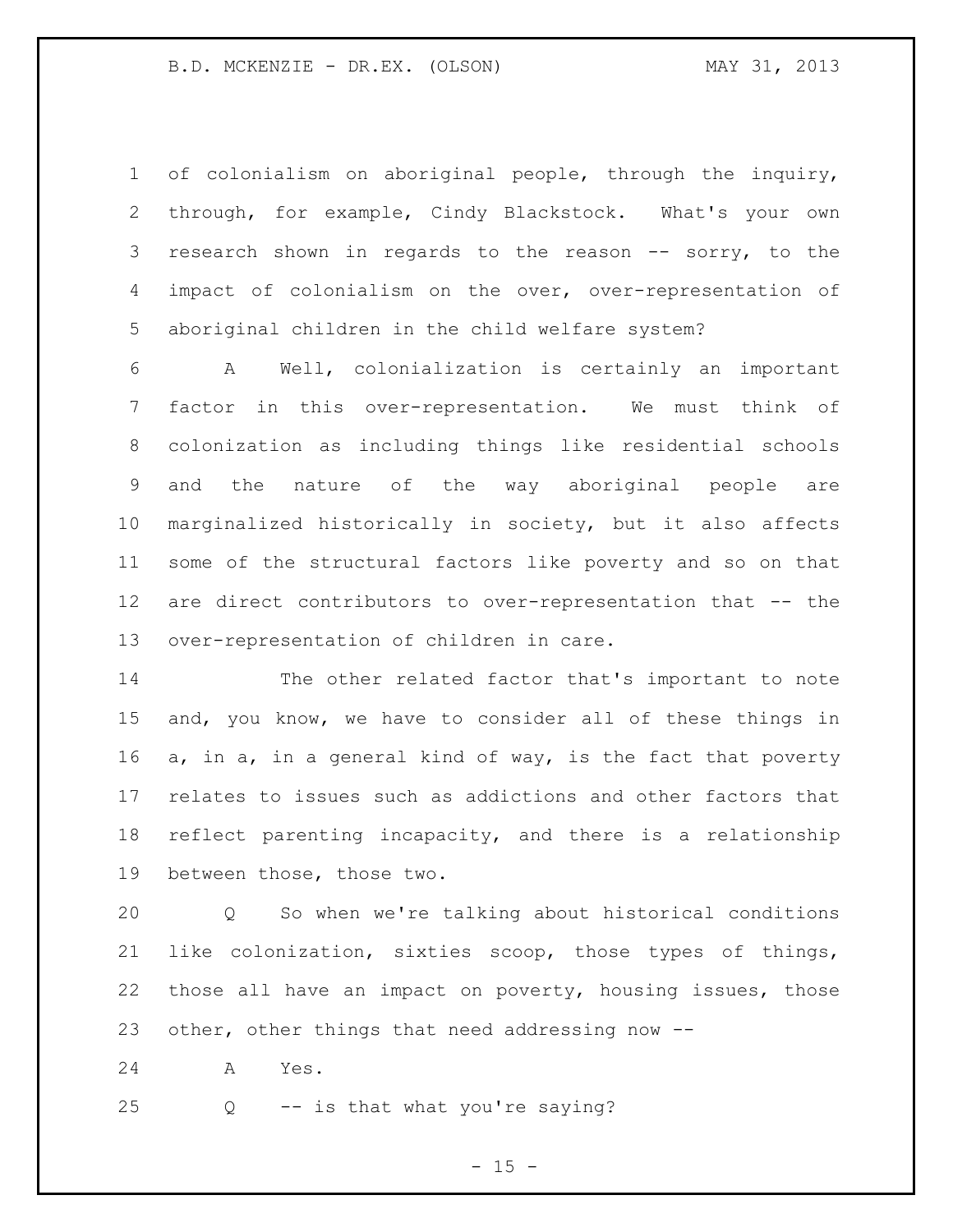A Yes.

 Q In terms of capacity-building in, in First Nations communities, those -- the -- those issues have to be addressed in order to make more capacity in the communities, is that ... A That, that is correct. You know, the importance of decolonization includes attention to capacity building in those communities, aboriginal and non-aboriginal communities, even if we want to go beyond that, but particularly in aboriginal communities because they are the most impoverished communities that exist in Canada. 12 THE COMMISSIONER: And by capacity building you mean what? 14 THE WITNESS: I mean sort of developing the community's strengths and institutions to be able to work collaboratively with child welfare organizations and other, other institutions that are responsible for the education and development of young people in particular, but we have to have economic development that puts people to work. We have to have, you know, the community engaged in supporting families. And so developing those kinds of strengths in community is what I mean by capacity-building in communities.

 THE COMMISSIONER: That's very helpful.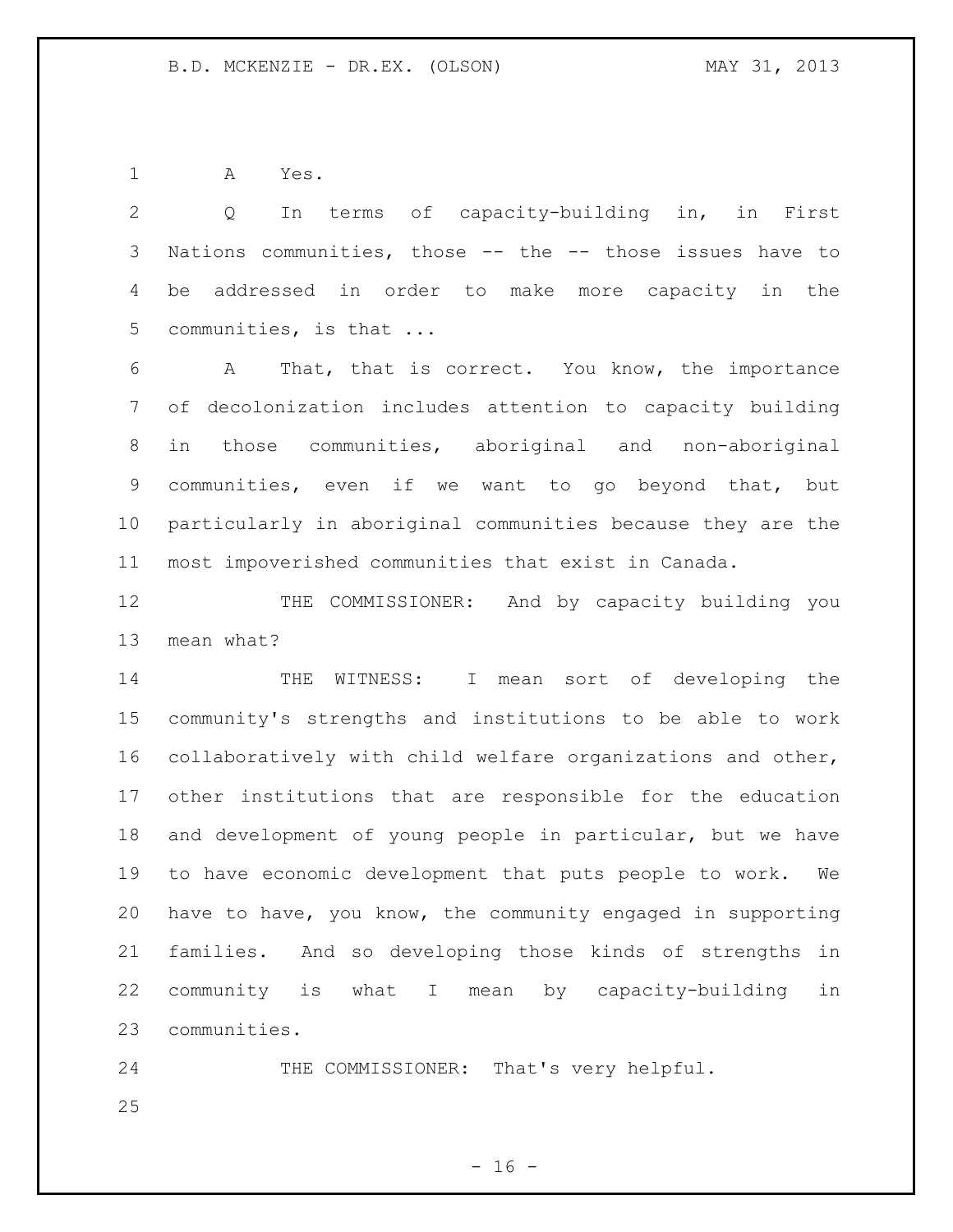BY MR. OLSON:

| 2          |   | Now, is that both on and off reserve?           |
|------------|---|-------------------------------------------------|
| 3          | A | That would be both on and off reserve.          |
| $4\degree$ | Q | Okay. And in terms of the economic, I think you |
|            |   | 5 said economic development?                    |
| 6          | A | Yes.                                            |
|            |   |                                                 |

 Q On reserve, how is that, how is that issue addressed in terms of economic development? We've heard some evidence about reserves sometimes don't have the capacity for, given the land situation or situation facing the reserve, there isn't the economic base to do that. Is that something you're able to speak to?

 A That's a big challenge, of course, and that's not sort of my primary area of expertise but certainly job creation and development of subsidized enterprises in those communities can help build some of the economic development activities that need to occur in those communities, building more self-sufficiency around people being able to sort of build their own homes and things of that nature would be examples of the kind of initiatives that would work, but it has to be coupled with, with training and development and other kind of supports. And the Manitoba government has taken some initiatives in, in sort of allocating employment opportunities to many of those communities that are affected by -- or that are related to

- 17 -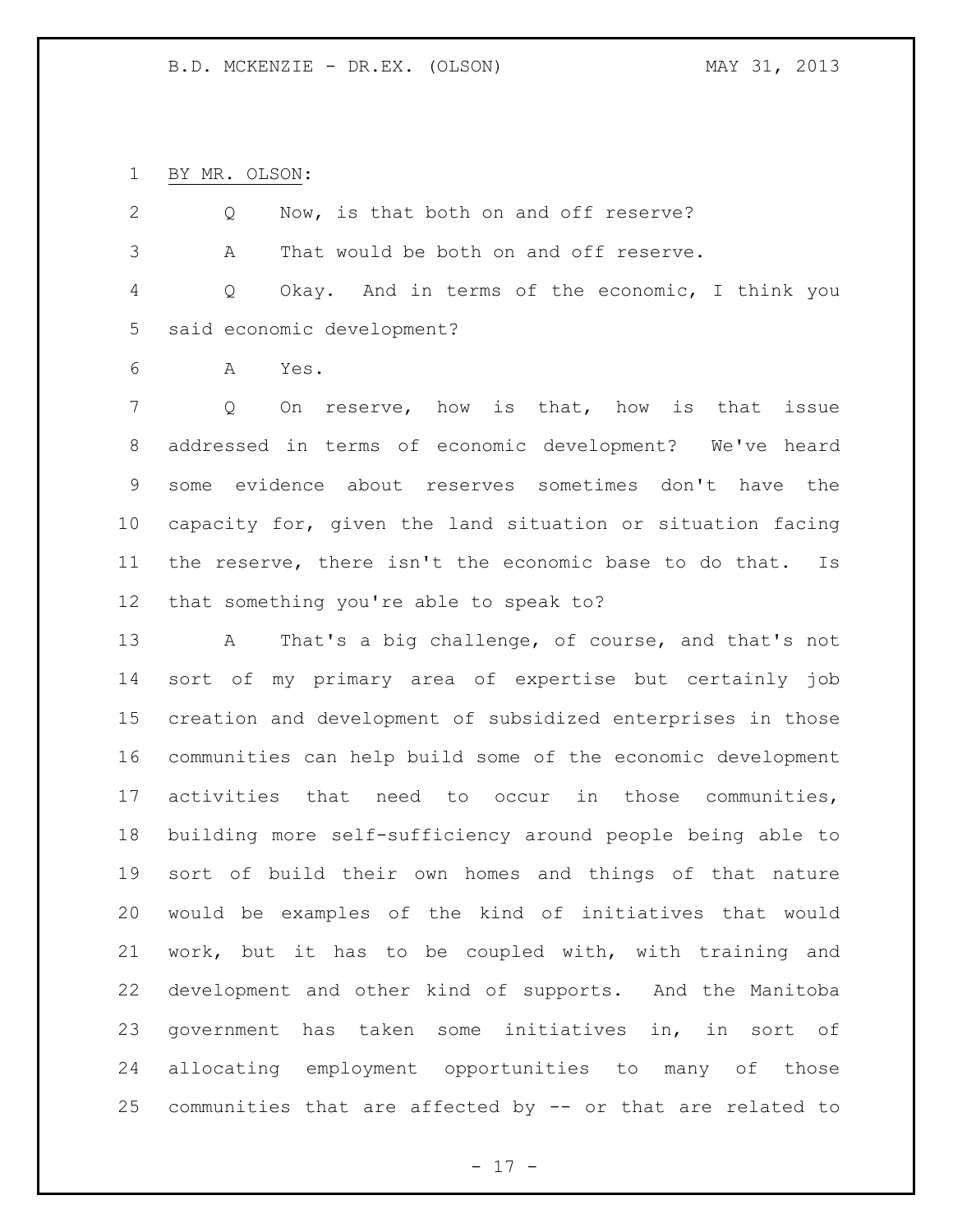things like hydro development and road construction. So those would be sort of some of the things that are important to do in those communities. Q Some of those partnerships with -- A That's right. Q -- the government in terms of providing opportunity to First Nations communities -- 8 A That's correct. Q -- is what you're talking about. And we've heard some evidence of that in terms of the hydro -- 11 A Right. Q -- relationships. Okay. Is that connected in any way to self- determination? A Self-determination is an important part of that and self-determination is not only being able to sort of establish those local priorities but also be able to 18 develop the capacity to self, self-manage your own services and, and your own industry within your own community. THE COMMISSIONER: And that would be a definition of self-determination you've just given us? THE WITNESS: That would be part of my definition of it. Other people might disagree, but self-determination and jurisdictional control would encompass those factors. THE COMMISSIONER: And what else comes with --

 $- 18 -$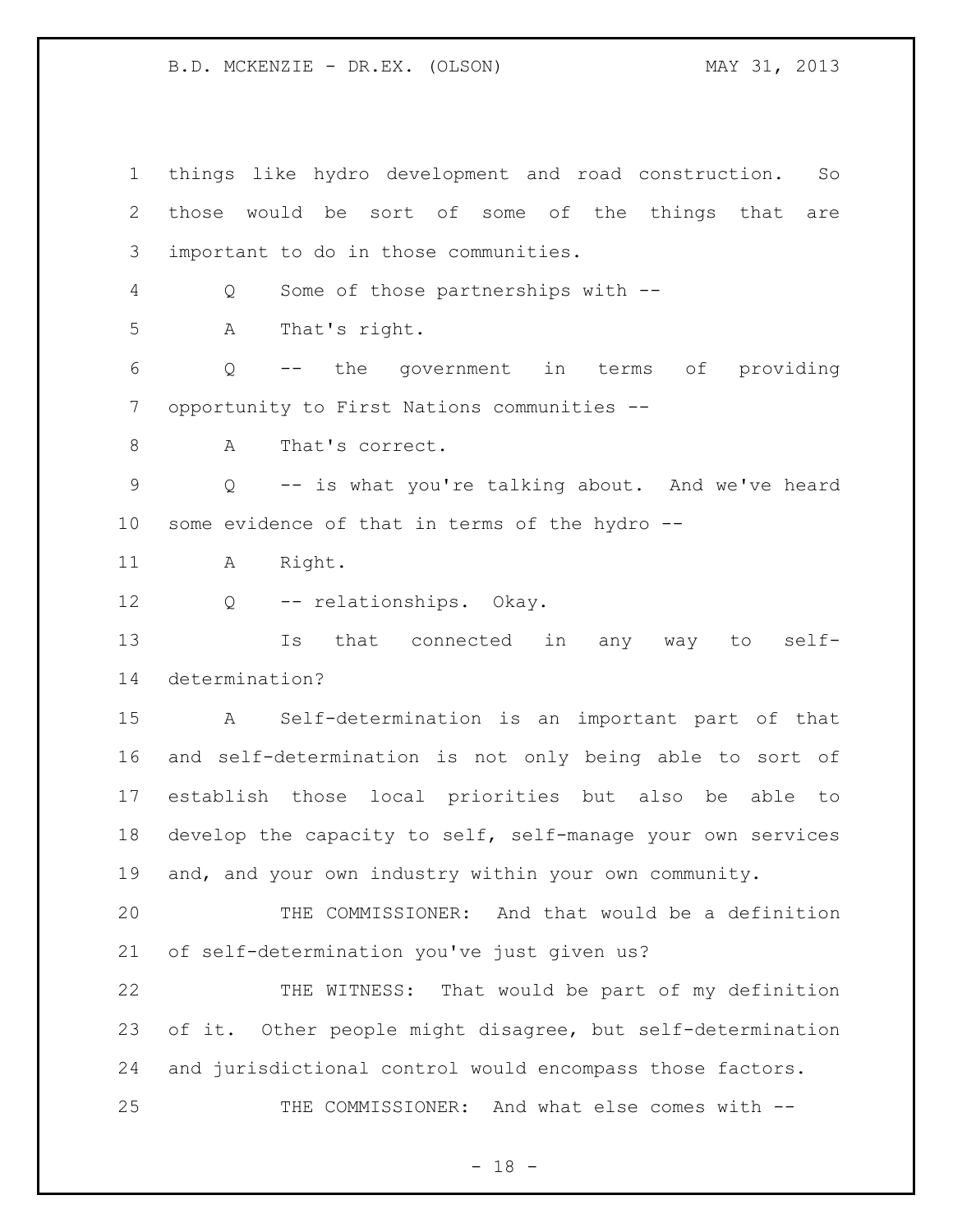1 THE WITNESS: Well -- THE COMMISSIONER: -- in your definition? THE WITNESS: In, in my definition it includes, you know, the ability to make governance-related decisions, it would include issues like being able to have input and direction over sort of health, education, child welfare services in, in those local communities. It would include the ability to negotiate with governments around the kind of development that ought to exist. So those would be some of the factors that I would characterize as being self- determination -- 12 THE COMMISSIONER: Thank you. 13 THE WITNESS: -- and focus. BY MR. OLSON: 16 Q Would that be both on and off reserve? A Yes, although it's more complicated off reserve. Q Right. A And, you know, because there's not community entities in the sense of being able to sort of do that in a, in a, in a, you know, mandated community way as there would be on reserves. So it is more complicated. Q Okay. I understand. You talked about health, education and child welfare. Are all of those areas interrelated?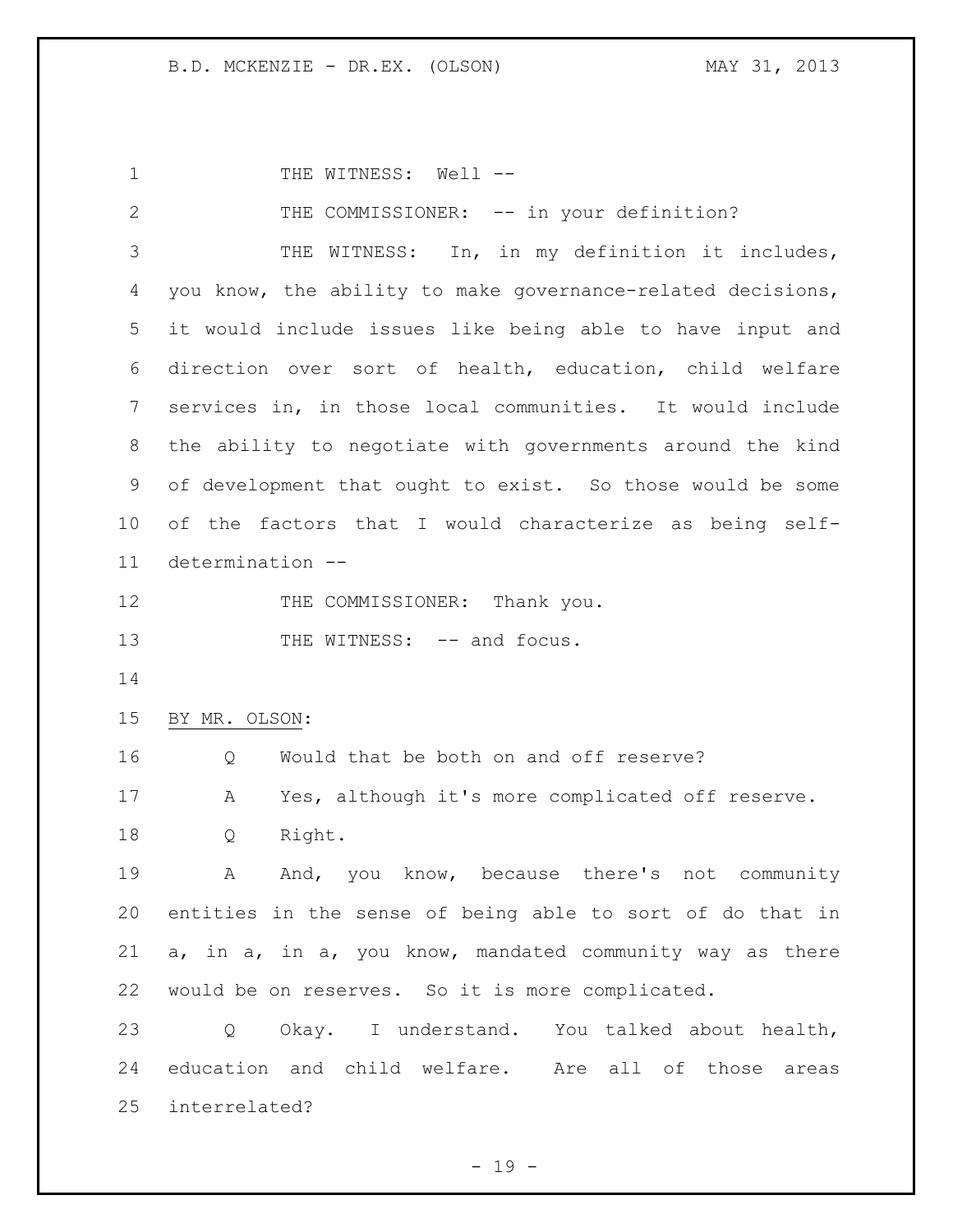1 A They are indeed.

 Q Okay. And can you explain a little bit about how that interrelationship works?

 A Well, in the case of -- you know, education is -- give you one example of education. Education is very important to the development of the future wellbeing of children. We know that from all kinds of research. Child welfare services, because of neglect and child maltreatment, oftentimes in some communities are required to remove children from those communities. That impacts the degree of funding to education so there's a direct relationship there about how those two service areas interface.

14 As well, of course, the nature of collaboratively working together to ensure the health and wellbeing of children and families demands cooperation between child welfare and education and the health services because the business of raising children is everybody's business not simply silos or, or particular institutions operating on their own, on their own mandate.

 Q Okay. We've also heard that education could play a role in preventing children from coming into contact with the child welfare system. Is, is that something you can speak about?

A Yeah. Education -- I mean, there's, there's

 $- 20 -$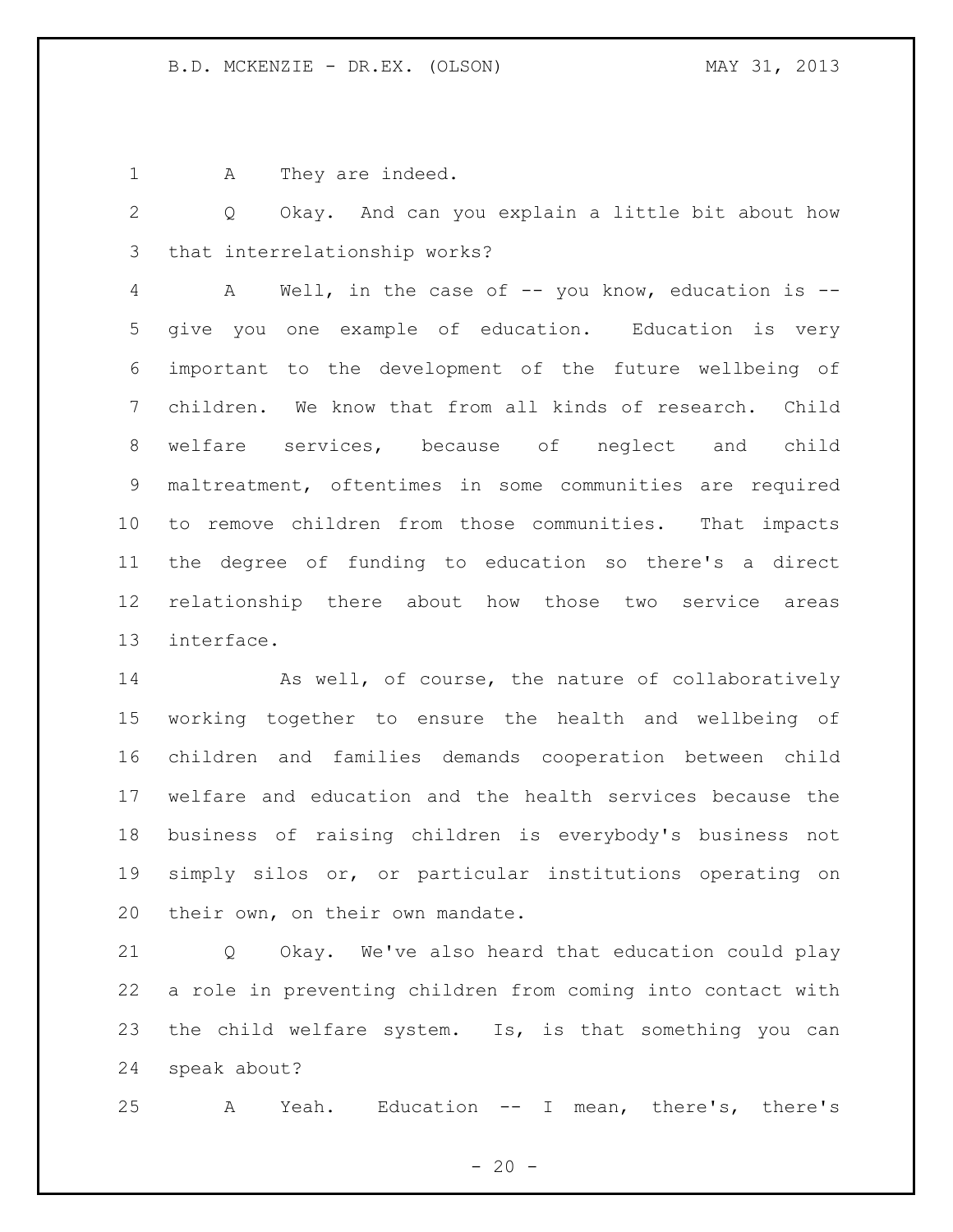several aspects of the way education can influence what happens in the child welfare system. First of all, schools can be a source of many of the kinds of programs, or a base for many of the kinds of programs that could be helpful to children and families to prevent children from coming into care. There are some jurisdictions, as well, that actually, in larger communities at least, have a reporting system set up in schools that allow them to pre-screen families that need particular services and refer those families to services that are needed and determine which need to be referred on to child welfare agencies for further investigation and, and, and service. So there's -- they can, they can help both at the front end and the back 14 end, if, if I can use that term. And of course, the issue of special needs children, one-third of which are served by the child welfare system, is also an important aspect of service for the school system. Those are --

 THE COMMISSIONER: Where, where is that kind of referral system you just referred to working today?

 THE WITNESS: One example is Child Wellbeing Centres that are set up in New South Wales, Australia, where they have these centres in the education system, the health system and the police, and they do pre-screening of families through those services.

 $- 21 -$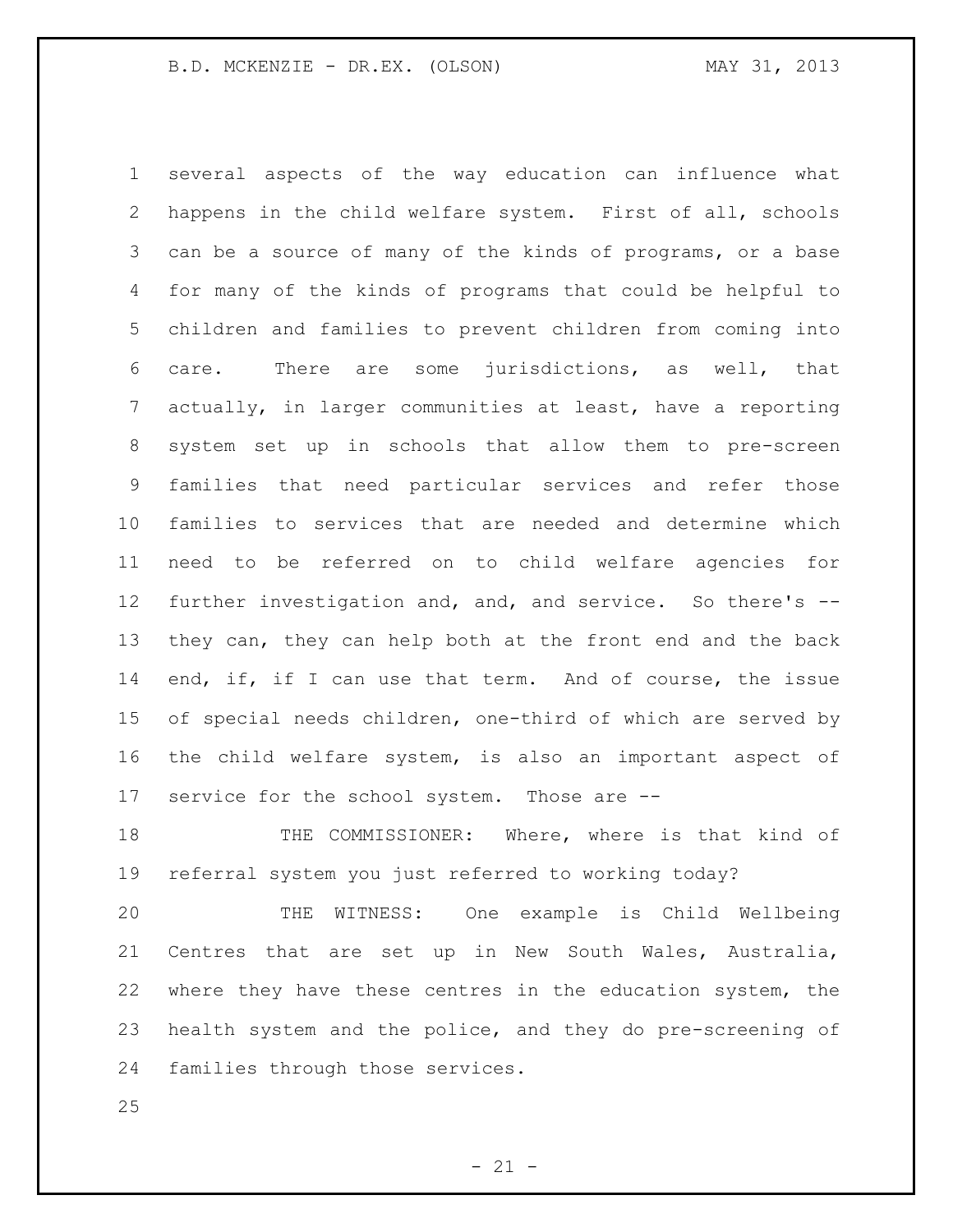BY MR. OLSON:

 Q That's, that's interesting. They're called Child Wellbeing Centres?

A That's correct.

 Q Tell us a little bit about the screening. They -- so a child is going to enter the school?

 A Yes. What, what happens there is these, these staff, small staff units have a reporting guide that is established and they are trained in sort of being able to determine when families reach a threshold requiring referral to a child welfare agency, but they also have a responsibility to provide soft hand-offs to community agencies that would provide early intervention services to families that might require those services prior to a referral being necessary.

 Q Okay. So I want to talk to you about early intervention.

18 A Right.

 Q That's different than child welfare services? A Yes.

 Q What we normally think of where the agency gets involved, the child welfare agency; is that right?

 A Well, there is areas of overlap. I would tend to define early intervention as more of a continuum. And if I can use a public health sort of analogy here: If we have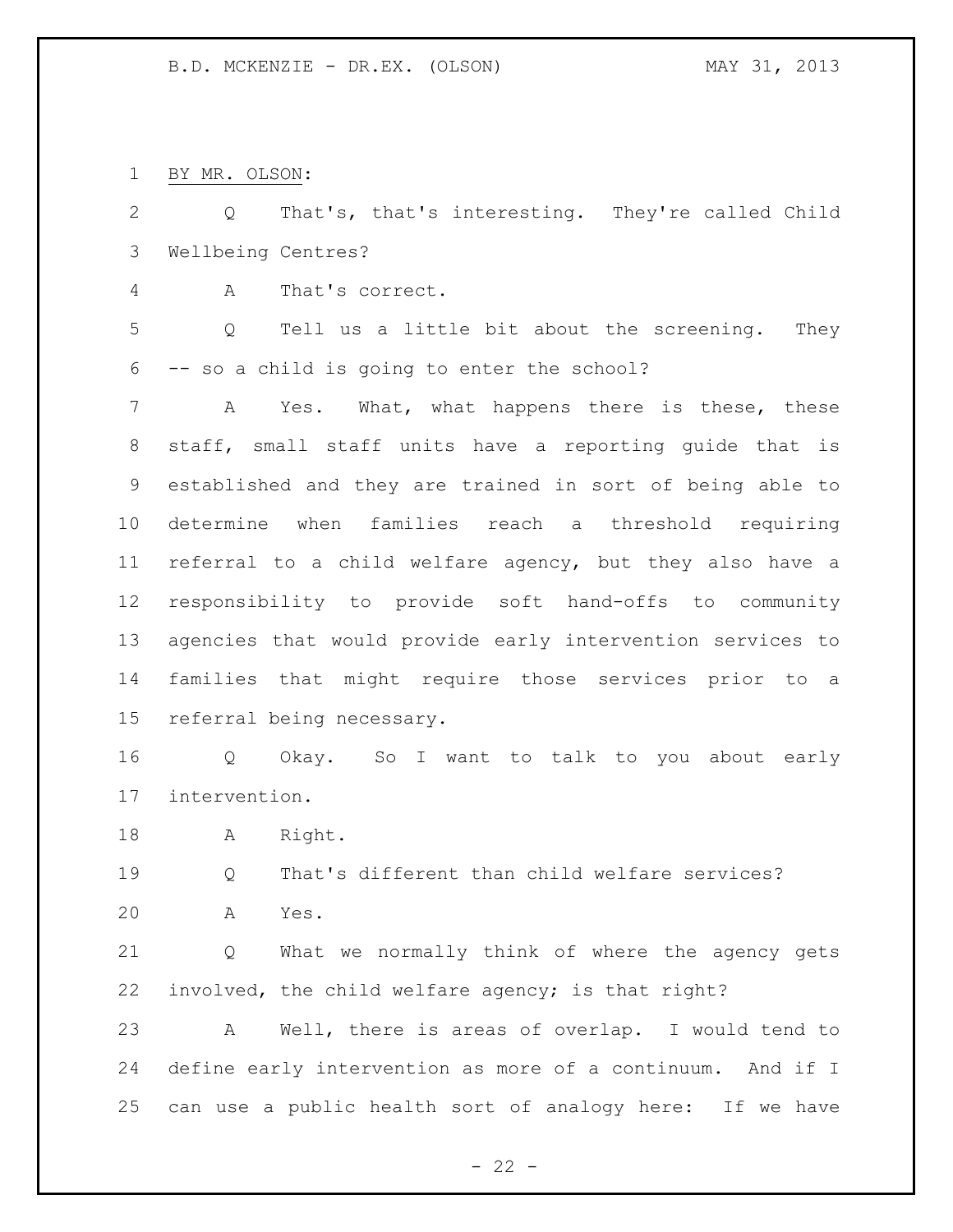an ideal public health system it looks a little bit like a, a pyramid where we have more primary prevention services at the bottom rung broadly available to families or to, to, to everybody in society. Universal programs -- Q Right. A -- for the large part. Q Give us a couple of examples of what those might be? A Well, in health sector, of course, they're inoculation, vaccination, all of those kinds of things. Q Okay. A In early intervention in the health sector it includes sort of more targeted sort of efforts to reach children, adults that, that need special kinds of education and early intervention services. And then, of course, you have the tertiary or treatment level. Q Okay. A If we want to apply that to the child welfare system we would have more than three rungs of service. At the bottom level we do still have sort of universal level kinds of programs, and those would be things like early childhood education, parent, parenting programs and so on that are broadly available to people in the community on a voluntary basis.

Q Okay.

 $- 23 -$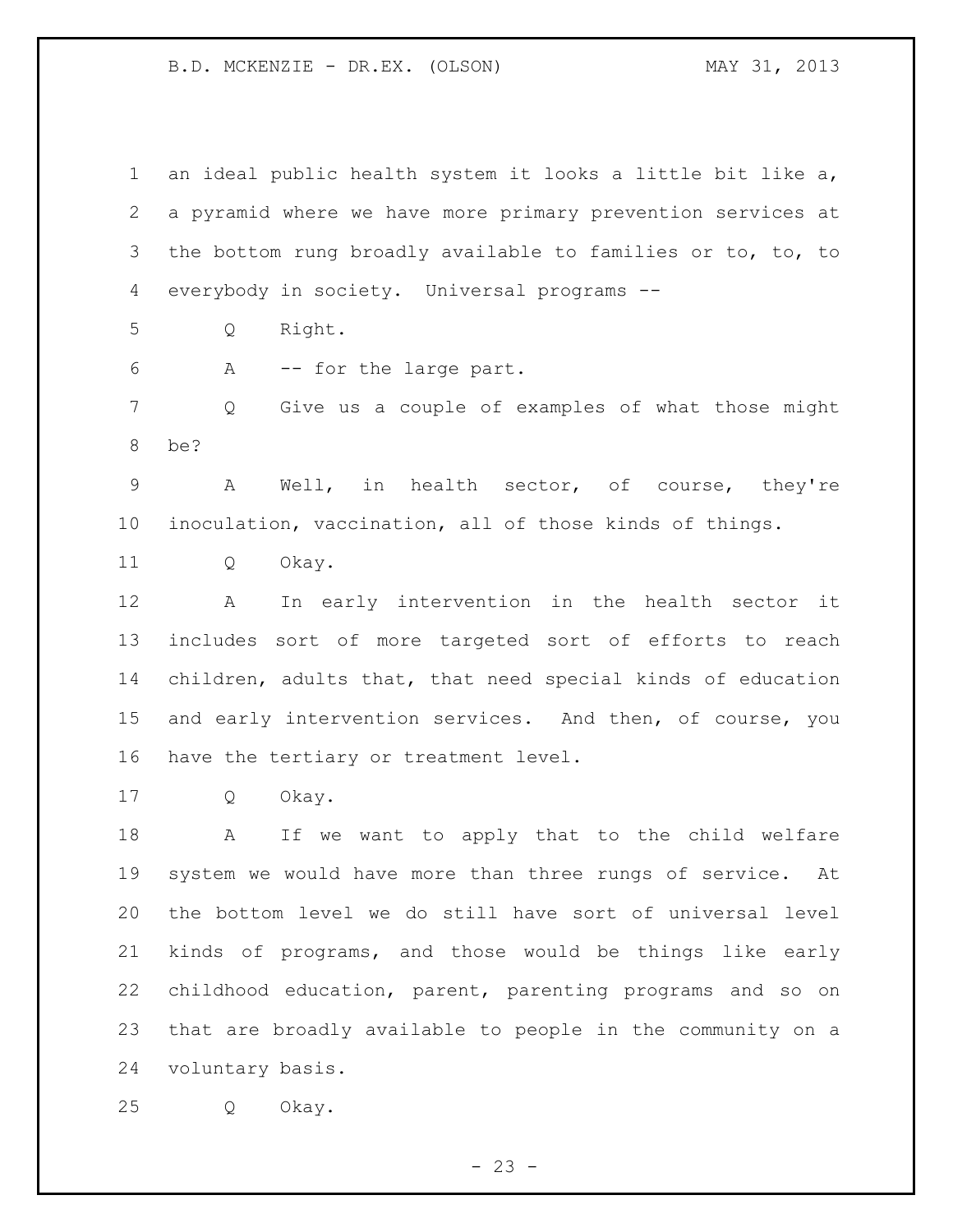A Then we would have early intervention services that are available, more targeted programs that are available to families that have, they're very well adjusted, very well able to take advantage of those programs and do so on a voluntary basis. Let's say you're a family that has a special needs child or a child with a disability but you need extra supports, those kinds of targeted programs. If you move up that rung you run more into families that often don't use those voluntary services. Perhaps there are impairments such as addictions and those kinds of things that really demand targeted programs that may have a certain amount of requirement, they're not entirely voluntary, there's some non-voluntary nature to those services. Those kinds of non -- those kinds of targets programs are important for that next rung of families that aren't making use of and doing well and their children are at greater level of risk.

18 And then if you move up that tier you, you have child protection services that are provided to families to support children in their own homes by the child welfare system.

Q Right.

23 A And children in out-of-home care.

Q I see.

A And it's those targeted services at those, at the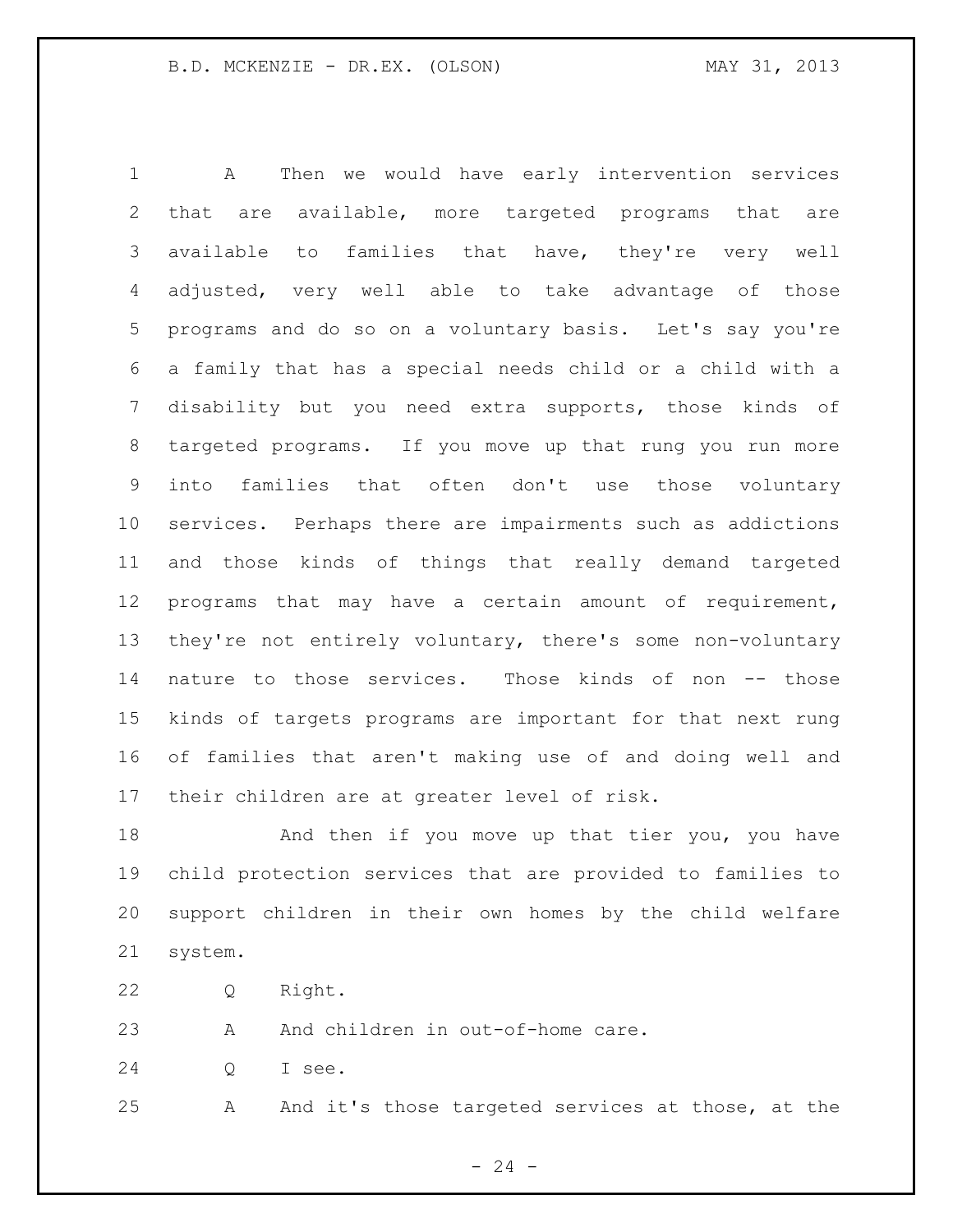child welfare agency level and some of the non-voluntary or high risk families that are, that, that I would still classify as early intervention but they do interface with the child welfare system. Does that help? Q That helps a lot. That's sort of the top rung of what you'd call early intervention? A Yes. Q And below that we're looking at services provided by, you know, various community services, government agencies. A Other government agencies, et cetera. Q Et cetera. All sorts of service providers. A That's right. Q And we've heard from many of them -- A Right. Q -- to date in this inquiry. A Yes. Q Okay. And you identify things like early childhood education, maybe housing programs? A Right. Q Daycares, adult education, things of that nature? A Absolutely. Q Okay. I'm going to spend a little more time on that a little later, but before we get there, and I sort of got a bit ahead of myself, I want to talk to you about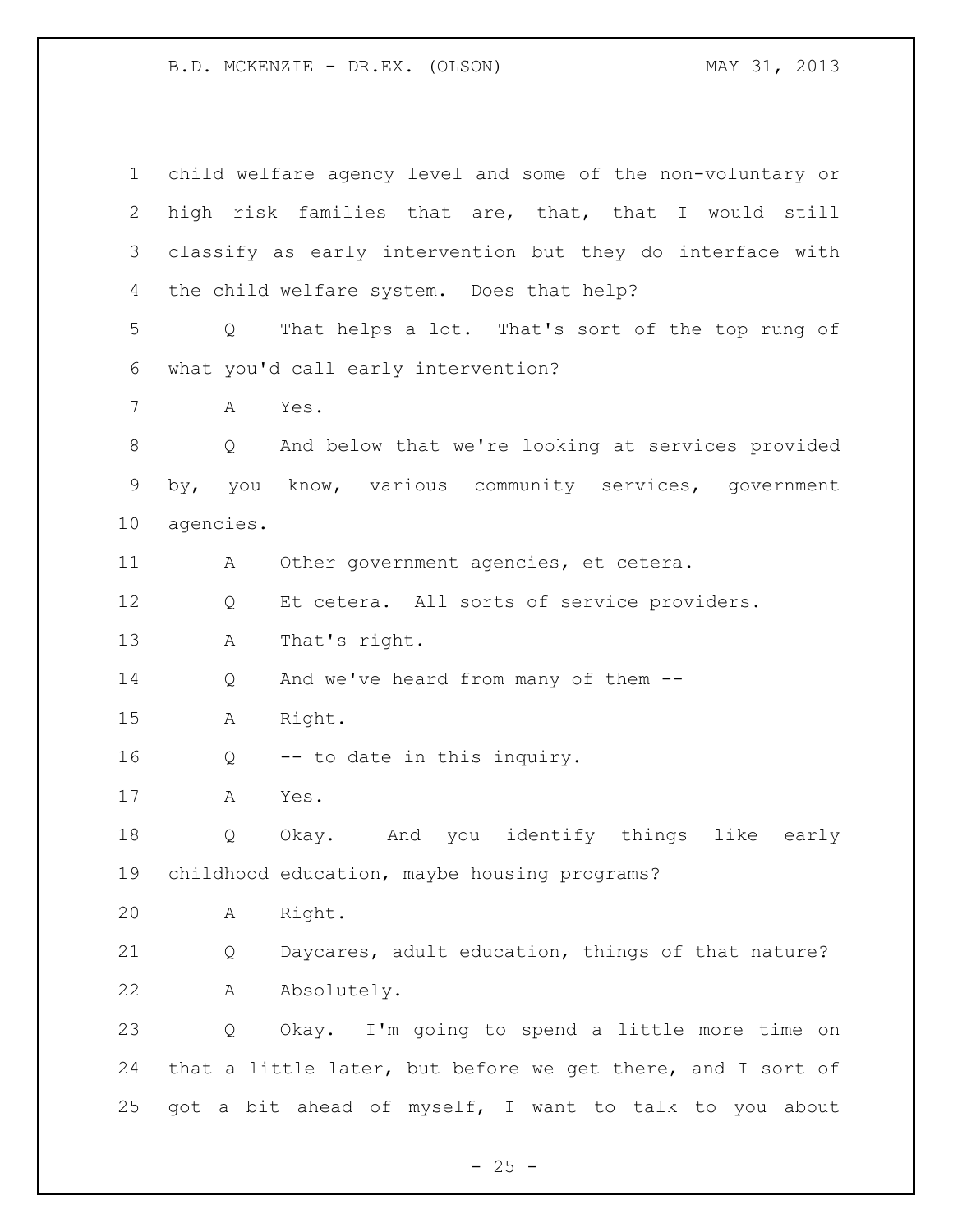devolution. We're on sort of the topic of self- determination and cultural identity and, and that area. You wrote a journal article in 2003, and you have a copy of it in front of you, it's, it was called Extending Aboriginal Control Over child Welfare Services. MR. OLSON: It's Commission disclosure 1735 and it's, you have a copy, Mr. Commissioner, in the same set of documents that have already been filed. THE COMMISSIONER: Oh, all right. What disclosure number? 11 MR. OLSON: 1735. 12 THE COMMISSIONER: All right. BY MR. OLSON: Q And I don't think it's necessary to actually go to the document unless you need to; you certainly can. But you talked about missed opportunities in the paradigm shift over to devolution. And we've heard a lot about devolution to date and we don't necessarily need to go through that. You talked about a community caring paradigm. What did you mean by that?

 A Community caring paradigm, as we've described it, gives special attention to building capacity in communities along the lines of my earlier comments where you are working to develop partnerships with organizations and

 $- 26 -$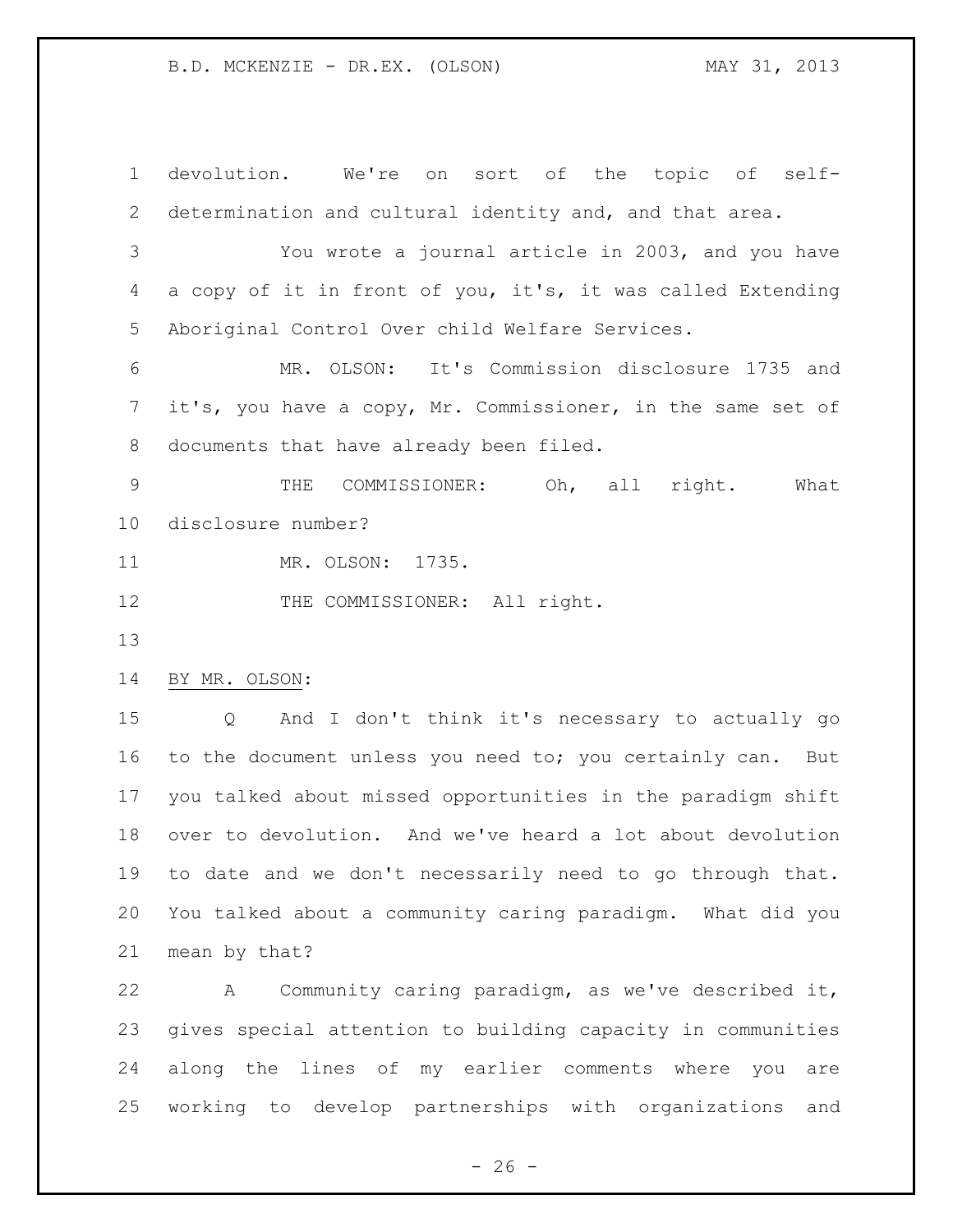communities and make sure that those services are coordinated in the best interests of children and families, but you are also building capacity in communities where there are serious problems in the way those -- that they're not strong communities, they're vulnerable communities. And so that focus on community, community caring sort of incorporates that level of service along with protecting the safety of children through more traditional child welfare investigation and, and services and the provision of enhanced family supports to, to families. So it's not -- a community caring model doesn't mean you focus only on the community; you combine the best features of those three different models of service.

14 Q I see. A community caring model. What, what, what does it look like in practice? Like, what are the features of it?

 A Well, it includes adequate attention to child safety and, and the range, if it's a child welfare agency providing these, providing services to ensure the protection of children. It includes, though, beyond that, a well-defined and well-funded range of services to help support families that operate in conjunction with other kinds of support services to families in the community and it includes efforts to sort of work with the community to coordinate those services and develop their capacity and

 $- 27 -$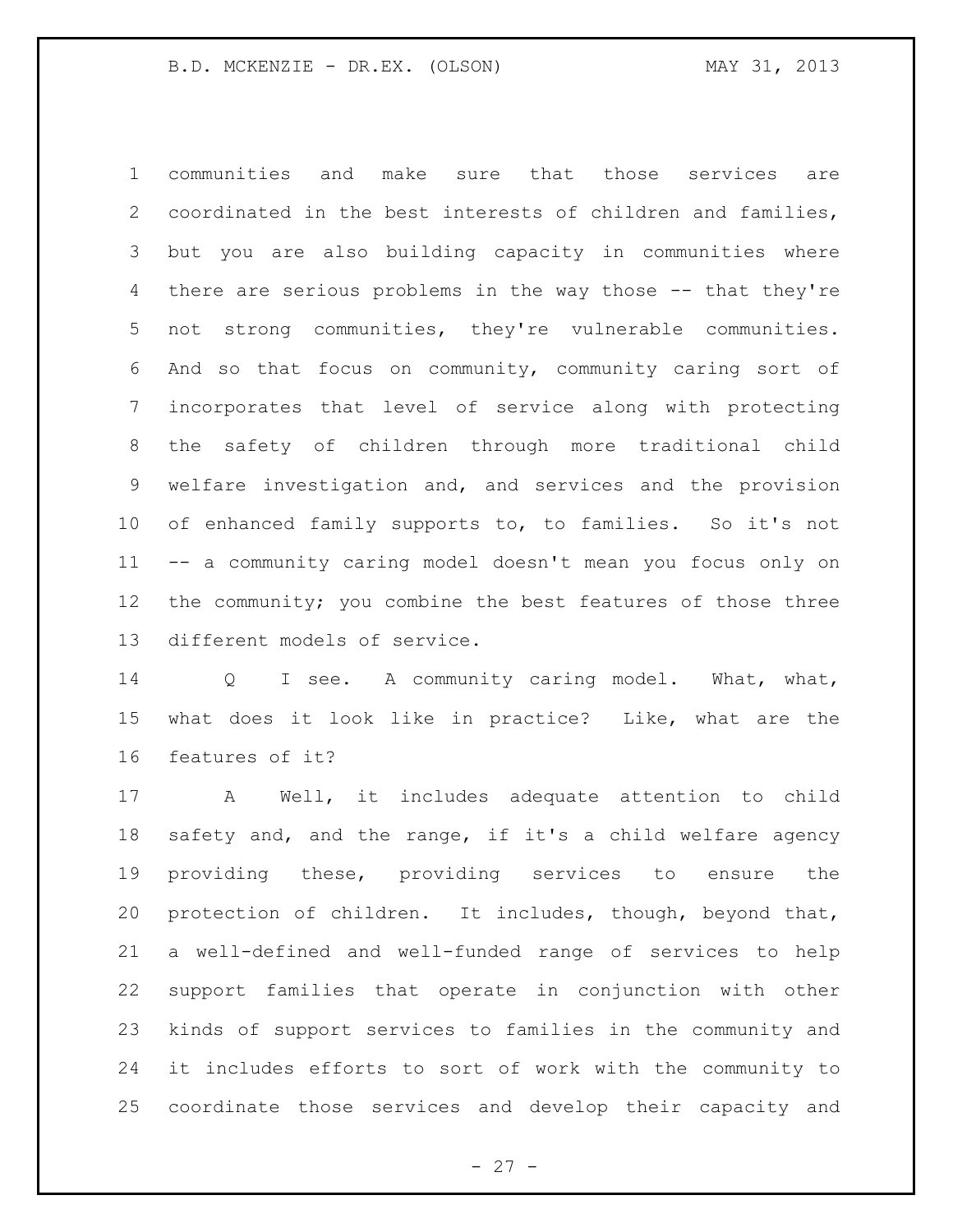interest and knowledge of child welfare so that child welfare becomes everybody's business in the community.

Q Right. So more of a community approach --

A That's right.

Q -- to child welfare.

 A That's right. And we have used an example of some of the work that was done in west region as approaching that kind of a model.

 Q Okay. We're -- and we're going to talk about west region a little bit because it's an interesting study and results.

12 In terms of protecting children, what, what does a community-caring approach do? I mean, because it's not the normal protection screen where you're doing a child investigation, taking a child out of the home, that sort of thing, so what -- necessarily. I mean, I know that's part of it, but how does a community caring approach protect children?

 A Well, it does include sort of the normal child protection sort of functions of a child welfare agency but beyond that it involves the community in intervening informally and, and trying to support children in ways that they can, without the necessity of that, that occurring in, in all cases. But certainly that formal investigation of abuse and maltreatment is, is still a part of what, what is

 $- 28 -$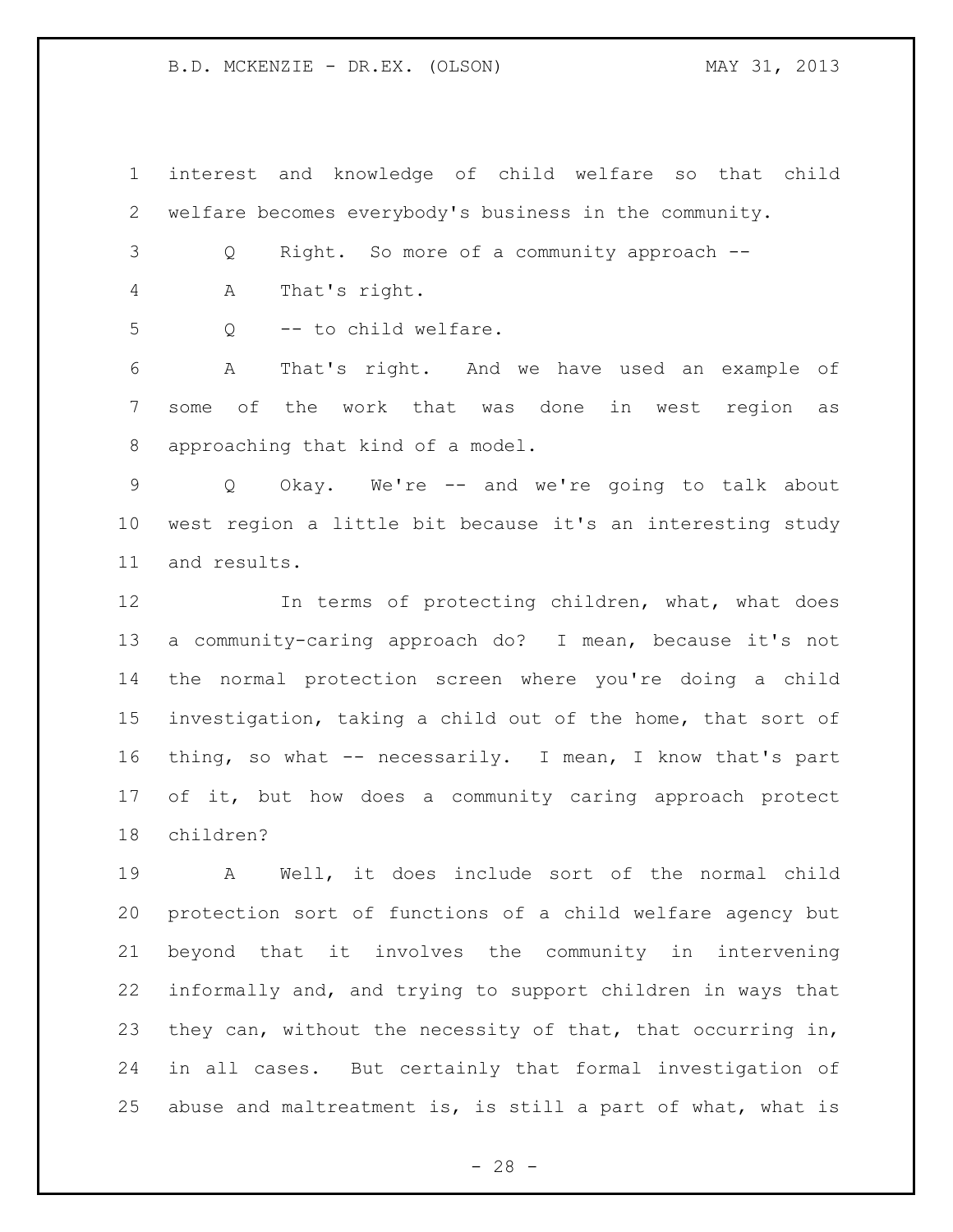needed because sometimes those interventions are necessary. Q So that, so if a child is in danger, the child still gets the help? A Absolutely. Q But if the child isn't showing up for school, someone makes sure the child gets to school? A That's right, yeah. Q And -- A And in a lot of those kinds of community, informal -- formal and informal roles of both community members and other community agencies occur to try and sort of work with those families in a less intrusive manner. Q Okay. So a big part of that is the community providing supports? A Yes. Q So you need that infrastructure, need that community there to have success? A That's right. Q Now that's, that's a -- you advocated for that community caring shift in this, in that paper? A We did. Q Okay. Is that still something you support? A It is. Q Okay. In the article you, you've especially advocated that sort of approach for aboriginal communities?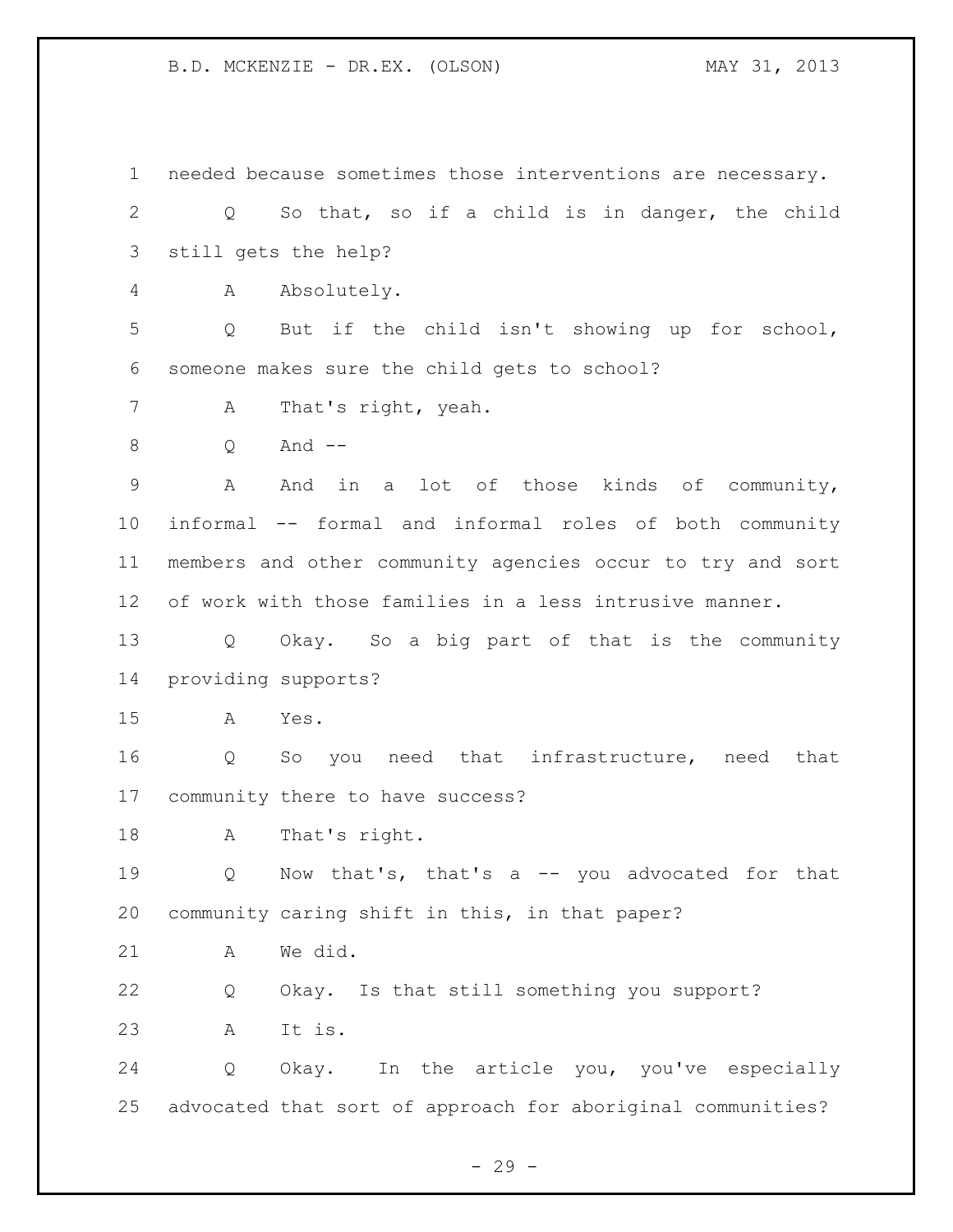1 A That's correct.

 Q Okay. You also made the argument, I think you 3 made the argument, that's my, my take on it, that that's an opportunity that was missed with devolution, and we've heard the criticism before in this inquiry that what happened with devolution, it was still the same services, still the same model that, you know, the same old protection model, just being provided by, you know, First Nations instead of not, you know. Is that, is that sort of what you were arguing in the paper?

 A Well, I wouldn't characterize it quite that boldly. I think --

Q Right.

14 A -- the intent was, in the devolution process, and there was a very collaborative process followed by government in work with aboriginal organizations to, to develop that model of devolution, and that was sort of well done. The assumption was that transferring jurisdictional control would pave the way both for providing more culturally appropriate services but also evolving different types of service that would be more appropriate to their particular communities. The problem was that, you know, not -- that the development of those kinds of models or the conceptualization of those models and the funding that would ensure the development of those kinds of services

 $- 30 -$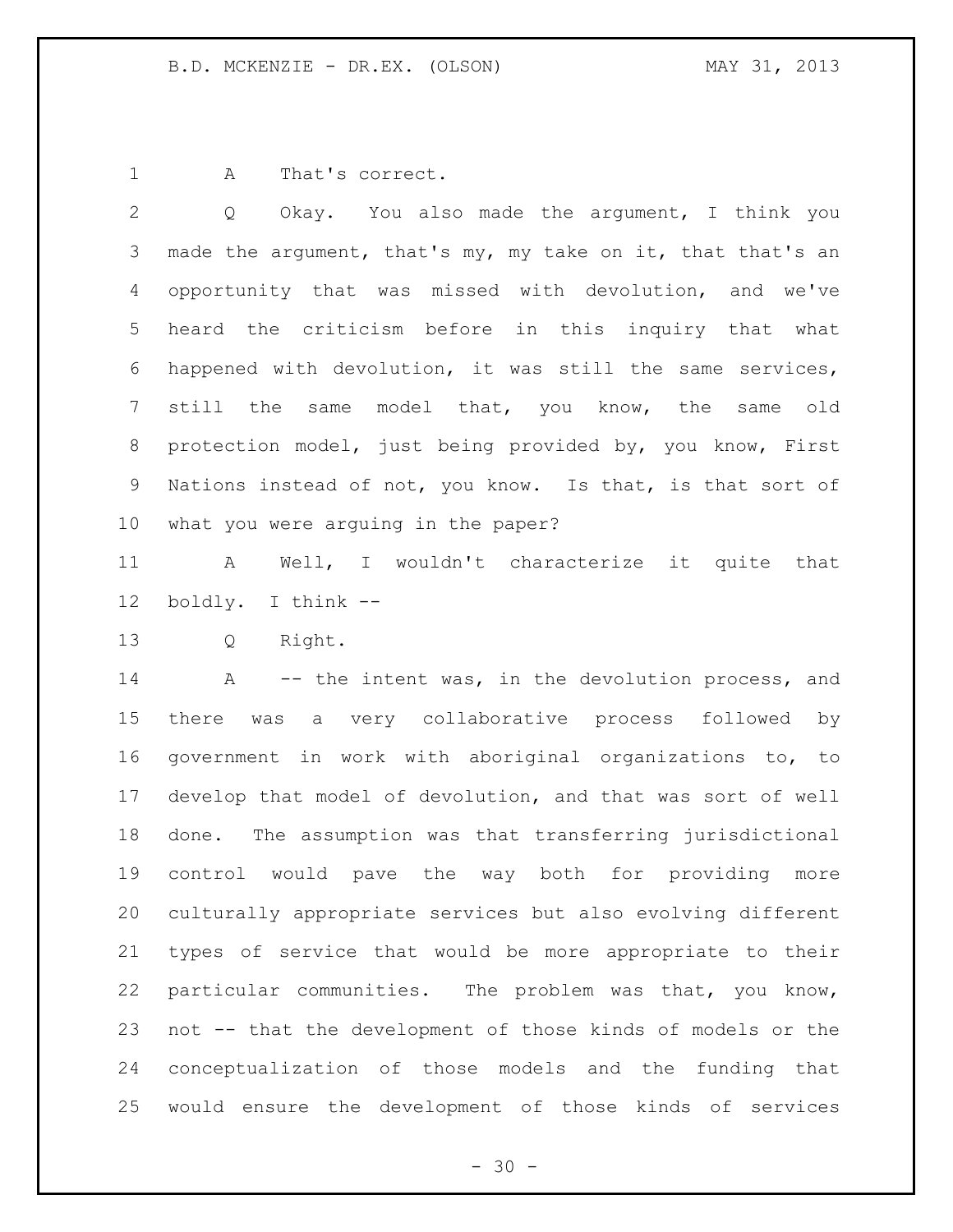were not adequately attended to at the front end. And then, as a result, when devolution occurred, agencies were so inundated, if you will, with the child protection mandate, the building their own staff capacity for services and the increase in families being referred and children coming into care, that we know from, from the statistical evidence happened, that they really didn't have the time in many, in most cases, to develop those kinds of models of service that I'm speaking about. And it was further influenced by the lack of funding that would help make those things happen. Q Right. Devolution was a pretty massive shift in 13 the way  $-$  A Yeah, it was. Q -- in what was happening at the time?

A Right.

 Q The, the community caring paradigm sounds like paradigm that wouldn't be exclusive to the aboriginal community; it would be something that could work for everyone. Is that --

21 A Absolutely.

 Q Okay. Is there anything other than building community capacity that would be required in order to make that sort of shift, paradigm shift?

A Well, I think there, there are examples of, of

 $- 31 -$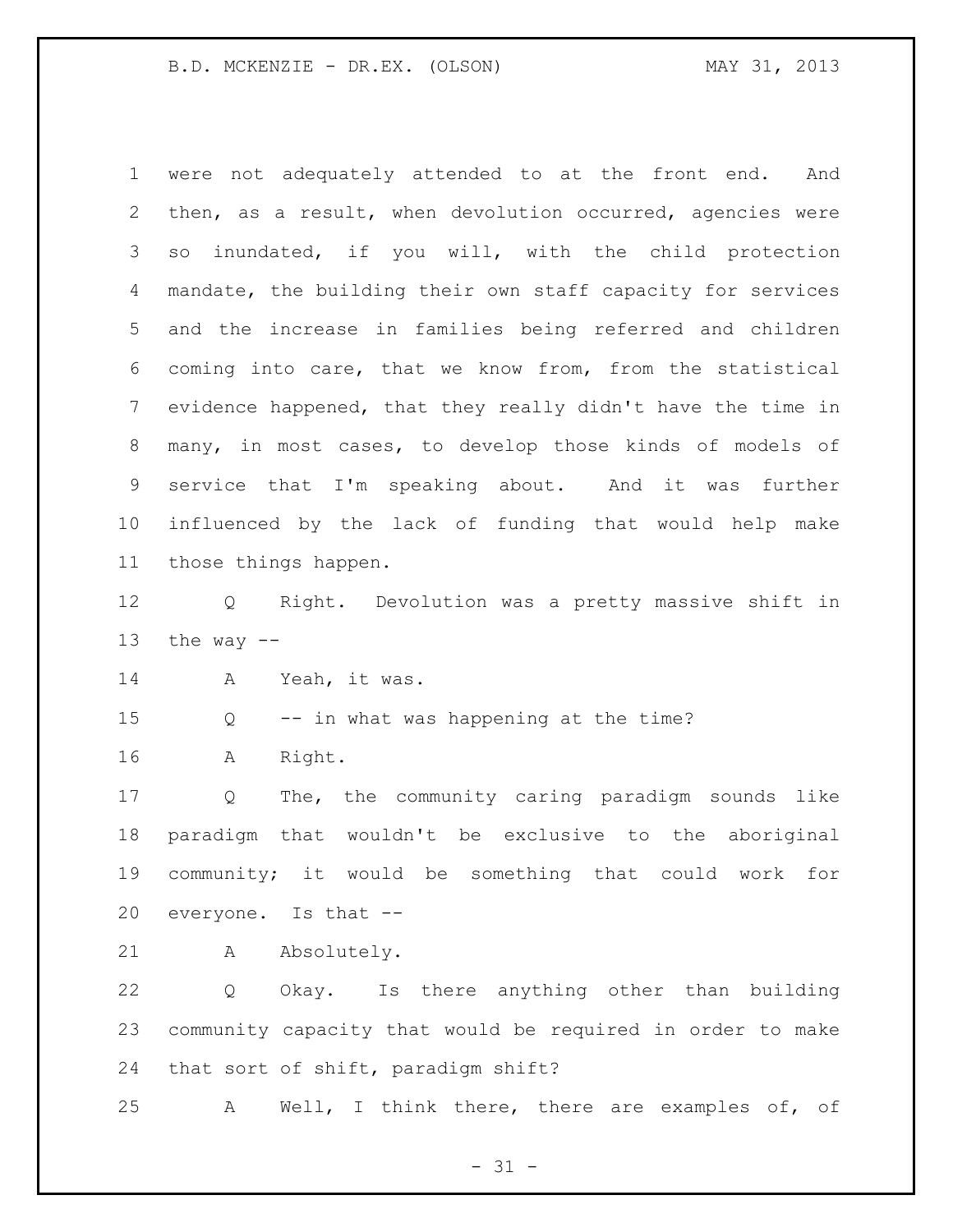what is needed to, to help spur that kind of development that we see in other jurisdictions. So for example, there are special targeted called communities for children initiatives that have been undertaken by the national government in Australia that targets sort of vulnerable communities and it developed special initiatives to try and build that community capacity that I'm speaking about. It's sort of a mechanism for making that happen rather than sort of a different -- well, it's a different model of a way of implementing what I'm speaking about. So there are examples of where that's been attempted and some efforts to try and sort of build those, the capacity that I'm talking about in, in the community-caring model.

 Q What sort of results have those, those people -- areas that have implemented the community caring approach?

 A There's been evaluations of those and some of those results are quite encouraging. It's a long term strategy, however, and it's, it's not something that you see results from in two or three months or even two -- or even one or two years, so --

Q Right. So --

 A -- it's, it's something that needs to be examined and supported over a significant period of time.

 Q We heard, we, we heard from Kerry McCuaig yesterday. I'm not sure if you're familiar with her work.

 $- 32 -$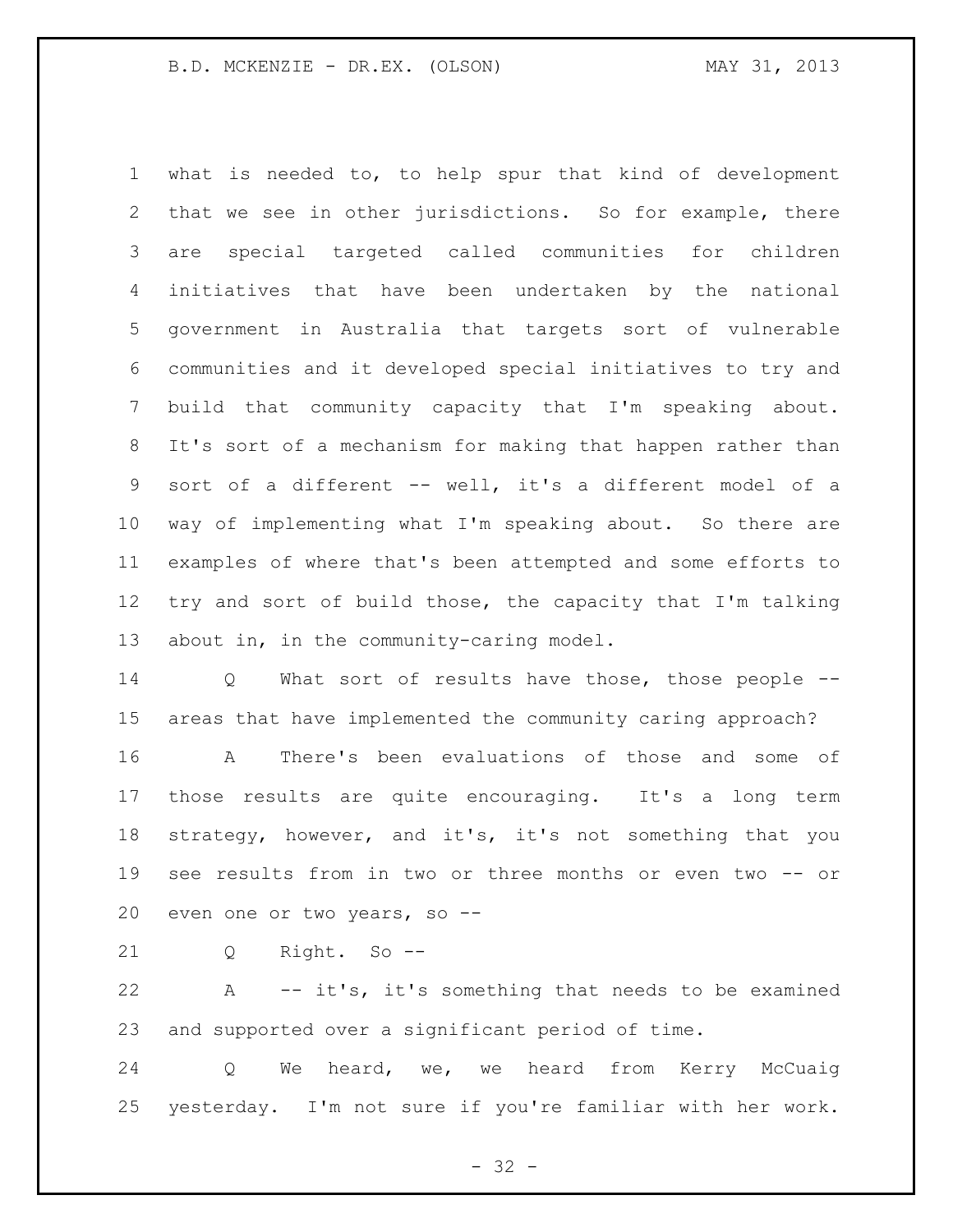She's, works around the area of early childhood education.

A Um-hum.

 Q She showed us an example of how social policy with respect to the elderly has changed over --

A Right.

 Q -- you know, last 20 years where we went to have a bad record to a fairly low poverty rate for old -- the elderly. Is, is that something that you expect could happen with child welfare if the right policies were implemented? Is that something you've looked at?

 A Well, it could happen. I mean, part of the reason that that's happened with respect to the elderly have been significant improvements to, you know, pension provisions and so on from the national level. And one of the problems we have in, in Canada is that we do not have enough national leadership on some of these kinds of issues that would produce quickly that kind of impact in child welfare. But it is a model to look at and a model to follow.

 And, you know, if I can just comment one, one step further. Initially, the Australian initiatives were targeted primarily at families with children zero to five and there was enough success with those efforts that they extended the range of those programs to target families with children zero to twelve in, as I say, particularly

 $- 33 -$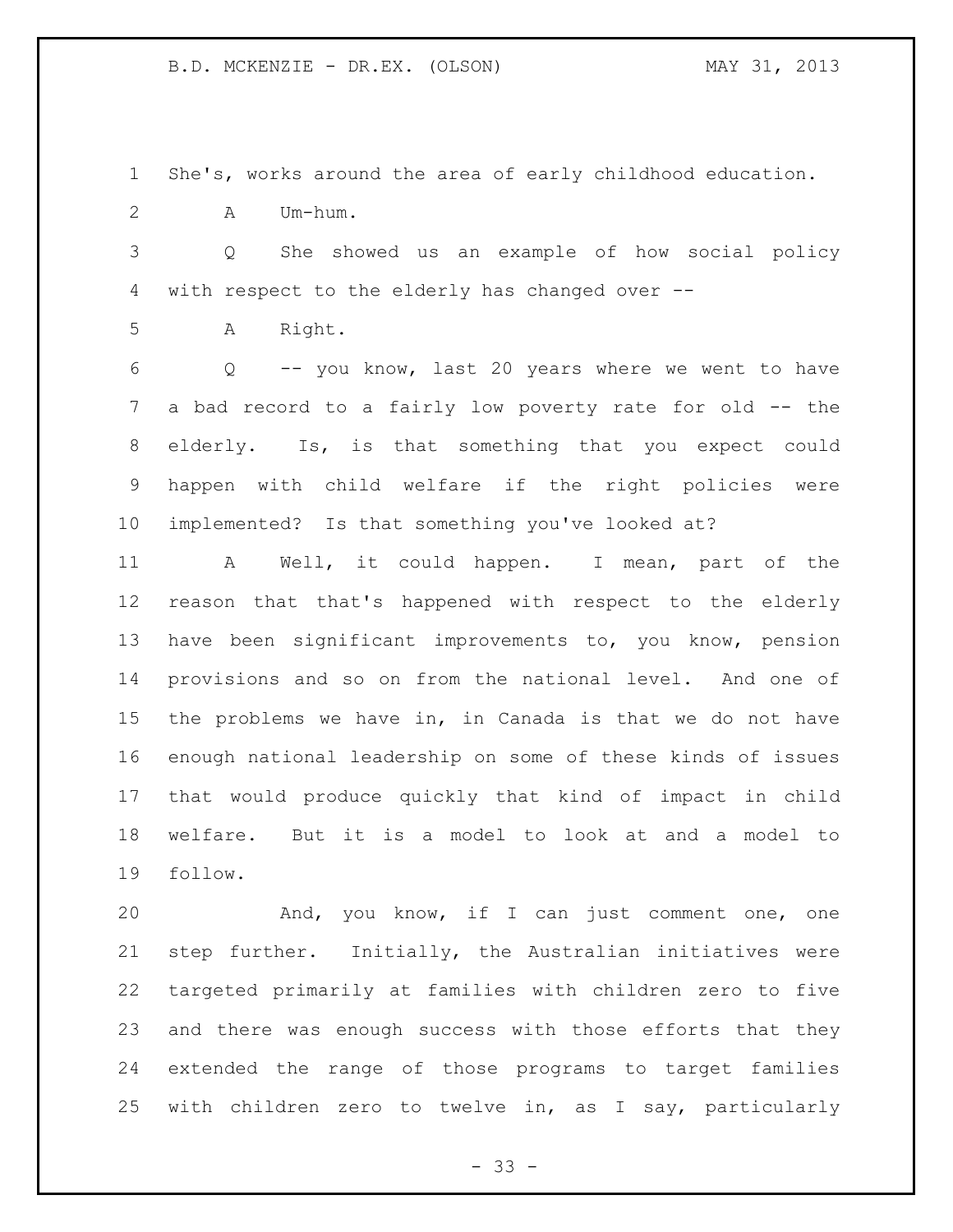vulnerable communities across that country.

 Q Okay. In terms of the, the costs and the services to provide the, the, the programming to people that's required, the community supports, how, how would you see that being done? I mean, we're, we're not talking about that being provided through the child welfare system, are we?

 A Well, some of those services, I think, can be provided through the child welfare system but it requires other kinds of investments as well.

 Q Okay. In your article you talk about purchase service agreements. What's, what are you contemplating there?

 A I'm not sure where we referred to purchase service agreements, but I would see the, the non-government sector as having an important role to play. I want to make it clear, though, that that doesn't sort of involve taking money away from the child welfare system and providing it to the non-government sector. It means sort of providing funding to both. It's not an either/or question here if we're going to have a good interface of services. It demands what we would sometimes refer to as a whole-of- government approach where we have the enhanced capacity of the child welfare system, we have education, health systems working in collaboration with the health -- with the child

- 34 -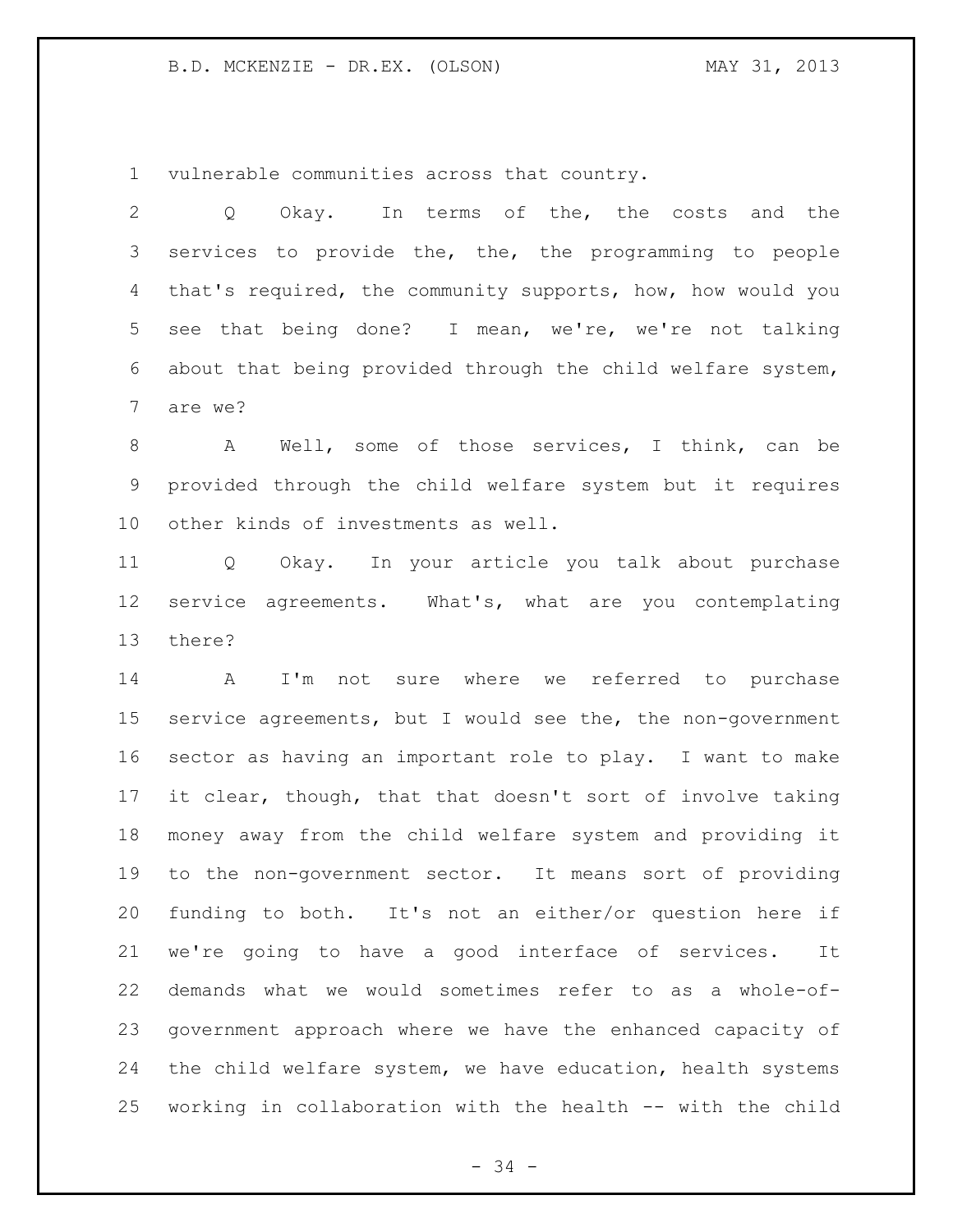welfare system and we have the non-government sector also playing an important and key role.

3 And in terms of funding, and that's a very legitimate question in these kinds of times, it does require some additional funding but it also requires us to look whether we can find some efficiencies in the way we do, currently do business so that that money can be used in different ways than it is currently being used.

 Q I see. On the topic of efficiencies there's, there's two points I want to -- two questions I want to ask you about. One relates to evidence we heard from Kerry McCuaig, and that's the way things are sort of set up now there are all sorts of community agencies all over the place providing different services and it's a bit of a mix-mash ad hoc sort of picture.

A Right.

 Q And what she was advocating is sort of one government umbrella providing streamlined services that it's clear where they're coming from and, you know, the funding is clear and it's, it's, you know, clear model. Is that something you've looked at or have any thoughts on?

 A Well, I haven't looked at it in detail, but I would say this: The more, the more organizations you have in the community, it does exacerbate the difficulty of coordination. And we have a lot of sort of community

 $- 35 -$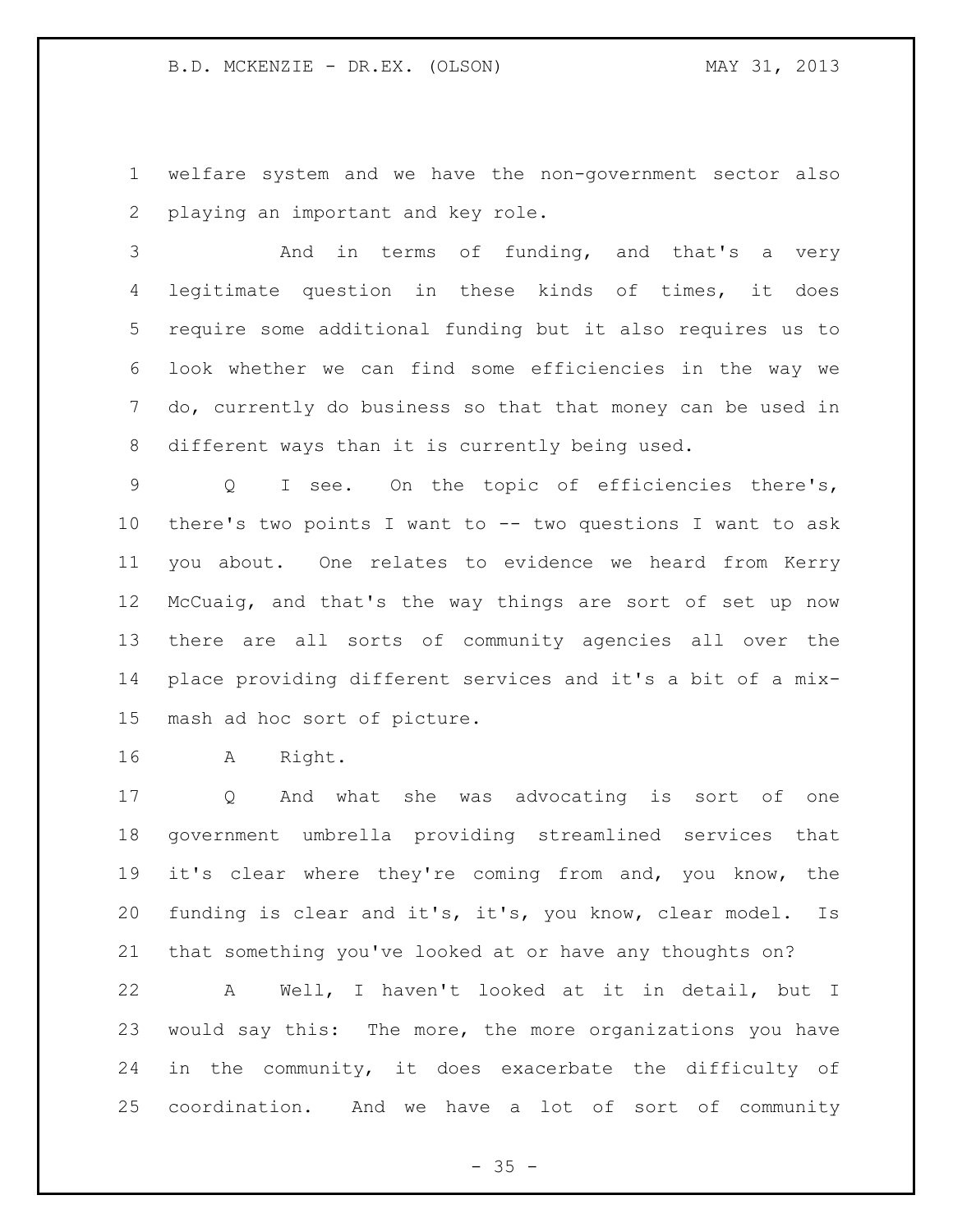organizations that do get funding and do provide services. We do not have a large well-developed, and if I can use the term, professionalized non-government organization sector that does quasi child and family-related services in this province, not nearly as large as in some other locations in some other countries. So we have to move cautiously there in, in sort of trying to build that network of services but also make sure that attention is played to coordination. Her suggestion might be one way of trying to ensure that. We have to build in systems of accountability so that if funding is provided, there are certain kinds of expectations for delivery of results that relate to that funding so that you can measure effectiveness along the way to ensure that that's working in the best interests of families and children.

 Q Right. Also on the idea of efficiencies we heard from, for example, the Eagle Urban Transition Centre, which provides services to help new people to Winnipeg, new aboriginal people to Winnipeg find housing and those sorts of things. Every year they're applying for funding and from the different government agencies or whatever, it's usually the same funding but it's applying for multiple areas of funding, different applications, a lot of process and obviously a lot of work to get the same funding. Would it make -- in short-term funding.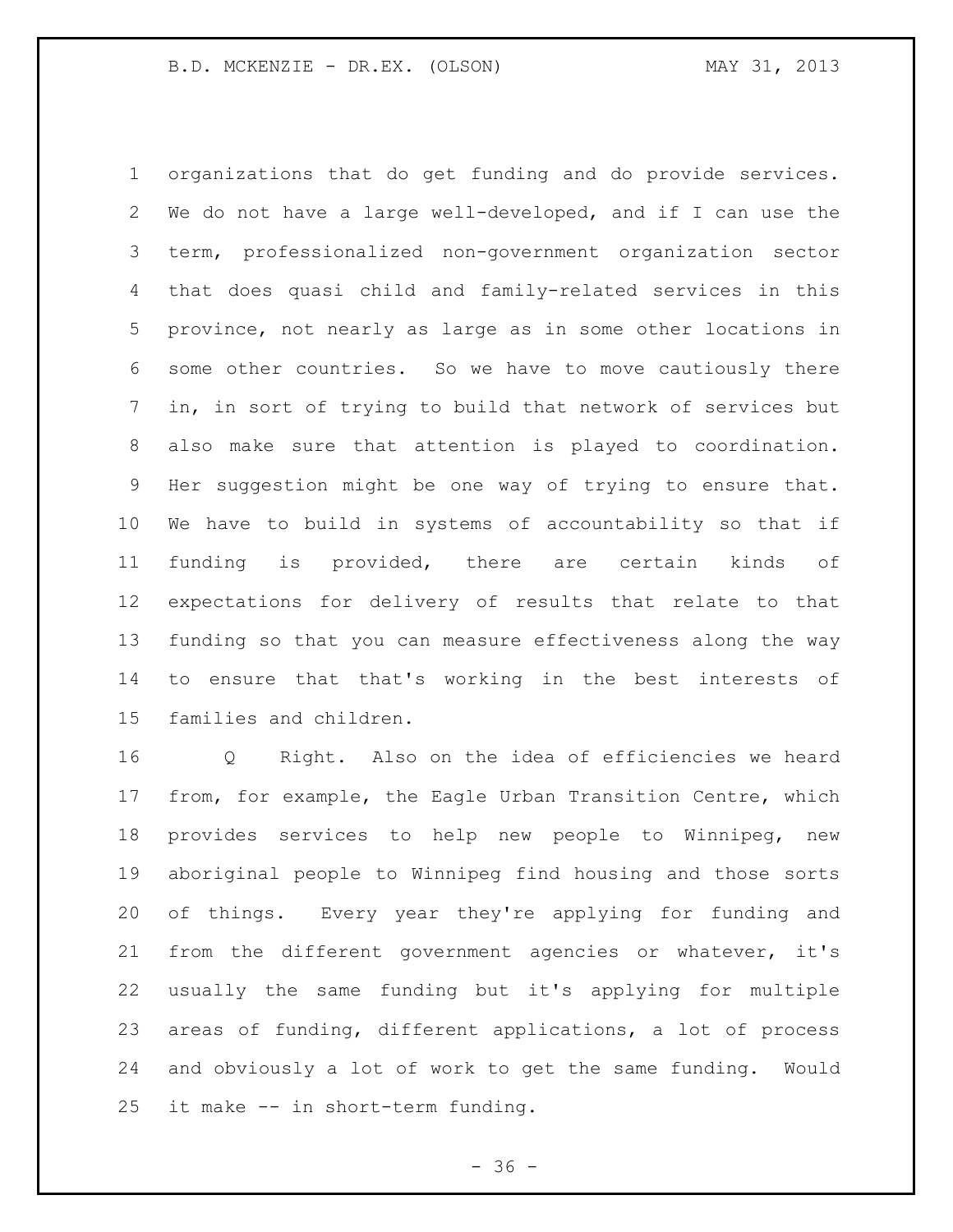Would it -- are, are you talking about where there's a commitment to provide funding for longer periods of time, not necessarily more money but just that the money is there? Is that the sort of thing you're referring to? A Well, I think, you know, I wouldn't be able to speak with a great deal of expertise about that. I do know there are a number of services that provide those kinds of transition services for people moving from the reserve to the urban setting like Winnipeg, and certainly some coordination and longer-term commitment to funding for those kinds of services would seem to make sense. But, you know, I would defer making too much of a judgment on that. Q Okay. Is it possible to implement the community caring approaching in an urban centre like Winnipeg? A I think you can do aspects of it and you do that through working within neighbourhoods, and the kind of, the kind of organizations that are -- that exist in those neighbourhoods and the other kinds of health services. Like, let's say it's in the Mount Carmel health, regional health area, you work with that kind of agency. So you can do some of that at least in, in the urban setting, probably not -- it is more complicated, as I mentioned before, but I think more of that can be done.

 Q Okay. Would there have to be a commitment to and a recognition of the community resources that are there for

 $- 37 -$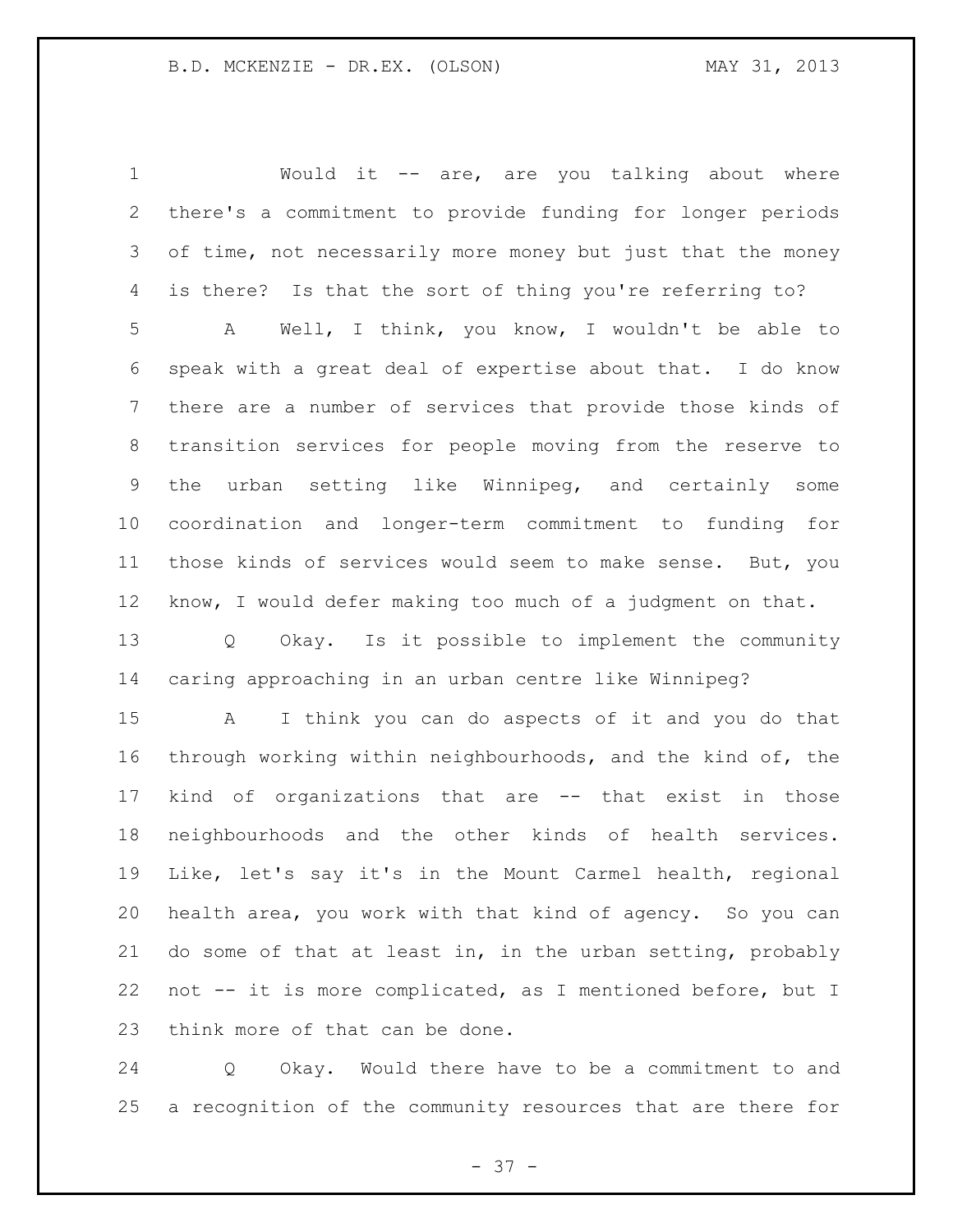the people that need them?

 A That's correct. And, you know, one of the ways you could maybe do that, and again, I've seen examples of this, is you have a community with a series of agencies that provide services, and you provide funding to a lead agency to help coordinate those services among the agencies and among the child welfare, the child welfare agency that serves those communities. So that's one of the ways to establish at least the kind of coordinated capacity-building we talk about in the community caring model.

 Q Okay. Just want to move on now to the West Region Child and Family Services funding, block funding 13 model, the study that you looked at - prepared.

 Now, there was an innovative funding model, it was a block funding model that was implemented, and you looked at how that worked and what the results were?

A Right.

 Q Okay. Can you just give a brief background of, of the history of that?

 A Well, the funding model was negotiated by Elsie Flette, who was director of west region at the time, and the Indian Affairs at the time, INAC at the time. It -- I think the funding model was negotiated in 1991. It really didn't start until about 1992, but the basic idea behind it was the federal government was initiated -- or was

- 38 -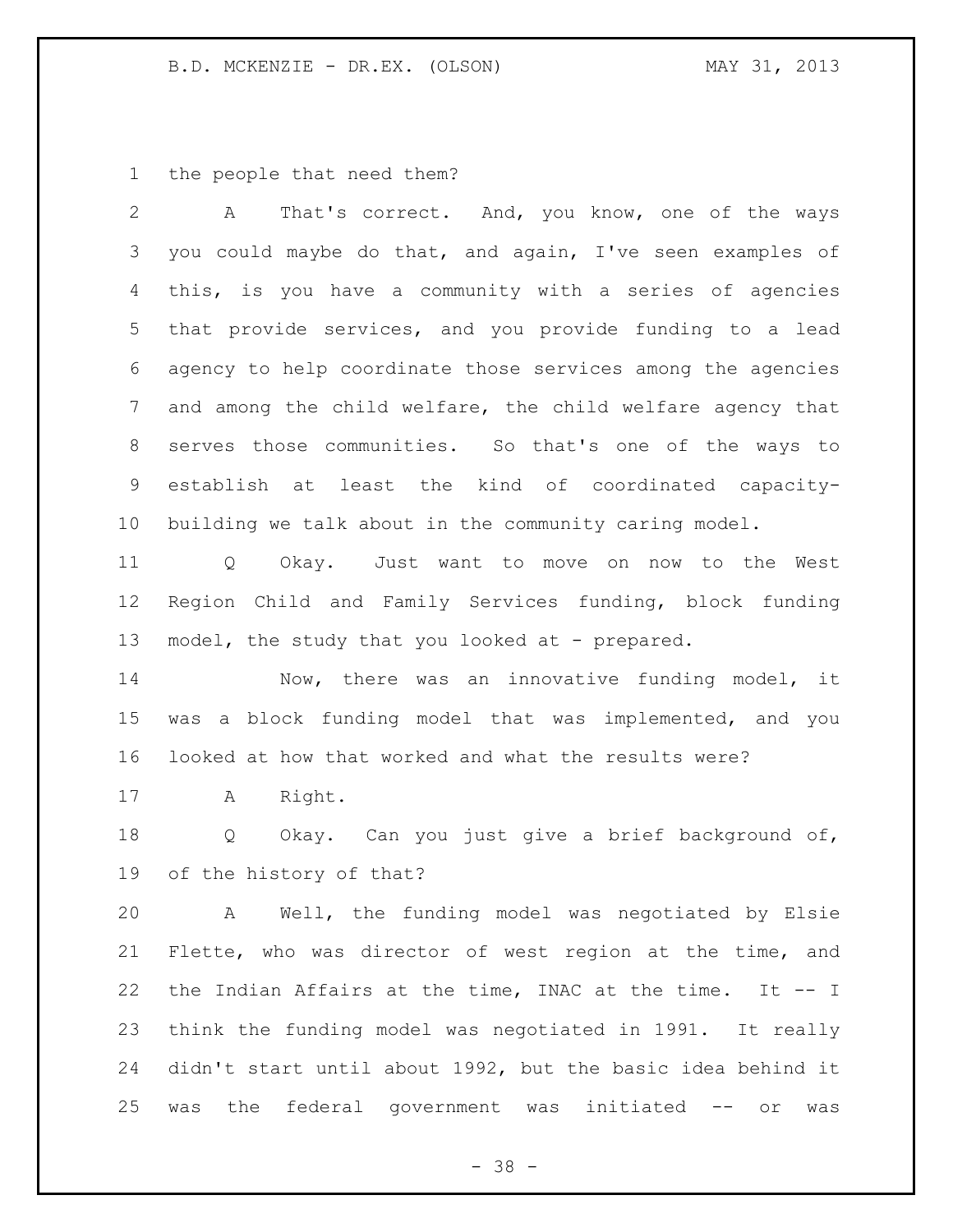interested in it because it gave them predictability in funding and it removed some of the administrative burden from, from them. And from the agency's point of view it provided them with more flexibility in how those funds could be used. And as a part of that flexibility was the ability to carry over surpluses. They could provide for the, for, for, for the children that needed out-of-home care through the child maintenance budget, if they could save money there they could build up surpluses which could be invested in alternate programs at the community level. And that's essentially what they did. They were able to save money, they were able to invest in alternate programs that reduced the rate of children in care over time, developed a number of alternative programs in the community that provided better care for children closer to home than having to send them out to residential care, and they built community capacity by engaging more effectively with the community and how services should be developed in their community.

 So in the year 2004/2005, for example, about 40 percent of that child welfare maintenance budget was being spent on alternative programming that helped to build community capacity and ensure the wellbeing of families and children. That's a very brief summary of, of the way that that fund operated.

- 39 -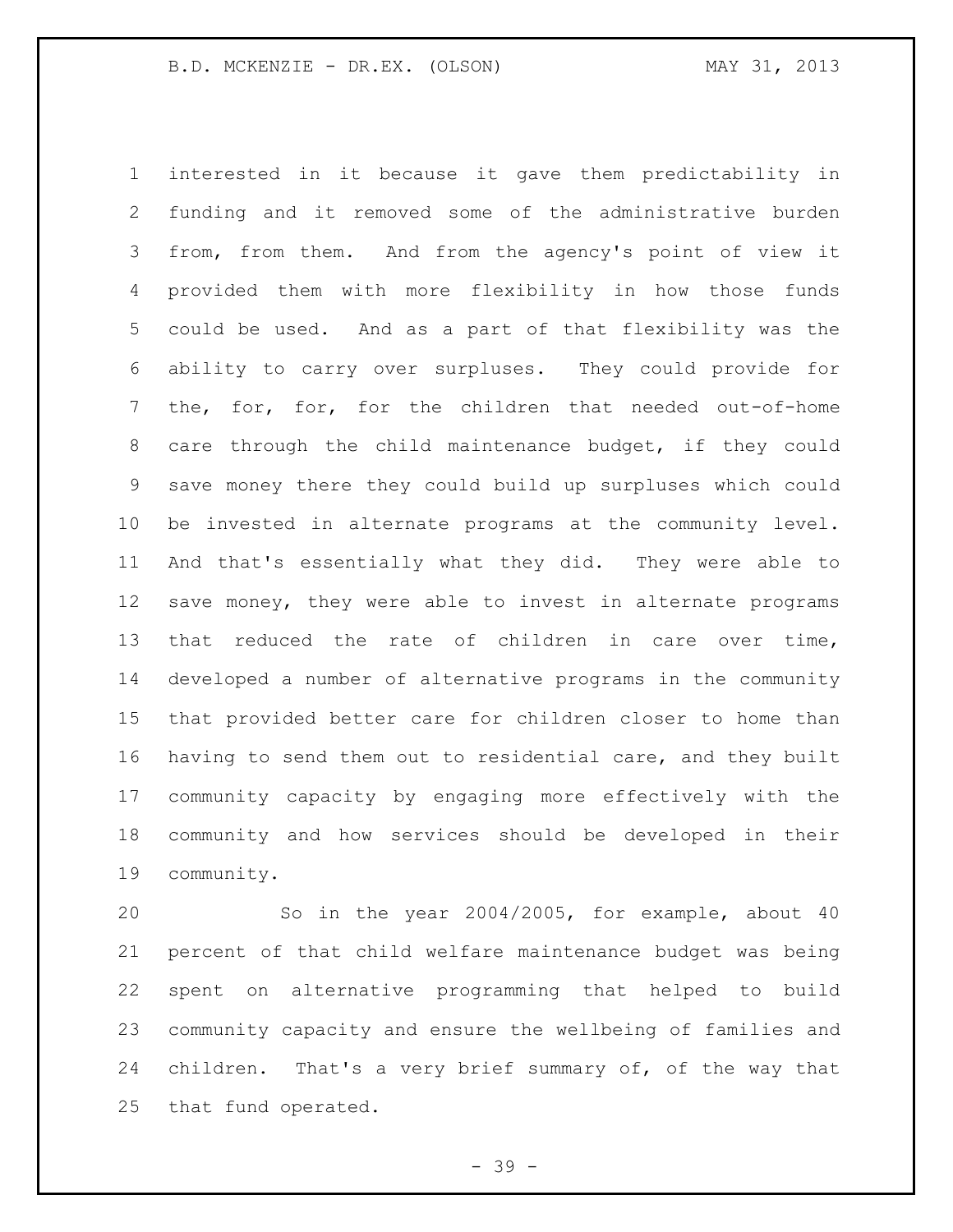1 It is, to my knowledge now, no longer in existence.

Q Right.

 A It was changed in 2010 to a different funding model, but that's how it operated during that period of time. And in my opinion, it was quite successful.

 Q Okay. That was just the federal maintenance 8 monies that were block-funded; is that right?

 A That's correct. It, it wasn't -- it did not involve block funding of provincial money for child maintenance, it only affected child maintenance for federally funded children.

 Q Do you know, were there any additional monies provided to west region other than those that would have been provided normally? Do you have any knowledge of that? A The additional monies, my understanding over time, the children's special allowances were able to be used as part of the funding for these early intervention programs or alternative programs.

Q Okay.

 A So that was some source. They also suffered sort of claw-backs over the years, though. At certain points in time there was a reduction in foster care rates and that reduced the funding in that particular -- at that juncture. So there were some, some changes.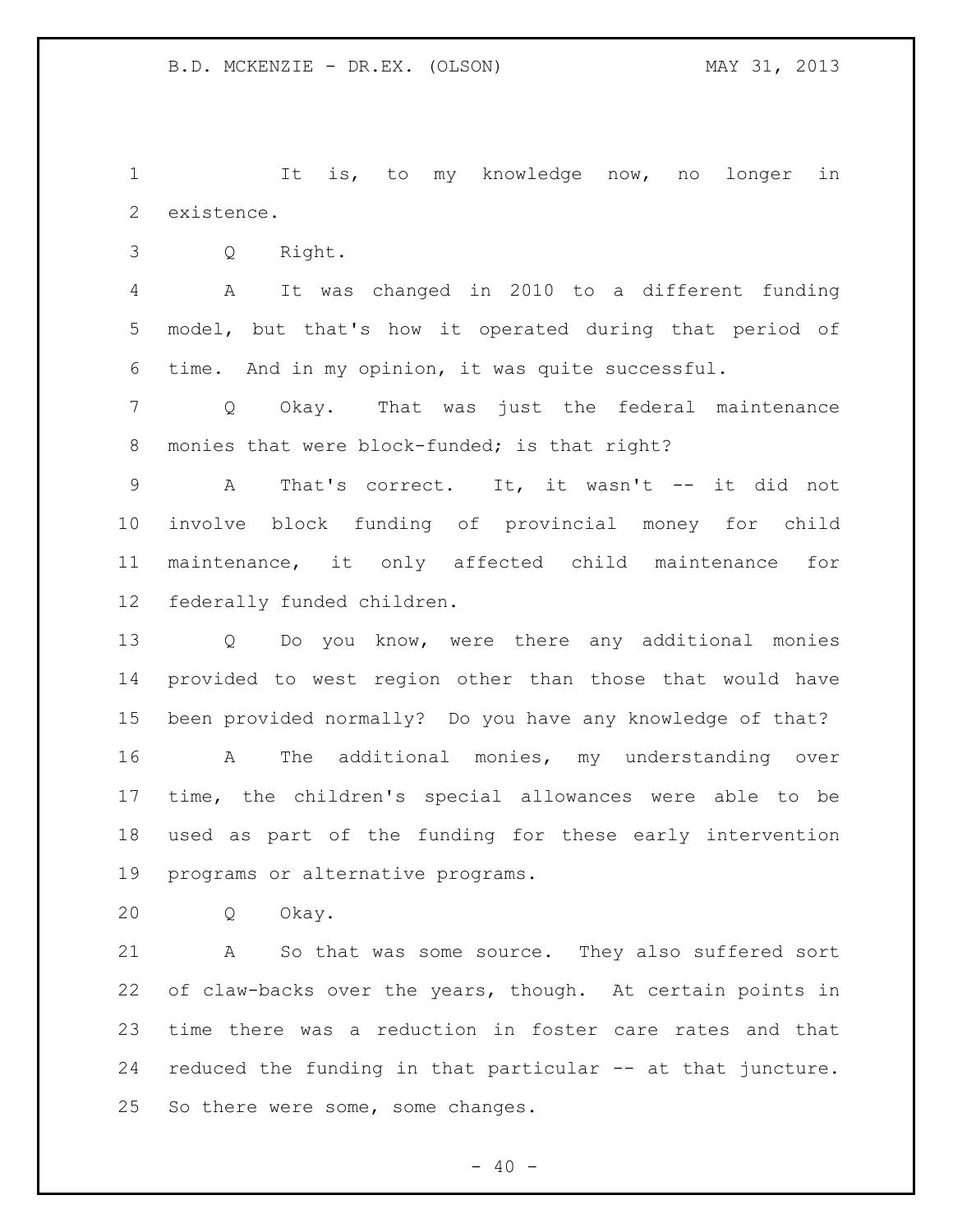There were two problems, I think it's worth mentioning, with the block funding arrangement that existed at the time. It's very important in block funding, particularly when you're taking money -- you know, when you're talking about the child maintenance portion of your budget, to make sure the block fund is adequate to permit the opportunity to have some flexibility in savings and be able to invest that in alternate programs. So --

Q Right.

 A -- the size of that block is very important. And one of the things that did not exist for west region was an annual sort of increase in the amount of that block. And why that's important is that as you build alternate programs you also staff them and staff costs tend to go up, and so those are factors that do need to be considered in any kind of a block funding of child maintenance initiative.

 Q Okay. Now, what you describe in terms of how west region operated sounds a lot like the community caring approach you were advocating. Is, is --

21 A That's correct.

 Q Okay. You said it was, in your view it was quite successful. And what do you take as a measure of success?

 A Well, I think, first of all, the rate of federal children in care declined significantly, about, by about 40

 $- 41 -$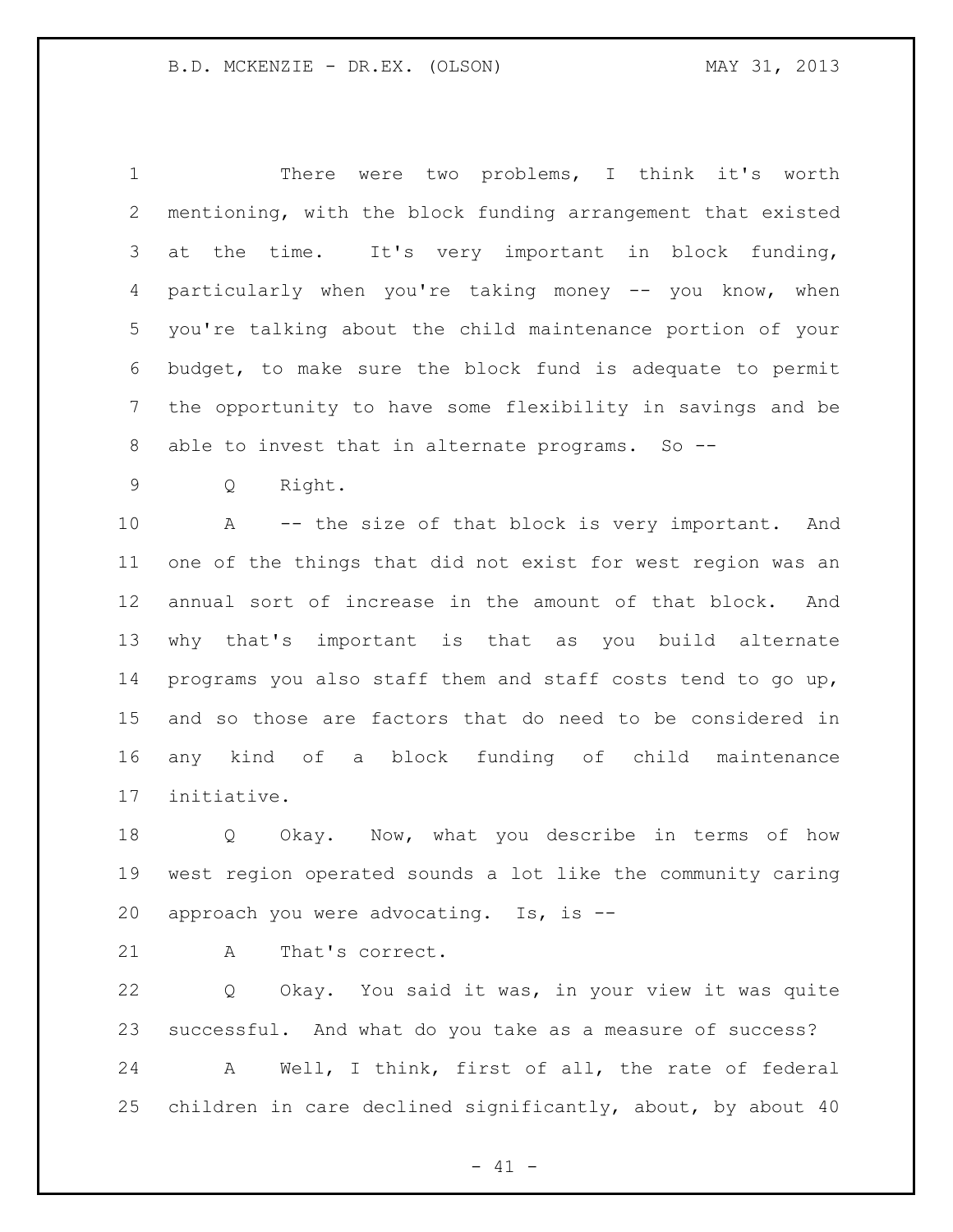percent over about a 12-year period of time. The costs, the per diem costs or the child of child maintenance for 3 that period of time were maintained or -- and, and became less than the average for the region in general. So from a cost effectiveness basis it was, it was successful. There were quality assurance audits to make sure that the quality of services provided to children were maintained, and this, the results of those audits were quite positive. You know, reducing costs for children in care, I mean if you wanted to be extreme you could just take fewer children into care but it might jeopardize their safety.

Q Right.

 A That wasn't happening in this particular instance. And of course, a range of alternate programs and partnerships with other community agencies were developed that provided a range of better services within those communities and the agency engaged quite effectively with the community in planning and developing child welfare committees in the community to bring the community closer to their engagement in child welfare.

 Q In the articles that you, you prepare, you prepared, you discuss the importance of community child welfare committees.

24 A That's correct.

Q First of all, where are the child welfare

 $- 42 -$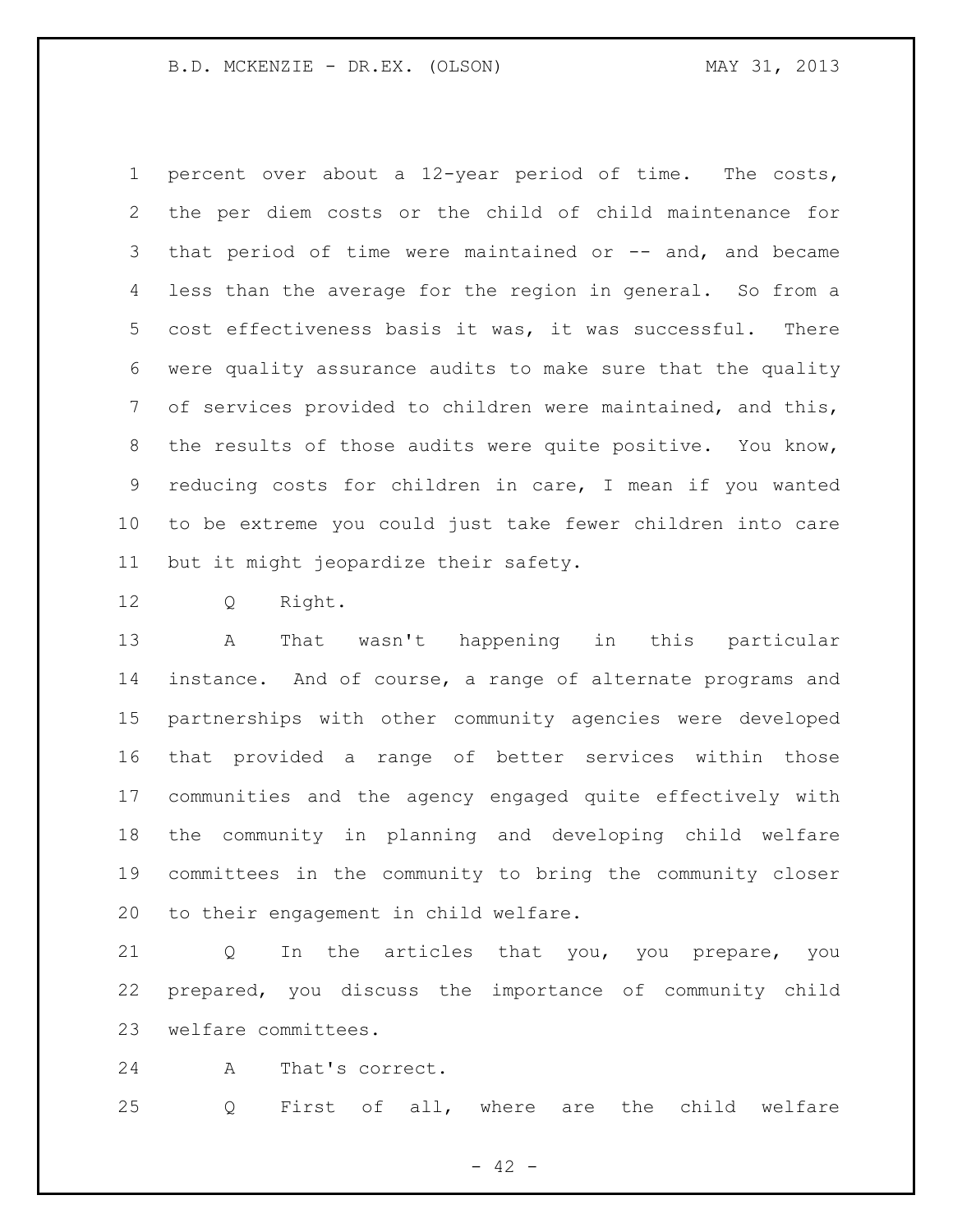committees?

 A In each of the communities in west region they set up local committees. They were usually composed of elders and other community people with a commitment to children and families. They were provided with training and the local workers in those communities worked with that child welfare committee, sometimes in intervening informally with families but also providing formal advice about things like who should be foster parents and what kind of services should be provided in those communities, so they were very active and engaged in the child welfare mission in those communities.

 Q Okay. Do you -- did you look at whether or not there was an impact in, on the community as a whole, aside from, you know, the child welfare situation, in terms of attendance at school and --

- A No.
- 18 Q -- economically?

19 A We didn't examine those factors.

Q Would you expect there to be an impact?

 A I would have expected some positive effects there but, you know, I can't verify that.

 Q Okay. Terms of building trust with the community, we've heard that mistrust between --

A Right.

 $- 43 -$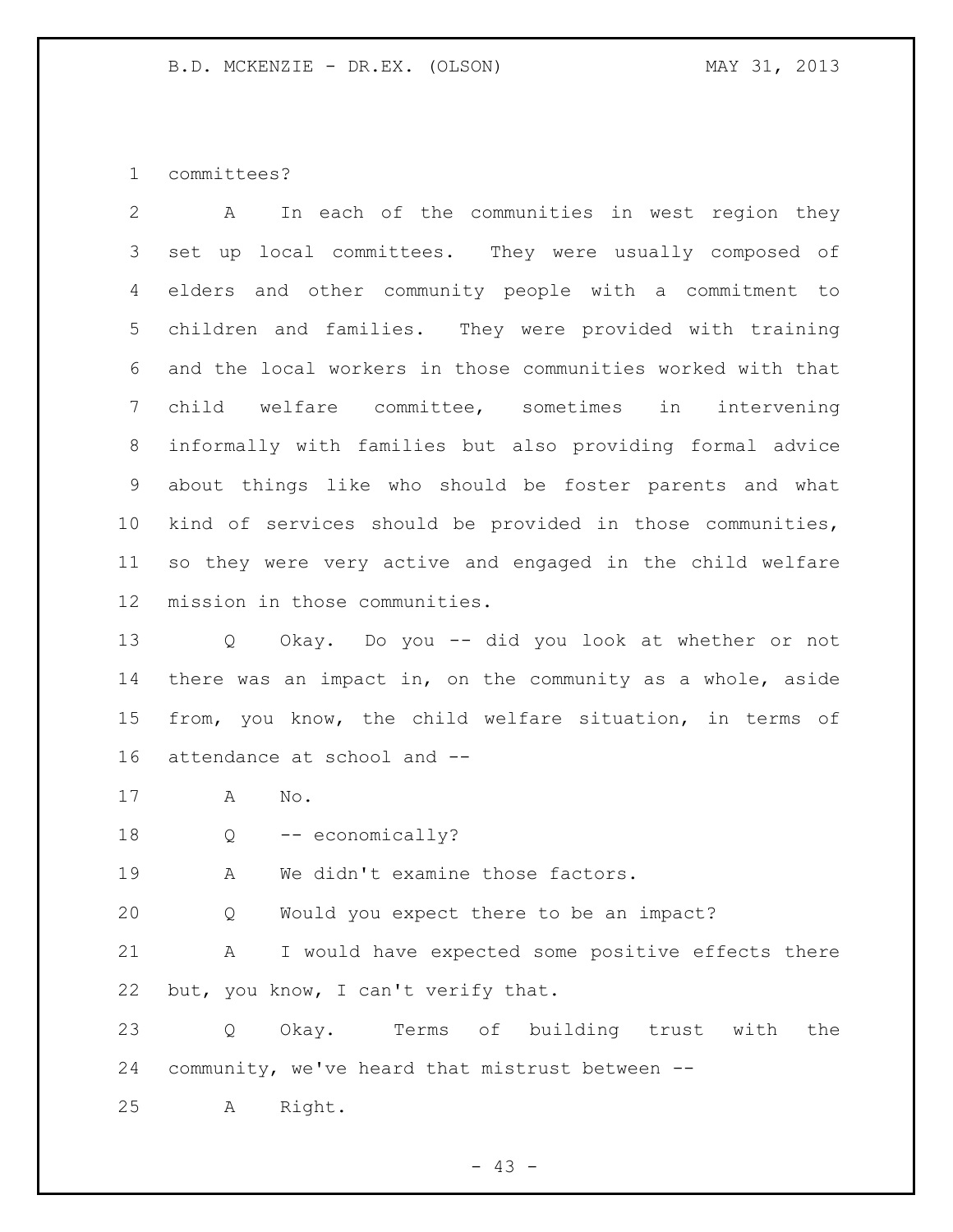Q -- child welfare authorities and the community is often a problem. Was that -- was there any examination if, if trust was -- there was a fostering of trust as a result of the way west region was operating.

 A We, we found evidence of some at least shift in that. Perhaps it's more anecdotal evidence than sort of comprehensive surveys but, for example, the agency would engage with the community in, in planning workshops and developing priorities and people who were clients and -- of the agency would come to these and engage with, with the workers. We had examples of, of parents who would come to the agency and comment about -- and she'd come to a sewing 13 class, for example. All her children had -- you know, she had been into care and then come back home and, and talk about the fact that, you helped save my life. So there were those kinds of examples that showed some evidence that at least there was a change in the relationship between both parents and, and community members with respect to child welfare. Wasn't universal.

Q All right.

21 A And, you know, there's always sort of levels of mistrust and problems that do exist with respect to the mission of child welfare, but those were examples of that shift.

Q Okay. In terms of the implementation of the

 $-44 -$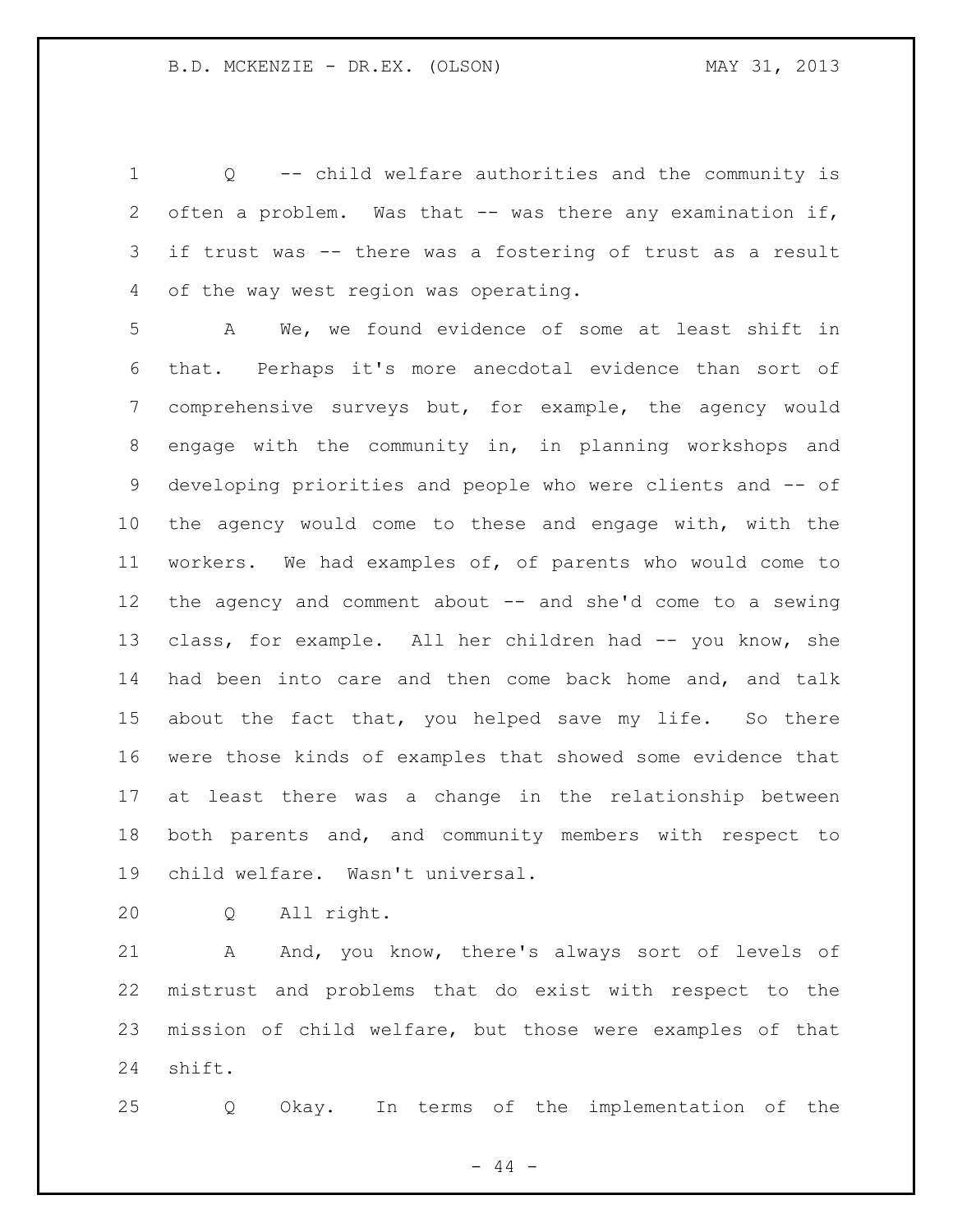block funding type program for other First Nations, do you see any problems with using that type of a, of a block funding program?

 A Well, I know it's, it's of interest to some and, but -- and, and it is something that I think is worth looking at, but I would come back to certain guidelines that have to be in place. And that would -- one of them would be a way of ensuring that the block grant agreed to is adequate to provide for the children that need out of home care and potentially give the agency some flexibility in how they can use surpluses. It would need to take into consideration extraordinary factors, like for example, if a community has, is threatened by fire and all the children need to be removed from the community and this triggers extraordinary child welfare expenses, these cannot be met within a block. Because one of the features of a block grant is that the agency must, must manage their expenditures within that block and be responsible for any deficits. So there has to be a way of covering deficits in extraordinary circumstances that are beyond the agency's ability to control. Given those factors, it is -- and capacity within the agency to be able to sort of move in this direction with the community, it has potential for application in other communities.

Q Okay. So you would need some strong leadership

 $- 45 -$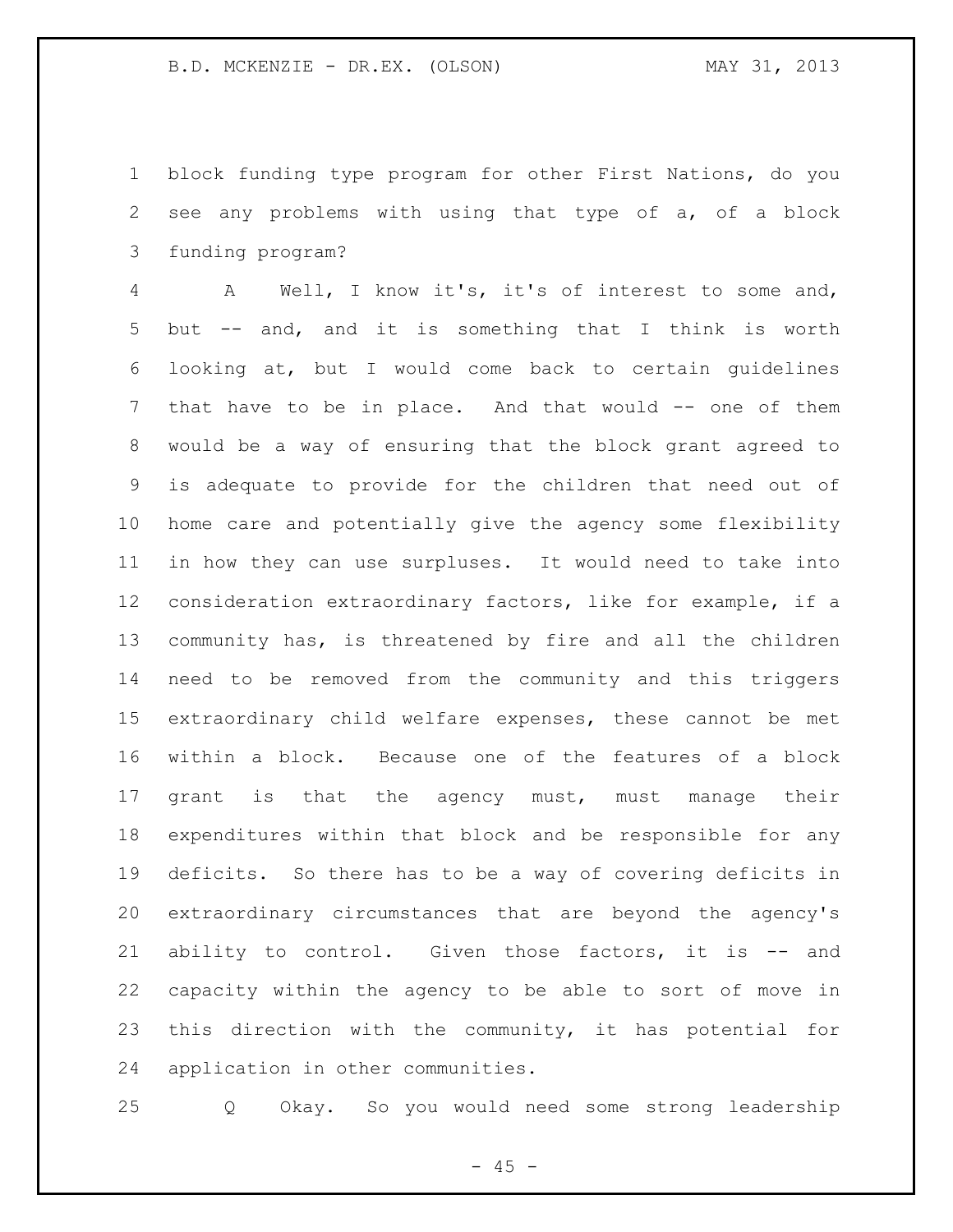within the agency -- A That's right. Q -- and the capacity would have to be there -- A Yeah. Q -- within that particular agency? A Right. 7 Q But it would be something that --8 A Yes. 9 Q -- could be feasible? A Yes. Q Okay. I want to move now to the topic of differential response. A Okay. Q Before I get into the details of that or before we discuss the details, if you would, could you give the Commissioner a sort of a brief high level overview of exactly what differential response is, what it means or how you would describe it? A First thing I would say is differential response is defined differently in some, or in, in jurisdictions. Q So if you could, with, for the Manitoba response and  $-$  A For the Manitoba context. Q -- and just how it differs from -- A Right.

 $- 46 -$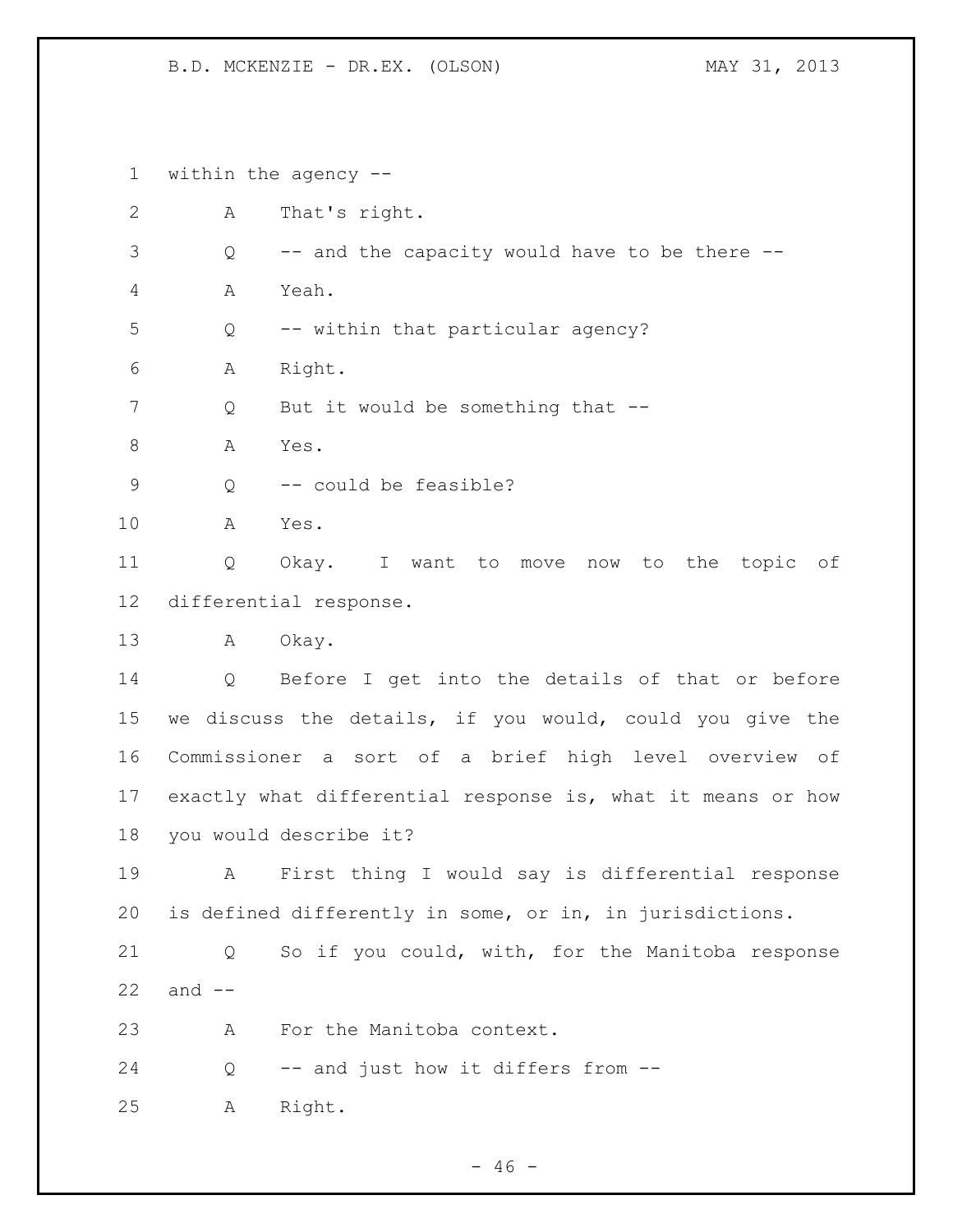Q -- what we'll call the traditional protection approach that was --

A Yeah.

Q -- applied in Manitoba.

 A Yeah. In the, in the Manitoba context, the definition of differential response is closely allied with the notion of family enhancement services. It mirrors the model that has been applied in places like Minnesota and other American, other American states, and probably Western Australia.

 What it consists of is the development of essentially two streams of service, so a referral comes in to the agency, it is reviewed at the intake level, and there's a determination made whether safety of the child in the immediate future is at risk or not. And if it is not at risk immediately, the case could be referred to what we would call the differential response or family enhancement stream. If it is at risk, it would be referred to the more traditional child protection stream. And in the child protection stream, the focus would be on investigation and the evidence around neglect and abuse and whether court action or other kinds of services are, are required. That would be the investigation stream.

 In the family enhancement stream, the approach would be to avoid the investigation focus and still over a

- 47 -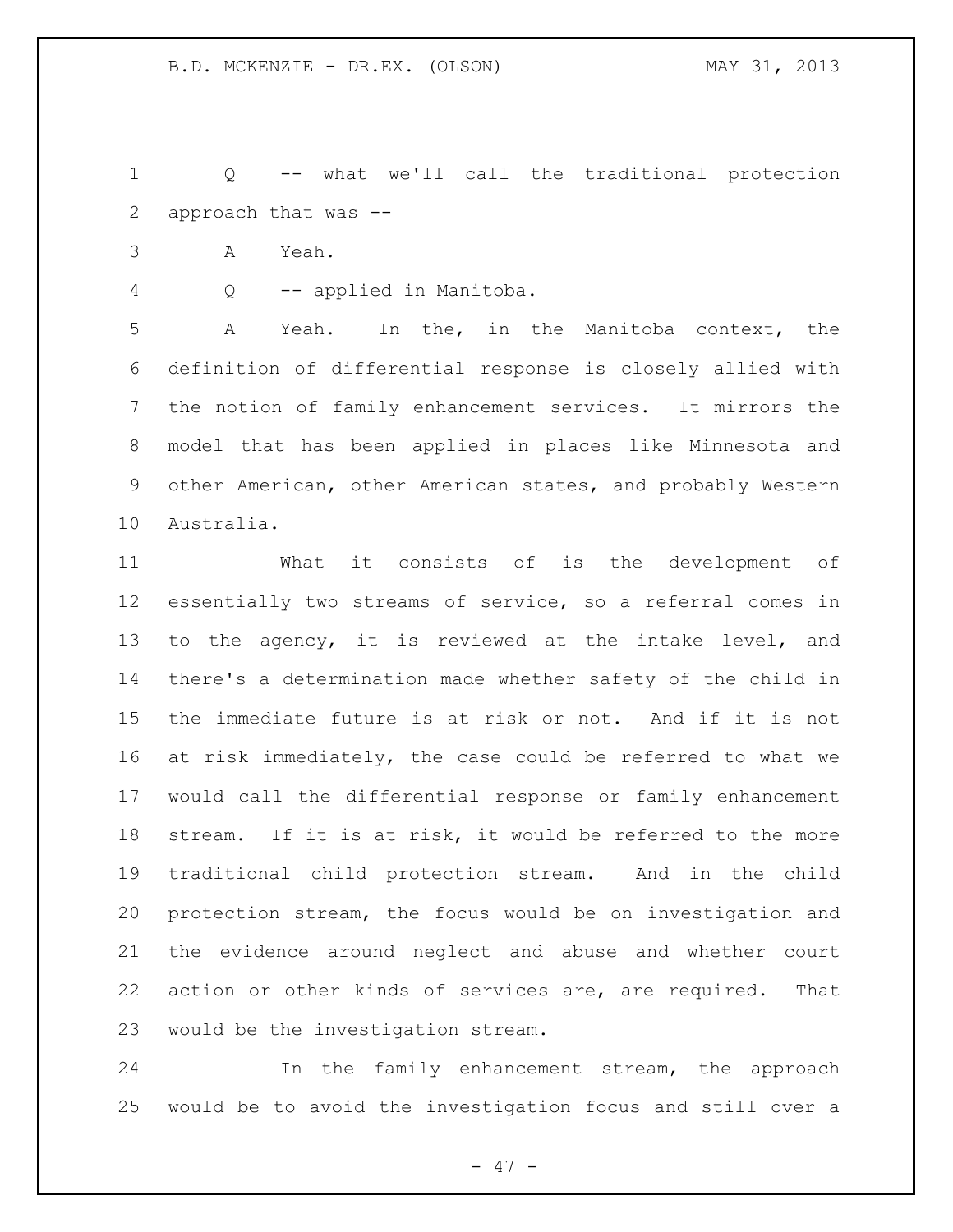period of time ensure that the future probability of risk was manageable but do an assessment of the family's strengths and needs and provide family focused services or enhances family support services to the family to help them improve parenting and ensure the protection of child safety through a less intrusive and more engagement-focused way of providing service. And the important aspects of this approach would be more intensive services where the social worker provides counselling and support services on a more intensive level than would be normally available to such families. The family -- you must engage with the family, so the family must be willing to engage with that, with the 13 social worker in, in, in providing these services, and the family and the social worker also engage with other services in the community that can help partner a response to support this particular family to improve parenting and protect child safety.

 Q Okay. And on the protection side it looks essentially the same as it did previously?

 A Yes. Although, you know, it is important to note that on the protection side, even though investigation is the focus, workers do strive to develop working relationships and supportive relationships with those families to improve the wellbeing of those children. So, I mean, the difference, the difference is, is important but

 $- 48 -$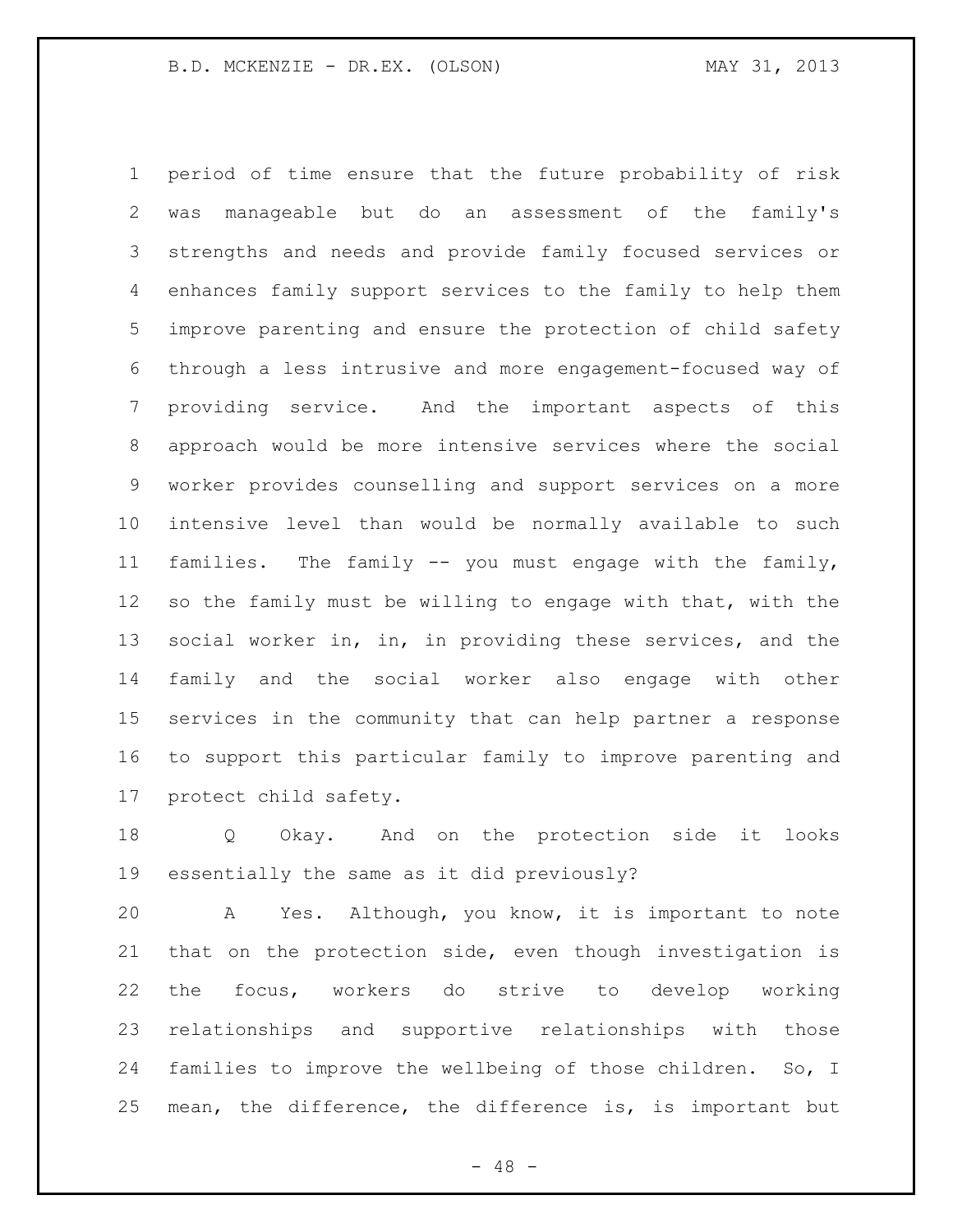it doesn't mean that the approach used in the family enhancement stream should not be used and cannot be used to an extent in the child protection stream.

 Q Okay. So you, you can still use the D.R. approach or the differential response approach in the protection stream; they're not necessarily mutually exclusive?

 A That's right. They're not mutually exclusive and developing that approach within the child protection stream makes sense as well.

 Q Okay. If, if we take a look at, it's document 82A in the binder in front of you, which was filed as Exhibit 129, I'm told. Right. Page 101. So that's right 14 after the cover, cover sheet. This is from the, the text, Child Welfare, second edition, Connecting Research Policy, and Practice.

A Right.

 Q This is the, the chapter, Differential Response in Child Welfare, A New Early Intervention Model.

 THE COMMISSIONER: What year was this published? 21 THE WITNESS: 2011.

BY MR. OLSON:

 Q I think this, this is the second -- yeah, this is the second edition. I'm looking at, in the second

- 49 -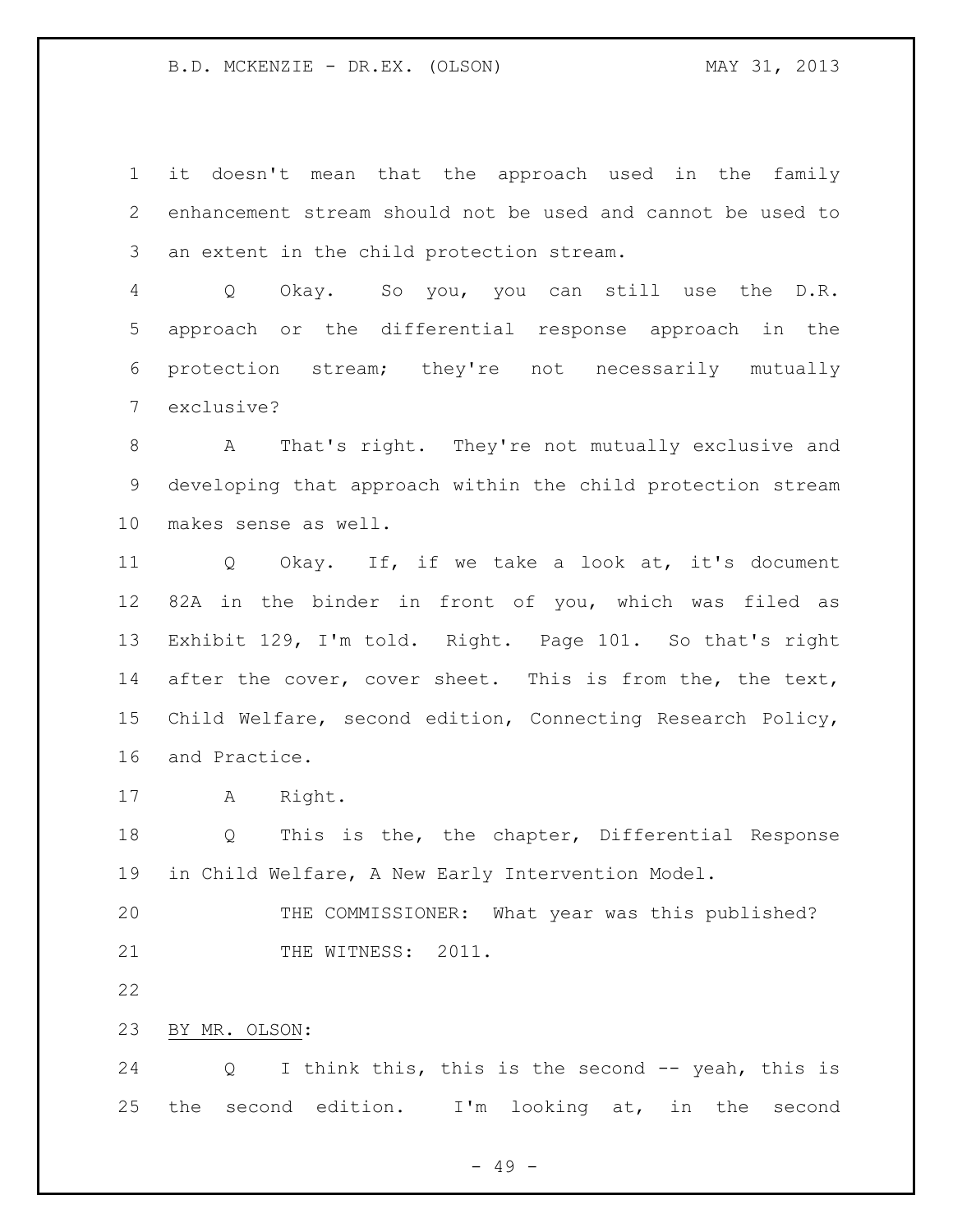paragraph, it's a large paragraph near the bottom where it says: "As indicated in Chapter 1, ..." This is talking about, I take it, the protection, the older protection model. Yeah. Says: "As indicated in Chapter 1, the **10** rate of children in care increased by [50]% over this [first] year **period.** As to effectiveness, there are persistent concerns about the mixed outcomes for children in care, and whether or not children from families **referred for services are being**  adequately protected from harm. For example, large numbers of children are referred for investigations, but only a minority receives ongoing services. Yet a significant number of children are re-referred later."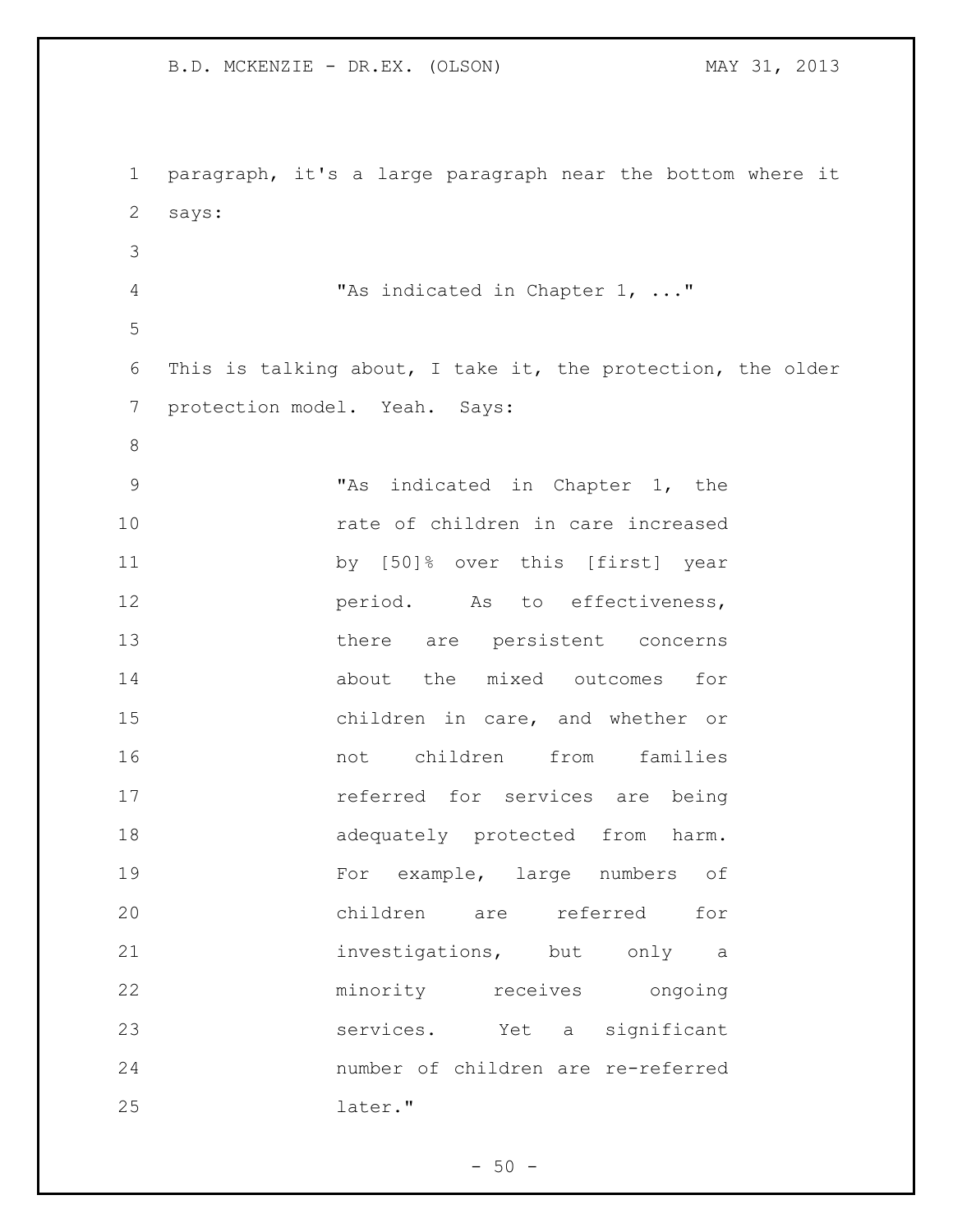The reason I'm highlighting that is because when we, we looked at the case, the circumstances of Phoenix Sinclair's case, in her short life, we saw that her file was opened and closed many times.

A Right.

 Q And there weren't necessarily service, services provided in her case.

8 A Right.

 Q Now, are you saying that the D.R. model, differential response model, is meant to address that sort of a situation? Is that ...

 A It -- the D.R. model does, in fact, attempt to address that, at least in a partial way. And because it intervenes earlier with these families that, in some cases, might be closed because of volume and provides a range of services that can help support these families, the intended objective is that fewer of these families would be re-referred for investigation in the future. And there's some evidence in evaluations, longer-term evaluations that have been done of these kinds of programs that that does, in fact, occur. The results are a little bit mixed in that regard because you establish a fairly trustworthy working relationship with some of these families and in some cases they may voluntarily come back and ask for additional types of assistance from the agencies. So --

 $- 51 -$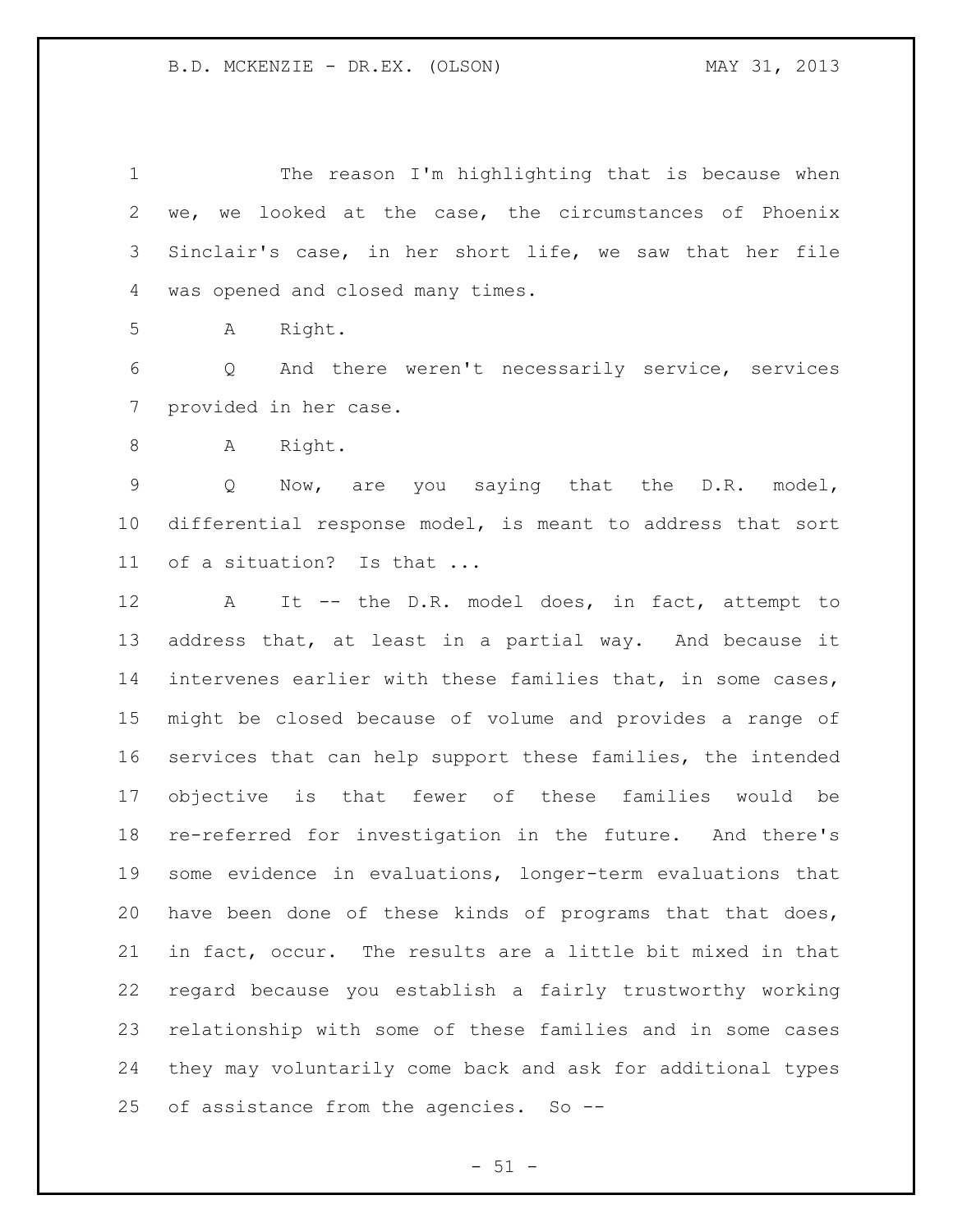Q Right.

 A -- it's important to sort of take that into context. Sometimes a re-referral for investigation is a different thing than coming back and asking for some helpful service that might be needed --

Q Okay.

7 A -- or referral to another agency.

 Q In the model itself, when you're talking about 9 the workers, the two different streams, is it -- first of 10 all, is, is, is the idea that there be two different kinds of workers, one a differential response worker and one the traditional sort of protection worker?

13 A Well, I think the model, in actual fact, can play out in different ways.

Q Okay.

 A In larger settings you can create a separate unit where you would have a different unit providing those family enhancement services and providing the child investigation or child protection services. And in those cases, you know, the services tend to be somewhat separate.

 When you're dealing with smaller communities, it may be an individual worker within, within a unit rather than a separate, a separate unit per se.

Q Okay.

A And, as I said before, some of these types of

 $-52 -$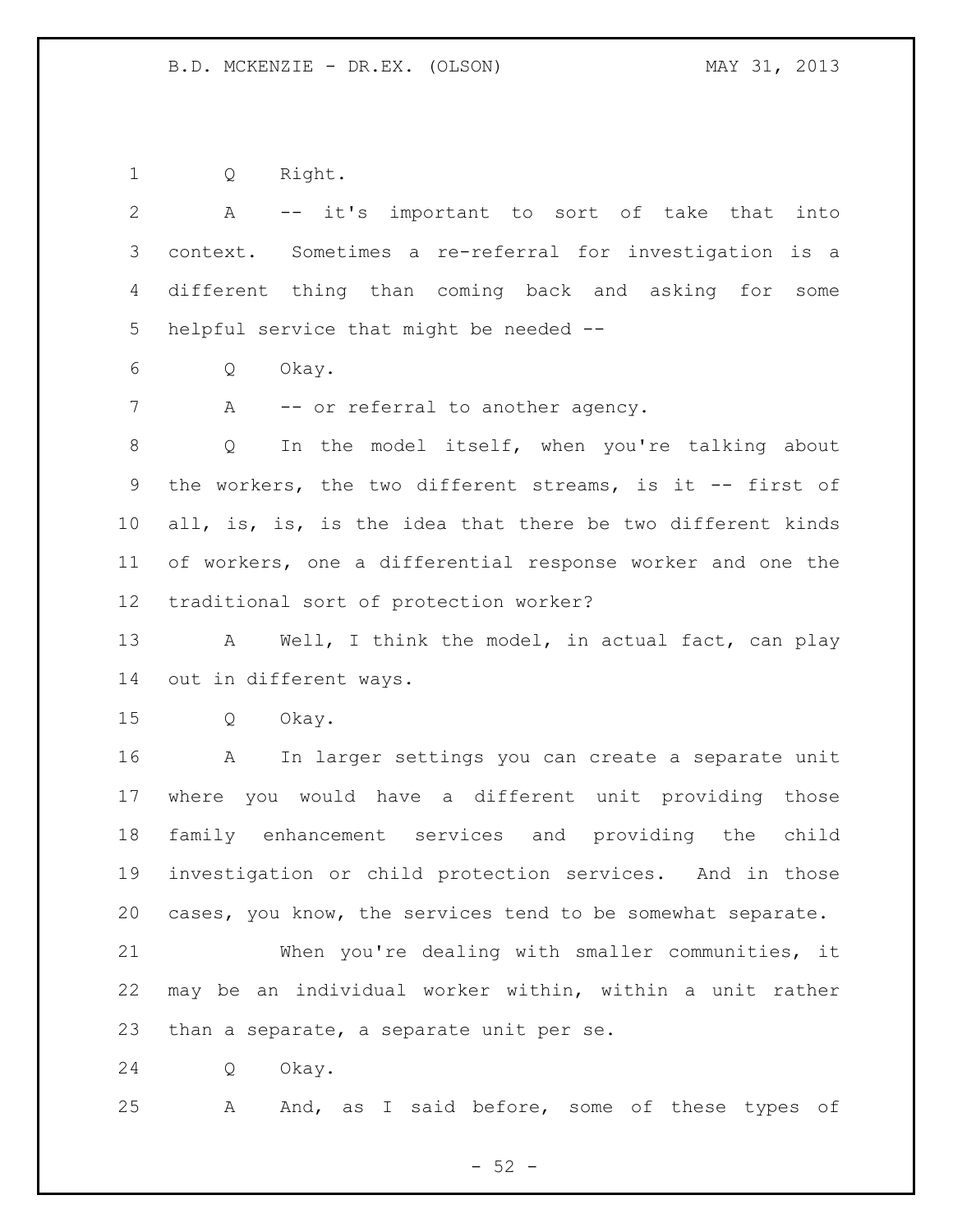services are transferrable at least to some of the families that are served in the child protection context so the separation of workers and skills may no longer apply if you're using more and more of these kinds of approaches in your child protection stream. You will not be, in family enhancements services, doing the same -- taking the same focus on investigation but you, you, you may distinguish between families that need that approach and those that don't.

Q Okay.

11 A Have I muddied the waters?

 Q Maybe a little bit but we'll try and sort that out. What's the ideal approach? Is it ideal to have separate workers doing family enhancement and protection or is there an ideal?

 A I'm not sure there is. I think we need more evidence to establish what that ideal is, and one of my concerns is that we don't evaluate the, in a long -- we don't do enough evaluation over the long term to determine the evidence about which model works the best. My concern would be about sort of folding the separateness of the family enhancement stream into child protection prematurely is that you lose that special focus. On the other hand, you know, there is enough evidence that it can work across for many of the families that are traditionally served by

 $-53 -$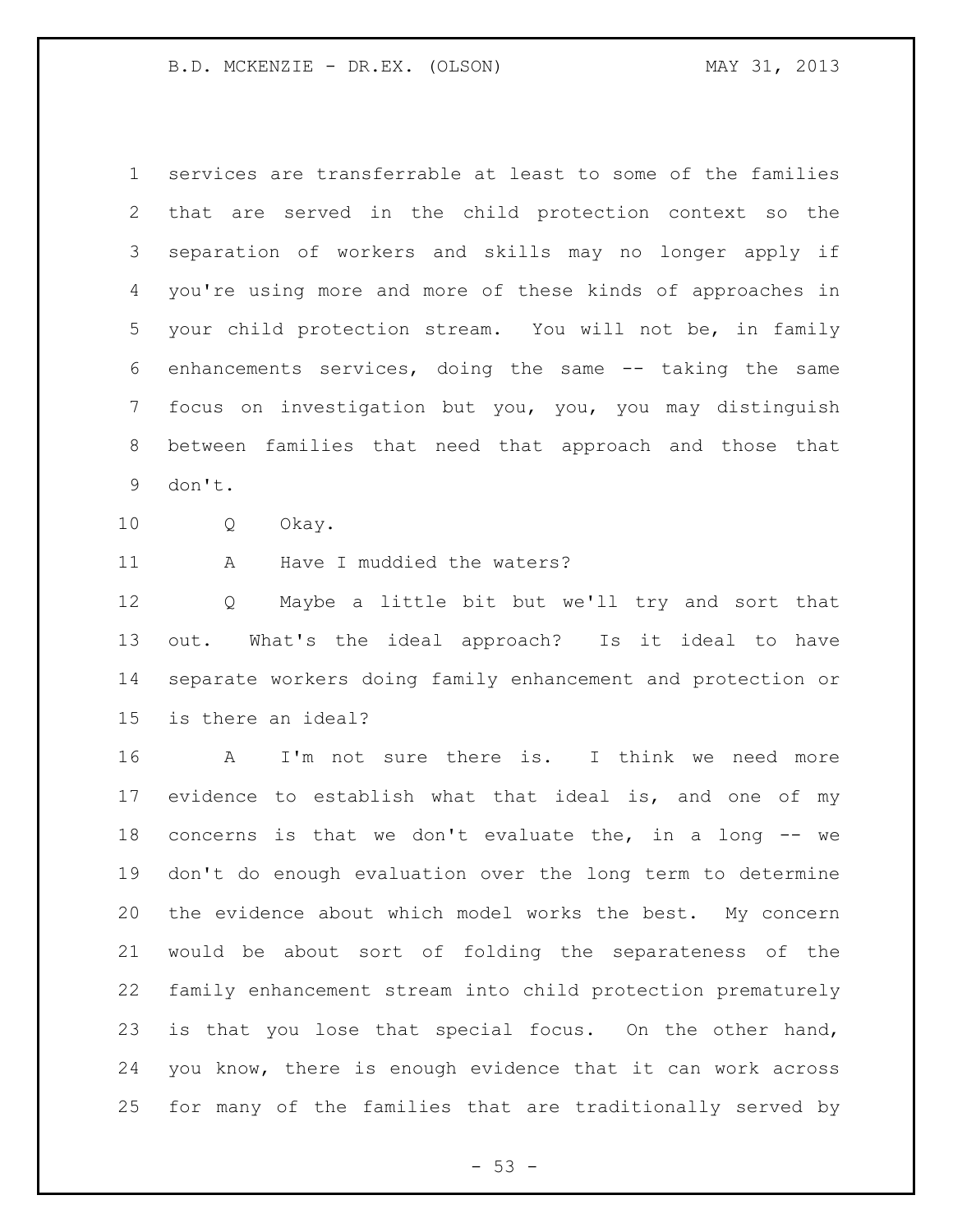| $\mathbf 1$    | child protection so I wouldn't advocate that, right now at |
|----------------|------------------------------------------------------------|
| $\overline{2}$ | least, one model is absolutely superior to the other. I    |
| 3              | think we need more evidence of which model works the best. |
| 4              | Q Okay. And I know we're due for a break soon. I           |
| 5              | just want to ask you one, one more area before we do that. |
| 6              | If you look at the article in front of you, page           |
| $7\phantom{.}$ | 103. There, right in the middle of the page, that          |
| 8              | paragraph where it says, "There is an argument". You see   |
| 9              | that?                                                      |
| 10             | A<br>Yes.                                                  |
| 11             | Q<br>Says:                                                 |
| 12             |                                                            |
| 13             | "There is an argument that                                 |
| 14             | differential response is not                               |
| 15             | really 'new',  that it simply                              |
| 16             | reflects good child welfare                                |
| 17             | practice which incorporates                                |
| 18             | interventions based on family-                             |
| 19             | centred practice, increased use of                         |
| 20             | community-based resources, and<br>an                       |
| 21             | earlier form of intervention for                           |
| 22             | some families."                                            |
| 23             |                                                            |
| 24             | Then you go on:                                            |
| 25             |                                                            |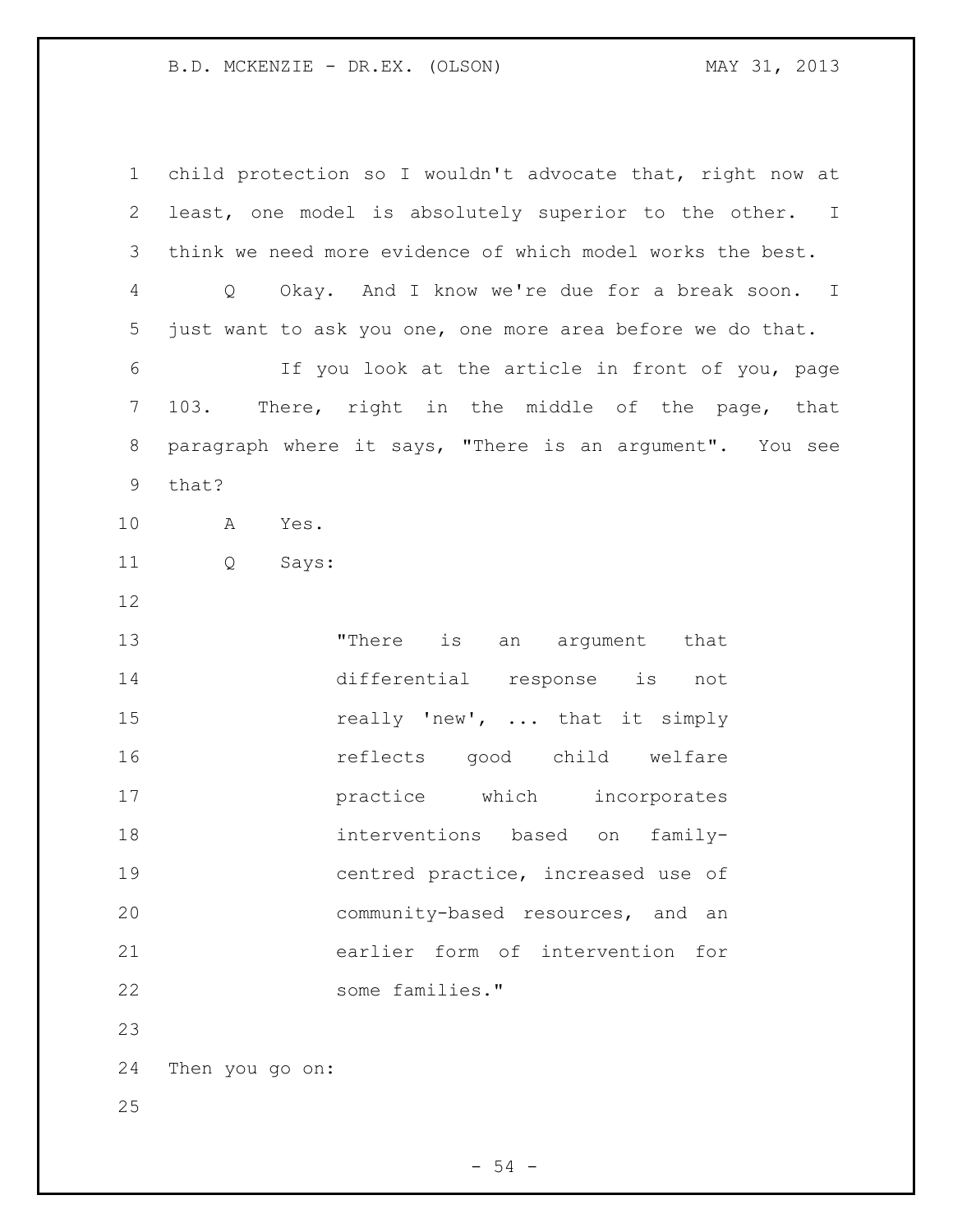|    | "This observation has              |                       |  | some |
|----|------------------------------------|-----------------------|--|------|
| -2 | validity, and there are a number   |                       |  |      |
| -3 | of                                 | examples in Canada of |  |      |
|    | community-based early intervention |                       |  |      |
| -5 | responses "                        |                       |  |      |

 Indeed, we went through a number of those, west region and, I don't know that, I'm not sure if differential response was referred to back then, I'm not sure if it was around. You probably would know that. What, what's the response to that criticism? Because I mean, as a lay person, I always thought social workers do that, connect families with resources they need; if they identify a problem with addictions they connect the family with addictions resources, that sort of thing. So what is, what is new about differential response?

 A Well, I think, first of all I think the, the, the new aspect of differential response is that specialized focus on supporting families. It doesn't mean -- what I'm saying there is that it doesn't mean it never existed in the past but there were factors in the way that our child welfare system has been structured that make it difficult to use those kinds of approaches in all cases, not the least of which the high caseloads and workloads that workers carry and the priority that is off, while it is

 $- 55 -$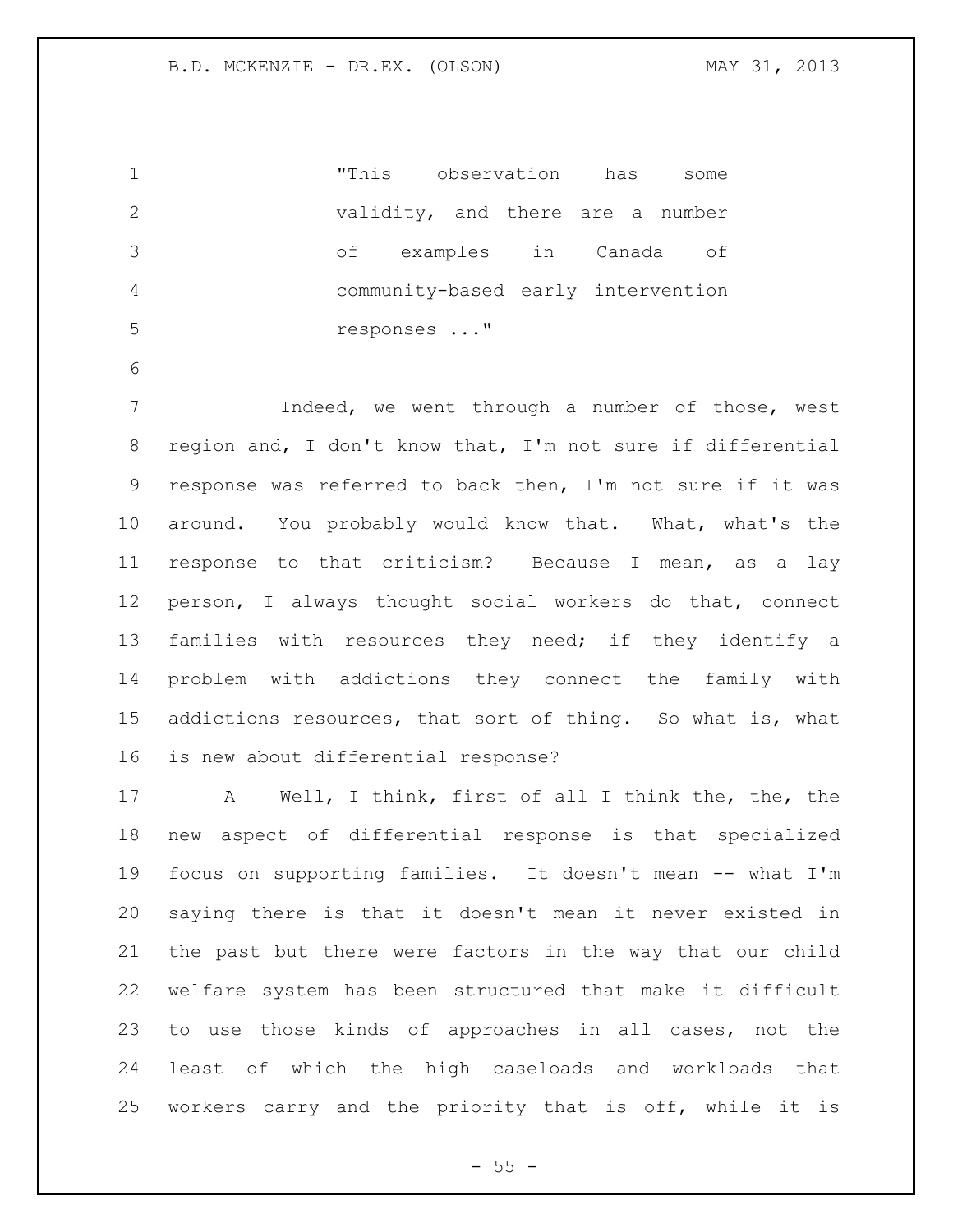absolutely given, both in the legislation and morally in society, to focus on the safety of children as a first concern. And so the time in order to do that is, is often sort of limited.

 The other piece is that the skill set of workers may not be such that they can provide both of those types of services so there needs to be an emphasis on ensuring that that skill set and clinical capacity is there.

 When you move to differential response you say, we are taking a special focus on that and we are providing somewhat lower caseloads, not low enough in my opinion, but somewhat lower caseloads so that people have more time to provide more intensive services. And in the case of the way the pilot projects in the general Child and Family Service authority were established, workers with special skills and willingness to and experience to work in that way were recruited to provide those kinds of services that move naturally into providing that kind of a supportive family, family-focused type of service. So it became more systematic. Doesn't mean it never occurred but it became more systematic in this kind of approach. And if we maintain that emphasis and we build practice skills and knowledge to be able to do that kind of service, that trend will continue and continue to provide perhaps the kind of services that families need, which is more support rather

 $- 56 -$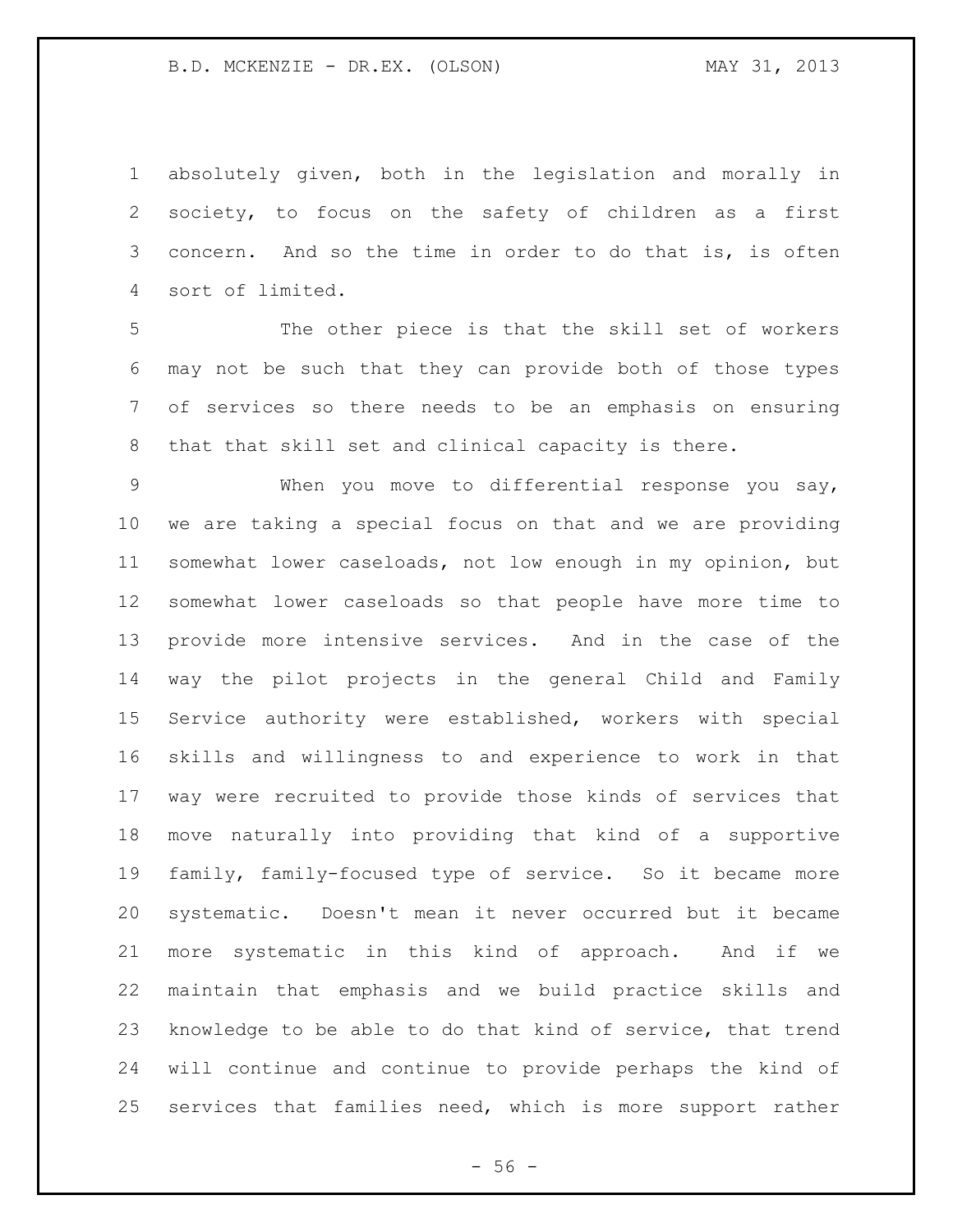than investigation in all cases. Q So really what you're talking about is it, it's, it's always sort of been there, the community caring approach -- A That's right. Q -- is what you talked about before being similar, good social worker practice. A That's right. Q Sort of the same thing but now it's more systematic? A That's -- it's more systematic, it's, it's supported more by the institution. Q Yeah. 14 A And in the case of west region, which you raised, they actually did do this, although it was not talked about as differential response at the time. They set up what they called a treatment support unit which did exactly what I'm talking about in terms of family enhancement services. MR. OLSON: Okay. Maybe, maybe if it suits you, Mr. Commissioner, we could take the mid-morning break now and ... THE COMMISSIONER: Yes, that's fine. We'll adjourn for 15 minutes. 

 $-57 -$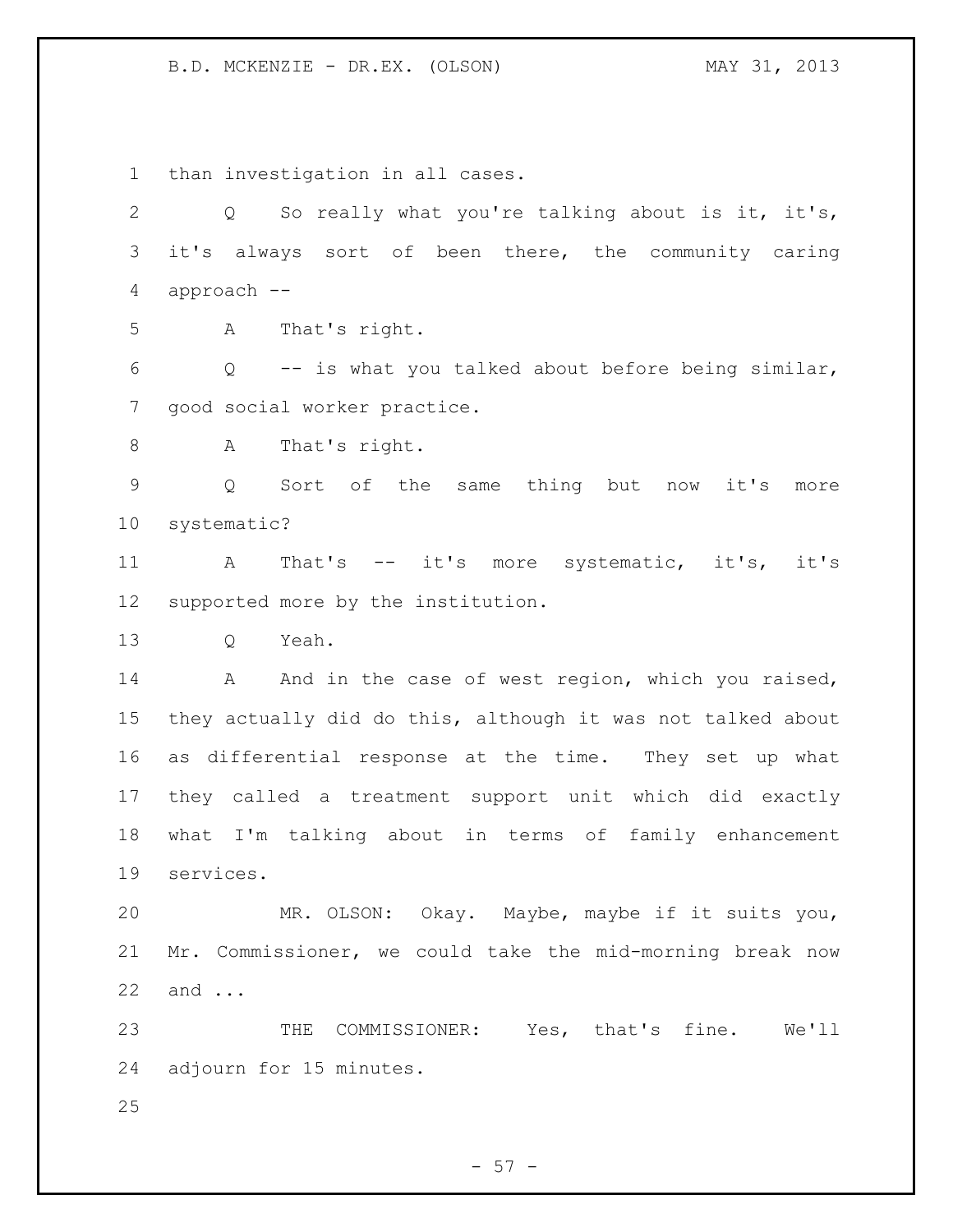(BRIEF RECESS) 3 THE COMMISSIONER: Mr. Olson. MR. OLSON: Madam Clerk, could we put on the screen page 102. I think, I think you're on the page. Right there is perfect. 7 THE COMMISSIONER: What page is this? 8 MR. OLSON: This is page 102. 9 THE COMMISSIONER: Right. MR. OLSON: And right above the defining differential response, you see the heading there, just above that. BY MR. OLSON: Q This is still under where you were talking about the protection, criticisms of the protection model? A Right. Q And here you're talking about trends, criticisms of the child protection system and you cite overinclusion: "Overinclusion - some families are unnecessarily referred to child protection services; **capacity** - the number of

 $-58 -$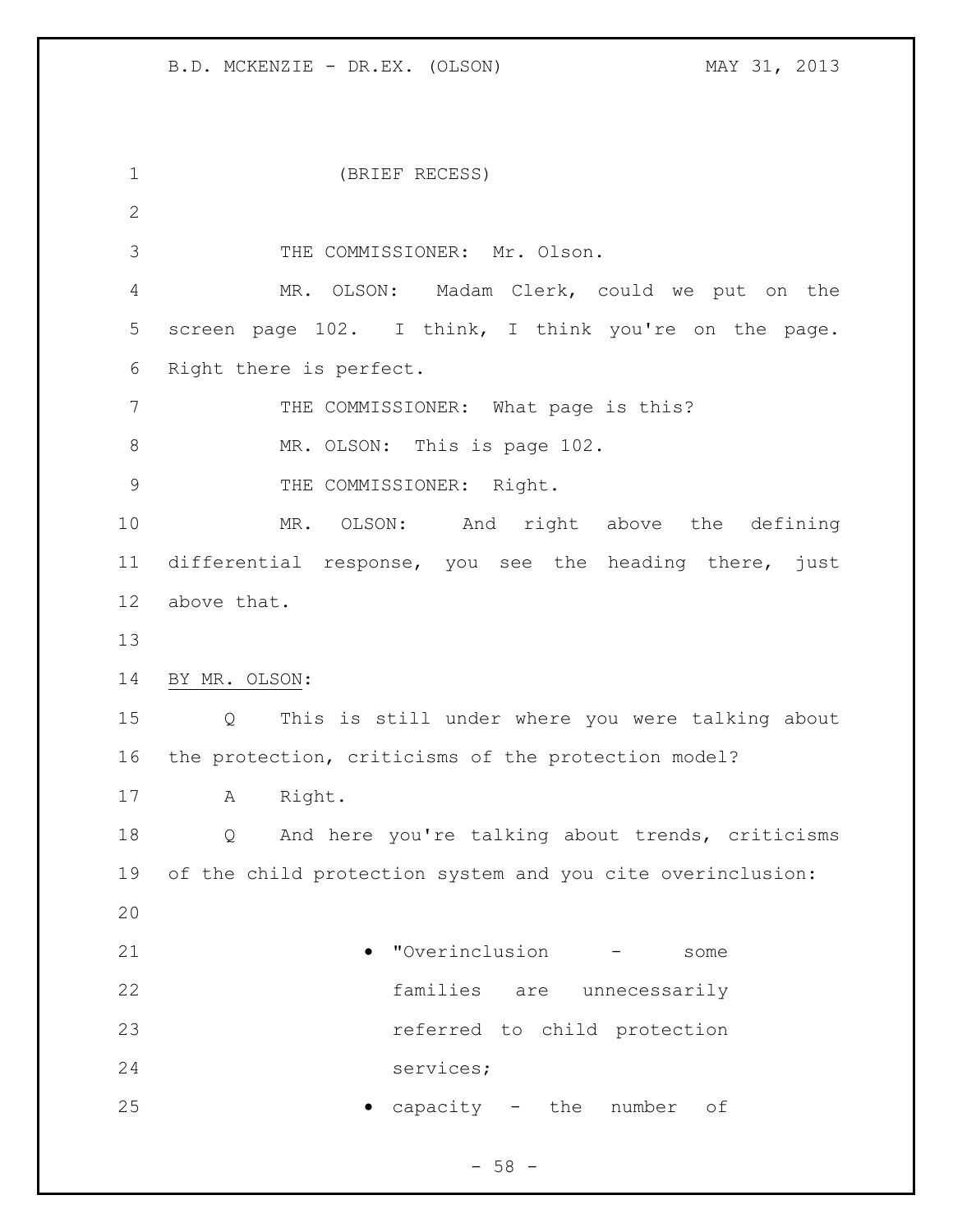| $\mathbf 1$    | families referred exceeds the                        |
|----------------|------------------------------------------------------|
| $\mathbf{2}$   | system's capacity to respond                         |
| 3              | appropriately;                                       |
| $\overline{4}$ | · underinclusion<br>some                             |
| 5              | families who should receive                          |
| 6              | services do not;                                     |
| 7              | service delivery -<br>$\bullet$<br>some              |
| 8              | families are referred                                |
| $\mathsf 9$    | appropriately and receive                            |
| 10             | services, but not necessarily                        |
| 11             | the right type of services;                          |
| 12             | and                                                  |
| 13             | service orientation -<br>the                         |
| 14             | authoritative approach<br>оf                         |
| 15             | child protection services is                         |
| 16             | not appropriate for many                             |
| 17             | families who are referred."                          |
| 18             |                                                      |
| 19             | Right.<br>A                                          |
| 20             | Those are all criticisms of the protection,<br>Q     |
| 21             | traditional protection approach to service delivery? |
| 22             | That's correct.<br>A                                 |
| 23             | Okay. And so differ, the differential response<br>Q  |
| 24             | approach is meant to address some of those?          |
| 25             | Some of those.<br>A                                  |
|                |                                                      |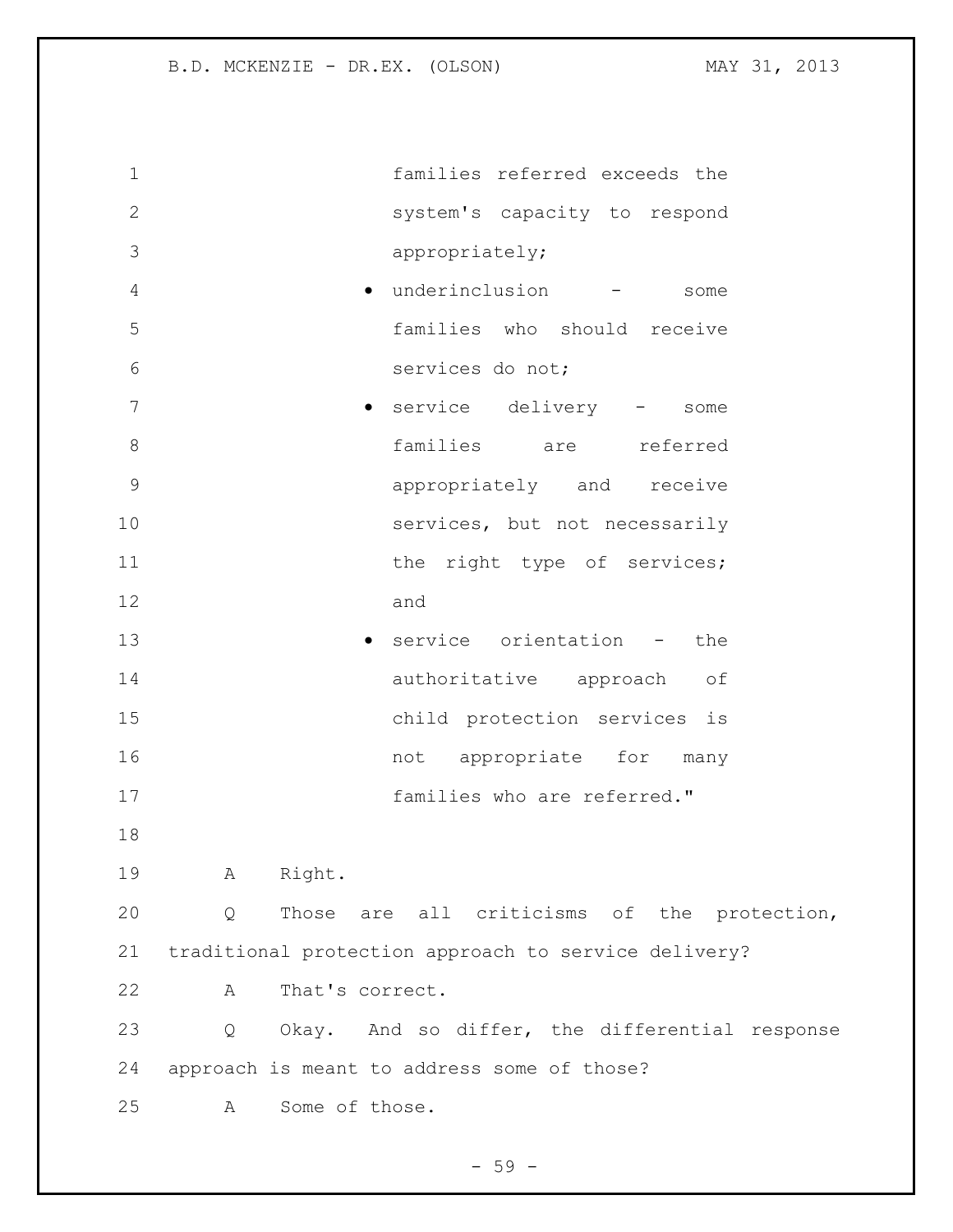Q Okay. Not necessarily all of them?

A No.

 Q One of, one or two of them I think it is meant to address, you indicated, were over-inclusion and capacity; is that right?

 A Well, capacity is, I mean you need resources to address capacity or you need to narrow the range of families that are served. So differential response doesn't necessarily address, in and of itself, doesn't necessarily address the capacity as your capacity has to be there in order to provide effective differential response services.

 Q Okay. Dr. Trocmé, and you're familiar with Dr. Trocmé?

A Right.

 Q He's, he testified and, was it either yesterday or the day before, I can't remember now --

UNIDENTIFIED PERSON: Three days ago.

MR. OLSON: Three days ago, I'm told.

UNIDENTIFIED PERSON: Two.

MS. WALSH: Two.

21 THE CLERK: No, Tuesday.

 MR. OLSON: Oh, okay, Tuesday. He did testify here, I can assure you that. Exhibit 111, if we could put that on a screen. It was a PowerPoint, a PowerPoint presentation, slide 115. So that's 115. One one five.

 $- 60 -$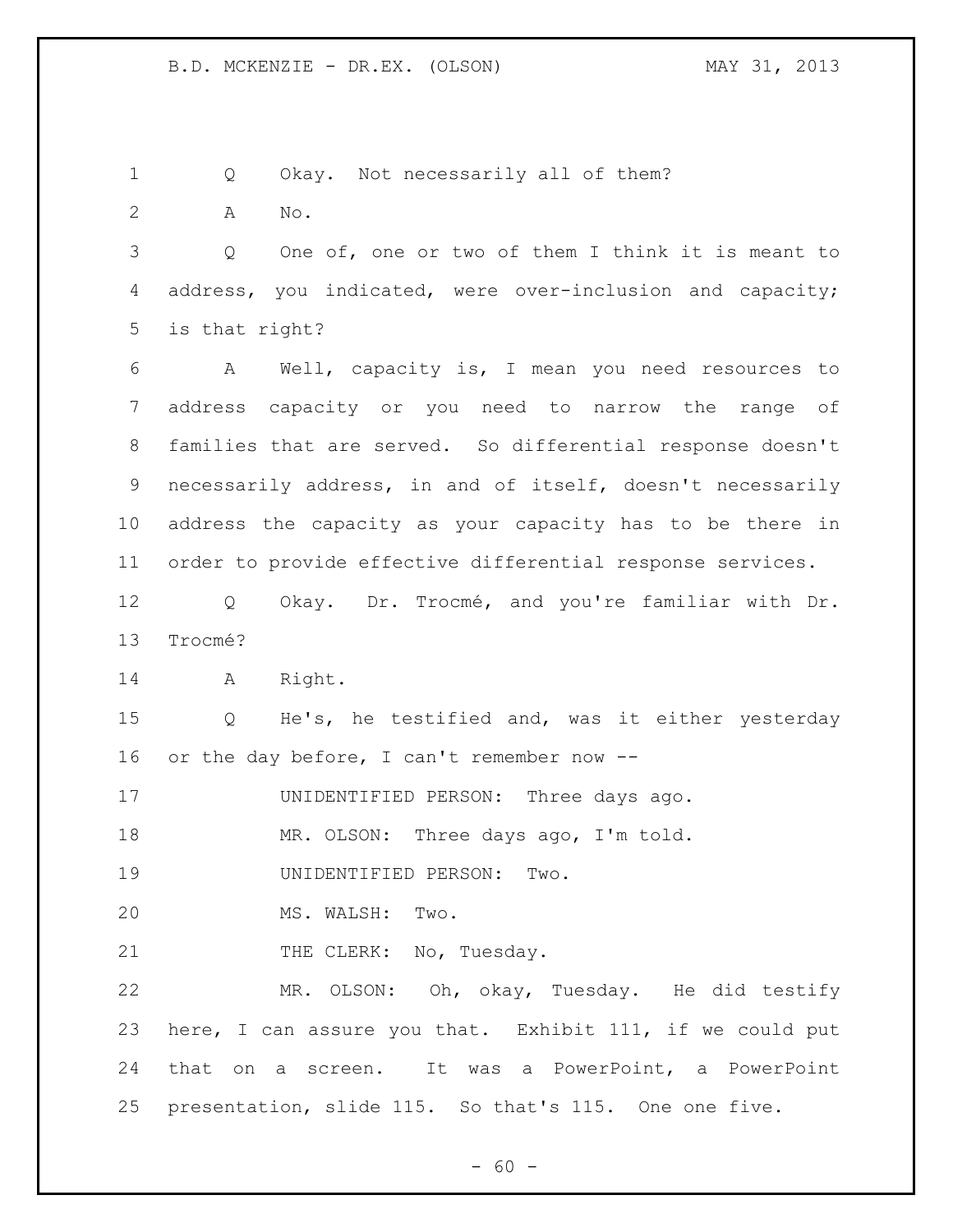1 THE CLERK: Just trying to figure out how to get it. MR. OLSON: If you scroll down. If you go back to where you were. THE CLERK: (Inaudible) go back? MR. OLSON: Okay, just drag the ... 7 THE CLERK: Fifteen or 115? 8 MR. OLSON: Fifteen, sorry. There you are. Okay. That's, that's the one I want. BY MR. OLSON: Q If you look at this slide, it shows the children in -- 14 THE COMMISSIONER: Page 15, is it? MR. OLSON: Yeah, slide 15, page 15. 16 THE COMMISSIONER: Yes. BY MR. OLSON: Q The slide shows in 1992 there were 30,000 children in care in Canada. And then if you go to 2007 it shows there were just over 70,000 children in care. A Right. Q So it's showing that there's been a dramatic increase in the cumber of children in care. Is this sort of the problem with what was happening with the protection

 $- 61 -$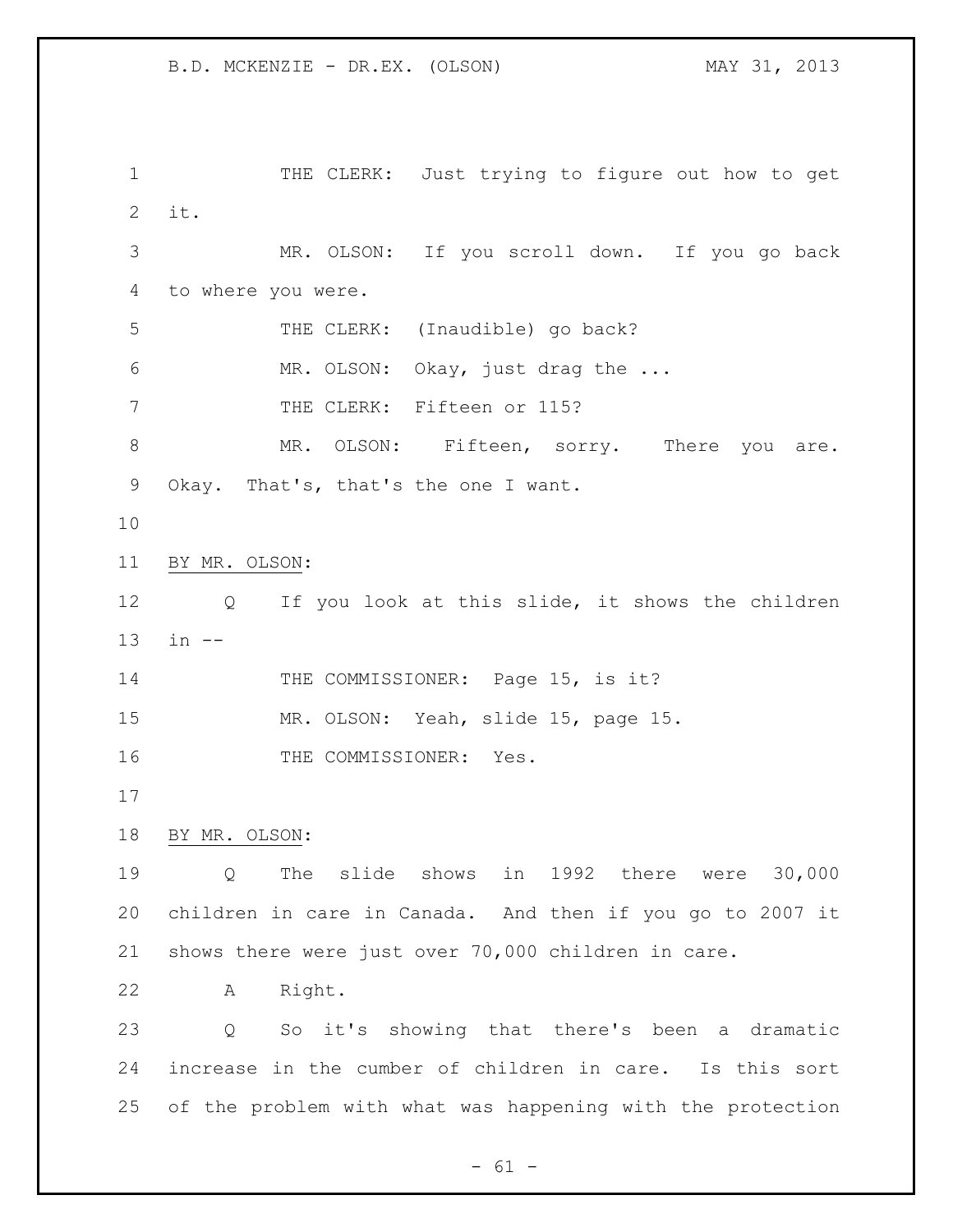stream, that children were being apprehended very frequently or large number of children were being apprehended?

 A Well, the factors leading to that increased trend that you see, and the trends will vary depending on the sources of information, but they're driven, driven by changes in legislation and changes in policy as well as sort of children being apprehended. And, yes, it's children being apprehended but, but some of the ways in which legislation has been changed have, have led to that. For example, the definition of child protection has expanded to include things like intimate partner violence and sort of exposure to intimate partner violence, and so that opens up a whole new area of potential neglect that child welfare agencies are responding to. That's just one example of the kind of expansion of children coming into care lead -- some of the factors that lead to the expansion of children coming into care.

19 The other possible sort of aspect of this is, of course, you know, and I'm not -- I can't comment in detail about this, but, you know, we become kind of risk averse in our approach to child welfare where we refer cases sometimes that don't need to be referred, and some of those end up in care, at least for periods of time, when maybe other types of approaches would, would work better.

 $- 62 -$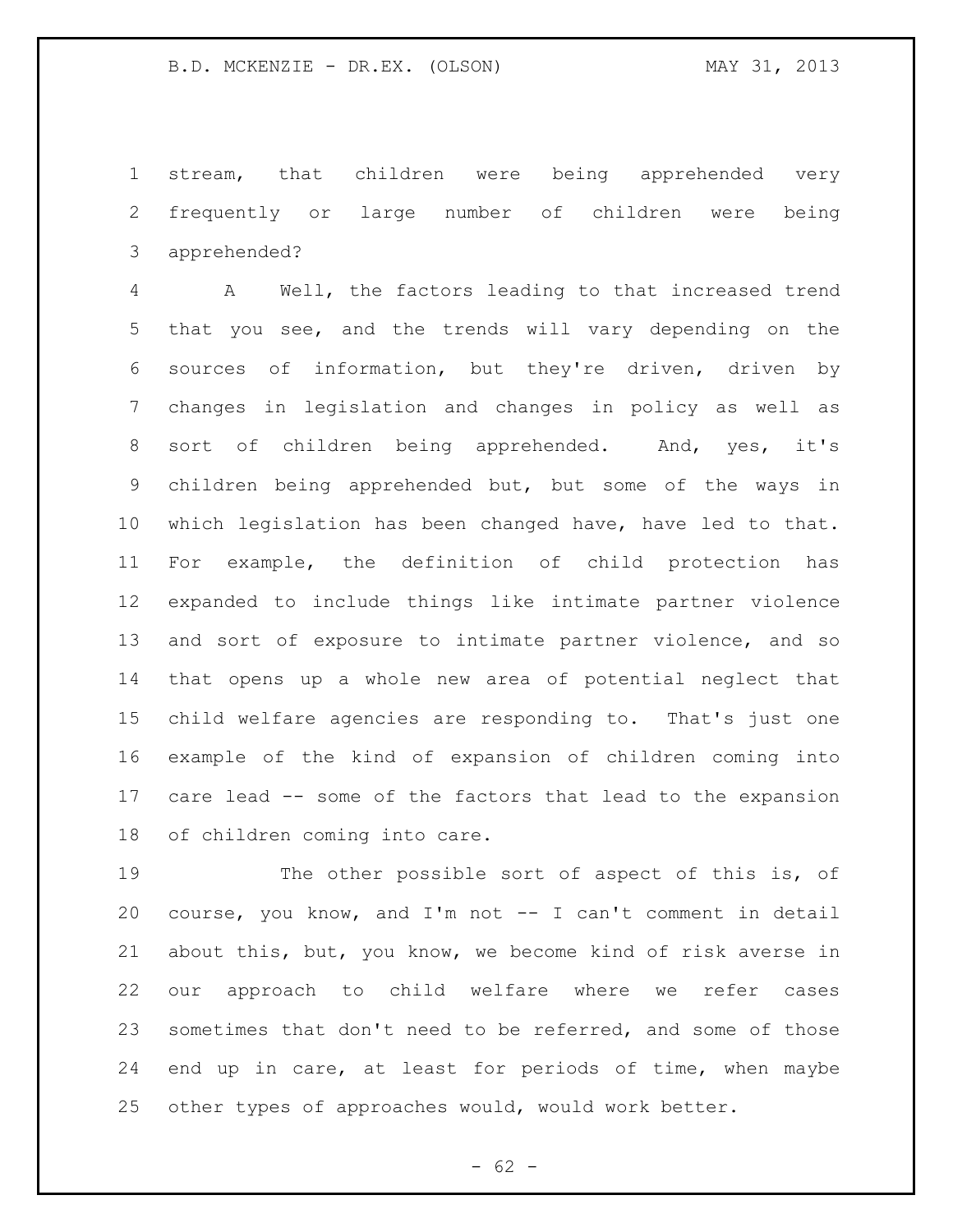Q That's sort of the over-inclusion idea?

A That's right.

 Q Is one way to address that phenomenon is if a child protection concern, what we're calling now a child protection concern, where there may not be an immediate risk to a child comes to the attention of, for example, a school guidance counselor or something of that nature, and it's handled at that level, maybe Child and Family Services is made aware of it but they don't necessarily go in and apprehend and open a file. Have you heard of that sort of a, an approach to it?

 A Yes. There, there are examples of that. There's not maybe many examples of that but there are examples of that. To go down that route, of course, you, you, you must sort of ensure that those people have the capacity to do those kinds of assessments and not allow children that do need referrals to be -- to fall through the cracks, and that's often a difficult thing to do. So one has to be a bit cautious about doing that but, but certainly some mechanisms like that can help divert some families from being referred to the child, child welfare system and avoid maybe not so much children coming into care but avoid some of the time that goes into investigating those cases and in turn lead -- allow more time for actually providing services to families.

 $- 63 -$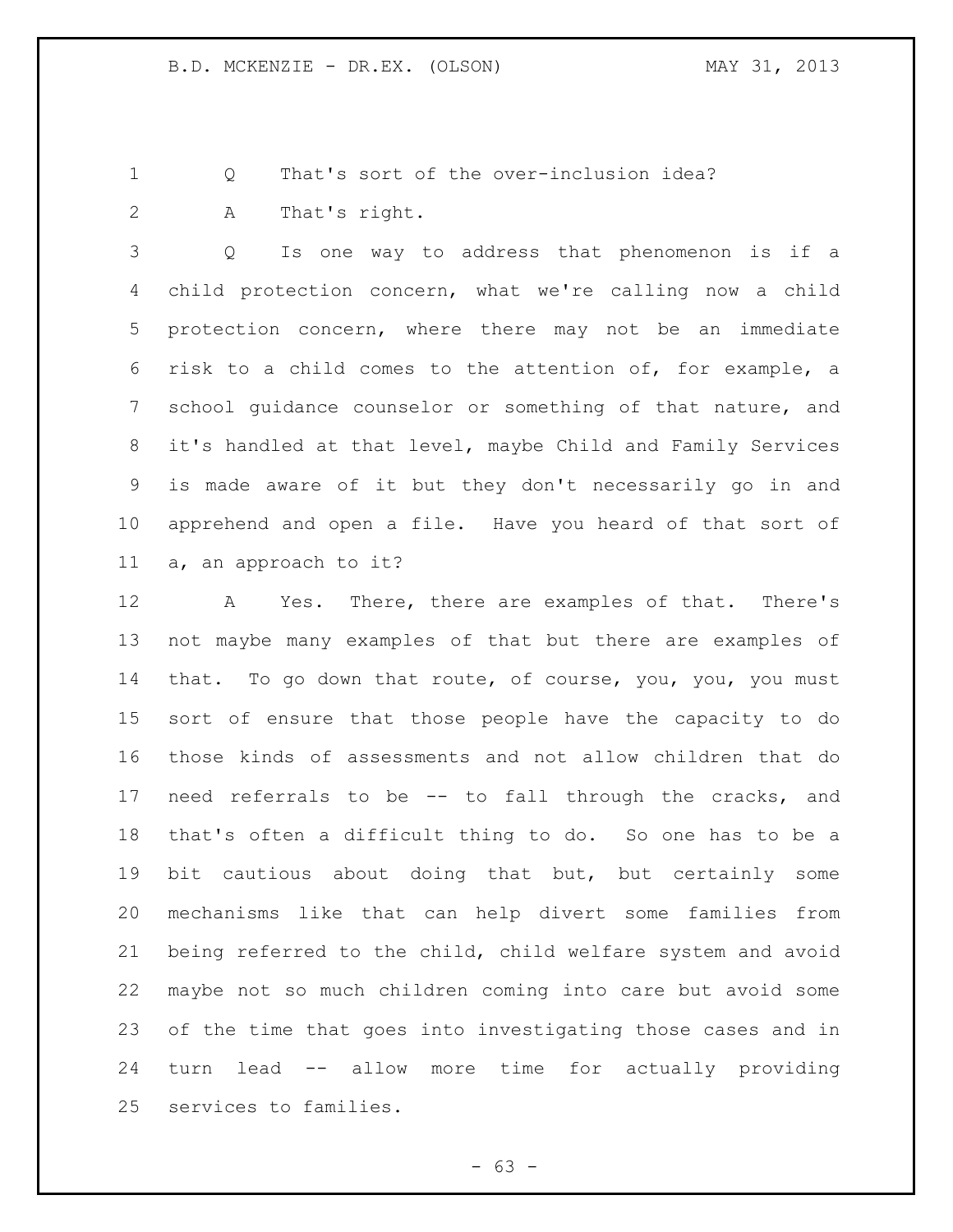Q Is community capacity-building a, one of the major ways to reduce this number?

 A It's part of the answer, and, but you need to also probably take a look at sort of the way in which reporting and referral and screening occur. So what I mean by that, for example, the better your ability is to do assessments and actually adequately screen those that do need to be referred and those that need investigations, then the better service -- the more appropriate services are going to be -- are -- that are, that are going to be provided to families and children. In other words, those that need referral will get referred and those that need the more family support services will get those services. They'll get the more appropriate services with respect to need.

 Q Okay. Now, are you talking about differential response now?

A Differential response is part of that.

Q Right.

 A But what I'm also referring to is the assessment and screening process that occurs at the front end of whether its your child welfare system or your expanded Child and Family welfare system that might include other agents in the community such as people in the education, health sector and so on.

- 64 -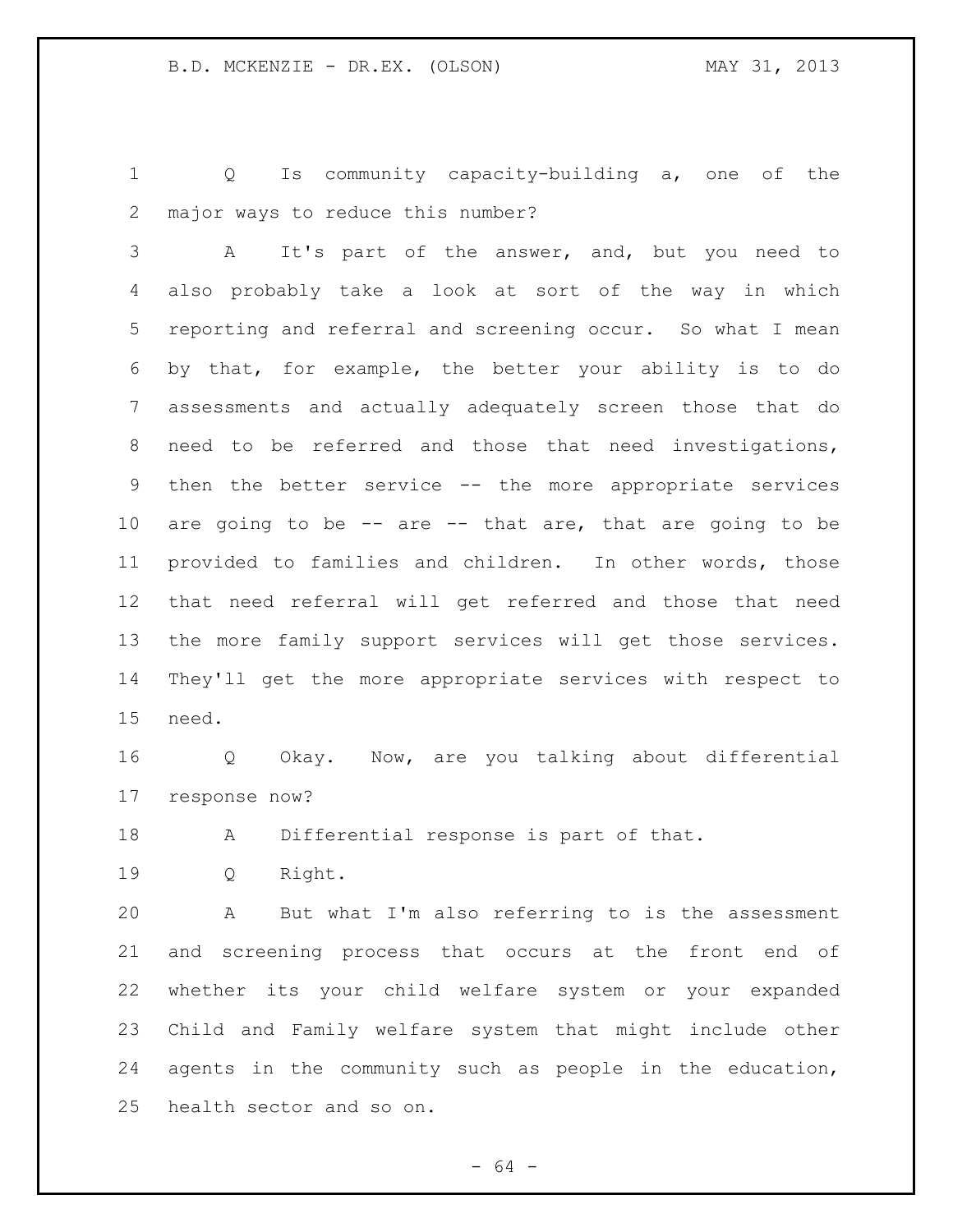Q Okay. I think I understand. We've heard the terms upstream work, midstream and downstream. A Right. Q Am I getting at sort of what you're talking about? Are those terms familiar to you? A Well, I think I understand them but maybe I need you to brief me on how you're using those terms. Q Okay. Well, how about you explain to me when you're talking about someone in the education field screening, what, what, what are you talking about when you're saying that? A I'm talking there about equipping those professionals, either through training in child welfare, that they make more accurate referrals to the services that those families need, or setting up a system within those, that -- an education system where those kinds of questions would flow to people with that expertise to be able to make that referral. And I use the example of the child wellbeing centres in New South Wales as an example of the latter approach. So, so it would be either of those two approaches.

 In the U.K. there's been quite an emphasis on training teachers and health professionals around sort of child protection issues so that they make better referrals. That's an example of the former approach.

 $- 65 -$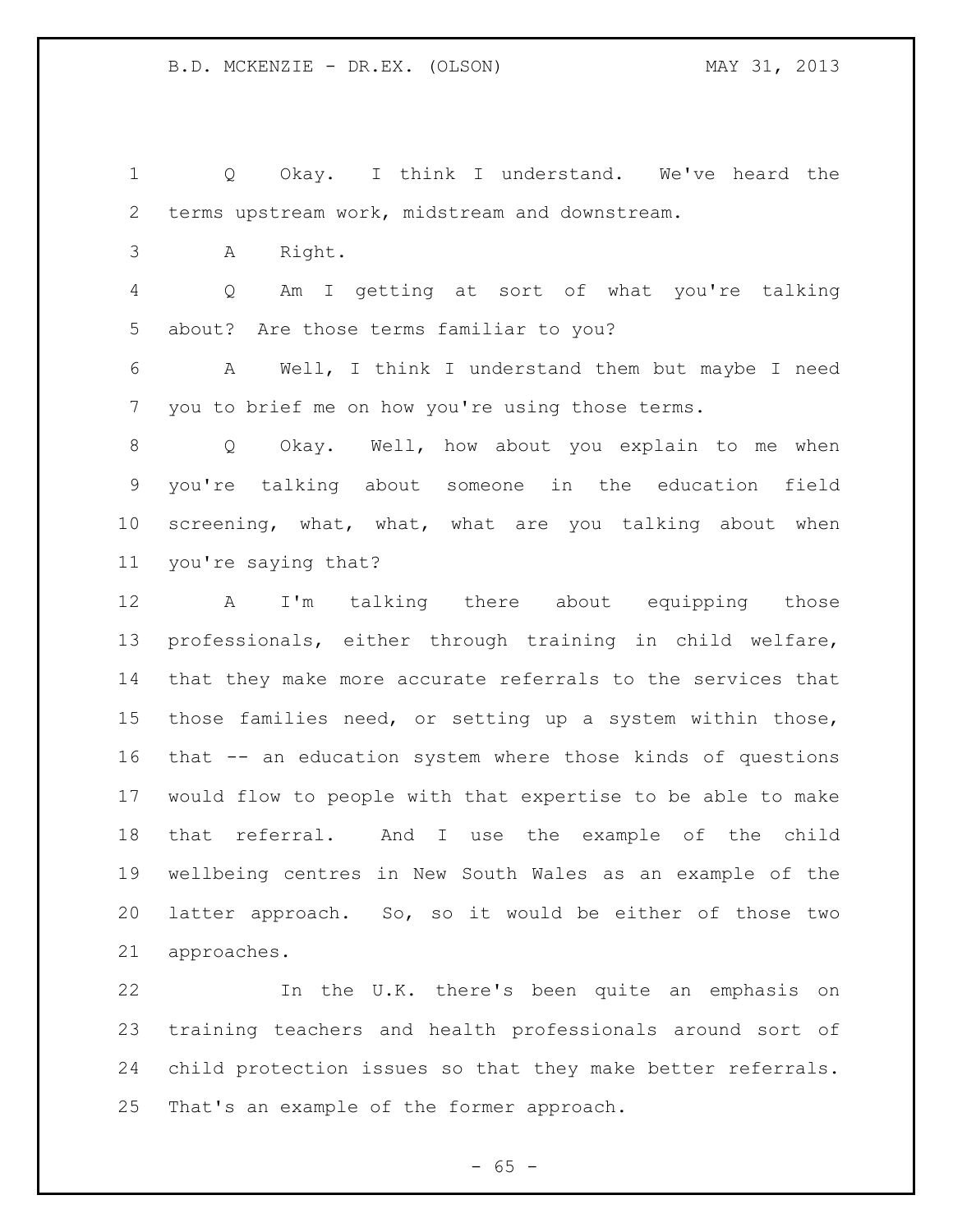Q Okay. So part of that is training, people that come into contact -- A Right. Q -- with young children to know how -- A Right. Q -- to screen them so they can determine when it's a child protection issue involving Child and Family Services -- A Right. Q -- and not a child protection issue involving Child and Family Services? A Right. And having information on a range of resources to refer those families to. 14 O I see. And the resources have to be out there and accessible -- A Right. 17 Q -- and known? A Right, yeah. Q I want to move now to your evaluation of differential response model that is at document, Commission disclosure document number 1850. And Mr. Commissioner, that has already been filed and it's in the folder in front of you, page 38949, for Madam Clerk. So it's Commission disclosure 1850, page 38949. THE CLERK: I'm just not seeing on the stick

- 66 -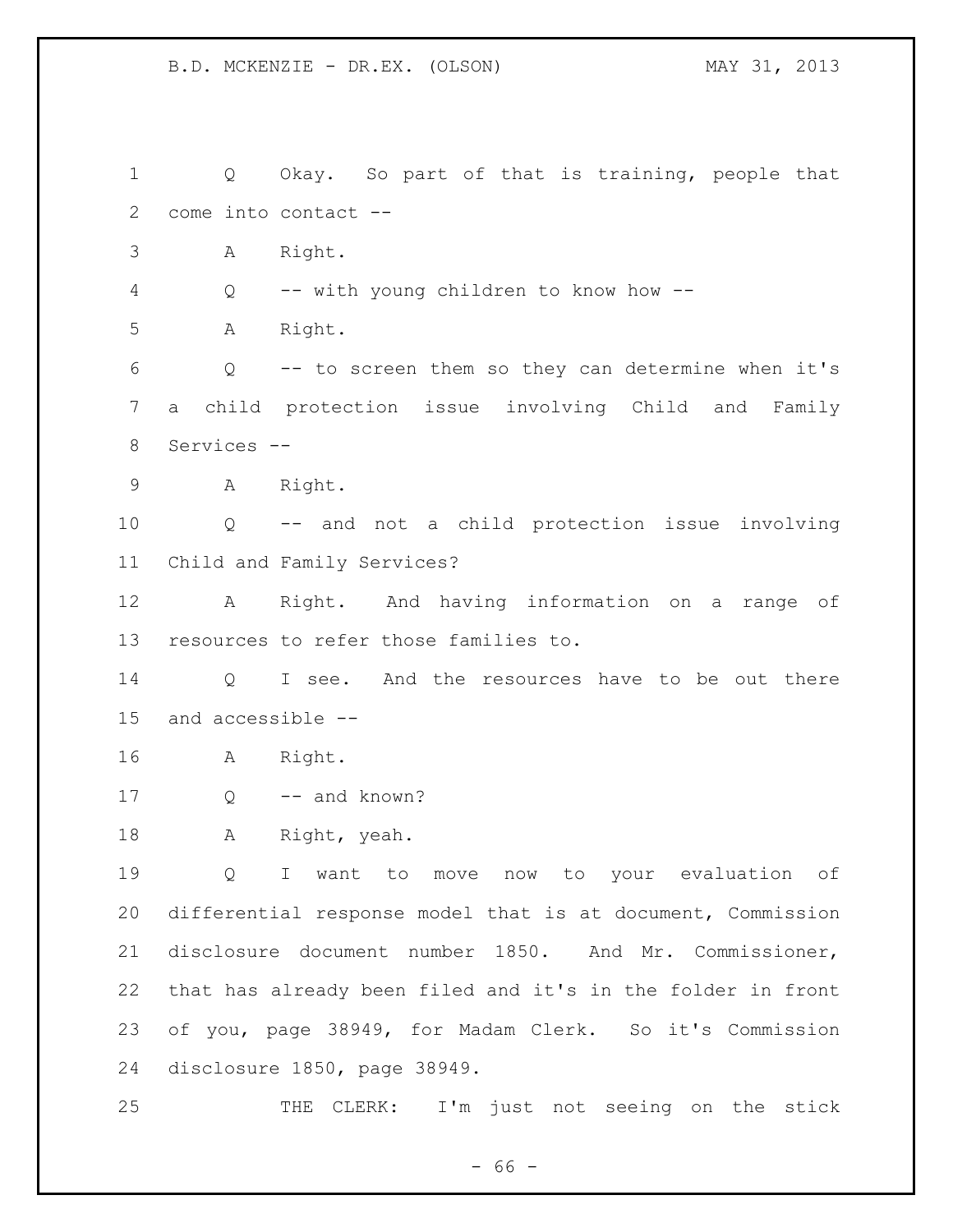where ... MR. OLSON: It's a Commission disclosure. THE CLERK: Right. And I don't have that. I used to have an icon that said Phoenix Sinclair Inquiry with all the, of 47 (inaudible). I'm not seeing that. MS. WALSH: You don't still have that? 7 THE CLERK: Sorry? MS. WALSH: Do you not go into something else to find that? THE CLERK: When I started the stick, which is where I am, and I go forward, those are my choices. 12 MR. OLSON: What if you go under other? 13 THE CLERK: I usually have that icon that shows ... MR. OLSON: If you back, please. Go under phase three. Go under today's date. It might be under today's date. MS. WALSH: Did it usually just come up for you? THE CLERK: It would. It was in this list at the bottom, it said Phoenix Sinclair Inquiry. MR. OLSON: They may have put it under today's date. It might just be under there. Under Mr. McKenzie -- Dr. McKenzie. Yeah, there it is. Number 78. 24 THE COMMISSIONER: What page number? MR. OLSON: Page number 38950 is where you'll

 $- 67 -$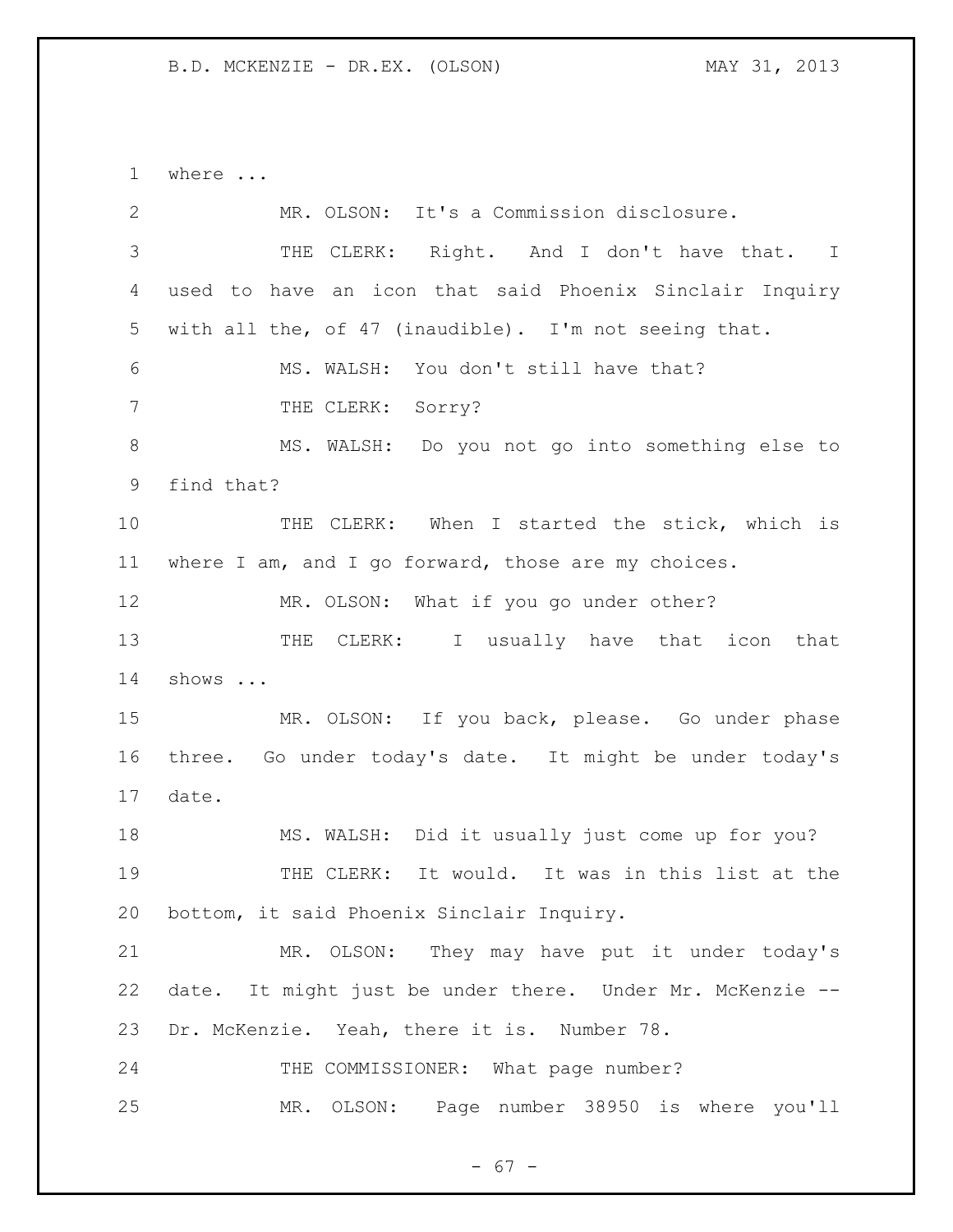find the first page. That's where you'll find the, the actual report. THE COMMISSIONER: Nine five zero. THE CLERK: 38950. THE COMMISSIONER: Yes. MR. OLSON: And I just provided that reference to the clerk so she would know where to find it in the Commission disclosure. THE COMMISSIONER: And what page are you going to? MR. OLSON: I'm not necessarily going to a page right at this moment, but as soon as I do I will let you know -- 14 THE COMMISSIONER: All right. 15 MR. OLSON: -- Mr. Commissioner. BY MR. OLSON: Q This is the report that you prepared to evaluate the differential response evaluation project; is that right? A Yes. This was the evaluation of the pilot projects initiated under that phase of the rollout of differential response in the province. Q Okay. Can you tell the Commissioner just a little bit about that project and what it was?

- 68 -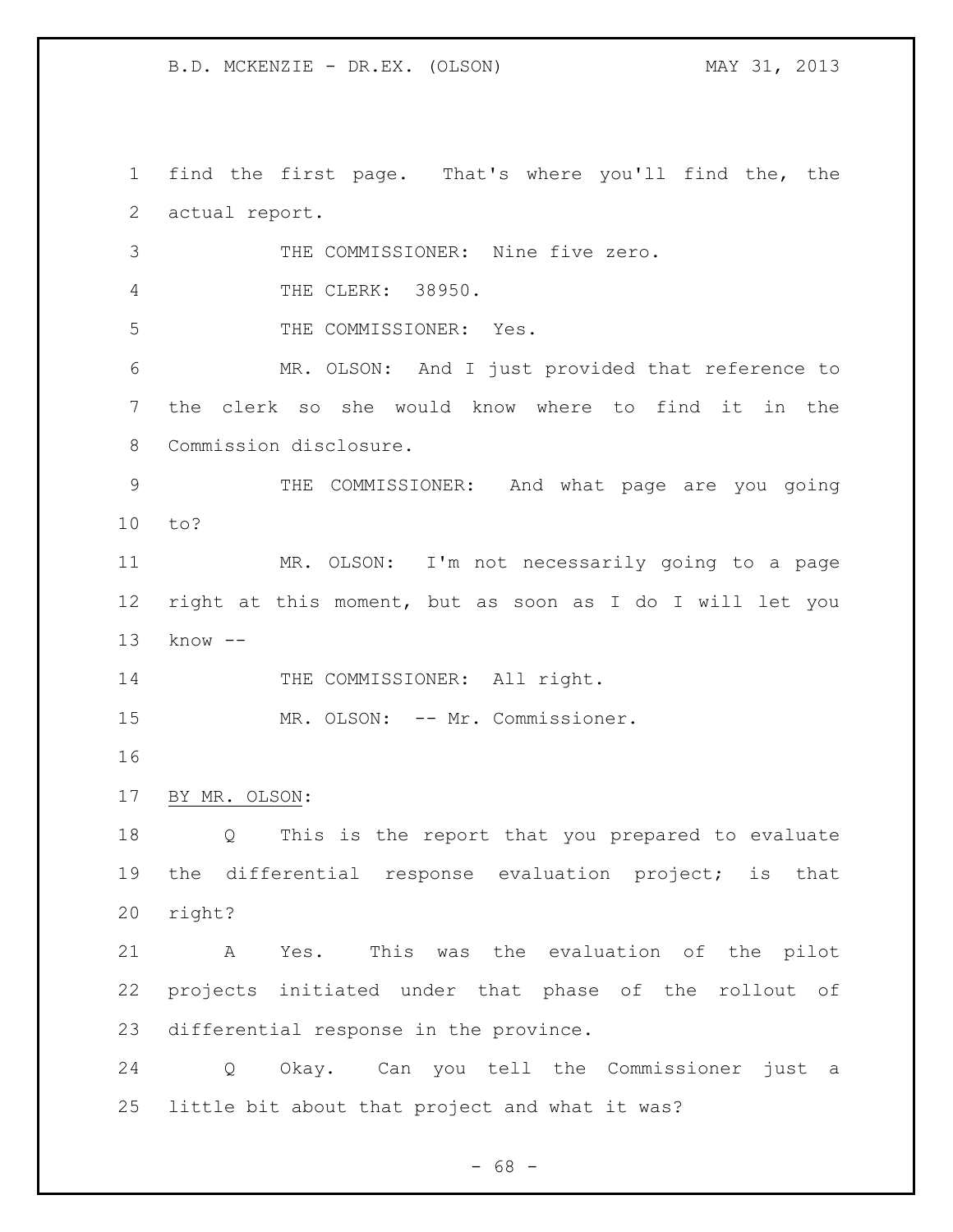A Okay. Well, each authority was allocated funds for developing pilot projects in differential response to test out a differential response model, and this phase roughly lasted from the latter part of 2009 to March of 2011, at which time there was a rollout of differential response funding to all agencies in the system. And during this pilot phase, projects were developed in various communities or various agencies to test out the model. In the case of the general authority, I think there were six projects funded in six different agencies and the particular focus was on creating a family enhancement stream that I earlier described and providing more intensive family support services to families referred to that stream of service. And this was an evaluation of those services over that period of time.

 Q I see. Were the workers that were recruited into this project, were they doing just family enhancement?

 A The workers that were included into those projects at the time, yes, were primarily doing, in all cases doing family enhancement services during the pilot phase. So yes, that was the case.

 Q Okay. So they weren't doing any protection, any ...

A They weren't doing protection.

Q Okay. How many years of experience did they have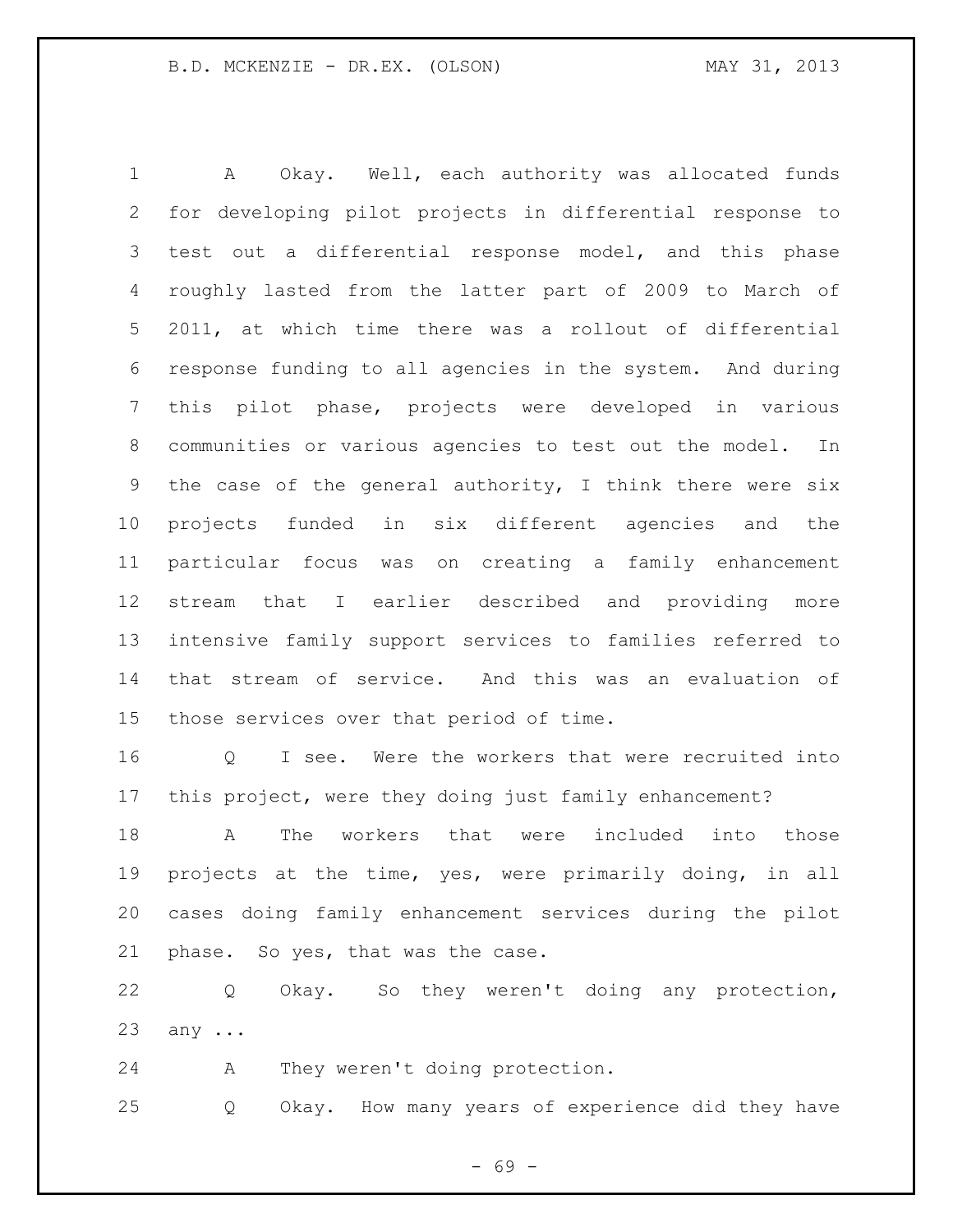in, on average? I, I --

 A On average, about 10 years' experience so they were probably somewhat more experienced staff than, than you, than, than those generally in the child welfare system.

 Q In terms of conducting the evaluation itself, what was the process?

 A It was a mixed methods approach to a valuation in that we did file reviews, completed file reviews of those families that were referred and received service. We interviewed a sample of parents, so family care-givers. We did, we interviewed service collaterals, that is, partners from the communities where these projects were located, and we collected statistical and document evidence of, of service that was provided during -- of services that were provided during this time period.

 Q Okay. Can you tell me what the caseload of each worker was on average?

 A I can't tell you the exact average but the maximum caseload at the latter stage of it was, in, in places like Winnipeg, approached 20, but it was fewer than that in the other sites, so probably averaged, you know, 12 to 15 as I recall.

 Q Okay. Now, if we look at the bottom of page 38961, so that's 38961.

 $- 70 -$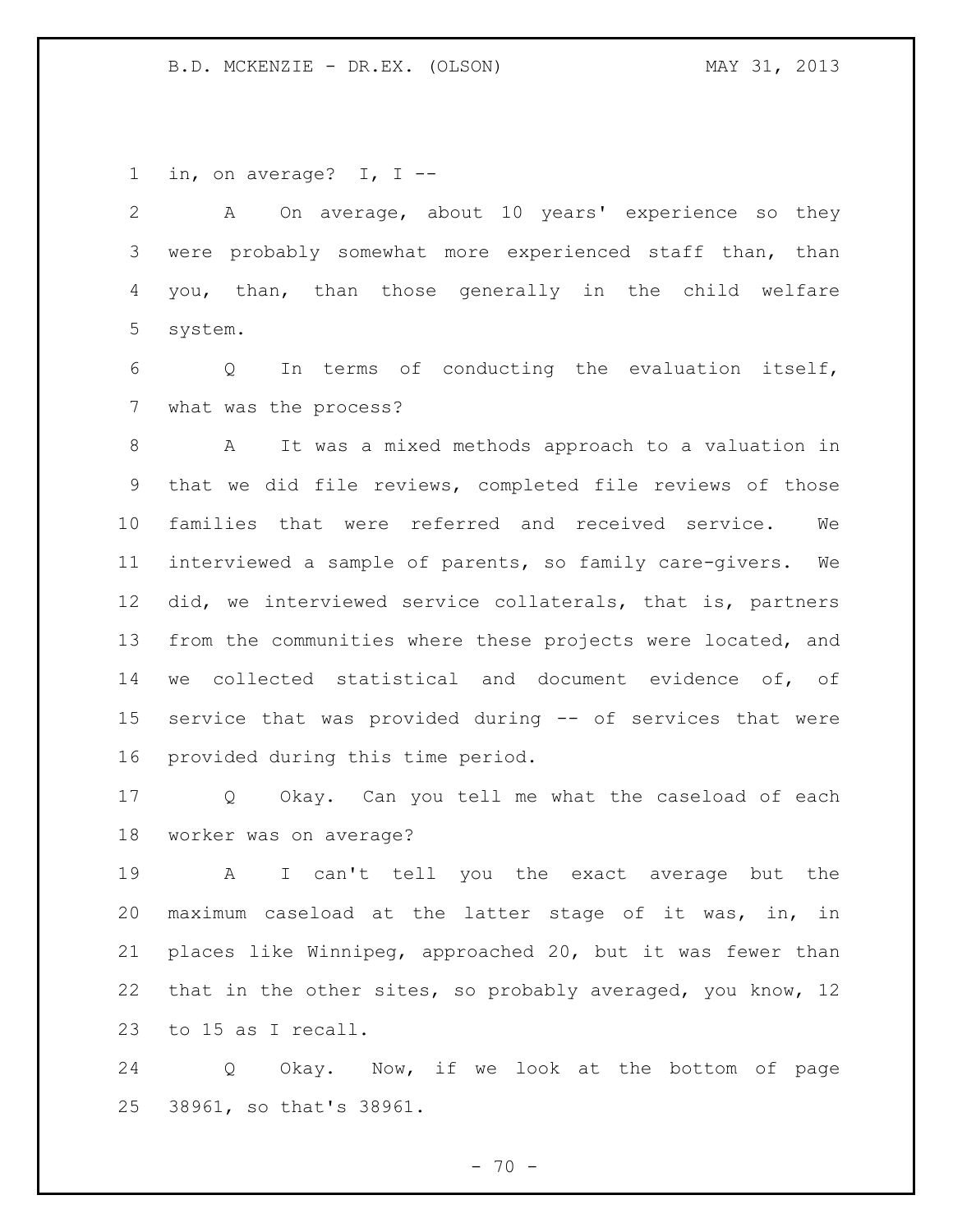You indicate that the family care-givers who were interviewed responded overwhelmingly positively to the services that were offered? A That's correct. Q Okay. This was due, as you indicate, to the high levels of family engagement and positive working relationships? 8 A Right. Q And that, we'll find that on page 38963 if we want the reference. 11 A Right. Q I also understand that the community service agencies were unanimous in their support for the expansion of the service model? A That's correct. Q Okay. Now, you have a summary at 39015. Under the first paragraph under the summary 4.9 you indicate: "... a significant number of families referred have difficulties that would have required at least some level of protection related services in the absence of an FE option. Although only 18% of files were classified

 $- 71 -$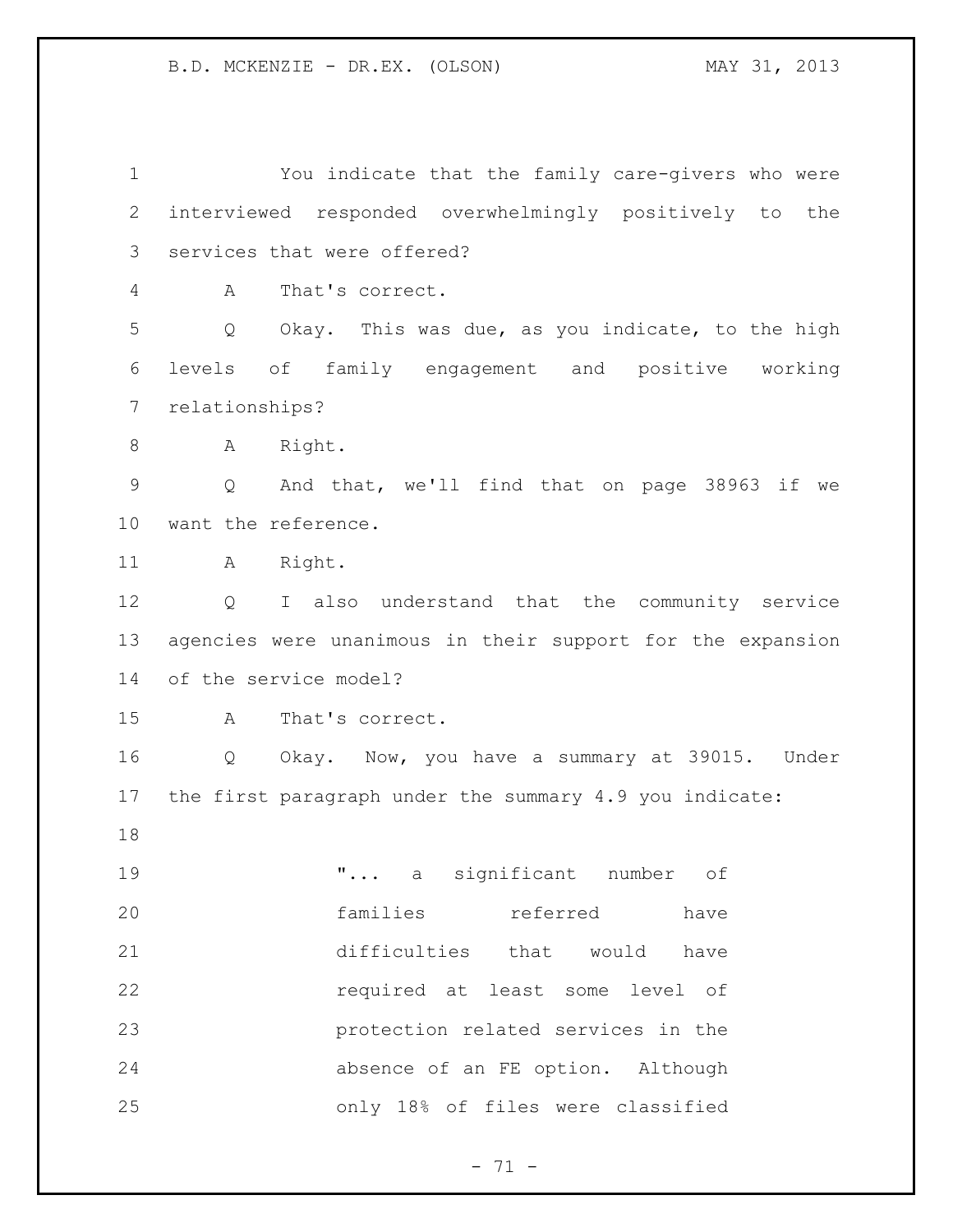1 in the high or very high range on 2 the PFH tool, ..." P-H -- sorry, PFH is a probability of future harm? A That's correct. Um-hum. Q **"...** outcomes appear to suggest that families with higher risk can be served by these programs as 11 12 long as program staff prioritize 12 child safety concerns, and are prepared to take actions to ensure 14 this if child safety becomes an immediate concern. However, this raises an important dilemma. If 17 [family enhancement] programs are modified to include a higher number of referrals from families at greater risk, will this overshadow the focus on early intervention to families?" A Right. Q Now, why do you say that?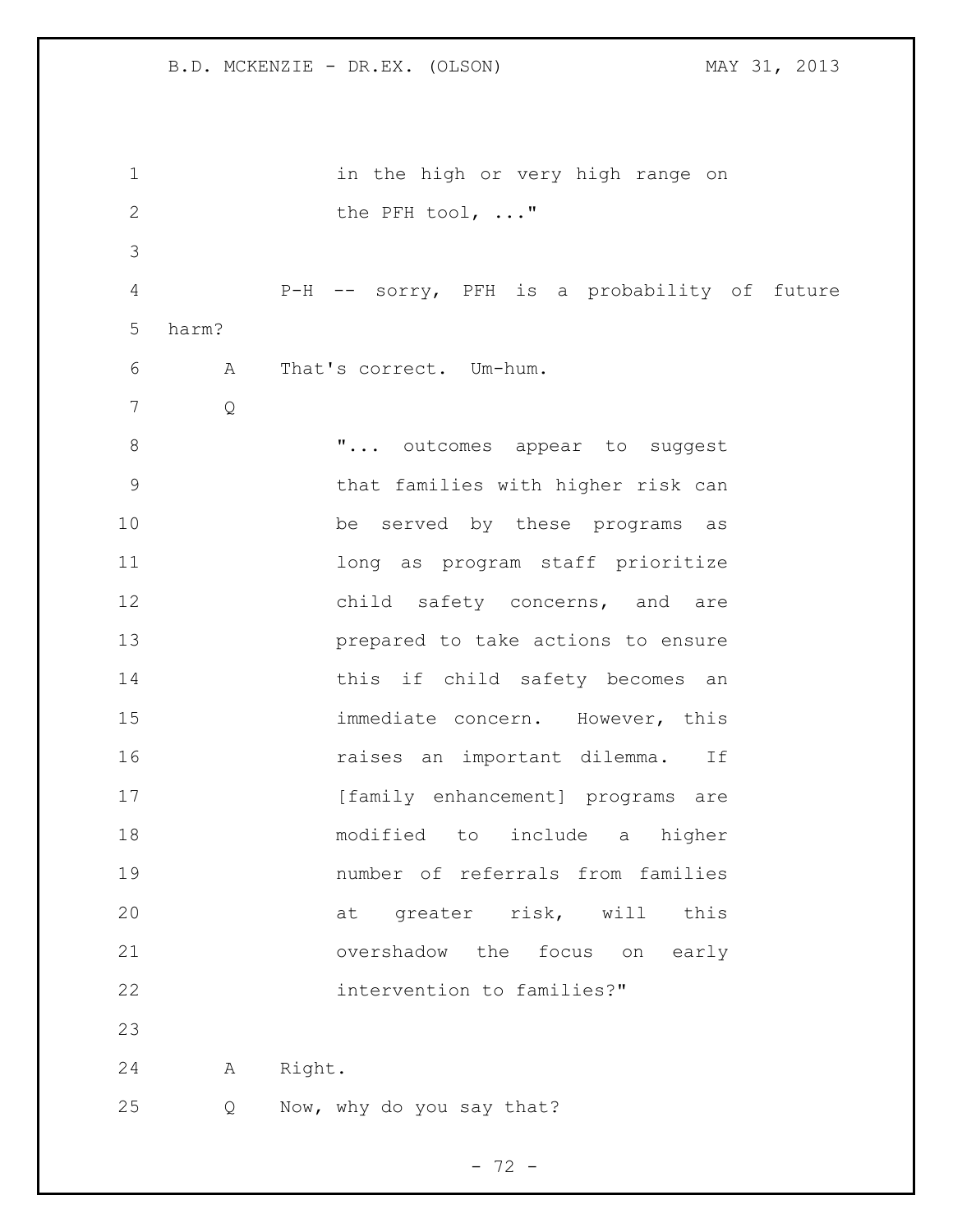A Well, first of all, I want to point out what I mean -- what the interpretation of high or very high risk here is. High or very high risk doesn't mean that the safety of the child is, is of immediate concern. What it reports on is the future probability of a reoccurrence of, of child neglect or abuse. And if you, if you only have limited capacity in your system to provide these services, if you focus more and more on those range of families which, you know, one can make a strong argument that that should be the case, you then reduce the ability to take what we might say are softer referrals where needs exist but they are not at the same level of risk. In other words, they would be more likely to fall into the low and moderate risk families. So, you know, some of those families may need those types of services in order to prevent future reoccurrence or a referral for child maltreatment or a future referral for that, but those would not be able to be served because of capacity limitations. That's what I'm referring to.

 Q When you're talking about capacity, are you talking about resources?

A I'm talking about staff resources, yes --

Q Okay.

 A -- in this particular model. And staff resources here within the child welfare agency.

- 73 -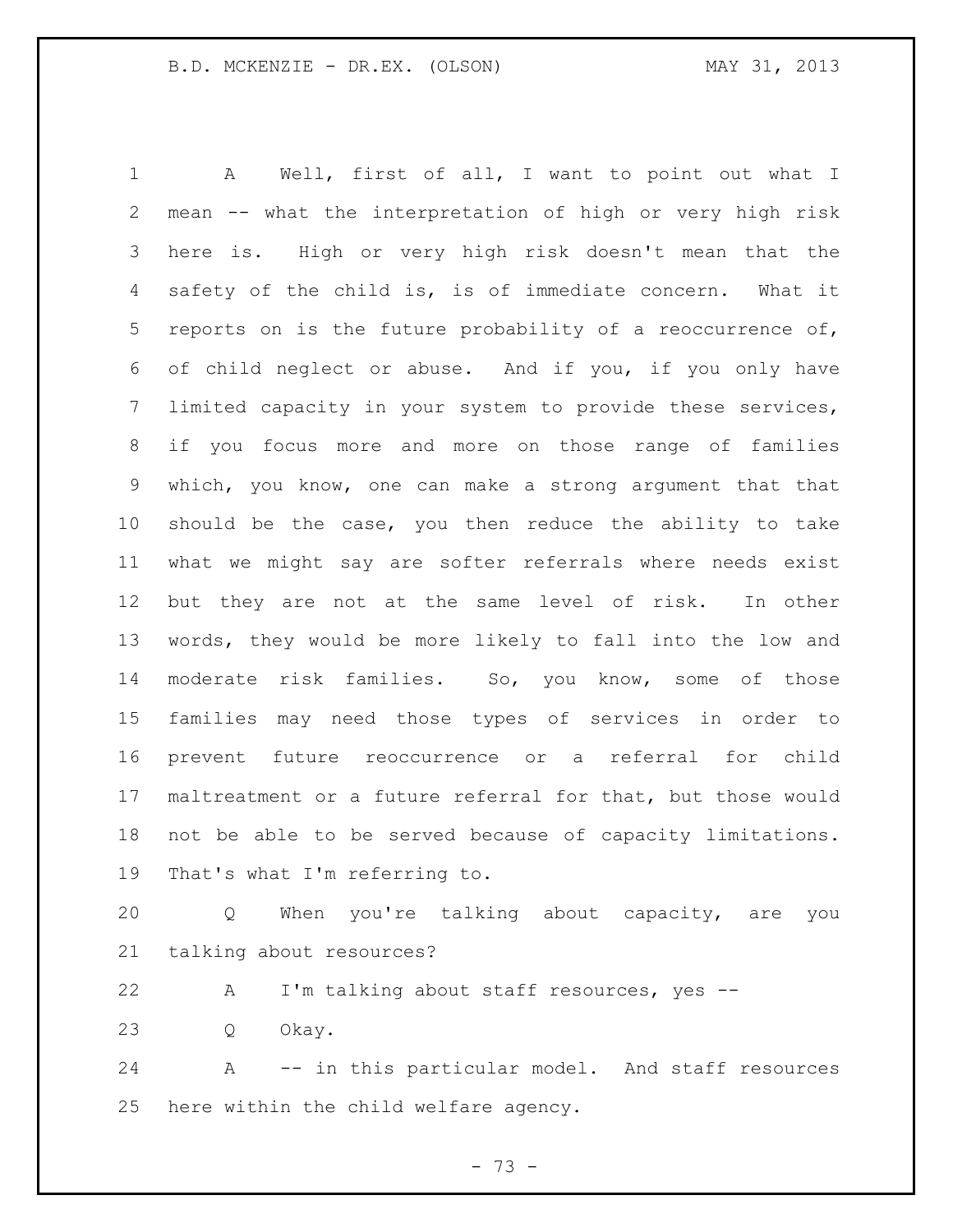Q Okay. It's sort of you have to pick your battles. Is that what it boils down to -- A You have to pick your -- Q -- I hate to put it that way but -- A Yeah. Q -- that's what it sounds like you're saying. A Well, you have to pick your battles or find ways of increasing capacity. Q Okay. So in order for the D.R. model to work, I think you said before its services have to be intense, that is, workers have to have the time to spend with the families? A Right. 14 Q And they have to be, it has to be, you know, regular contact? A Right. Q Okay. So if workers are dealing with families that require a lot of contact, they take up more time? A They do. Q And is that what you're getting at here, if you're providing services to those types of families that are going to take a lot of time, you're not going to be able to handle as many families? A Well, your case -- the workloads have to be manageable to make this model of more intensive services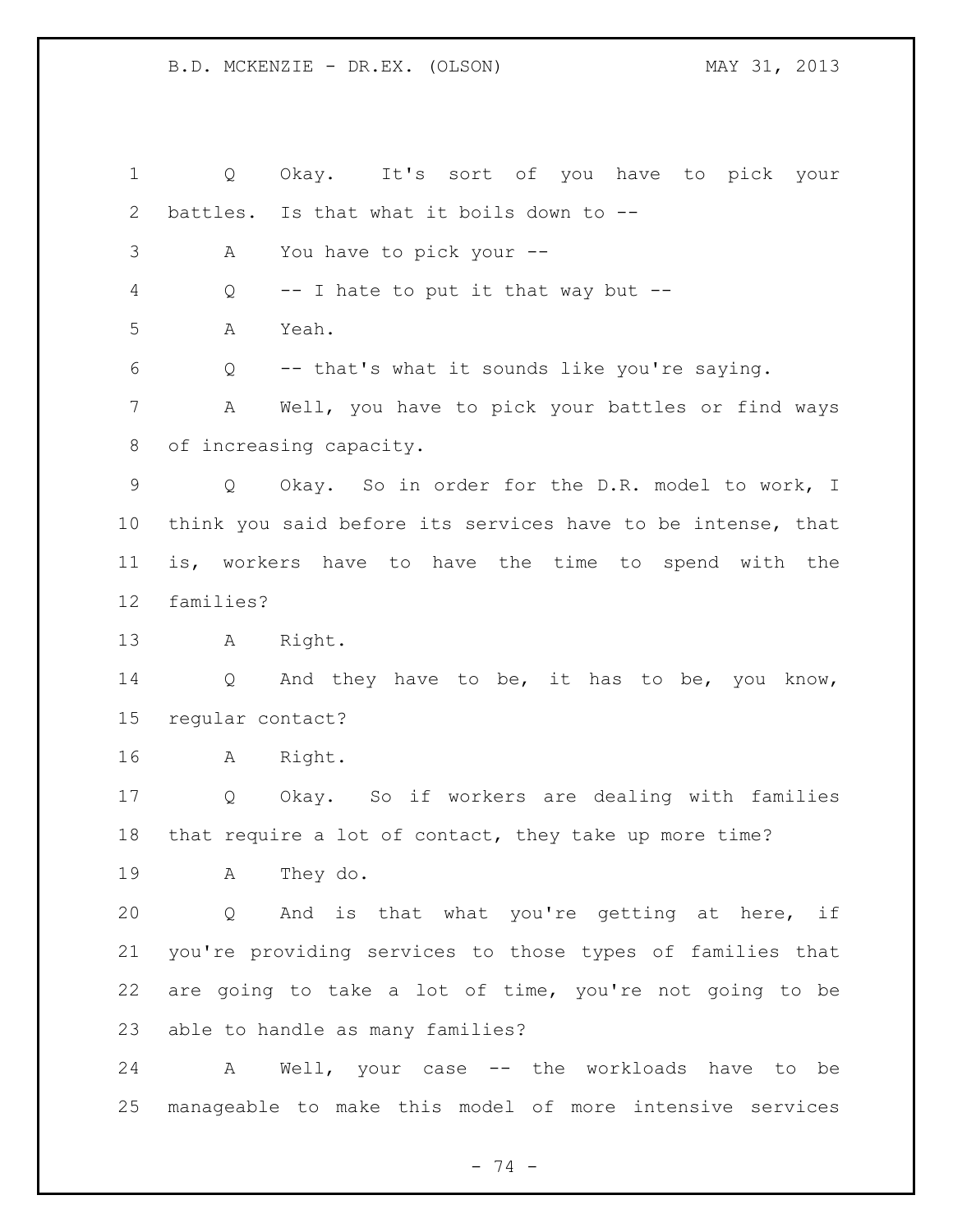work, and that's generally true in the, in the child welfare system overall, but particularly for this program where there's a lot of face-to-face counseling services and support services with families, it's doubly true. And so that, that needs to be -- the ability to provide those services need to be there.

 Now, it's important to note that if you provide more intensive services at the front end of providing these services, those services, and we found evidence of this, become less frequent over time and so the intensity of services is not something that continues on forever but it is important, particularly at the front end. And if you take families of higher risk, the chances are you're going to -- the likelihood is you're going to need to provide services for a somewhat longer period of time than, say, three months, six months or so.

 Q Okay. Is the idea also that if you can get to families now, deal with the issues, get them, you know, the treatment or services or whatever it is that they need, you may prevent them from coming into contact later on and needing --

A Absolutely.

 Q -- greater level of services and eventually it's going to cost more, it's going to affect the family more, it's going to -- children are going to be worse off?

 $- 75 -$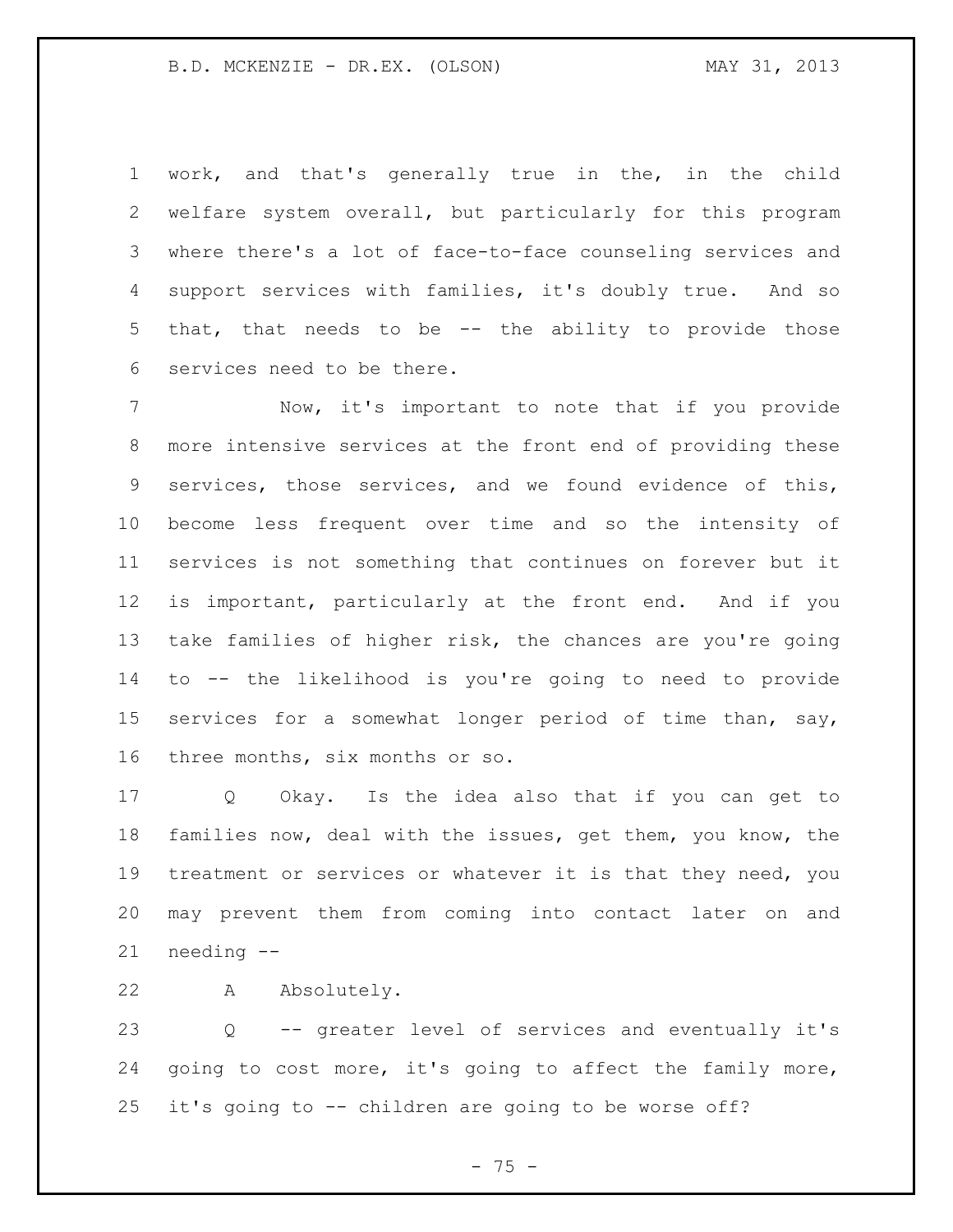1 A That's absolutely correct. Q Dr. Trocmé, during his testimony, I think he used analogy of it doesn't make sense to provide children with a, a half a dose of an antibiotic or -- A Correct. Q -- use half measures. Is that something you, you would agree with? 8 A Generally, I would agree with that. Q Can the differential response be provided with -- be provided by people other than social workers? I mean, can, can case aides or support workers meet with the families and provide the work that would normally be provided by the social worker? A I would sort of describe it as more of a team- oriented service that needs to be in place so, for example, even in the differential response model that I looked at here within the general authority, family support workers who were not trained social workers were a part of the team that provided important services to families, so it really demands very skilled expertise in terms of family counseling and supportive engagement services that social workers are, you know -- I mean they may not be the only ones that can provide that but they are important aspects of providing that service. But there are roles also for other, other staff and workers as well as part of this kind

- 76 -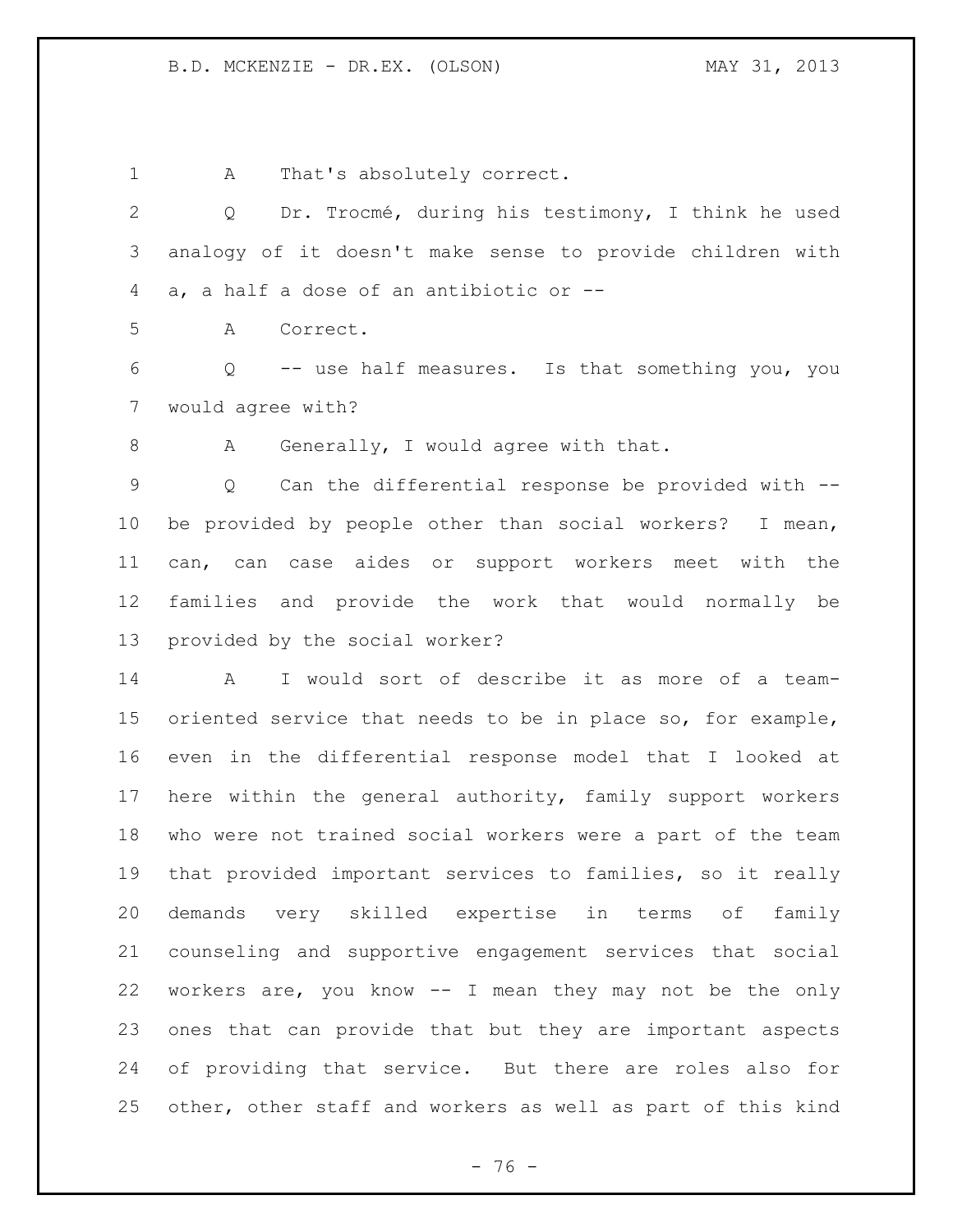of approach.

| $\overline{2}$ | Were workers under the old model -- we've heard<br>Q                   |
|----------------|------------------------------------------------------------------------|
| 3              | that workers were going from sort of $a$ -- it was a crisis            |
| 4              | response approach.                                                     |
| 5              | Right.<br>A                                                            |
| 6              | Workers are going from crisis to crisis but never<br>$Q \qquad \qquad$ |
| 7              | really getting to deal with the problems that were facing              |
| 8              | the families. Is that something that you were aware of or              |
| 9              | you, you heard?                                                        |
| 10             | Α<br>Yes.                                                              |
| 11             | Do you know if that's still happening today?<br>Q                      |
| 12             | Oh, sure. Yes.<br>А                                                    |
| 13             | Is that even happening now that there's this new<br>Q                  |
| 14             | approach?                                                              |
| 15             | Well, yeah. It's happening in<br>A<br>some                             |
| 16             | jurisdictions, perhaps more than others, because of --                 |
| 17             | And I'm talking specifically in Winnipeg and in<br>Q                   |
| 18             | Manitoba.                                                              |
| 19             | A<br>Okay. Well, you know, there have<br>been                          |
| 20             | significant increases in funding that have allowed for the             |
| 21             | expansion of the workforce so that's helped. But that                  |
| 22             | doesn't mean that in certain communities the<br>referrals              |
| 23             | outweigh the, the number of staff there able to respond to             |
| 24             | situations. And in some aboriginal communities that's                  |
| 25             | particularly true, and they are still overwhelmed with the             |

- 77 -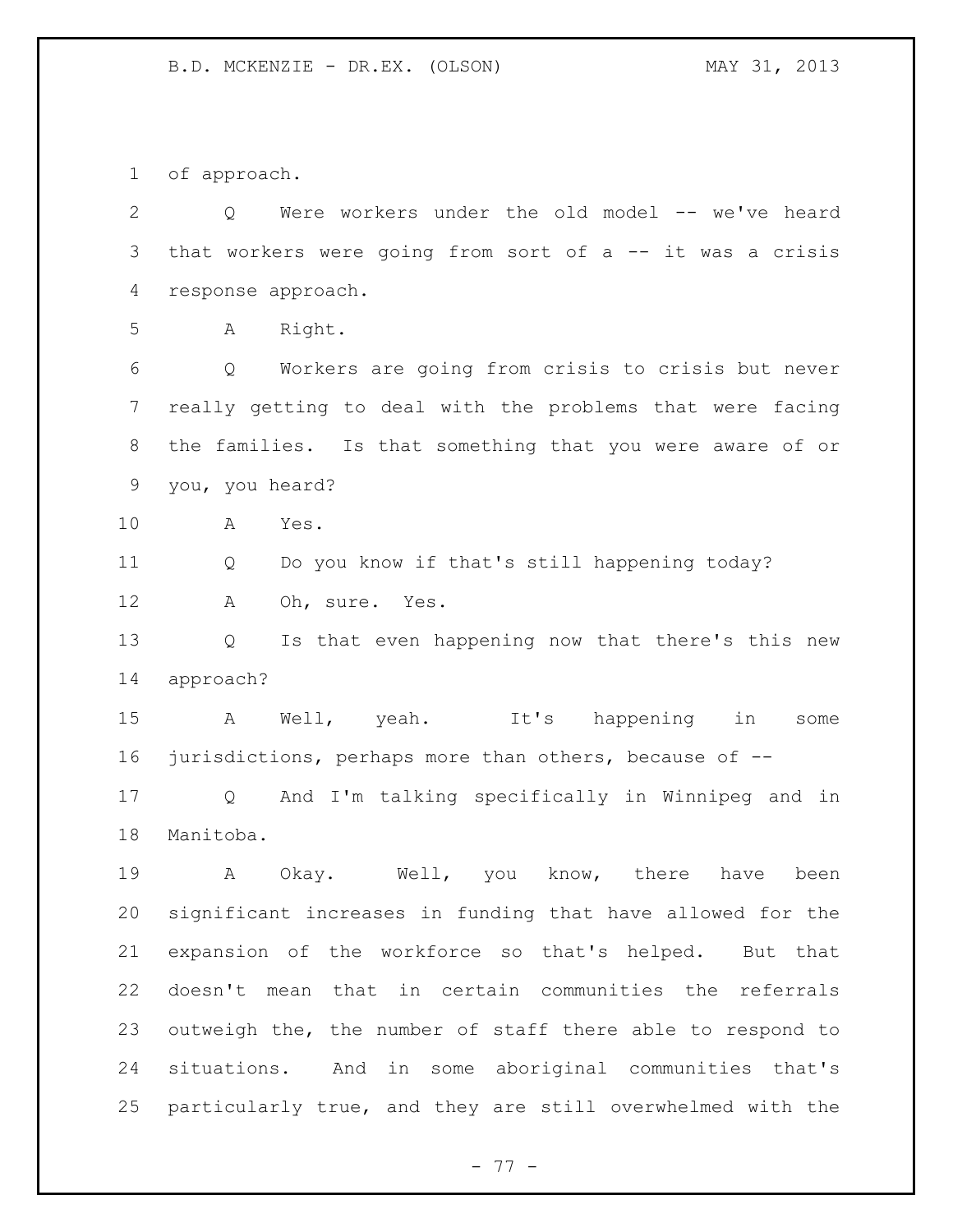number of referrals for child protection concerns. Q Okay. Do you know what the situation is in Winnipeg right now? A I wouldn't be able to comment on that, you know, right now. Q Okay. We heard evidence from the Winnipeg CEO, Alana Brownlee -- 8 A Right. Q She told us that the total differential response budget per family is \$1300 per year. 11 A Right. 12 Q Are you aware of that budget? A No. 14 Q I don't know if you are or not. A No. Q She told us that that wasn't, was not nearly enough to provide adequate family enhancement services for a family. What are your thoughts on that? A I think she's absolutely accurate, and that family enhancement services under the differential response model have, have demonstrated their, their effectiveness but we are still not serving enough families and probably with enough intensive services that is possible, and I'll give you an example. In Minnesota, for example, about 66 percent of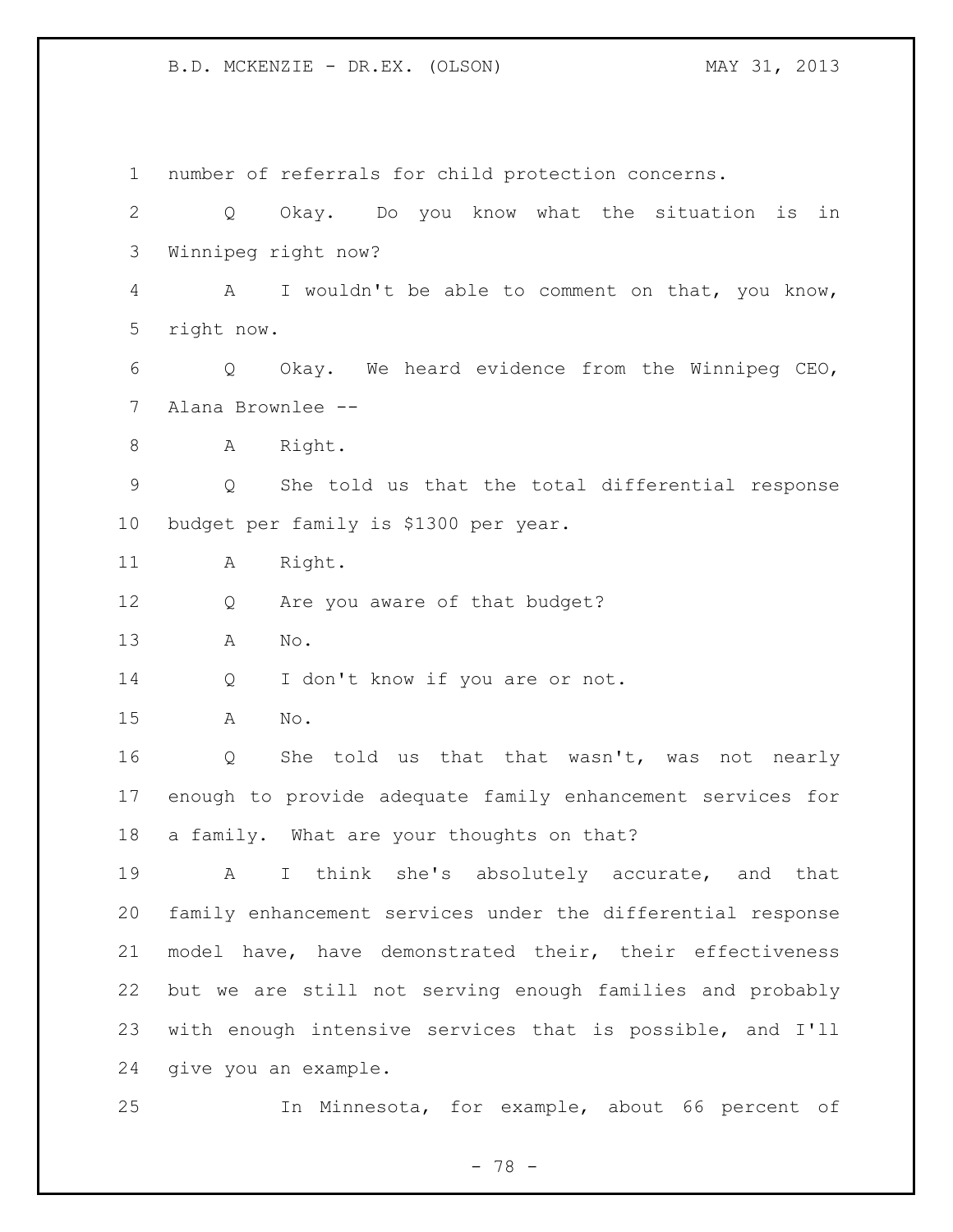- families referred to child welfare are served through a family enhancement stream of service.
- Q Okay.

A So I think the model needs to be expanded.

 Q Needs to be expanded. Terms of -- forgetting about the amount of money for a minute, \$1300 or whatever it is, is there a way or, or a way you can see that might help sort of stretch, stretch the dollar further than it might otherwise go? Way to use services to expand? And we touched on it a bit talking about efficiencies, but is there any other recommendations you can make in that regard?

 A Well, I think that we need to look carefully at 14 our child welfare system to see whether we can reduce the, what I refer to as the administrative burden that involves child welfare workers spending over half their time sometimes completing forms and following sort of procedures. Procedures are important but, but whether the amount of time spent on those kinds of things can be reduced so that more of that time could be used for providing direct casework services to families I think is one answer to making those dollars stretch further.

 I think we can become somewhat more effective as the current approach is in doing assessments and developing a new practice approach that actually can be more efficient

- 79 -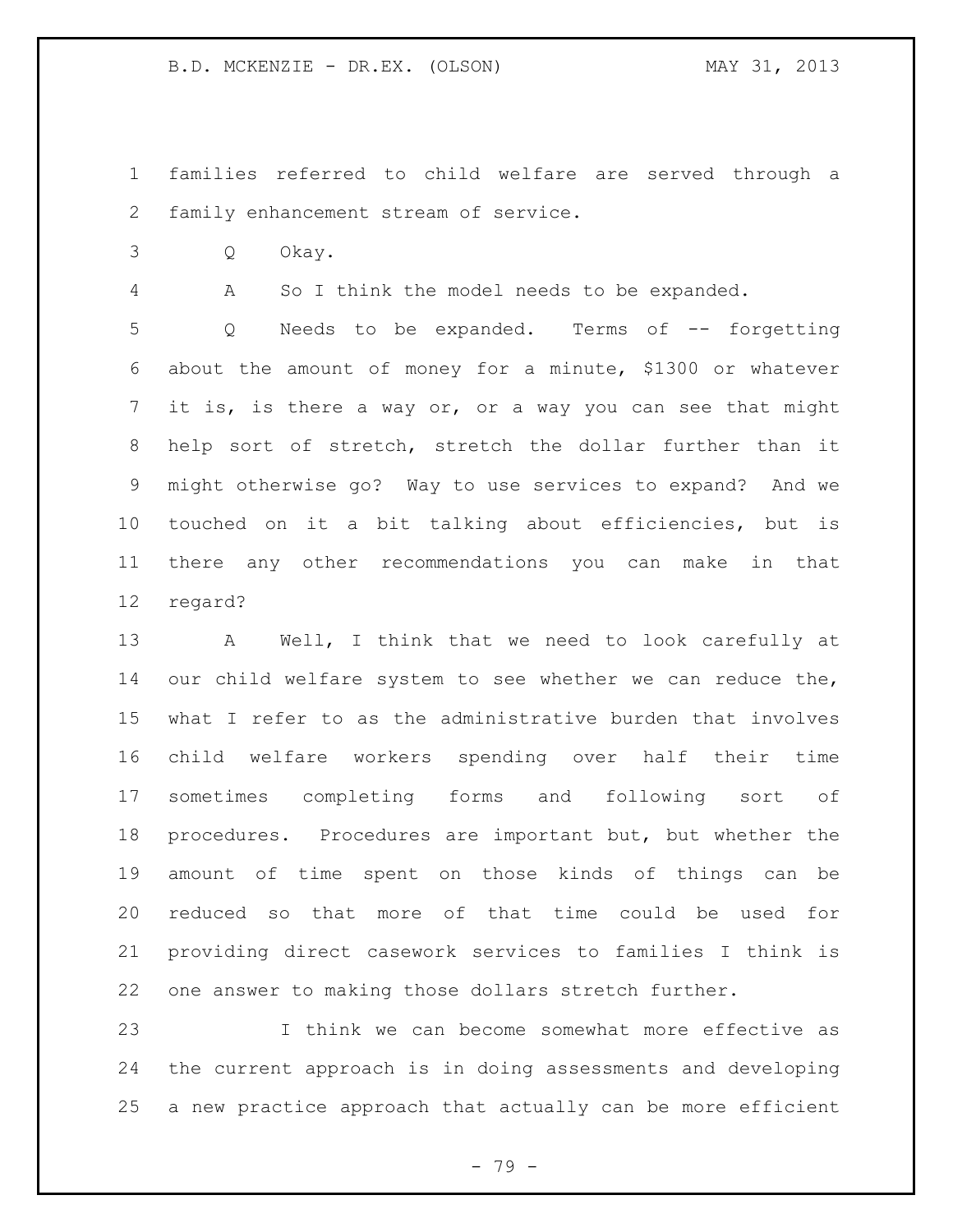than the older ways in which we were doing those kinds of assessments and case planning, reducing the amount of time that can be -- that is spent on recording; developing greater efficiency and maybe the referral process that would result in somewhat less time being spent on investigation and more of that time being spent on serving families. Working more collaboratively with the community agencies are other ways in which we can maximize some of the resources that are currently being provided for child and family wellbeing in our community.

 MR. OLSON: Okay. If we could put page 39081 on the screen. And it's the last paragraph. You were almost 13 there. There it is. Results -- oh, yeah, that's it. Issues pertaining to the recommendation -- sorry, recommended.

 You have -- you've written -- do you have that, Mr. Commissioner?

18 THE COMMISSIONER: Yes.

BY MR. OLSON:

Q You wrote:

| 23 | "Issues pertaining to         | the    |  |
|----|-------------------------------|--------|--|
| 24 | recommended caseload size for |        |  |
| 25 | [differential response        | family |  |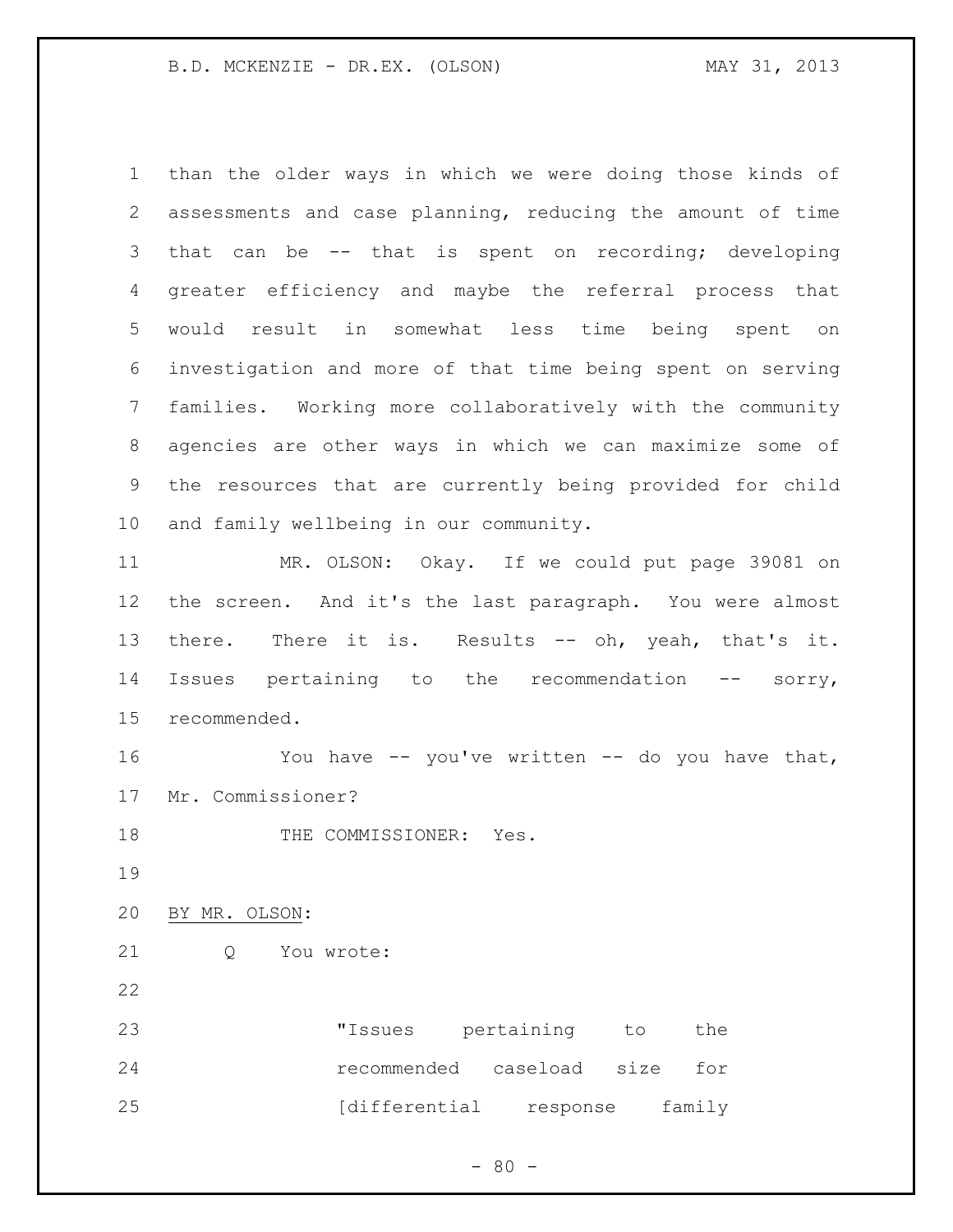enhancement] were identified in Section 9.1. Based on feedback from the Winnipeg [Child and Family Services] pilot site, both from staff and service collaterals, current caseloads, which are approximately 20, are 8 boo high to realize the full benefits from the DR service model. A caseload of 12 to 15 active family cases was suggested. 12 12 It may be that this number could increase marginally if it includes 14 some cases that are receiving infrequent contact." 17 Then you go on to note that: "... caseload counts alone are not a good basis for assessing workload, particularly if these are compared across programs." Et cetera. Now, in terms of caseload, we've heard from Ms.

 $- 81 -$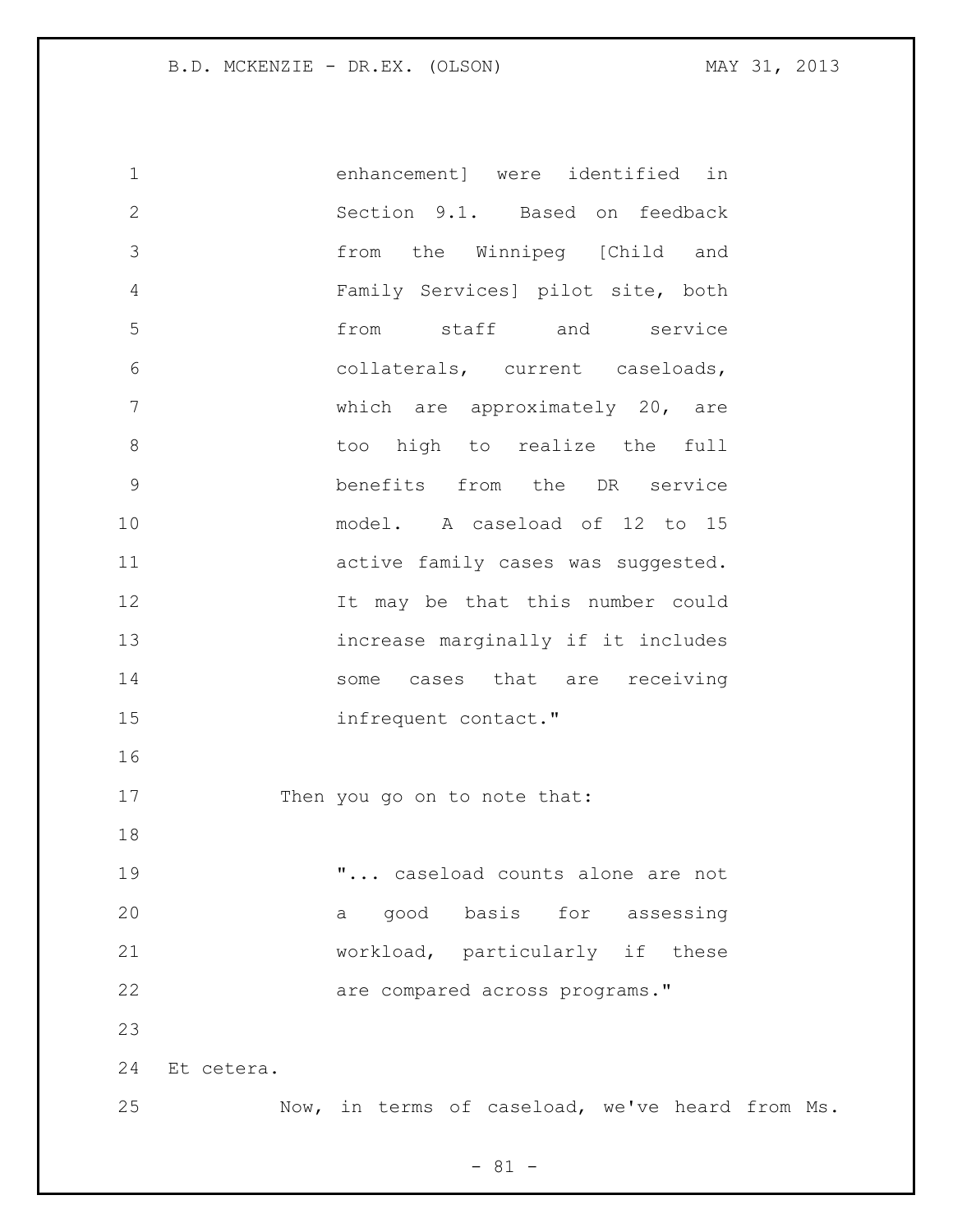Brownlee that caseload hasn't changed all that much from what it was before.

A Right.

 Q Pre the introduction of the D.R. model. Is that something you're aware of?

 A Yes. I, I know the formula that's used for funding family enhancement services.

 Q Okay. In terms of delivering an effective D.R. model, what is your view as to -- I mean, you say caseload here, you're talking about caseload 12 to 15. Is that something you stand by?

 A Yeah. I would stick pretty closely to that. And I use the term "active cases", so I'm talking about cases that are referred more at the more intensive service level, and when I said maybe somewhat larger -- or somewhat higher than that, if you are carrying cases that don't require as 17 intensive, you know, the same degree of intensity and service perhaps it could edge up a little bit to sort of the 18 range or so on, but, but I would stick pretty close to the maximum of 15 active cases and I still believe that's, that to be the appropriate level.

 Q Okay. And does your view change if it's the workers doing both protection cases and differential response cases?

A No, probably should be the same.

- 82 -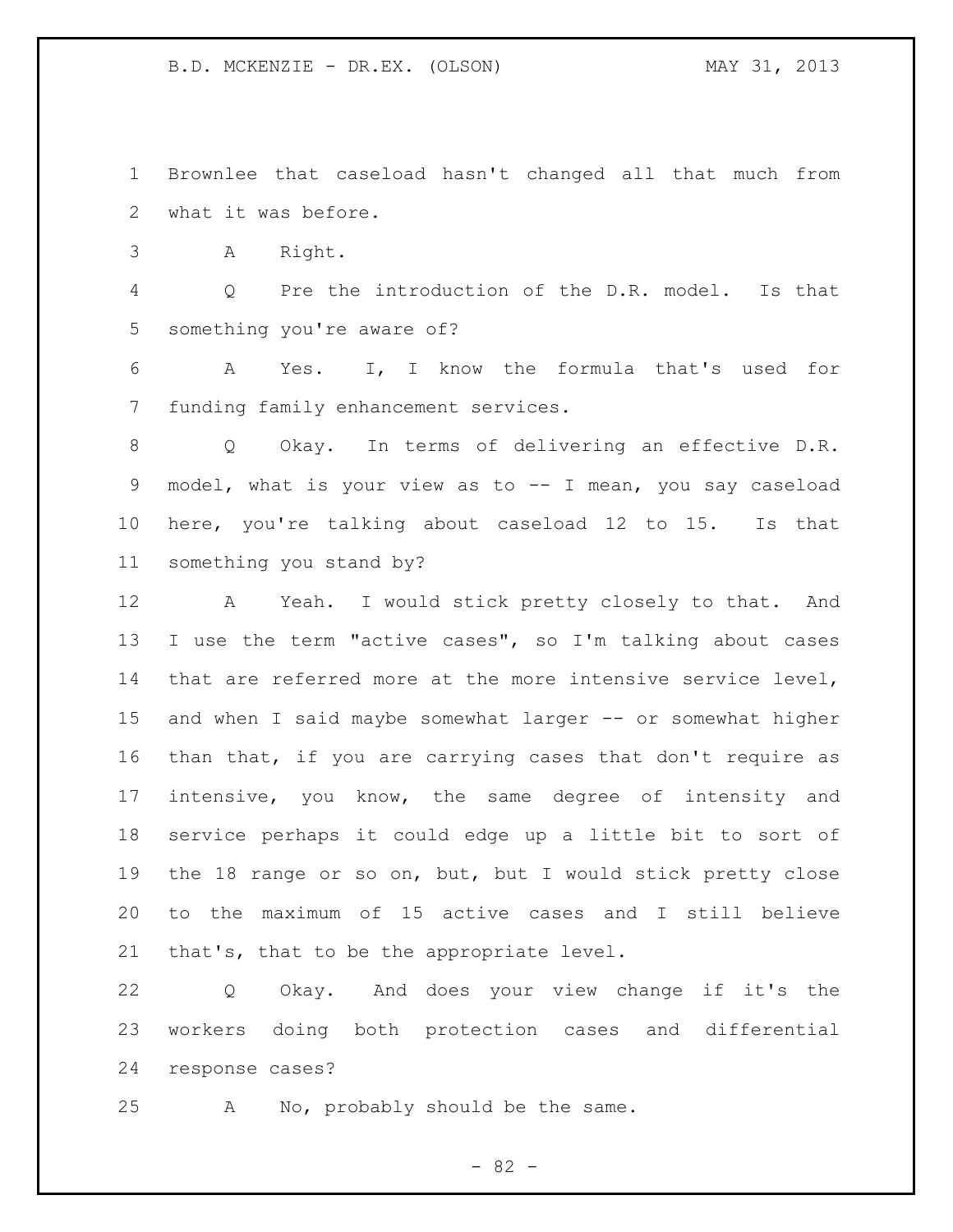Q Should be the same? And what, what if the worker is using a, a, you know, a support person to meet with the family and do the differential response type work rather than doing that work him or herself?

 A Well, I think a support worker does somewhat different services than the differential response social worker does or provides somewhat different services, but it might make some difference if those kinds of intensive services were available.

 Q We touched on it before, but in terms of a response to the workload demands, is it -- would it be appropriate to have anyone other than the social worker doing the differential response type work?

14 A Well, differential response is, is -- or, you know, these services again, I would emphasize, is not something different -- or not something that only one worker does. It really is sort of, I've referred to the sort of important role of community collaterals or community partners play, and those might be from other agencies that are formal -- that are government agencies. They might be from non-government organizations that are sort of contracted to work with those families. They play important roles in providing this service, as well. In some cases those services might be provided as part of the ongoing responsibility of another government department or

- 83 -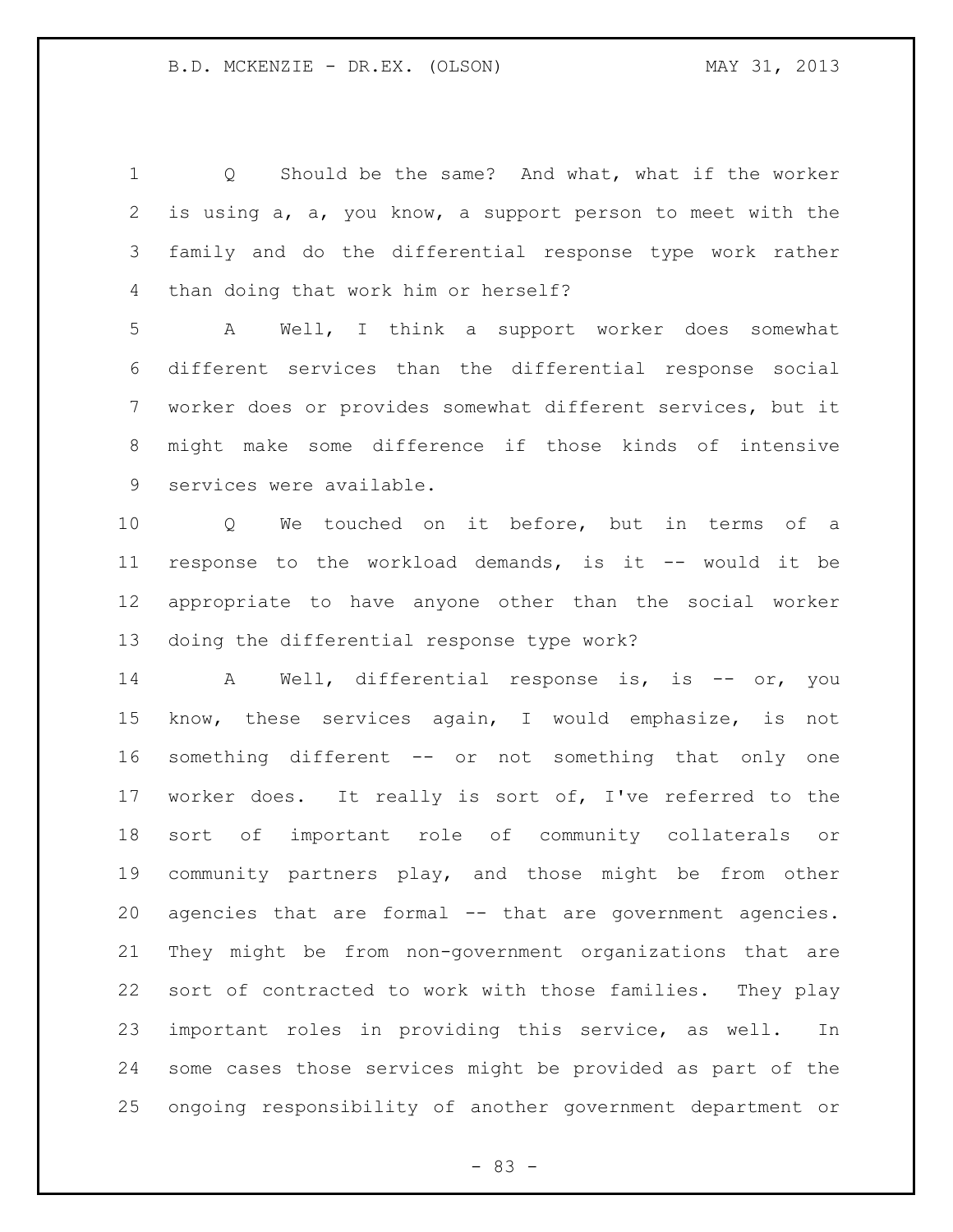another agency. In other cases there may need to be funding provided to assist those agencies in providing some of those services that should be a part of the differential response system.

 Q Okay. One of the key elements of the D.R. system, I think, is you said one of the key things that distinguishes it from the old model was the training component?

A Yes.

 Q That was essential for social workers to get that specialized training?

A Right.

 Q Is any part of that training focused on how to engage collaterals, work with, you know, third parties in getting the services and connecting with the community?

 A Well, I'm not the, the expert on the sort of training model that has evolved but I think some aspects of that training, yes, involve building what we would call safety networks that include other agencies and other partners in the community, so that's a part of that process. And, but, but developing that training and that practice approach, you know, is really essential within the child welfare system because of its interface with questions of safety and risk. And so that, that's where a part of that is, but a part of it certainly does involve

- 84 -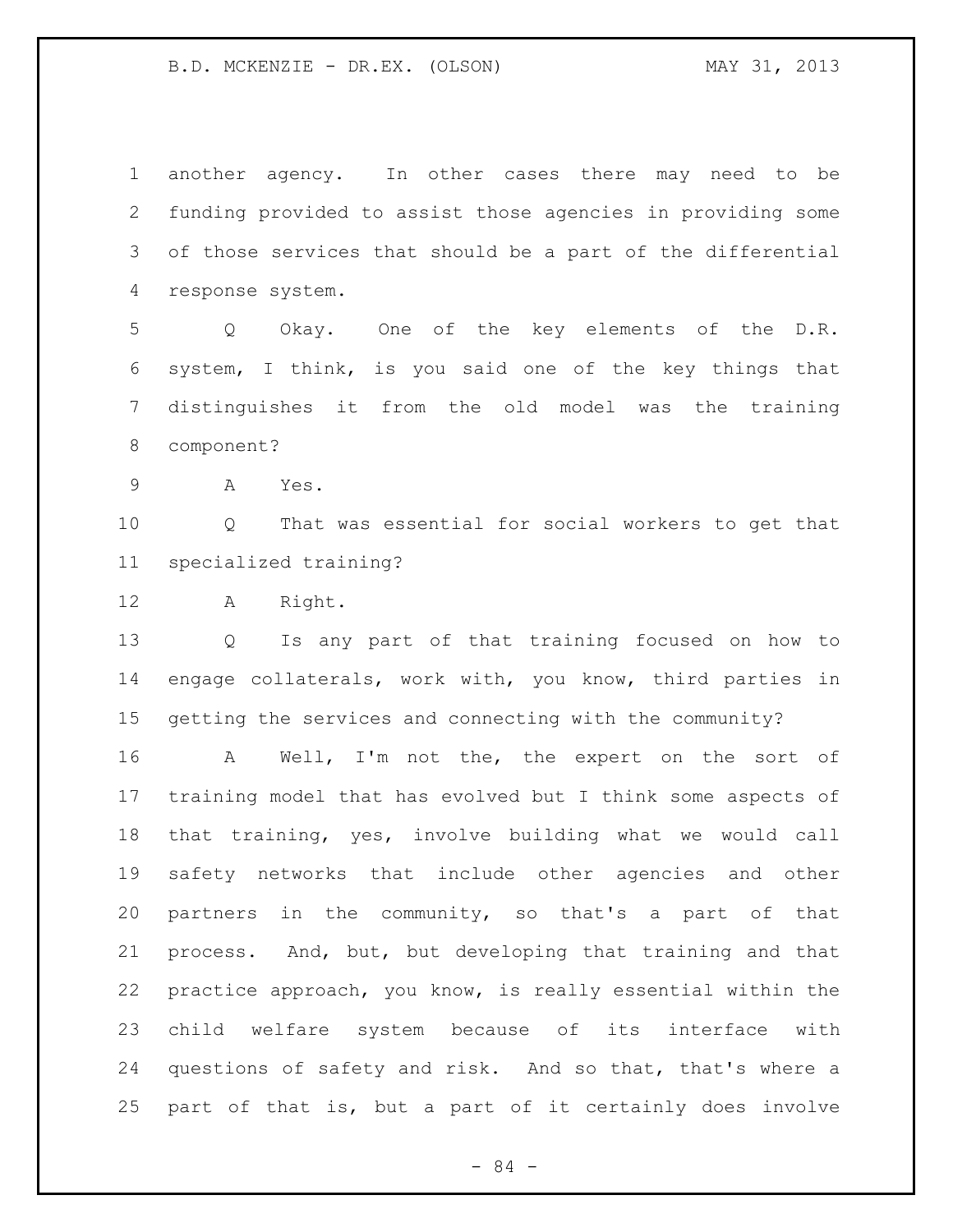engaging with other community partners and, and is important to be a part of that training approach.

 Q Okay. Do you know if that training is a part of the current training program?

A My understanding is that it is.

Q Okay.

 A And that the new practice model involves both training in a suite of assessment tools but it also involves approaches to what we call safety-oriented practice, which uses material around sort of looking at safety and how to map and how to engage with other service providers in, in assisting in that process, bringing those groups together to case conference and so on.

 Q Okay. Thank you. If we could put page number 39047 on the monitor. So that's 39047. Right there. Perfect. Under the heading, summary. It's about eight lines from the bottom, near the end of the sentence, where it says, a family's. Says:

 "A family's willingness to engage emerges as the most important element in achieving a successful outcome."

This is talking about in using the differential

 $- 85 -$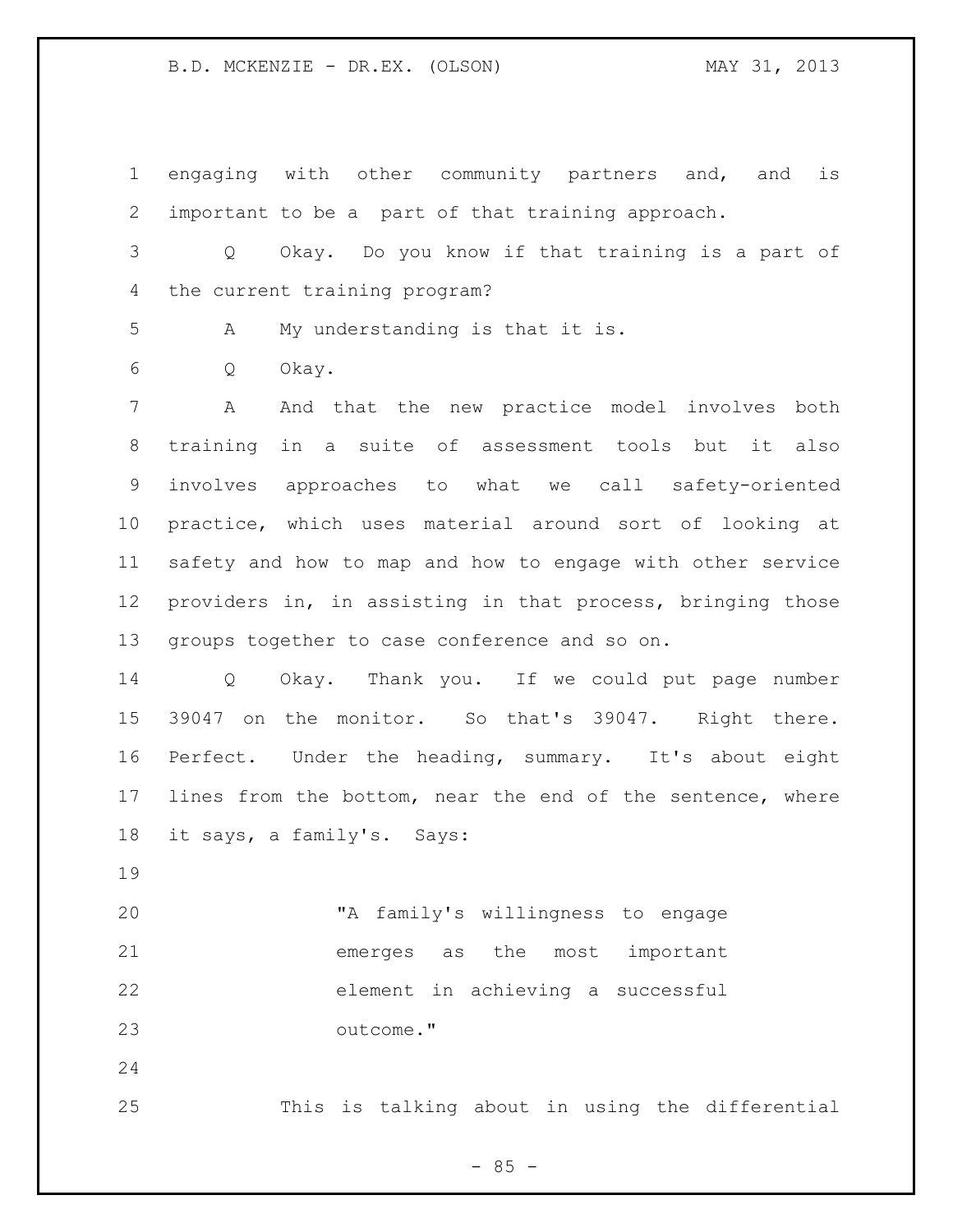response model?

A Yes.

Q

 "Perhaps this is not surprising but it does connect to another observation made by several respondents about the possibility 8 of accepting more high risk cases. This is a question that needs to be carefully considered in that many families already referred to **[family enhancement]** units do have **protection** related concerns, and 14 if intake is restricted to high risk cases it will have the effect of reducing the number of families with a lower risk profile who have significant 'need' for more family support services."

 Now, I think that's particularly relevant in this, in the case before us because we saw where Samantha Kematch wasn't always receptive to Child and Family Services' involvement in her life.

A Okay.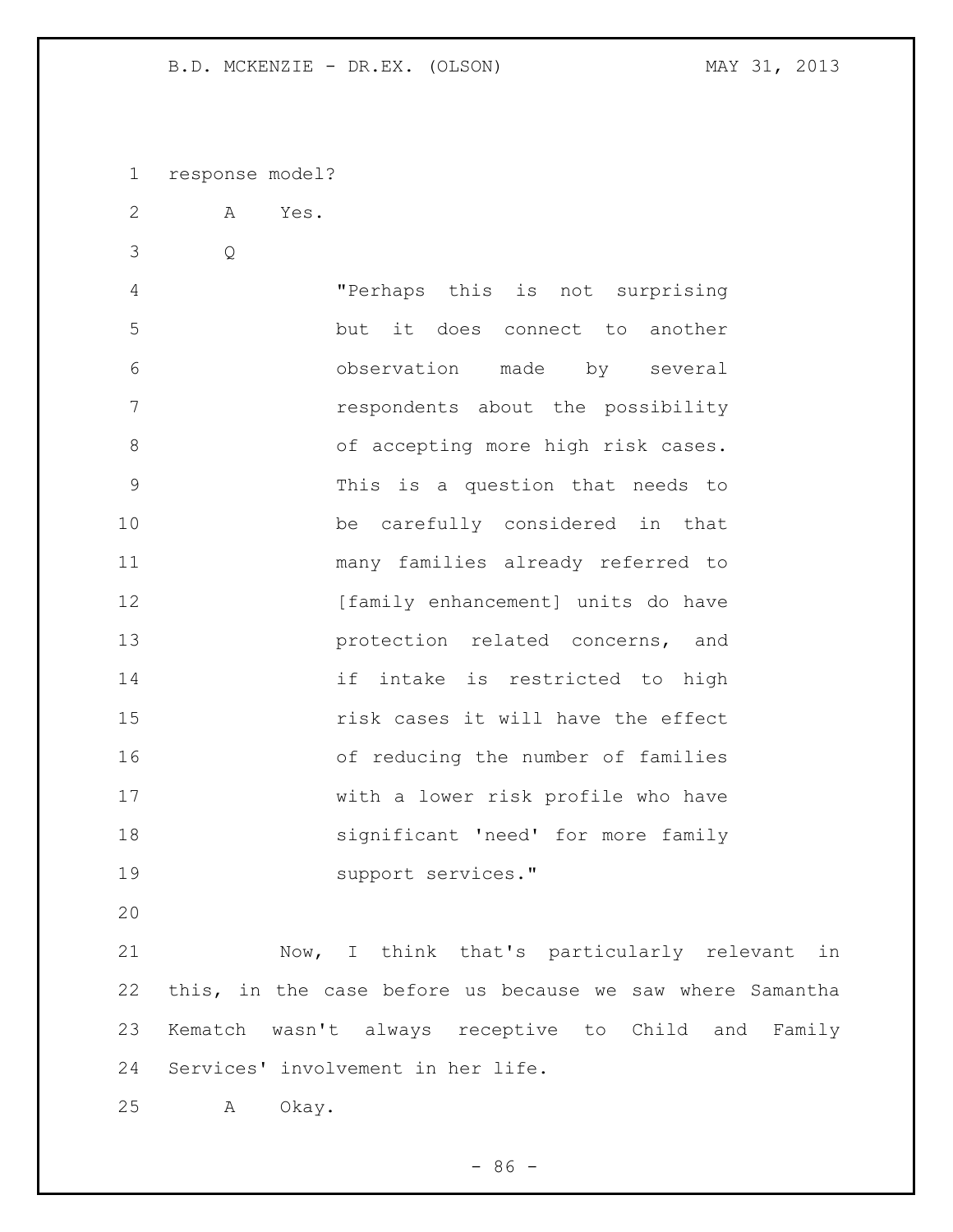Q And she sort of tried to avoid the service, and the agency didn't always come back. How, how do you get someone like that to be engaged with the system so they don't fall through the cracks, so someone like Phoenix doesn't fall through the cracks?

 A Well, I earlier referred to sort of different tiers of what I would talk about as a pyramid of services that should be provided for enhancing child and family welfare in our communities and I talked about the universal and then sort of tiers of the early intervention services where we need targeted programs. And those targeted programs might be a part of family enhancement within, from -- offered within the child welfare system, it might include other targeted programs that are also provided by the community, and for some of these families and this, this mother might fall into that category, the issue of whether the services are provided on a voluntary basis or 18 not is sometimes a moot point. The, the service might have to be involuntary, and that would involve either the child welfare agency or some other agency providing those services to the family, or the matter would be referred directly for an investigation and the child, if safety is a threat, would be taken into care. And so some of these sort of targeted programs can be voluntary and, and some family enhancement services can be voluntary, and some can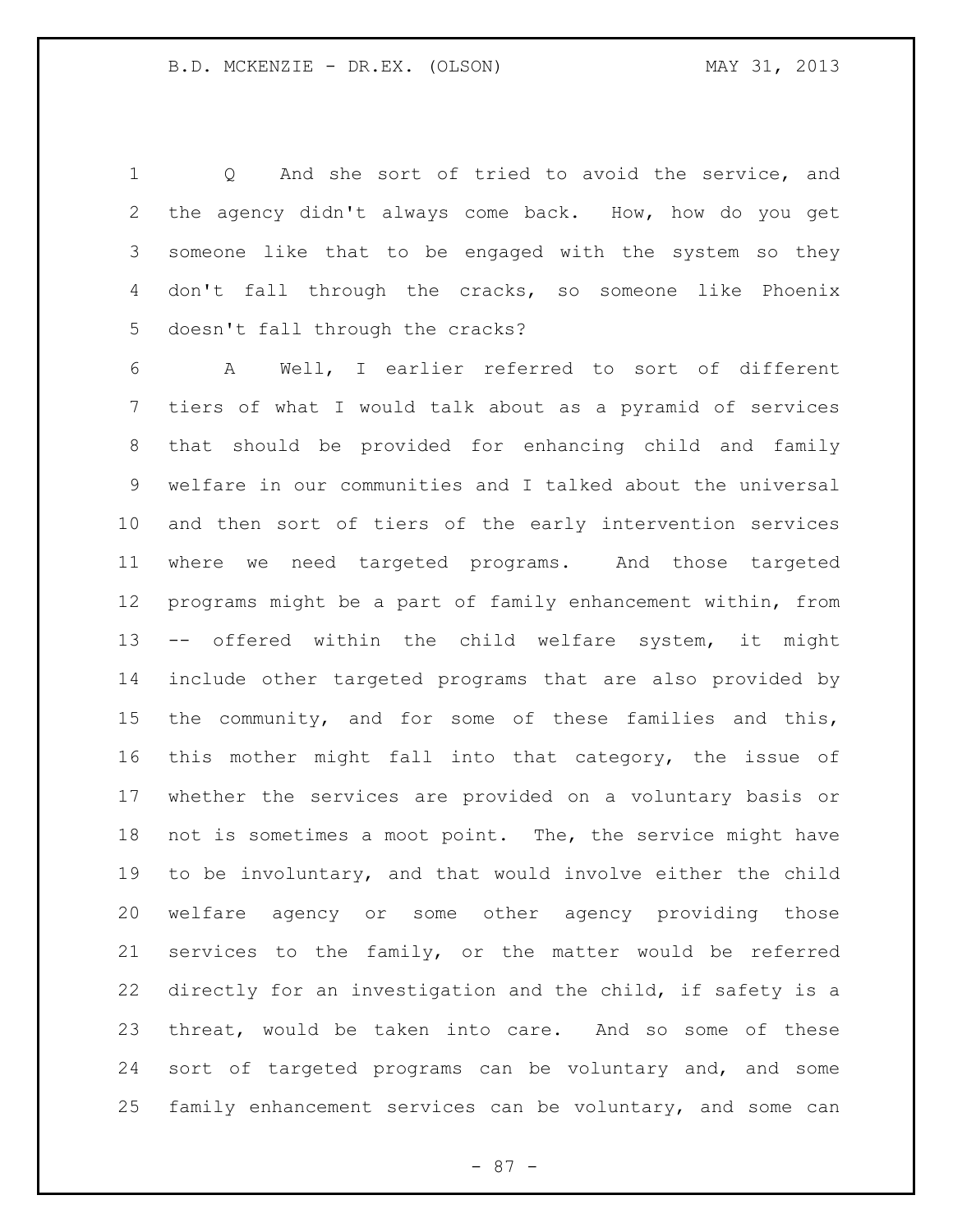be somewhat -- there's a certain involuntary nature to some of those services.

Q Right.

A Kind of take it or leave it.

 Q Right. Your example of the pyramid, in talking about levels of the services, we've, we heard that there was some involvement with the family with community organizations like Ma Mawi, places like that, Andrews Street Centre. Those would be examples of the services that families might get -- community-based services from --

11 A Right.

 Q -- the prevention services that, that are there before there's ever any engage --

A Possibly.

 Q -- possibly ever an engagement with the child welfare system.

17 A That's correct. And you know, those, those services are important for many families but because they tend to be voluntary, because they, they miss those families that are unwilling to engage on a voluntary basis and in some cases those services aren't effectively coordinated with the child welfare service -- child welfare agency to make sure that families don't fall through the cracks.

Q Okay. But engagement in social inclusion,

- 88 -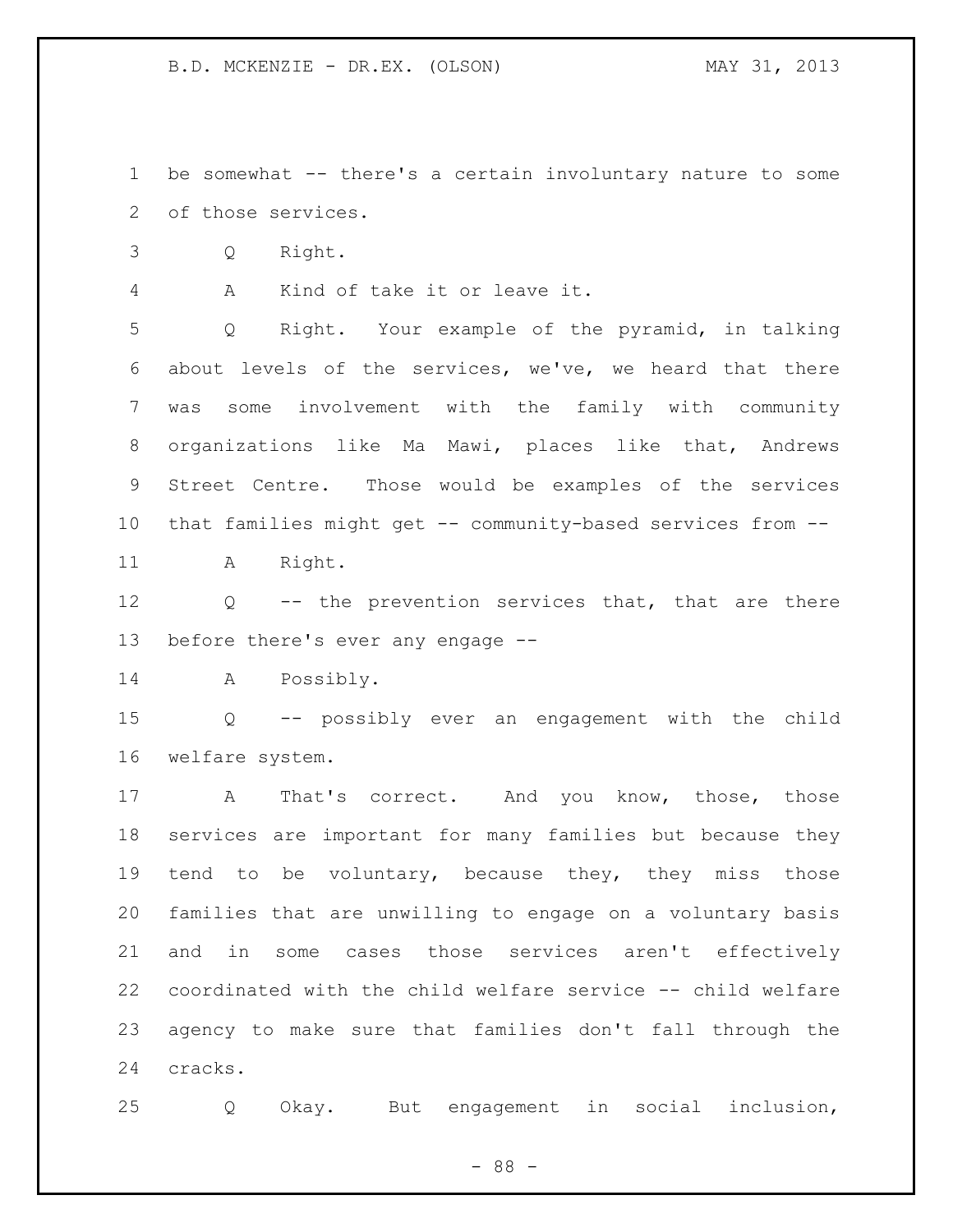inclusion in the community, those are ways of getting at those young children who otherwise aren't seen?

- A Absolutely.
- Q Okay.

 A And if I can add one more thing to that, I would say to you that I think our services in that area, those specially-targeted programs that support families, are not, are under-developed in, in our province and we need to do more of that, and the greater the level of poverty and inequality the more we need those special targeted programs.

 Q Okay. That, that actually takes me to the next question I was going to ask you, or the next area I was going to go to, which was the recommendation you make at page 39090, 39090, which was that -- we don't necessarily need to go there, but that was that you recommend in your evaluation that there's a need for more comprehensive prevention and you call it early intervention strategy for child and, child and welfare services. Is that what you're talking about there?

 A That's exactly what I'm referring to. I think that we do have a range of universal programs that are generally available to families. They're not always as coordinated as they should be, and you referred to that earlier in your question. I think that's an aspect that

- 89 -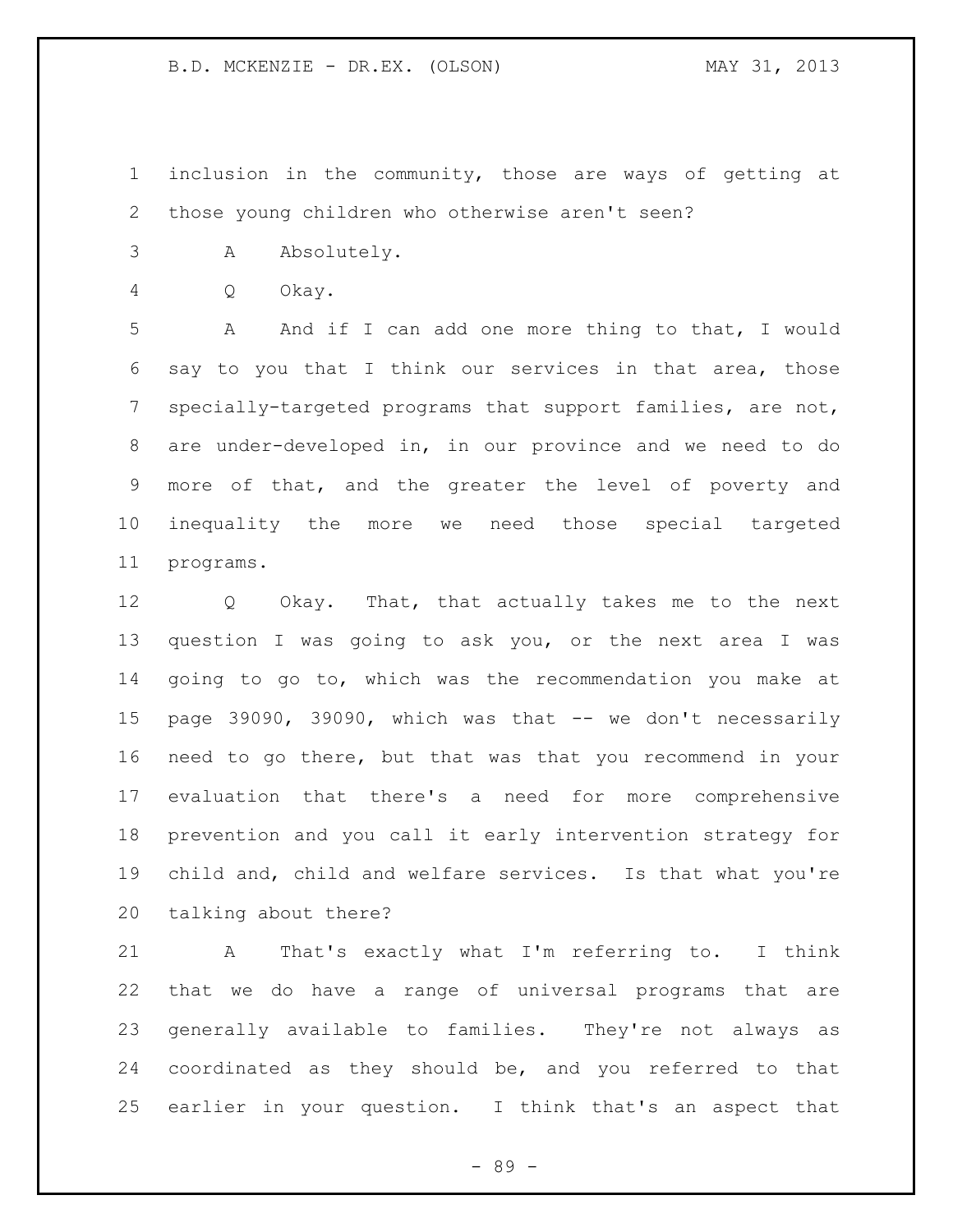| 1              | needs to be considered. We need an improved range of those        |
|----------------|-------------------------------------------------------------------|
| $\mathbf{2}$   | specially-targeted family support services<br>than we             |
| 3              | currently have. We have a number of those, and family             |
| 4              | enhancement services are a way of building that into the          |
| 5 <sup>1</sup> | child welfare system but we need to expand those services         |
| 6              | both within and outside the child welfare system.                 |
| 7              | Okay. Terms of your recommendations, at page<br>$Q \qquad \qquad$ |
| 8              | 39091, and I'll take you there, in the large paragraph,           |
| 9              | starting on:                                                      |
| 10             |                                                                   |
| 11             | "Significant and positive changes                                 |
| 12             | to ANCR's services "                                              |
| 13             |                                                                   |
| 14             | Right.<br>Α                                                       |
| 15             | You talk about ANCR having the differential<br>Q                  |
| 16             | response, the short 90, 90-day differential response model.       |
| 17             | Right.<br>A                                                       |
| 18             | And you suggest that one, one problem with that<br>Q              |
| 19             | is that it's just too short a period.                             |
| 20             | Right.<br>Α                                                       |
| 21             | And once you build up rapport with the worker, by<br>Q            |
| 22             | the time that's done, a lot of the cases you're shifting to       |
| 23             | new worker to get at D.R. services. That doesn't<br>a             |
| 24             | necessarily make a lot of sense. Is that what you're              |
| 25             | basically saying?                                                 |
|                |                                                                   |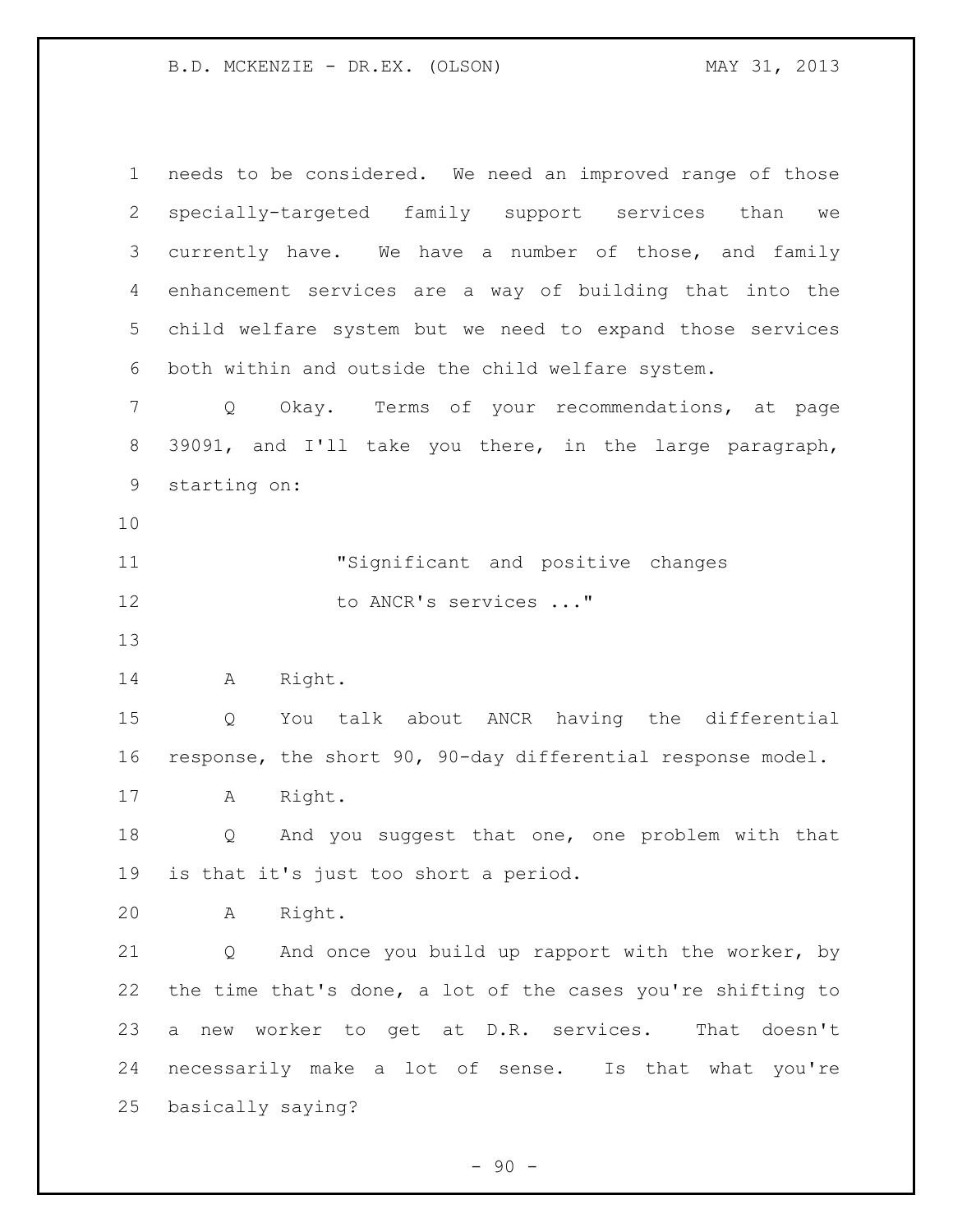A Yes, that's what I'm referring to. That sort of flies in the face of what we would say would be best practice approach in providing, you know, intensive family support services to families to disrupt that service while the transfer occurs and then have it picked up, oftentimes with certain amounts of delay.

 Q And so your recommendation there would be to move 8 it all into Child and Family Services or ...

 A Well, I actually discussed in the report different approaches to that, and if we wanted to be a purist on this, family enhancement services located within the child welfare system should be actually located as close to the intake process as possible. But because we've moved to a sort of authority determination process for transferring cases, it didn't seem that allowing those cases to -- they could be cases that require more than 90 days be retained by ANCR and provided service until the end of that. That would be another possible option for those families. But because of the way we've set up an intake system in this province, that didn't seem to be very practical so this might be an alternative way of avoiding that disruption in service.

 Now, there may be other ways of addressing that. For example, if you could accurately screen the cases that only required 90 days and reduce the number of referrals

 $- 91 -$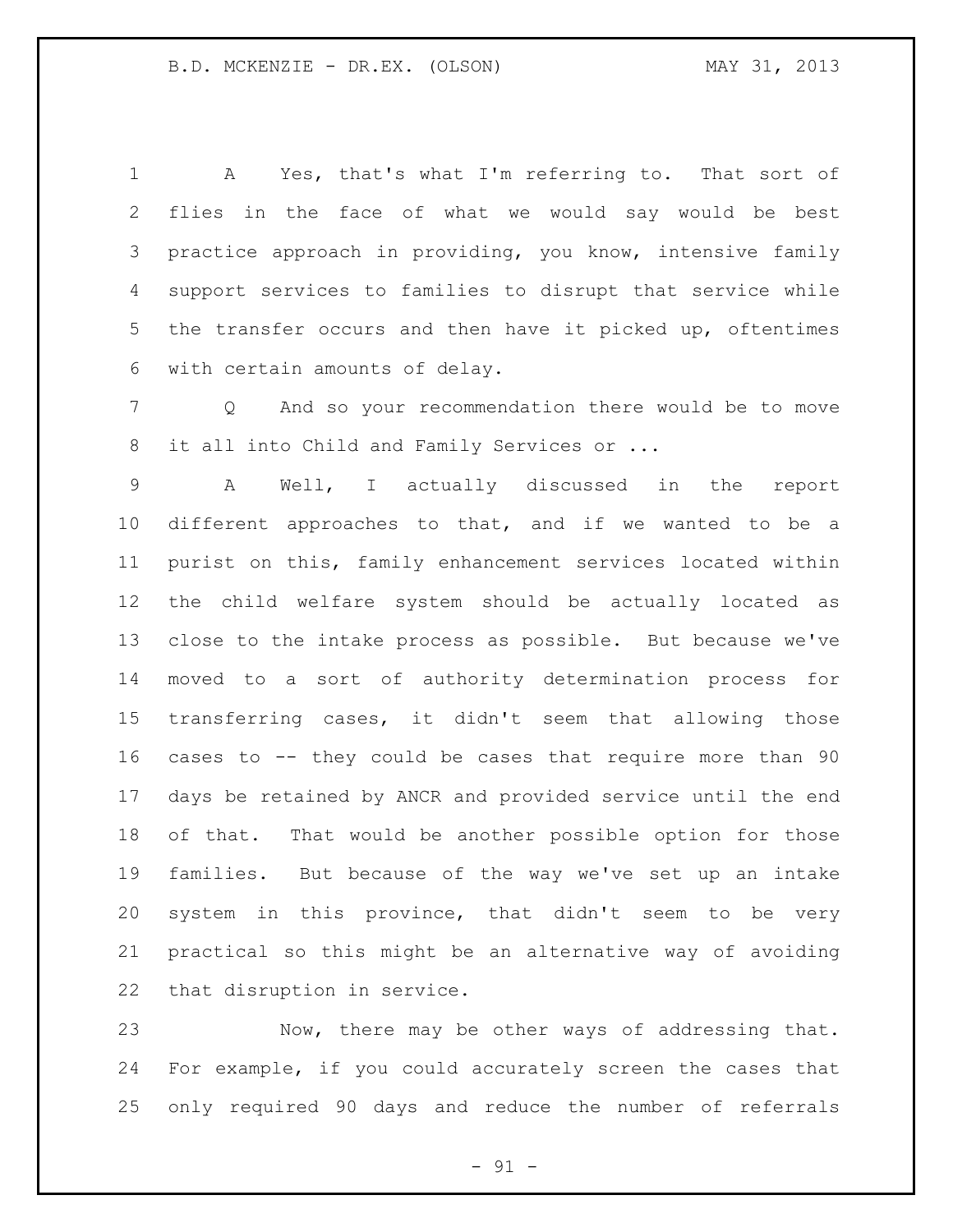after that period of time, that might be another way of, of dealing with that. At the time that this review was done, 32 percent of the cases that were referred to Winnipeg were coming from ANCR family enhancement program, so that was quite a large number of families that were requiring more than the 90 days, and so that was the nature of why this discussion and recommendation was made. Q Right. A It may be different now. That was only up until March 2011. Q I would suspect that one of the problems with the screening is that other issues might emerge that go beyond the 90 days and ... 14 A It's very hard to predict, yeah. Q Yeah. We've heard some evidence that one of the impacts of the SDM tools is the higher workload due to additional paperwork, and that's something you comment on in -- A Right. Q -- your evaluation. One of the things that you stated is that the strengths and needs assessment be performed by family enhancement workers. A Right. Q Okay. If ANCR was to become solely a tier one intake function, do you think it would be beneficial to

- 92 -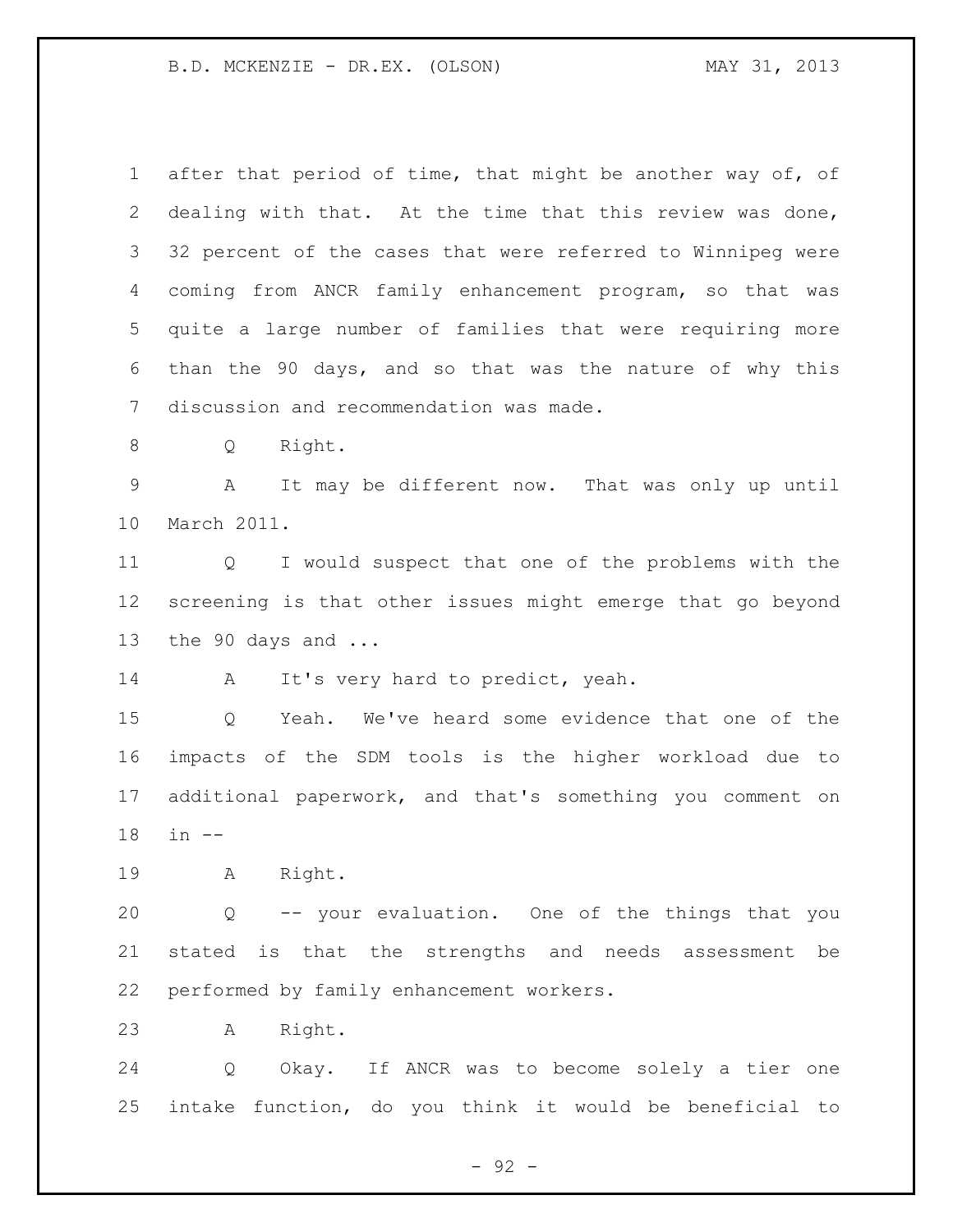transfer the strengths and needs assessment to family enhancement workers?

 A Well, the strengths and needs assessment really requires a, and I'm not sure of the number of days, but it requires a bit more time to gather that information from families, so it depends on the tier one intake time period as to whether that could be done by ANCR or not. So depending on what that intake window is, it may or may not be possible.

 Q Okay. What about the -- I guess it would be the same thing with the probability of future harm assessment?

 A Yeah. That's a little easier to do in a shorter period of time but, but it still requires time, yeah.

 Q Okay. Just in terms of the relationship-building process, would those, those assessments, the, the probability of future harm and the strengths and needs assessment, are they part of that process?

 A They're part of the, the structured decision-making tools.

Q Right.

21 A And if we look at this, there's really a suite of tools. There's the safety assessment, the risk assessment, and then the strengths and needs assessment leading to a case plan.

Q Yeah, I'm just thinking in terms of building

- 93 -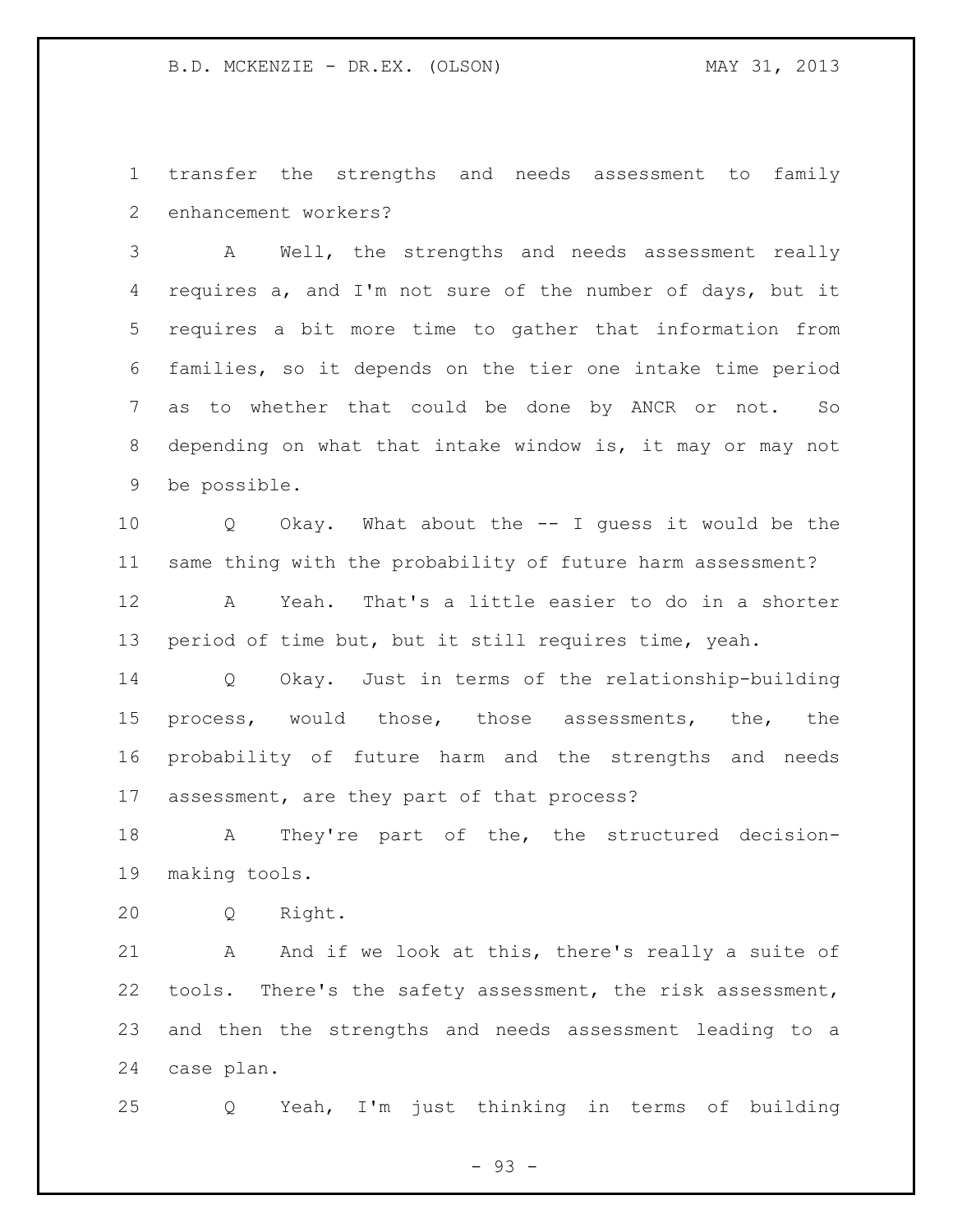rapport, getting to know the client -- A Yes. Q -- spending time -- A Yes, yes. Q -- with the client. A Yes. They are -- 7 Q The more of that you do the more --8 A They are a part of that process. Q They are. Okay. Just in terms of providing effective differential response, I just want to make sure I have the requirements down. There's the -- one, one of the requirements is to have the right assessment tools? A Right. Q And that, we talked about the SDM tools? A The SDM tools are a part of that but it goes beyond SDM. Q Okay. And what, what is beyond the SDM in terms of assessment tools? A That would be sort of developing safety-oriented practice approaches that could be used and kind of assessing the willingness-to-work piece of what I referred to as being important for doing effective family enhancement services. Q Okay. You need -- you also said you need workers

- 94 -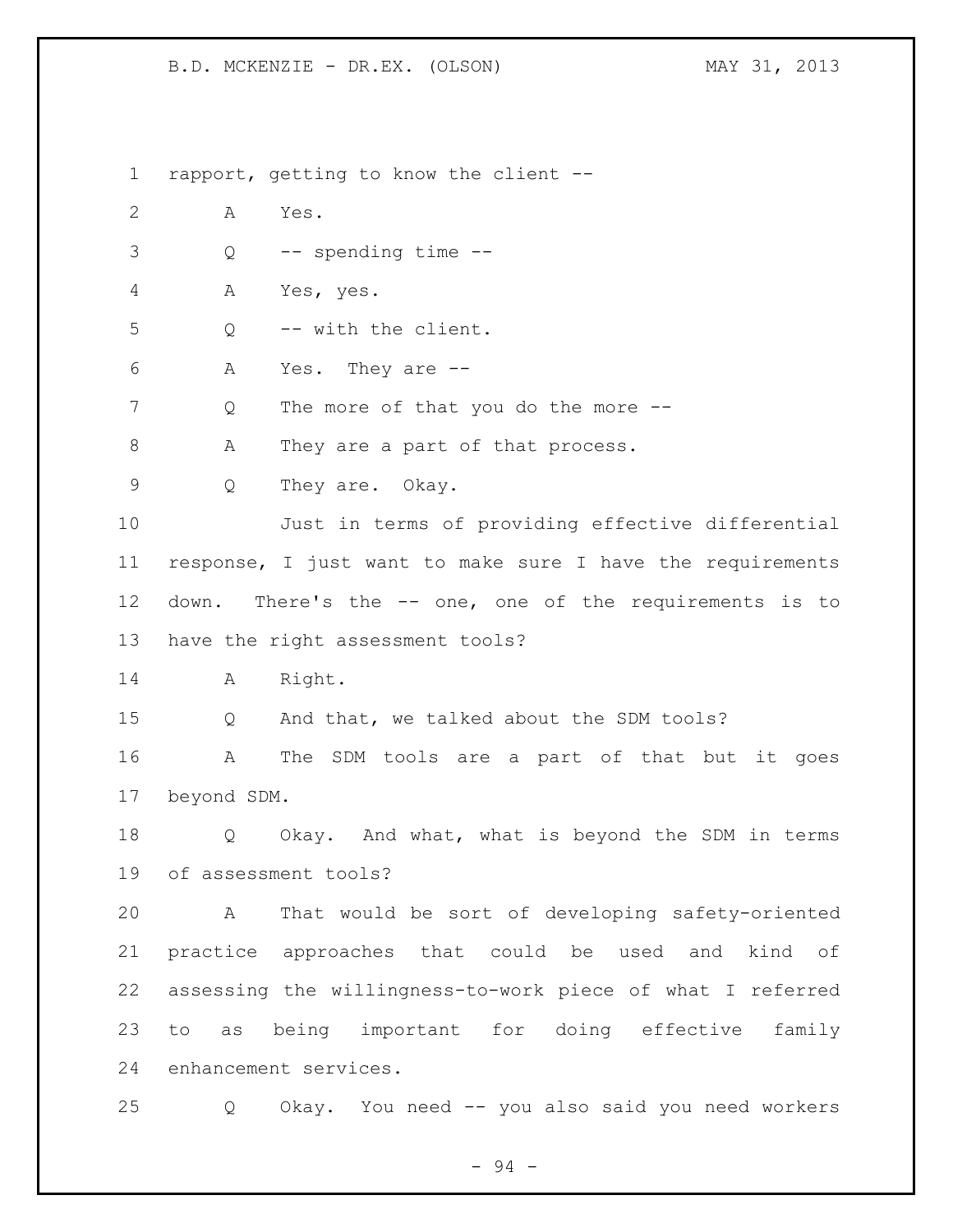that are properly trained to use the tools?

A Right.

 Q And that has to be intensive adequate training? A Right.

 Q Okay. Then you need the workers who have the ability to provide intensive service to families?

 A Yes. Going back to the tools, they need to be trained in the use of the tools, but let's remember that those are only tools and what is, you know, they must be supplemented with good, sound clinical judgment and an ability to do an assessment of, of what's needed for families, and it goes beyond the sort of knowledge of the tools in order to do that, and then, of course, the skills to actually do the practise.

 Q Right. Not -- it's just a tool, at the end of the day?

A That's right.

Q That's all it is.

 A There -- that's right. They help but they're not the full answer.

 Q Right. So tools, training, ability to provide intensive service and focus services?

23 A And, and good clinical knowledge and skills.

 Q Good clinical knowledge and skills. Then you also need the family's willing to be engaged with the

 $-95 -$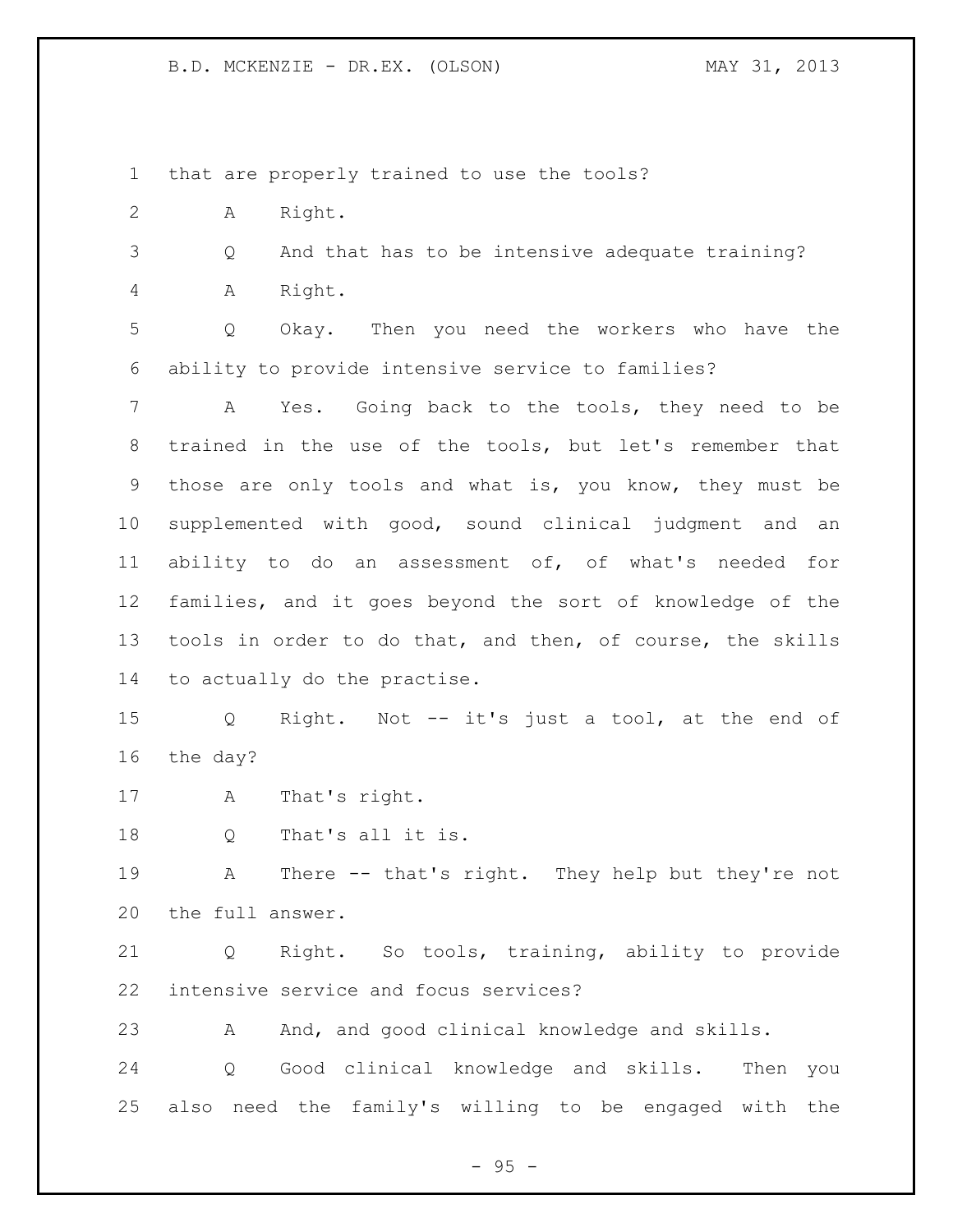workers?

A Right.

Q That requires some trust in the system?

 A Well, it requires some trust and, and let's be honest about this, not every family starts off with that so sometimes it's the worker's skills in how to facilitate engagement that's an important part of their training and ability to provide service.

 Q Okay. And then, of course, you need the resources, both in --

11 A Right.

 Q -- Child and Family Services and in the community at large?

A That's right.

 Q Okay. Just want to refer you to 18 -- Commission disclosure 1850, I believe. This would be page number -- this is, first of all, you'll see on page number 39090 -- sorry, 389089 (sic) will give you that -- that's the title page.

THE COMMISSIONER: Three eight nine.

MR. OLSON: 389089.

THE CLERK: 39089.

23 THE COMMISSIONER: Three nine ...

 MR. OLSON: Well, let's go to 39092 is the actual, is the page I want.

 $-96 -$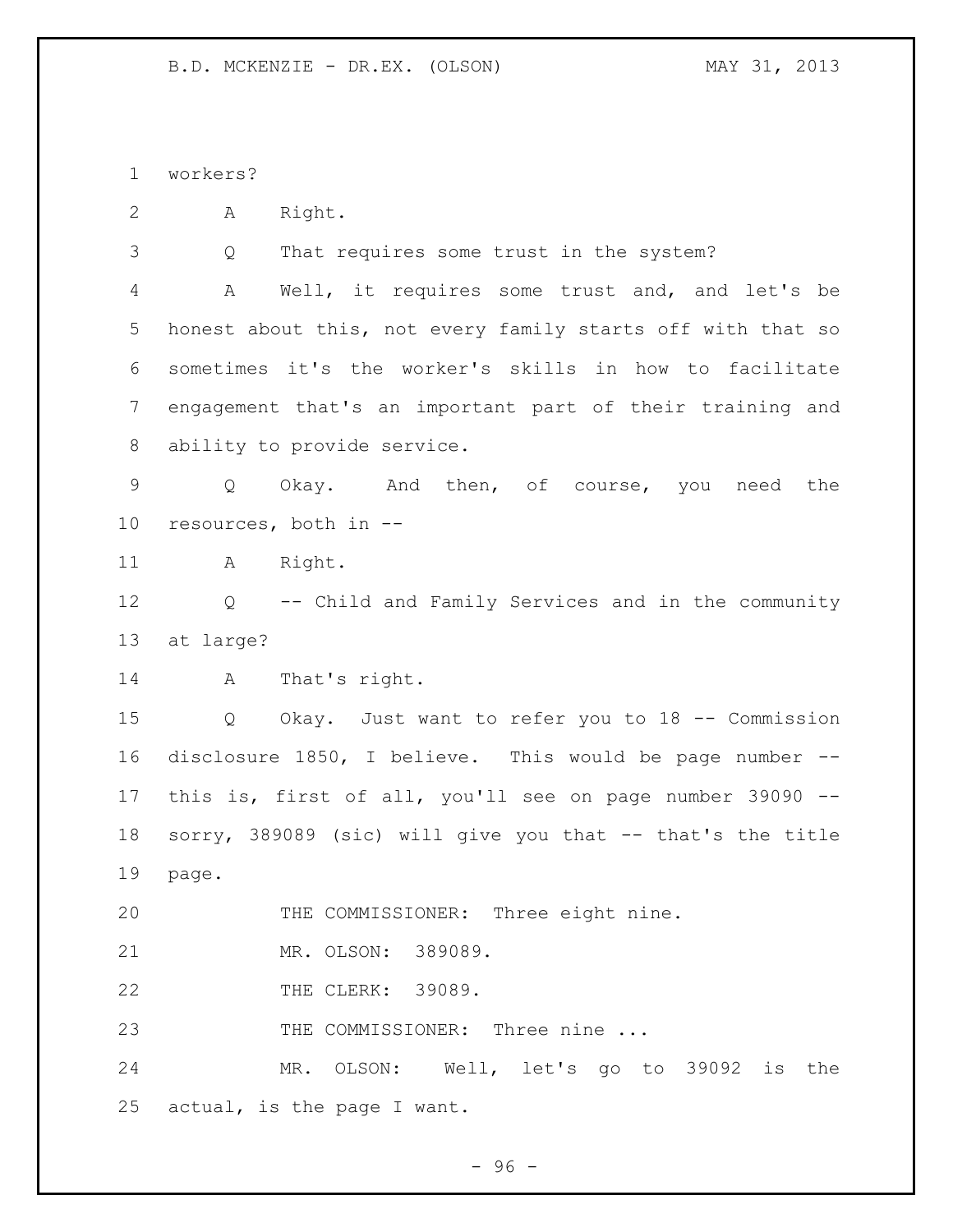1 THE COMMISSIONER: Three nine ... MR. OLSON: Sorry, 39092. This, this is a page from an article you authored with Audra Taylor and Scott Maximus. THE COMMISSIONER: 39092? MR. OLSON: Yeah, 39092. THE COMMISSIONER: Well, that's the next page after we -- the one we've just been discussing? THE WITNESS: Yes. It's part of the evaluation. It's not an article. 11 THE COMMISSIONER: We've just been through working on 39091. 13 Maybe I've, maybe I've got it wrong. THE CLERK: (Inaudible) Scott's last name. 15 THE WITNESS: Sorry? 16 THE CLERK: Scott's last name? 17 THE WITNESS: Maximus? 18 THE CLERK: Maximus? THE WITNESS: Yeah. It's on the front of the evaluation, the document that you have. MR. OLSON: Okay. That's -- you're quite correct, Mr. Commissioner, my -- I have a document that's just, the pages are a little bit disorganized, but it is the next page. THE COMMISSIONER: 39092.

$$
-97-
$$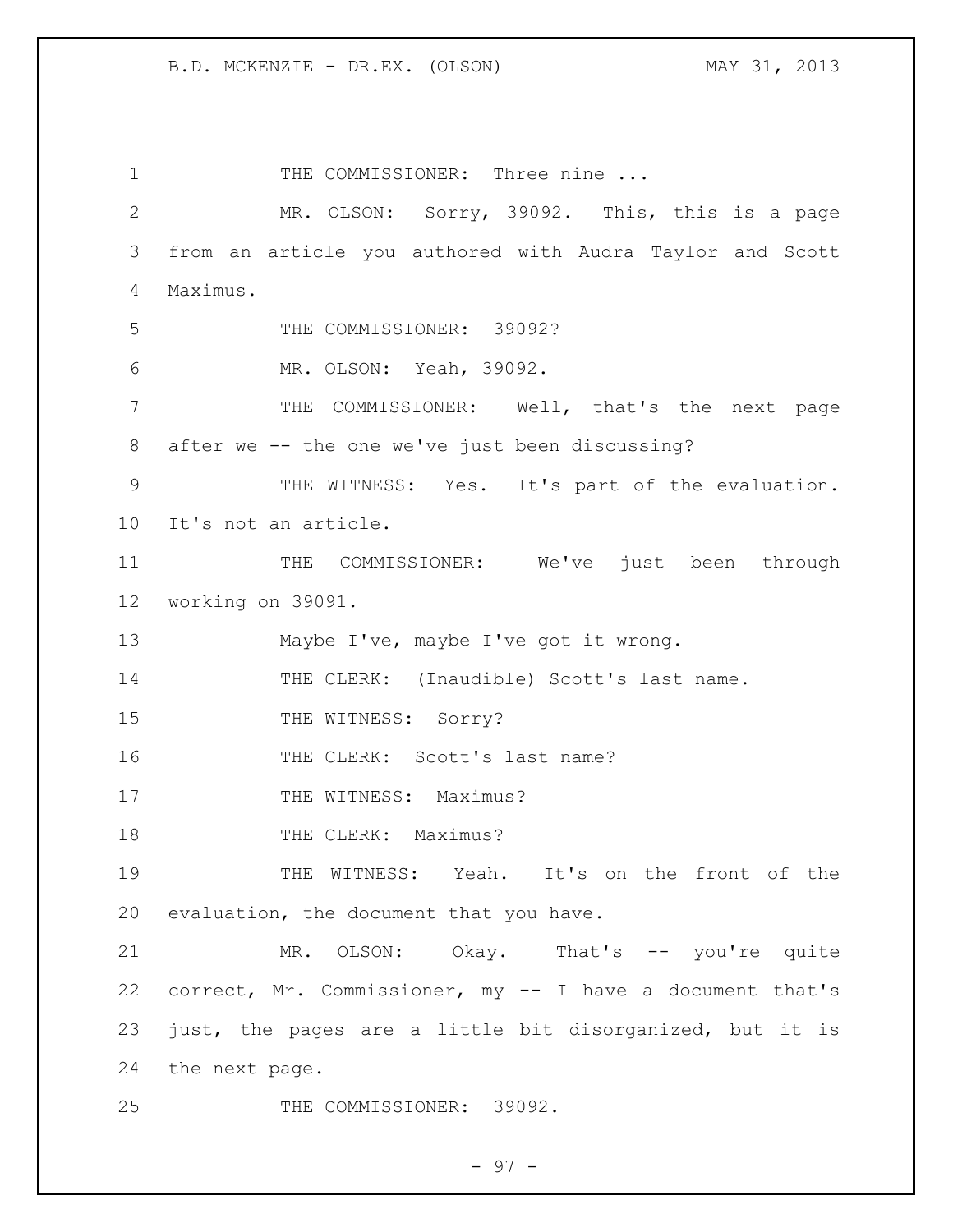1 MR. OLSON: 39092. 2 THE COMMISSIONER: Okay. BY MR. OLSON: Q Under the final recommendation, says: "The final recommendation **8 recognizes** that DR is not, by itself, an adequate response to 10 the need for early intervention 11 and prevention services for families where child welfare concerns exist." A Right. Q "Although it is recognized that a number of such services do exist these need to be expanded and more effectively coordinated to meet **blue 120 and 120 and 120 and 120 and 120 and 121 and 121 and 121 and 121 and 121 and 121 and 121 and 121 and 121 and 121 and 121 and 121 and 121 and 121 and 121 and 121 and 121 and 121 and 121 and 121 and 121 and 121 a**  Manitoba has the highest rate of children in care among the ten Canadian provinces, ..." 

- 98 -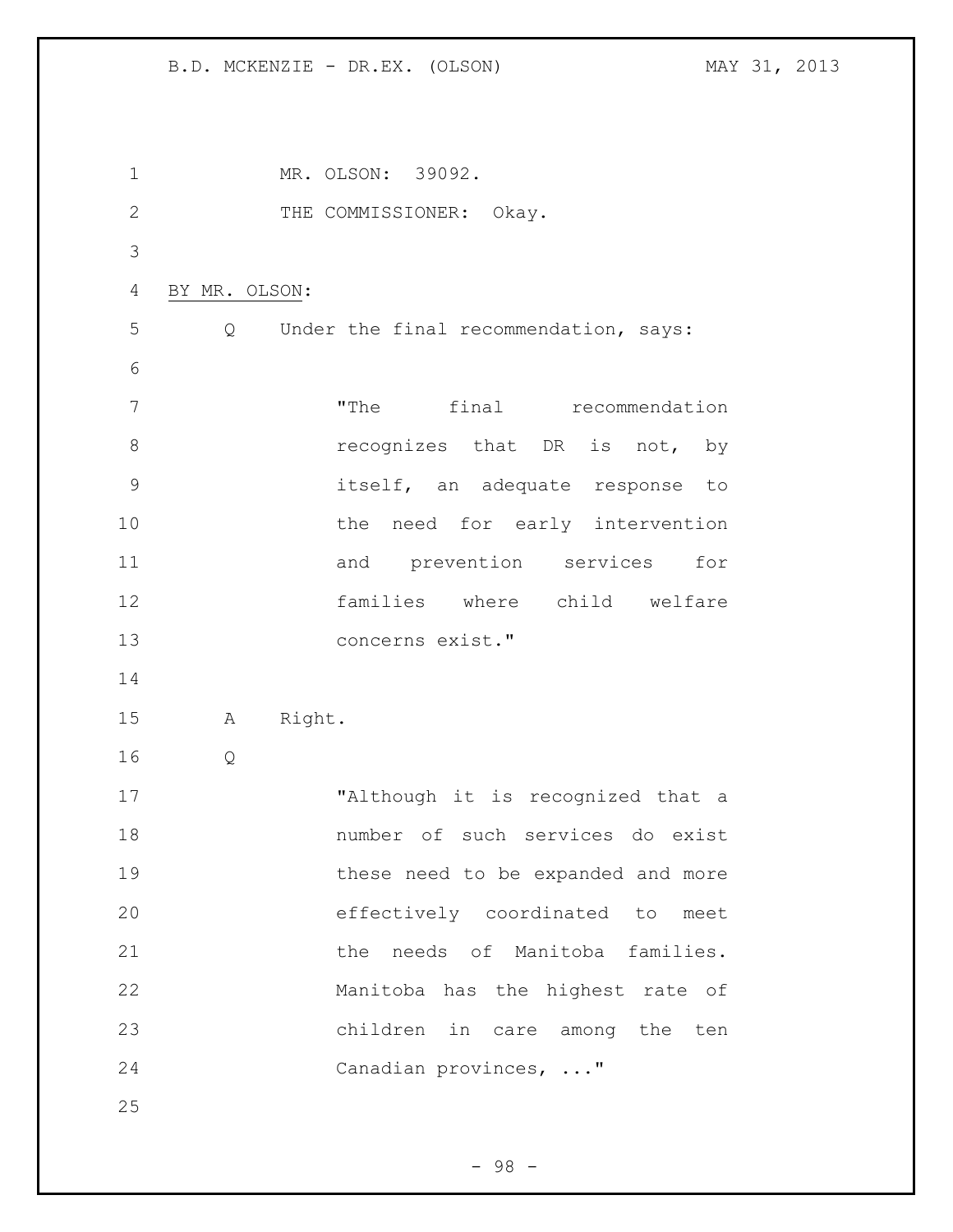What you're saying is there, that you're talking about when you look at the pyramid again, it's those services at the bottom of the pyramid all the way up that need to be -- A Right. Q -- expanded? A Yes. 8 MR. OLSON: Okay. Those, those are my questions for this witness, Mr. Commissioner. 10 THE COMMISSIONER: All right. Thank you, Mr. Olson. 12 MR. OLSON: Thank you. 13 THE COMMISSIONER: Now, who else has questions? Are there any? MR. MCKINNON: It's 12:21, Mr. Commissioner, if I could have the lunch break to confer with my client and prepare a few questions I think I could shorten the time I might be at the podium. 19 THE COMMISSIONER: Well, perhaps we could adjourn to 1:45, then. MR. MCKINNON: That would be fine with me. THE COMMISSIONER: Because we've got the panel this afternoon. MR. MCKINNON: Okay. THE COMMISSIONER: All right. We'll adjourn till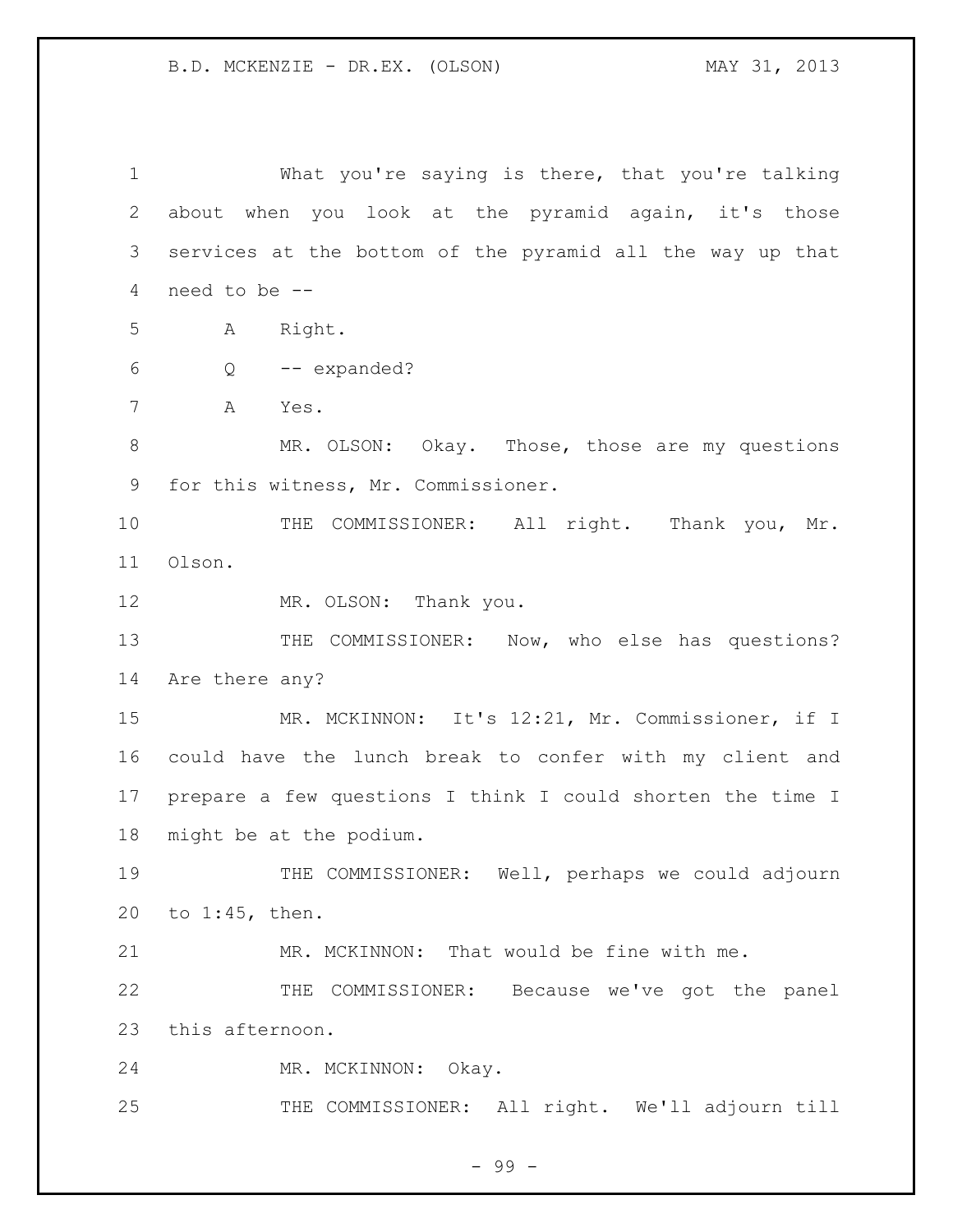B.D. MCKENZIE - CR-EX. (MCKINNON) MAY 31, 2013

 1:45 now, then. Stand adjourned. (LUNCHEON RECESS) THE COMMISSIONER: Is your clock on? THE CLERK: I still can't hear anything but that's a good sign. 8 THE COMMISSIONER: That's progress. MR. MCKINNON: Signs of life. 10 THE CLERK: Yeah. I still can't hear anything. Okay, it's -- oh, out again. Hopefully it will come right back. 13 THE COMMISSIONER: Are we all right? 14 THE CLERK: (Inaudible). 15 THE COMMISSIONER: All right, Mr. McKinnon, take a second run at it. 17 MR. MCKINNON: Okay, I'll start over. Thank you, Mr. Commissioner. CROSS-EXAMINATION BY MR. MCKINNON: Q For the record, my name is Gordon McKinnon and I'm the lawyer for the department, which includes Winnipeg Child and Family Services. Just want to explore a couple of themes with you, Dr. McKenzie. When you spoke this morning in response to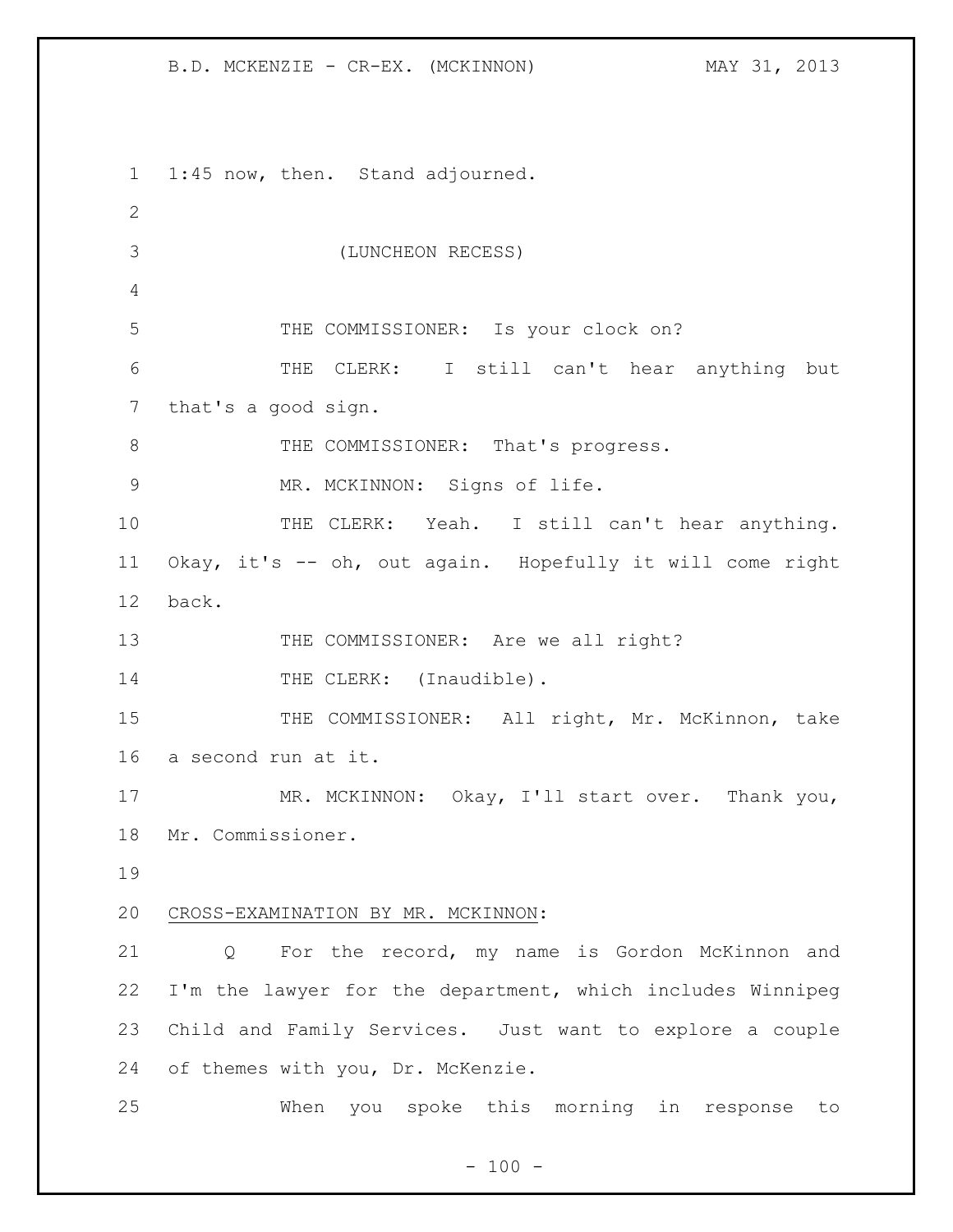questions from Mr. Olson, you spoke about your community caring model. We've heard some evidence at this inquiry from an individual named Felix Walker who runs an organization called NCN. Are you familiar with Mr. Walker and his organization?

A No.

 Q He spoke about -- this is in a First Nations community, a northern Manitoba reserve community, and he spoke about having a program that included a wellness centre, it included a public health centre, it included a diabetes initiative, it included therapists and counseling services and Child and Family Services - there was a long list - recreation and fitness centre, all wrapped into one. Would that be an example of what you are talking about when you're, when you're suggesting a community caring model or building community capacity? Would that be the type of thing you had in mind?

 A That example would certainly fit and there may be many different models about how you get there, but that one certainly would fit.

 Q And if I were to suggest to you that what's needed to make that work is strong leadership in the community and an economic base, would you agree with that, too?

A There's -- it needs more than that but those are

 $- 101 -$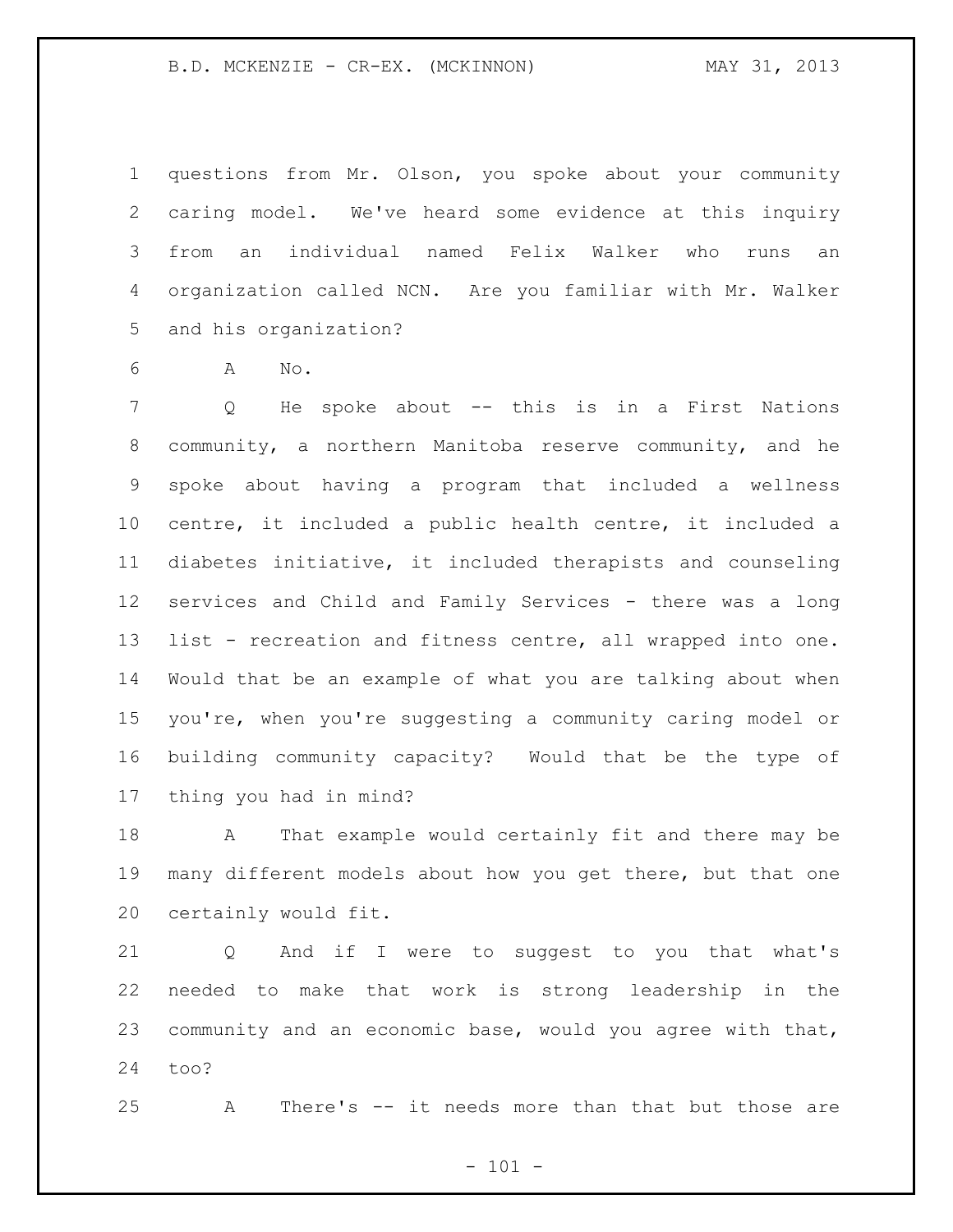two essential ingredients.

 Q Thank you. And again, when Mr. Olson was asking you about the components of a differential response model and you spoke about the two streams, one where there was no safety risk and there could be a referral to perhaps some community agencies and some service being provided by the organization, by the Child and Family Services agency itself, that was one stream, and the other stream you referred to is if there's safety concerns it's more of a traditional protection route, correct?

A Correct.

 Q And you said that in either stream, but including in the protection route, it was your view that it was possible to program or initiate programming that would -- or a practice model that would allow the worker to support the family, engage with the family and work collaboratively. That's possible even in the protection stream, in your view?

A Yes, it is.

 Q And we heard evidence at this inquiry from Alana Brownlee and a leading practice specialist named Karen McDonald, I don't know if you know either --

A Right.

Q -- or both of those --

A I do.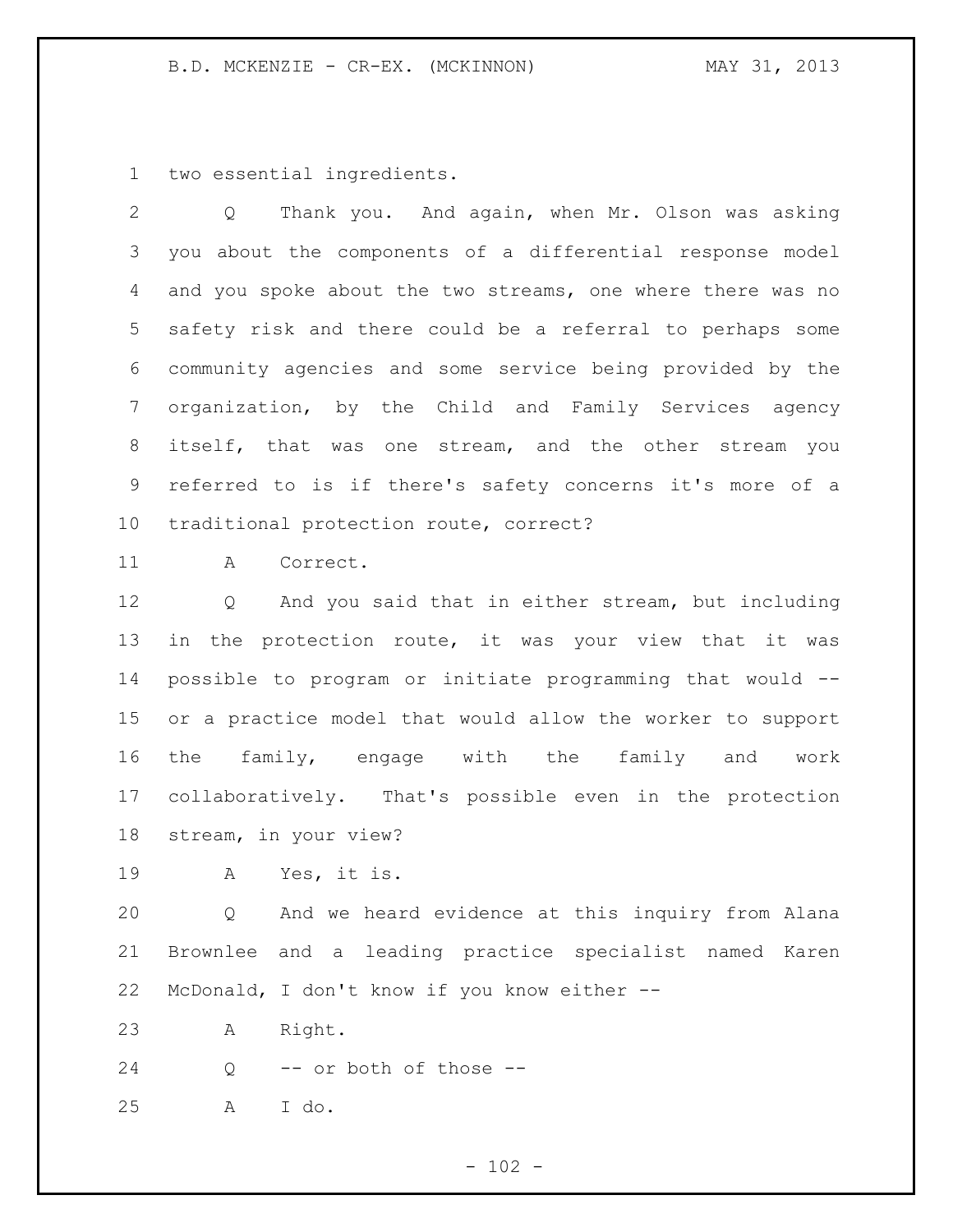Q -- individuals. You do? And they spoke about a program that they're operating at Winnipeg CFS which is based upon signs of safety practice techniques. Are you familiar with that practice model?

A I am.

 Q And would you agree with me that that's the kind of family engagement techniques that you were referring to as being best practice?

 A It is. It's what I refer to as part of the safety-oriented practice approach.

 Q And when Mr. Olson asked you what's new about differential response and you gave him a very detailed answer, I won't ask you to repeat that, but we ran into a situation or we witnessed in the evidence in this inquiry a situation where, in the Phoenix Sinclair case file, the file was closed on numerous occasions, and the, and the grounds for the closure were, no immediate protection concerns. And my, my question for you and my suggestion to you is that under the differential response practice model, this concept of no immediate protection concerns doesn't end agency involvement in a file, does it?

 A No. In fact, you know, that decision may be made but there may be services provided to ensure that that kind 24 of thing doesn't occur in the future, and that's the whole purpose of a family enhancement model.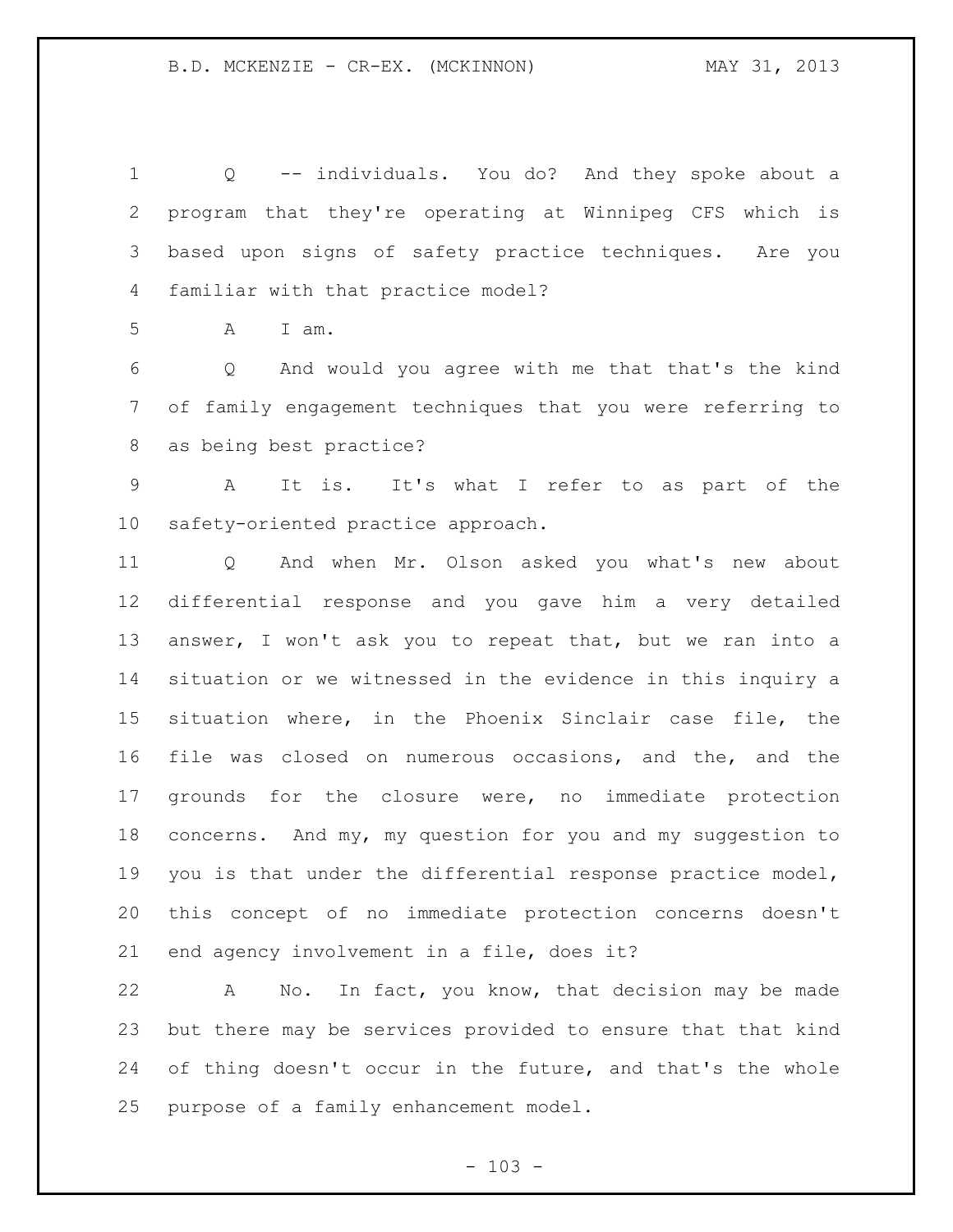Q And, and we heard evidence again from Alan Brownlee and Karen McDonald that in, in -- if that kind of situation were to occur today, a safety assessment would be done and a probability of future harm assessment would be done, and if there were risk factors present services would be provided even if there were no immediate safety concerns. Is that your understanding of one of the things that's new about differential response?

A Yes.

 Q And Mr. Olson was asking you about the concept of, of over-inclusion, and you spoke I think quite eloquently about that and I don't disagree with anything you said, but you, according to my notes, you said you need to look, you need to ensure that you're essentially identifying the right people to go into the correct stream for service.

A Right.

 Q And would you agree with me that what's important to do that is, is good assessment tools?

A Right.

 Q And you're family -- I shouldn't say you are -- are you familiar with the new assessment tools that are being used in, in the general authority and in Winnipeg CFS, the safety assessment and the probability of future harm assessment?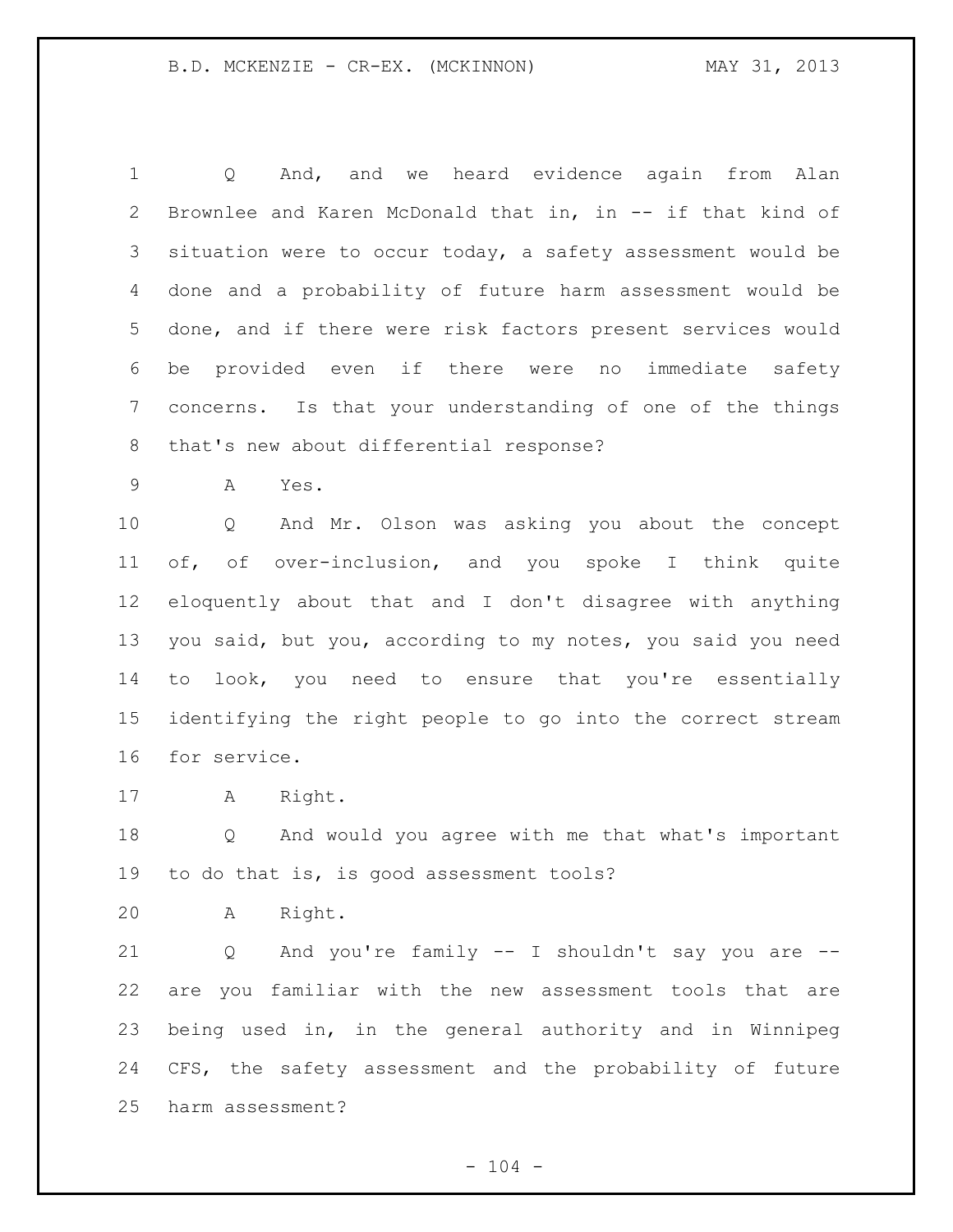A Yes.

 Q And those are structured decision-making tools? A Yes.

 Q And would those, in your view, be examples of good tools that would help identify the correct service stream?

A They would.

 Q And you spoke about social workers perhaps having too much emphasis on recording and keeping file notes and that sort of thing. Would you agree with me that with respect to the risk assessment tools that are now being used at Winnipeg CFS, the structured decision-making tools, that they have the advantage of focusing the workers clearly on what the true risk factors are and, to that extent, that's an improvement?

 A Yes, but I would want to qualify that a little bit by saying the tools are very important in developing that focus but you do need to go beyond that in determining factors that might lie outside the, the range of those tools to determine sort of what action you need to take as a response to those, that assessment information.

 Q And that's where the case planning and strengths and needs assessment and good clinical skills come into play?

A Exactly.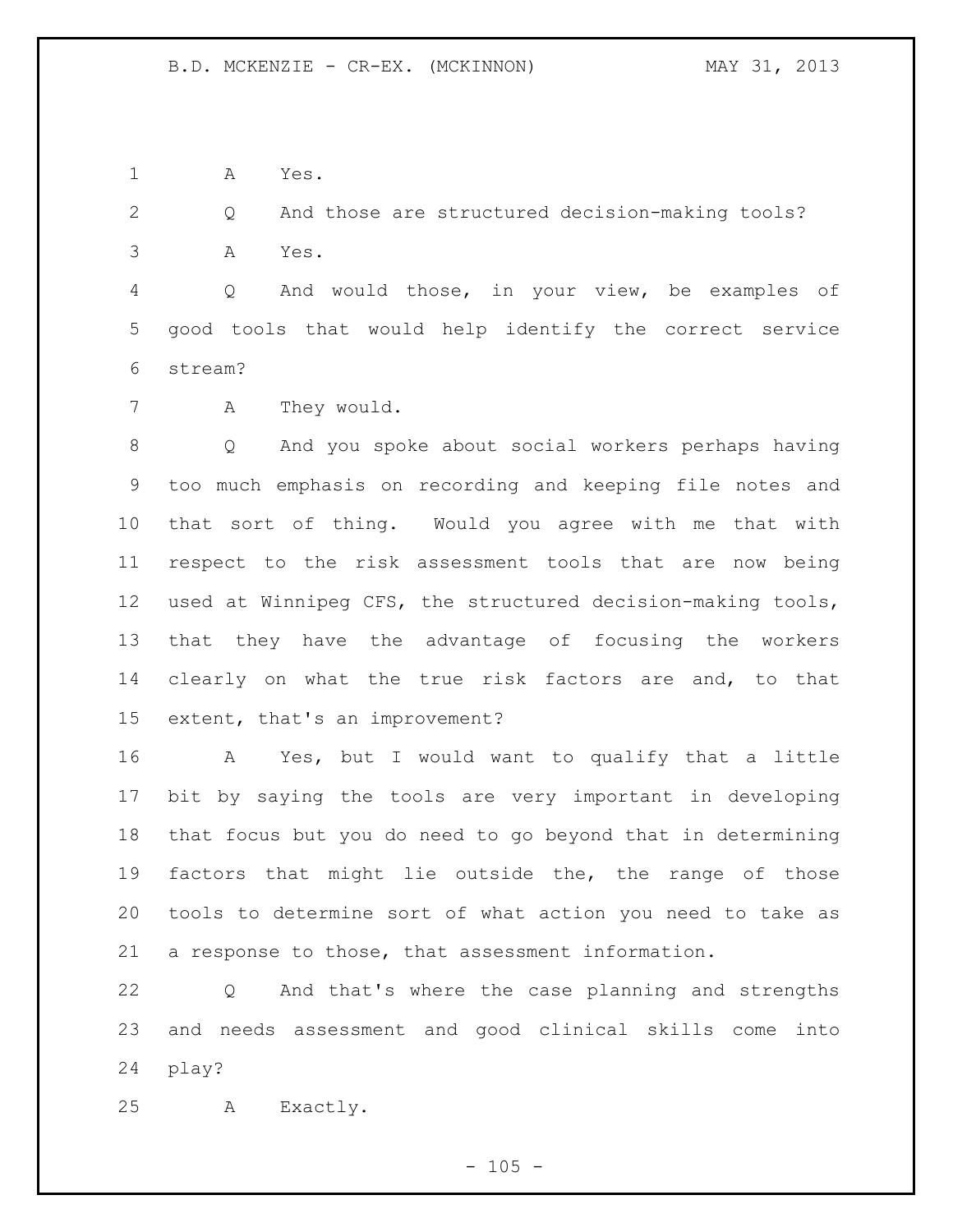Q Okay. And we heard evidence as well from Alana Brownlee and Karen McDonald and at risk of boring the Commissioner to death, he heard evidence about the training. But are you familiar with the new training that's in place at Winnipeg CFS amongst others? A Generally familiar, yes. Q And would you agree again that that's giving workers the kind of training they need to make those very

decisions we just spoke about?

 A Yes. And one of the important elements of that is the combination of the safety oriented practice for signs of safety with that suite of tools that we talked about.

 Q Okay. And so you think that's all positive developments and good for the protection of children?

A Absolutely.

 Q One final point, then. I'm switching gears now and I'm going to take you to the evidence that Mr. Olson took you to from Dr. Trocmé, and he showed us that chart with Manitoba having a very high incidence of children in care. Would you agree with me that this issue of Winnipeg having a high number of children in care, perhaps the highest in Canada, has been with us for many decades?

 A Yes. It's actually Manitoba, I think, rather than Winnipeg, but you're right, it's been --

 $- 106 -$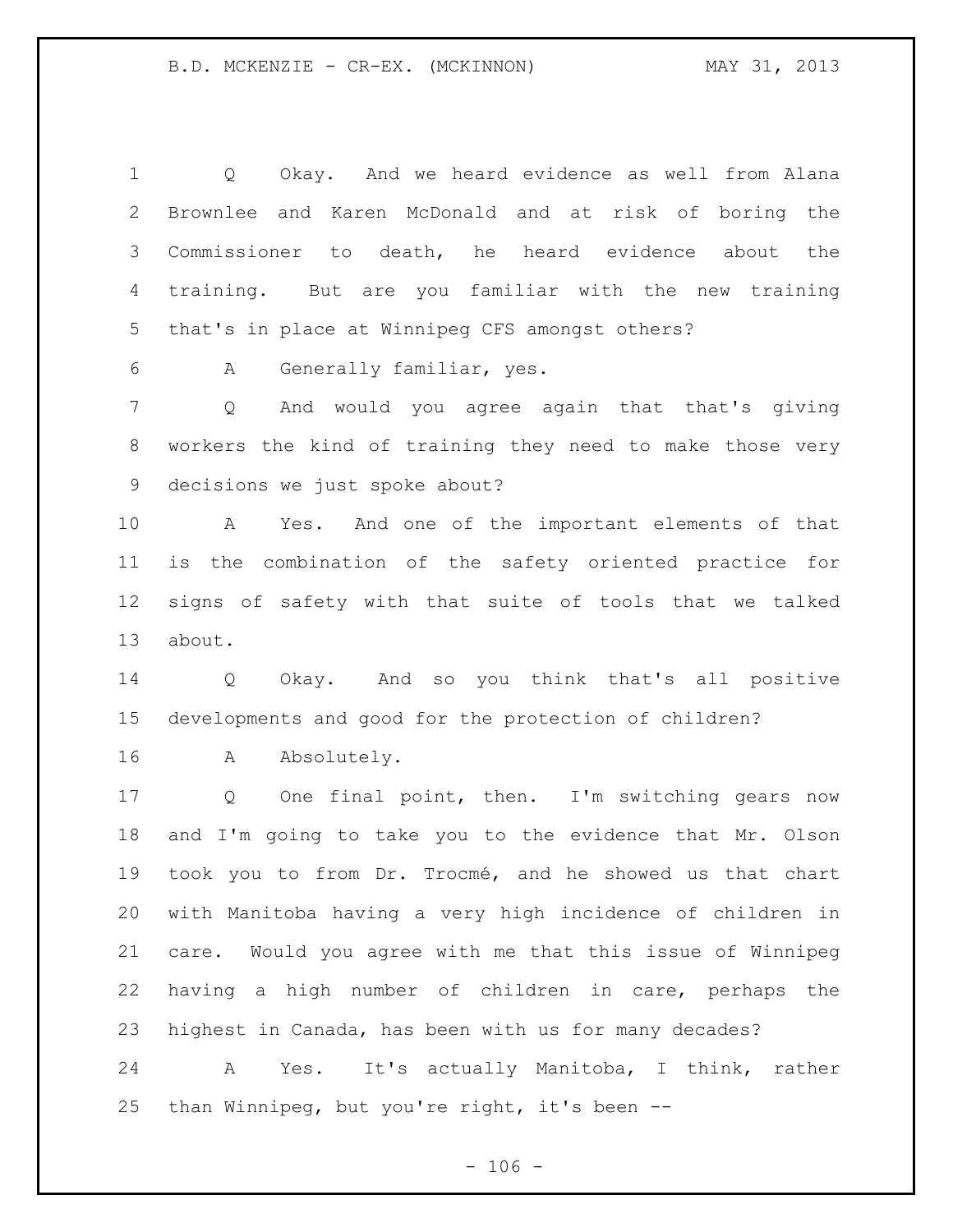Q Sorry, I meant to say -- right.

 A -- with us -- it's been with us for many decades.

 Q One final question. I'm just going to have to find a document.

 THE COMMISSIONER: Do you have an explanation for that, Doctor?

 THE WITNESS: It's probably an incomplete explanation, but one factor is the high proportion of aboriginal children in Manitoba's population and the issues related to deprivation that exist in those communities that, you know, has contributed to that, to that rate of children in care. It's also related to potentially other kinds of sort of related factors, like poverty, housing and, and, and sort of addictions and related family issues that flow from these issues, and it's not only aboriginal children and families; it obviously affects some non- aboriginal families as well. And perhaps what I've referred to earlier, a lack of adequate support measures and initiatives that can help combat that by trying to provide more family support and community caring types of services in those communities.

BY MR. MCKINNON:

Q Okay. Now, the one final theme I wanted to

 $- 107 -$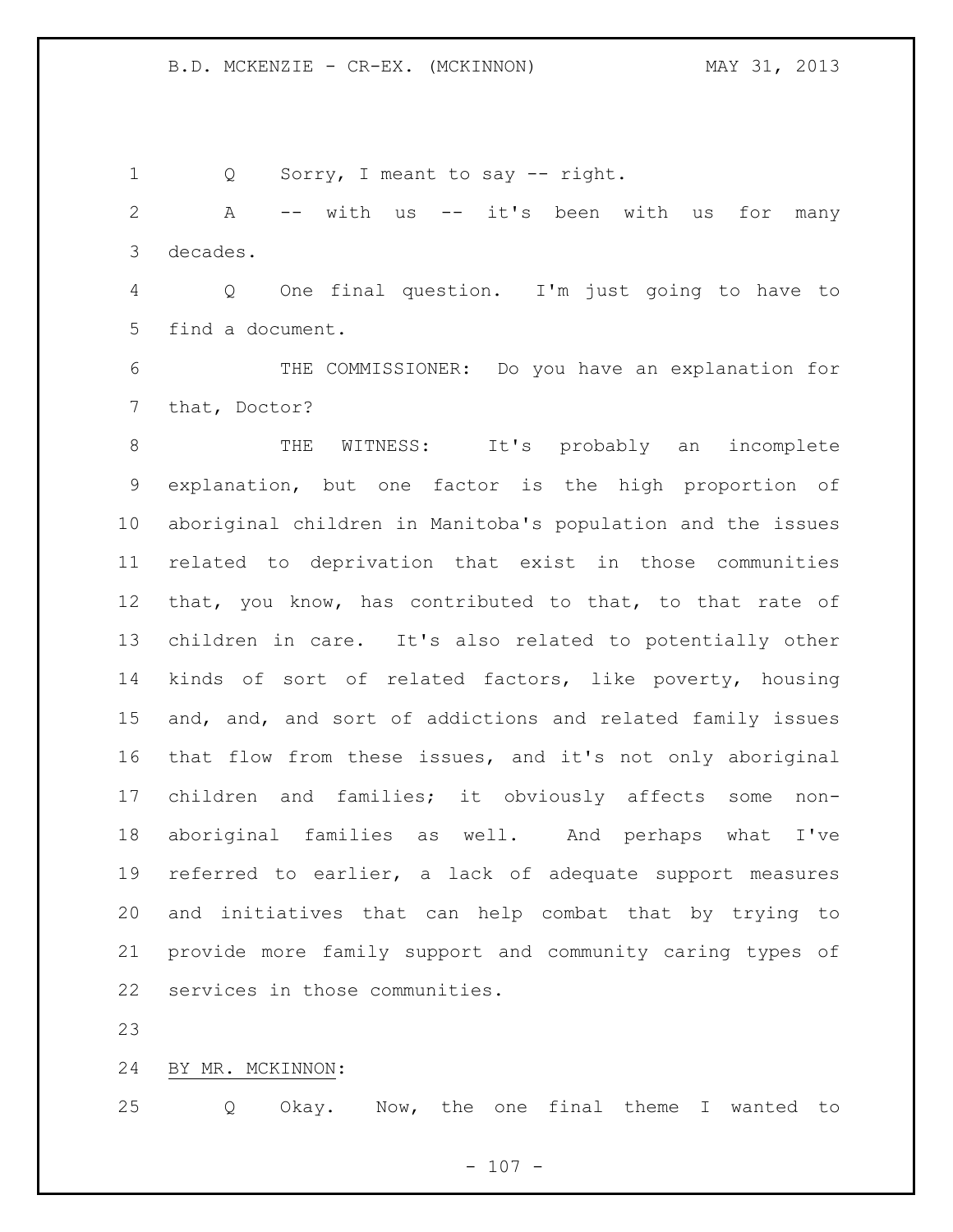## B.D. MCKENZIE - CR-EX. (MCKINNON) MAY 31, 2013

 explore with you is, is not an issue that Mr. Olson raised but one that I anticipate others may raise who give evidence after you, and, and so I'm going to ask you to comment on this: If someone were to suggest to this Commission that the funding for differential response or the funding for family enhancement be diverted to community-based organizations, essentially eliminated from the family service stream and moved over to a community- based service organizations, would you think that would be a good idea or a bad idea?

 A I would say that that would not be a good idea and I would say it would be a very, very -- underline those words -- serious mistake. And the reasons for that are as follows:

 First of all, since 2006 we've been concentrating in this province on building capacity within the Child and Family Service system to provide an alternate approach to providing services. That's been six to seven years in duration in terms of building that capacity. That initiatives -- those initiatives would be lost of that transfer would occur.

 Secondly, the -- we do not have a well-developed child welfare NGO sector in this province as some other jurisdictions do where that model exists. And what I mean by that are quasi child welfare agencies with training and

 $- 108 -$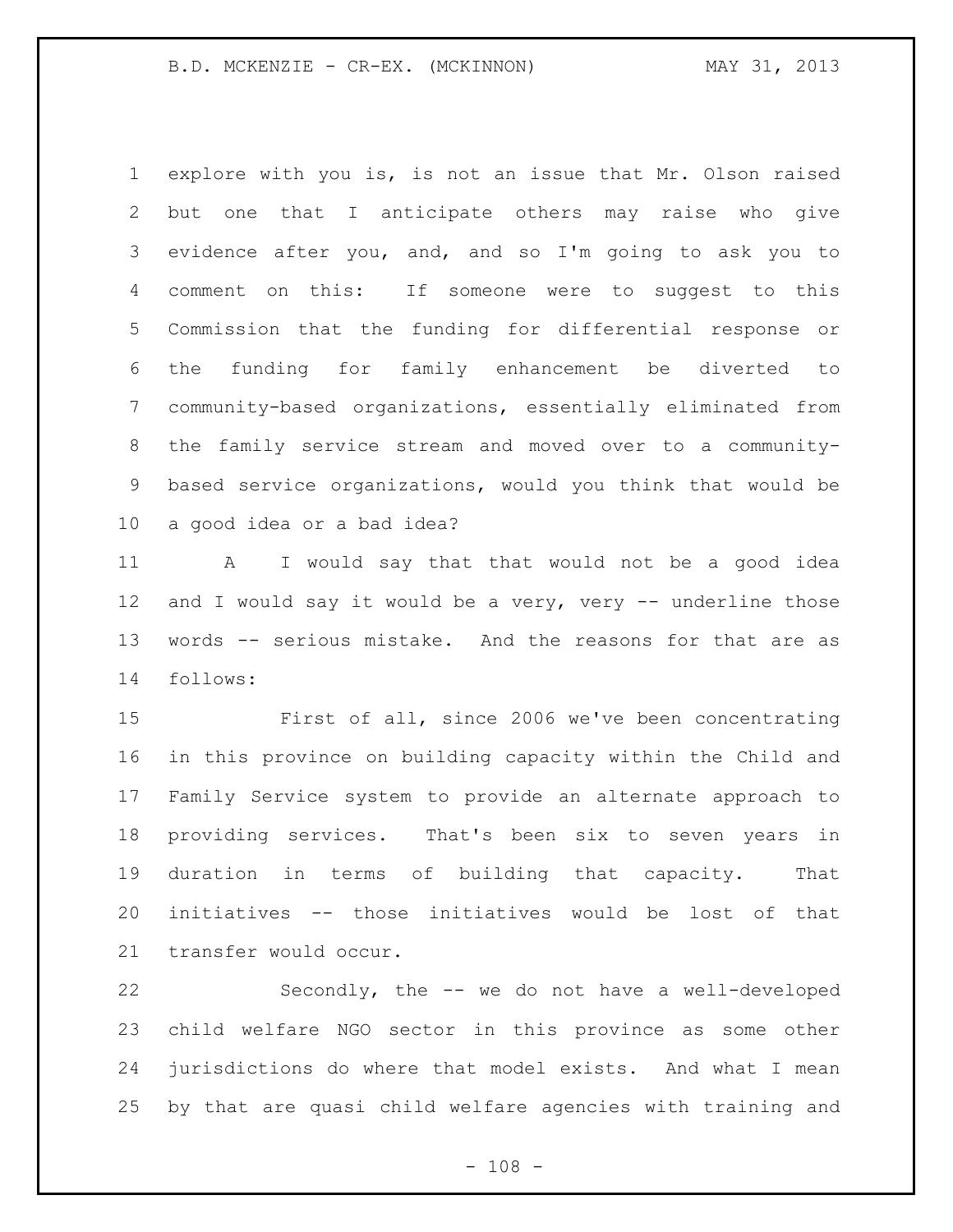expertise in the delivery of child welfare service and a history of providing those services in combination with the government sector.

 Thirdly, the availability of those types of services outside the City of Winnipeg, even if you said some of those existed here, are largely absent, so it's ability to provide an answer to many of the -- to the aboriginal authorities who serve many smaller and remote communities would be no-existent under that model. It doesn't work in that particular context.

 And finally, you do introduce new factors that have to be considered if that was to be contemplated, and that is issues related to coordination and interface with family enhancement services and the child protection mandate that we've just been speaking about that, that need to be a part of the child welfare system.

 Now, none of the reasons that I've mentioned should be taken to suggest that non-government organizations at the community don't have a larger role to play in building a differential response system, they do, but the way to deal with that is to strengthen capacity both within the Child and Family Service agencies and in community non-government organizations and to coordinate the nature of those services and how they are provided to provide better services to children and families.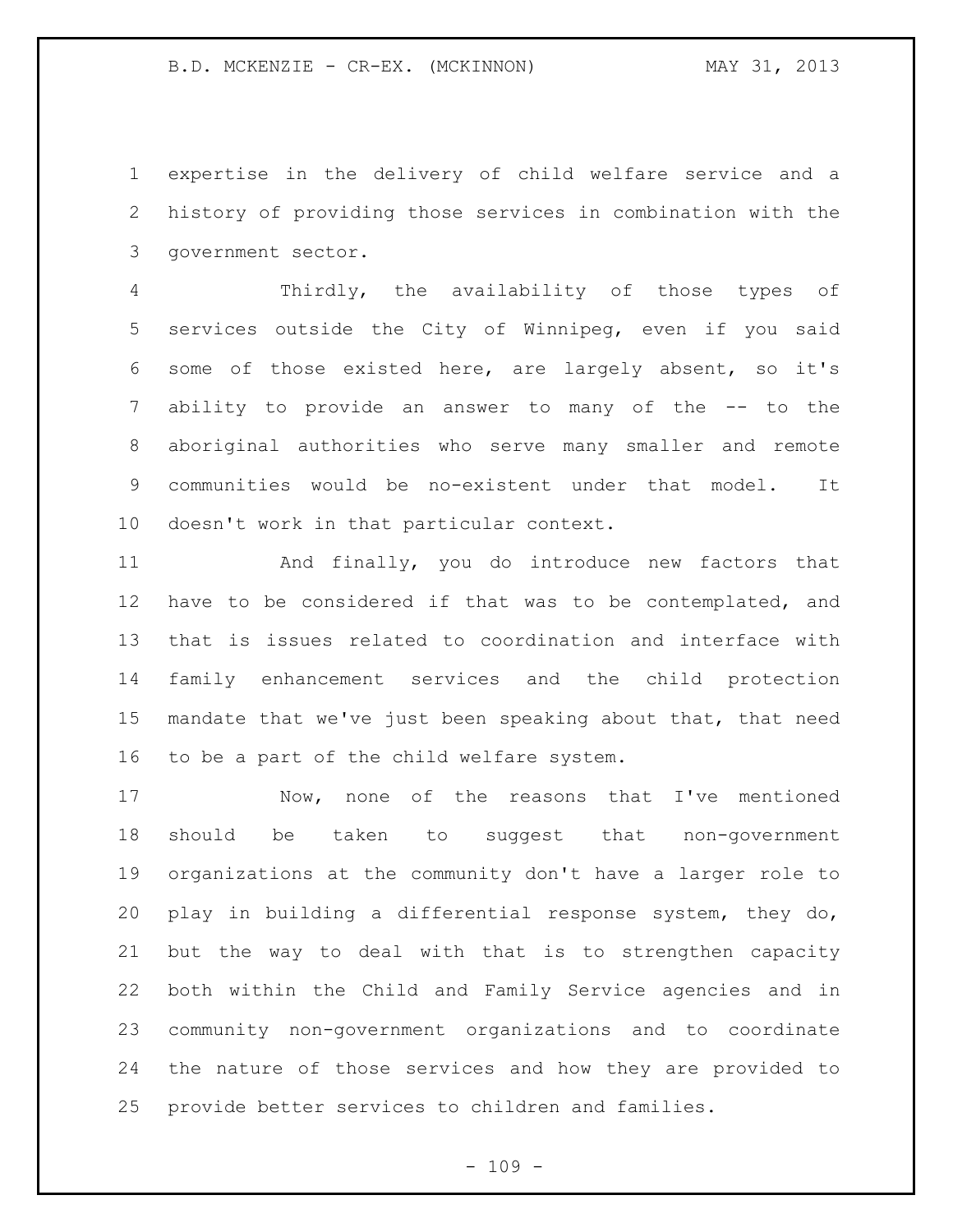Q And when you talk about coordination of services, the analogy I use, it's, it was a sports analogy, but Winnipeg CFS, people working in the family enhancement stream, are often called case managers --

A Right.

Q -- you know that term?

A Yes.

 Q And the analogy I use is that that's like the quarterback. They call the huddle, they make the plays, they often hand off the ball, and they can hand it off to community-based agencies but there's got to be someone in charge, and that's the fundamental difference, I would suggest, between a family enhancement model that's in a child welfare agency and a family -- and services being delivered outside the agency. Is that fair?

 A It is fair. Those, those social workers in that capacity have two roles. One is the case management or the quarterback role in that, in the way, in, in your use of the, the analogy; but secondly, they do, because of other lower caseloads and so on, do provide direct, important direct services that are a part of that package. So it's not only case management but it is case work.

 MR. MCKINNON: Okay. And that's, that's helpful. That's -- I appreciate your clarification on that point. Those are my questions, Mr. Commissioner.

 $- 110 -$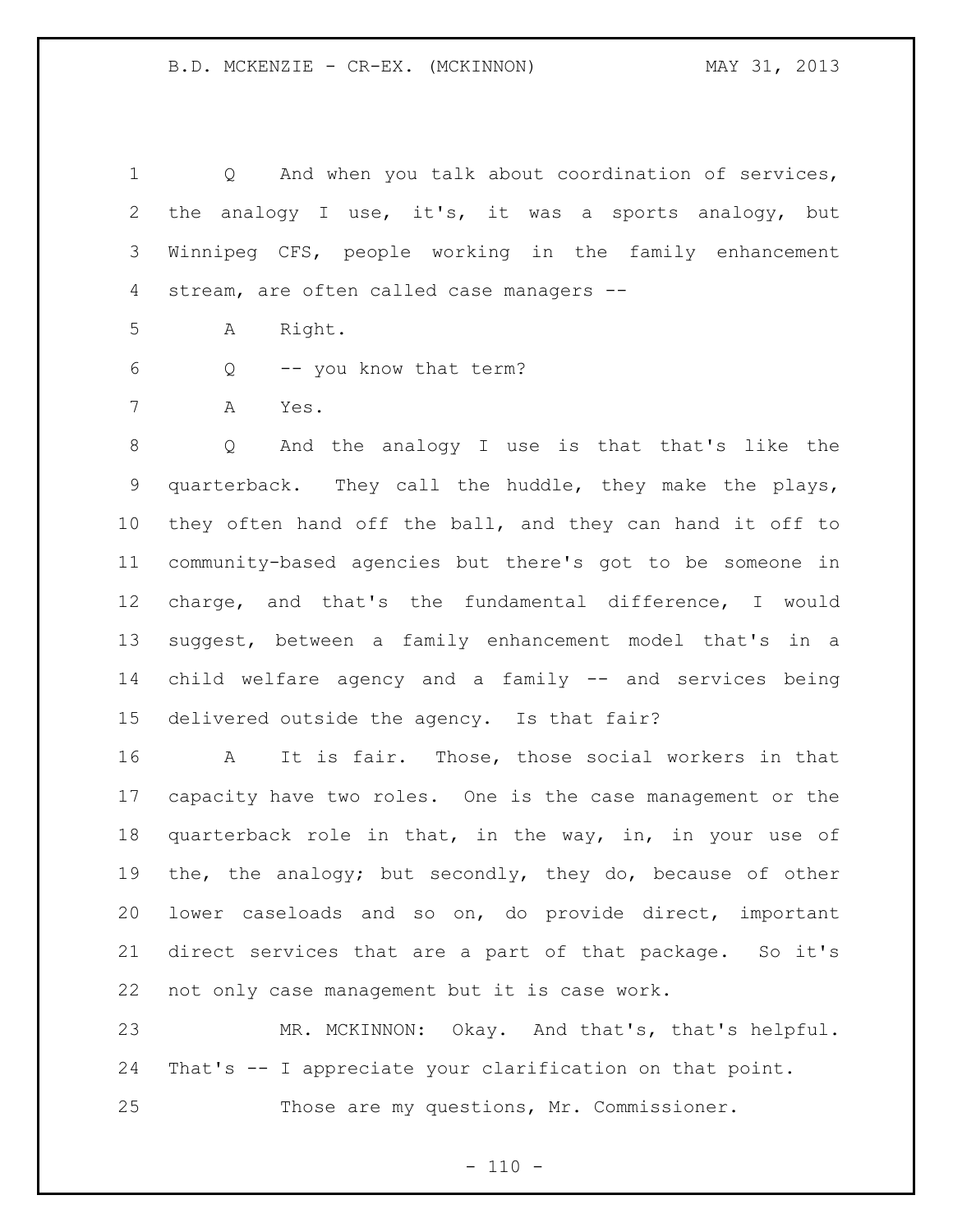THE COMMISSIONER: Thank you. Thank you, Mr. McKinnon. Anyone else? Ms. Harris?

 MS. HARRIS: Good afternoon, Mr. Commissioner. One very brief question.

## CROSS-EXAMINATION BY MS. HARRIS:

 Q Dr. McKenzie, I'm Laurelle Harris, I'm counsel for the general authority. And the only question I have for you this afternoon is if you could please expand on the impact that funding has in the proper functioning of child protection systems, whether it's the investigative protection end or the family enhancement end, and specifically, would you agree with the notion that whatever the funding looks like, that the funding should be truly case sensitive and reflective of actual caseloads and also deal with the fact that there are things which are being funded out of the current model that don't have line items, such as support workers, et cetera. Would you agree with that?

A I would agree with that.

MS. HARRIS: That's my only question.

 THE COMMISSIONER: All right. Anyone else? Ms. Dunn.

 MS. DUNN: I might just speak to Ms. (inaudible). 

- 111 -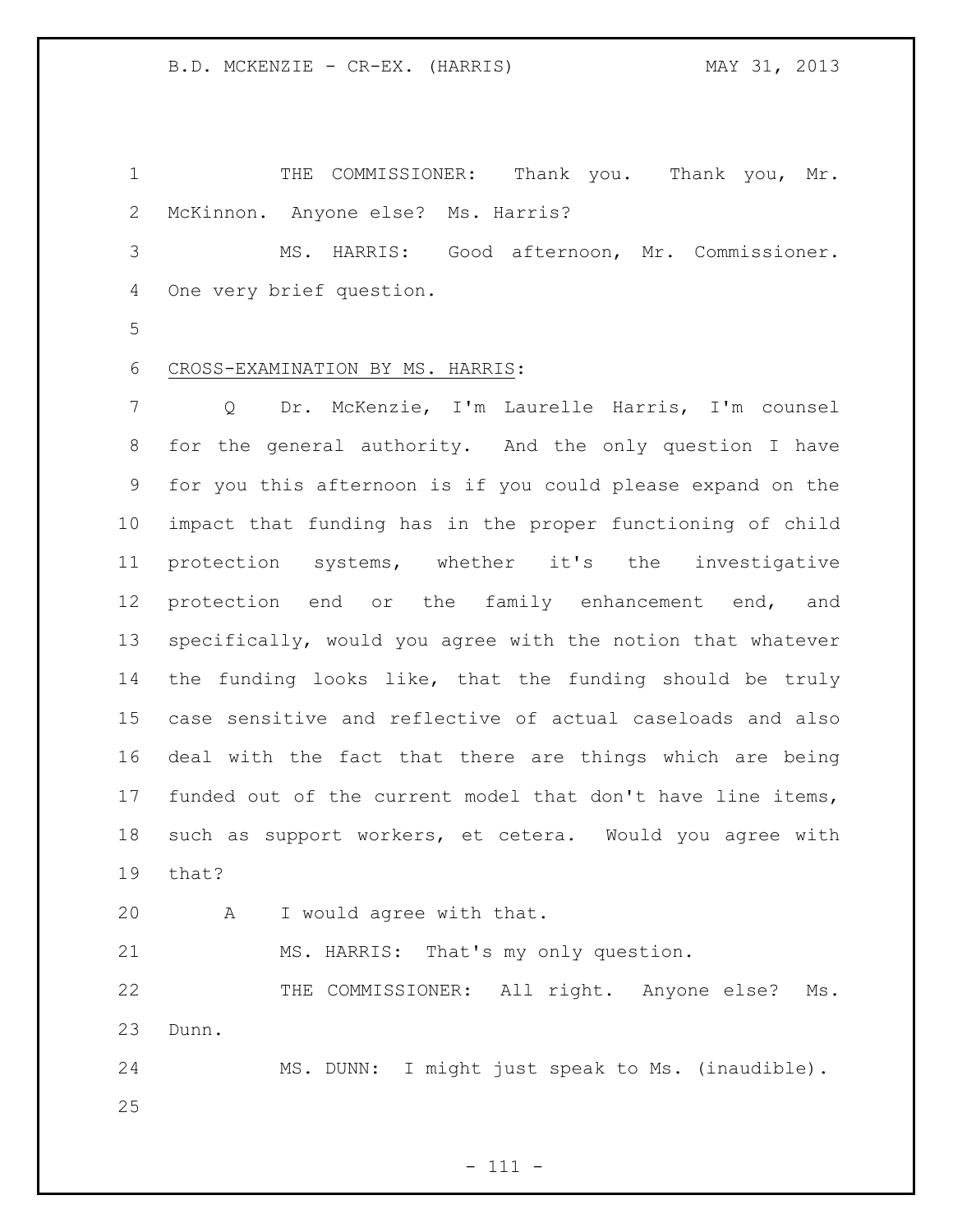B.D. MCKENZIE - RE-EX. (OLSON) MAY 31, 2013

RE-EXAMINATION BY MR. OLSON:

| 2           | The question, the question is who would you see<br>Q        |
|-------------|-------------------------------------------------------------|
| 3           | -- that is, who would see, in terms of CFS needing a bigger |
| 4           | role, community service provider, in needing a bigger role  |
| 5           | to provide services for the agency in terms of to the       |
| 6           | community.                                                  |
| 7           | Right.<br>Α                                                 |
| $\,8\,$     | Do you understand the question?<br>Q                        |
| $\mathsf 9$ | No.<br>Α                                                    |
| 10          | I probably phrased it terribly, but you talked<br>Q         |
| 11          | about the community could provide a bigger role.            |
| 12          | Okay.<br>Α                                                  |
| 13          | In, in providing support services.<br>Q                     |
| 14          | Right.<br>Α                                                 |
| 15          | Who do you see as, as providing that role, which,<br>Q      |
| 16          | which community services?                                   |
| 17          | Well, I think that it depends a little bit about<br>A       |
| 18          | the organizations that exist within communities because     |
| 19          | those do vary significantly, depending on the community,    |
| 20          | but it includes formal government-related services like     |
| 21          | health, education and, and I suppose even income support,   |
| 22          | but certainly those services. But it included, includes     |
| 23          | non-government services that, that provide sort of          |
| 24          | potential family and parenting support services to, to      |
| 25          | families that need those services. And what's important     |

- 112 -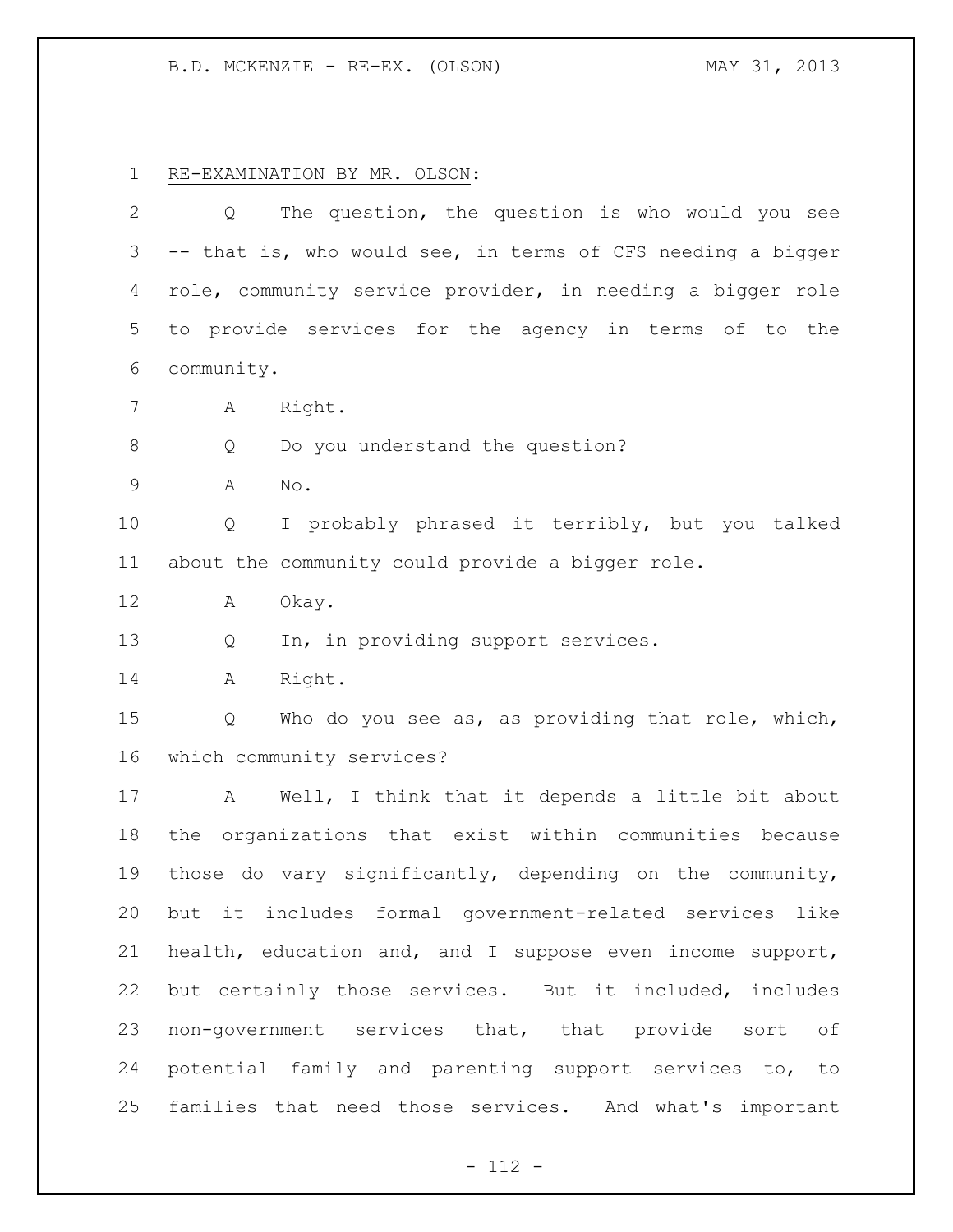B.D. MCKENZIE - RE-EX. (OLSON) MAY 31, 2013

 about that is that we have to find a better mechanism to coordinate those services, and that needs to be thought about carefully because I don't think that kind of coordination is fully in place in our current system. Q Okay. I was going to ask about the case, the case manager Mr. McKinnon talked about. That person, a social worker, I think -- A That's right. Q -- is acting as sort of a quarterback? A That's right. Q Coordinating those services for the family? A That, that quarterback coordinates some of the services for family enhancement that the child welfare system, you know, are involved in. But I also spoke about, earlier, spoke earlier about services that might involve support services to families that might not even reach the child welfare system, and it's important that those services be coordinated, as well. And, you know, we have to find ways of doing that better. Q Okay. So sort of another sort of quarterback function before you even get to the child welfare -- A That's right. Q -- area on the pyramid we were talking about earlier? A Yeah.

- 113 -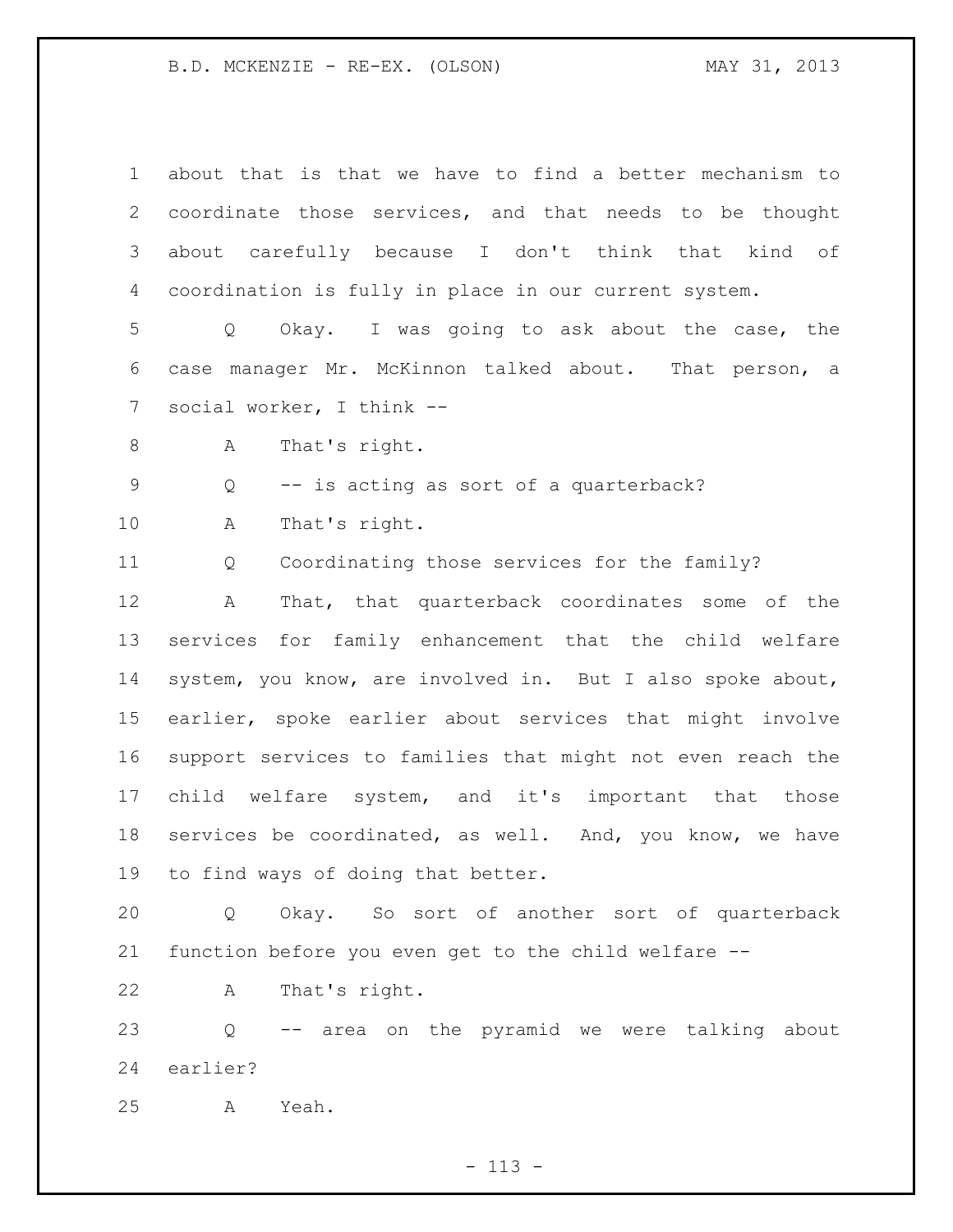1 THE COMMISSIONER: Thank you, Mr. Olson. Do you have any questions? UNIDENTIFIED PERSON: No. THE COMMISSIONER: All right. Well, that completes the witness, then, does it, Mr. Olson? MR. OLSON: It does. THE COMMISSIONER: Thank you very much, Dr. McKenzie, very helpful to us. 9 THE WITNESS: Okay. 10 THE COMMISSIONER: Appreciate you being here. (WITNESS EXCUSED) MS. WALSH: Mr. Commissioner, as you can see we have a panel for our next -- 16 THE COMMISSIONER: Yes. 17 MS. WALSH: -- group of witnesses. 18 THE COMMISSIONER: Welcome. 19 MS. KNOL: Thank you. MS. WALSH: So we can begin by having each of them sworn or affirmed. 22 THE CLERK: I'll start at the end. If you could stand for a moment. And is it your choice to swear on the Bible or affirm without the Bible? MS. CYR: On the Bible is fine.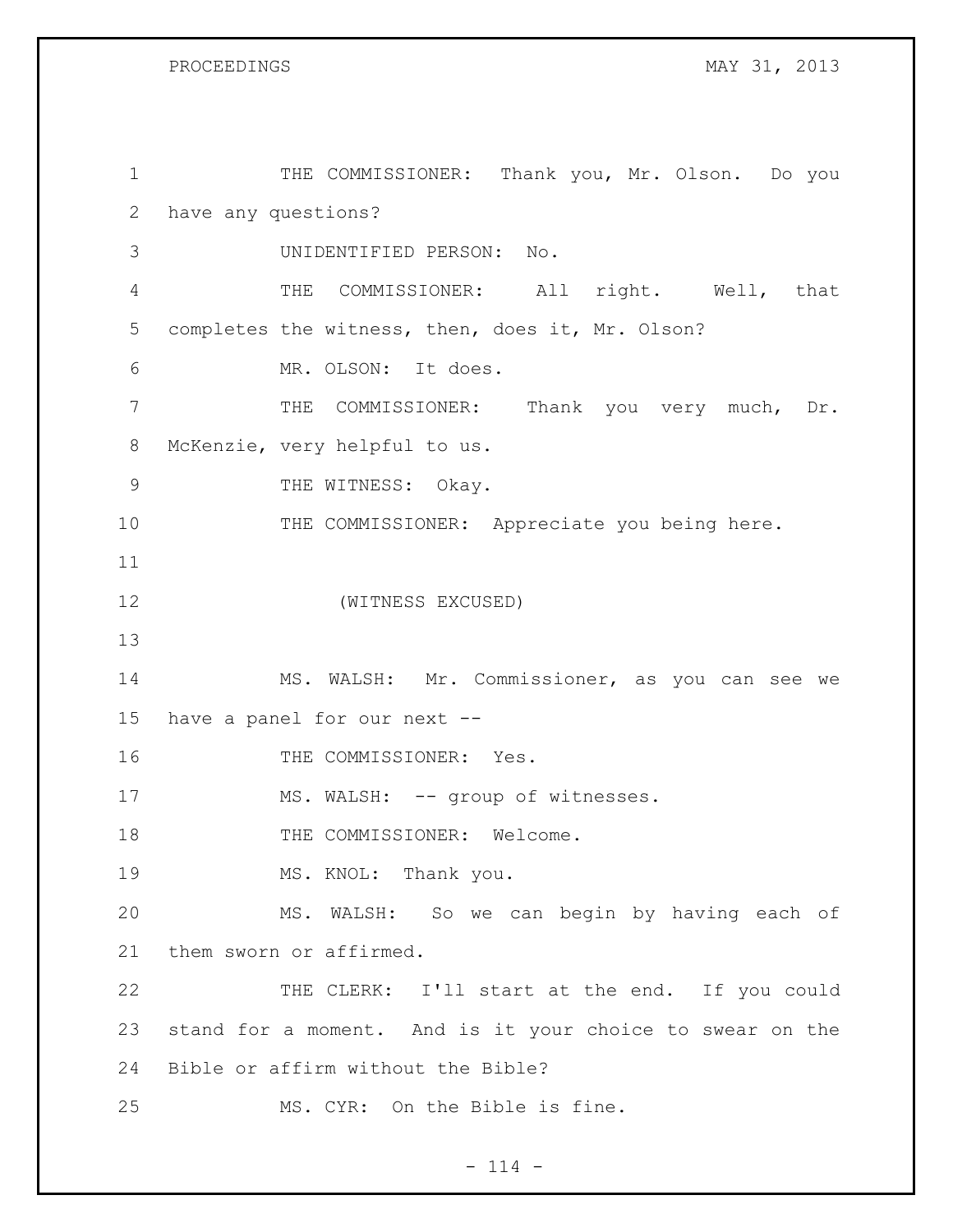| $\mathbf 1$    | THE CLERK: Bible? Okay. Okay, if you could       |
|----------------|--------------------------------------------------|
| 2              | just start by telling me your full name.         |
| 3              | MS. CYR: Bernice Anne Cyr.                       |
| $\overline{4}$ | THE CLERK: And spell me your first name.         |
| 5              | MS. CYR: B-E-R-N-I-C-E.                          |
| 6              | THE CLERK: And your middle name?                 |
| 7              | MS. CYR: A-N-N-E.                                |
| $8\,$          | THE CLERK: And your last name, please.           |
| $\mathcal{G}$  | MS. CYR: C-Y-R.                                  |
| 10             | THE CLERK: Thank you.                            |
| 11             | THE COMMISSIONER: How do you spell your last     |
| 12             | name, sorry?                                     |
| 13             | MS. CYR: C-Y-R.                                  |
| 14             | THE COMMISSIONER: Thank you.                     |
| 15             |                                                  |
| 16             | BERNICE ANNE CYR, sworn, testified               |
| 17             | as follows:                                      |
| 18             |                                                  |
| 19             | THE CLERK: Thank you. You may be seated.         |
| 20             | Could I ask you to stand.                        |
| 21             | THE COMMISSIONER: Just be careful you don't fall |
| 22             | off the back there now.                          |
| 23             | MS. WALSH: Please.                               |
| 24             | THE CLERK: Is it your choice to swear or affirm? |
| 25             | MS. ROUSSIN: Affirm.                             |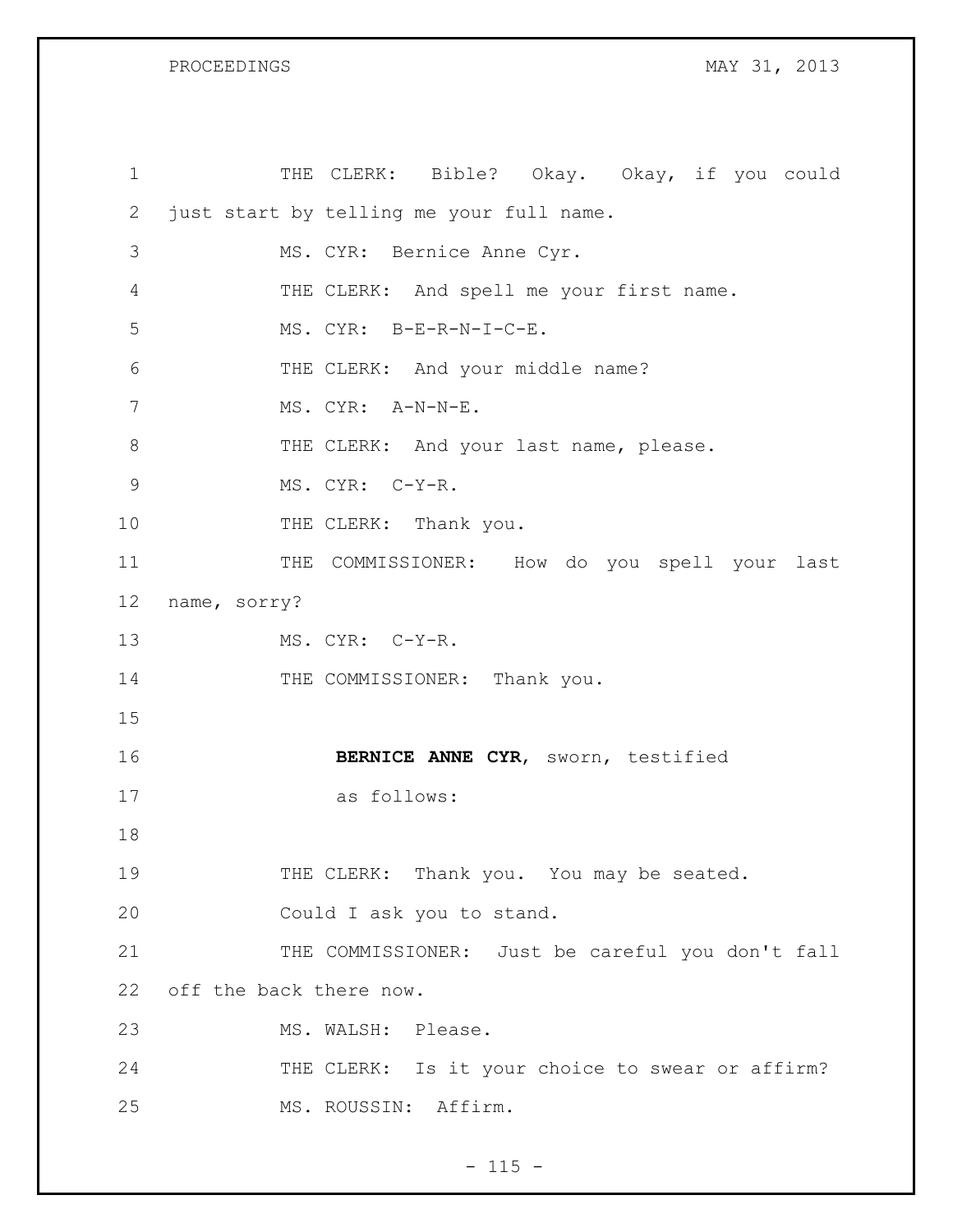| $\mathbf 1$ |                     | THE CLERK: All right. And just state your full |
|-------------|---------------------|------------------------------------------------|
| 2           |                     | name to the court, please.                     |
| 3           |                     | MS. ROUSSIN: It's Diane Louise Roussin.        |
| 4           |                     | THE CLERK: Diane and Louise are in the usual   |
| 5           |                     | spelling, and how many N's?                    |
| 6           |                     | MS. ROUSSIN: One N.                            |
| 7           |                     | THE CLERK: One N. Okay. And your last name,    |
| $8\,$       | please?             |                                                |
| 9           |                     | MS. ROUSSIN: R-O-U-S-S-I-N.                    |
| 10          |                     | THE CLERK: Thank you.                          |
| 11          |                     |                                                |
| 12          |                     | ROUSSIN, affirmed,<br><b>DIANE</b><br>LOUISE   |
| 13          |                     | testified as follows:                          |
| 14          |                     |                                                |
| 15          |                     | THE CLERK: Thank you.                          |
| 16          |                     | Tell me your full name, please.                |
| 17          |                     | MS. TAYLOR: Sharon Elaine Taylor.              |
| 18          |                     | THE CLERK: Sharon and Elaine and Taylor all in |
| 19          | the usual spelling? |                                                |
| 20          |                     | MS. TAYLOR: Yes.                               |
| 21          |                     | THE CLERK: And is it your choice to swear or   |
| 22          | affirm?             |                                                |
| 23          |                     | MS. TAYLOR: Affirm.                            |
| 24          |                     | THE CLERK: All right.                          |
| 25          |                     |                                                |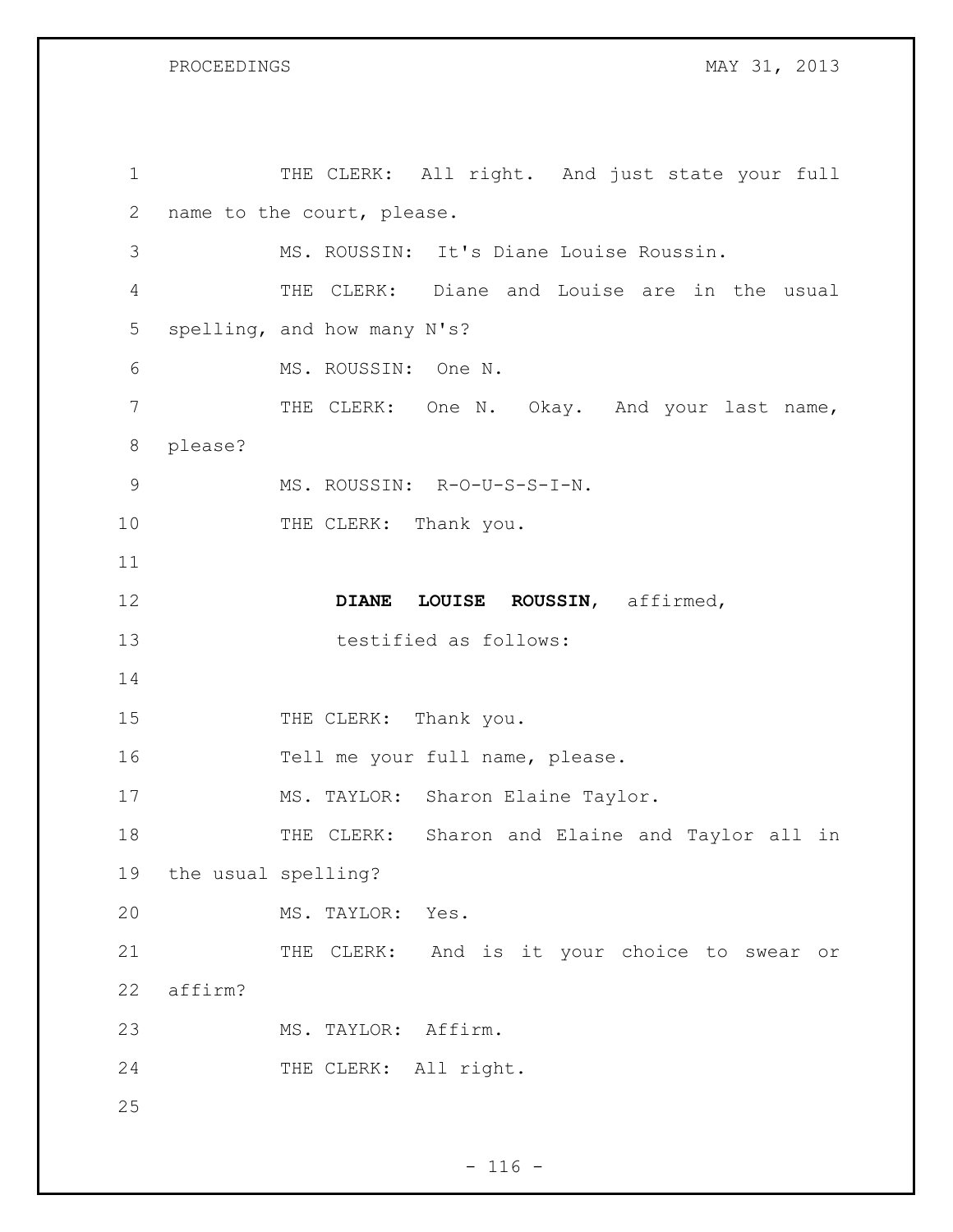| $\mathbf 1$    | SHARON ELAINE TAYLOR, affirmed,                |
|----------------|------------------------------------------------|
| 2              | testified as follows:                          |
| 3              |                                                |
| $\overline{4}$ | THE CLERK: Thank you. You may be seated.       |
| 5              | Tell me your full name, please.                |
| 6              | MS. KNOL: Dilly Marie Knol.                    |
| 7              | THE CLERK: And L-I-L-Y (sic)?                  |
| $8\,$          | MS. KNOL: Yes.                                 |
| $\mathcal{G}$  | THE CLERK: Usual spelling for Marie?           |
| 10             | MS. KNOL: Yes.                                 |
| 11             | THE CLERK: And Knol?                           |
| 12             | MS. KNOL: K-N-O-L.                             |
| 13             | THE CLERK: And would you like to swear or      |
| 14             | affirm?                                        |
| 15             | MS. KNOL: Affirm.                              |
| 16             |                                                |
| 17             | KNOL, affirmed,<br>DILLY MARIE                 |
| 18             | testified as follows:                          |
| 19             |                                                |
| 20             | THE CLERK: Thank you. You may be seated.       |
| 21             | MS. WALSH: Now, can each of you make sure that |
| 22             | your microphone is on? Okay.                   |
| 23             | MS. KNOL: Okay. Probably not. Hello? Hello?    |
| 24             | MS. WALSH: Doesn't sound like it.              |
| 25             | UNIDENTIFIED PERSON:<br>No.                    |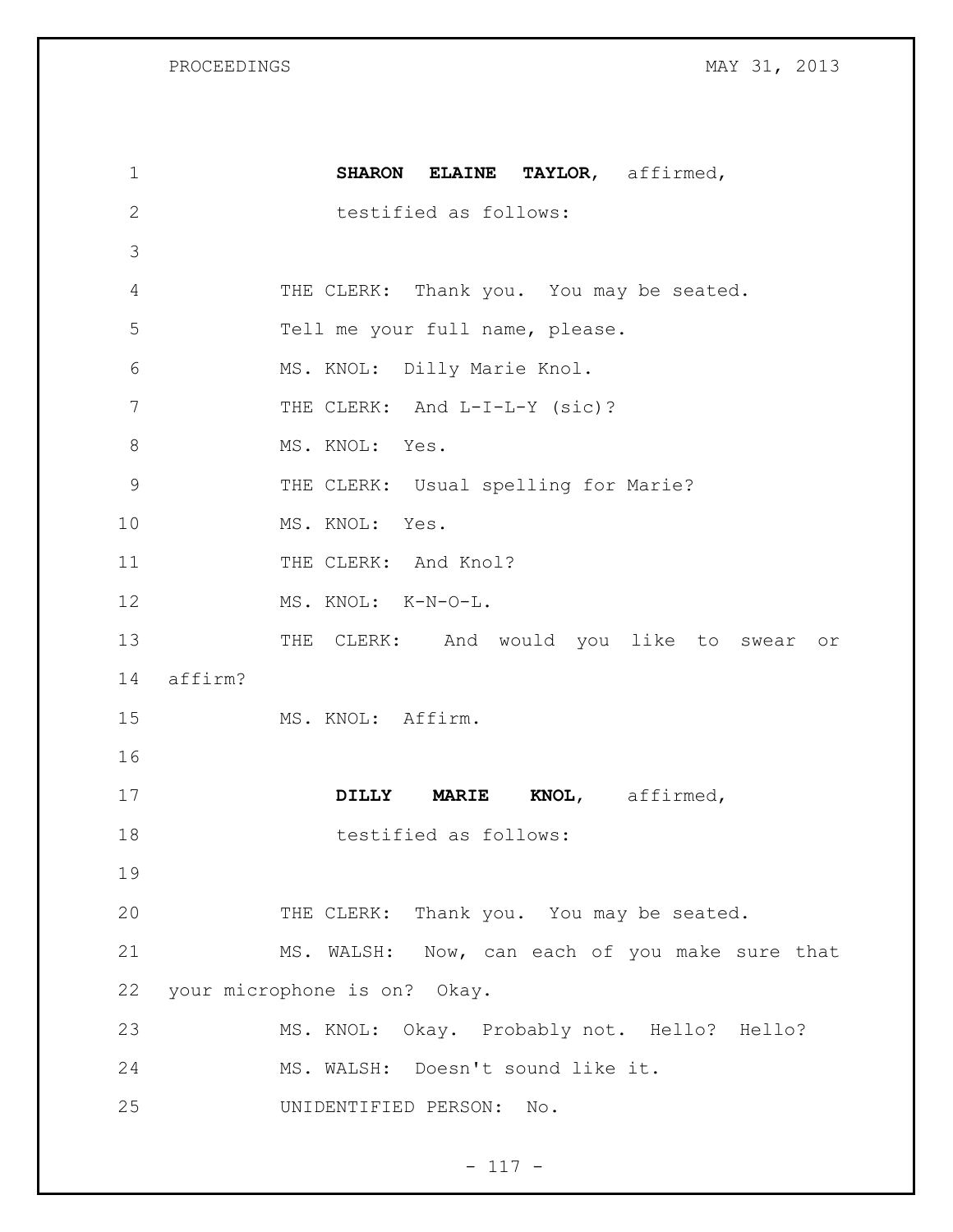| $\mathbf 1$     | MS. WALSH: Diane, can you maybe put your mind --         |
|-----------------|----------------------------------------------------------|
| 2               | THE CLERK: I don't know (inaudible).                     |
| 3               | THE COMMISSIONER: Are any of them on?                    |
| 4               | UNIDENTIFIED PERSON: Hello, hello.                       |
| 5               | MS. TAYLOR: This one is.                                 |
| 6               | MS. WALSH: Just one seems to be activated, so            |
| 7               | that's not going to be very good.                        |
| 8               | MS. KNOL: We're used to sharing.                         |
| $\overline{9}$  | MS. WALSH: Budget cuts. We're using one                  |
| $10 \,$         | microphone for four. No, that's not going to work.       |
| 11              | THE CLERK: I don't know anything about them. I           |
| 12 <sup>°</sup> | wasn't here when they were set up. I don't know --       |
| 13              | THE COMMISSIONER: Who, who set it up?                    |
| 14              | MS. WALSH: Who sets these things up? Our tech            |
| 15              | person.                                                  |
| 16              | UNIDENTIFIED PERSON: Usually they lead to                |
| 17              | buttons where you would cue one, two, three, four        |
| 18              |                                                          |
|                 | (inaudible).                                             |
| 19              | MS. TAYLOR: I'll take that one, that                     |
| 20              | THE CLERK: (Inaudible) connected to this                 |
| 21              | microphone.                                              |
| 22              | MS. WALSH: Well, let, let me try this, because,          |
| 23              | of course, we did have a discussion about there being a  |
| 24              | concern that you shouldn't all talk at once, so perhaps, |

- 118 -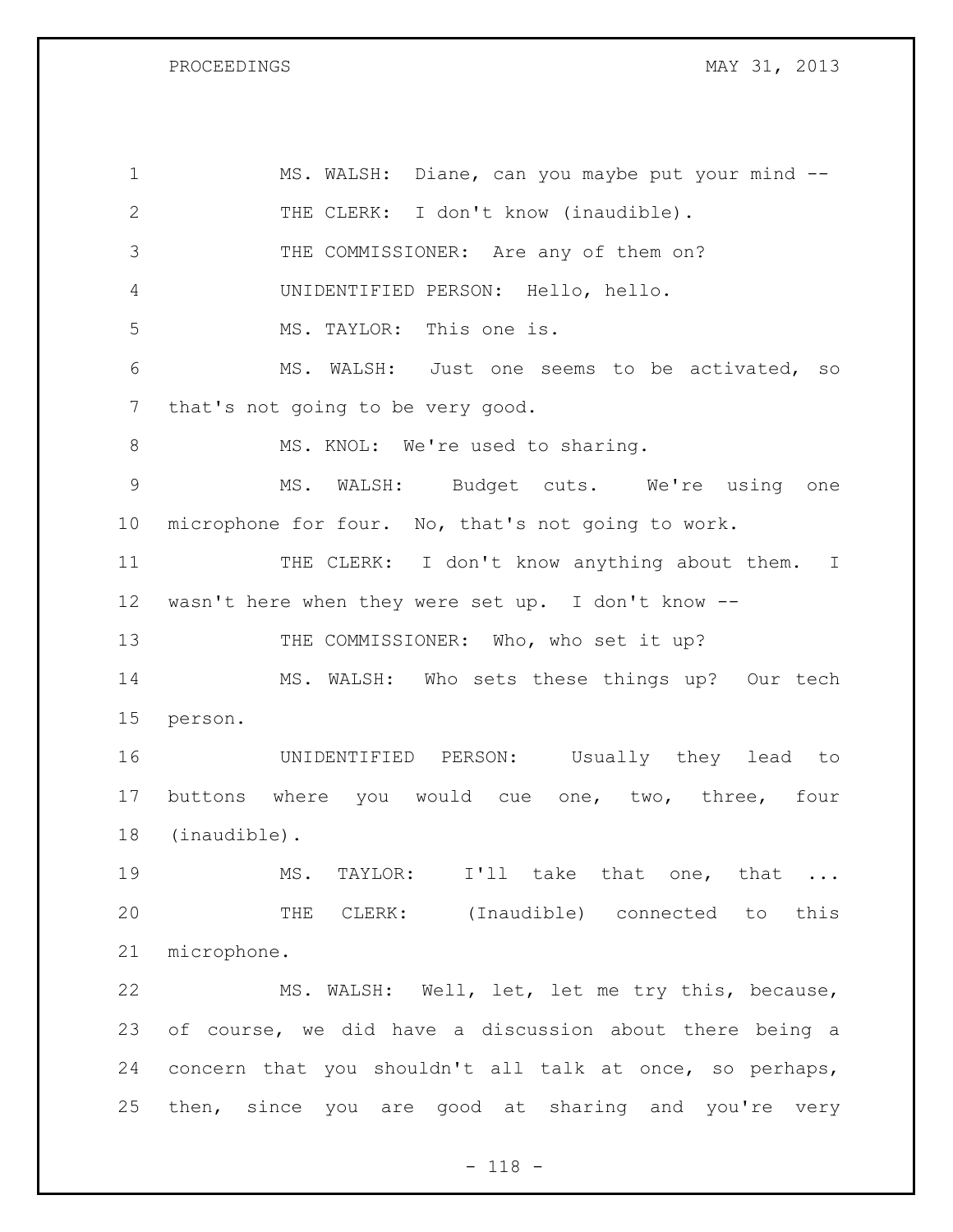| $\mathbf 1$     | accommodating and I don't want to take up any unnecessary  |
|-----------------|------------------------------------------------------------|
| 2               | time, can we just pass the microphone? Is it --            |
| 3               | MS. ROUSSIN: Sure.                                         |
| 4               | MS. WALSH: -- physically able to do?                       |
| 5               | MS. KNOL: Can you reach it down there?                     |
| 6               | MS. WALSH: Does it work?                                   |
| 7               | UNIDENTIFIED PERSON: Does it reach?                        |
| 8               | MS. WALSH: Do we have a long enough. Okay.                 |
| 9               | Let's maybe move the glasses. Can we just do that, please, |
| 10 <sub>o</sub> | and the water, so                                          |
| 11              | MS. ROUSSIN: Yeah. I think that will work.                 |
| 12              | THE COMMISSIONER: Does the sheriff, is he able             |
| 13              | to help us?                                                |
| 14              | A SHERIFF OFFICER: See if the mics work now.               |
| 15              | UNIDENTIFIED PERSON: Hello.                                |
| 16              | UNIDENTIFIED PERSON: Hello.                                |
| 17              | MS. WALSH: Oh, well done.                                  |
| 18              | UNIDENTIFIED PERSON: Hello. Oh.                            |
| 19              | THE COMMISSIONER: Oh, hello.                               |
| 20              | MS. WALSH: Well, done, thank you.                          |
| 21              | THE CLERK: Someone at the back did that.                   |
| 22              | THE COMMISSIONER: Oh, there's the gentleman at             |
| 23              | the back. I see.                                           |
| 24              | MS. WALSH: Thank you. Now, having said that, I             |
| 25              | would still ask that you avoid speaking all at once, now   |

- 119 -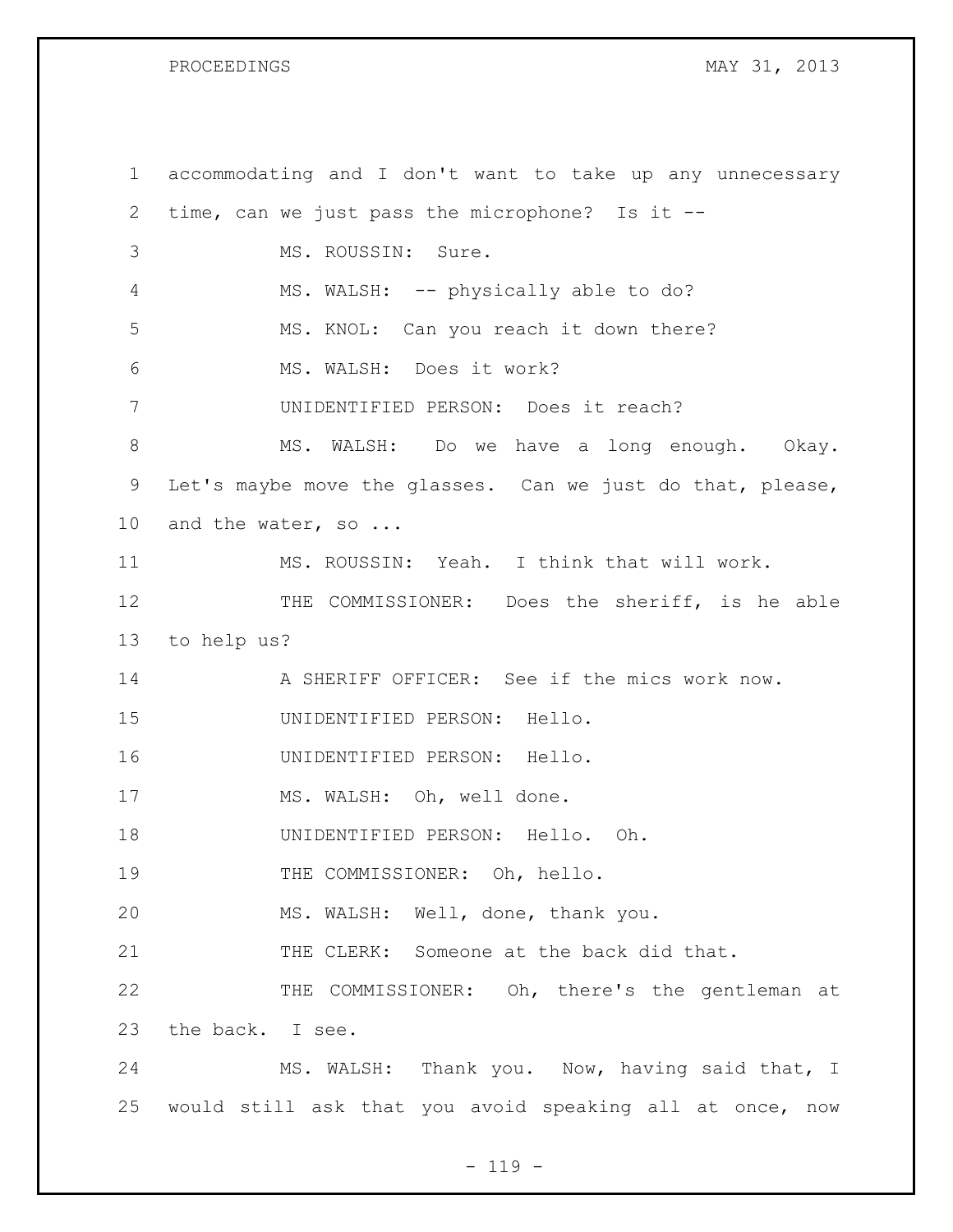B.A. CYR - DR.EX. (WALSH) MAY 31, 2013 D.L. ROUSSIN - DR.EX. (WALSH) S.E. TAYLOR - DR.EX. (WALSH) D.M. KNOL - DR.EX. (WALSH) that you have the power. What I'm going to do, Mr. Commissioner, is I will start by introducing each one of our panel members. THE COMMISSIONER: All right. Let me thank the technician for getting that going for us. UNIDENTIFIED PERSON: thank you. 7 MS. WALSH: Thank you. DIRECT EXAMINATION BY MS. WALSH: MS. WALSH: So I'll start by introducing each of you. Then we'll go back and ask each of you what your respective organization does and then I will put out some questions for you to answer individually, whoever wants to -- you know, by whoever wants to take the lead. But, we'll start with the introductions. Dilly? MS. KNOL: My name is Dilly Knol and I'm the executive director of Andrews Street Family Centre. 19 MS. WALSH: Okay. MS. TAYLOR: Hello, I'm Sharon Taylor, the executive director of Wolseley Family Place. MS. ROUSSIN: Hi, and I am Diane Roussin, I'm the executive director with the Ma Mawi Wi Chi Itata Centre. MS. CYR: And I'm Bernice Cyr, the executive director of Native Women's Transition Centre.

 $- 120 -$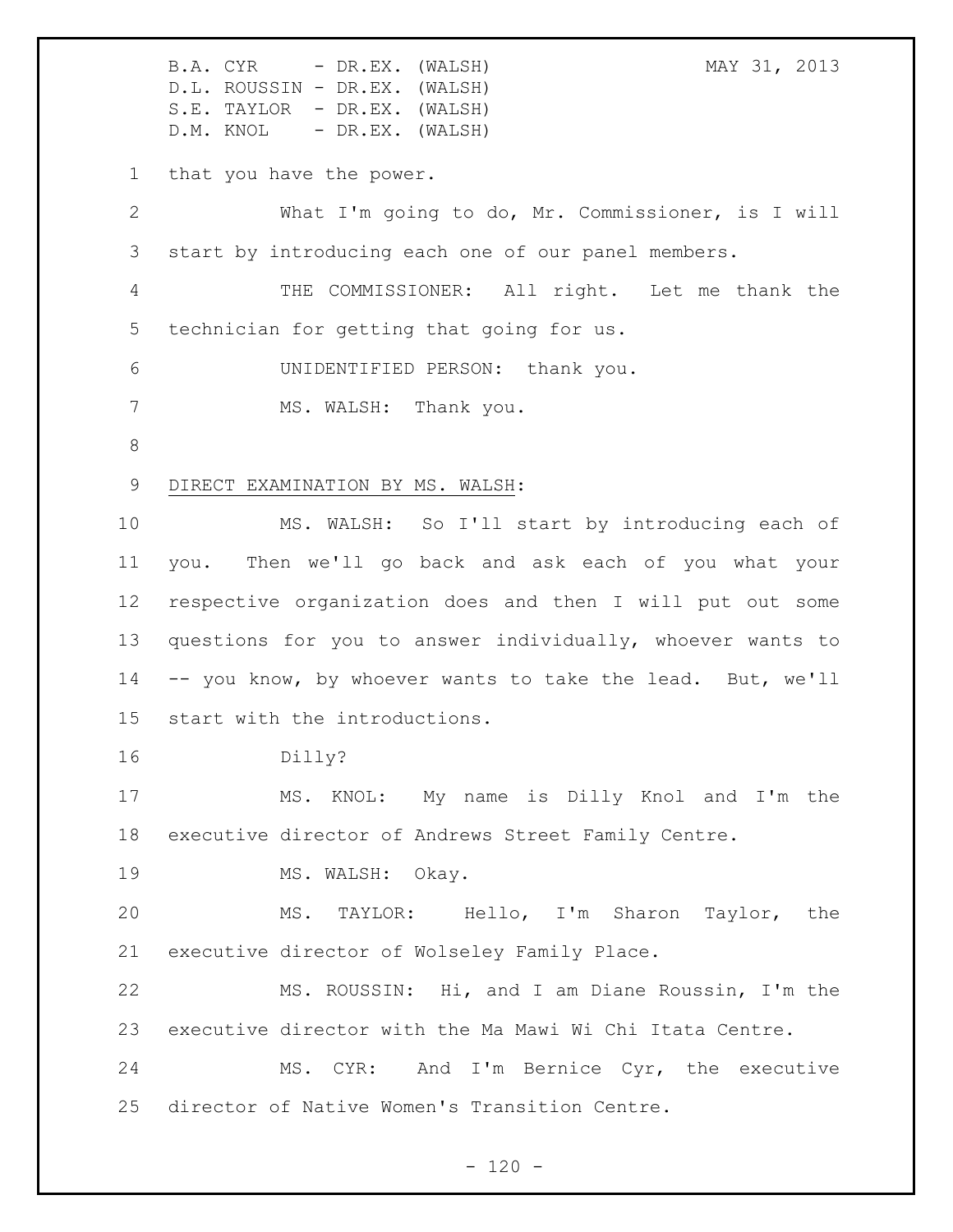MS. WALSH: Okay. Let's start, then, with Andrews Street Centre. What is that?

 MS. KNOL: Andrews Street Family Centre is a family resource centre located in the north end of Winnipeg in the William Whyte area.

 We have programs for all ages. We have a, an aboriginal preschool program for 40 children in total, and also work with the parents of those children. We also have a Pritchard Place program, which is program for after school and weekend and seven-day-a-week program for kids six to seventeen-year-old. It's a drop-in program that is mostly unstructured but we do have some structured programming there.

 We have a parenting helping parents program, which supports parents in the community with home visits. They help them at appointments. They basically support parents wherever parents need support. It could be helping them find some shoes, housing, those kind of things, whatever they need to do. They also run parenting programs 20 all throughout the year, the year.

 We also have a volunteer program so we have volunteers locally from the community. We have over a hundred volunteers, actually, and they volunteer in all areas of the centre. And this is all in one building. And they volunteer, helping with different programs and

- 121 -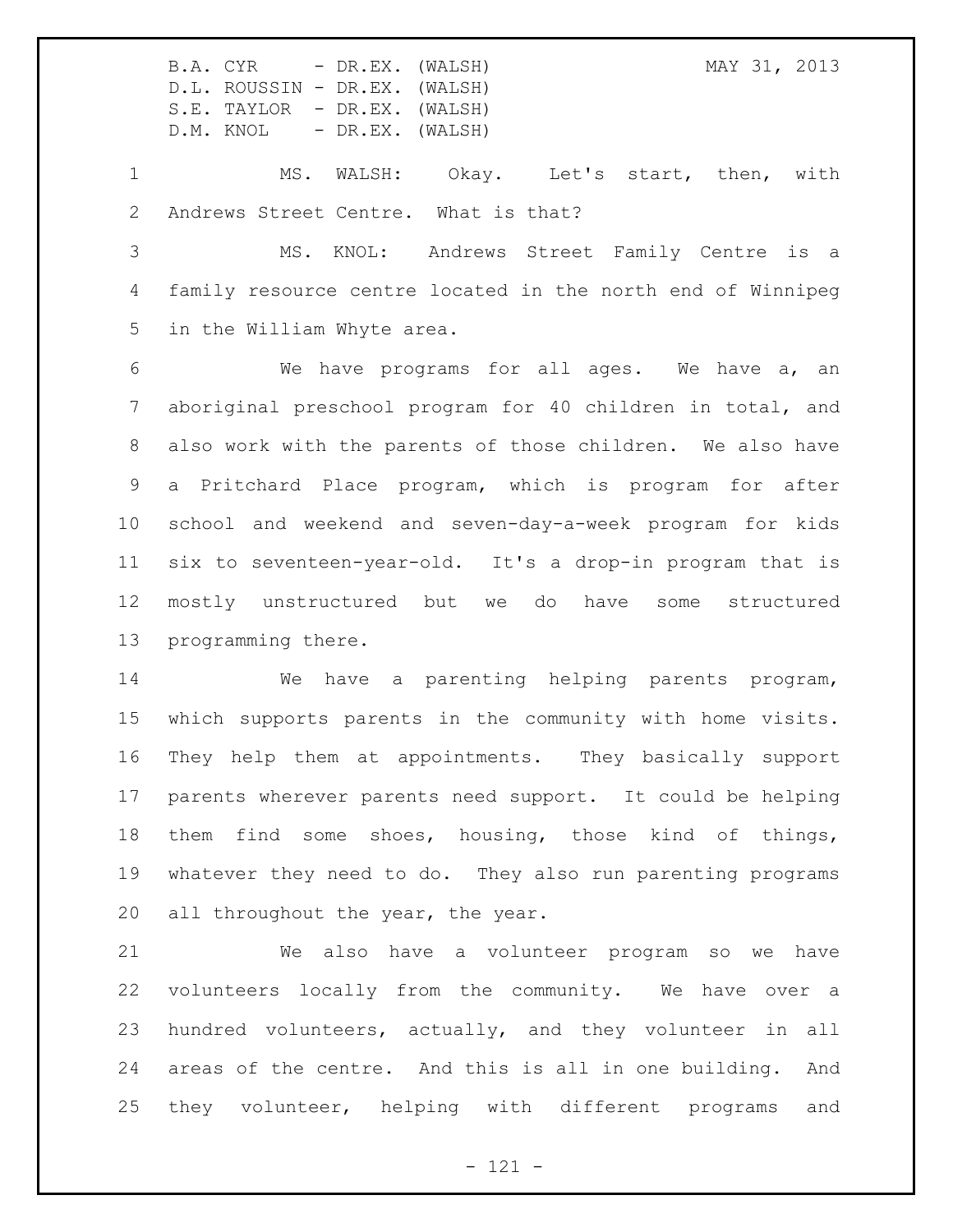wherever they can help.

 We, we also have an addictions support worker now, and I have to say thanks to an anonymous donor.

 We also have the food security program. We do three different ways of food. We have a food buying club, we have community soup and food for families on Thursdays and we also now have family fun night where we feed people on Thursday -- Wednesday evenings. Sorry, that just got switched around, that's all.

10 And, and then we have the drop-in itself. It's for anyone in the neighbourhood can drop in and we have -- they can do laundry up to a couple loads of laundry at a time, there's always bread for at least toast, or whatever, they can very day, because we have people from homeless people to families that come into the program. And we support them whatever way they want. There's always coffee on, and it's a place where they can socialize and feel safe in the community because the -- all our programs are really, it's a place of safety for our families and our community and a place to start capacity building for our families and help them, support them in any way we can. We do whatever we can wherever we can.

 And we also, I think is important, is we hire from the community also, so it's not so much professional people as people that got training, parents themselves who

 $- 122 -$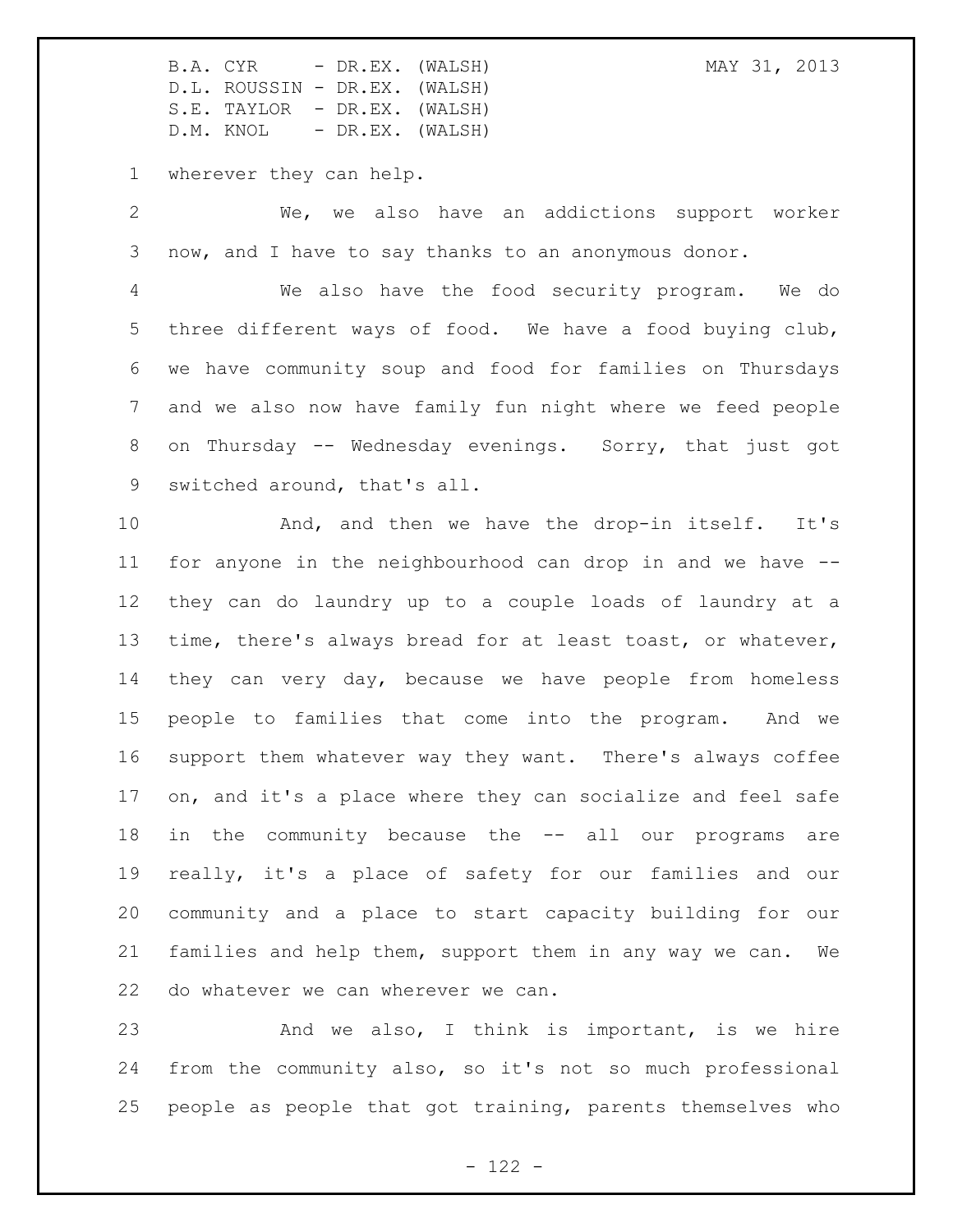got training on how to do parenting program. Those kind of things. So not only -- I think they have more skills because their own life skills to follow through, which 4 really relates to the families that we work with, so ...

 I'm trying to make sure I didn't miss anything. I probably missed some stuff, but the drop-in itself also has an evening of activities and stuff for people, in the drop-in, they come in just to socialize. It's a way of giving them -- if we want them to not be doing something that's negative, then we have to give them something positive to go to and to be able to attend what of. And these things don't cost them money, so it's free. And we always have a children's program area also so if people are in parenting we have a place where their kids can be watched while families are coming for resources, so it's not an hindrance for them to get there. And we'll also give bus tickets for them for coming for programming and stuff whenever we can afford to.

 MS. WALSH: So who comes and makes use of your centre?

 MS. KNOL: Everybody in -- everybody in the neighbourhood. In fact, I'd have to say, we've been open for 17 years. In the last going on five years now we also get as many men coming to our resources as women because they're seeing it as a place that they can come in and they

- 123 -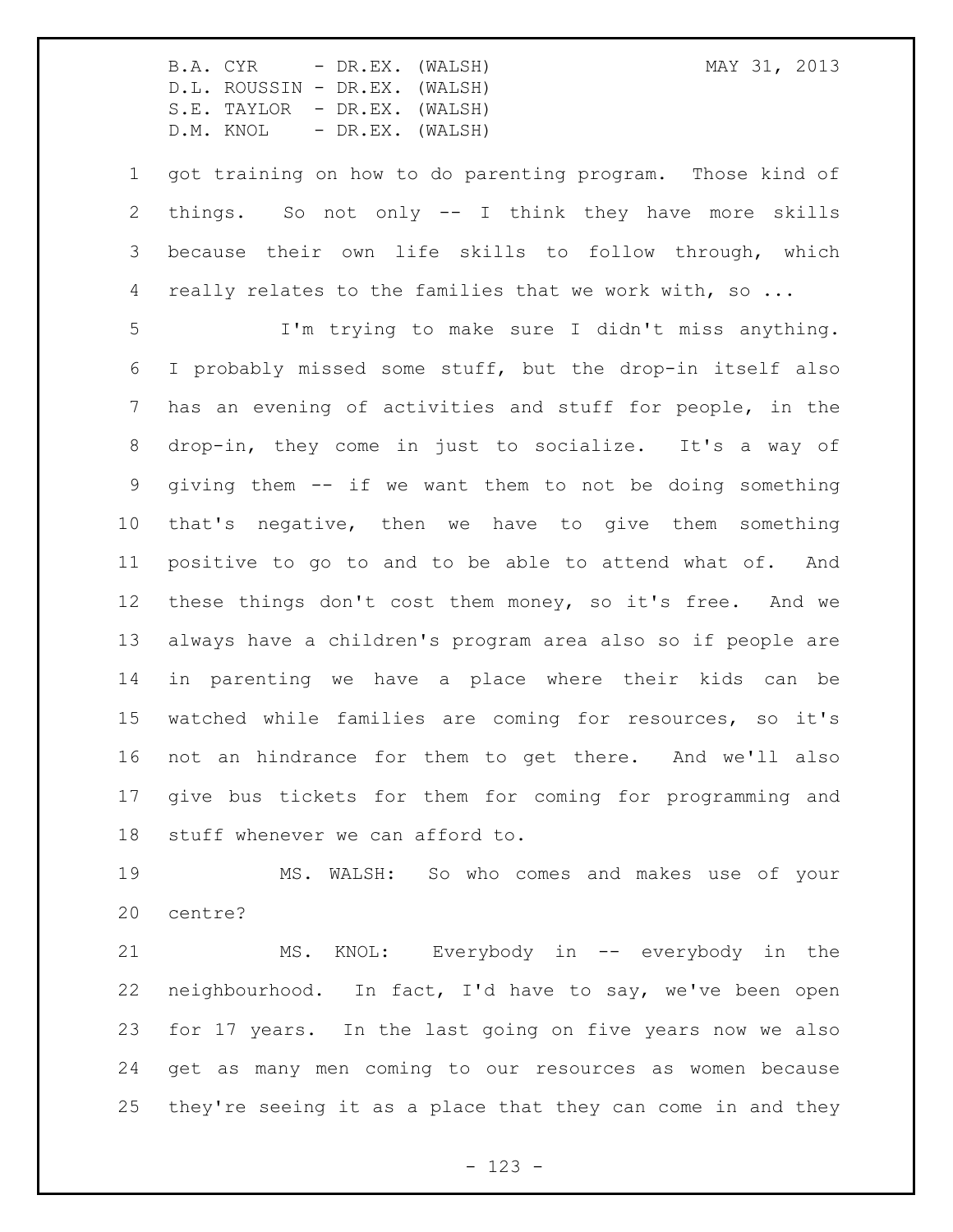B.A. CYR - DR.EX. (WALSH) MAY 31, 2013 D.L. ROUSSIN - DR.EX. (WALSH) S.E. TAYLOR - DR.EX. (WALSH) D.M. KNOL - DR.EX. (WALSH) feel welcome, and they need help, too, sometimes and just someone to talk to is what they need sometimes to get them going. MS. WALSH: And what kinds of needs are you seeing are out there? MS. KNOL: Anywhere -- we're not dealing with crisis but it's like we deal with crisis all the time. But the needs come from not having a place to live, to having fear that their children might be apprehended, or maybe their child has been apprehended and they're coming to see if we can help them with, you know, resources that they now need to get parenting programs and those kinds of supports for them to be able to be better parents and be able to get 14 their children back kind of thing, so ... MS. WALSH: If there's a need that your centre can't meet, what do you do? MS. KNOL: We, we have a network of agencies that we work with in our community and we work very well with. And so we kind of, whatever we don't service we know another resource in the area that we trust that will treat our parents, our families well, then we will refer them to them. But a lot of the people like local stuff. They, they feel -- they build a relationship. The families need to build a relationship with people in order to really tell you what their life's about and to get the truth of what's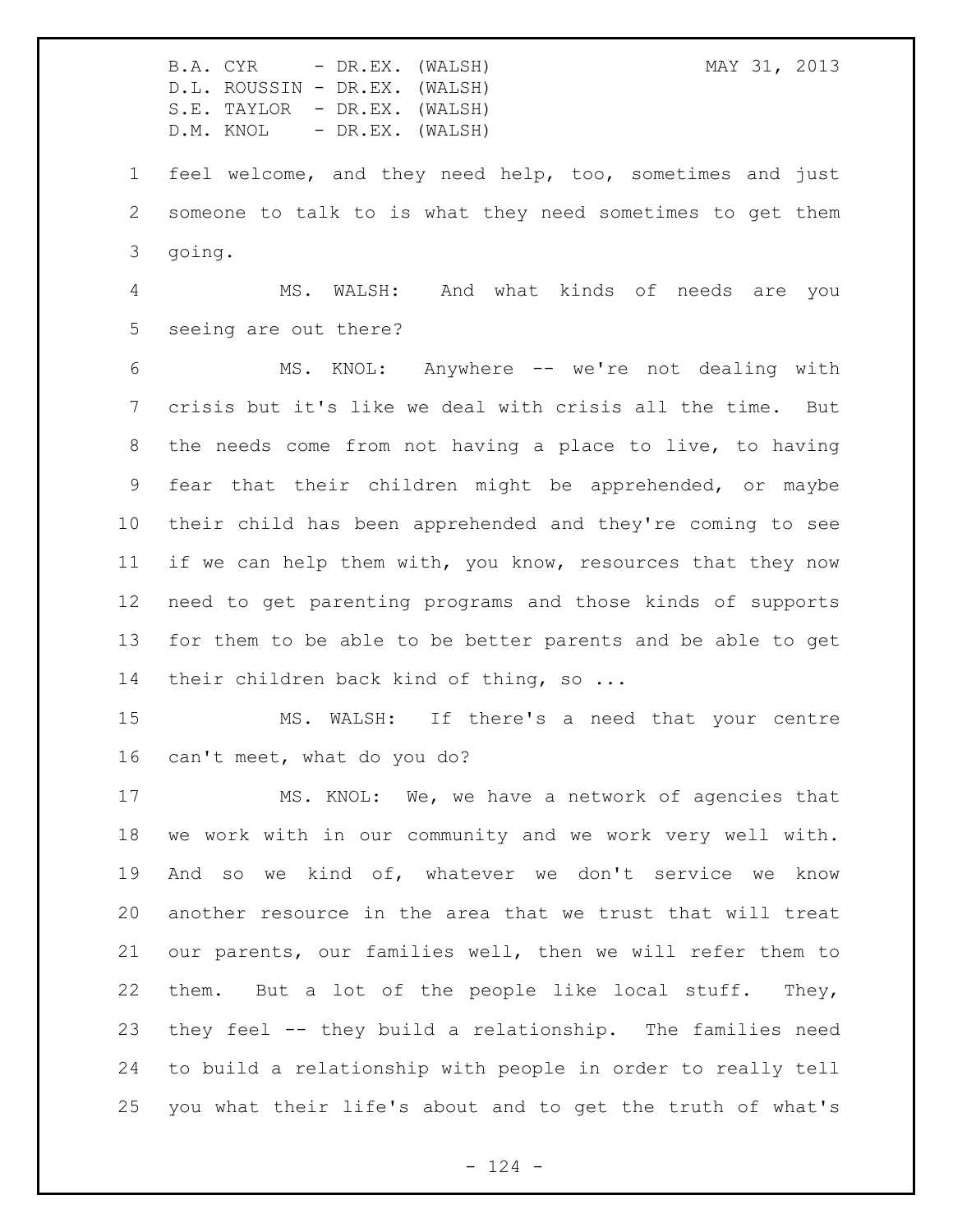B.A. CYR - DR.EX. (WALSH) MAY 31, 2013 D.L. ROUSSIN - DR.EX. (WALSH) S.E. TAYLOR - DR.EX. (WALSH) D.M. KNOL - DR.EX. (WALSH) happening so that you can really work at fixing things and helping them along their journey. Not fix it for them but give them the power and tools to fix it for themselves. MS. WALSH: And do you feel the centre is successful in doing that? MS. KNOL: I do. MS. WALSH: How long have you been with the centre, did you say? MS. KNOL: I was a founding member, so I've been there -- 11 MS. WALSH: Seventeen years. MS. KNOL: I'm going to retire there soon (inaudible). 14 MS. WALSH: How are you funded? MS. KNOL: We have funding from everywhere and anywhere. I get a federal funding, provincial funding, city funding, United Way, Winnipeg Foundation, anonymous donor and anywhere else I can get, you know, funding for specific things like the roof and, you know, kind of thing so whenever you need, something happens. And we also are lucky, we've, we also have some corporation have built relationships so they sponsor some of my Christmas programs 23 and stuff for families and that. So it's all about keeping, keeping yourself open and alive. And really, we don't advertise about Andrews Street and I don't advertise

 $- 125 -$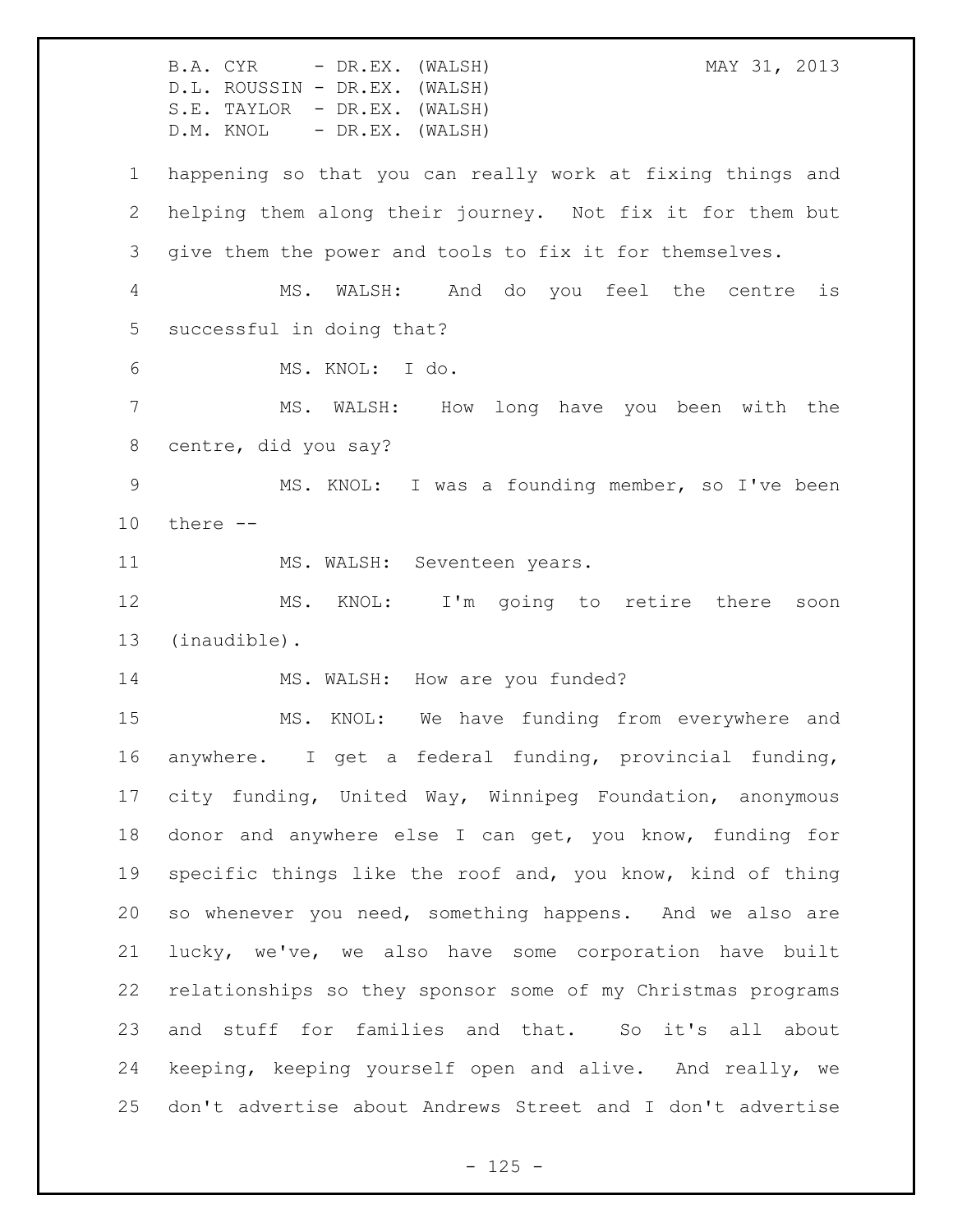about our programs because it's word of mouth and it's not like we're not full. We have people coming in daily and new people coming in all the time, and it's word of mouth from other people who feel that they, they've been respected and that they've gotten what they need from the centre so they refer other people and other families to the centre.

 MS. WALSH: Do any of the people who use your centre have contact with the child welfare system?

 MS. KNOL: Yes. Many of them, especially the ones that work with my Parents Helping Parents program.

 MS. WALSH: And the centre itself, does it have any formal working relationship with any aspect of the child welfare system?

 MS. KNOL: Not really. We, we certainly have a few of the workers that we connect better with, let's say, 17 that are willing to connect with -- see, we're not professionals, so a lot of times CF --

 MS. WALSH: Well, you're, you're showing what the record won't show, is that you've done air quotation marks.

MS. KNOL: Oops, sorry.

MS. TAYLOR: Air quotes.

 MS. WALSH: No, that's fine. But what do you mean when you say you're not professionals?

MS. KNOL: Like they don't have degrees and all

 $- 126 -$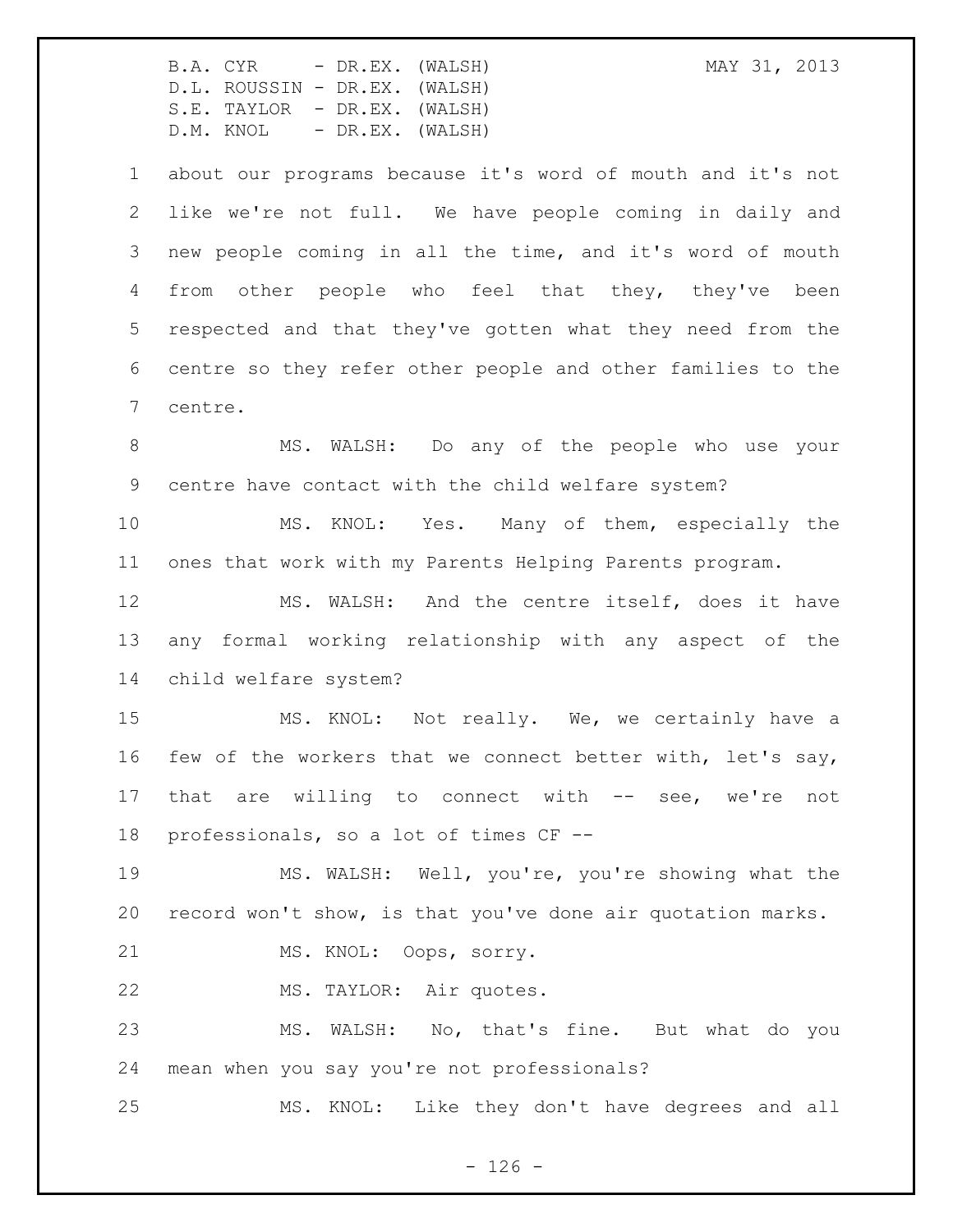these things. It's their life skills and they've gotten training on how to do the parenting programs, right, and we train wherever we can get training and stuff. But they don't have degrees and stuff so they're not professional -- they're not social workers. So some -- I feel lot of times a CFS worker feel that, you know, they're not, they don't 7 have the wisdom or they -- what do they have to offer. So they would prefer to seclude us. Like sometimes we wonder, well, why didn't they phone us, this family's been coming here for like four years working with us and you won't even bother coming and talk to us about what's happening so we 12 can support them, continue to support them, you know, those kind of things.

 So, and we have had a few workers that we can connect with and that get it and see the benefits of working with us for the families, because that's our bottom line, is for the kids and parents. So some of them work with us and will give us that information, and we can talk back and forth kind of thing. But the, I'd say the majority of them tend to feel like we're not important enough.

 MS. WALSH: What's the impact of that on the people who use your centre?

 MS. KNOL: It's very frustrating like because we, 25 we don't  $-$  just because they don't want to have anything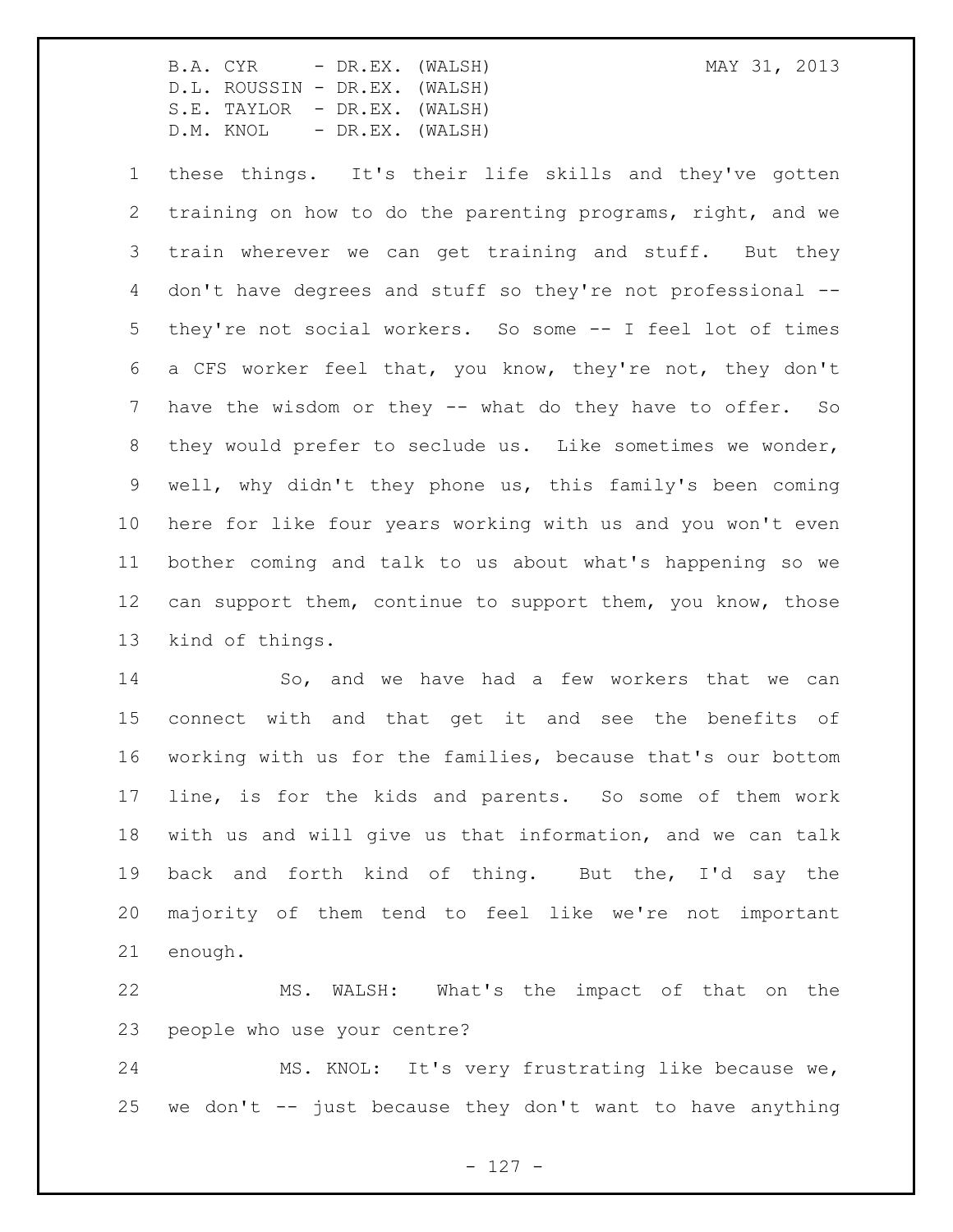to do with us, we continue to go to meetings and, you know, and sometimes they'll say my workers can't come in the room, and as long as the parent wants them in the room, I say no one can stop you from going in that room. So you learn that you have rights and they can't scare you off kind of thing and say something that's not true, because if the parent wants someone there, they can have someone there. My workers don't do the talking; we're just there to support them because these parents are saying that the workers say one thing to them, they come out and they try to get -- let's say we need parenting programs, so they come and set that all up and then they do the parenting and go back, and then the worker will say, oh, well now you need to do this and you need to do that, or, I didn't tell you that's all there was. So if there's someone else there that can witness what's being said, because there seems to be, it's always miscommunication.

 MS. WALSH: And just one more question before I move on to, to Sharon, is it your sense that the people who use your centre trust people who work at your centre?

21 MS. KNOL: Absolutely.

THE COMMISSIONER: What's the question?

 MS. WALSH: Whether her experience was that the people who use her centre trust the people who work at the centre.

- 128 -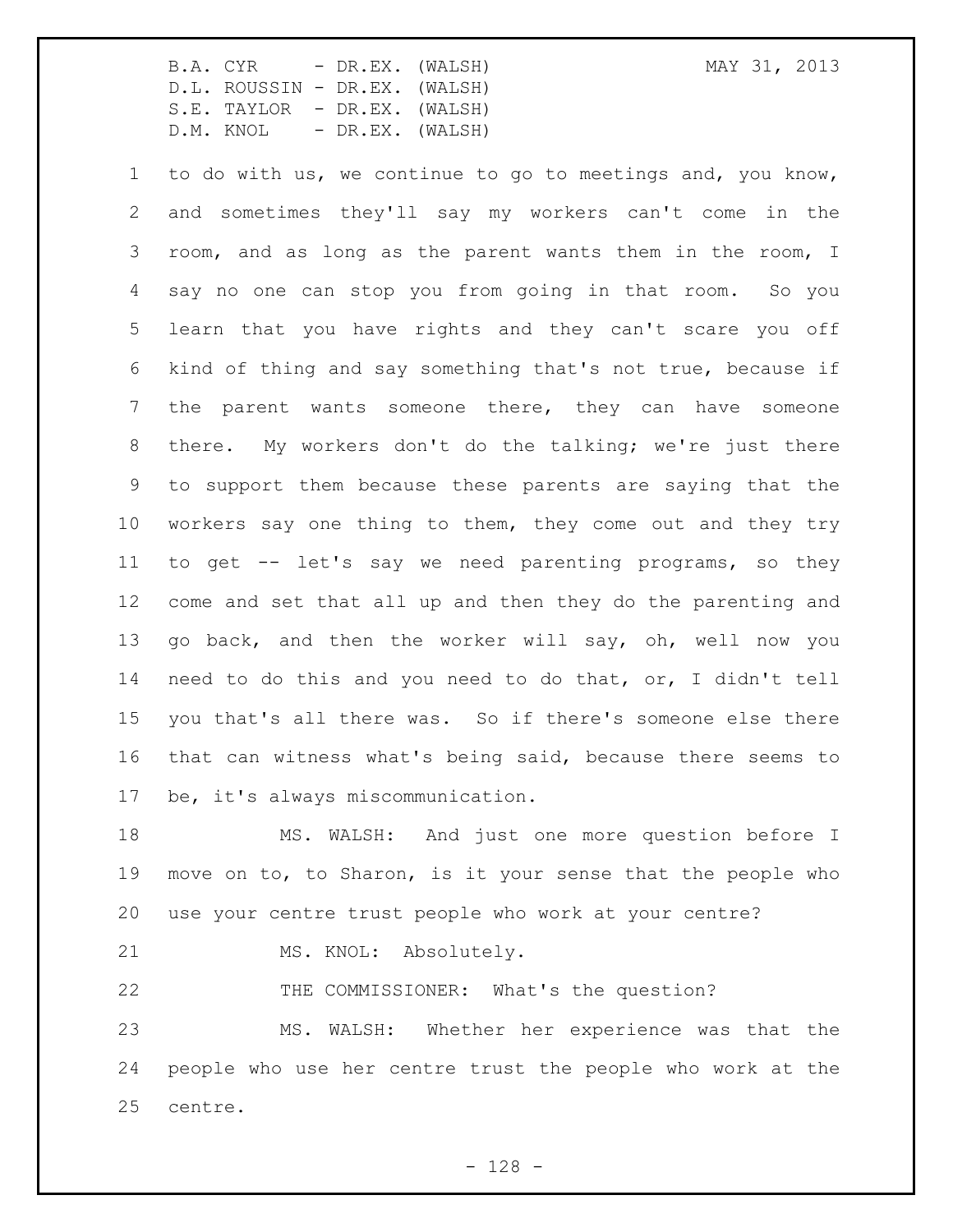B.A. CYR - DR.EX. (WALSH) MAY 31, 2013

D.L. ROUSSIN - DR.EX. (WALSH) S.E. TAYLOR - DR.EX. (WALSH) D.M. KNOL - DR.EX. (WALSH)

1 THE COMMISSIONER: Oh, at the -- okay. MS. WALSH: Sharon, tell us about your centre, what it provides, who uses it, what kind of staff you have and the interaction between the users and your centre with Child and Family Services.

6 THE CLERK: (Inaudible).

 MS. TAYLOR: Pull it away? Okay. That's good? Well, we're a family resource centre located in the West Broadway area, which is in the Langside, Furby, Sherbrook area, catchment area that we work in.

11 As a family resource centre, we have a preschool, we have -- and in that preschool we'll have respite where parents can be off site, a limited number of parents can be 14 off site, but they can also, the majority of our parents are on site. We offer parenting classes, which we offer one-in-one parenting. We offer Triple "P", we offer Nobody's Perfect, we offer attachment parenting classes, we operate parenting classes all year round. We do prenatal and postnatal classes. We have health services which involves having a doctor come once a week, and we have a health educator that will do various workshops on current issues that the families might be talking about, about immunization, various things, diabetes, whatever the families sort of express to us that they would need.

We also cover and assist parents with their basic

 $- 129 -$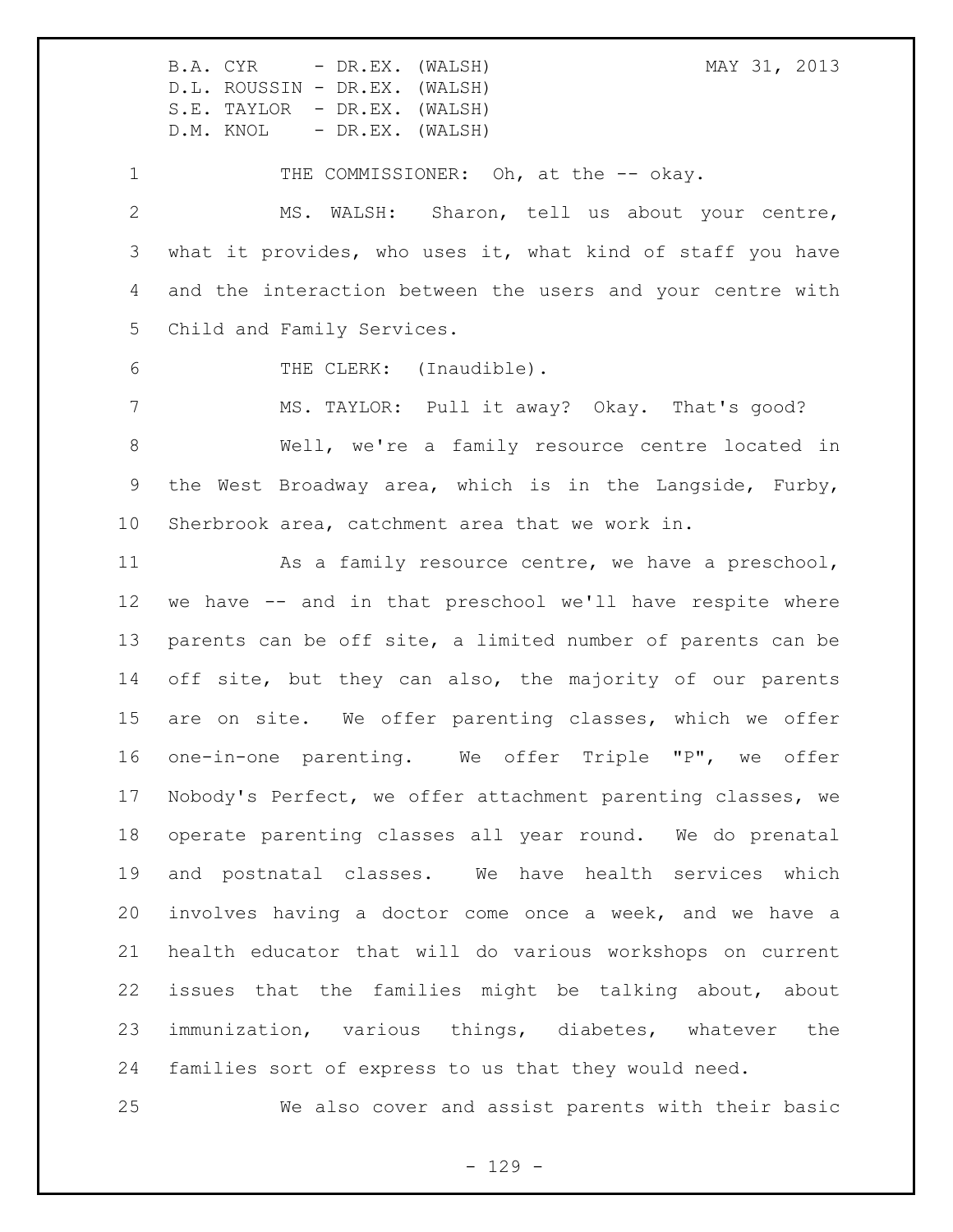needs being met because, the majority of them, their basic needs are not being met. So you offer a free phone, because even to this day social assistance still sees it as a luxury. And then we have laundry on site and we offer emergency food and a food bank.

 We also deal with issues around substance abuse and violence, and that's where we work with the whole family unit as far as them defining what the goal is to be able to work on the issues around, that they define as the issues around addictions and violence.

 We're also a drop-in and people can just come and have a safe place to be and be able to network with many of the other people that come. We have computers on site because many of our families do not have access to computers.

 And then we have a position where we deal with providing assistance around EIA, around housing, food security, all of those type of issues.

 MS. WALSH: When you say "assistance", you mean like advocacy or ...

 MS. TAYLOR: Social assistance, if they need assistance around lawyer, legal issues, we provide those type of things, or be able to refer to resources that they would be able to receive those assistance.

We're dealing with approximately 3500 individual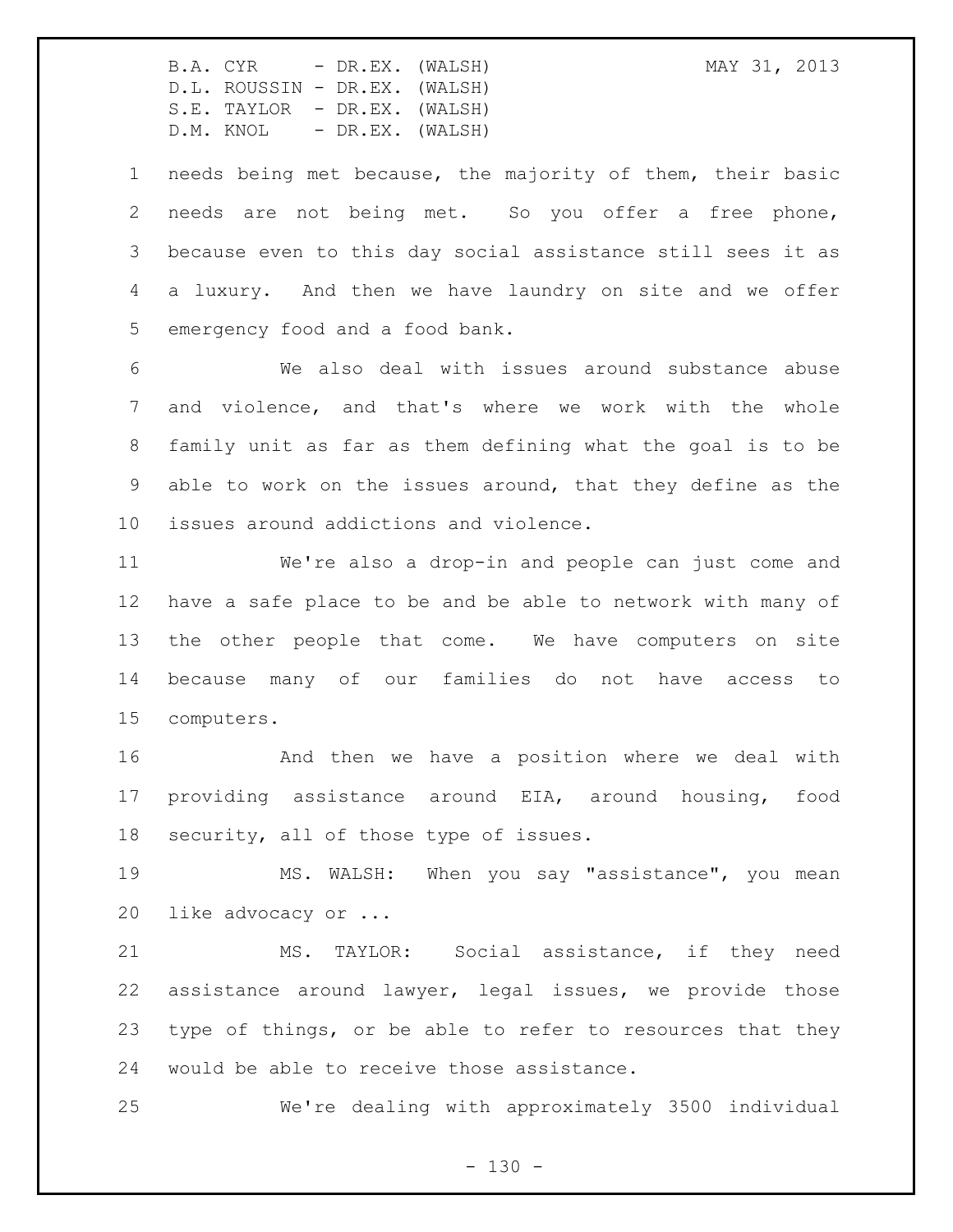families per year that come about 30,000 times. The population that we're working with is a large percentage are aboriginal and we're seeing a lot more refugees, a large percentage, so we're up at about 25 percent are refugees.

 The commonality that I would say that all these families are experiencing, in my opinion, are very -- about the effects of poverty and how the poverties affects families. And I think the biggest barrier that I've experienced in my life working in this job, because I'm, like Dilly, one of the co-founders, is the systemic barriers. Like, nobody is really talking about the systemic barriers are the biggest barriers that our families are experiencing.

15 MS. WALSH: And what are those?

 MS. TAYLOR: Systemic barriers is poverty, one, discrimination, marginalized, what's it like to be isolated, transportation, child care. You could go through the whole gambit. And I've been in social services for 35 years and those issues haven't gone away. In fact, it's getting bigger and that gap is getting bigger between the haves and the have-nots.

 When you ask about funding, I have multiple funders. I think at this point I have 14. I have federal funding, I have provincial funding, I have child care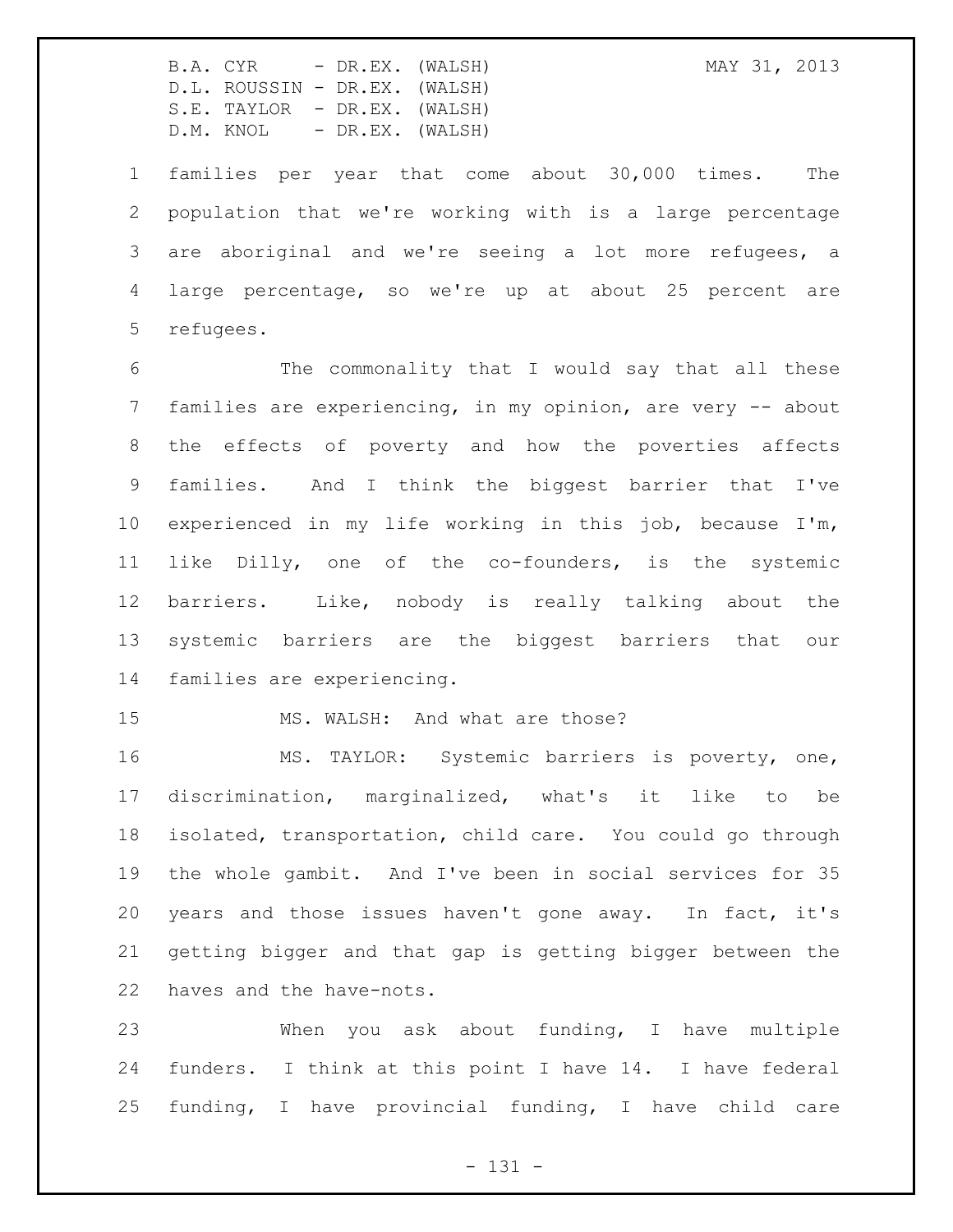B.A. CYR - DR.EX. (WALSH) MAY 31, 2013

D.L. ROUSSIN - DR.EX. (WALSH) S.E. TAYLOR - DR.EX. (WALSH) D.M. KNOL - DR.EX. (WALSH)

 funding, I have three foundations and then I have individual funders and I have private, anonymous donors. And it still isn't enough. Like, you're just always cutting it and nobody really wants to pay for the infrastructure.

 So I don't know if I'm answering -- so we try to do holistic services and we try to provide services according to what the families tell us what they need.

 When I first started, it felt like a good feel place that you would just do a parenting class. As time went on, you realized that people's lives are very complex and then how do we be able to assist and work with them in many ways. And so we just keep expanding in areas, with a limited budget, to be able to provide whatever the families need.

 MS. WALSH: And in terms of interacting with child welfare services, do your clients have interaction with the child welfare system?

MS. TAYLOR: Yes, they do.

 MS. WALSH: And does your agency have any kind of formal interaction with the system, child welfare?

 MS. TAYLOR: I don't know if it's formal but they will refer people to us. And sometimes it's very limited because we have to consider what the people that we're serving want because they don't always trust Child and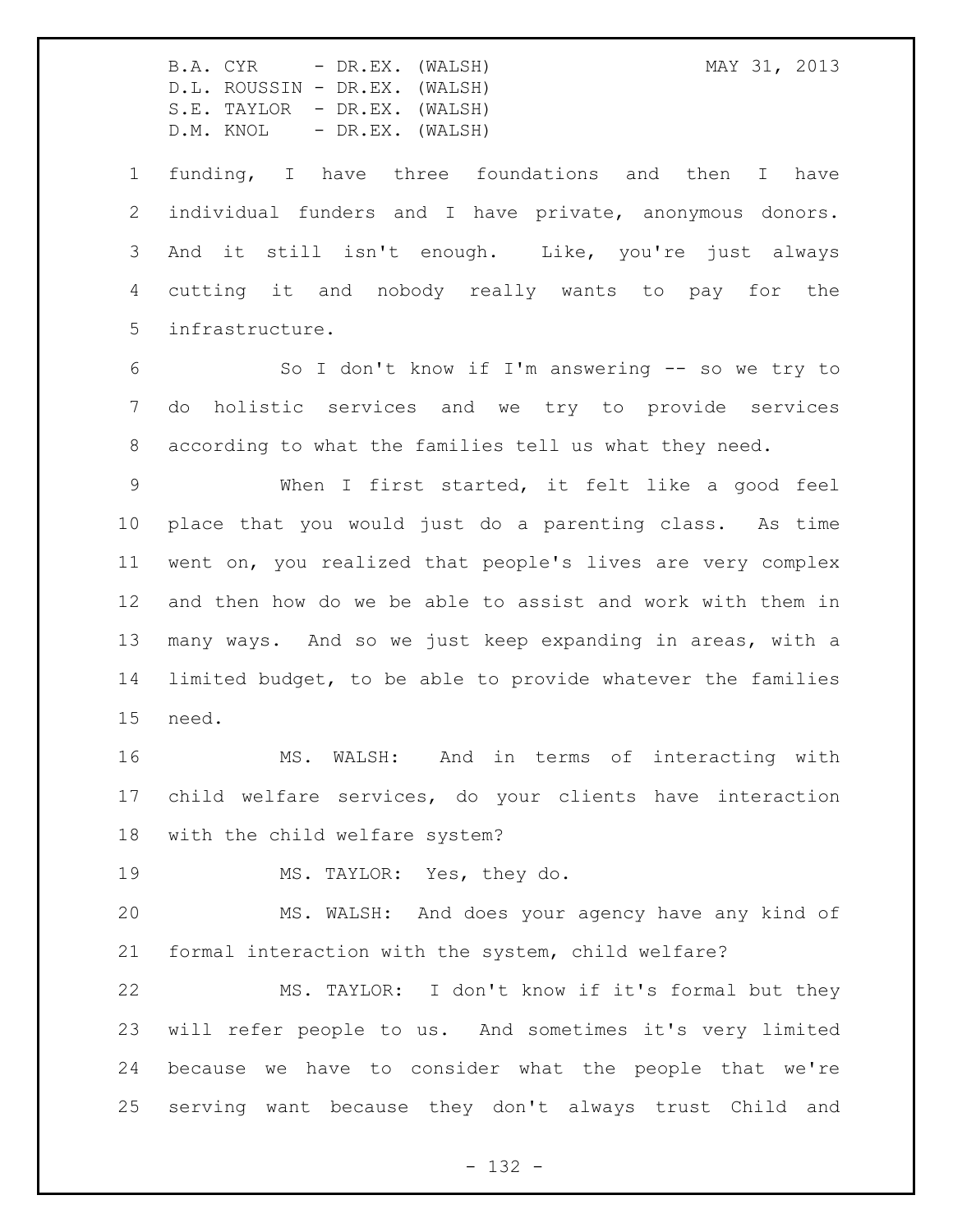Family Services because it seems that it's very much about apprehension versus about having, providing supports to family. So it becomes a very awkward position, but we do have a relationship with them where they will refer people to us. We will tell them about what services are available, so it's reciprocal in a way, and it's sometimes very dependent upon individual workers.

 MS. WALSH: Do you find that the people who come to use your services trust your staff?

 MS. TAYLOR: Yes, explicitly. I think because, one, we, we don't define ourselves as experts. We work with them where they're at, and it's sort of the harm reduction model: it's about working with them where they're at and going along with them in the journey as to what they sort of feel their needs are. In our program around addictions and substance abuse, we have, we had an evaluation that said we were actually doing better than one of the largest organizations that deals with addiction and violence.

MS. WALSH: Thank you.

Diane.

 MS. ROUSSIN: So I, I'm the executive Ma Mawi Wi Chi Itata Centre and Ma Mawi is many, many things, but I guess number one, we're an indigenous-led organization so we have an all indigenous board of directors and we have

- 133 -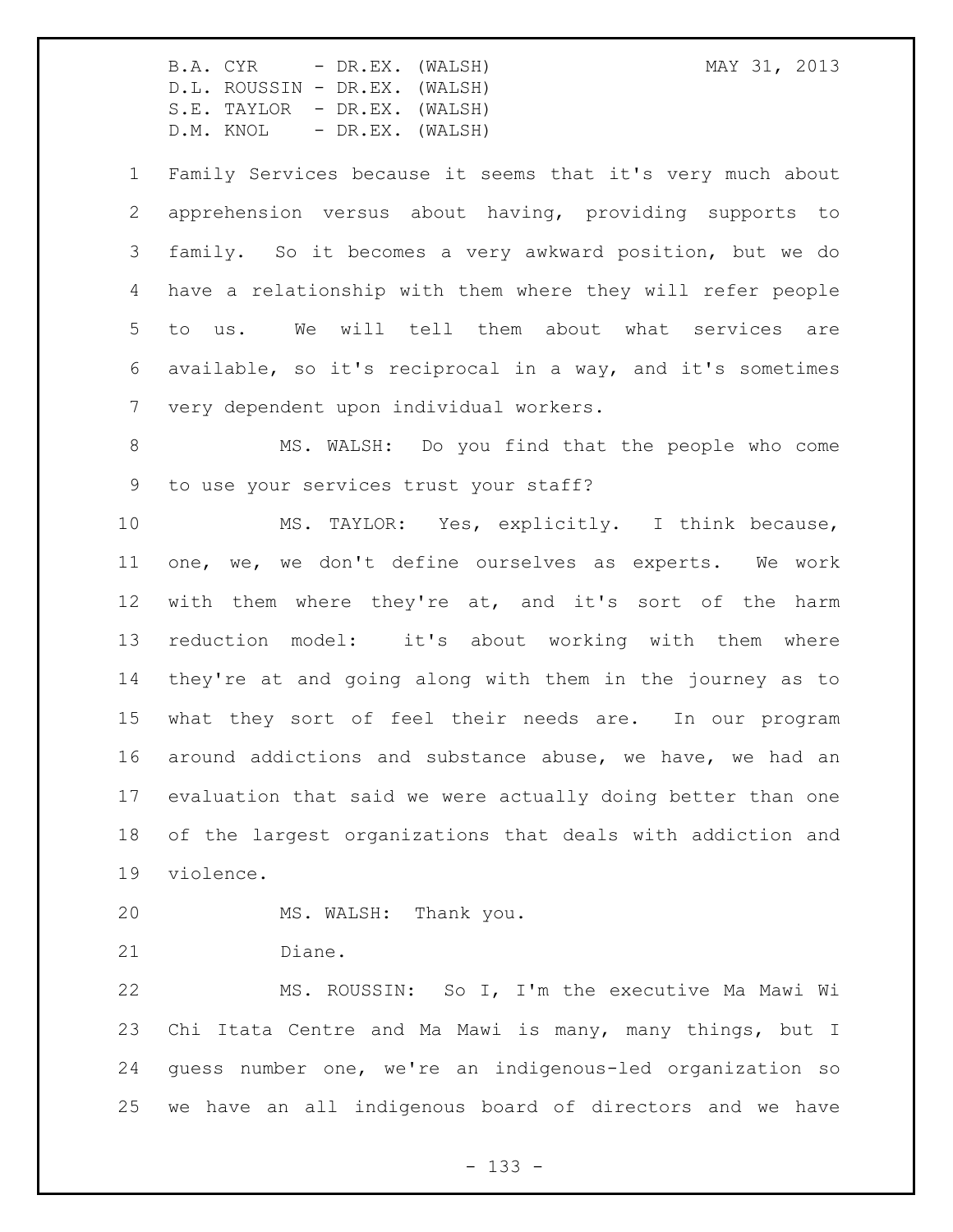primarily an indigenous staff and we're somewhere in the neighborhood of a hundred and seventy-five. Fluctuates; summertime we have more summer students.

 THE COMMISSIONER: Hundred and twenty-five staff? MS. ROUSSIN: A hundred and seventy-five. THE COMMISSIONER: A hundred and seventy-five

staff members?

 MS. ROUSSIN: Yes. That doesn't include our volunteer base. We have a very large volunteer base as well. And again, that would be full-time. We have a whole bunch of casual and we have a whole bunch of foster parents. I would say that we're the largest urban aboriginal organization in Winnipeg. We've been around for 29 years. We deliver over 50 different programs and services and resources. We operate out of 11 different sites throughout the city. We do have one healing lodge out, out of town. We deliver youth leadership mentorship programs, we have three resource centres very similar to Wolseley and to Andrews Street. We have family violence programming, we recruit and train aboriginal foster families to provide foster care for kids who are in care of CFS, both long term and short term foster families. We have five group homes and each group home has a different specialty and focus.

THE COMMISSIONER: Speak right into the mic, will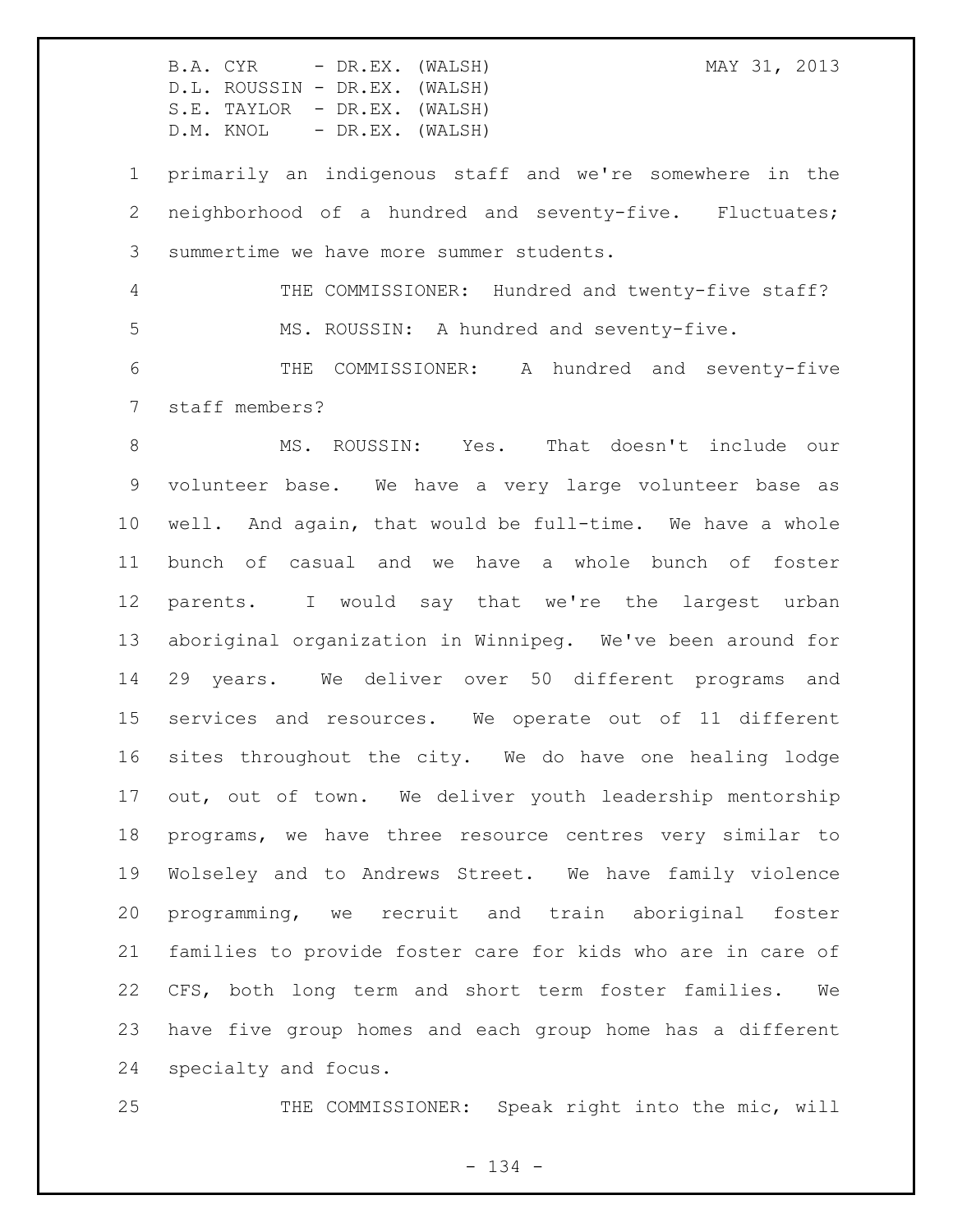B.A. CYR - DR.EX. (WALSH) MAY 31, 2013 D.L. ROUSSIN - DR.EX. (WALSH) S.E. TAYLOR - DR.EX. (WALSH) D.M. KNOL - DR.EX. (WALSH) you, please. MS. ROUSSIN: Oh, sorry. You can't hear me. I was pushing it away, I thought I would be too close. MS. TAYLOR: You didn't want to sound like me. MS. ROUSSIN: Yeah. So we, we deliver quite a variety of services. You know, we've really grown since our inception and, and that's been very focused and specific, just knowing that aboriginal people need to be in a position to deliver services to our aboriginal families and that we can do that and we need to do that. And, you know, there's a certain level of capacity within our aboriginal community to do that, always recognizing that there can always be more and there can always be improvement.

 I think the Ma Mawi Wi Chi Itata Centre, Ma Mawi Wi Chi Itata is a, is a phrase, it's Ojibway, and it translates into we all work together to help one another, and that phrase is really grounded in this concept of reciprocity. So when the organization was found, it recognized that, okay, so we will be some -- we'll, we'll get some dollars, we'll hire some staff and we'll be these helpers in the community. But there is such a large job to do out there that we need to really rely on the community to get that job done. So it's a reciprocal kind of relationship in that, you know, there's some things we can

 $- 135 -$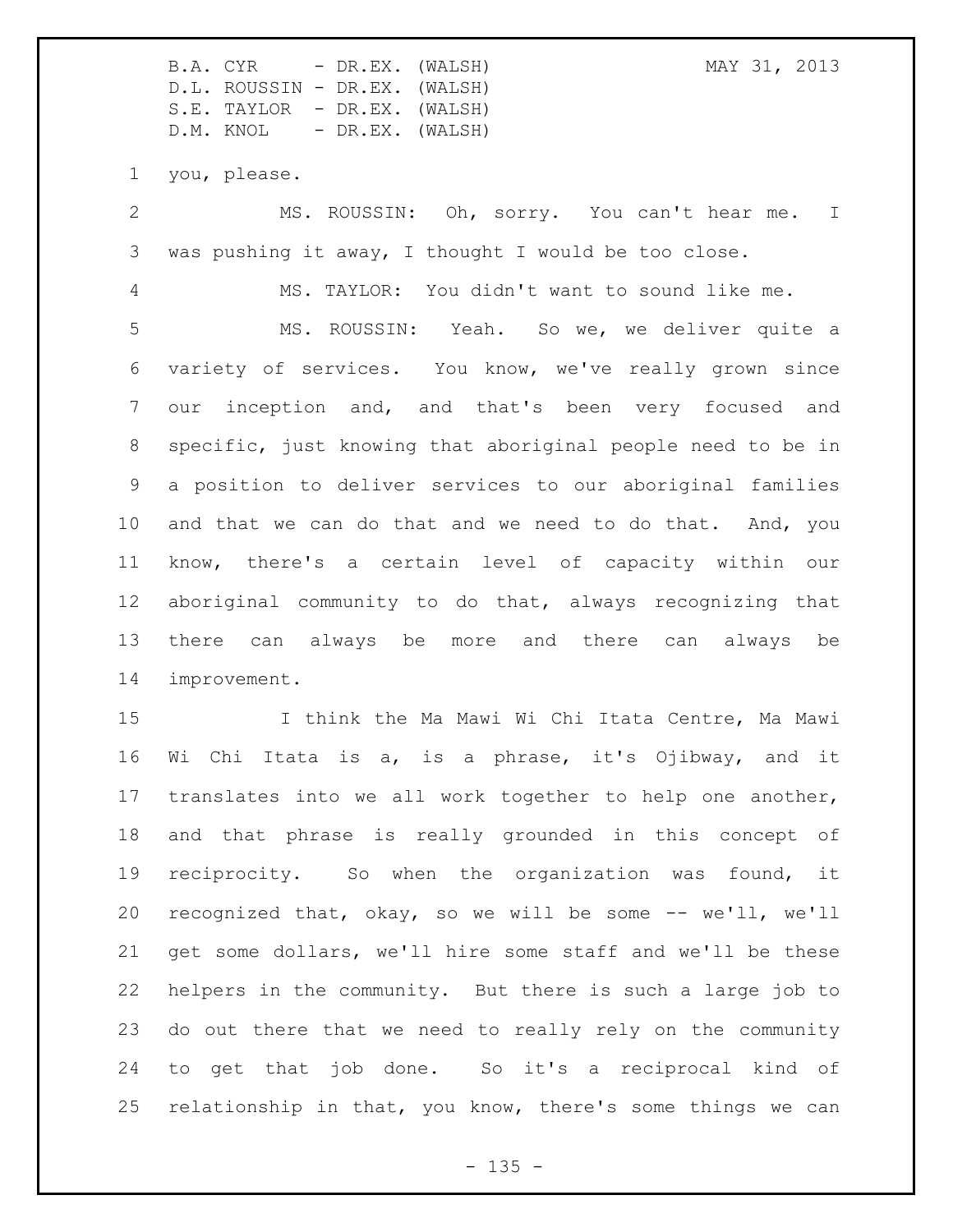do but there's a lot more that the community can do. And so that's really what grounds our service philosophy. And so all of our services have to have opportunity -- you know, people need help, the services are there for them to access some of that help. But every one of our services also needs to have the other side of it where, if people want to give and if people want to participate in a different way, not from the deficits model but from a strengths model, that we provide that opportunity as well. So we're challenged every day to find opportunities within all of our services where people can give back and contribute. And so we'll often -- that's why we have such a large volunteer base, and so -- because people want to participate and give more than they want to receive the emergency services type style.

16 So, so we try to create places and spaces where people are comfortable, where they feel like they belong, where they feel like they actually own the place. If you 19 walk into any one of our centres you'll -- we have very few staff in those centres; it's pretty much run by the community and that's because the community just takes ownership because they feel like they belong there, they feel like the service and the place is theirs, and it is.

 So, you know, we have similar to what the two ladies previous have talked about. We have, you know, the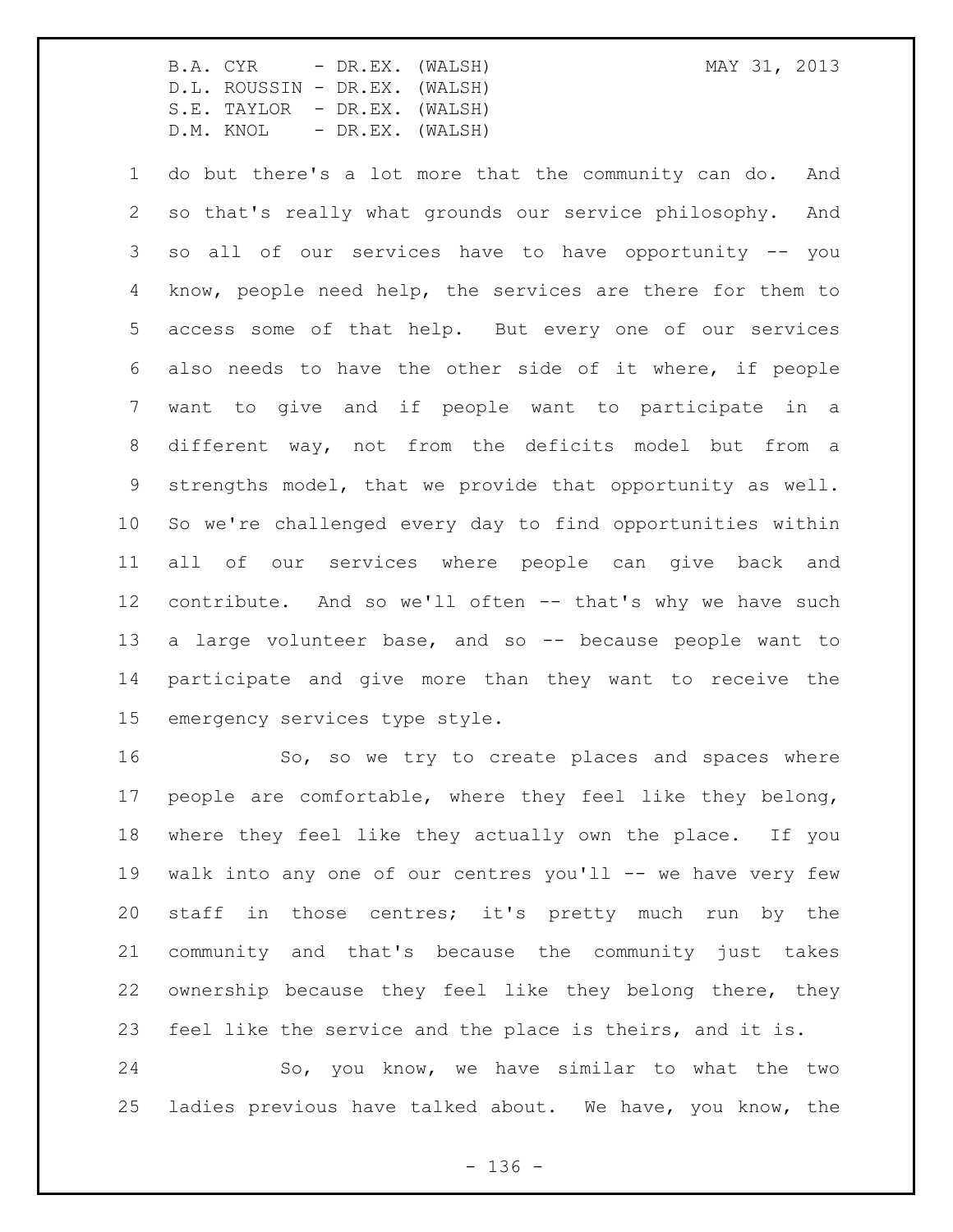coffee's always on, there's always at least toast, you know, if nothing else. The washing machine's there, the telephone's there, the internet access is there. More importantly, there's people there that you can connect with because, again, at the core of all of our programs and services we're in the business of building relationships and, you know, in order to have a really good service under any banner you really have to have good trusting relationships with your families in order for the service to work, and so that's really important to us and we try really hard to, to do that and build that foundation.

12 MS. WALSH: How successful --

13 THE COMMISSIONER: What hours are you open?

 MS. ROUSSIN: Depend -- different services are open at different times. For instance, our 363 site, because that's a partnership model, we're open 365 days a year, pretty much from 8:00 a.m. till 9:00 p.m. Other services will be 9:00 to 5:00 Monday to Friday. Obviously, our group homes are 24 hours a day, you know, 365 days a year. Same with foster families; obviously, they would be on all the time. So it's really all over the map --

22 THE COMMISSIONER: Yeah.

 MS. ROUSSIN: -- because our services are so -- there's such a variety of service that the hours are, are all over the place.

- 137 -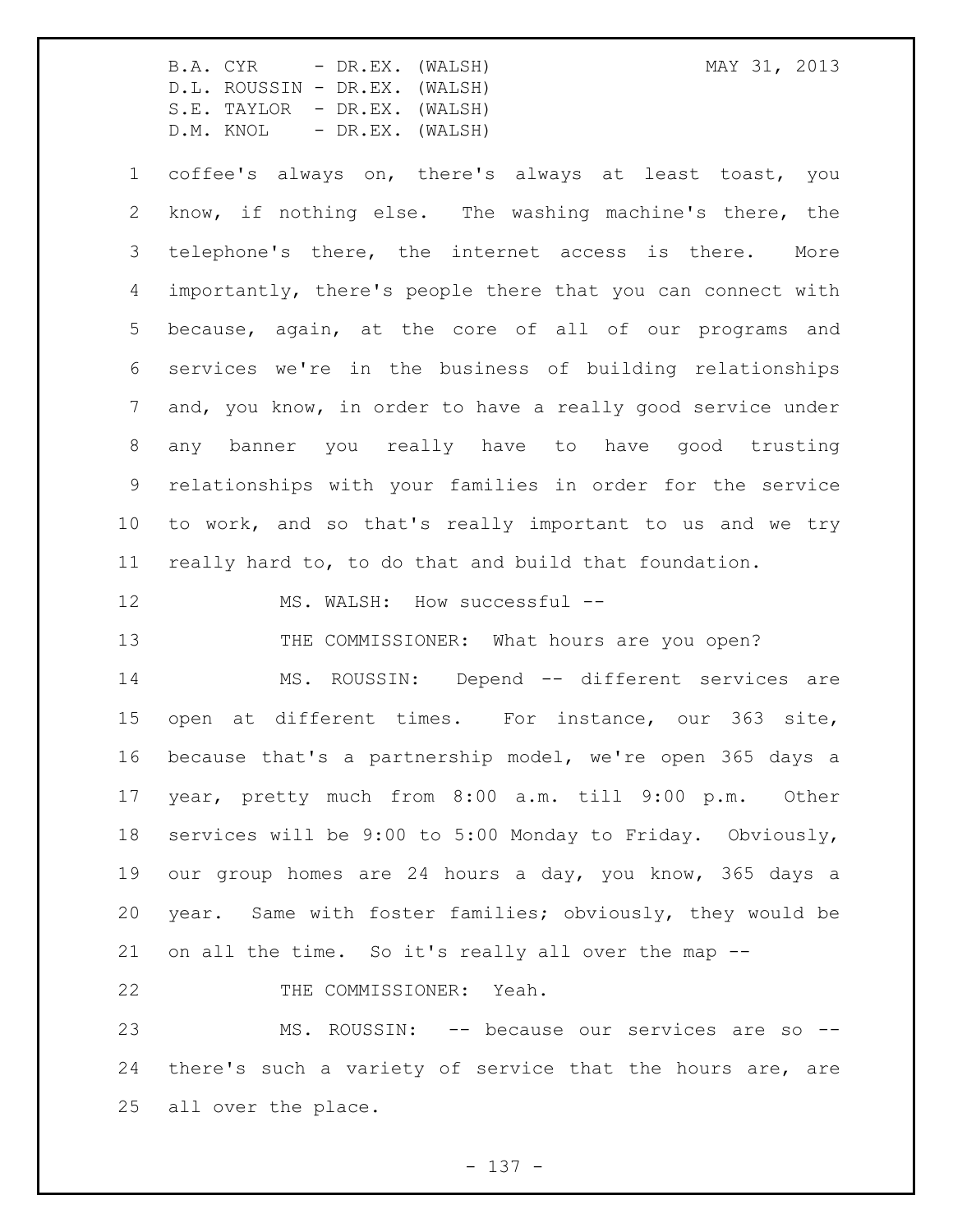We also -- so, you know, that's the core of working with our families. Ma Mawi is often really looked to, to participate in cross sector initiatives, in a lot of collaborative sorts of things in Winnipeg, so we sit at a lot of coalition tables, we sit at a lot of collaboration tables. You know, the aboriginal (inaudible) for the North End, you know, Ma Mawi is the administrative lead on that. The, a vision for Merchant's corner where we've, you know, a group of us as a coalition have acquired the Merchant's Hotel and we're going to turn that into a community hub and, you know, with lots of housing and supports for community. Ma Mawi is the administrative lead on the community led or organizations united together coalition, short form is CLOUT, CLOUT coalition. So Ma Mawi is often asked to be the lead administrator for a number of those kind of collaborative initiatives.

 We administrate an aboriginal Head Start program with -- can't think, it's escaped me but --

UNIDENTIFIED PERSON: Little Red --

 MS. ROUSSIN: Little Red, Little Red Spirit. We're -- Ma Mawi is the administrator on, on a particular part of the Live Safe initiative, which again is another tri-level sort of initiative with -- here in the city.

24 We're participating, again, through administrating a coordinator through the parent/child

- 138 -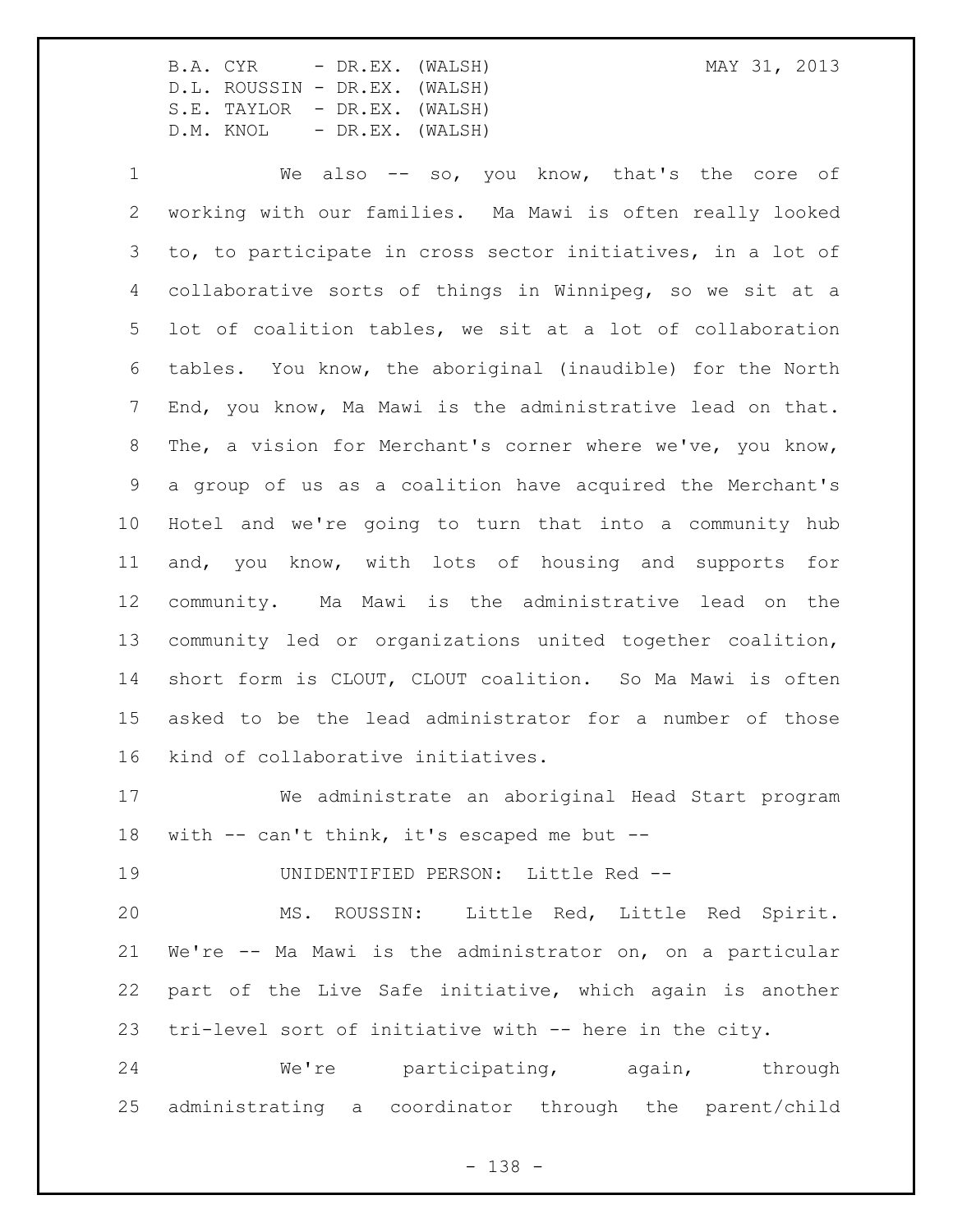centres in community schools. So there's all these sort of one-offs that we're always asked to participate in because I think as an organization we have built our capacity to, to lead and to collaborate and to administrate and to, you know, we have a pretty sophisticated financial department, you know, to do the financial reporting.

 But more importantly, I think Ma Mawi is seen as a real lead around bring that indigenous perspective and that indigenous voice to the table, so we often get asked to participate on, you know, committees or consultations, 11 or whatever, to bring that voice forward so ...

 MS. WALSH: Where does your funding come from? MS. ROUSSIN: We get it from everywhere. We are excellent grant seekers. The majority of our funding, you know, and depending on how much of the other funding we get, I would say it fluctuates anywhere from 65 to 85 percent comes from the province, and again, a variety of departments within the province. We get funding from the City of Winnipeg, we get funding from the federal government, we get from United Way, Winnipeg Foundation, True North Foundation, various small grants we're always applying for. You know, we have our corporate donors that, you know, donate to us and then we have private donors as 24 well. So it's really from under every rock. We, we spend a lot of time turning over the rocks.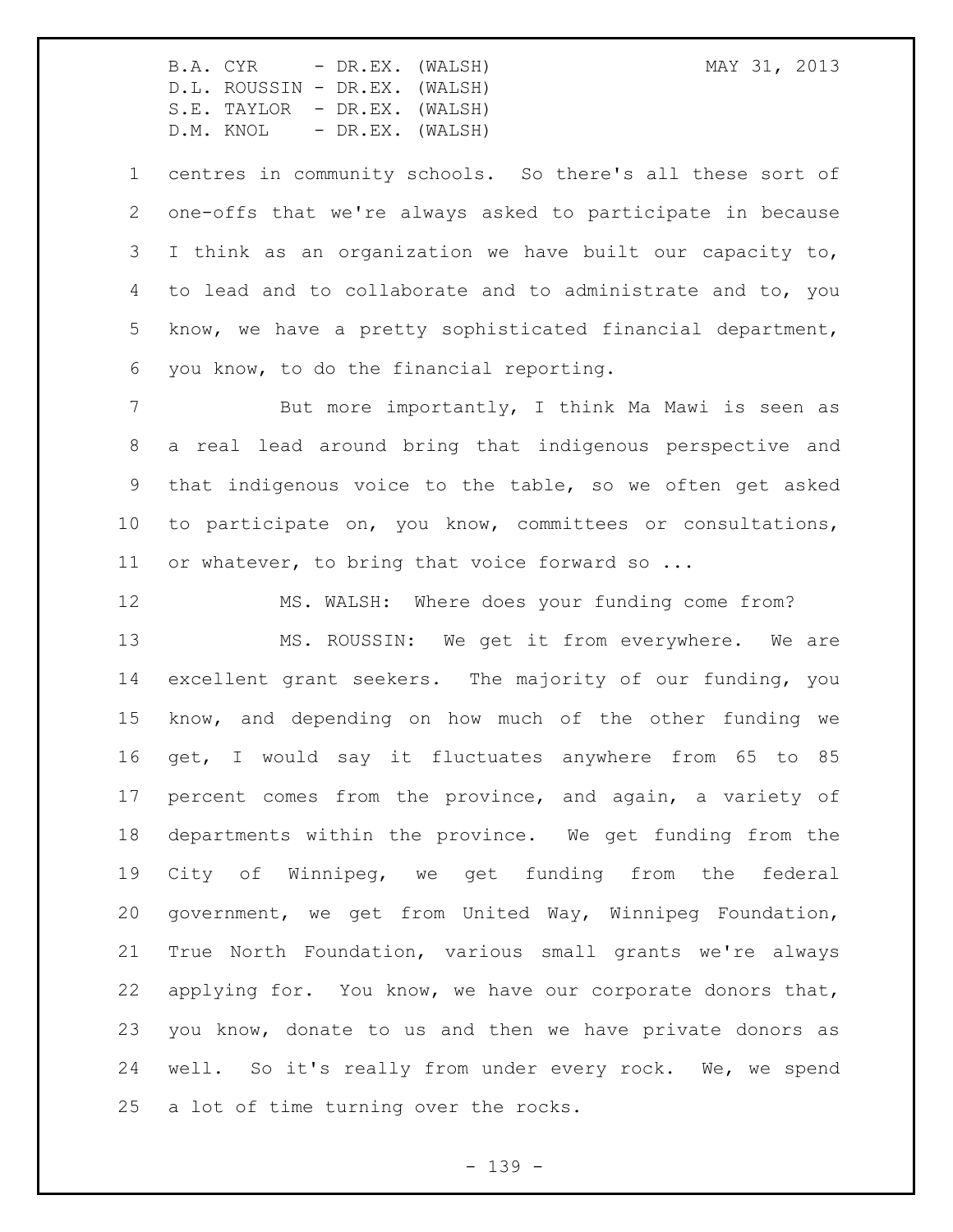MS. WALSH: Tell us about the interaction with Child and Family Services both of, on the part of the agency itself and the people who use your services?

 MS. ROUSSIN: Well, it would be in a number of ways, so we recruit and train aboriginal foster parents and so our long term foster family program is the Ozosunon program, so we're somewhere in the neighbourhood of like a hundred twenty beds there. But, yeah, so we will sort of recruit and train and support aboriginal families to be foster parents for kids who are in the care of CFS. We have a shorter term foster family program called the CLOUT program, Community-Led Organizations United Together program. And so that's the younger children and it's a short-term emergency-based foster placement program. And again, recruit and train aboriginal foster families to, to be those placements for kids.

 Again, five group homes. And so all of our group homes would be kids who are in the care of CFS. Typically, mostly teenage, the teenagers, 18 and under. Our boys home is, I think, 12, 12 years and up.

 So we have our -- we have three community care sites, resource centres and so families will walk in and either they're already involved with CFS and so how can they -- they'll sometimes need some advocacy to keep their kids. Sometimes they will need to do things to get their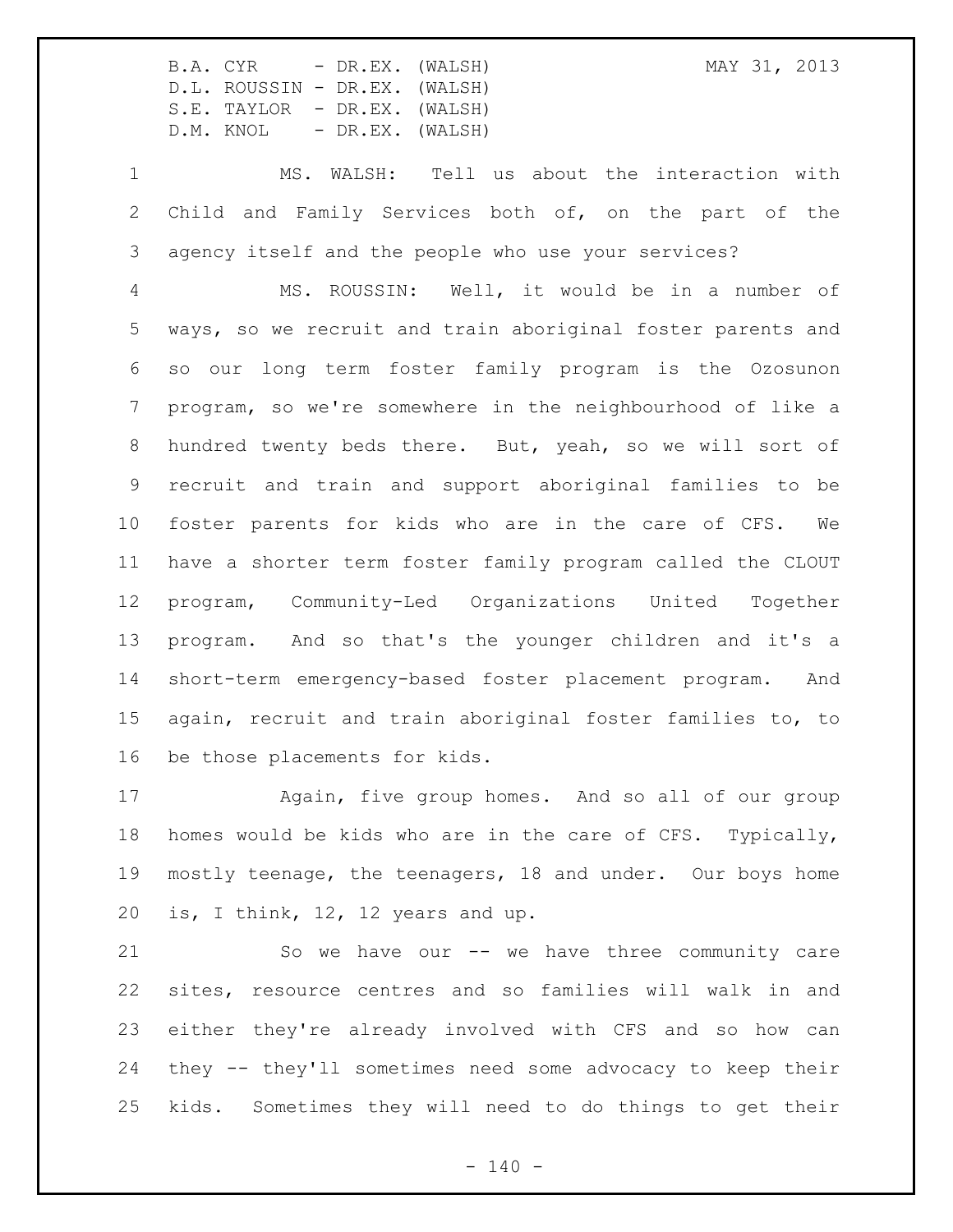kids back, and sometimes they're just struggling, you know, and so they can come to us and we can figure out what it is that's creating the stress, you know, before we get to that protection stage, right. So sometimes people just need help with how are they going to drag five kids around to do laundry, you know, or sometimes they just need transportation. Sometimes they need someone just look after their kids so they can go grocery shopping. I mean, you know, sometimes parents just need a break. Like, I mean, there's all kinds of things that come up.

 MS. WALSH: And does your agency have capacity to meet those kinds of needs?

 MS. ROUSSIN: We try to as much as possible 14 within our budgets. So again, you know, we try to -- whatever the family is coming in the door with, we try to respond to that as best as we can with the resources we have. We work, obviously, with our sister organizations as much as possible and we'll refer if we can. So we, we try not to turn anybody away as much as possible. If we don't have it, then we try to figure out who's got it and how can we get it.

 MS. WALSH: Okay. And I'll come back to how you 23 four, and then with others, collaborate. One more question: Are you a mandated child welfare agency? MS. ROUSSIN: We're a community-mandated ...

 $- 141 -$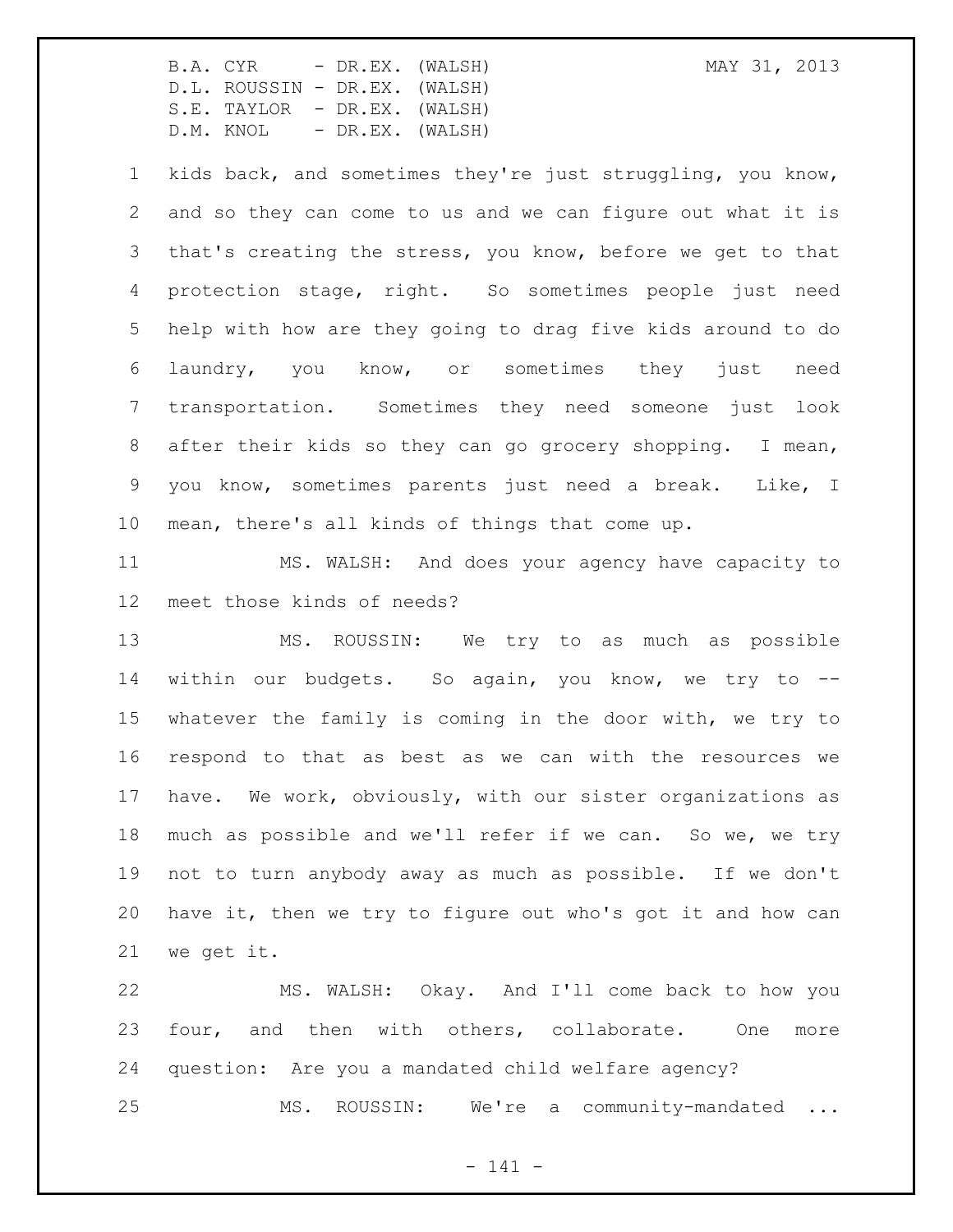Well, so when Ma Mawi was formed there was a vigorous debate at that time about what -- because there was not a lot of indigenous-led services and Ma Mawi was formed in response to the child welfare system because back then an aboriginal child died in the care of CFS and so the aboriginal community started, you know, getting together to figure out, well, surely we can do something about this. And so vigorous debate about whether or not the Ma Mawi Wi Chi Itata Centre would pursue the legal mandate to apprehend children, and back then it was decided no. And, and --

## 12 MS. WALSH: Why is that?

 MS. ROUSSIN: -- the reason for that is because there's reciprocity in that, you know, fundamental philosophy that the organization would be. In order to build very trusting relationships with families you can't have the power to take away their kids, and that was the thinking back then and that's the thinking today. So I have the luxury of being able to talk to those people who are around who formed Ma Mawi way back when. They're still walking around, I can still talk to them, and then there's still people who work at the agency who were around in those days. And so that conversation does come up every now and then and we're still firm, you know, we don't want the legal -- we don't want the power to take away kids, we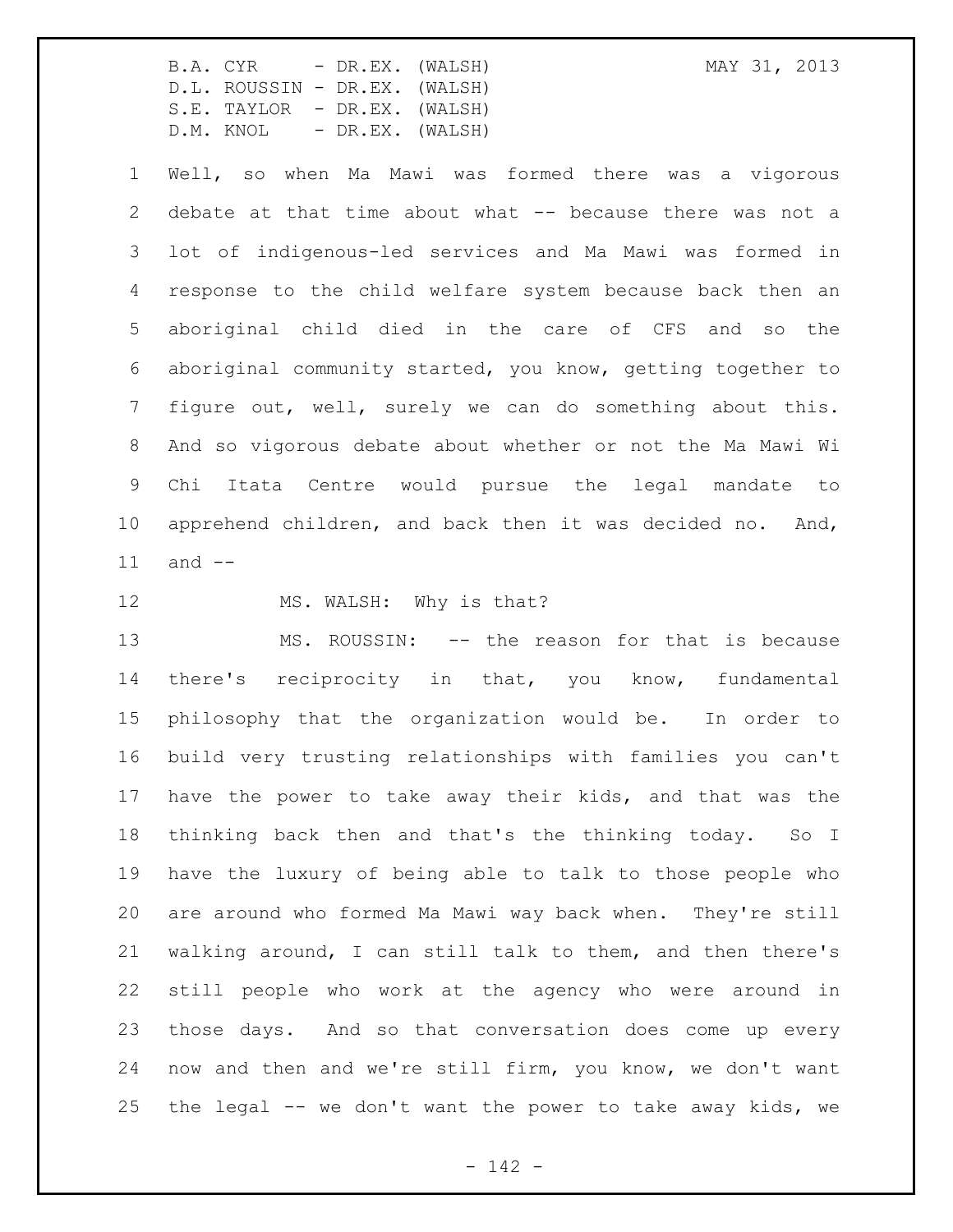B.A. CYR - DR.EX. (WALSH) MAY 31, 2013 D.L. ROUSSIN - DR.EX. (WALSH) S.E. TAYLOR - DR.EX. (WALSH) D.M. KNOL - DR.EX. (WALSH) want to work with the families in supportive preventative way. MS. WALSH: Just before we get to Bernice, when, when Diane said why Ma Mawi had declined the opportunity or declined becoming a mandated agency because in order -- I can't recall your exact words but -- MS. ROUSSIN: In order to build the really true, trusting relationships with families you can't have the power to take away their kids. MS. WALSH: So I saw all of you nod your heads. Was I accurate in perceiving that? 12 MS. KNOL: Yes. 13 MS. TAYLOR: Yes. MS. WALSH: Is that a statement you all agree with? MS. KNOL: Yes. 17 MS. TAYLOR: Yes. MS. WALSH: Okay. Thank you. Anything else before I go on to Bernice? MS. ROUSSIN: No, don't think so. 21 MS. WALSH: Okay. MS. ROUSSIN: (Inaudible) thank you. MS. CYR: My name is Bernice Cyr. I'm the executive director of Native Women's Transition Centre. Native Women's Transition Centre has been around for 34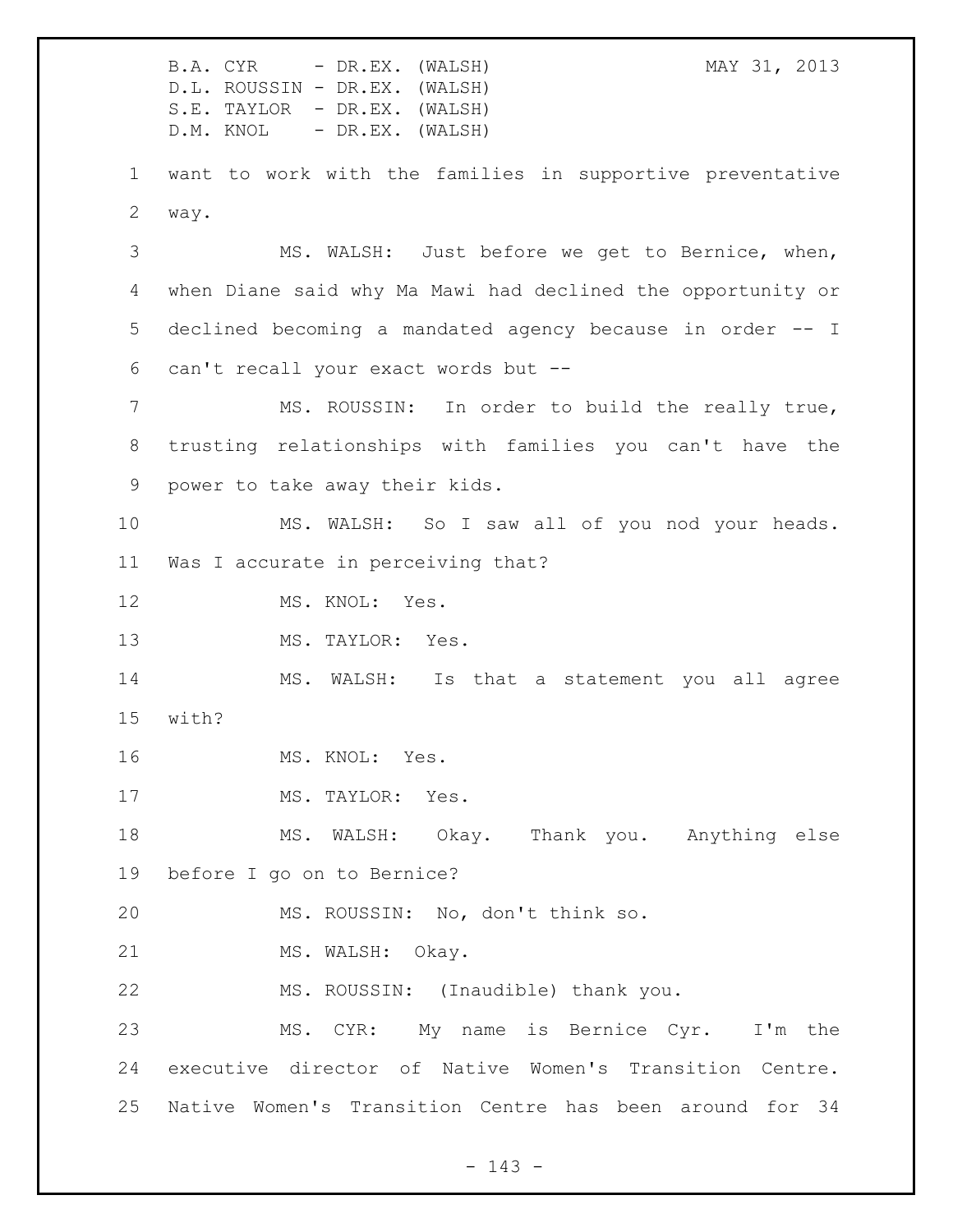B.A. CYR - DR.EX. (WALSH) MAY 31, 2013 D.L. ROUSSIN - DR.EX. (WALSH) S.E. TAYLOR - DR.EX. (WALSH) D.M. KNOL - DR.EX. (WALSH) years. It's the only aboriginal-led aboriginal women's long-term transitional facility in the province. We have 60 beds, three sites. And we work with women who are escaping violence, men's violence, economic violence, system violence and addiction issues and are looking for long-term supports and including residential. So we work towards creating a safe environment for women and children. 8 We have many funders. Well, we have some big funders and then the rest we actually had to seek out per diems. 11 THE COMMISSIONER: Who's the big funder did you say? MS. CYR: Family Services and Labour. 14 THE COMMISSIONER: The province. MS. CYR: The province. And then we had to search out per diems because we couldn't actually obtain funding for a lot of our services so I now charge per diems, particularly child welfare, Corrections, both federally and provincially. We have, out of those 60 beds, 34 are mandated for women leaving Correction. They are the only beds available, in most cases in the prairies federally and they are the only beds available provincially for women leaving Corrections because there is no halfway house mandated for women. And they oftentimes have

heavy  $-$ 

 $- 144 -$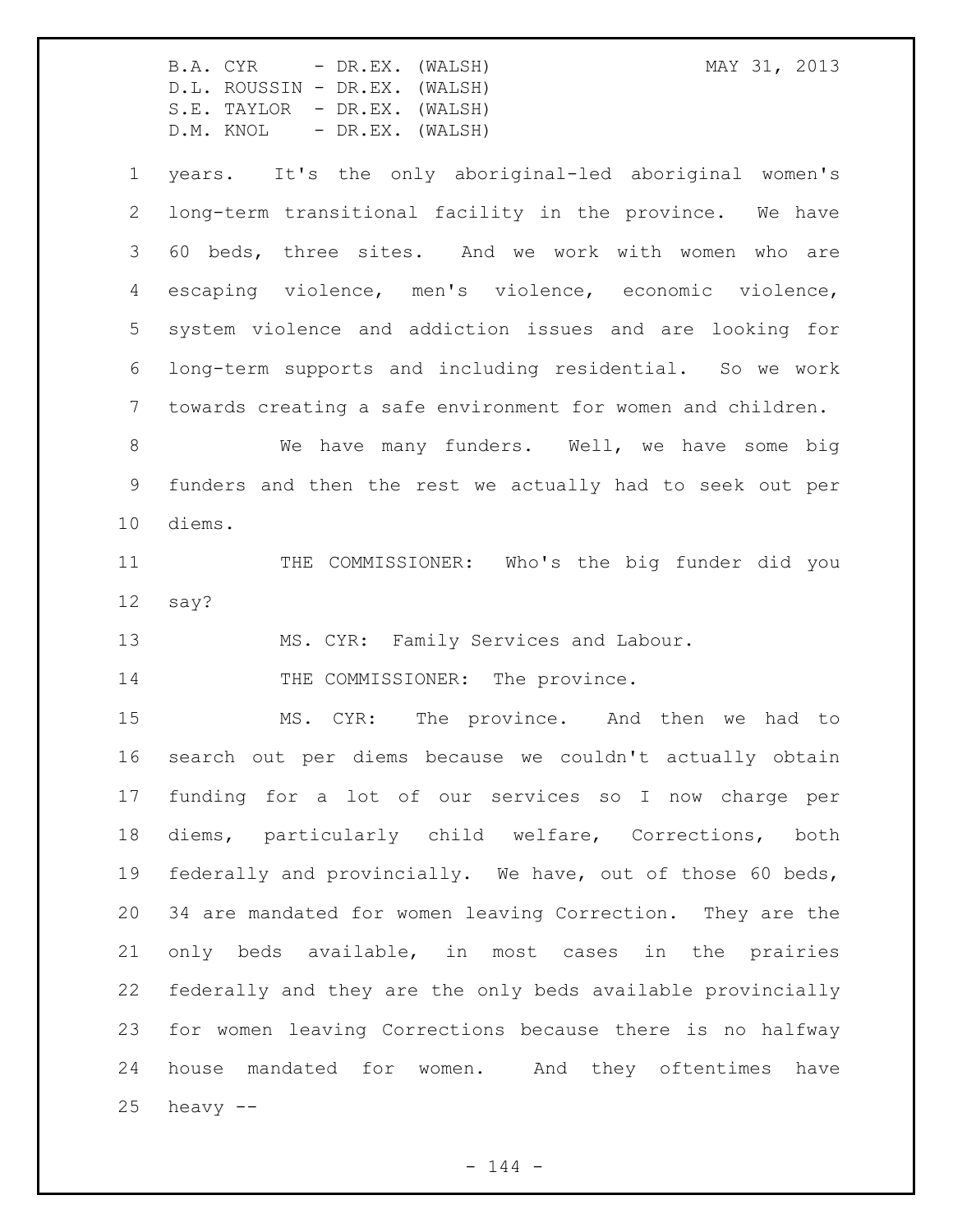1 MS. ROUSSIN: Back up.

 MS. CYR: -- CFS involvement. Women come in, they're of the average age is about 26 years of age, aboriginal women. Most women are treaty. Most women come in with CFS involvement. Their children may be in care as voluntary surrender of guardianship, permanent wards. We, by the time they even get to us, that a lot of them are lead very violent lives and things are fairly complex so they're coming in and then they can stay with us up to three years, and we'll work with them, providing long-term supports, programs, services around healing, so that would include family violence prevention programs, gang prevention programs, healing ceremonies; it's a variety of services that are based on their needs. The big changes -- we are in the middle of a child death inquest ourselves, and have learned a lot. We do work with a connection of women's resources, that would include short term shelter placements, resource centres and long term placements for women. And in the middle of our own inquest have had a number of recommendations but we've made significant changes in our practice, one of which, and we've heard signs of safety come up several times, that we are moving all our case management practice towards that.

 We've added a number of positions to our organization and a number of polyassurance mechanisms to

 $- 145 -$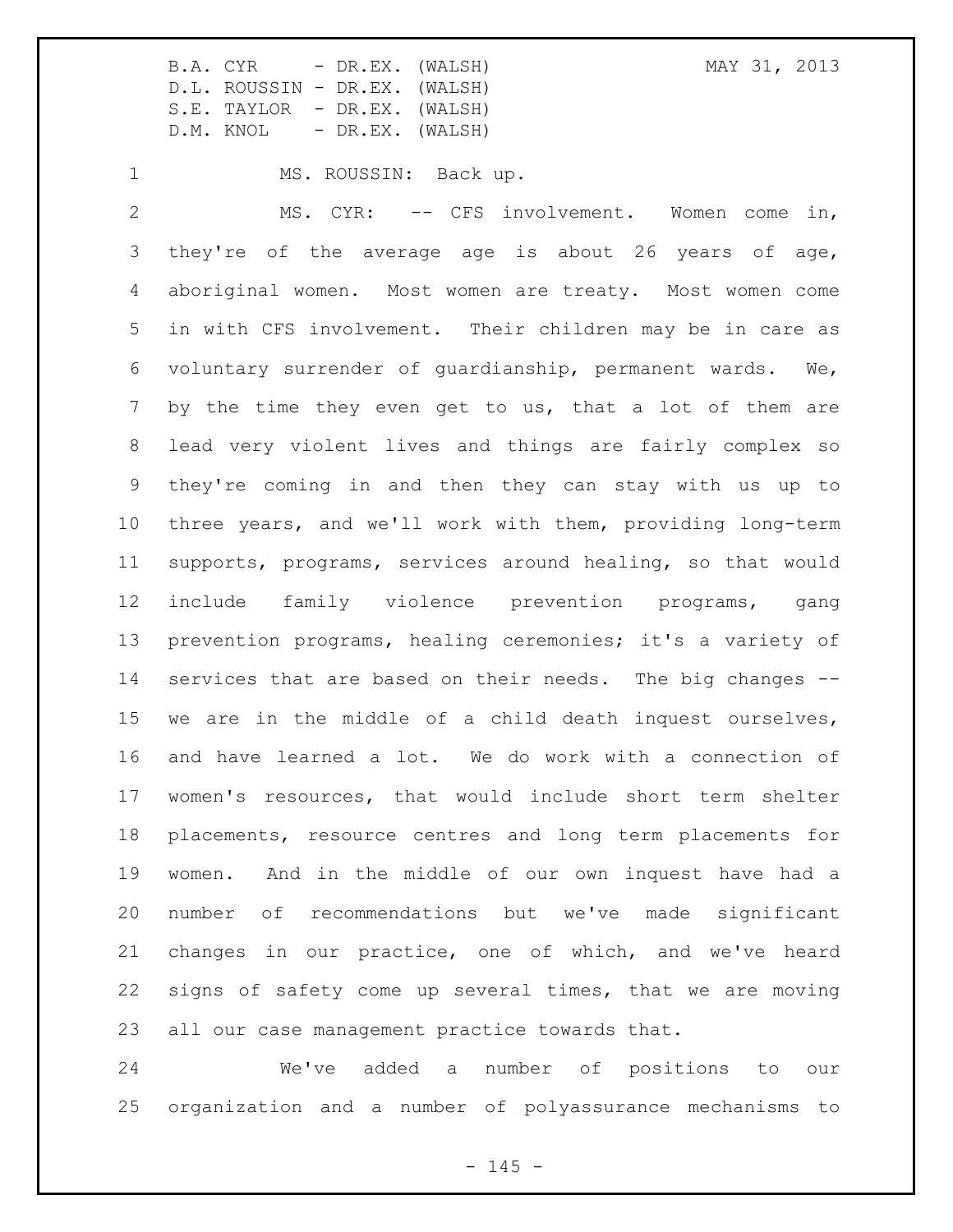B.A. CYR - DR.EX. (WALSH) MAY 31, 2013 D.L. ROUSSIN - DR.EX. (WALSH) S.E. TAYLOR - DR.EX. (WALSH) D.M. KNOL - DR.EX. (WALSH) ensure that the breadth and depth of practice is, is at its best quality. THE COMMISSIONER: How many employees do you have? MS. CYR: Right now I've got 25, and we run beds for up to 60 women. In most other facilities, whether they be institutional facilities or shelter facilities, usually have almost two to one staff, so you can see how short on resources we are in order to do this kind of work for long term. We have some women who can't actually leave our facilities until their day parole, temporary absence or their warrant expiry dates happen.

 We work, we work with CFS. We do charge per diems for children who stay with us who are the guardianship of CFS. We provide 24/7 care. We -- all of our sites are 24/7 staffed. We have safety plans in place.

 We insist -- our issue with systems and our women is that women aren't at the centre of their plans, neither are their children. The -- we get them often as prescribes, so women will come in with the holy trinity of addictions, parenting and anger management with very little follow-up. No one's accountable to the most vulnerable people in the plan, which is very frustrating. We've had varieties of situation where workers have had difficulty demonstrating safety or danger issues and based solely on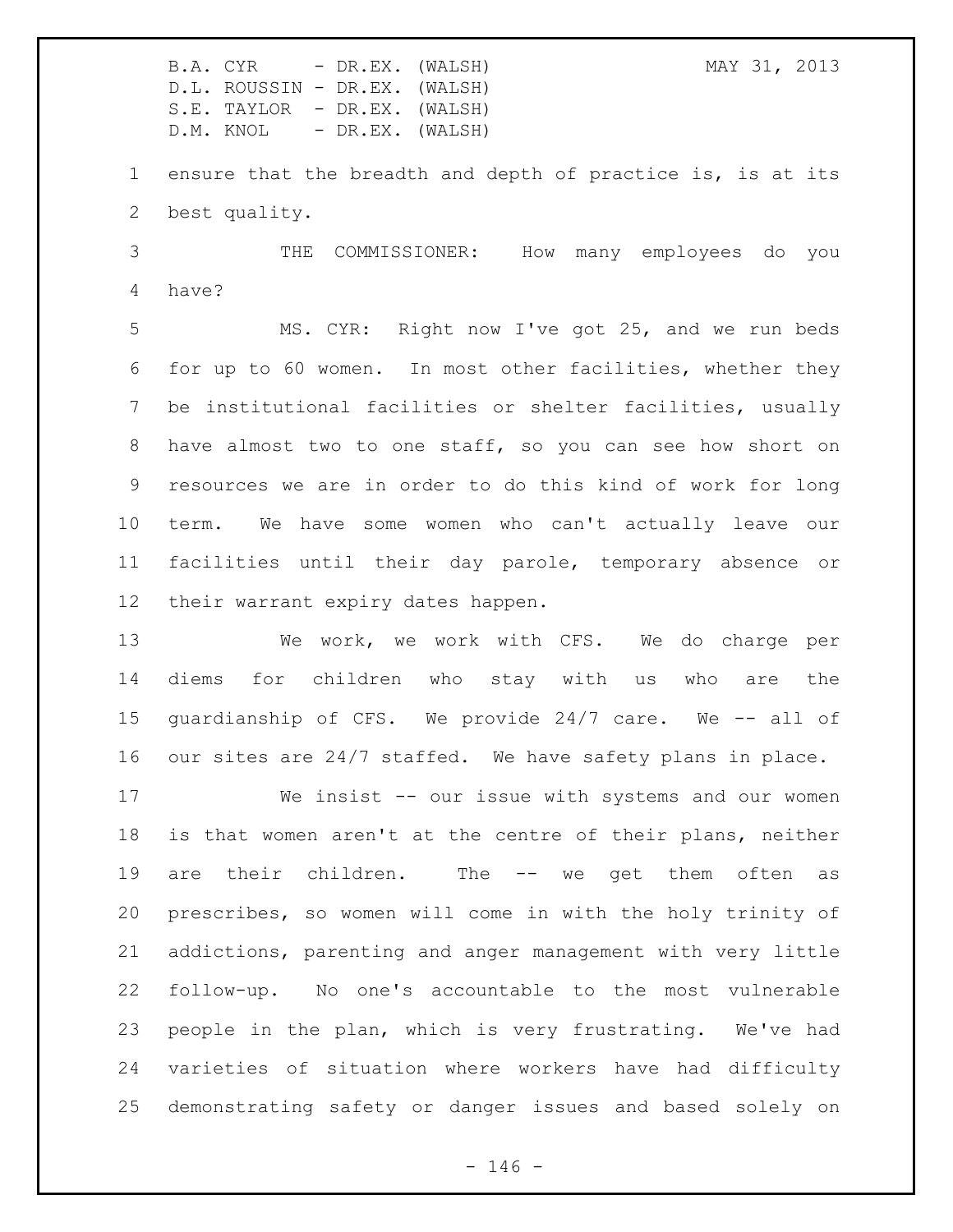B.A. CYR - DR.EX. (WALSH) MAY 31, 2013 D.L. ROUSSIN - DR.EX. (WALSH) S.E. TAYLOR - DR.EX. (WALSH) D.M. KNOL - DR.EX. (WALSH) risk, and we certainly -- hence why we're introducing signs of safety. MS. WALSH: When you say no one's accountable to the people most -- MS. CYR: Workers don't -- MS. WALSH: -- what do you mean? MS. CYR: -- call back our families. They don't call them back. MS. WALSH: Which workers? Who are you talking about? MS. CYR: Oh, CFS workers oftentime. Well, Corrections does because they're mandated to. We don't get call-backs. We often have to chase workers down, and that's, that's common. That's a common experience. We usually record all of our meetings with child welfare because we don't trust what the worker is telling us. We document absolutely everything. We insist -- our case management practices are within 30 days we have a full safety plan we start developing through family group conferencing safety networks, and that's the letter I'd submitted. With safety networks we surround people, our women, with their -- everything from the workers to their family to their partners in order to ensure that she's got safety as she transitions through our services and back into the

- 147 -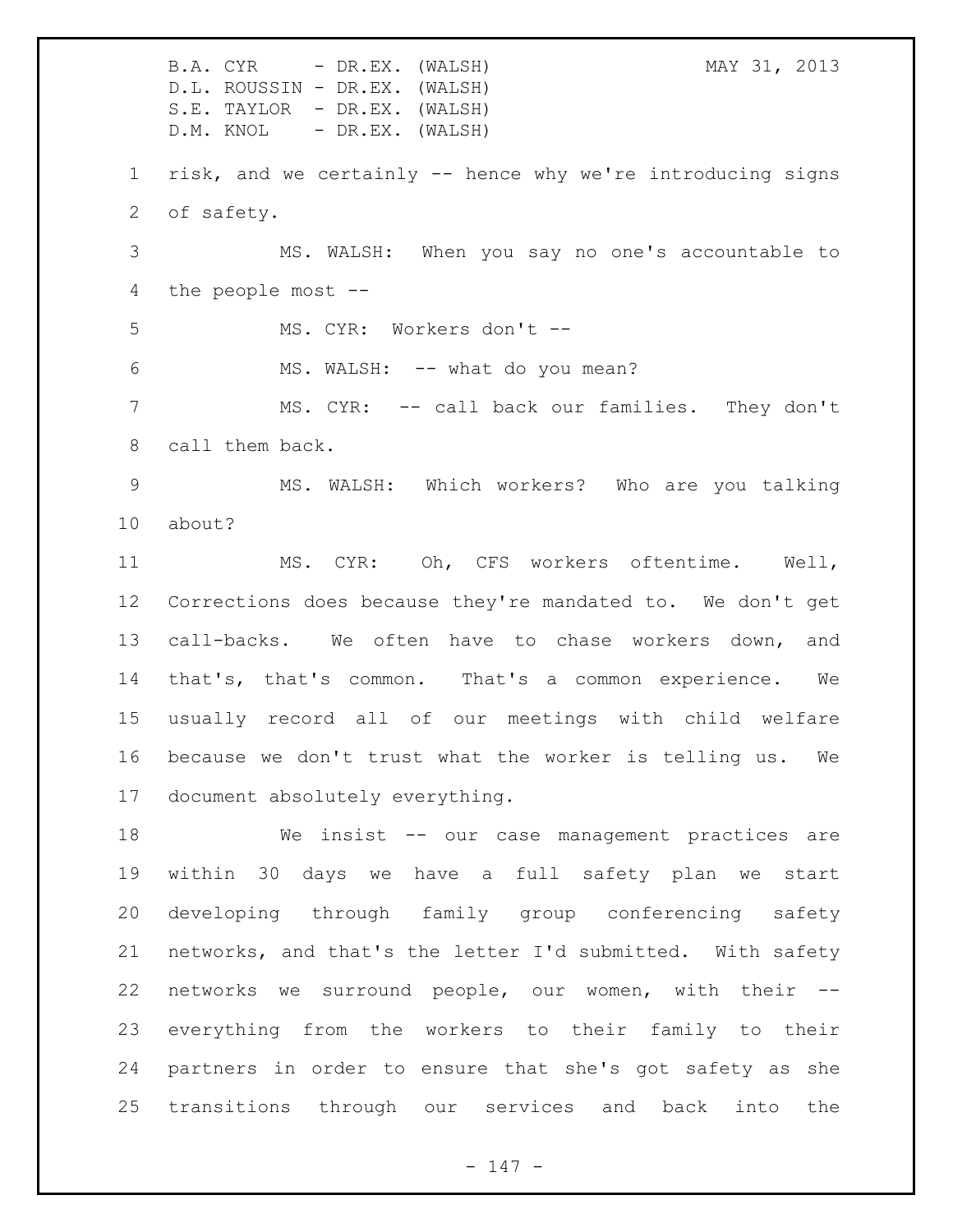community. That we, after 90 days we insist CFS works with us, that they have to show up for the case planning. Oftentimes CFS is the referral source. They will refer women to come to us in order for them to get their kids back. They often view us as addictions treatment, which we are not, but we are able to -- we work in a harm reduction model. There just isn't a lot of safe places to go, and we have moved a lot of our services more to a family in care model.

 We recognize that women need supports prior to getting their children back and there needs to be good reunification plans and safety networks developed around them. Oftentimes women are set up for failure when they do receive their children back and services and supports are cut off. Oftentimes, because there's medically complex situations that they don't have resources elsewhere so CFS is one of their only resources. Because we, because we serve province-wide they may not be from an urban centre, they may be from a rural or remote community, so oftentimes there will be CFS involved because that's the only way they're going to get health services for their child.

22 So these are some of the experiences we, we have in working with our women. We've had a lot of successes. We've served over 20,000 women and their children since we -- since its inception, and a big focus is sustainability

- 148 -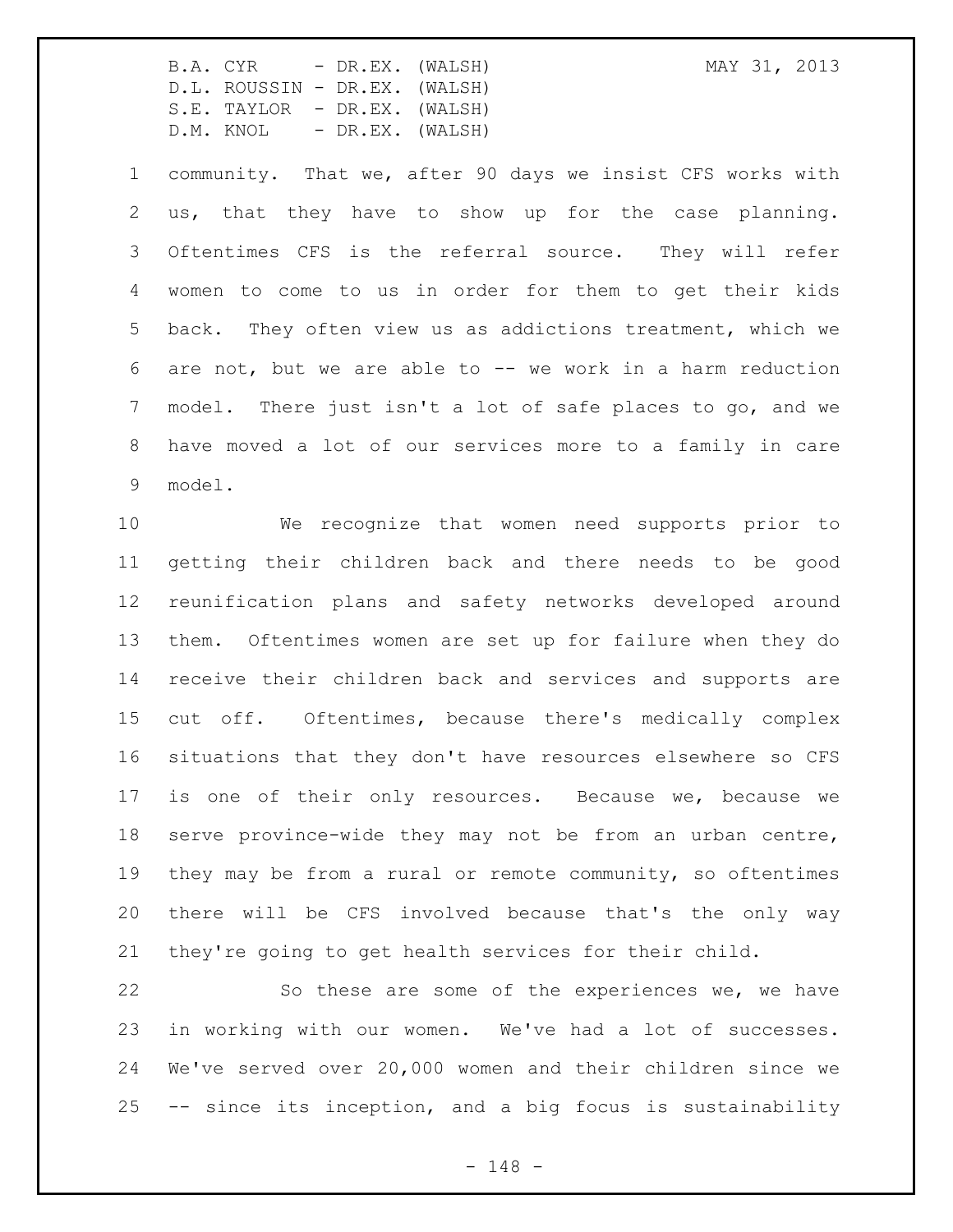for women and their children.

 There's two fundamental shifts that I would certainly see happening within our centres. We're moving from a risk model to a safety model. Risk isolates people. If you feel CFS with their SDM tools -- and I can go on for an hour about that -- people at risk, you isolate them. You arrest them, you apprehend their children. If you build safety it means you have to build a network around them, so we're taking that fundamental shift in our practice.

 And the second thing is creating economic sustainability. You can have communities or families surrounded with supports and services; if they cannot feed their children, if they cannot find work, if they cannot find a means of income, you're setting them up for failure. And so our goal, certainly, we're starting up the Violet Nelson classroom, we have a number of economic development initiatives for women that they can attend to, and one of the number one conditions for women exiting Corrections, even if they have children, is to work, and so we try to meet those, those conditions as well.

MS. WALSH: Okay. Thank you very much.

23 A question for each of you, and you can determine who's going to start. We've heard a great deal of evidence throughout the inquiry about the new model of service

 $- 149 -$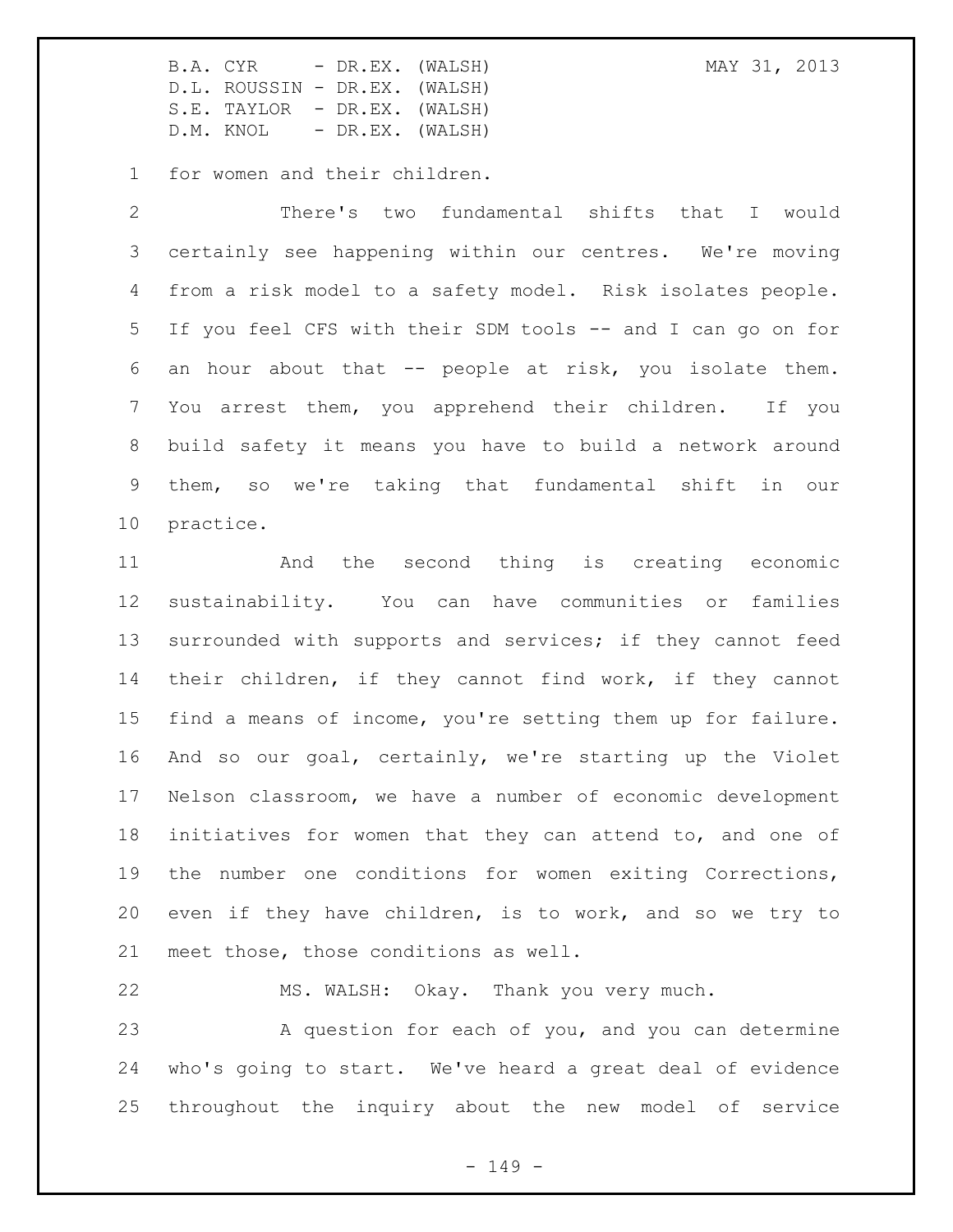|                | MAY 31, 2013<br>B.A. CYR - DR.EX. (WALSH)<br>D.L. ROUSSIN - DR.EX. (WALSH)<br>S.E. TAYLOR - DR.EX. (WALSH)<br>D.M. KNOL - DR.EX. (WALSH) |
|----------------|------------------------------------------------------------------------------------------------------------------------------------------|
| $\mathbf 1$    | delivery that's being rolled out, differential response,                                                                                 |
| $\overline{2}$ | and one of the objectives of differential response has been                                                                              |
| 3              | identified as enhancing capacity for agencies and community                                                                              |
| $\overline{4}$ | service providers to respond to families diverted to                                                                                     |
| 5              | differential response family enhancement. So my question                                                                                 |
| 6              | to you is, has anyone from the government or child welfare                                                                               |
| 7              | service providers consulted with you and your agencies                                                                                   |
| 8              | about enhancing your capacity to respond to families,                                                                                    |
| 9              | either as part of differential response or otherwise?                                                                                    |
| 10             | MS. KNOL: Oh.                                                                                                                            |
| 11             | MS. CYR: No.                                                                                                                             |
| 12             | MS. TAYLOR: No.                                                                                                                          |
| 13             | MS. ROUSSIN: No.                                                                                                                         |
| 14             | MS. WALSH: Did each of you say no?                                                                                                       |
| 15             | MS. KNOL: Yes.                                                                                                                           |
| 16             | MS. CYR: Yes.                                                                                                                            |
| 17             | MS. ROUSSIN: Yes.                                                                                                                        |
| 18             | MS. TAYLOR: Yes.                                                                                                                         |
| 19             | MS. WALSH: Yes. Okay. All right.                                                                                                         |
| 20             | Let me ask you this: Do you collaborate with                                                                                             |
| 21             | each other in any way in serving the community that you                                                                                  |
| 22             | serve?                                                                                                                                   |
| 23             | MS. ROUSSIN: Absolutely.                                                                                                                 |
| 24             | MS. CYR: Yes.                                                                                                                            |
| 25             | MS. WALSH: Okay. So you all do that. All                                                                                                 |

- 150 -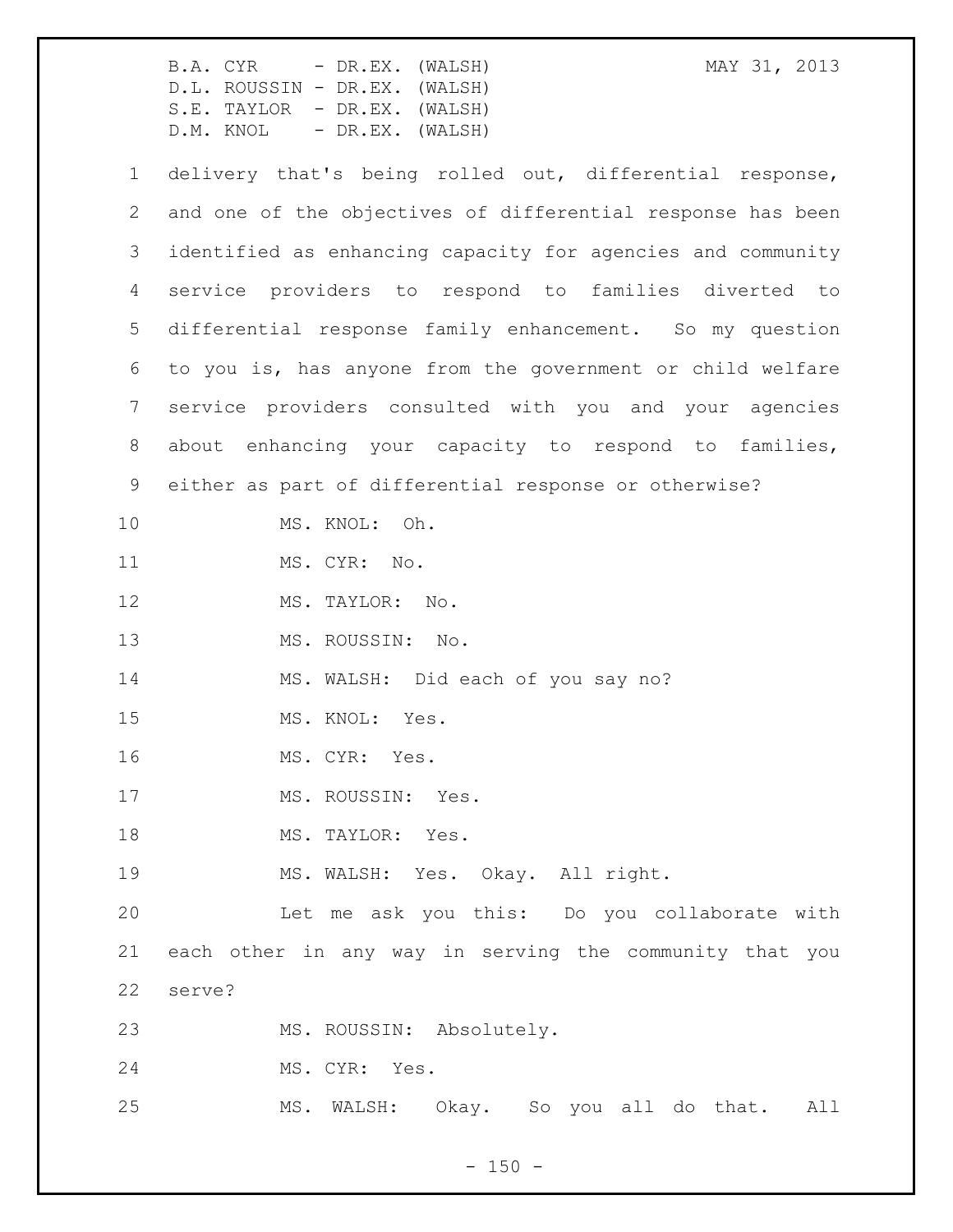right. Let's find out individually how you do that, so starting, say, with Sharon.

 MS. TAYLOR: Well, one, our families are very mobile from the north or what we call the north end of the city to our end, so they go back and forth, so there's that collaboration, also being a member of CLOUT. But I think our families sort of define, you know, if we have a common value base then it's easy to partner with places like Andrews Street or Ma Mawi. It's about working together. I don't know how to describe it because we just -- it just is. Like, you just know that it's safe, you know it's respectful. We have the same values. Like I think we're value driven, so we respect that the people that we're serving are human beings, that they have potential, that they have strengths and how do we work with it. So you start sort of gravitating to organizations that will assist with that and work with your families in a respectful empathetic way and see them as a human being. So I don't know, I don't think I'm describing it well but it basically comes down to our values that we share and then it just makes it easier to work with others.

 And when I first started it's like, okay, you're sort of testing to see where people sit, what are -- how do they view the people that we're serving, do they see them as a deficit, do they see them as a strength, because we

 $- 151 -$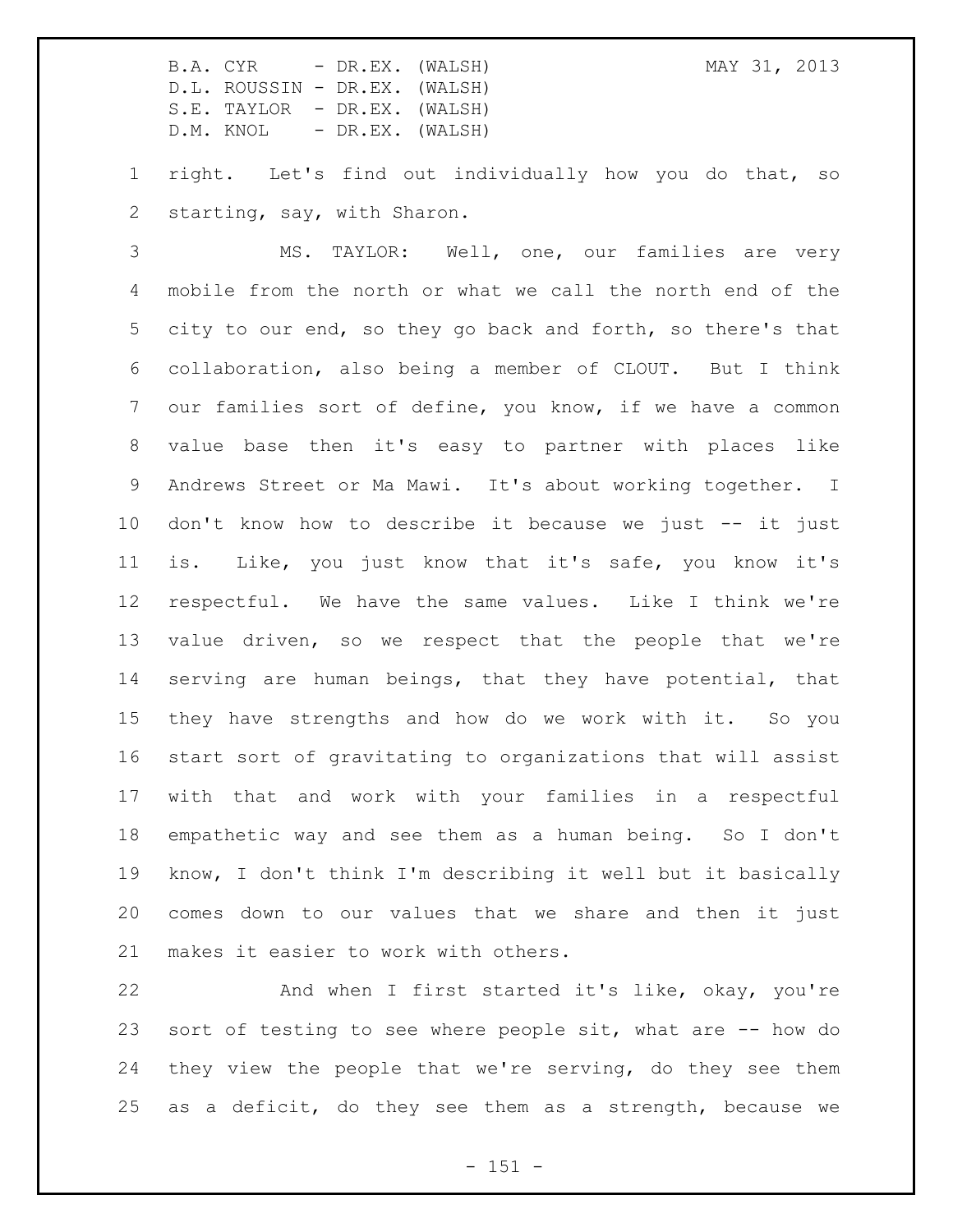B.A. CYR - DR.EX. (WALSH) MAY 31, 2013 D.L. ROUSSIN - DR.EX. (WALSH) S.E. TAYLOR - DR.EX. (WALSH) D.M. KNOL - DR.EX. (WALSH) share certain values. And then you just keep building on it, so that's how I sort of collaborate with people. MS. WALSH: Diane. MS. ROUSSIN: Yeah, maybe I'll jump in here and just sort of speak for, for some of us at the table or all of us at the table because we all participate in, in one example, which is the Community Led Organizations United Together. MS. WALSH: So that's CLOUT. 10 MS. ROUSSIN: CLOUT coalition. MS. WALSH: And that's a formal, then, coalition? 12 MS. ROUSSIN: Yes. 13 MS. WALSH: Okay. MS. ROUSSIN: So, and that formalized in about 2003-ish but really it's based on a longstanding relationship that organizations have had, and like we've historically worked together. And like for some of us around the table, we're, we're newer ED's but there's the group of ED's that were before us and so those relationships were there then. And so, you know, trying to meet the needs of families in the community, you have to work together, and that's just the way it is. So in about 2003 there was a decision that -- in, in -- that we needed to formalize that, you know, very organic natural working relationship and that's why we came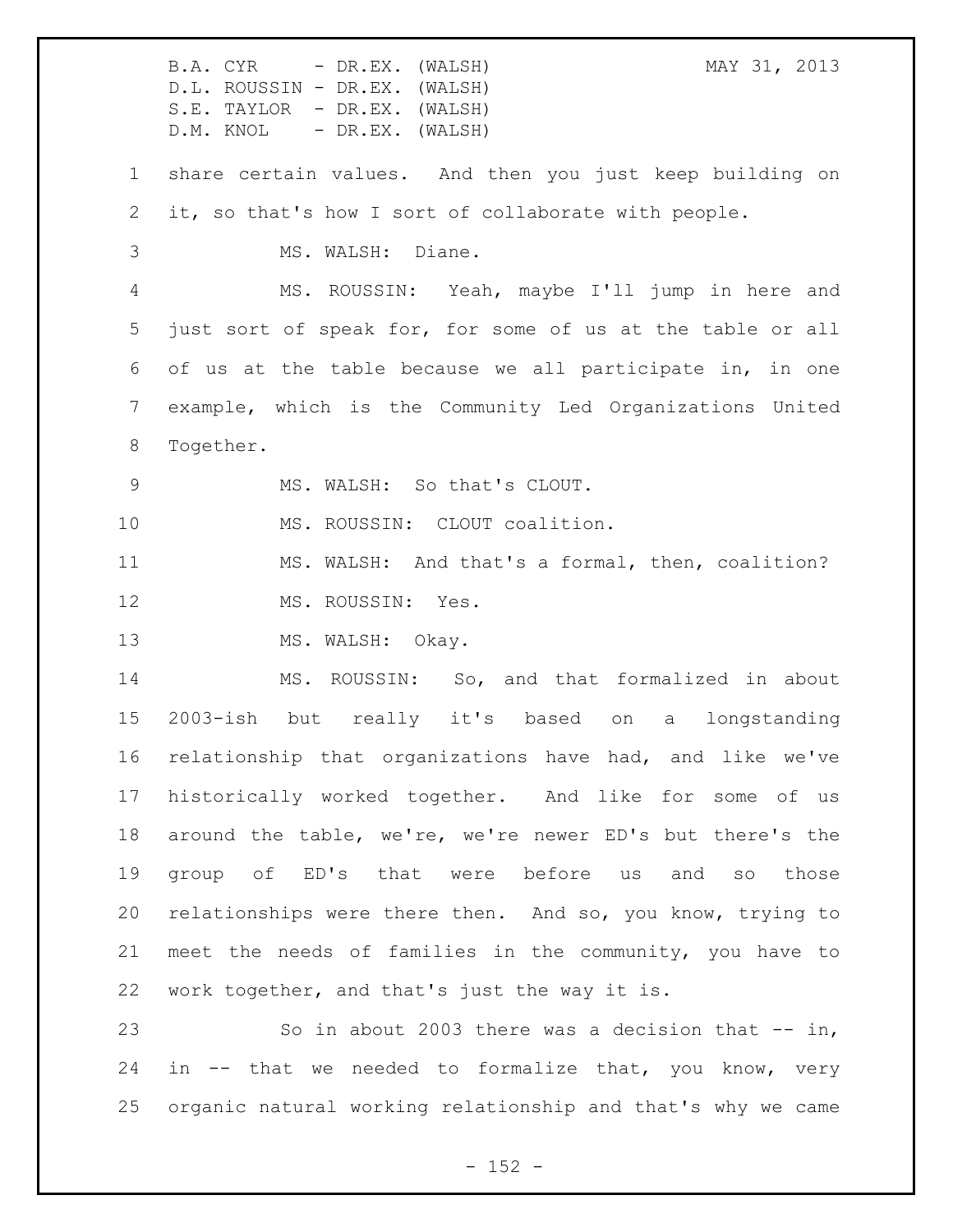B.A. CYR - DR.EX. (WALSH) MAY 31, 2013 D.L. ROUSSIN - DR.EX. (WALSH) S.E. TAYLOR - DR.EX. (WALSH) D.M. KNOL - DR.EX. (WALSH) up with the coalition. And so now what we do, and so it's nine organizations, and I'm going to read them off: Andrews Street Family Centre, the Ma Mawi Wi Chi Itata Centre, Ndinawe, Native Women's Transition Centre, North End Women's Centre, Community Education Development Association, Rossbrook House, Wolseley Family Place and Wahbung Abinoonjiiag. And -- 8 THE CLERK: Can you spell that? MS. ROUSSIN: Wahbung? W-A-H-B-U-N-G, A-B-I-N -- oh, well, you can Google it. Abinoonjiiag is, is how it's pronounced. 12 THE CLERK: Yeah, I have that one. MS. ROUSSIN: Okay. Is that the one you wanted? Yeah. So again, nine, or nine executive directors that get together on a fairly regular basis and we'll do all kinds of things. So we'll -- if there's an issue going on in the community, we'll get together and discuss it, we'll figure out what needs to be done or what is being done, and if there's something else that needs to be done. And we kind of look around the table and say, okay, who's got the time, who's got the energy, who's got the resources, who's got the capacity to deal with this. And sometimes it's a very formal sort of thing that we'll do and we'll put a proposal together to that effect, or other times it'll be,

- 153 -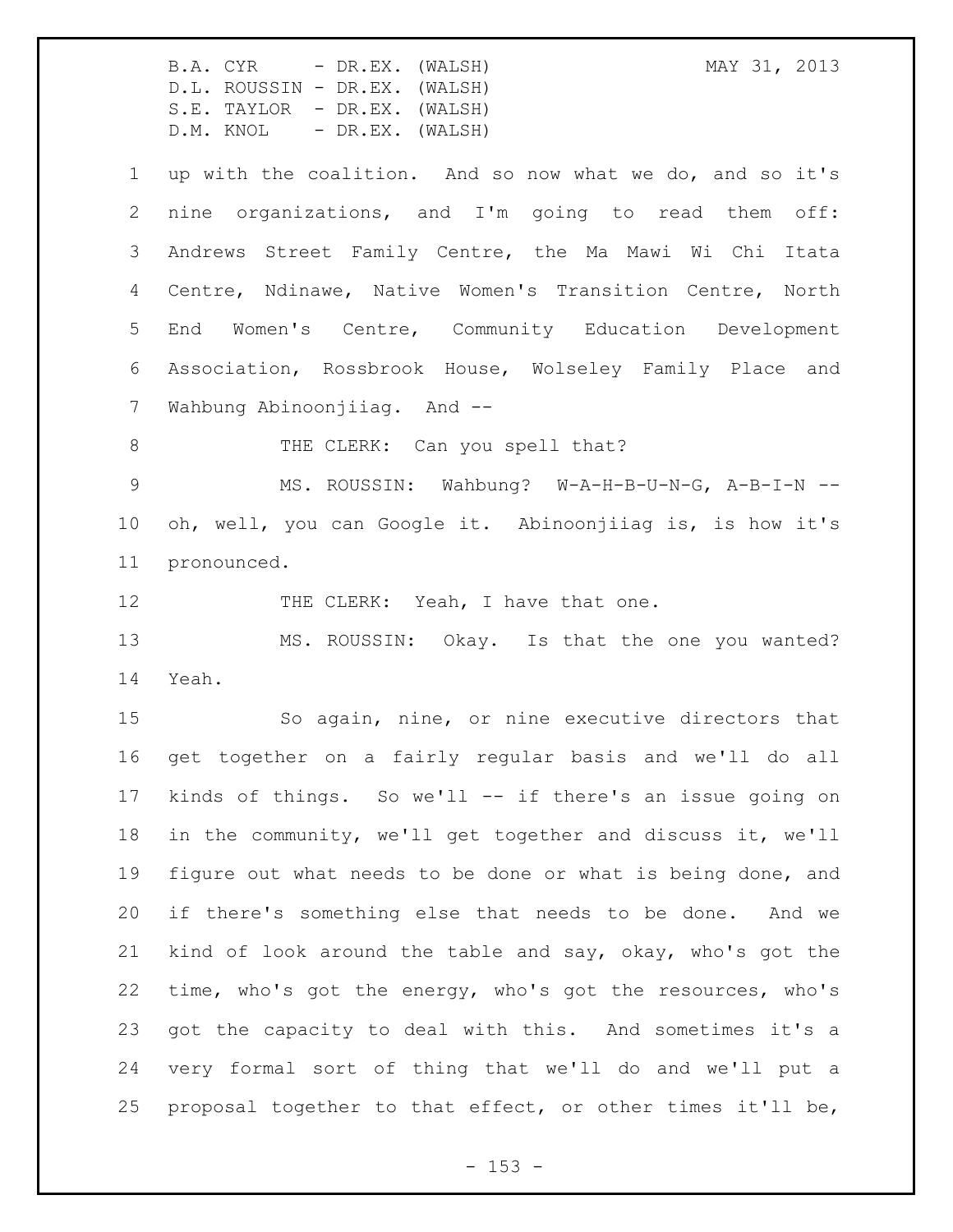okay, this is how we're going to deal with this situation or this family or this whatever. We all are constantly participating on coalitions and networks and, you know, coming to the table on all kinds of stuff. So we -- you know, and that's sort of outside of the CLOUT. But I do find what Sharon's talking about, the, the reason that those nine organize -- why those specific nine organizations, we all have a very similar philosophy-based service model, you know. We all believe in the capacity building model, we all believe in the strengths-based approach to working with families and that the families are at the centre of, of the -- I mean, Ma Mawi doesn't do a lot of case management but, you know, we do things like family group conferencing where it's the family that decides what they need and what they want, and then the rest of us are workers, it's up to us to try and figure out how to get what that family needs, right. It's not the workers sitting around, planning things out for the family and then presenting that to the family, it's the other way around.

21 So, so again, you know, we'll, as executive directors we'll get together and just vent with one another, we are a source of support for one another. We'll compare notes around organizations, like what's your health benefit plan like, or what your HR stuff going on, you

 $- 154 -$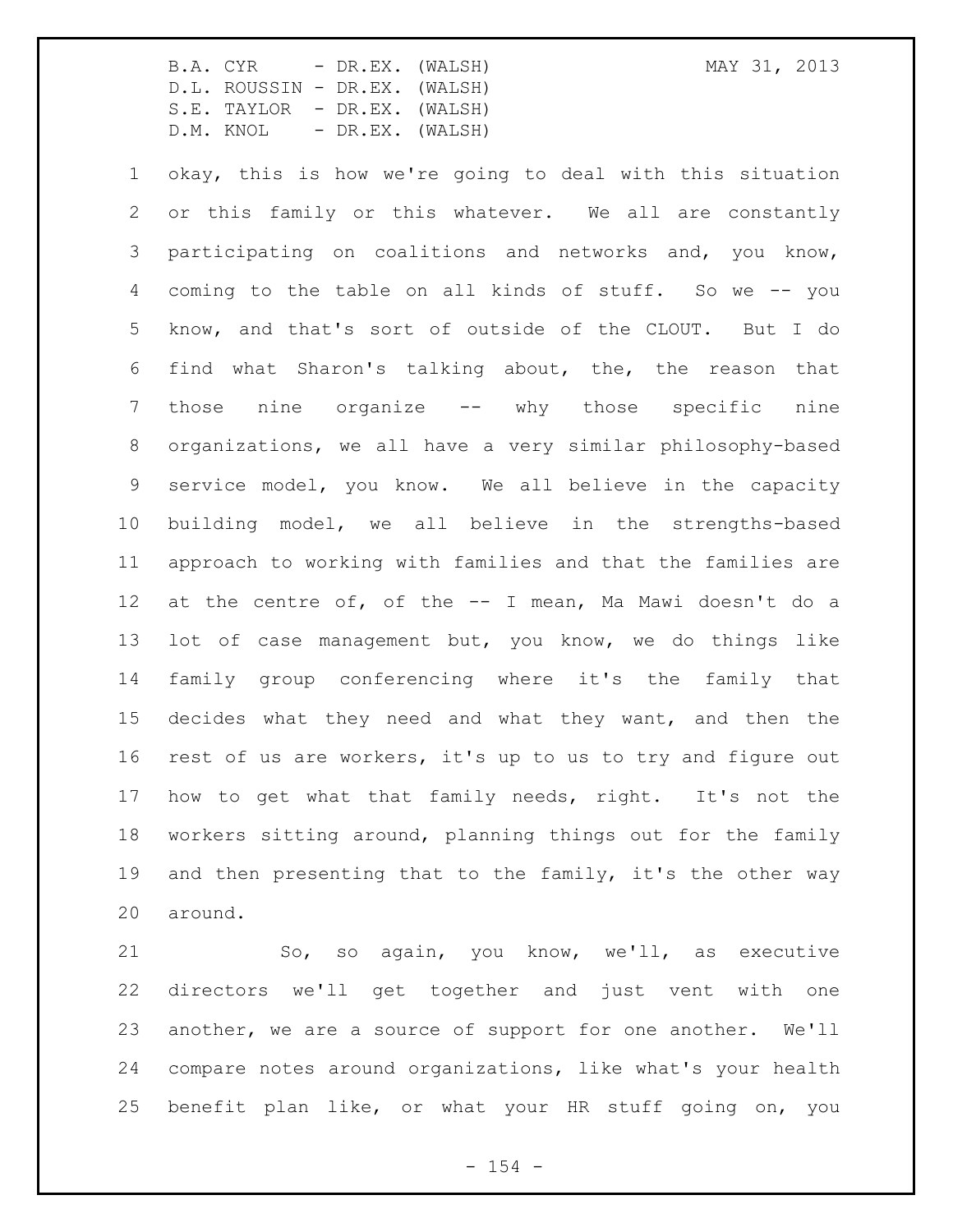know, like, we'll --

MS. TAYLOR: Or lack of.

 MS. ROUSSIN: Yeah, like we'll share that kind of expertise and knowledge with each other. Sometimes I know, again, Ma Mawi administrates a large health benefit plan, so some of the smaller organizations are coming under us to get the leveraged benefit of a group plan. So we find all kinds of ways to work together and collaborate. And it's, most of it's focused on service delivery but there's also our, our capacity as organizations and how we're pooling that or how we're working on that. And sometimes it involves advocacy. If we just see something's flat out not being done and, all right, let's all go down to city hall, or, let's all go down to the leg., or, let's write the letters, or, let's, you know, do the thing. So we do some of that as well, right. Like because we're all for good public policy and we're all for making policy work for families and work for community, and that community voice needs to be at the table, it can't be top-down kind of problem-solving here. Like it's got to be bottom-up problem-solving.

 MS. WALSH: So it's fair to say that from your perspective, your various perspectives, the community-based organizations are collaborating?

MS. ROUSSIN: Absolutely --

 $- 155 -$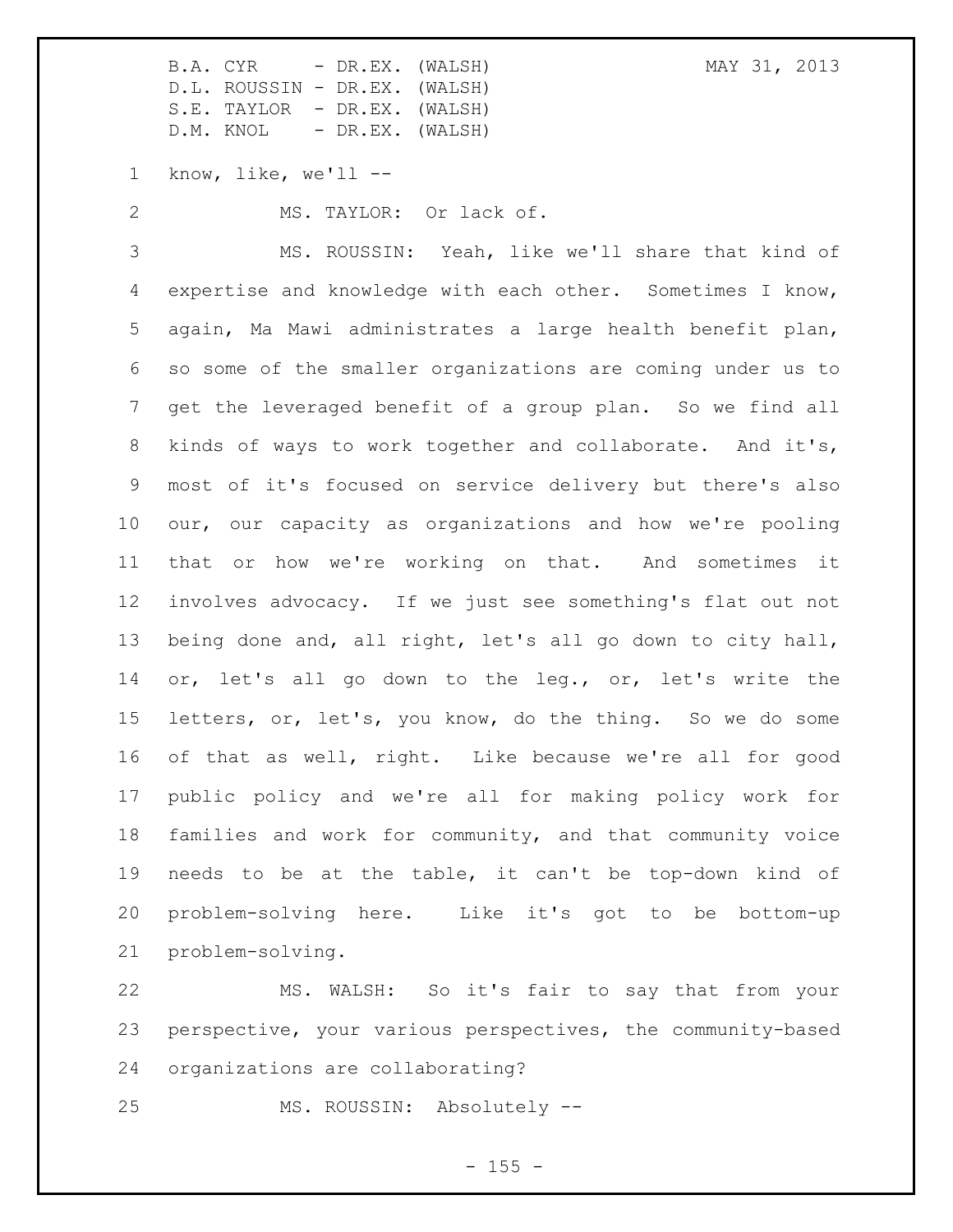B.A. CYR - DR.EX. (WALSH) MAY 31, 2013 D.L. ROUSSIN - DR.EX. (WALSH) S.E. TAYLOR - DR.EX. (WALSH) D.M. KNOL - DR.EX. (WALSH) 1 MS. TAYLOR: Yes. 2 MS. ROUSSIN: -- we have to. 3 MS. WALSH: And doing well -- MS. KNOL: Yes. 5 MS. ROUSSIN: We have to. 6 MS. WALSH: -- in that regard. Dilly? MS. TAYLOR: We wouldn't exist if we didn't. MS. ROUSSIN: Our, our funding can be very siloed and it's up to us to figure out how to, you know, just make that work. MS. KNOL: There was a time, I think, that agencies kind of worked as islands by themselves because they were so scared if they met with someone they might lose some of their funding to another agency, that kind of thing. And instead, we work together to make sure we continue to get our funding in hopes to get more, not to say, I want this funding and I don't care if that agency doesn't. MS. ROUSSIN: Yeah. MS. TAYLOR: Yeah. MS. KNOL: You know, that kind of thing. 22 MS. ROUSSIN: We have clout. 23 MS. KNOL: We have clout. MS. CYR: There's larger networks, as well, we all belong to because we serve the province as a whole, so

 $- 156 -$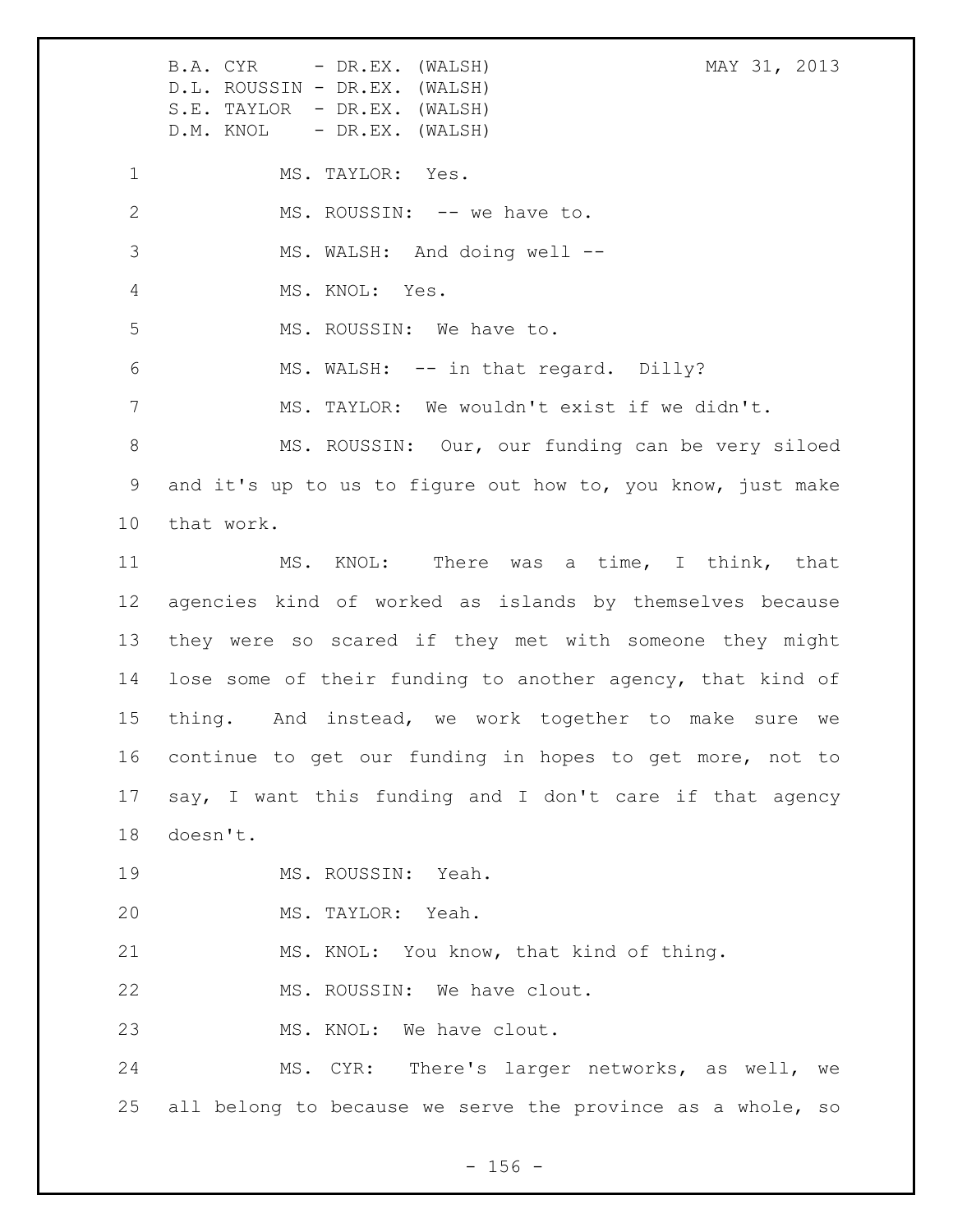B.A. CYR - DR.EX. (WALSH) MAY 31, 2013 D.L. ROUSSIN - DR.EX. (WALSH) S.E. TAYLOR - DR.EX. (WALSH) D.M. KNOL - DR.EX. (WALSH) we also have women's networks, health networks, addiction networks that we all, that we would certainly sit on those (inaudible) as well and bring them together with the goal of making them accountable to the family, ensuring that plans go forward even in those systems (inaudible). MS. TAYLOR: I counted, because I have to do my annual report, that I had over a hundred and seventy-five partners last year in some form or another that has worked with us and worked with our families. And I'm sure you guys got counts. MS. WALSH: Mr. Commissioner, did you want to take the afternoon break at this point? 13 THE COMMISSIONER: Any time you suggest is a convenient time. If this is the best time, we'll do it. MS. WALSH: Would this be all right, then? We'll take a -- 17 UNIDENTIFIED PERSON: Sure. MS. WALSH: We usually take a 15-minute break. 19 THE COMMISSIONER: We, we can't -- we won't be sitting beyond 5:00. 21 MS. WALSH: Right. Does that work for -- can you all stay to 5:00? MS. ROUSSIN: We thought, it's Friday, let's go to 6:00. MS. WALSH: But will 5:00 be all right for all of

 $- 157 -$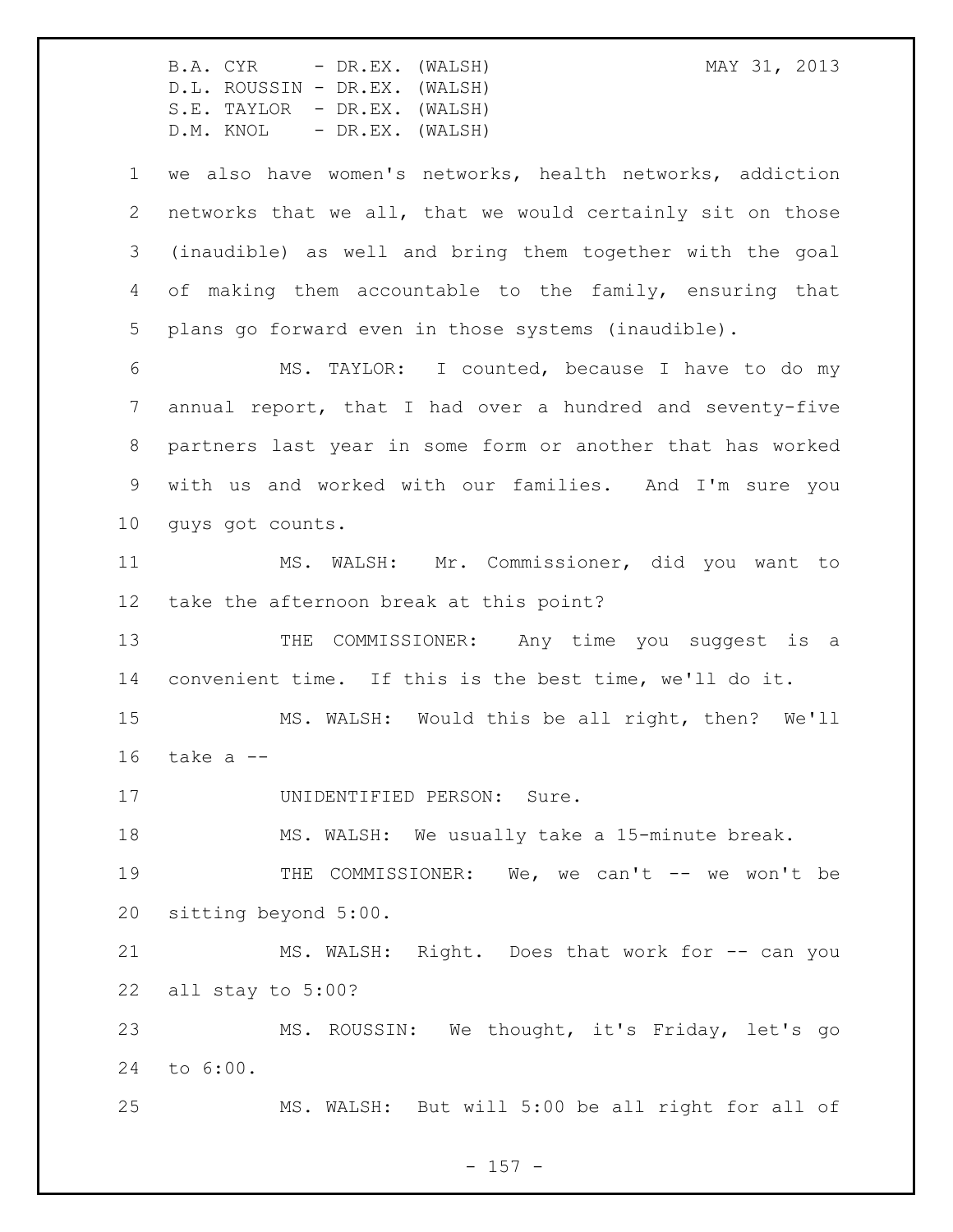B.A. CYR - DR.EX. (WALSH) MAY 31, 2013 D.L. ROUSSIN - DR.EX. (WALSH) S.E. TAYLOR - DR.EX. (WALSH) D.M. KNOL - DR.EX. (WALSH) 1 you? 2 MS. TAYLOR: Yeah. 3 MS. KNOL: Yeah. 4 MS. WALSH: If necessary. Okay. 5 THE COMMISSIONER: If there are enough questions 6 to keep you going. Yeah, all right. 7 MS. WALSH: All right. 8 THE COMMISSIONER: We'll take a 15-minute break, 9 so you can step down and -- 10 MS. ROUSSIN: Okay. 11 MS. WALSH: Thank you. 12 THE COMMISSIONER: -- do whatever. 13 14 (BRIEF RECESS) 15 16 MS. WALSH: All right. We have an hour and a 17 half, thereabouts, to discuss everything else that you want 18 to discuss. 19 THE COMMISSIONER: But you got to leave time for 20 other questions. 21 MS. WALSH: Yes. And that doesn't include just 22 questions from me. So there are four areas I want to cover 23 in, let's say an hour, so that we leave half an hour for 24 other questions from other perspectives. 25 The four areas that I want to cover are who,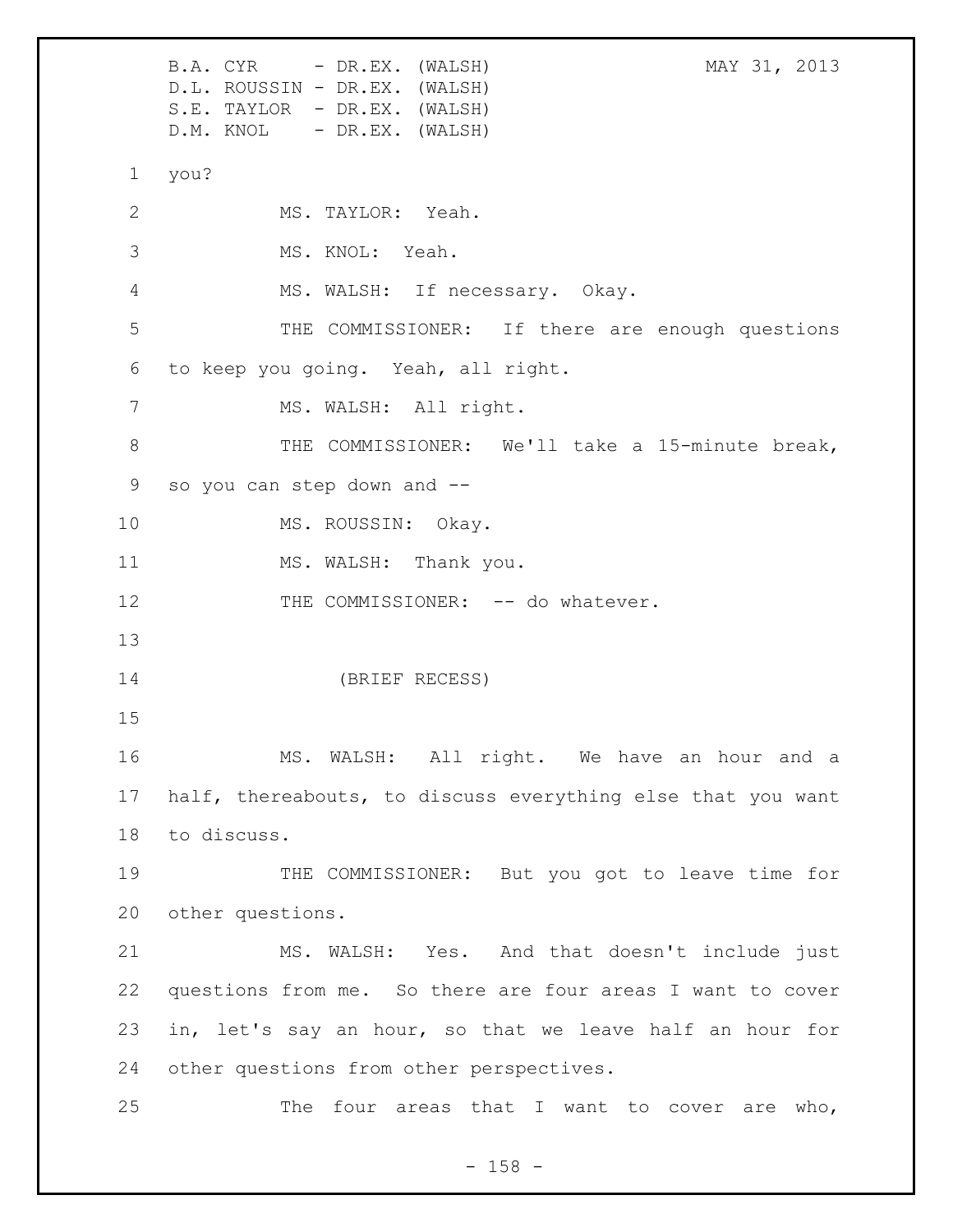since you say that so far there's been no collaboration from government, who within the government, which department would you see the collaboration coming from?

 The second one is -- and I know specifically that, that one of you has views on to whom funding for differential response from the government should be directed.

8 The third is your views on why there is an ongoing need for services, either from the child welfare system or from the kinds of agencies that you all run, why is the need increasing?

 And the last one is your recommendations for the Commissioner in fulfilling his mandate to better protect Manitoba children.

 So I've put them all out there so that you know what we're facing in the next hour. So let's start with the first question. And you may not all have views on this, but if you were to turn to a department in the government from whom you would expect to receive -- or with whom you would expect to collaborate, where might that be focused?

 Perhaps, Bernice, you were previously the CEO of the Métis authority, so maybe I'll start with you.

 MS. CYR: I would see collaboration happening in the Healthy Child Manitoba mandate underneath the eight

 $- 159 -$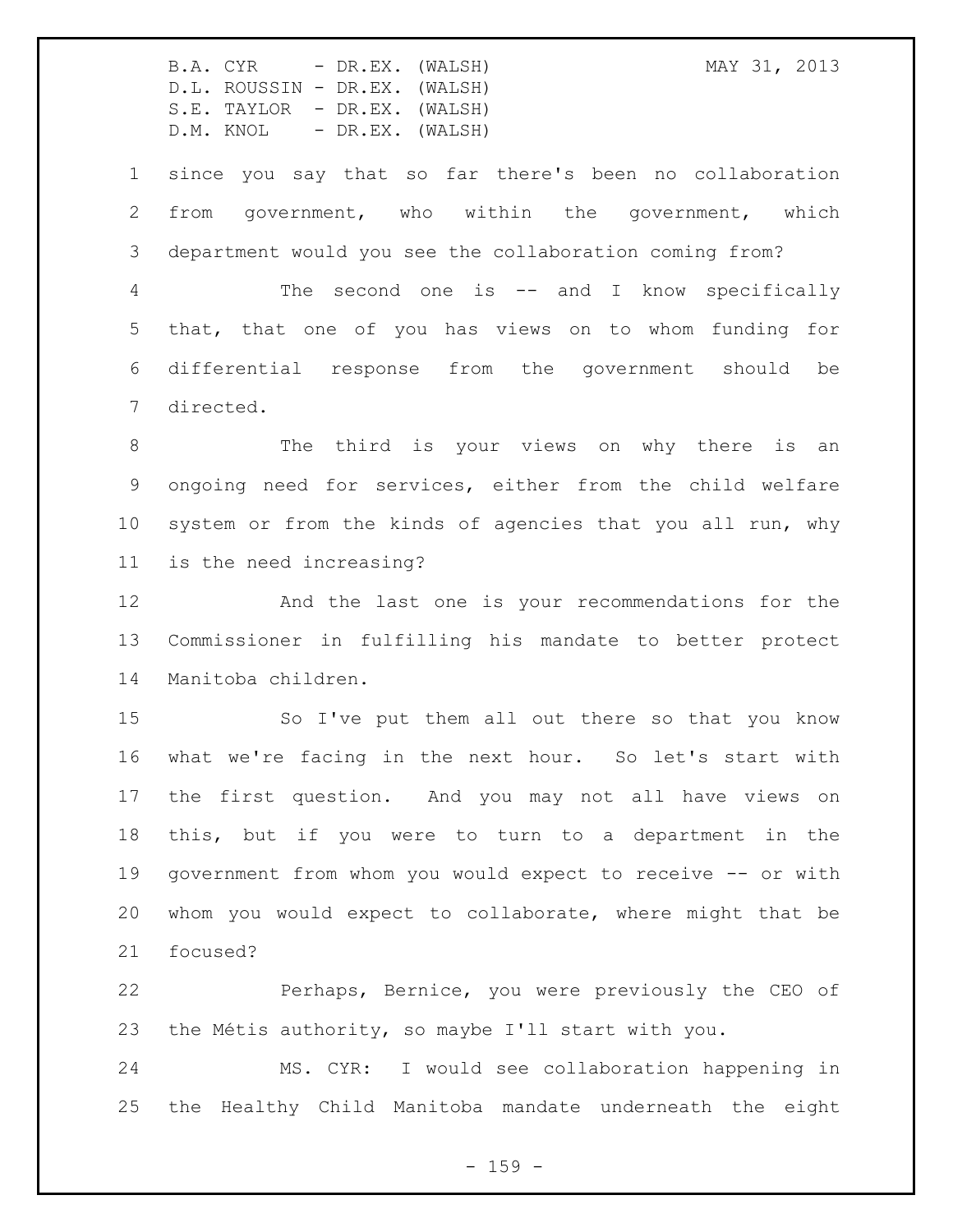ministers or deputy ministers that have received that portfolio. The reason being is that you've got different systems affecting children at the policy level and an operations level could be run through them whereas the funding agreements continue to come through child welfare (inaudible) Child Protection Branch, Family Services and Labour. But I would see that actually being best venue for quality assurance, the best venue for collaboration, not that they're in charge of it but that they coordinate it, and that there is equal power among all partners inclusive of community agencies. And, that the children's advocate mandate be expanded to come under the Healthy Child mandate to look at children's services throughout the province and throughout all systems, not just child welfare.

15 THE COMMISSIONER: Let me just ask you, what contact do you have with the provincial child advocate now, any one of the four of you?

 MS. CYR: Any contact I have with the provincial children's advocate is on behalf of children who stay at our residence that are not getting adequate services from child welfare.

 THE COMMISSIONER: And, and what kind of service do you get from that office for those on whose behalf you seek it?

MS. CYR: In the context of advocating against

 $- 160 -$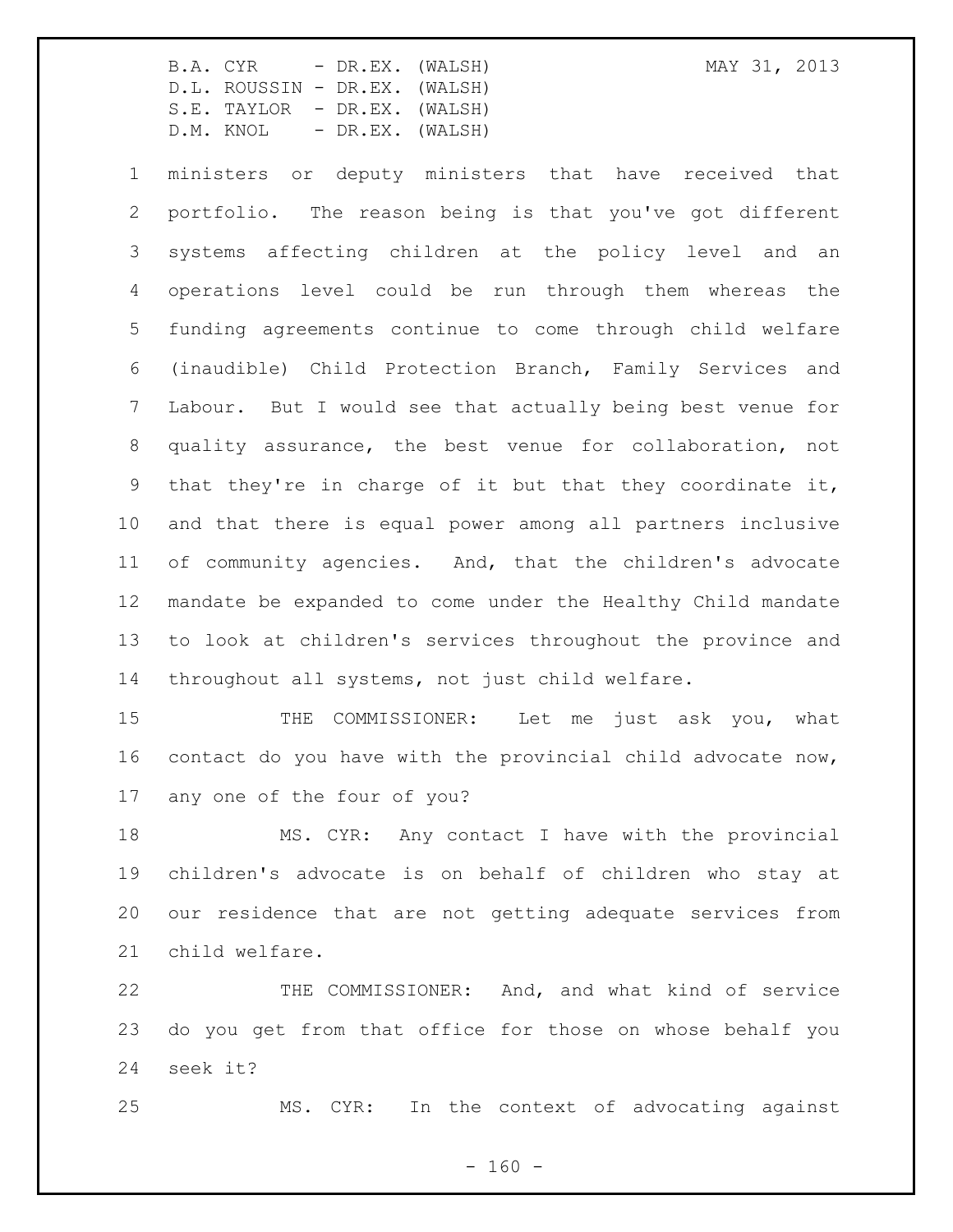B.A. CYR - DR.EX. (WALSH) MAY 31, 2013 D.L. ROUSSIN - DR.EX. (WALSH) S.E. TAYLOR - DR.EX. (WALSH) D.M. KNOL - DR.EX. (WALSH) child welfare. So I would seek out, if the child is not being treated fairly or what we perceive as fairness within the child welfare system only, then we would contact the children's advocate. There is no other mechanism, if, if children are being treated unfairly in schools or at home. THE COMMISSIONER: Do you find you get results? 7 MS. CYR: That's to be seen. 8 THE COMMISSIONER: To be seen? MS. CYR: Yeah. 10 THE COMMISSIONER: Okay. Any, any others want to comment just on my inquiry about the child advocate's office? And I raise that because you made a recommendation with respect to it. And what was that recommendation? MS. CYR: The recommendation is to expand the scope of the children's advocate, move them under the Healthy Child Manitoba mandate, to view and review and quality assure on behalf of children all systems that affect children. THE COMMISSIONER: Fortunately this is all being recorded so ... 21 MS. CYR: I can own that statement. MS. KNOL: Yeah. THE COMMISSIONER: Yeah, oh, no, no, I don't say that for that reason. I want to get the full, what you said in full, and I'll be able to get it from the

- 161 -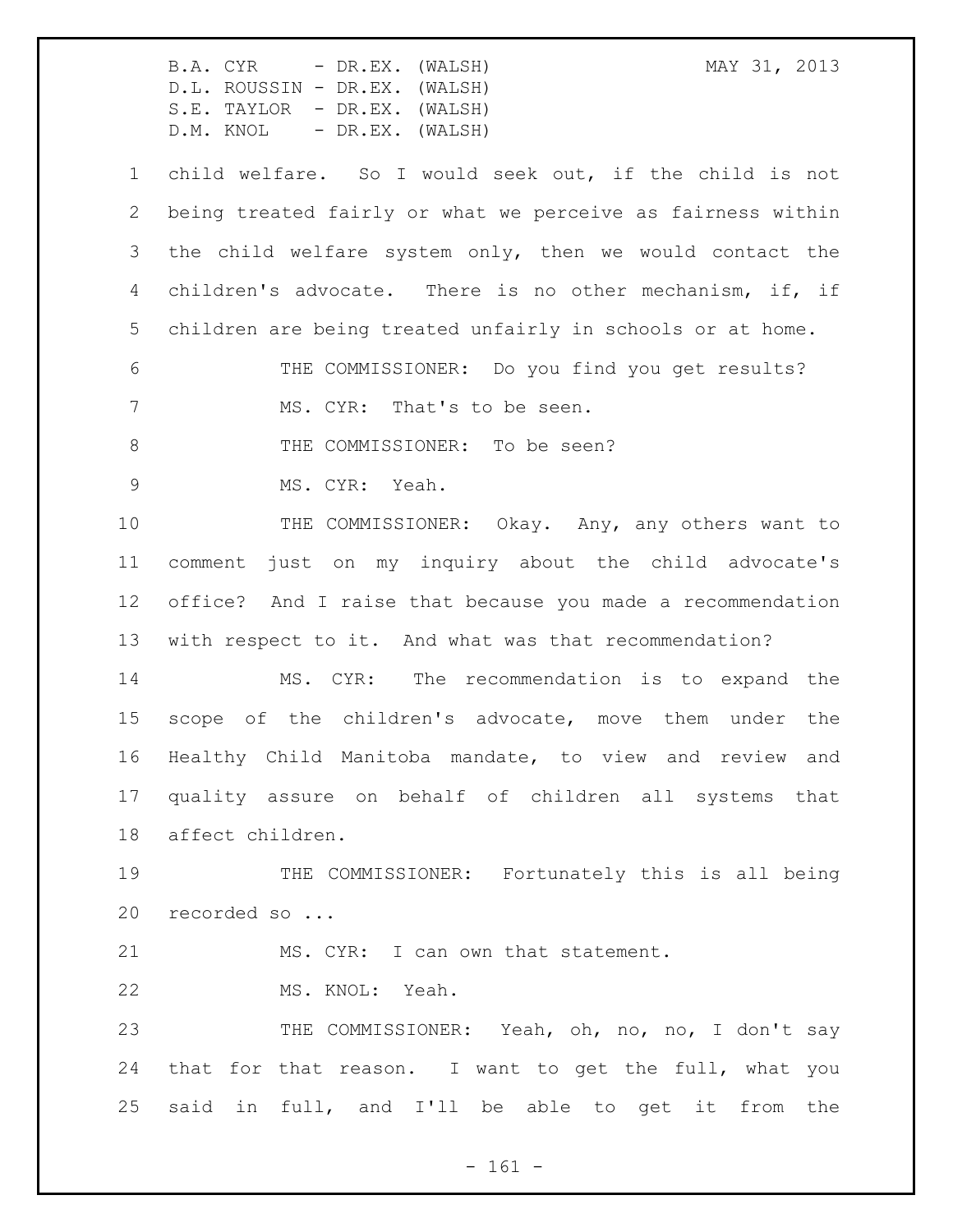B.A. CYR - DR.EX. (WALSH) MAY 31, 2013 D.L. ROUSSIN - DR.EX. (WALSH) S.E. TAYLOR - DR.EX. (WALSH) D.M. KNOL - DR.EX. (WALSH) transcript. That's why I said that. MS. WALSH: Probably because I gave you a time constraint, I expect that you're speaking quickly and it's difficult to -- MS. CYR: Okay. MS. WALSH: -- take notes. But, so the Commissioner is just saying that thankfully this is all being recorded so that we can all read it carefully. THE COMMISSIONER: That's exactly right. MS. WALSH: Yes. Diane, did you want to speak to, to the concept or to the notion of with whom in government you would see collaboration taking place? MS. ROUSSIN: Well, that's a little bit of a difficult question because it seems to imply something singular and most of us have like multiple funders, right, so I -- our organization can often get frustrated with the different levels of government, you know. So, you know, having a single sort of point of collaboration within, say, the province would, I guess, because again, I've received funding from many different provincial departments, so trying to think that one through, but I also receive federal funding, I receive City of Winnipeg funding, and those three levels don't often -- you know, their funding sources don't collaborate. So, if there was a way to get all funders together to really understand how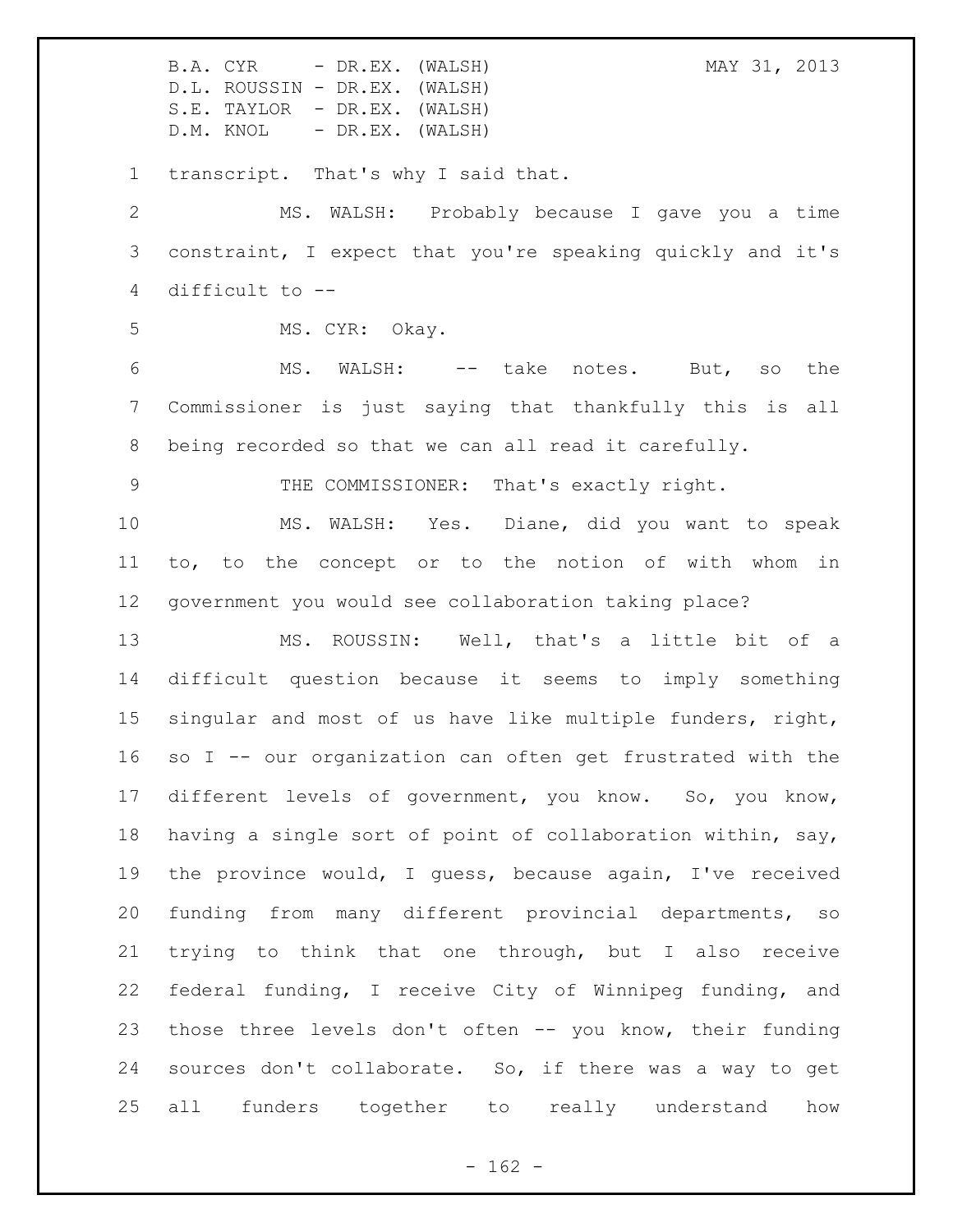entrepreneurial we need to be in making the funding work, because families are families, you know, and they're holistic and they're coming in with all kinds of things that they need addressed and, and they don't silo themselves up and so you can't have service that's all siloed. But behind the scenes, like I can sometimes draw the line where that funding ends and that funding -- you know, for the same person, right, like it's, it can't be -- You know, I have a funder who will fund cultural stuff and, you know, will fund a sweat lodge but won't fund it beyond the Perimeter. And I'm like, well, we don't have sweat lodges in the city, I don't know how we're supposed to make that work. Anyway, things like that, right. So it's more, you know, then you get the foundations and, you know, so I think we know how we would like that funding to work for us as an organization. How all those funders could potentially coordinate or collaborate themselves, that would be a dream, yeah. I don't know -- I'm trying to 19 think through how that might work but ...

MS. WALSH: Sharon?

 MS. TAYLOR: Yeah. I'm a mix, too, having multiple funding. But if I was looking -- if you're just talking the province, I would say Healthy Child because they have eight or nine ministers that sit there and it gives them the mandate to look holistically at families. I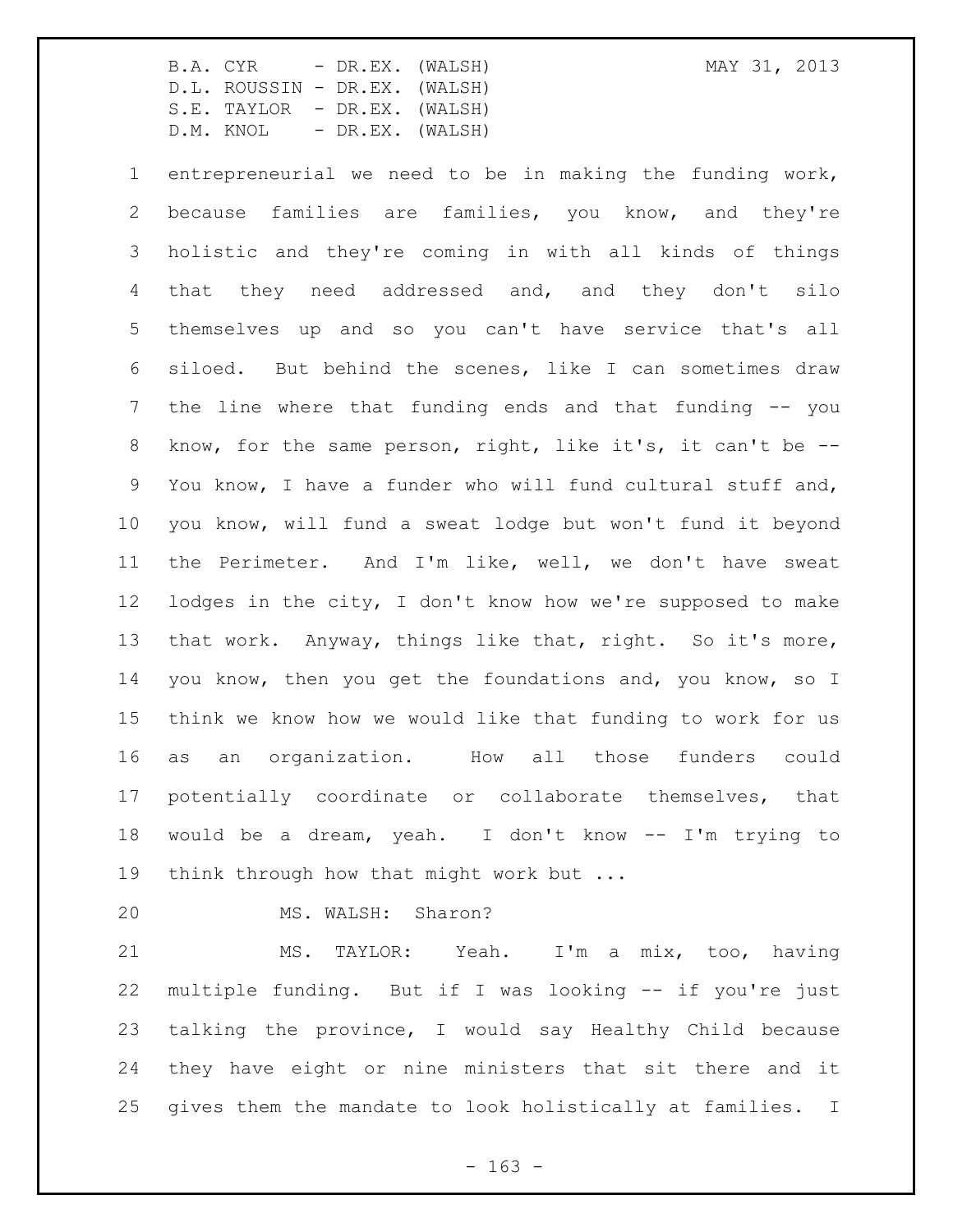like the fact that Healthy Child goes from zero to 18, so that. But on another hand, I'm looking at that I don't want anybody to be in charge, I want where we come to the table, where we are valued and respected as an equal partner because we do do the front line. I am so tired of being at meetings where we're consulted but it's after the fact, to validate what they want to implement. It's about bring us in at the beginning and work with us there. So I would say, if I'm just looking provincially, because I also have federal funding which brings up a whole bunch of other different issues, but provincially it would be Healthy Child because they have the mandate zero to 18 and they do look, there's enough ministers with a diverse portfolio there to look holistically at children if it was done in a good way.

 MS. WALSH: And so you're saying collaboration means being an equal partner?

18 MS. TAYLOR: Yes.

 MS. WALSH: Which, of course, is what we heard from Shauna MacKinnon and the study that I think probably many of you participated in, the results of community-based organizations' views on, I think the topic was accountability, and you talked about needing to be an equal partner.

MS. ROUSSIN: It was about who gets to define

- 164 -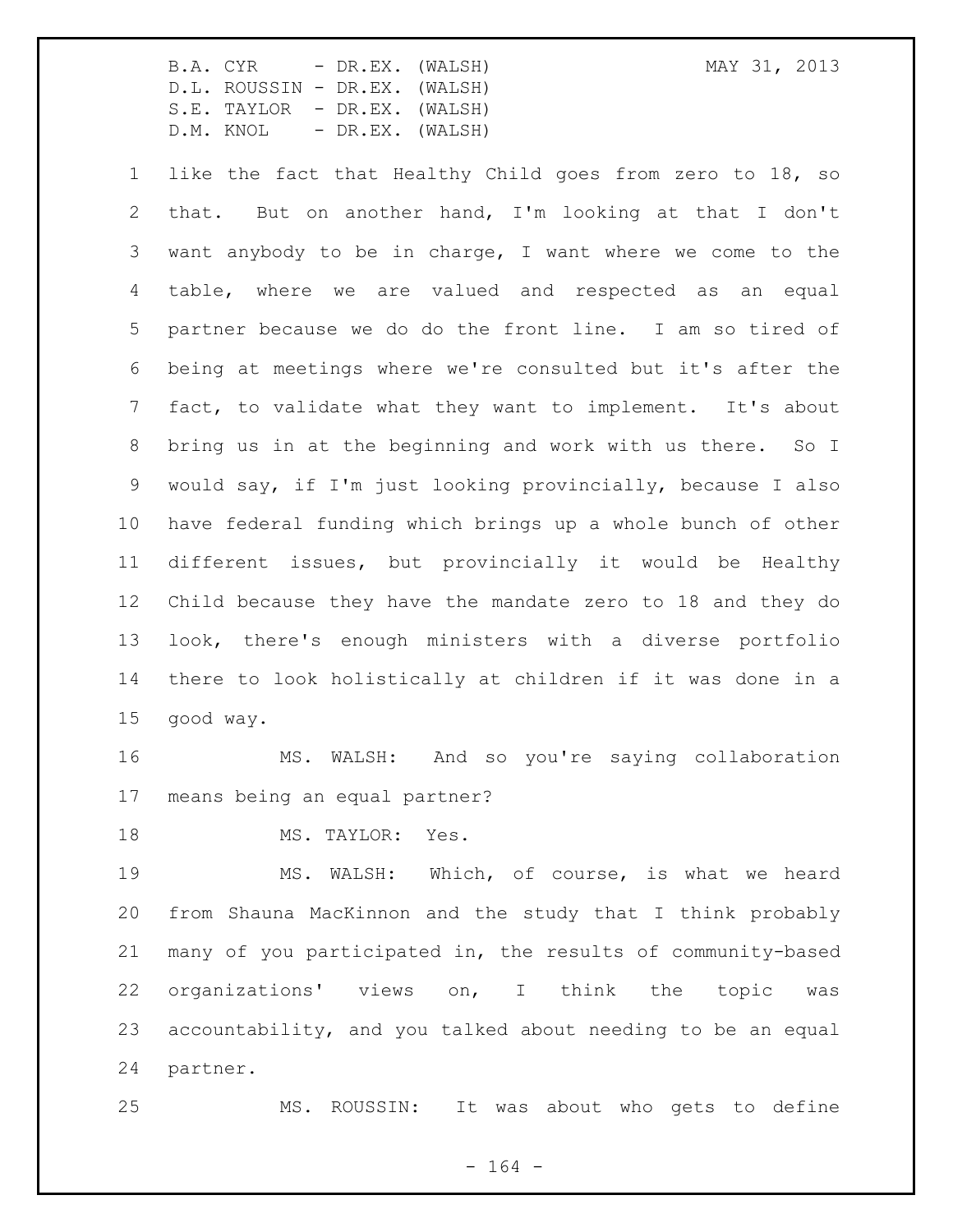what accountability is.

MS. TAYLOR: Yeah.

 MS. ROUSSIN: Like more and more reporting and more and more whatever does -- it can sometimes relate to accountability but often it relates to more bureaucracy. Like, who are you accountable to? I mean, we are accountable to funders but we're also accountable to our community. Our services have to be accountable to the community we serve.

 MS. WALSH: So are you saying when you want to be an equal partner, are you talking at the level of funding decisions? Policy decisions?

 MS. TAYLOR: Well, policy decisions, for sure. But before it even gets to policy, if they're even thinking about how you provide best services to the families, it's about bring us in at that starting stage before you implement something.

 I also have to be cautious because of my multiple funders, it's like I wished in a way they would come to the table together and sit down and work with me in an equal way to say, how can we best provide services to this community. They do all this work behind my back and then pull me in to say that this is sort of what they've agreed to. And I would like to be there at the forefront because I'm not opposed to them meeting. And when I initially --

 $- 165 -$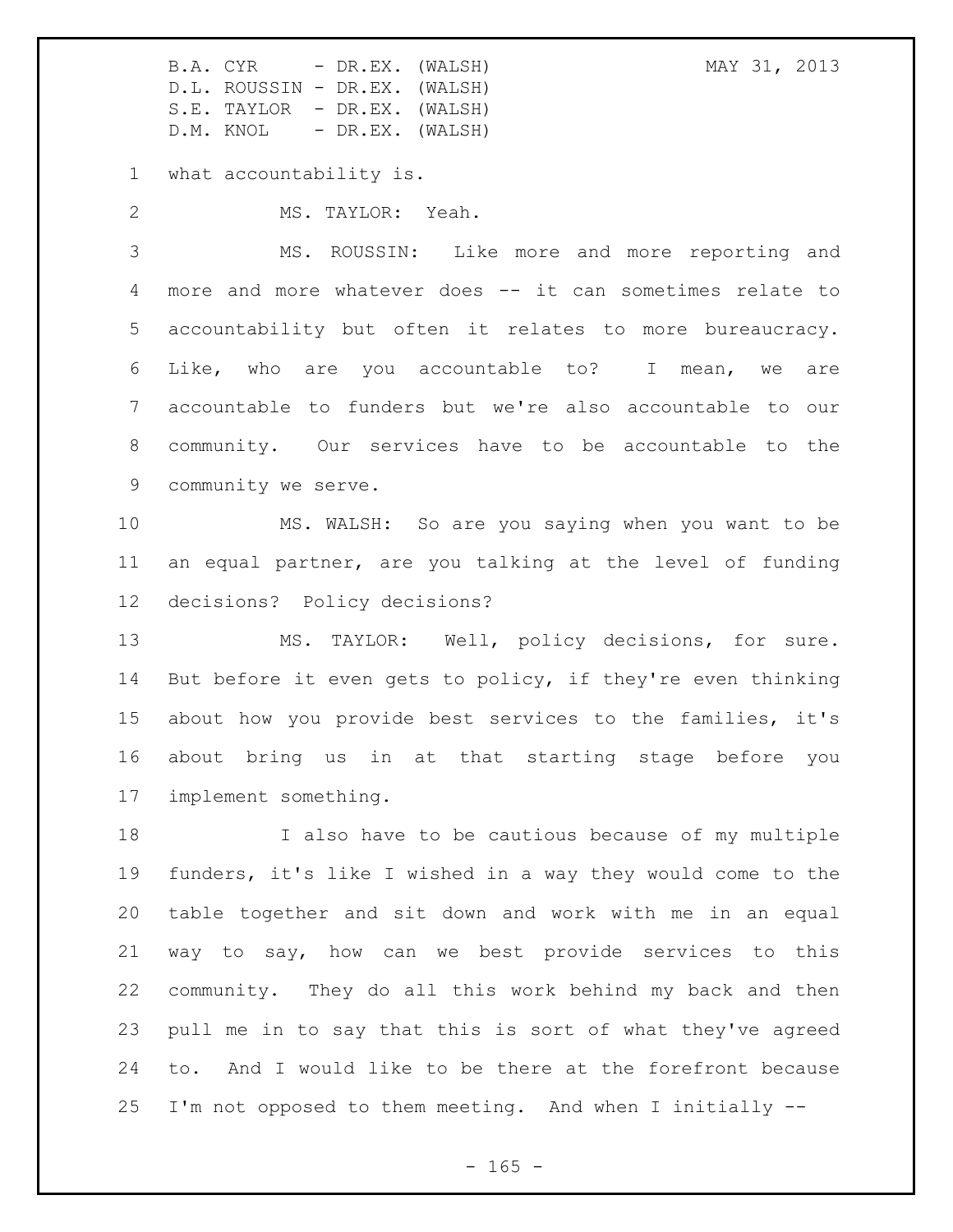MS. WALSH: Now, who is "them"? Who are these funders?

 MS. TAYLOR: Well, I'm looking at foundations, because I have foundations, I have federal funding and I have provincial funding as major funders. And at the beginning, they came to the table but they've never come to the table since as a group to sit there and say, okay, what are your needs now and how can we best provide that service; and if they have, they'll turn around and they'll say, well, you get a thousand dollars for administration so the rest of them don't have to give me any money. And it's like, but my costs are higher than that, how can we work together in a good way if -- so, so there's multiple issues, I think, around, when we're talking about who's responsible to who. I don't know if ...

 MS. WALSH: Dilly, I saw you nod your head when someone raised the issue of funding coming from provincial and federal sources. Is that an issue?

 MS. KNOL: Well, it certainly, well, I guess it's not -- it's just the reporting is completely different sometimes and that, so I've just learned to do work plan for all my programs, so you've learnt that you might as well go the extra mile to get your accountability and everything in because they're eventually going to ask for it anyway. One asks for it, and then they change things.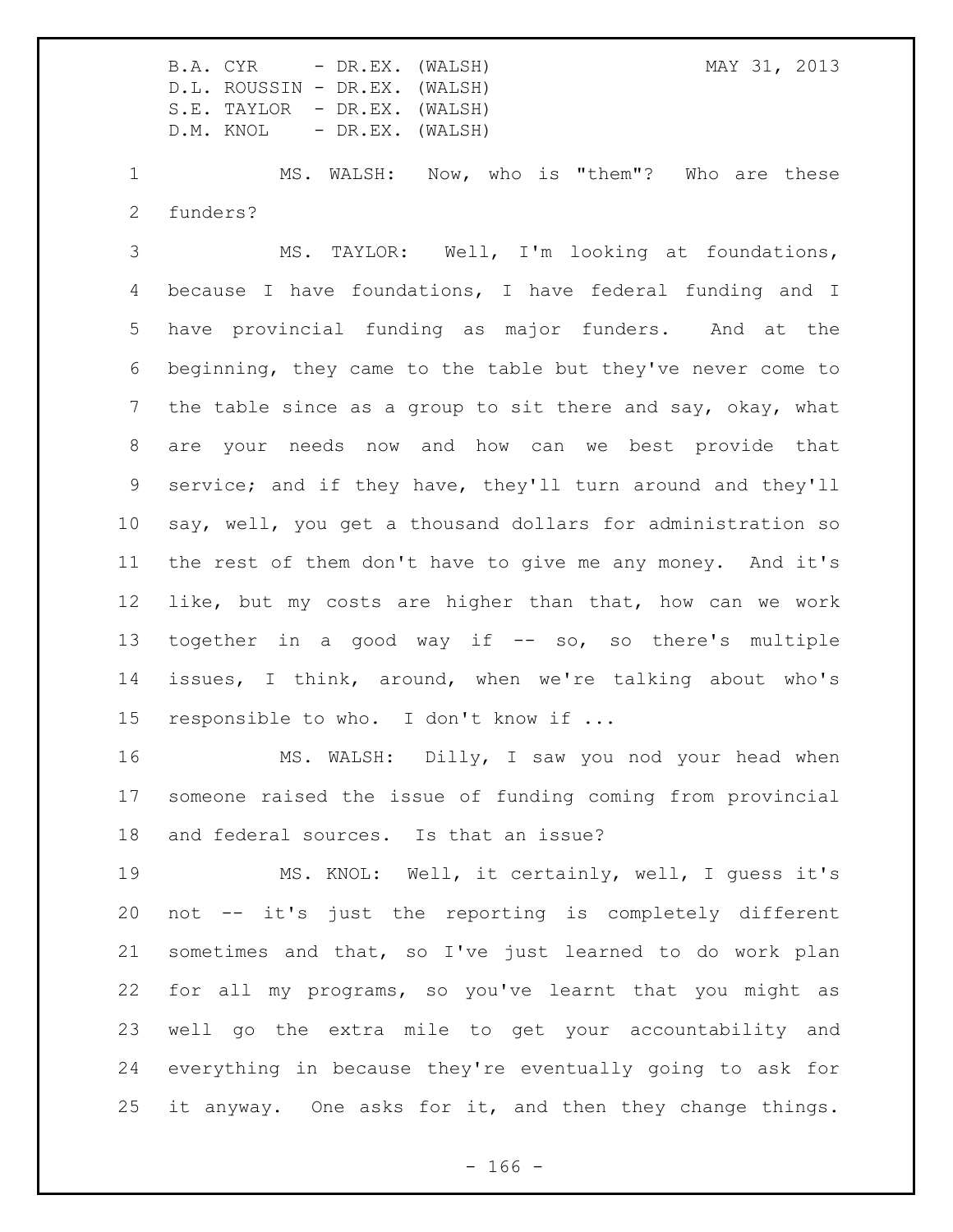So their accountability is different. Like, some people really just want numbers and some people really want the stories, you know, the parents' stories about -- and see that as, as valuable information and that. So I think the province is more, they're listening more to the, the participants and stuff and the workers, but I think the feds are still wanting numbers, and I've a problem with numbers because, you know, 50 people came today may look good but maybe there were 10,000 that could have come so 50 doesn't look good, you know what I mean. So you could use those numbers any way you want to, so I have a problem with numbers. I mean I'm accountable, totally so accountable, it's so crazy accountable.

## 14 MS. WALSH: Um-hum.

 MS. KNOL: That so much of the time is spent being accountable and doing reports and everything and then you're still dealing with a non-profit, you're dealing with staff, you don't have a million -- I got 28 staff. I'm the executive director and I have a finance manager. That's who takes care of the day to day, you know, staffing stuff and everything else. Plus I do -- community comes to me because my door is open. So, and that's the way I learn because I want to know what's happening in all my programs in the centre. I don't want to just be the boss over here because that's how I think the system works. I'm the boss

 $- 167 -$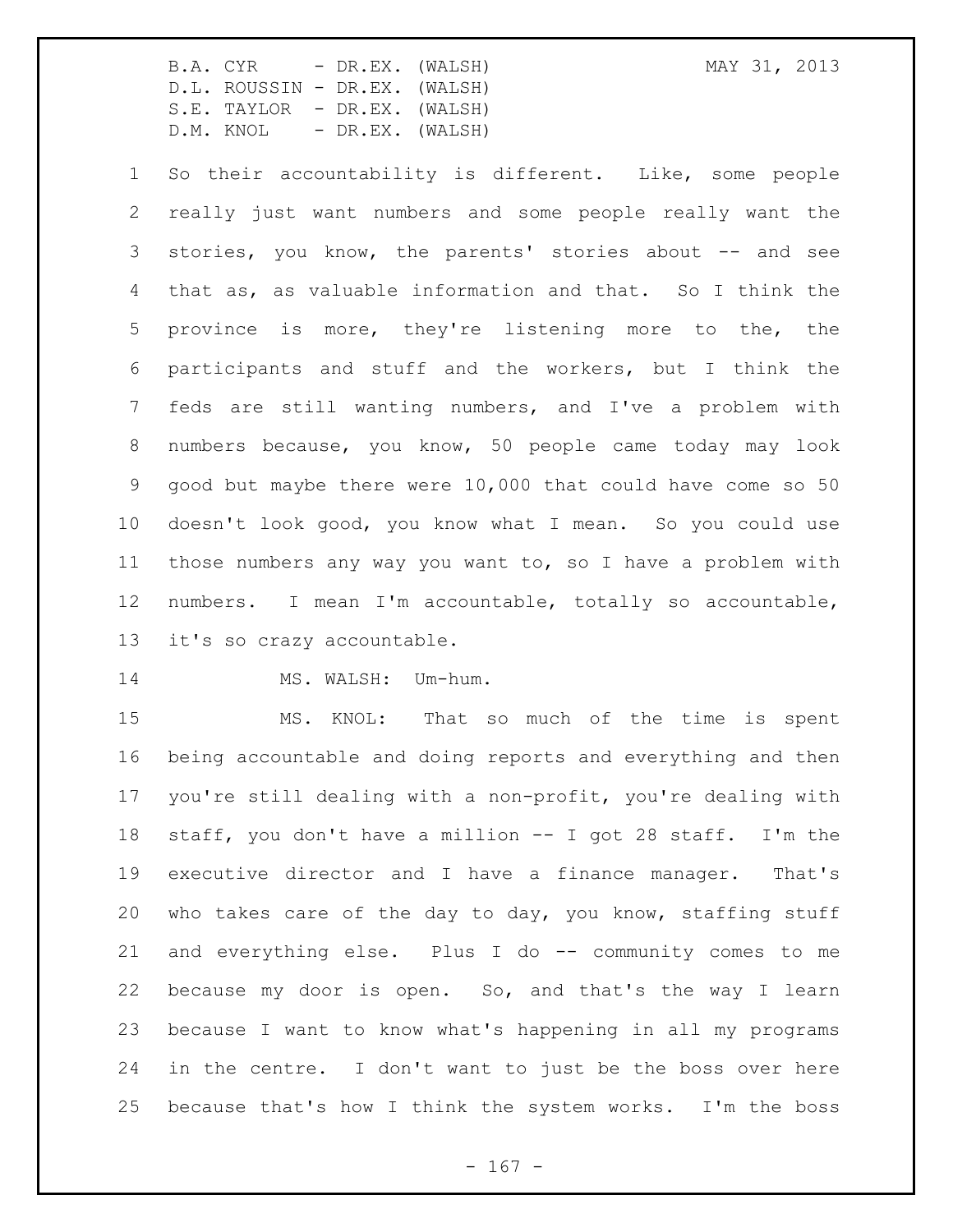over here and I'm taking care of all these programs but I have no idea how those programs are working or if my families really do get them, even though I get numbers. But I do, I know how it's working because I go to my programs and I'm there every day to check to see how things are going in between meetings and reports and everything else. But if you believe in your community and you believe in what you're doing as an agency, I believe we are making a difference. If we had more resources we could make a bigger difference.

 MS. WALSH: Okay. So maybe that takes us to the next topic, which is the topic of to whom should -- well, it was specifically differ -- money for differential response funding, which is -- but I mean, that is what, what you are all doing, is you're not doing protection work, you're doing what --

17 MS. TAYLOR: (Inaudible).

18 MS. WALSH: -- the child welfare system calls family enhancement work. So what, what recommendations does each of you have regarding funding in terms of, of better supporting your work? Do you want to go back in reverse order. So we'll start with you, Dilly.

 MS. KNOL: Okay, differential response, I mean, I like the idea of seeing it because I think the first spot is the community, because families build a relationship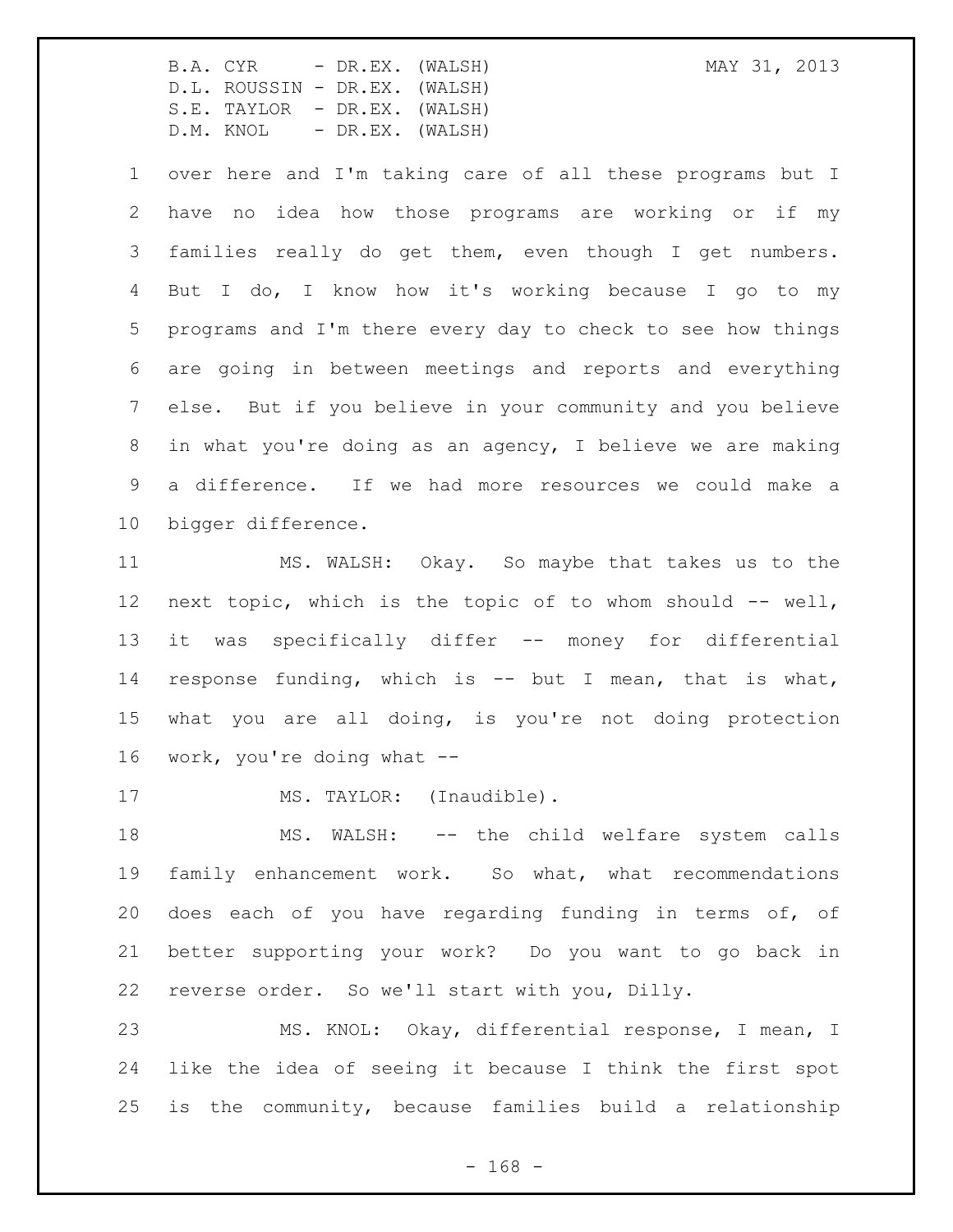with the community and, and, and people that work in community, so that we're there all the time, we're not there just once in a blue moon to support them kind of thing. We're there to support them all the time. So I think if we got money, a family comes, says, why can't I have more money so I can make sure I have the child care I need for the parent to take parenting. You want your parents to get skills but you won't -- there's so many boundaries in the way for them to get those kills. They have three kids at home. How can they go into a parenting program every day? Who's going to take care of the children, and you know, which becomes an issue or everything. Transportation is an issue, you know, those kind of thing. I wish they would just give us extra money, know we work with families and that. My fear is that if I have to start keeping files on families that I, that I work with in order to get money, then keep your money because that's not going to help my families. My families are not going to come to my centre because they're going to lose trust because they're going to feel that I work for CFS not Andrews Street Family Centre. And, and they do want -- you know, if they -- because I read about it and stuff like that, and I'm just saying, if I have to open a file to a family that drops in, in order to get some money to get extra child care or to get extra bus tickets or to be able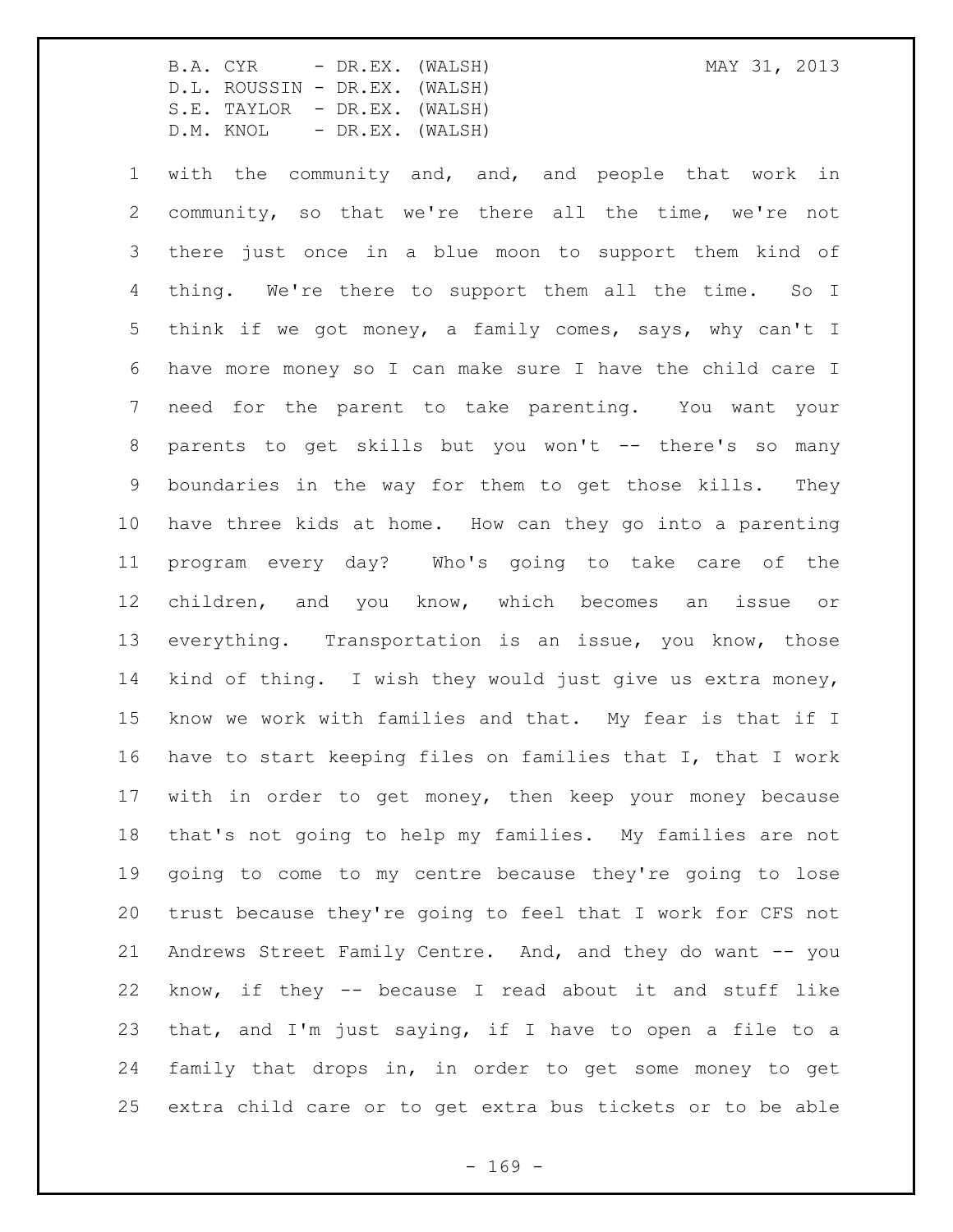to do home visit, have more people doing home visits and those supports at home and stuff like that, my families are not going to trust me, they're not going to come to my centre. So they need to trust. We have so many families. Talk to the families and, and see, because you're referring them to us, you're not paying for that referral. You know what I mean? It's -- we're there to do this programming, we have money for that, and we get real -- very creative and with our volunteers and what we get and stuff in order to make ends meet for our families, you know, because boundaries is big for our families, too. They like things local and they need to have access to phone, access to child care, access to transportation, which, like Child and Family Service said, oh, you have to go to parenting over there but they don't give them bus tickets. So we got to give them bus tickets in order for them to come, which I 17 don't really have the money to do that, but if that mom wants to come and become a better parent, I'm going to give her a bus ticket, you know what I mean. So I mean, I think non-profits, we'll take money out of our pockets to help because we believe in -- you know, there's got to be holistic, it's got to be, it's got to be programmed for family, which means there is no age zero to six in a family. Family goes, like you got kids till they're a hundred, you know, kind of thing. Your kids always come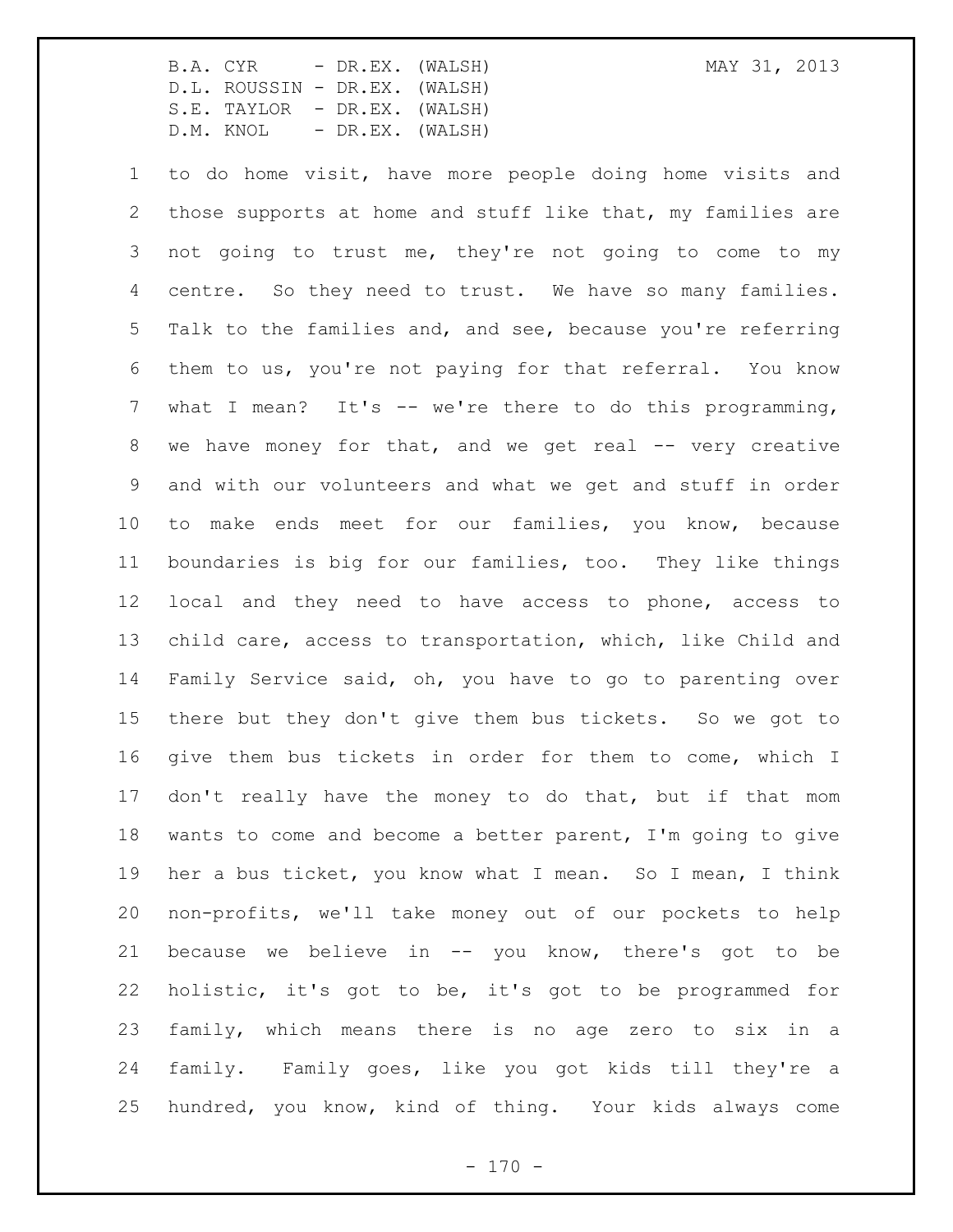B.A. CYR - DR.EX. (WALSH) MAY 31, 2013 D.L. ROUSSIN - DR.EX. (WALSH) S.E. TAYLOR - DR.EX. (WALSH) D.M. KNOL - DR.EX. (WALSH) home, so ... MS. WALSH: Okay. Thank you. Sharon? MS. TAYLOR: I'm trying to think what the question was. MS. WALSH: The question was recommendations with respect to funding to better promote the work that you're doing. MS. TAYLOR: I think what I would like is to be able to have wrap-around services for every family, and to be -- 12 MS. WALSH: What does that mean? MS. TAYLOR: Wrap-around services, what I mean is 14 where the family is the centre; the family decides what sort of the needs are and that you're able to work on it. So if we know that a family has substance abuse, it's like, okay, what do they define as the goal to be able to achieve that end? We don't usually have absolute answers but it's about stages, it's like, okay, somebody may be on crack but it like, okay, we're not dealing with -- they'll say it's an issue and then we start weeding them down to be able to, to the point where they may be using weed, and that to us is a benefit in a way. It's about, I think it's about having the family always at the centre. It's not about that we're the experts but we are an expert in a way.

- 171 -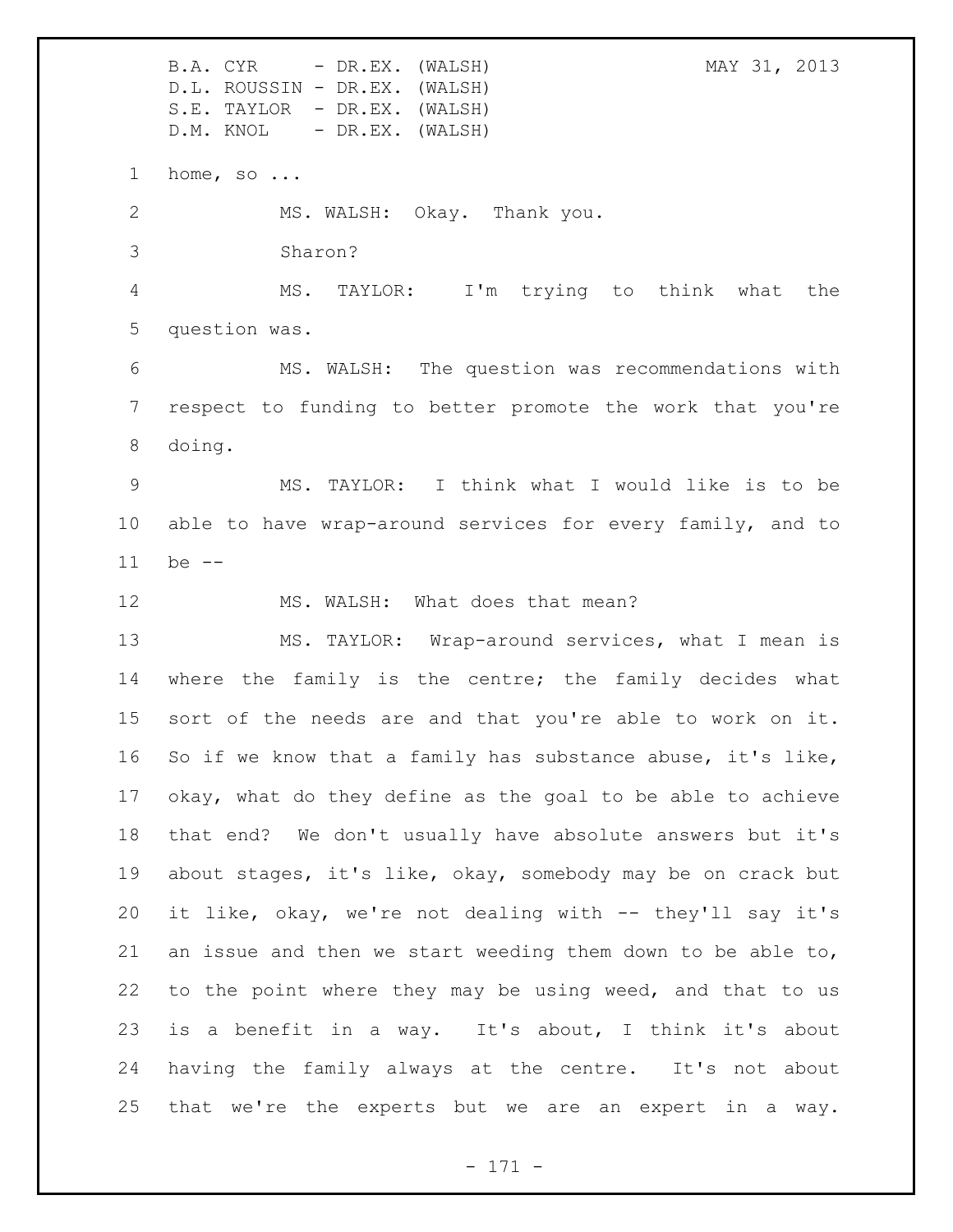B.A. CYR - DR.EX. (WALSH) MAY 31, 2013 D.L. ROUSSIN - DR.EX. (WALSH) S.E. TAYLOR - DR.EX. (WALSH) D.M. KNOL - DR.EX. (WALSH) Like, I always think we minimize ourselves when we don't say we're the experts because we do have knowledge and our families have been able to show change because you work with them, because they've been able to define the goal. So  $-$  MS. WALSH: So you said you want funding for wrap-around services. 8 MS. TAYLOR: Yes. MS. WALSH: So what does -- you've told us what wrap-around services are. What's the funding recommendation that you have or what's your need? MS. TAYLOR: I, I would say just being able to 13 provide us with long term funding, being able to -- versus short term. Like I, I would love to know -- and also to be able to have increases every now and then would be really nice, but it would be tied in with the family and providing the services to that family and being able to, be able to expand. Like Dilly, when she's talking about not having bus tickets, like we're always trying to figure out ways to get transportation for families. We're always sort of scraping at the bottom in a way, so it would be nice to have secure funding that allowed even to even sustain staff, because I, I am going through now where staff are leaving because we pay so little and they're going on to other higher paying jobs. Like so when you're talking

- 172 -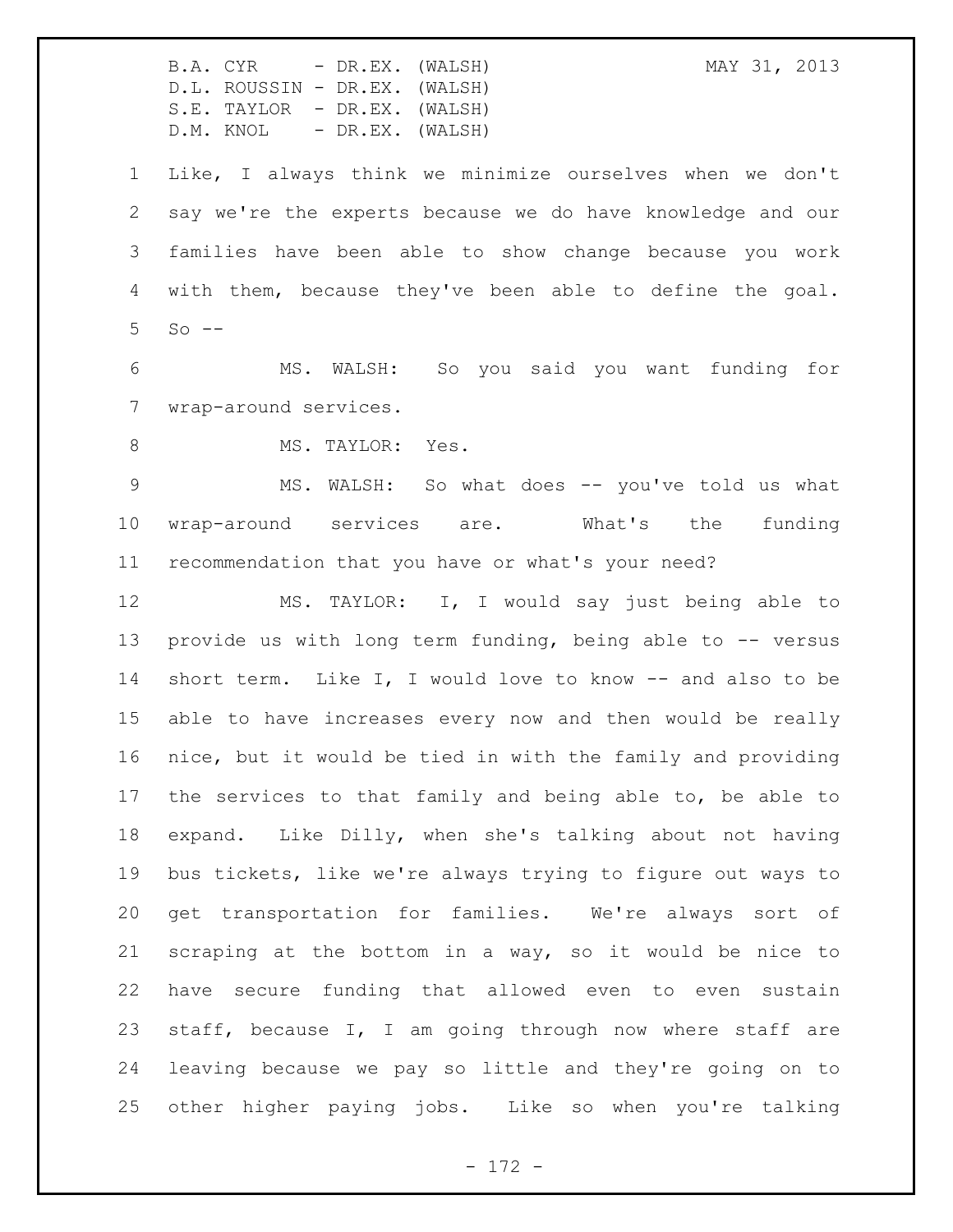about funding, it's about long-term stable funding to be able to say, we can work with a family from the beginning to the end and be able to, through whatever transition, because families that are going through change, it's a long process so it's not a quick fix for families. So I would say that's how I would like to see the funding.

7 MS. WALSH: Okay. Thank you.

Diane?

 MS. ROUSSIN: I think probably what you're hearing up here is we know what we do, we know the kind of funding we need and would like to have and we know that there are certain characteristics of what we would deem, you know, good funding. And so I think we're very clear about what that is. Where it comes from is a little less 15 clear to me, and I, you know, when I'm talking to funders I don't -- it's up to them to figure where it's going to come from. They know their system, I don't, right, and so I'm just trying to communicate about the kind of funding that we think works for families and works for communities. It needs to look like what you've heard here already.

 So, so I know your question was specifically around the differential response and the, the family enhancement, but like I think the families that we see, you know, we know that we're working within this context of systemic issues and we know that there's, you know,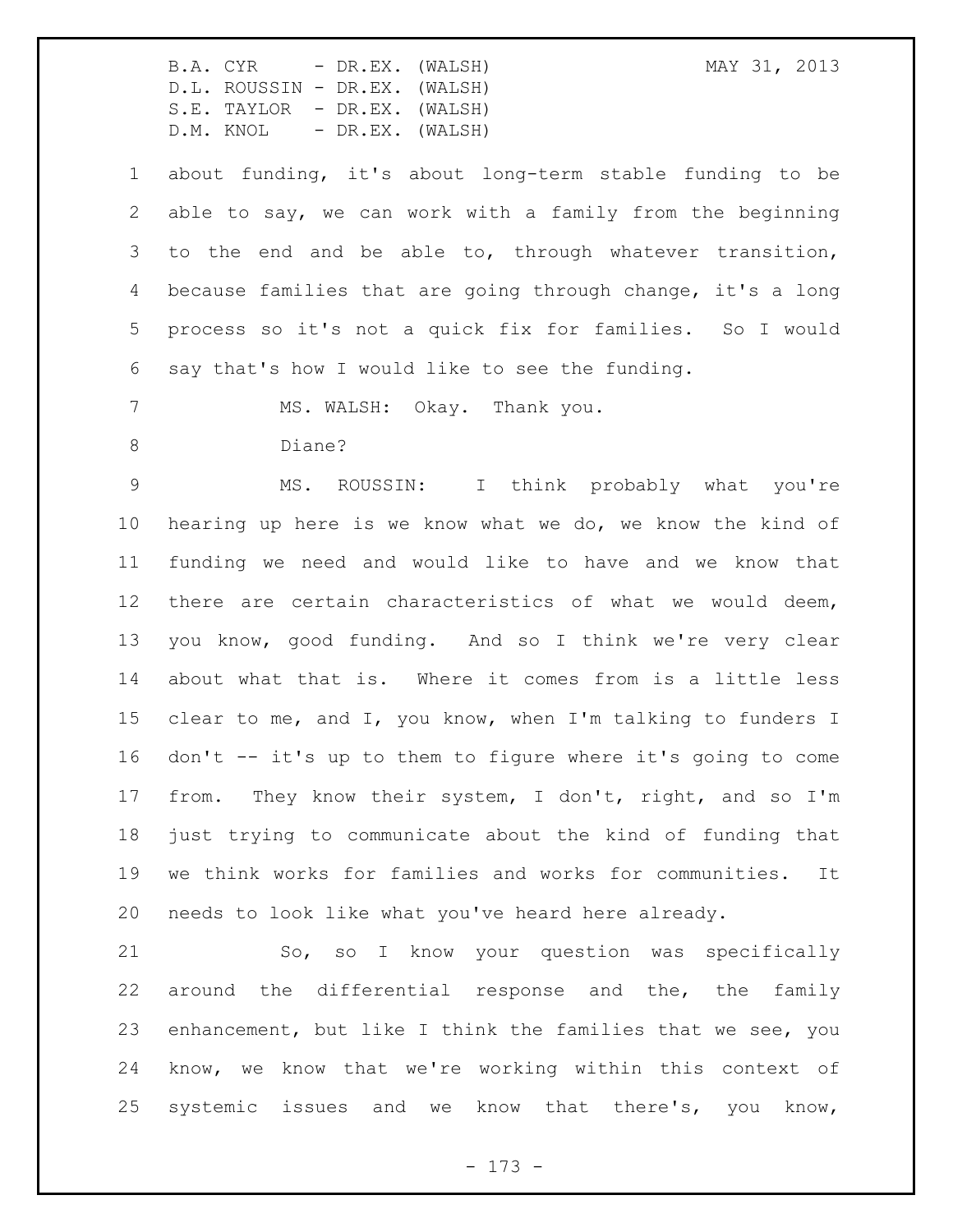historic and current oppression and discrimination and racism and, you know, residential schools and, and sixties scoop and all that stuff is poverty, you know, and those are the conditions that our families are struggling in, and so how do you deal with that stuff within your centres, because they're coming in the door with that, and trying to deal with them in a positive way so that it doesn't get so -- the situation doesn't get so degraded, you know, that we're into child protection and family breakdown or violence or, you know, incarceration and things like that. So we know that we want to -- I know at the Ma Mawi Wi Chi Itata Centre, for the kind of funding we get, the services that I provide that are directly related to kids who are in 14 the care of the CFS, the group homes, the, the foster families and everything else, that funding is way more stable and way more at a, at a higher level than another set of services that we provide, which is like the youth leadership programs or the youth mentorship programs. Again, the, the in-care funding, it's, it's stable, it's a five-year agreement, you know, unusually renewed every five years unless something really fell off the map. The youth leadership stuff, the youth mentorship, the -- you know, that kind of stuff, I'm hunting it down every year. Sometimes it's only for six months. You know, and we're constantly juggling, you know, many plates in the air to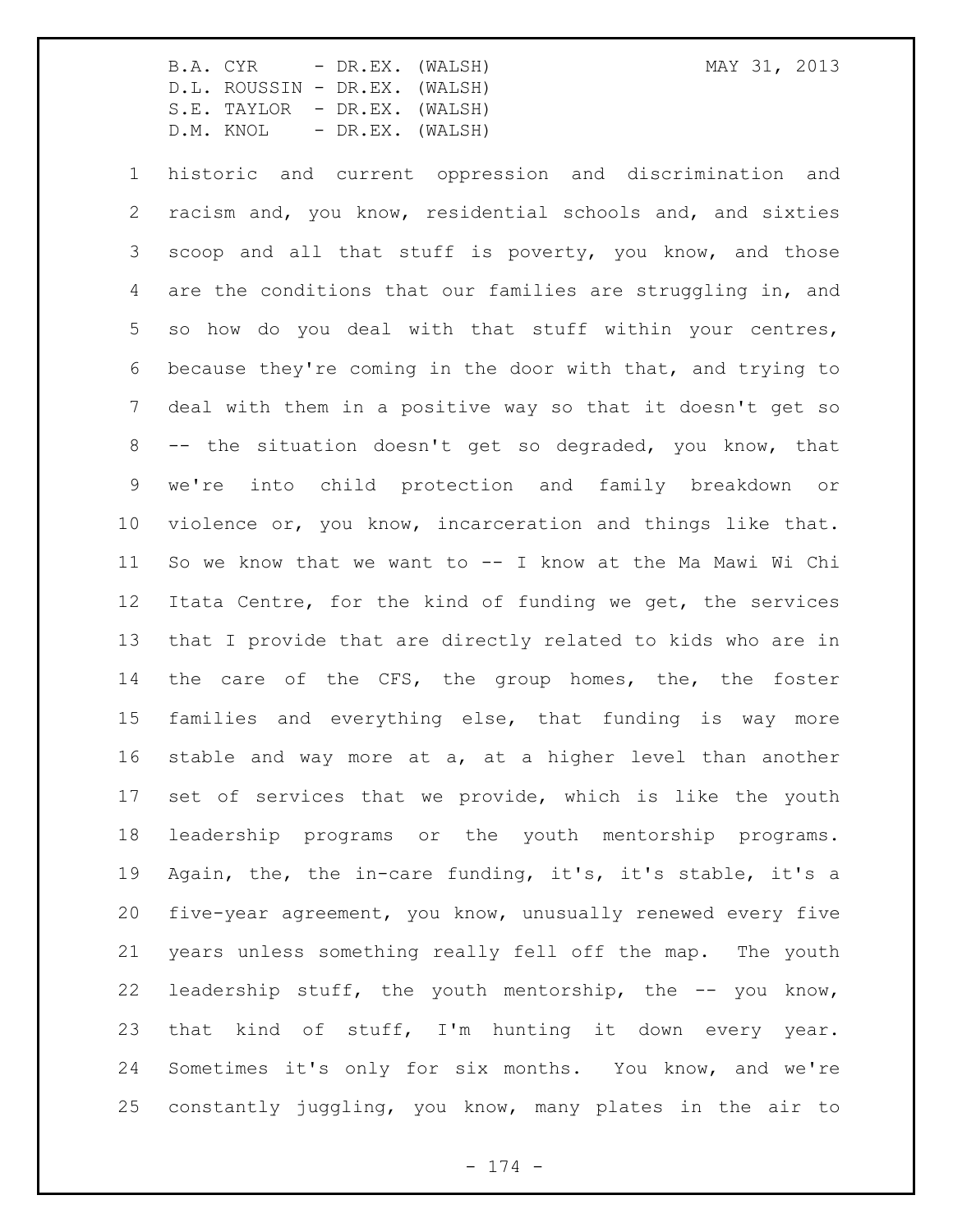get that kind of -- and stitching it together is very piecemeal, it's very project-based, you know, again, where the other stuff is more, it's, you know, what we would call the core funding, right. And so when you have core funding it doesn't -- it allows you to be a bit more innovative, you know, when you're dealing because there isn't any one problem that everybody faces, you know. Everyone's coming in with something just a little bit different and you got to have enough room to move to be able to deal with those situations. And a lot of what families come in for, most organizations don't have their -- like (inaudible) emergency service stuff, like most of us don't have budgets to deal with that. Like, people need -- they're going to get evicted, they don't have another damage deposit, you know, they don't have money to move their stuff, they don't 16 have somewhere to store their stuff, they don't -- you know, there's, there's these very common sorts of things that none of us get funding for and so you're trying to figure out how you can, you know, piece things together to deal with some of that in between the cracks.

 So I think core funding allows you to be a bit more innovative to deal with some of those situations. There needs to be more of an emphasis on how we fund preventative pieces versus sort of just the intervention. Because I -- like we're downstream here. Like, I mean, how

 $- 175 -$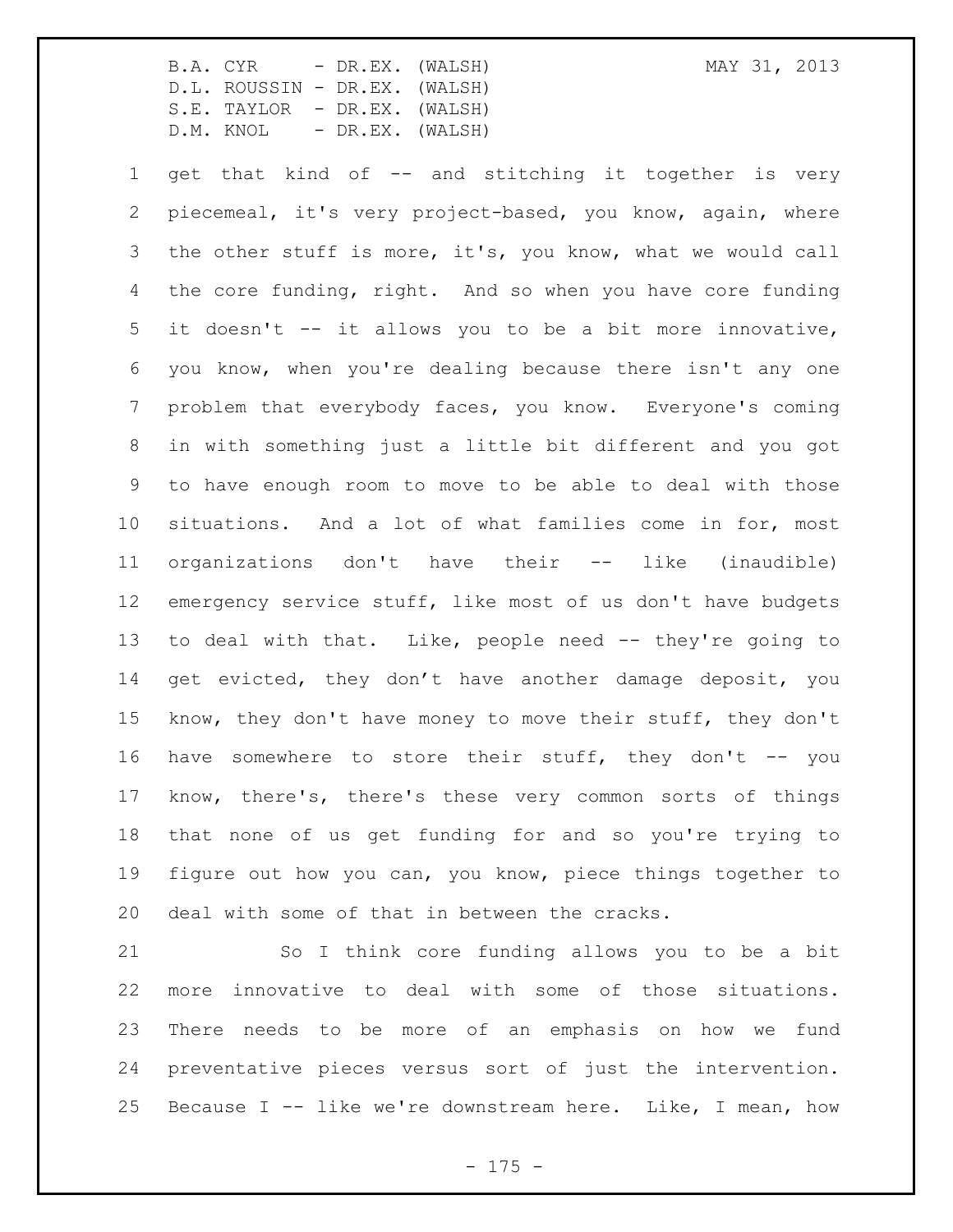many kids in care? Like really, this is just going to keep going. Like, how do we get upstream of that?

 I think that, you know, again, we all work from that strength-base model and again, as an organization I am funded -- you know, I have to show that there's a need out there and there's a deficit out there, and so I have to ask a funder to fund that deficit to -- so people can get out of that deficit and that weakness situation.

 If I go around saying families are strong and great, I need funding for that, no one's going to fund that, right, but that needs funding. I mean, that's the strength-based approach. This is -- this family is on the cusp but here's what they're good at and here's what they need a little bit more of. You know, the good stuff, right. Because we all know that healthy communities are built on, it's built on the strength of its members, not on 17 the weaknesses of its members, and so --

18 MS. WALSH: Right.

 MS. ROUSSIN: -- how do we build the strengths. And so most funding models, you know, this is not -- there's not any one funder that is not guilty of this, I mean we, we fund deficits, we don't fund strengths, right. MS. WALSH: But that's what you would call part

of prevention funding?

MS. ROUSSIN: Yeah. Yeah. So and that's so, for

- 176 -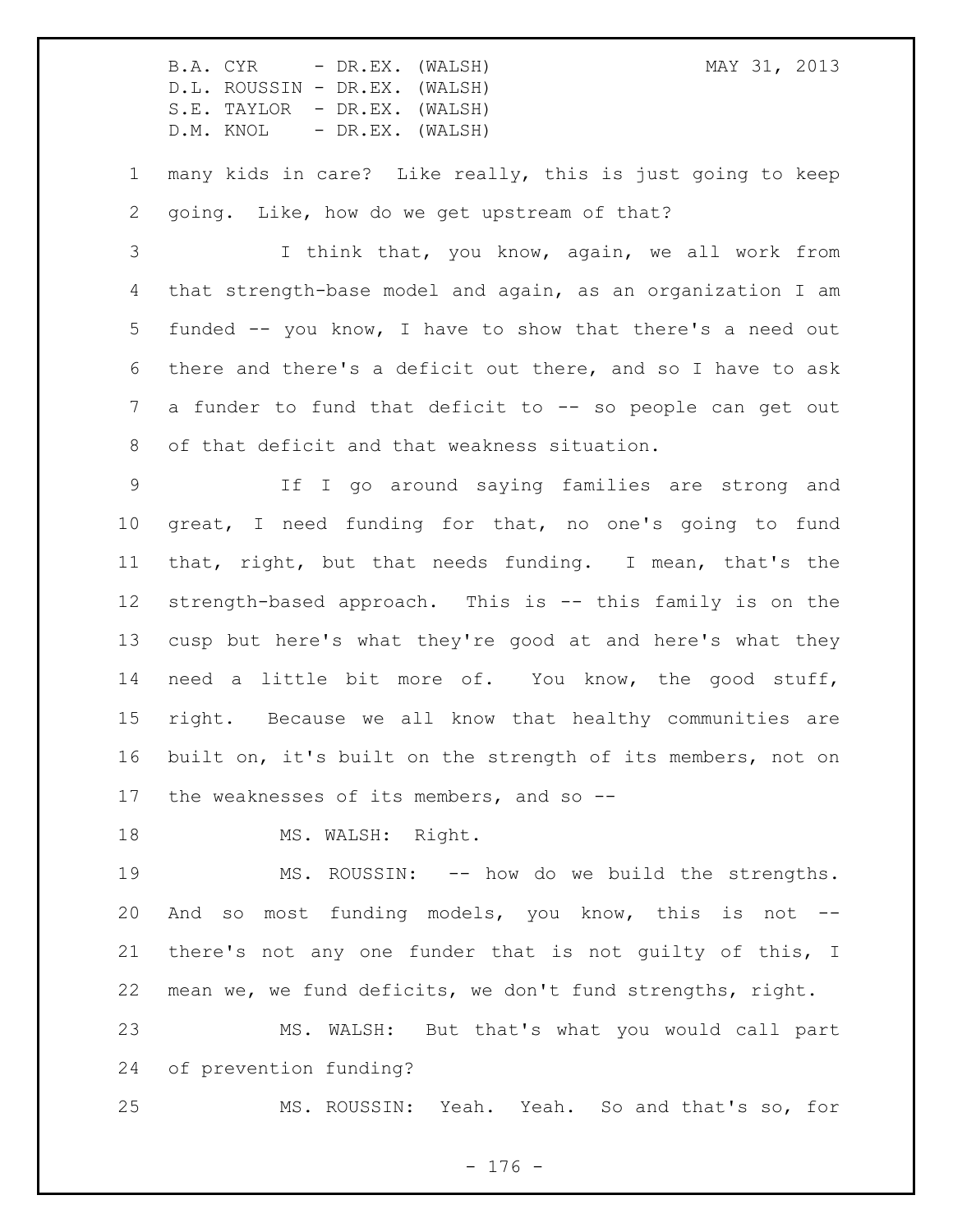Ma Mawi, we have a very large volunteer program. And again, you know, people come in the door because they need a little bit of help with this or that or the other, but they would rather volunteer their time or do the odd job type thing in order to get the meal or to get that Pampers, or whatever, versus just coming and saying, I need Pampers, like you know, versus just being given something. They would rather earn it. And, and so, and then, you know, that makes them feel good, they're building skills, they're building resume. We do all kinds of training for people from food handlers to CPR, you know, all that stuff that goes on a résumé that gets them in the door to employment. And because they've been volunteering in our centres for so long, you know, we get to know who they are and we can be references for them and we refer on to our sister organizations.

 And then we're trying to build inroads, and the one I'll mention in particular is like the City of Winnipeg. We have a youth program with them where, you know, we're working as the community organization, we're building the skills of the young people, working individually with the young because we do that well. The city is doing some stuff internally to make sure that those kids then have jobs within the city, like good paying jobs, from animal services to the bylaw enforcement to you name

- 177 -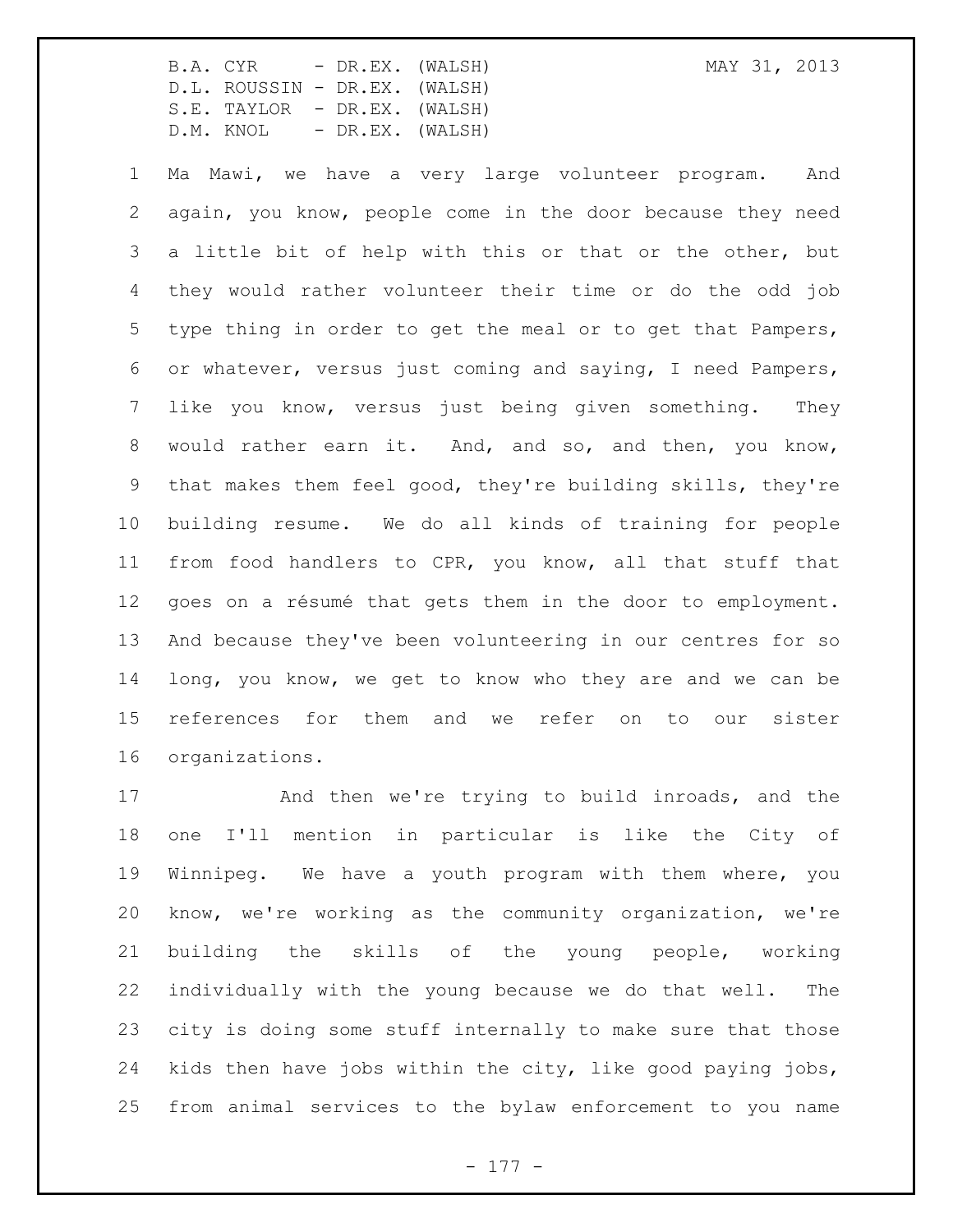B.A. CYR - DR.EX. (WALSH) MAY 31, 2013 D.L. ROUSSIN - DR.EX. (WALSH) S.E. TAYLOR - DR.EX. (WALSH) D.M. KNOL - DR.EX. (WALSH) it, and we're trying to create pathways into the civic system for our aboriginal youth to be -- because there was barriers all over the place before and we're trying to pull those barriers down. So -- you know, and that's where people are at. People want to work, they want to go to school -- 7 MS. WALSH: Sure. 8 MS. ROUSSIN: -- they want to do better. They don't, you know, want to just sort of be sitting there taking all the time, and so how do we do that as organizations and how does the funding fit that? It doesn't really. We just have to be really creative about how we make that work. MS. WALSH: So you need more funding for prevention on sustained basis? MS. ROUSSIN: Yes, like the -- also funding levels. Like again, the -- you know, if we look -- if I compare any of our workers to folks who are in the child welfare system, the wage parity, oh, it's ridiculous, you know. Like, we can't pay our people the way -- and, you know, and I don't have a turnover issue at Ma Mawi, I think it's because the way we deliver the service, but man, I pay my people poorly. Like, it would be nice to be able to pay them properly. MS. WALSH: Thank you.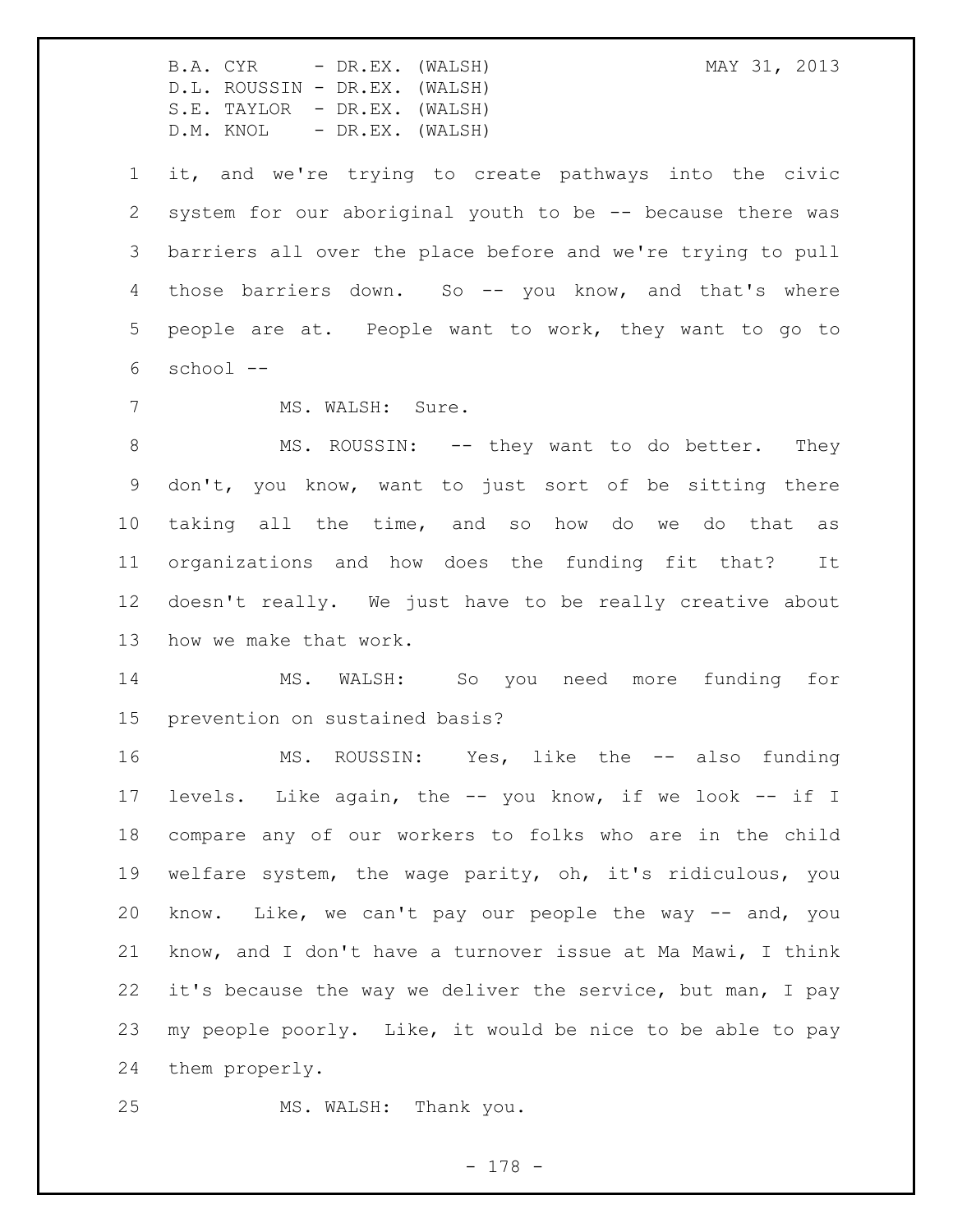B.A. CYR - DR.EX. (WALSH) MAY 31, 2013

D.L. ROUSSIN - DR.EX. (WALSH) S.E. TAYLOR - DR.EX. (WALSH) D.M. KNOL - DR.EX. (WALSH) Bernice? MS. TAYLOR: A 16-year-old kid that lives in B.C. makes more than I pay my outreach workers. And he's just working for the summer. That's a big statement. MS. WALSH: Bernice? Thank you. Bernice? MS. CYR: My opinion on differential response funding has been the moment it was announced many years ago is that it needs to be vetted through the community. Now, I'm talking provincially. The north end has a luxury that it has an urban centre where you could target a number of resources, but there's a number of provincial communities that don't have any family services at all. And what winds up happening is that they become -- we talk about increases in child welfare, well, if you don't have medical services you don't have anti-poverty services or poverty alleviation services or housing, you're going to have a significant over-representation in child welfare. That's just -- the evidence is out there. So I would like to see D.R. funding go and be vetted through community organizations, both urban and rurally; that I would like to see funding be harmonized with other funding agreements like Family Services and Labour, whether that be community programs, child welfare, family violence prevention, that they become managed on five-year business plans that are created by the agency, that is about meeting the needs of their families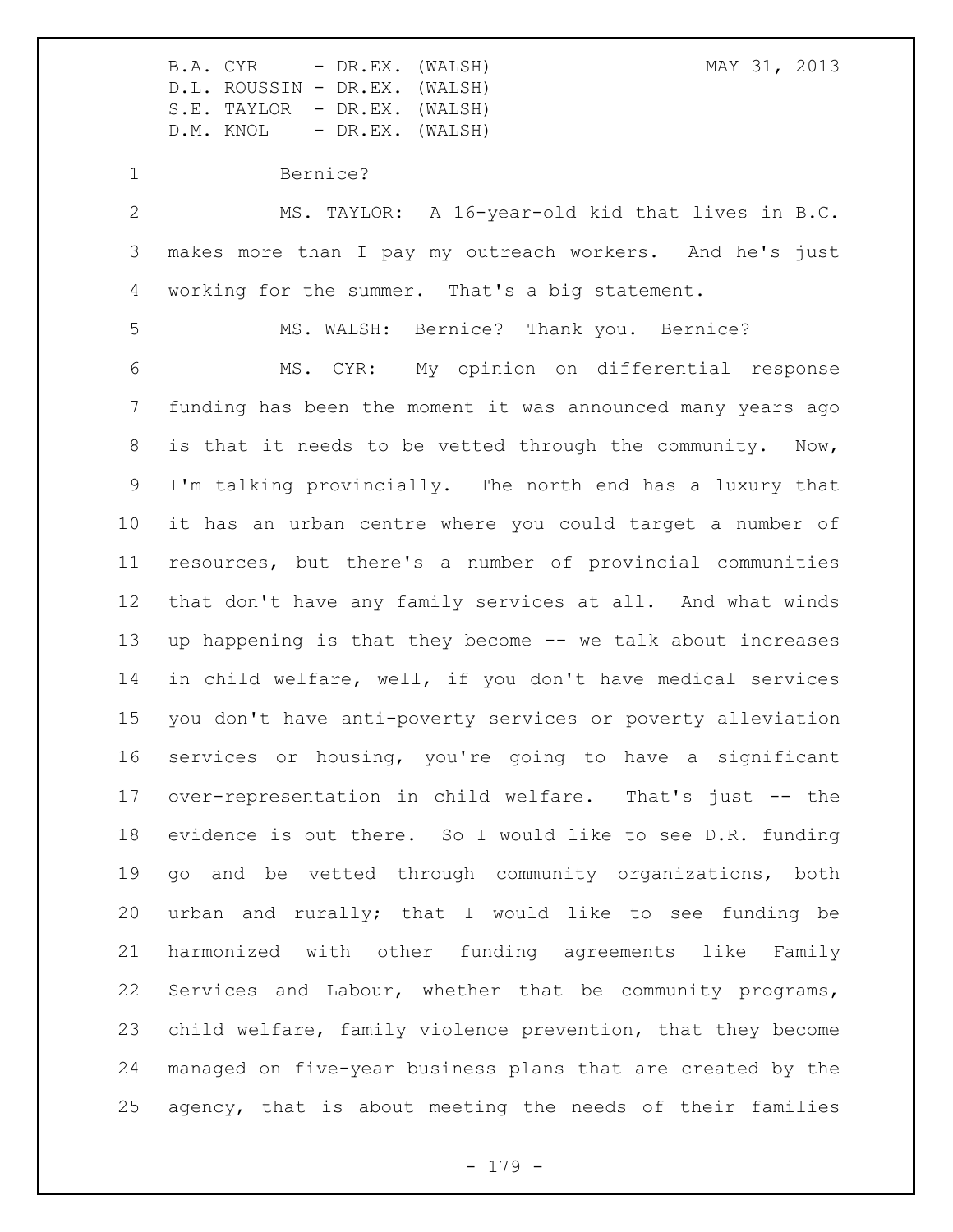and those communities and that reporting mechanisms are reported through those business plans, would provide longer term sustainability, a level of accountability. But the piece of the business plans, when you have outcomes and targets, is that you can actually have them as not just compliancy-driven but as quality drive, but we have to move to a place in this province where we're not just looking at the numbers or just saying it's a compliancy issue. We have to look at the practice deficit we have in this province, and that's what it is. And if we're not keeping it --

12 MS. WALSH: What do you mean by that?

 MS. CYR: Well, what I mean by that, and I'll just be blunt, in my experience in, in -- when we have wage parity, how do we compete with hiring staff? How do we retain good staff? I've worked with many staff in different systems that were inadequately trained, that the difference between -- and you had mentioned, Diane, why do staff stay in non-profits when you're not paying them. It's because you can rally them around the cause. In child welfare, try rallying staff around the cause. It's very, very difficult. They're not as committed or motivated and that has been my direct experience. Whereas in community agencies, because people tend to live and work in their same community, tend to be pretty motivated about ensuring

 $- 180 -$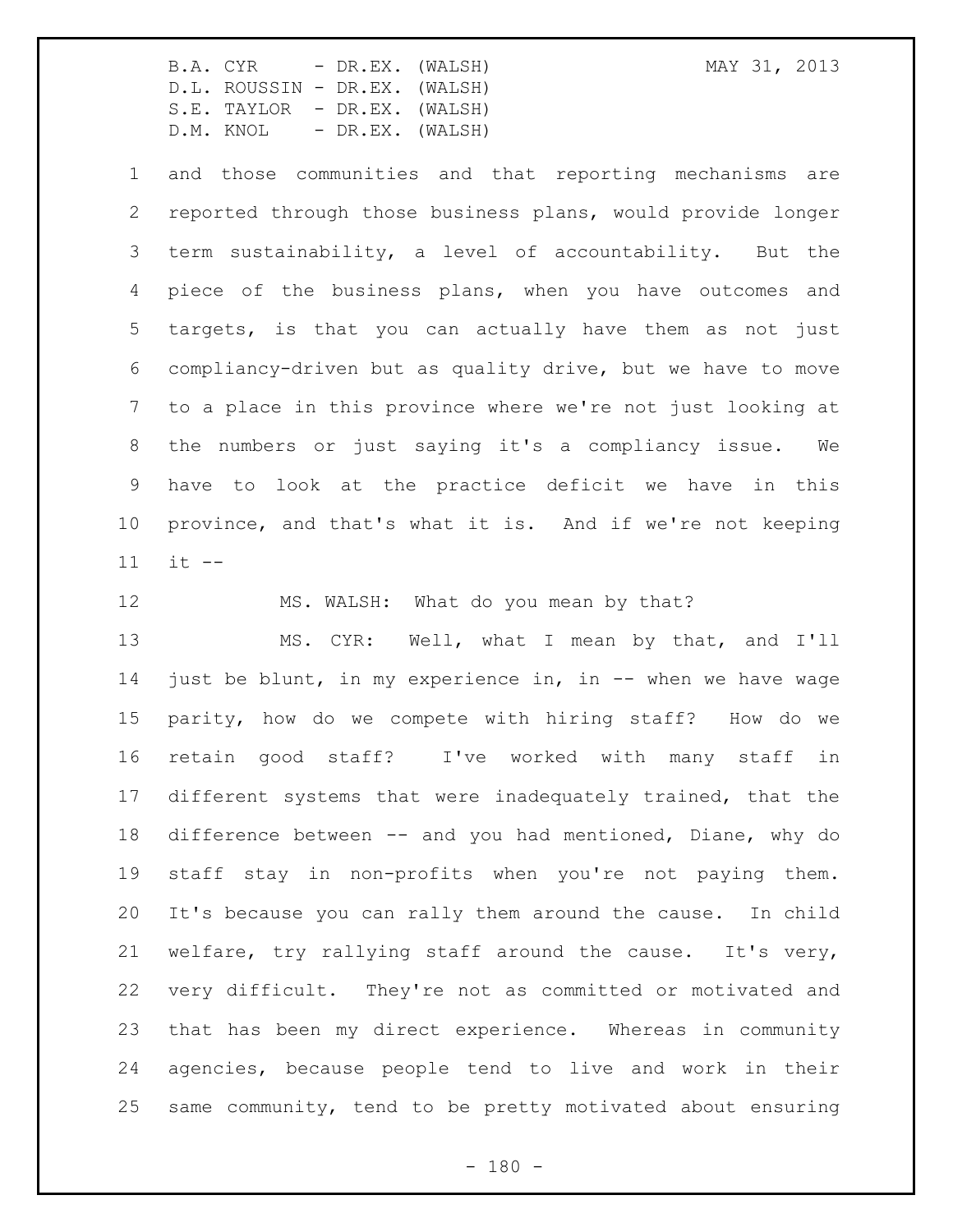that that community is sustainable. So when we look at funding plans, there are a number of provincial communities that, that are in desperate need for family resource centres, however that may look, that D.R. funding, once it's sort of diverted I would see it as going through Healthy Child, through the portfolios, I would see that -- we have to name what the goal is in funding. What is, what is it that the goals that the province have been looking for? They haven't been very clear on that. It's -- under the legislation it's very broad under the safety of children, which that broad definition has certainly led to a number of issues around neglect. And (inaudible) get into that whole other piece, but the other piece is what's 14 the goal. Another needs to be reinvestment policy; that if we have a five-year business plan and we're able to demonstrate, as an organization, that we can effectively and efficiently use those funds, we don't want the province coming back and either reducing our funding or clawing us back. We want to be able to reinvest those funds back into quality services. The goal should not be keeping kids out of child welfare. The goal should be keeping kids safe, being able to offer kids better opportunities, seeing increased health determinates, having better dental care. That's the things we need to see.

The reason why -- and I know this question was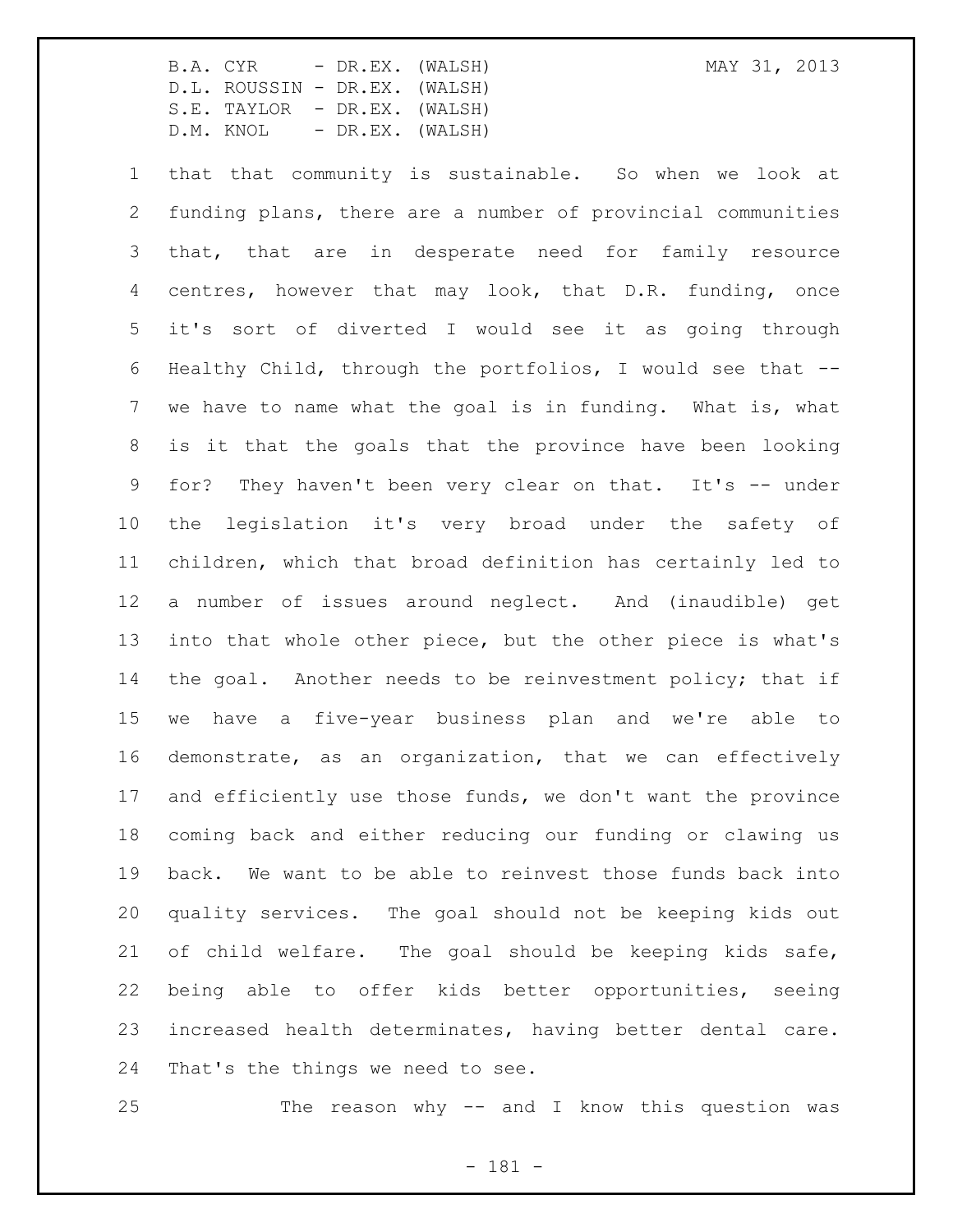about quality and access to services.

 asked of Brad McKenzie, and the reason why we have such an increase in the number of kids in child welfare is because the systems breaking down on our families all over the place, family systems, community systems, education systems, health systems. In this province -- and I've done a lot of development work in both Alberta and B.C. -- in this province the child welfare system, the legislation, the way it is set up, has created this net and child welfare scoops up everything that didn't work out in other systems, and that's been my experience and what I've seen. So when we talk about funding it really has to move to what is the goal of the province as a whole, what is the goal for our children, how are we managing this. And the level of accountability can't just be about numbers, it has to be

 MS. WALSH: Thank you. Which I think takes us to the third topic, and that is the numbers that, of children in care are increasing. Your organizations have been around for a long time. The need doesn't seem to be going away; in fact, a need for services seems to be increasing. Why do you think that is?

 MS. ROUSSIN: I can just jump in and just reiterate what I said earlier, like we're building systems and putting all the resources on a deficits model. Like, you look at the jail -- and I'm speaking primarily from an

- 182 -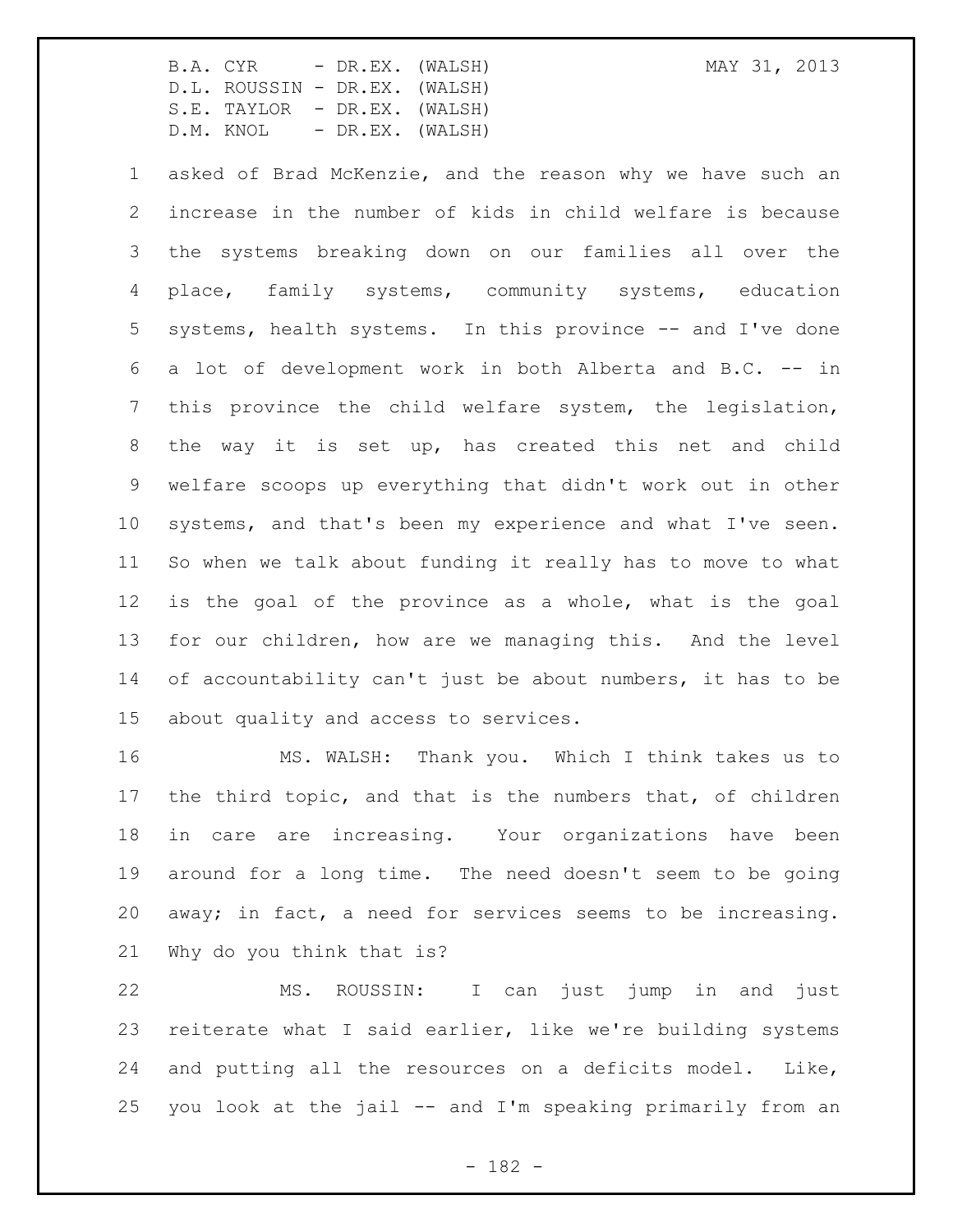indigenous perspective and about our indigenous kids, because you look at the jails, our kids are incarcerated, like way over, over-representatively. And how much does it cost to incarcerate a kid for a year versus what if we put that same amount of money into a youth leadership program, you know. How much does it cost to have a child in child welfare for a year, you know, could you not put that into a family support service instead? And so I think it's how we're, we're funding the deficit model. And so like it just -- I don't know how you flip it but it needs to be flipped and I think, you know, that's where, where the work we do, and we just feel like we're under-funded and like funded at a lower level to do what seems to me the more investment type work.

15 MS. WALSH: Sharon.

 MS. TAYLOR: This is more, don't know how to phrase this, but I looked up child protection's mandate and it was interesting because it said that it was to build the strengths to care for families and to create a good relationship with a child and engage the community in resolving issues. And what I found interesting was that the majority of kids that are in care now is under neglect. And when I think of neglect I sit there and start thinking of the system in neglect. We don't have living wages, we have really poor housing, we have really -- people living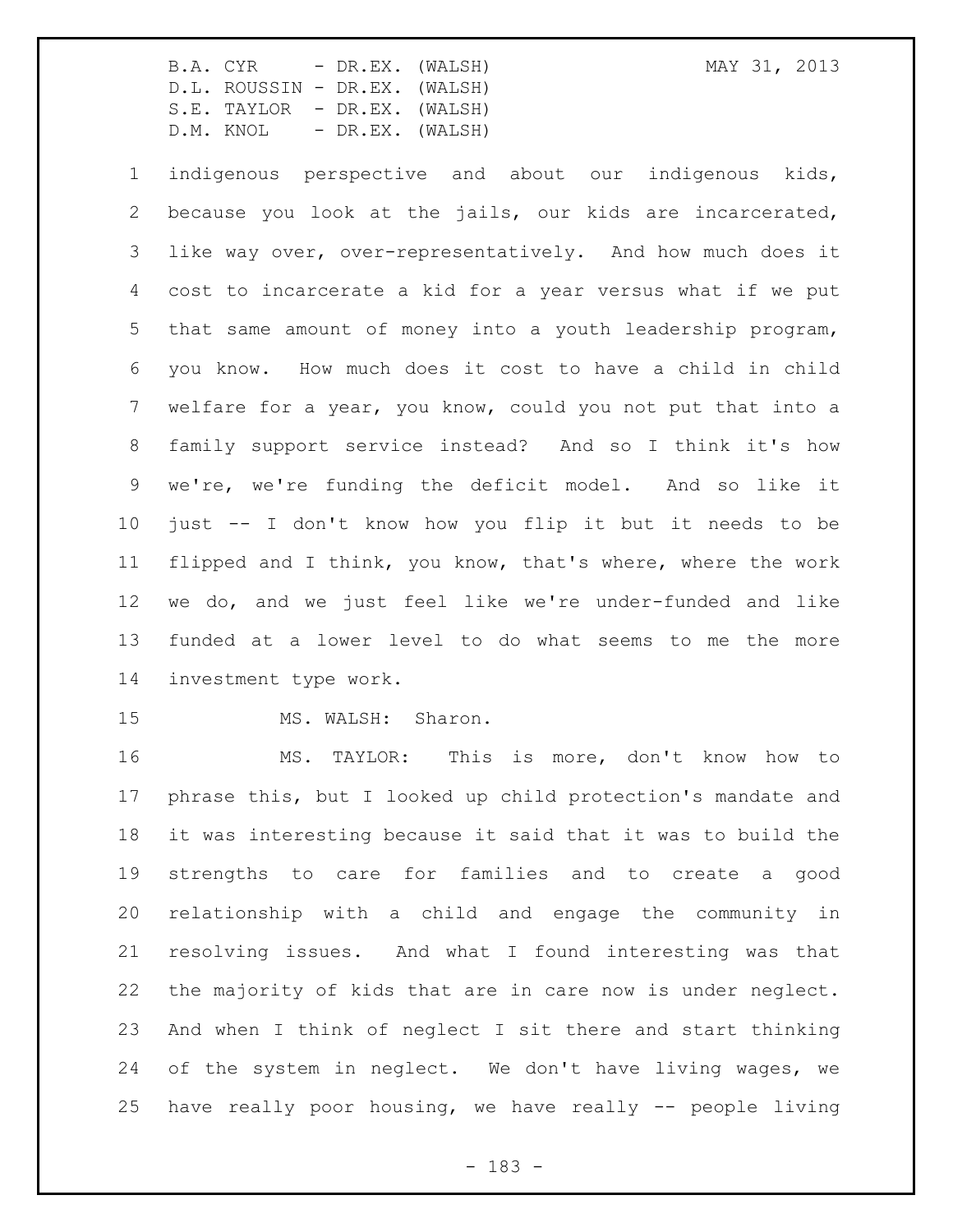in poverty and we don't seem to, to find that as neglect. And I think if we were to take care of some of those issues like housing, poverty, discrimination, all of those issues, the systemic ones, I think we need to start there in a way to be able to make big change. So to me, the system should be charged with neglect sometimes and not our families but the system should be because it's not taking care of kids' basic needs. The kids that I see, the families are working, they are so resourceful in the limited resources that they have but that level of not being able to feed their kids well, dress their kids well, transportation, all those costs never seem to go away. They seem to be getting bigger. And so we're not providing enough care to our kids, and to me -- or the families because kids come with a family. And let's talk about that we need to support families at the same time as we support children, and that's where, as family resource centres, we're able to take care of the whole unit. So I, I want to charge the system with neglect, because until they start taking care of some of those issues and stop blaming the victim for not being able to take the best care of their children, I, I just believe that at the bottom of my heart would be one of the first steps: let's talk about adequate housing, let's talk about living wages, let's not talk about cutting taxes and who that benefits, and child credits that we give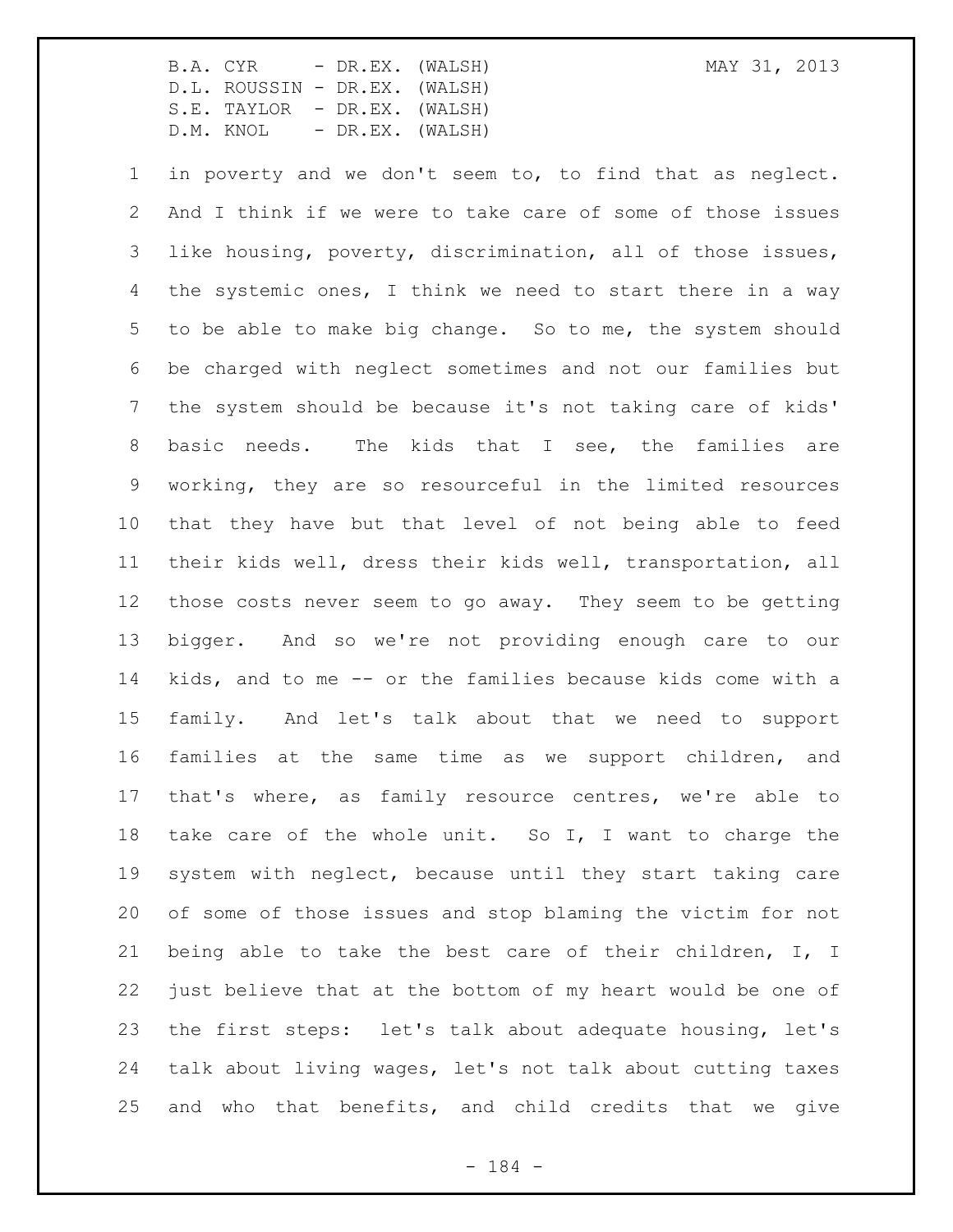B.A. CYR - DR.EX. (WALSH) MAY 31, 2013 D.L. ROUSSIN - DR.EX. (WALSH) S.E. TAYLOR - DR.EX. (WALSH) D.M. KNOL - DR.EX. (WALSH) people. I'm going on a rant, but I think -- I don't think our families are not doing the best that they can for their kids. MS. WALSH: Thank you. Dilly? MS. KNOL: Can I just say that I think we do things holistically so we're looking at housing, we're looking at nutrition, we're looking, so Child and Family Services only looks at the one kind of thing and, and they say, ooh, you don't have good food and you don't have good housing so you can't have your children because it's not adequate. But help them find good housing. Like I always say, why doesn't Child and Family Services own housing to put their families in? This way we're not dealing with slum landlords maybe and, and they'd be responsible for taking care of the house, and if they're not taking care of the house, Child and Family Service would know about it and maybe teach them how to take care of a house. Like it's little things like that. You got to remember, we weren't born with all these skills. Some people were lucky to be born in a family that their parent showed them and there were enough resources to be able to show your child how to grow and work is important, but if you haven't had that, you're just not born with that information.

And I just -- because this has been burning me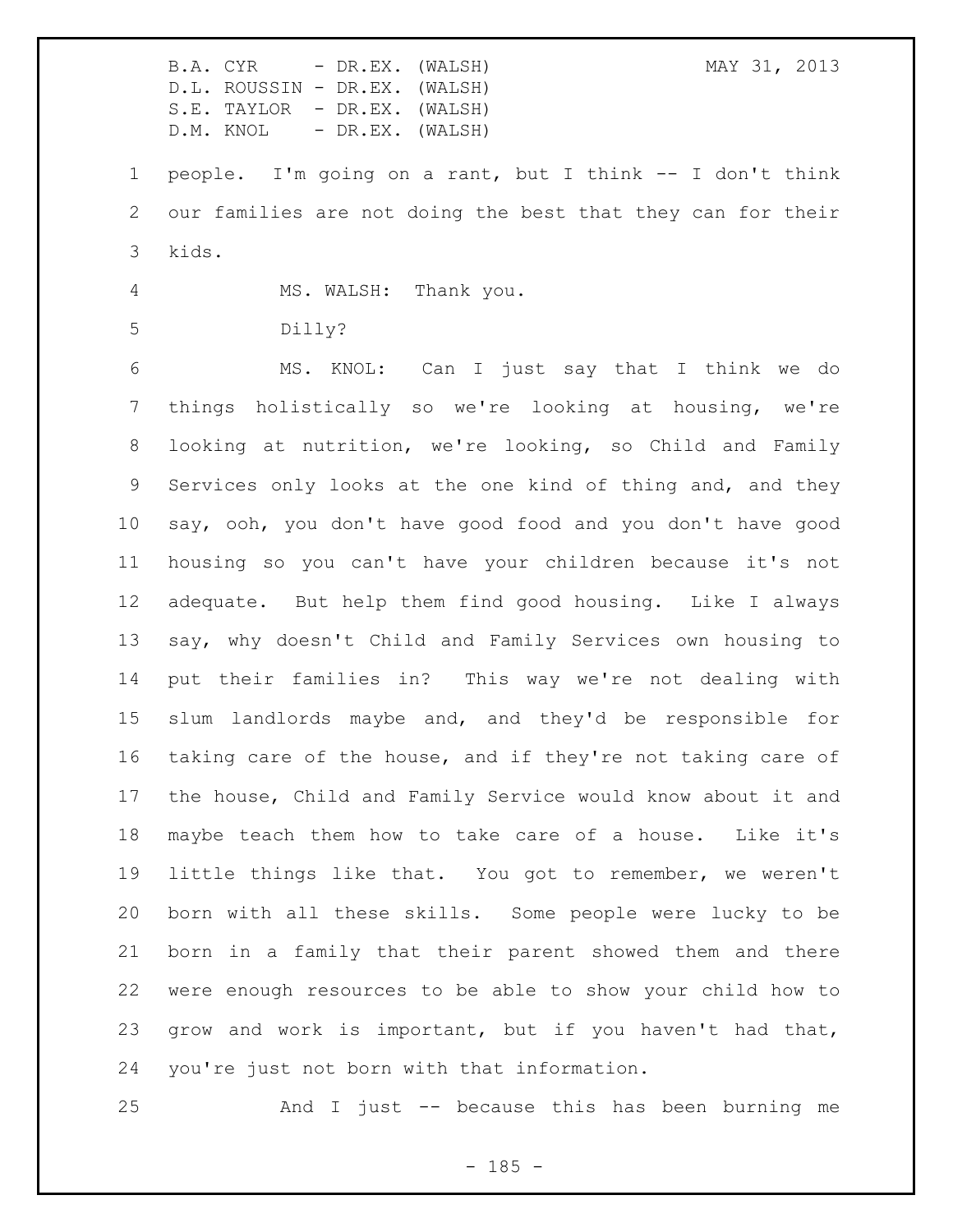B.A. CYR - DR.EX. (WALSH) MAY 31, 2013 D.L. ROUSSIN - DR.EX. (WALSH) S.E. TAYLOR - DR.EX. (WALSH) D.M. KNOL - DR.EX. (WALSH) since I've heard Dr. McKenzie say this, he said that prevention shouldn't be given to community agencies that we couldn't do a good job on prevention, it should stay with Child and Family Services. Hello, people, how long has it been with Child and Family Services? It's not working there. So I bet if you gave it to the community and gave us a chance to take care of prevention, that you would actually see some results. Sorry but I had to get that off my chest. MS. WALSH: Bernice, the ongoing need, the need's not going away, it's increasing? MS. CYR: I think it's been, I think it's been covered and I've said my -- 14 MS. WALSH: Okay. 15 MS. CYR: -- last round, is lack of system. MS. WALSH: Thank you. So to an extent with the fourth question you've given an answer but I want to give you one last opportunity. The mandate of this inquiry is for the Commissioner to make recommendations to better protect Manitoba children so I want to give each of you an opportunity to make some suggestions, some recommendations for the Commissioner to consider. Bernice, do you want to start? MS. CYR: I would, excuse me, I would certainly expand the scope of the children's advocate in all systems.

- 186 -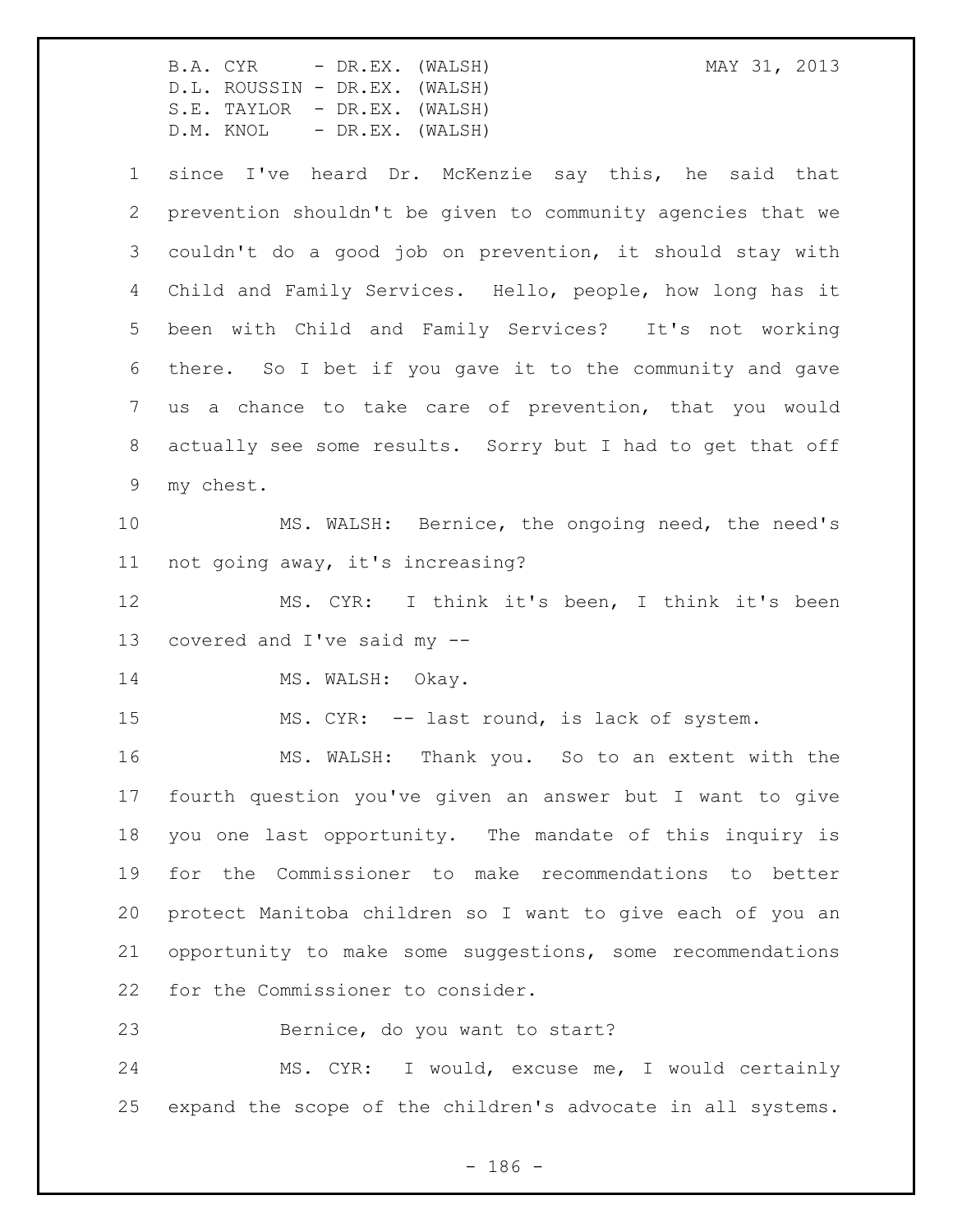I would narrow legislation around and define abuse and define neglect a little bit better in legislation, meaning that there's a number of neglect cases that could come through preventative services like community agencies instead of all being processed through as protection concerns. I think that we have to work better on the referral sources, so schools and health care providers under the Disclosures Act. There needs to be better clarification around how and where to refer, when there -- have concerns around children and their families. That there needs to be a better front-end system for triaging. 12 I know ANCR has done their, their best as far as that goes, but intake is inconsistent throughout this province. There has not been a direct intake agency review done in several years. There's still outstanding recommendations that need to happen at those intake agencies. We have a combination of in-house and stand-alone intake agencies that are very consistent in their application, delivery of legislation. That we need better quality of practice and we need practice compliancy, so we need to look at better services and what our workers are actually offering, because our system is only as good as its weakest worker. And that's just, that's just how it is. Those would be some recommendations I would make.

MS. WALSH: Thank you.

- 187 -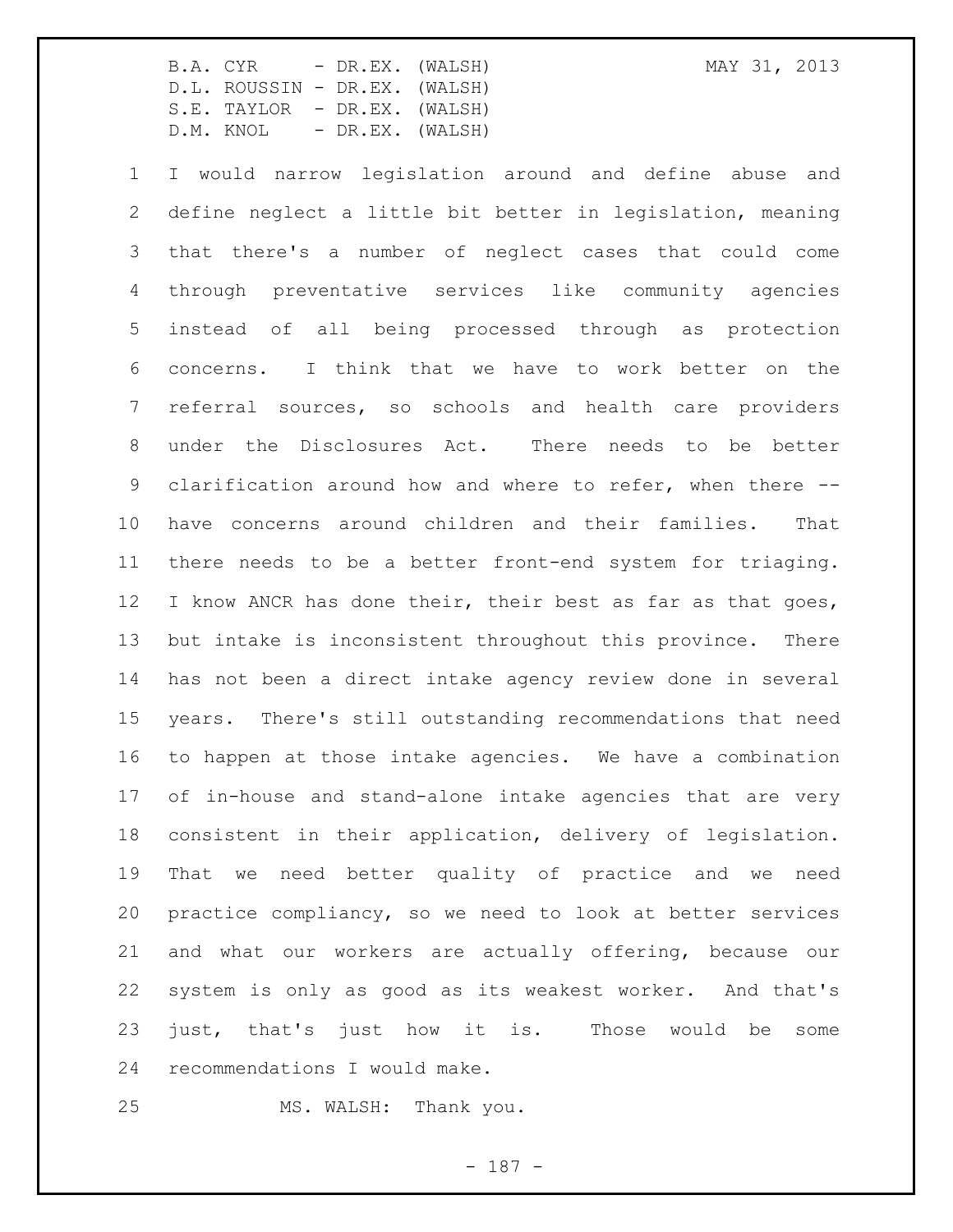Diane?

 MS. ROUSSIN: I think that there could be, well, there should be sort of a better intersection between community-based services and the child welfare system. And the example that I, again, will refer to is the CLOUT coalition. So the way that we deliver the service, the way that we view our families, the way that we work with our families and then how the service flows from that value base I think is something that works for families. And so, you know, I say we're here, we've been here for quite a while, we have quite a capacity and an infrastructure already developed and I think there's an opportunity there for, you know, the child welfare system to, to work with the community-based agencies like that. You know, again, there's a time and a place for child protection, absolutely, and we need people who can do that really, really well. And I think there's, you know, around the family support and the family working with families, I think there's a lot of us around the table that have a pretty sophisticated experience and expertise in doing that work and so I say we're here and I think our doors are open and we're ready to share that with whoever will listen.

 You know, and we've very much grounded in local solutions and so, you know, while there's always something to learn from an international model, you know, that worked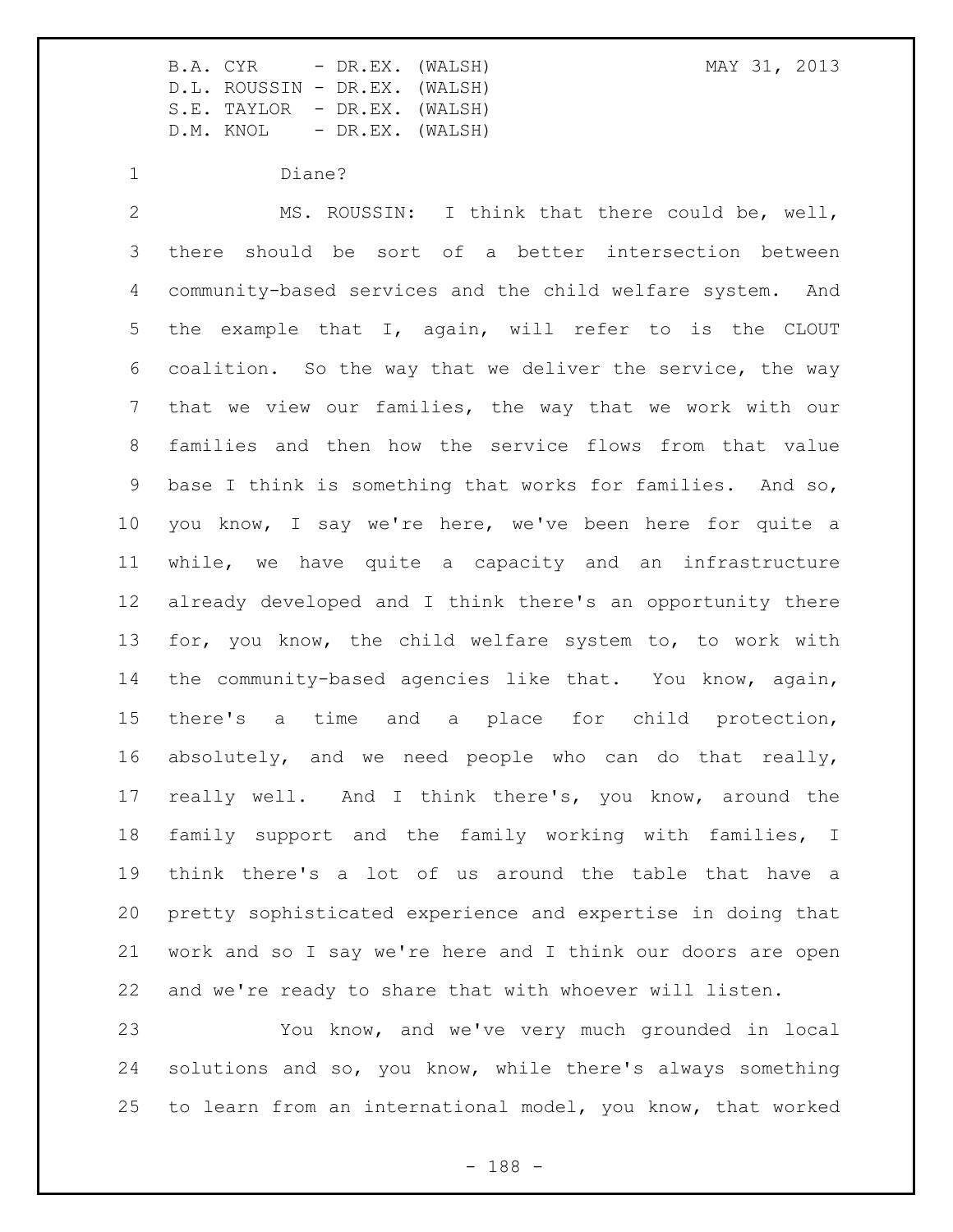somewhere else in the world, we know what works right here in our neighbourhoods. You know, we're very neighbourhood- based organizations. We all operate from that community economic development lens whereby the families that we're actually working with and serving often will start working within our organizations and will move into the marketplace or into education systems because they've, you know, developed themselves, you know, to a point where they're 9 ready to, to take that step. And we always are -- that's always our goal, right, it's never stops at just the services, it's, it's okay, we got to work on all of our capacities of community and so the goal is always to keep it moving, right.

14 And so, you know, I think that it involves a lot of dialogue and I think it involves like true engagement, like not consultation. We got to get past consultation. We got to get into engagement, which again is, there's a reciprocal nature to that.

 And we spend a lot of time amongst ourselves talking about what's needed and I think we're, we are here today even, you know, offering that up, so we need to collaborate. Again, there's -- I think of pockets of the collaboration and so there needs to be better collaboration among those pockets, so that's what I would recommend.

MS. WALSH: Thank you.

- 189 -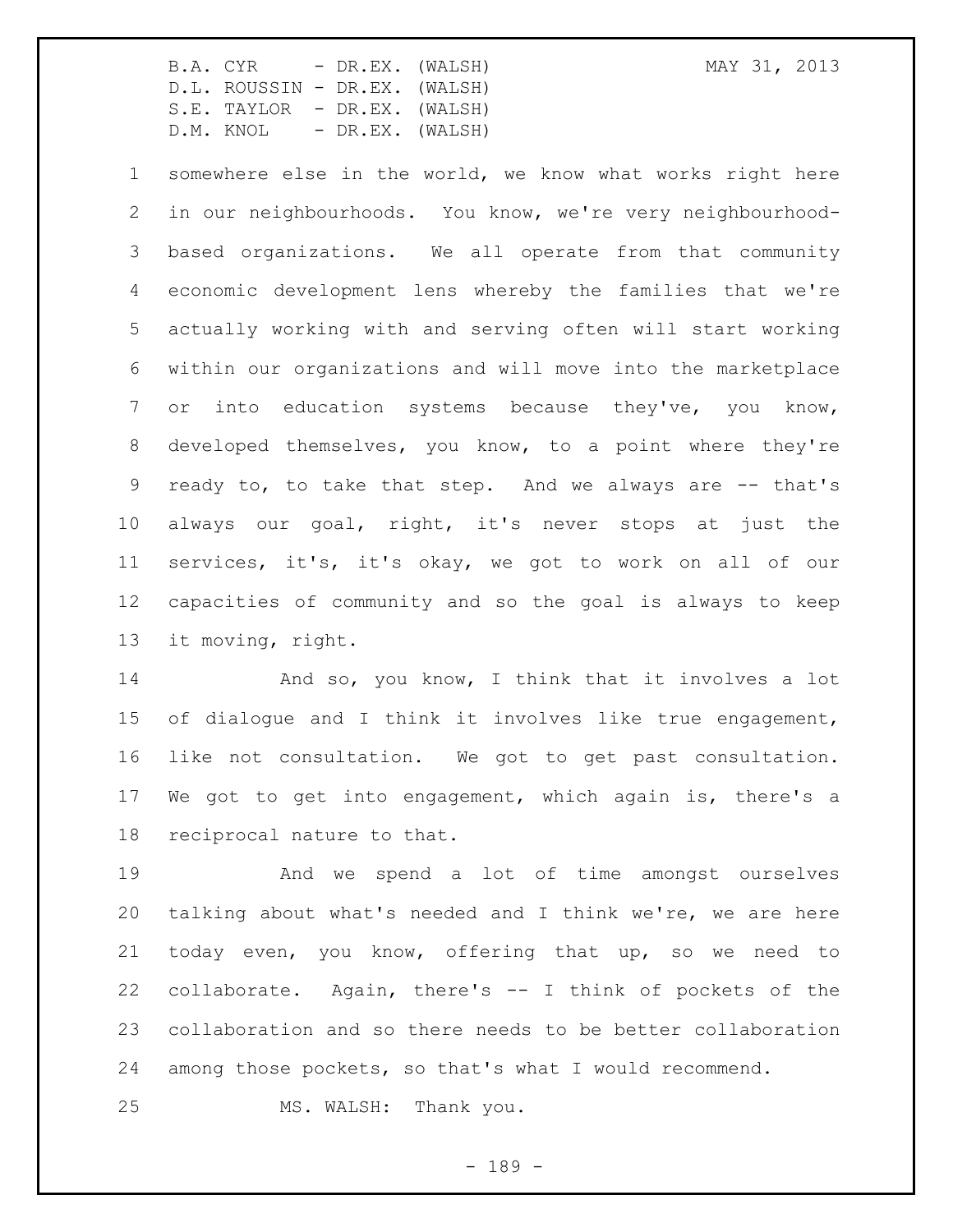Sharon?

 MS. TAYLOR: I think the most telling thing is, for me is that many of our families say that they -- if it wasn't for organizations like ours they do not know if they'd have their children. To me, that's a big marker that we're doing something right with our kids. I think that if I was looking at a direct service as far as families, it starts with them in the centre and us being able to facilitate the best possible way to have them reach their fullest potential and their children reach their fullest potential. I also believe that all of us have to sit at the table as equals, not consultation; it's about true engagement where we are actively involved. And we do know the difference when we're being tolerated versus being truly accepted for what we have to say.

16 I think, on the other hand, I really think that in this day and age we have to look at the bigger issues that are barriers to our families and look at the effects of poverty and discrimination. I still think there's that whole piece that has to go on.

 And I think we have to start looking at us as organizations that we do operate because we are (inaudible) base but it works. Our families are telling us that it works. We have enormous amount of families that come to our organizations that are not in the system, and then how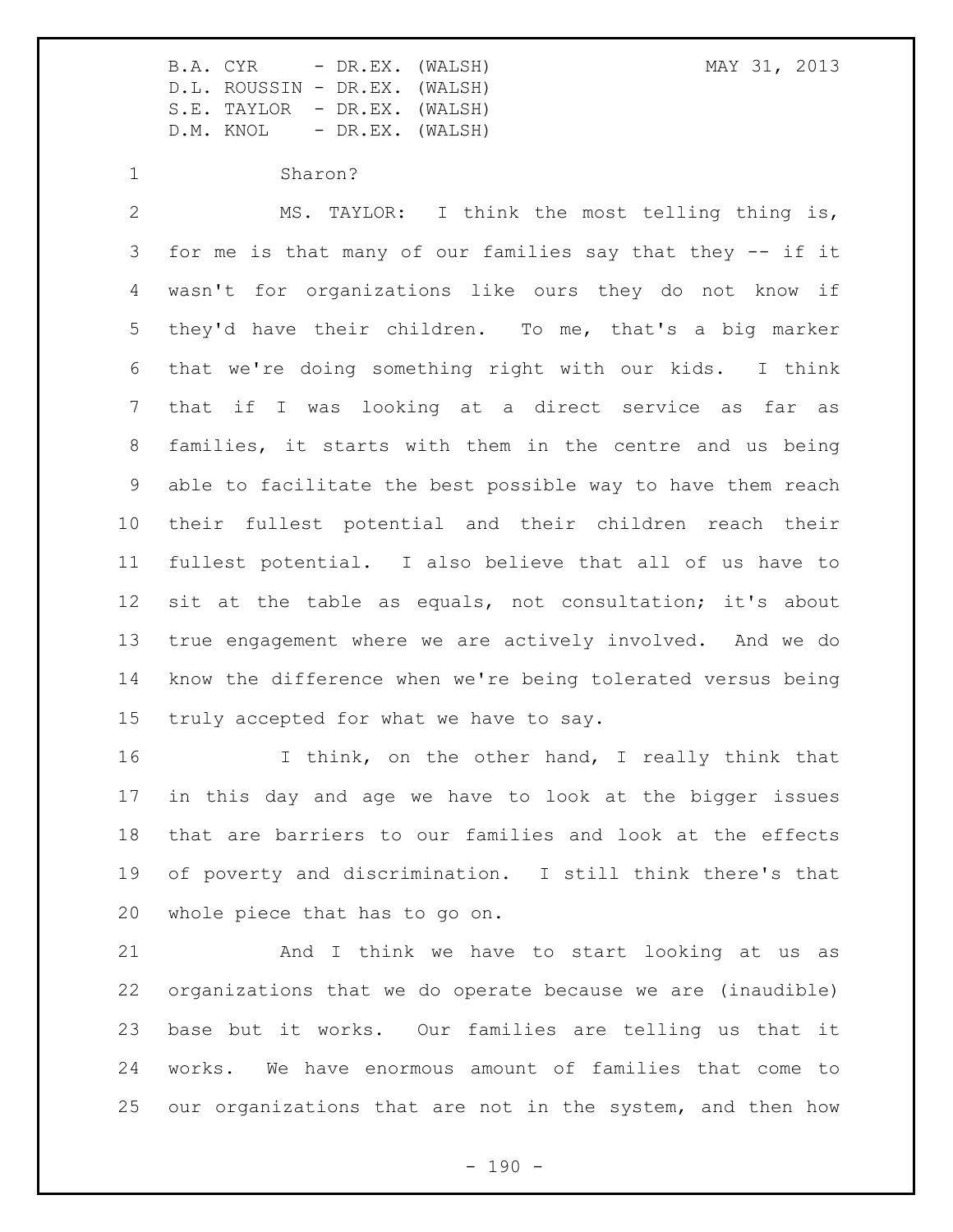do we support the families? Because I'm not naïve to not say that there isn't, at some point, that families may need support that's beyond them and maybe the children do need to be protected, but what would that protection look like in a way that was really holistically talking to the family as to what it would need, like as far as them. So I always think you go to the source and ask them what they need. And we've been very successful because we listen to what they have to say.

10 MS. WALSH: Thank you.

Dilly?

 MS. KNOL: Okay. A recommendation is I think agencies, community agencies should have the prevention money and it shouldn't be in the hands of CFS because the families don't trust CFS because they have the ability to take your child way. So I think that if you really want prevention -- and CFS really, I can't blame it on all -- they've got a lot to do. So all they end up doing is the crisis and the apprehension and the things like that because they don't have time to do the prevention. So seriously, if you don't have time to do the prevention, do a good job at the apprehension and taking care of the kids at that point, but let the community then do the prevention so the families don't have to get CFS.

MS. WALSH: Thank you. Those are my questions,

- 191 -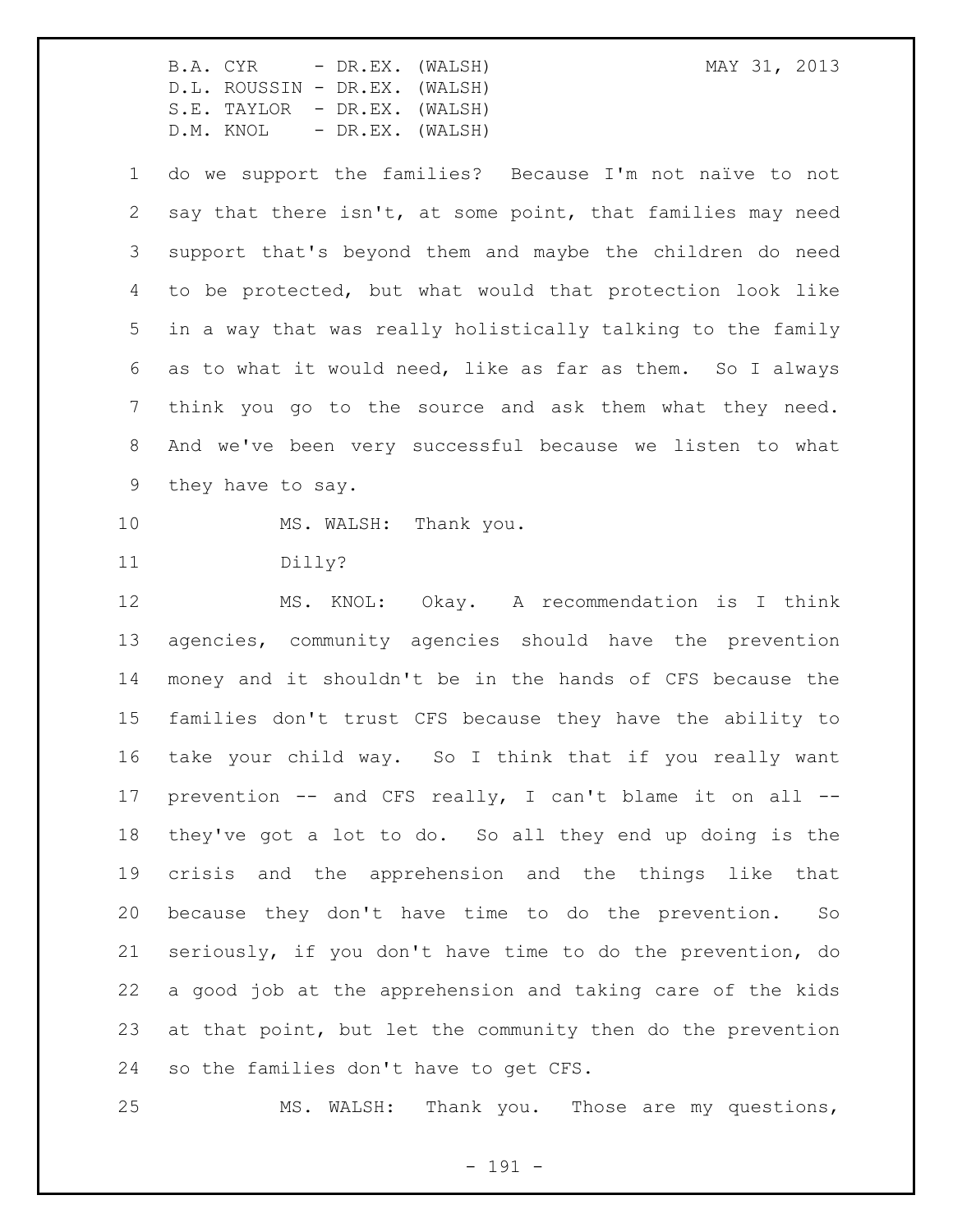B.A. CYR - CR-EX. (GINDIN) MAY 31, 2013 D.L. ROUSSIN - CR-EX. (GINDIN) S.E. TAYLOR - CR-EX. (GINDIN) D.M. KNOL - CR-EX. (GINDIN) Mr. Commissioner. Thank you, ladies. THE COMMISSIONER: All right. Mr. Gindin, please. CROSS-EXAMINATION BY MR. GINDIN: MR. GINDIN: Good afternoon. For the record, my name is Jeff Gindin. I represent Steve Sinclair, who is the biological father of Phoenix Sinclair, and Kim Edwards, who was the godmother. First of all, I won't be accusing any of you of holding anything back, make that clear at the outset. Now, I understand that actually some of you actually have a bachelor of social work; am I correct? 14 MS. KNOL: Yes. 15 MR. GINDIN: I think, Ms. Knol, you have one? 16 MS. KNOL: Yes. 17 MR. GINDIN: Correct? And Ms. Roussin, am I right? 19 MS. ROUSSIN: Yep. MR. GINDIN: I'm not sure of the others. No? Okay. We were talking about the interaction you have with CFS and you all expressed your opinions of that. I take it you were talking about Winnipeg -- UNIDENTIFIED PERSON: Yes.

- 192 -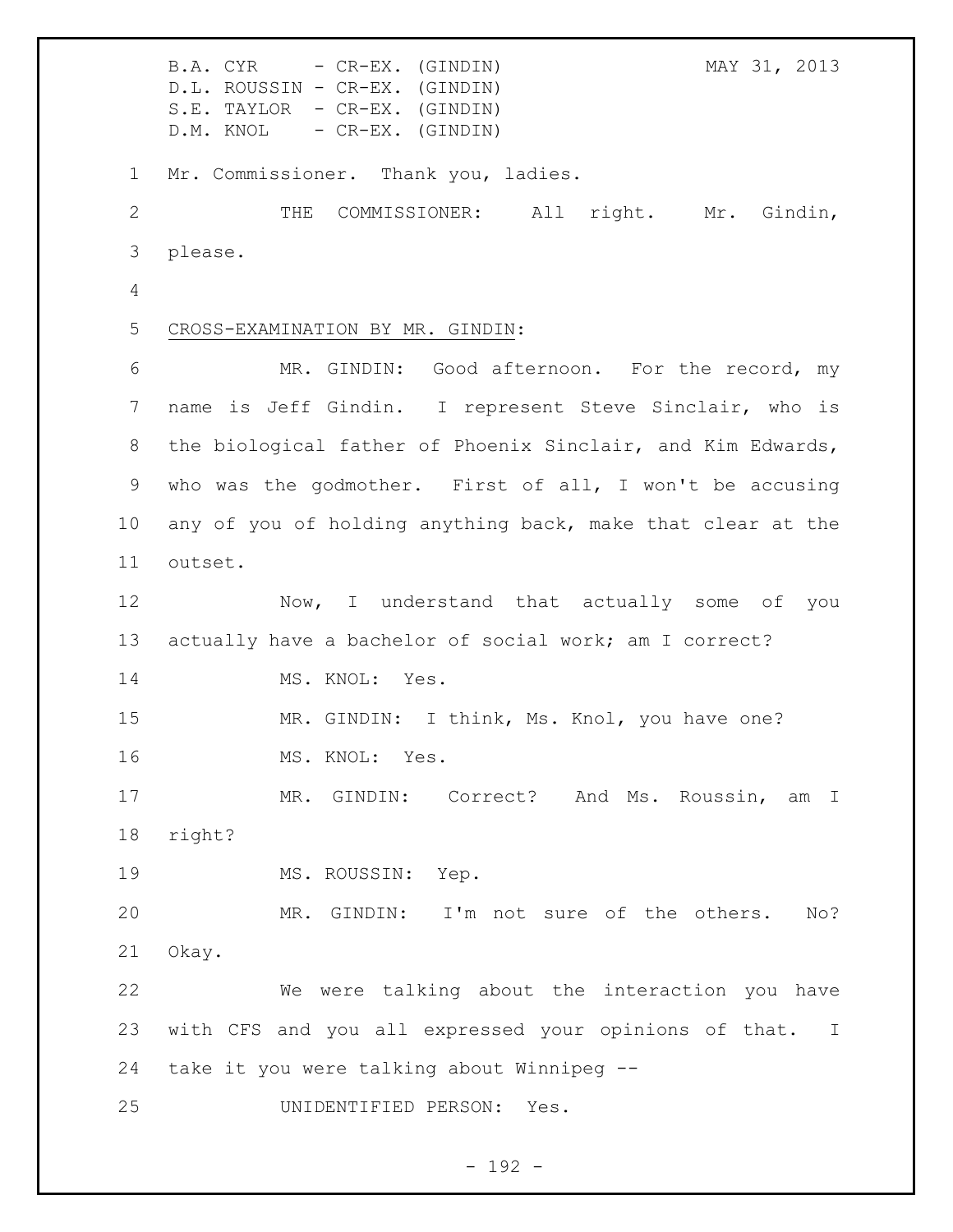B.A. CYR - CR-EX. (GINDIN) MAY 31, 2013 D.L. ROUSSIN - CR-EX. (GINDIN) S.E. TAYLOR - CR-EX. (GINDIN) D.M. KNOL - CR-EX. (GINDIN) 1 MR. GINDIN: -- in particular or, or outside of Winnipeg? MS. CYR: Outside. MR. GINDIN: Outside of Winnipeg, as well? All right. THE COMMISSIONER: You have to say yes. MS. CYR: Yes. MR. GINDIN: Okay. And Ms. Knol, you made it quite clear that you felt that they didn't show you the respect that you deserve. Do you all feel that way? Some of you seem to -- 12 MS. CYR: No. MR. GINDIN: No? And your opinion is based on the fact that they don't collaborate with you as much as you would like? MS. KNOL: Yes. And maybe it's because my agencies might be a little different because, as I said before, I hire from the community so they may not have degrees and stuff like that, so, and I'm thinking that's one of the reasons why the workers don't feel that my parent support workers are important enough to be involved in the situation. MR. GINDIN: And you mentioned the fact that at least the families you deal with sometimes complain that

they're not getting called back by the social workers and I

- 193 -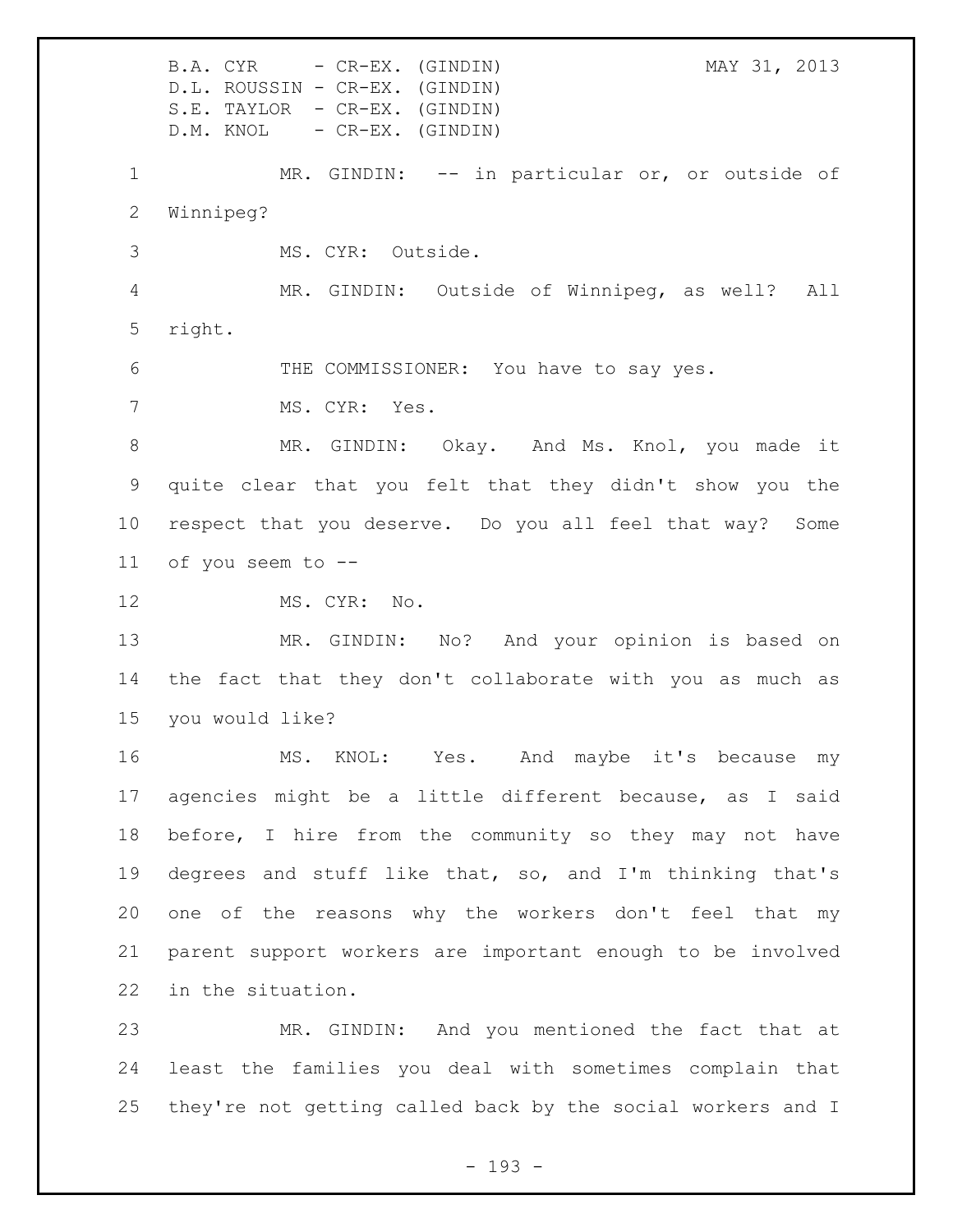B.A. CYR - CR-EX. (GINDIN) MAY 31, 2013 D.L. ROUSSIN - CR-EX. (GINDIN) S.E. TAYLOR - CR-EX. (GINDIN) D.M. KNOL - CR-EX. (GINDIN) see other people nodding their heads. Is it necessary for you sometimes to actually call CFS yourself on behalf of families? MS. KNOL: Absolutely. MR. GINDIN: So do you also experience not being called back as quickly as you would like and -- 7 MS. KNOL: Only once. 8 MR. GINDIN: What's that? 9 MS. KNOL: Only once. 10 MR. GINDIN: Only once. MS. KNOL: I, I'm usually -- well, I think they respect what I say after I say it because I'm kind of right -- as you notice, I'm really direct and I really give my opinions about things and the way I see it and what I think, and I'm all for working together with them. Absolutely. I wish that, and that's what I say, why can't you see us as part of the solution instead, you know. If we're good enough for the parents to come and do our parenting program, why can't we be good enough to, at least when you have your sessions with the families, to be there to be a part of the solution, right, because we're there with them all the time, every day. The workers are only there whenever they have an opportunity. MR. GINDIN: So you feel you know the families

much better than they do?

- 194 -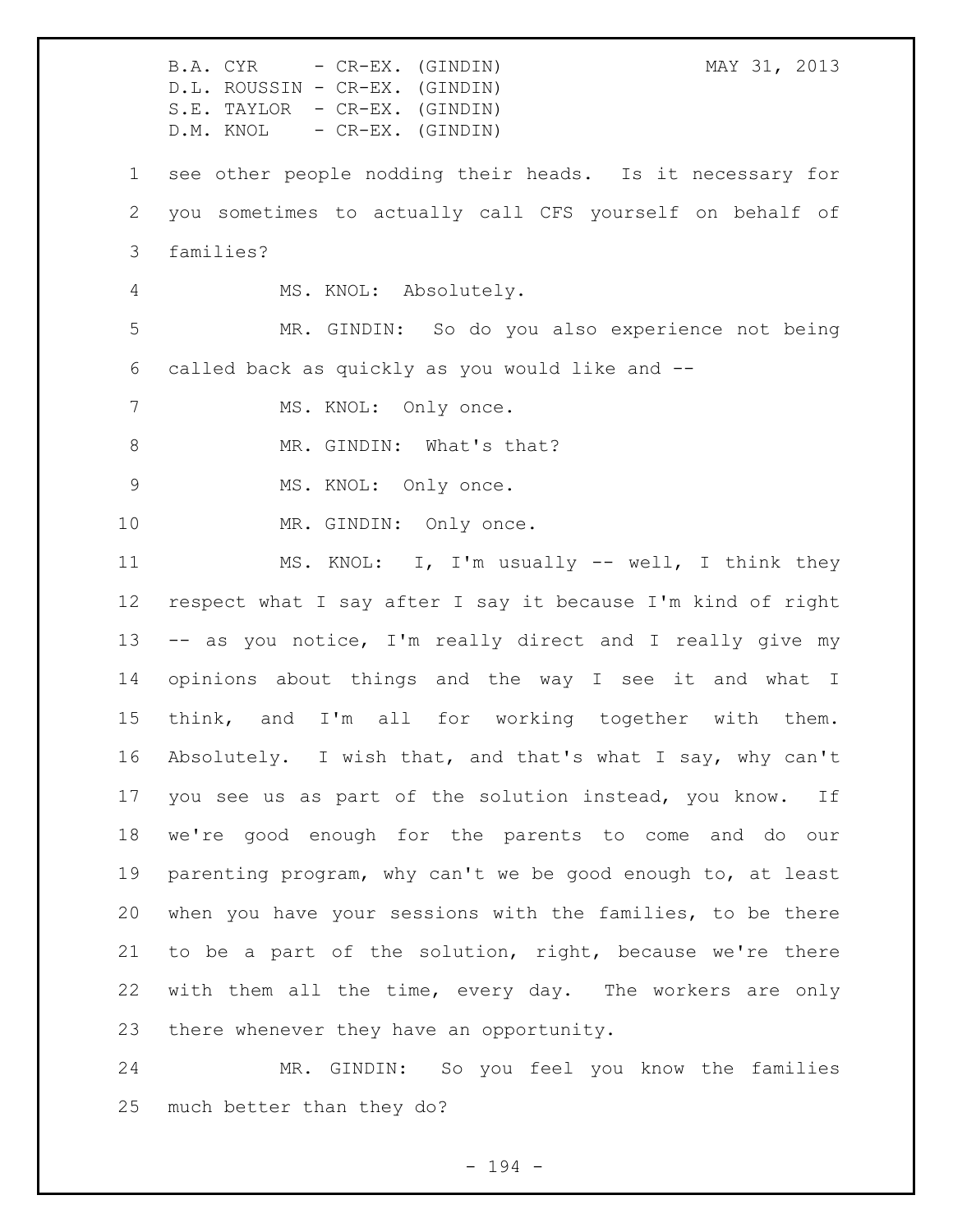MS. KNOL: Yes. MR. GINDIN: And you'd like to see more collaboration between child welfare system and organizations like yourself? 5 MS. KNOL: Absolutely.

 MR. GINDIN: All of you would agree with that, I presume? All right.

8 Now, if I can ask Ms. Roussin in particular, you talked about your organization being run by and staffed by all or mostly aboriginal people. And what would be the significance of that? Why do you feel that's important?

 MS. ROUSSIN: Well, I think that in the neighbourhoods that we work in they are predominantly indigenous and so it's very important that we have folks who are represented at all levels of our organization, having, you know, a board of directors, having staff, you know, and then the folks that we serve are also aboriginal. I think that our families go and interact with a lot of other services and systems and just don't see not even one indigenous person ever, and so you know, showing that we can be the workers, too, I think is, is good role modeling. I think that there's also a level of understanding that comes with being raised, you know, either -- if you've been raised in an indigenous community or an indigenous family 25 or indigenous environment, and some of our, our staff

 $- 195 -$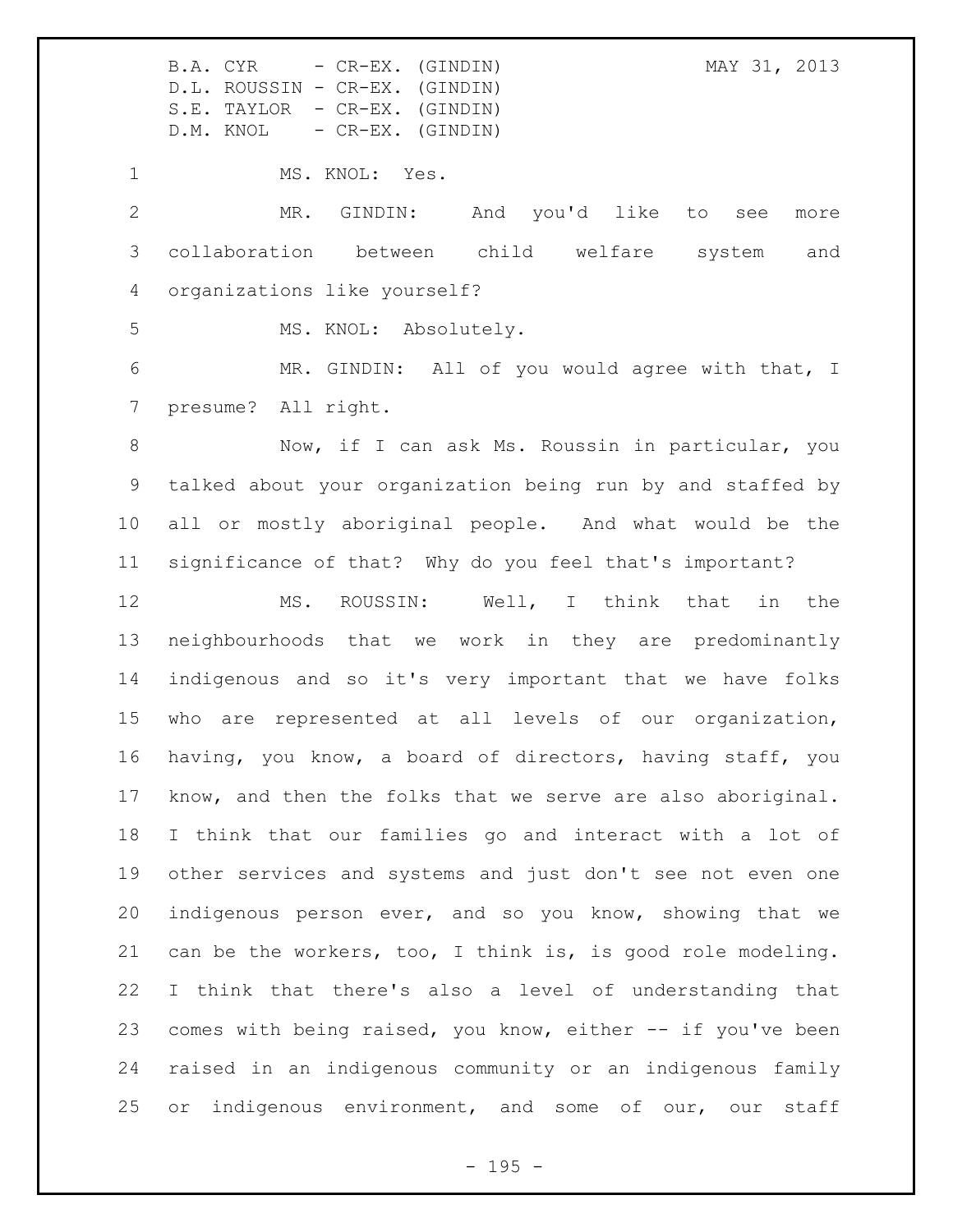haven't been, if they've been adopted out or something like that, but they've been treated like an indigenous person because they look like an indigenous person, right, 4 regardless of what their environment has been. And then I, I think that there's also a pretty common indigenous value base that, as an organization, that we promote, and so when we hire staff, you know, part of the intervening process is about that value base, so I like to say that, you know, as an indigenous, a First Nations woman, the organization that I'm working for is very lined up with my personal values and so I think that a lot of the staff would say that as well, and so the families that come in would feel that, you know, we would share that perspective and, and value base.

 MR. GINDIN: So the staff are better able to understand what aboriginal families may have been going through because of their own experiences; that, that would help?

18 MS. ROUSSIN: They've -- yeah, they have a common experience, a common history, yeah.

 MR. GINDIN: And the families themselves, who are mostly aboriginal, you get the feeling that they appreciate that they're dealing with aboriginal staff who know where they're coming from?

MS. ROUSSIN: Yes.

MR. GINDIN: Okay. Got you. Okay.

- 196 -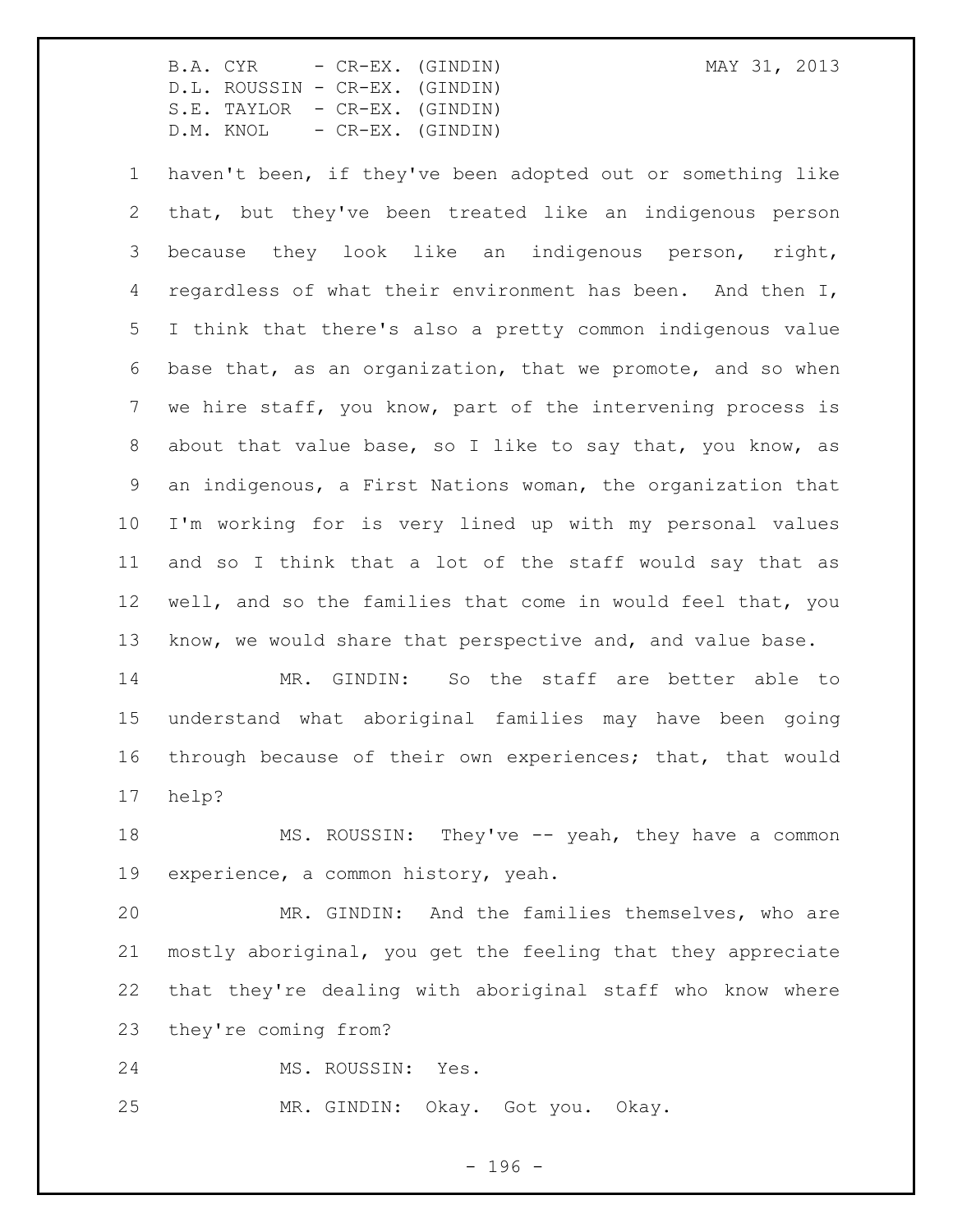|               | MAY 31, 2013<br>B.A. CYR - CR-EX. (GINDIN)<br>D.L. ROUSSIN - CR-EX. (GINDIN)<br>S.E. TAYLOR - CR-EX. (GINDIN)<br>D.M. KNOL - CR-EX. (GINDIN) |
|---------------|----------------------------------------------------------------------------------------------------------------------------------------------|
| $\mathbf 1$   | And I have a question for Ms. Cyr. And I'm not                                                                                               |
| $\mathbf{2}$  | sure if this is in the evidence but I understand that you                                                                                    |
| 3             | had written a letter recently to Ms. Walsh. I don't know                                                                                     |
| 4             | if this is actually in the evidence and I, I don't think we                                                                                  |
| 5             | need to have it there, necessarily, but I, I wanted to                                                                                       |
| 6             | quote a paragraph from your letter, and if you feel like                                                                                     |
| 7             | you want to see the whole letter again, feel -- oh, you                                                                                      |
| 8             | have it? All right.                                                                                                                          |
| $\mathcal{G}$ | At page 4 of that letter, under the heading                                                                                                  |
| 10            | Current Child Protection Practice. Do you have that in                                                                                       |
| 11            | front of you?                                                                                                                                |
| 12            | MS. CYR: Yes.                                                                                                                                |
| 13            | MR. GINDIN: And what you say in the first                                                                                                    |
| 14            | sentence there is:                                                                                                                           |
| 15            |                                                                                                                                              |
| 16            | "The protection of children is a                                                                                                             |
| 17            | fundamental responsibility of                                                                                                                |
| 18            | parents, communities and society                                                                                                             |
| 19            | in general. As highlighted by                                                                                                                |
| 20            | Phoenix Sinclair's tragic life and                                                                                                           |
| 21            | the resulting Inquiry, children in                                                                                                           |
| 22            | Manitoba are still falling through                                                                                                           |
| 23            | the cracks of our child welfare                                                                                                              |
| 24            | system."                                                                                                                                     |
| 25            |                                                                                                                                              |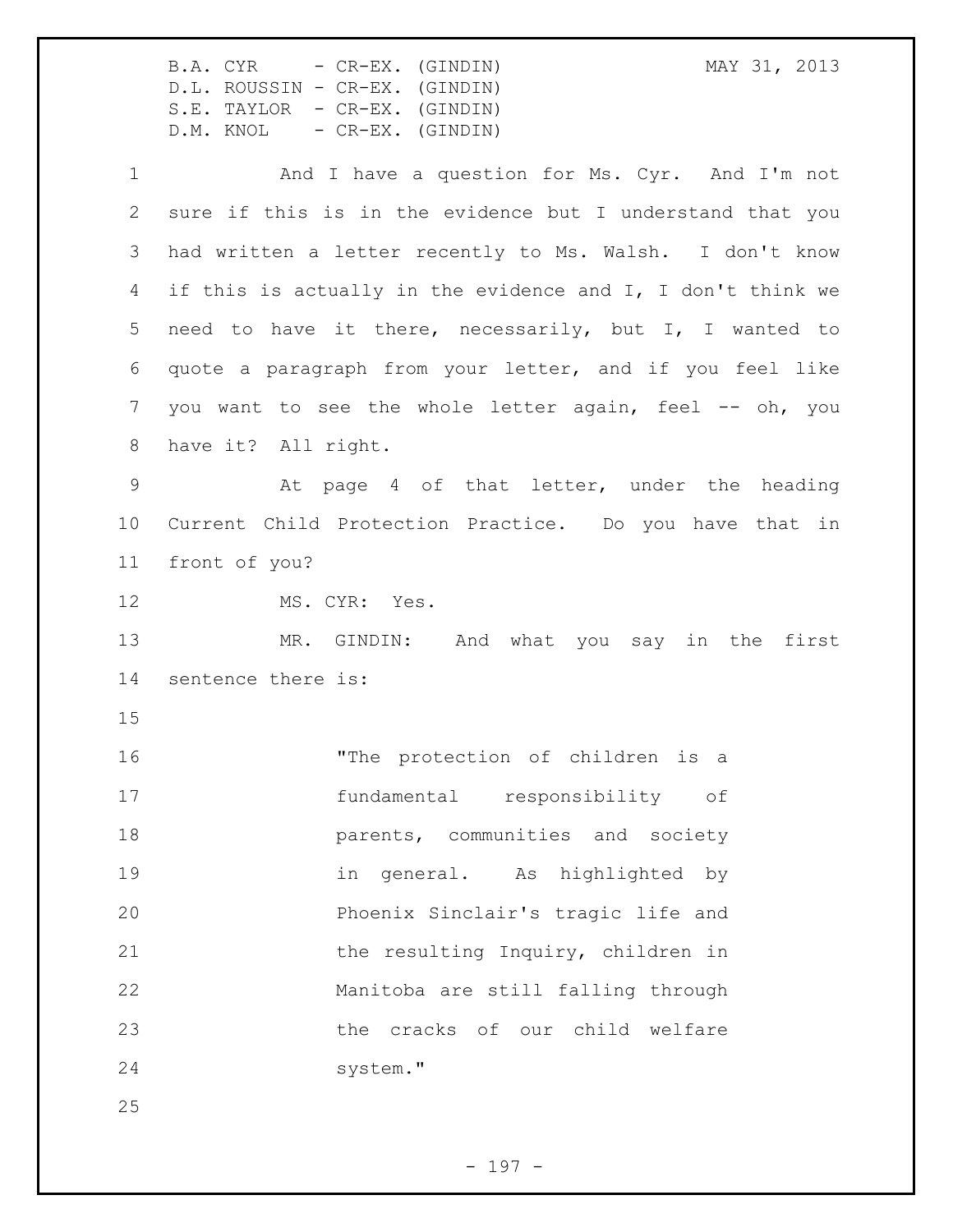B.A. CYR - CR-EX. (GINDIN) MAY 31, 2013 D.L. ROUSSIN - CR-EX. (GINDIN) S.E. TAYLOR - CR-EX. (GINDIN) D.M. KNOL - CR-EX. (GINDIN) And I'm interested particularly in what you mean by "still" and what that's based on. MS. CYR: That comment is based on my experience as the CEO of Métis Child and Family Services Authority and the program manager of the family enhancement program at ANCR and my 14 years prior experience in women's centres and youths urban shelters. MR. GINDIN: So that's based on a lot of experience? MS. CYR: Correct. MR. GINDIN: And your opinion is that it's still happening? 13 MS. CYR: Correct. MR. GINDIN: Okay. And I think it was Ms. Knol who said that, when you were talking about some of the problems in interacting with CFS and social workers, is 17 that you have to chase them down, I think is -- was it you who said that? 19 MS. KNOL: Yeah. MR. GINDIN: And that, in fact, you take detailed notes of the meetings you have with social workers. 22 MS. CYR: (Inaudible). MR. GINDIN: Was it you who said that? MS. KNOL: I didn't say to (inaudible). MS. CYR: I (inaudible). I record.

- 198 -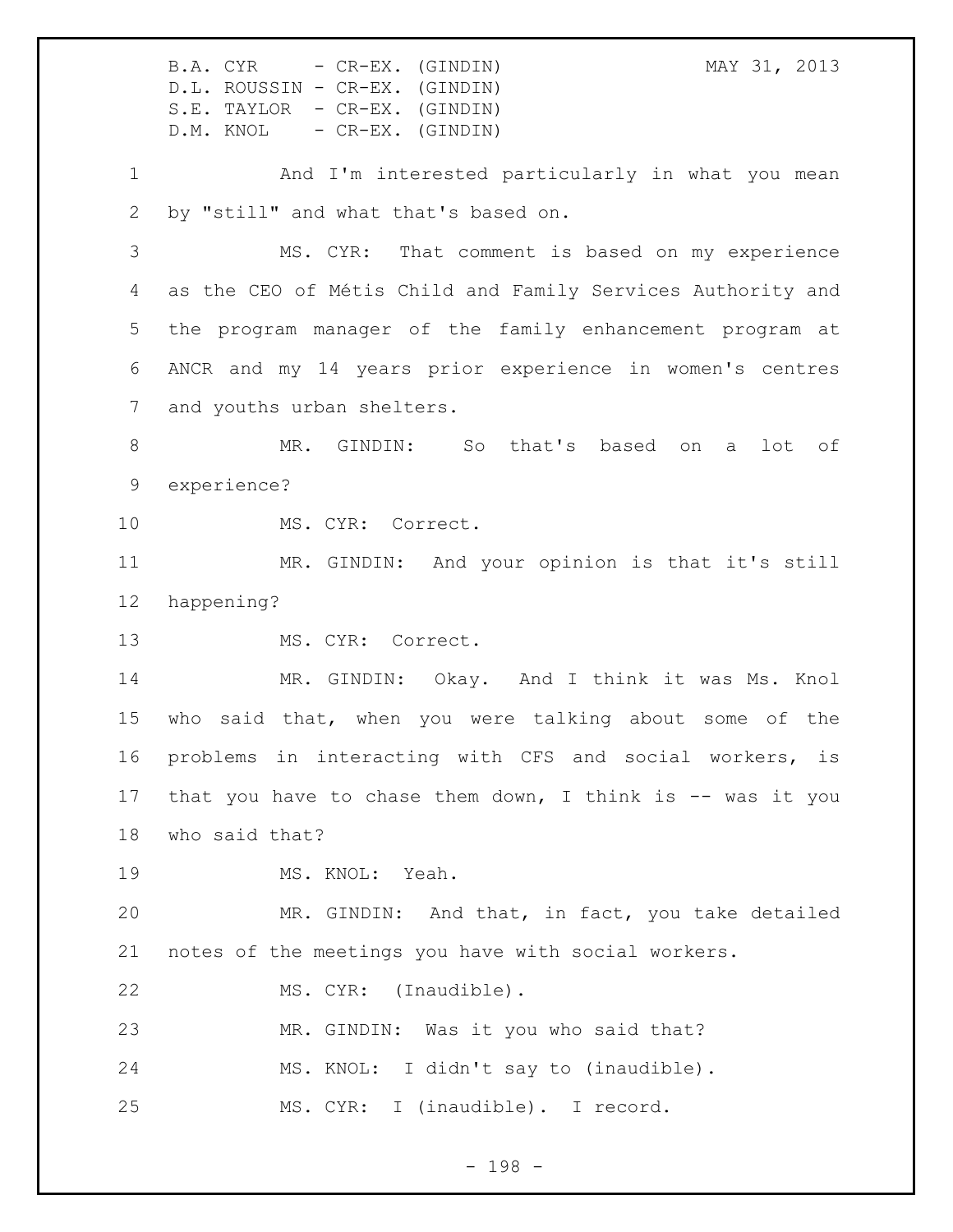B.A. CYR - CR-EX. (GINDIN) MAY 31, 2013 D.L. ROUSSIN - CR-EX. (GINDIN) S.E. TAYLOR - CR-EX. (GINDIN) D.M. KNOL - CR-EX. (GINDIN) MR. GINDIN: Okay. And the reason that you -- that's what I was getting at. UNIDENTIFIED PERSON: Record. MR. GINDIN: Why do you feel that you need to record -- MS. CYR: Conversations. MR. GINDIN: -- in fine detail the conversations that you have with social workers? MS. CYR: Because I've had social workers say things in regards to the way they speak to our families. It's the context in which they speak, and they will often make decisions in those meetings and bring them back and their supervisor will either override or the program manager will override that decision, and they'll come back and say it's never happened or they never said that. And that's happened on several occasions. So I, in all my experience in child welfare, is I record absolutely every conversation. MR. GINDIN: So there's a discrepancy often -- MS. CYR: Yes. MR. GINDIN: -- between what families are telling you and what social workers are saying the families are saying? MS. CYR: Yeah. There's a discrepancy between what they're saying to the family and what they're saying

- 199 -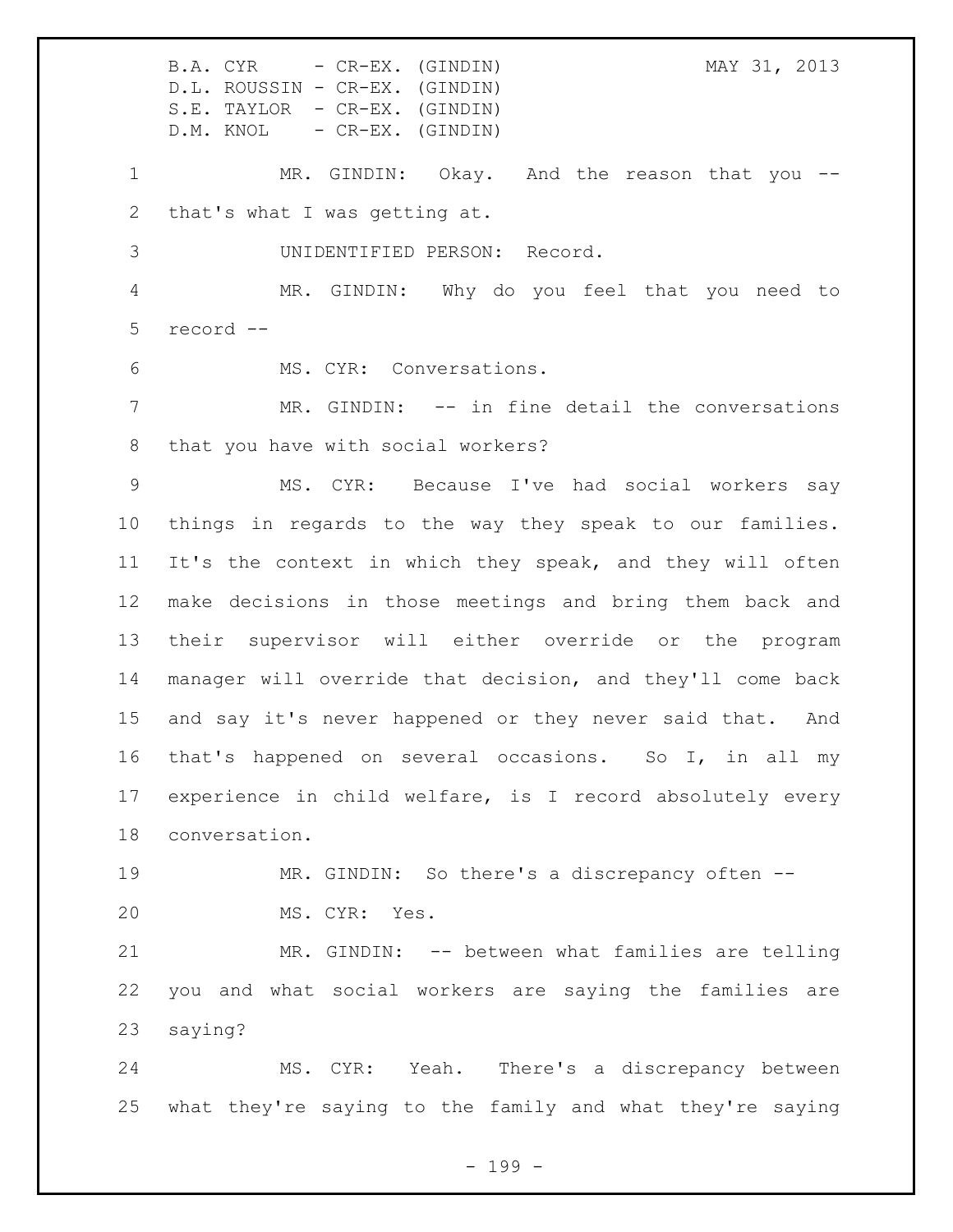to us and what the family's understanding.

MR. GINDIN: I see.

MS. CYR: Correct.

MS. TAYLOR: Um-hum.

 MR. GINDIN: And that's happened enough times that you have resorted to keeping very detailed notes of these meetings?

8 MS. CYR: Absolutely.

 MR. GINDIN: All right. And I know that at some point during the, Ms. Walsh's questioning, the question of SDM tools came up, and Ms. Cyr, I noticed, maybe I was wrong, but I think I noticed your eyes rolling and it sounded like you couldn't wait to say something about that. 14 Did I -- am I correct in noticing that?

 MS. CYR: I'm not a, I'm not a huge supporter of the SDM tools. I never have been. I've been very vocal in standing committee on my position on the SDM tools. I was a strong advocate for signs of safety and that practice. I would certainly recommend a paradigm shift in child, child welfare practice from very risk-based to more safety-based, strength-based, and I know that the only tool out of the SDM that's really an actuarial tool is the probability of future harm. The rest of the tools are ticky box tools that we fit our families into.

My issue with the SDM is that a number of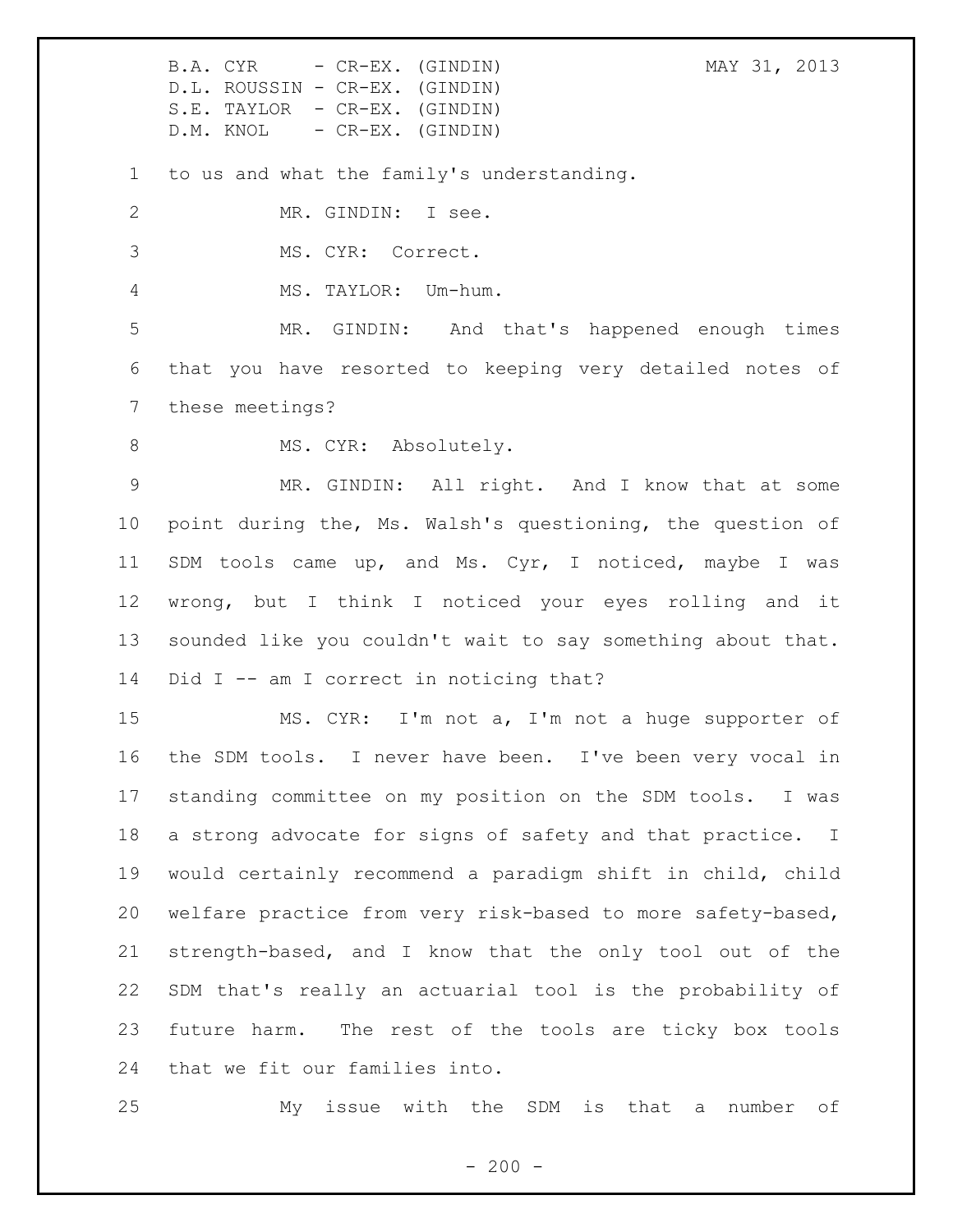families come up as high risk, and the problem with risk is it's historical and it's very difficult for families to change their risk levels. If you are a First Nations, Métis urban aboriginal person living in the north end in poverty with multiple children, you tend to come up on the high side of that scale and right away there is a file opened on you and then it goes through this whole triage system. It is unfair to families to hold them up even for a day, and that's what we seem to have forgotten in child welfare, that we're making the assumption, based on my assessment of risk on you on my little ticky box that I showed up with that you're now, your probability of future harm is quite high. And most families I know that in my, in my experience at ANCR and Métis was that numbers of families showed up high and there was lots of overrides on those, and that actually workers would forfeit their professional judgment because they had what I called the cover-your-butt tool and were able to take it off and say, hey look, but it said it was higher so this is why I acted this way.

 MR. GINDIN: So would you agree that whatever tools are used, there's no replacing good professional sound judgment?

 MS. CYR: Yes. Hence my concern about the depth and breadth of practice within child welfare.

 $- 201 -$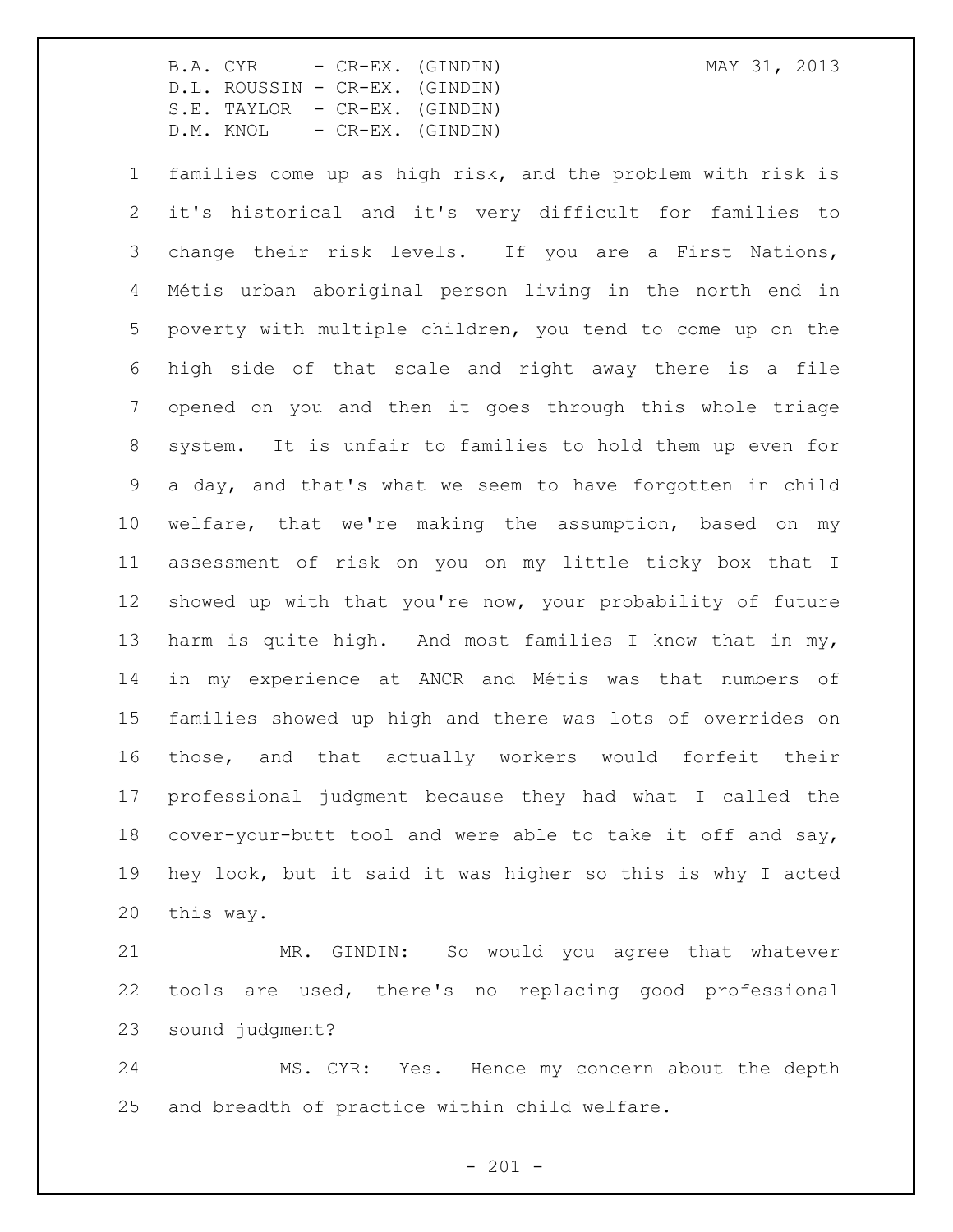B.A. CYR - CR-EX. (GINDIN) MAY 31, 2013 D.L. ROUSSIN - CR-EX. (GINDIN) S.E. TAYLOR - CR-EX. (GINDIN) D.M. KNOL - CR-EX. (GINDIN) MR. GINDIN: I take it you would all agree that, and would recommend, that the government or someone from the government ought to be consulting with organizations like yours, correct? MS. KNOL: Yes. MS. ROUSSIN: Yes. MR. GINDIN: And in terms of funding, Ms. Knol, particularly I think your comment was that obviously you could use more money but not if there's strings attached. MS. KNOL: Yes. MR. GINDIN: Essentially is what you're saying? 12 MS. KNOL: Yes. MR. GINDIN: You would like to still be able to do the job the way you think it should be done and not be told how to do it. MS. KNOL: Well, doesn't work that way, because we know that building the relationship and the trust is how people will talk to you. And we go on strength base, so we look at what they do well and make them feel better and then they start working on the places where they're lacking resources, and then they'll look for those tools. But once you start saying -- it's as simple as someone coming in our door that has all these issues, addictions and stuff like this, but you know what, they make really good bannock. So say, hey, you know what, you make really good bannock,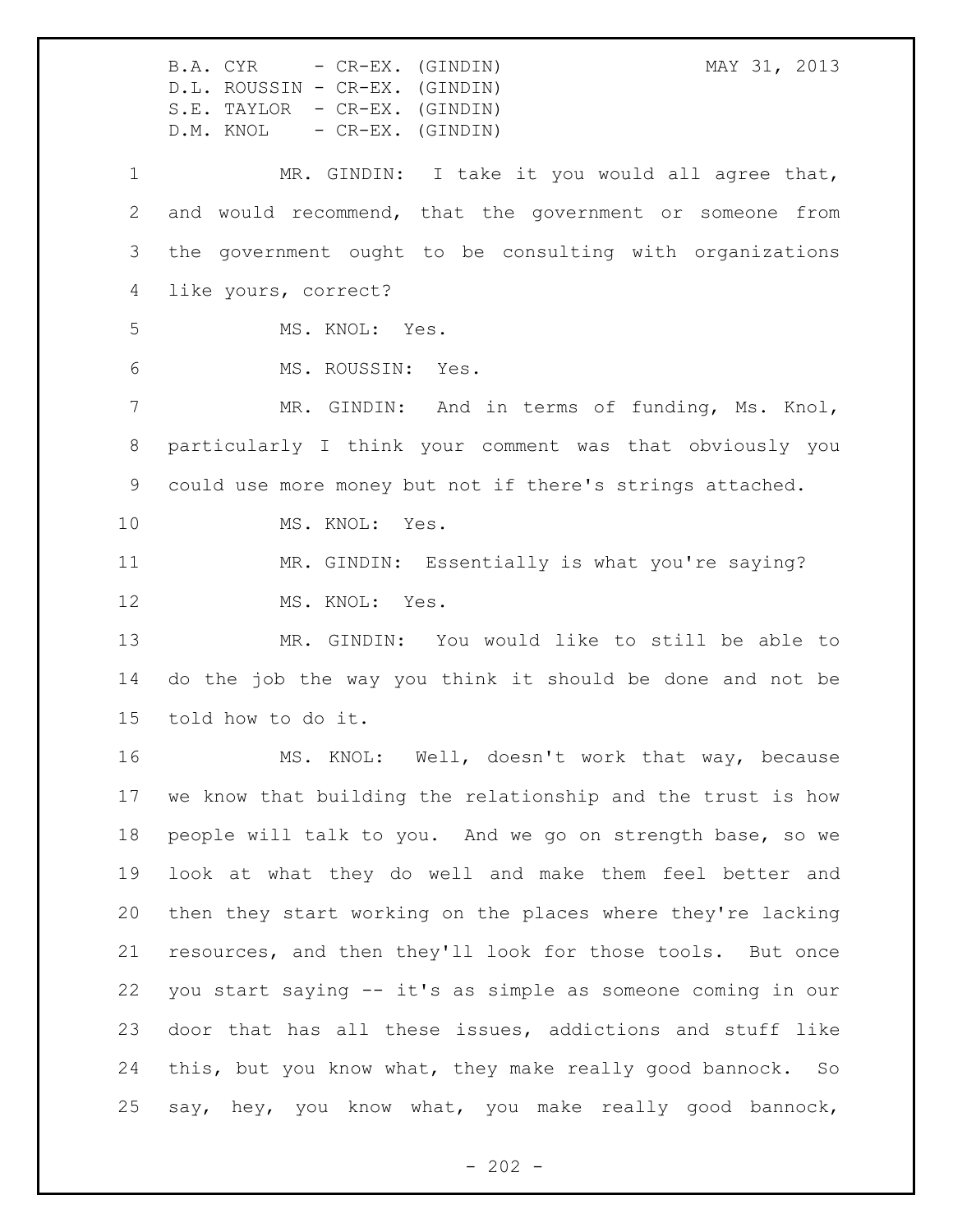we're having soup on Wednesday, can you help with helping other people learn how to make bannock and stuff? She starts feeling good. All of a sudden she's in parenting, she's going to my addiction support program that's in the same building, because they're all there to become a family and they become resources for themselves. It's amazing how resilient and how much skills they really have if they start believing in themselves. But if people keep saying, you can't do this right, you don't do this right, you're not doing this right, you're just kind of boom, boom, boom, coming lower and lower instead of being six foot tall you're now four foot tall, because they've just told you you can't do anything right. So where do you start going from there? We work by, hey, you do this really good, can you help with that. And you see that you're productive and you're doing something good, you know what, you work on your own other things because you just want to keep doing better. Somebody believes in you and you can start believing in yourself. Because I know that's my own experience.

 I didn't go back to school until I was in my late thirties because I started volunteering all of a sudden. All I was, was a waitress, minimum wage, before then but I started volunteering because of my son and started getting involved, and somebody started believing that I could do a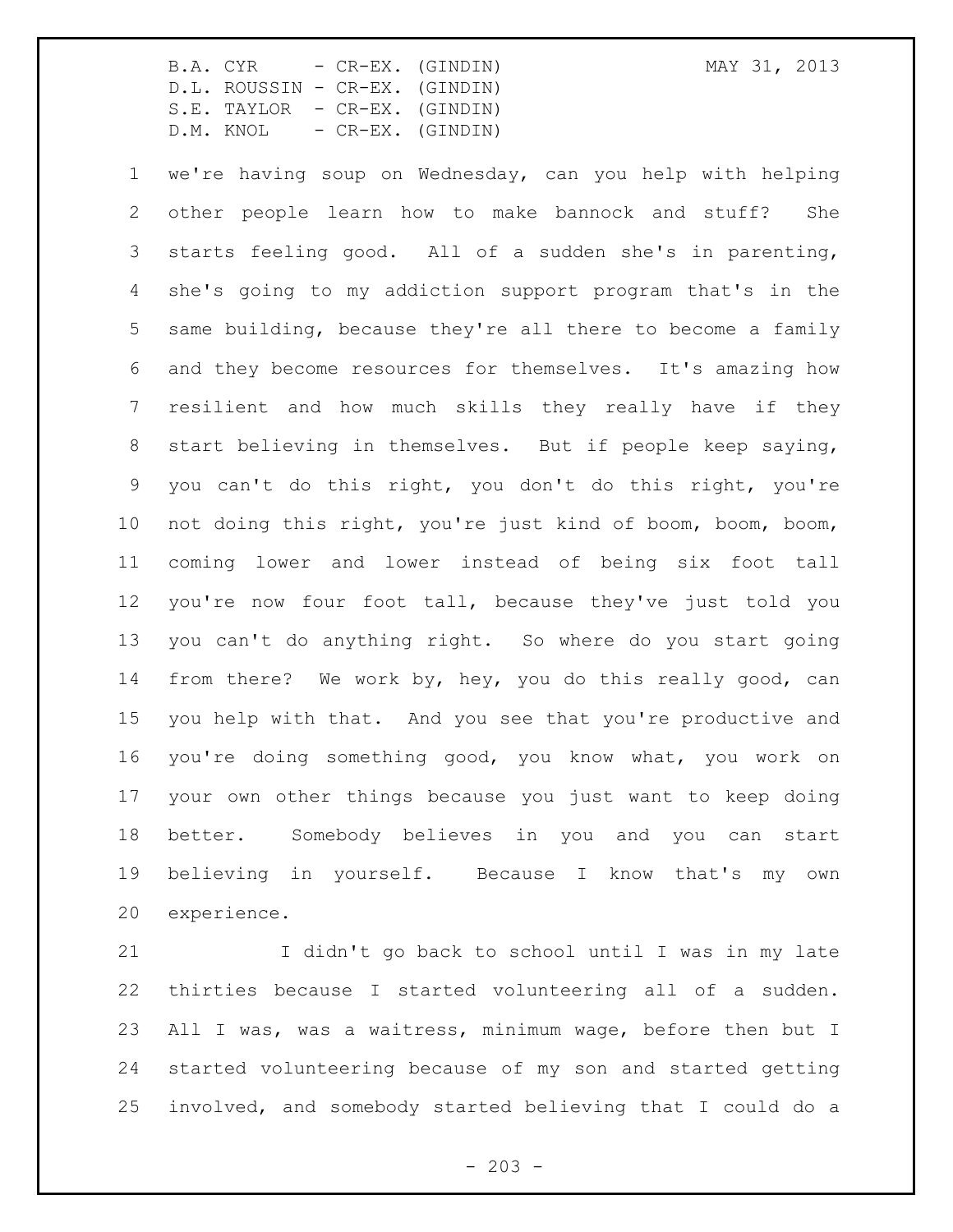B.A. CYR - CR-EX. (GINDIN) MAY 31, 2013 D.L. ROUSSIN - CR-EX. (GINDIN) S.E. TAYLOR - CR-EX. (GINDIN) D.M. KNOL - CR-EX. (GINDIN) lot of things and then I started believing it. Then they encouraged me to go back to school, which I said I would never go back to school. But I went back and got my degree because I, when I found out that that could work in helping and working with families that same with me, in the same situation. And, see, we don't forget where we came from. If you've never been there, how can you understand, know what I mean? And so I think that that's what gives us a heads up sometimes, too, is that they trust you because they know, I've been there, I'm not perfect. 11 MR. GINDIN: And you've mentioned --12 MS. KNOL: But you know what, but I can change. 13 MR. GINDIN: You've mentioned that -- you've talked about trust during your -- MS. KNOL: Yes, yes. 16 MR. GINDIN: -- all of you have talked about

 trust. And the feeling is that families don't seem to trust social workers because they identify them with apprehending children?

MS. KNOL: Yes.

 MR. GINDIN: It seems like you're all pretty clear that they should stick to doing that but as far as helping families go, it should be other people doing that.

MS. KNOL: Yeah.

MR. GINDIN: Like people in the community like

 $-204 -$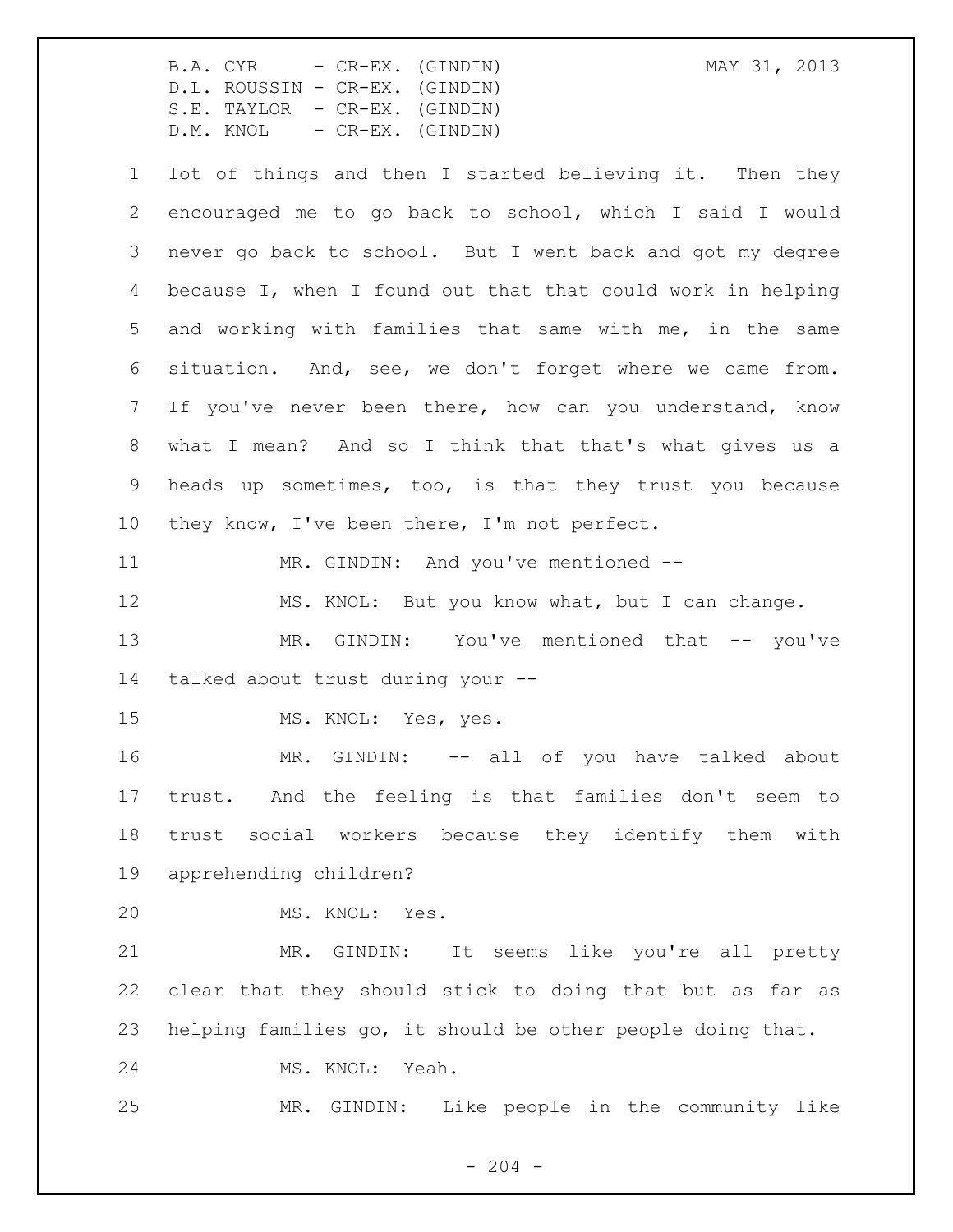B.A. CYR - CR-EX. (GINDIN) MAY 31, 2013 D.L. ROUSSIN - CR-EX. (GINDIN) S.E. TAYLOR - CR-EX. (GINDIN) D.M. KNOL - CR-EX. (GINDIN) yourselves, correct? Do you all agree with that? MS. CYR: Yes, but not in isolation. MR. GINDIN: Okay. MS. CYR: Those two cannot work in isolation from each other. MR. GINDIN: They have to collaborate, work together? 8 MS. CYR: Right. MR. GINDIN: To what extent do you use or rely on, rely on extended families in the work that you do? MS. CYR: We rely on them heavily. We do family group conferencing and safety network building so we do rely on (inaudible) and other support mechanisms and people. MR. GINDIN: Is that correct for all of you? Is it -- MS. ROUSSIN: Yeah. I would even, for our -- well, I think probably for most of us, I would even go further to say that it's the, the -- we're looking at building natural support systems because if, if you have a whole bunch of professional services surrounding a family, that's artificial and it's only there for probably a limited time or it's only there on a nine to five basis. So we're always working to figure out what the natural support systems are for families because we know our

 $-205 -$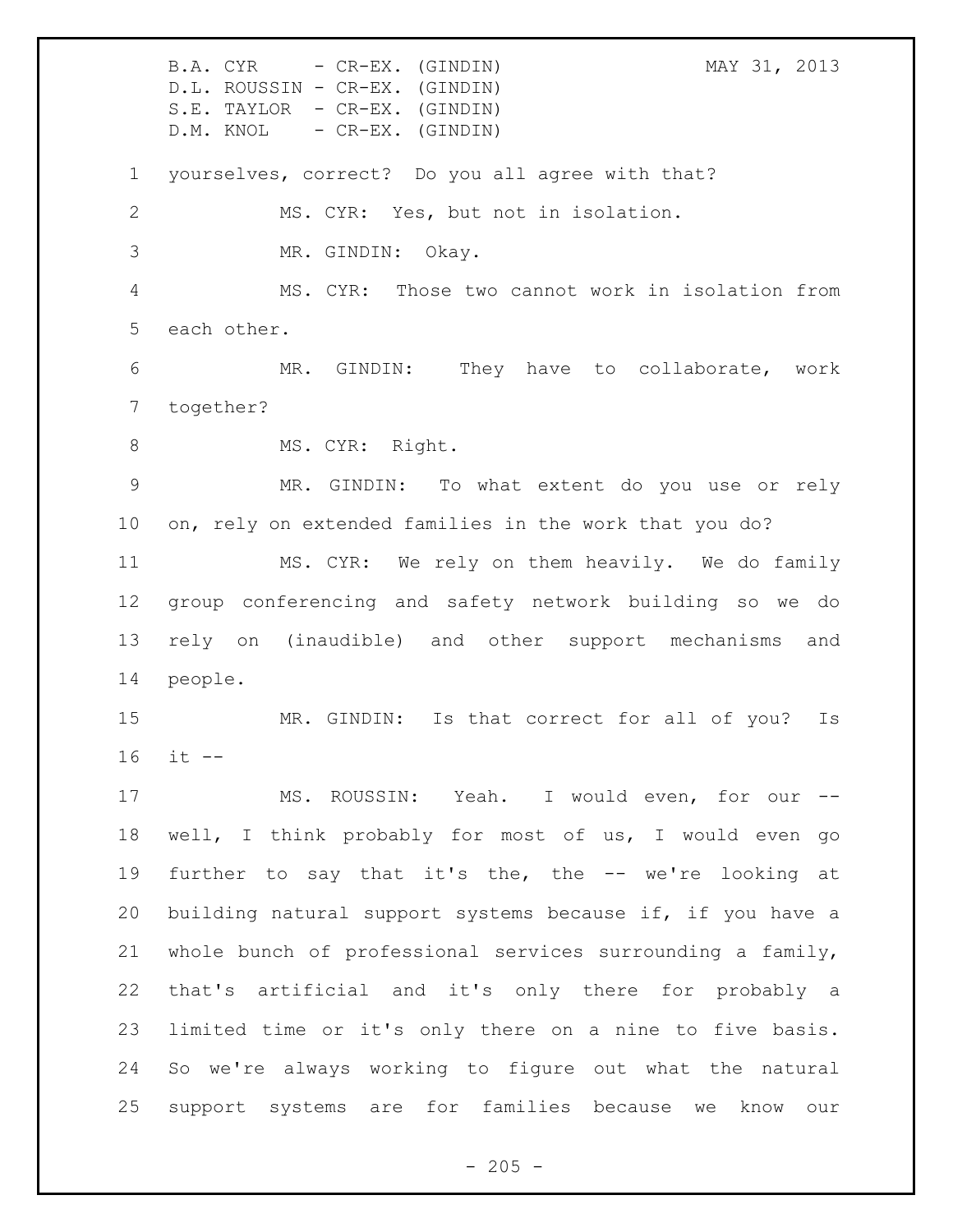isolation is not good for anybody. And so, you know, if 2 they're, if the family connections are -- or family and friend connections are not good, can we work at making them better, you know, and then having many, many of them because we -- you can't just have a single source of support, right. Like, so within the extended family system who are -- who else is within that system that can -- or within that family that can be around for this piece or that piece. You know, by all of us working together we can 10 get the, the support then.

11 MR. GINDIN: Was there --

 MS. TAYLOR: I just wanted to add that I wouldn't want to paint all social workers with the same, same brush. It comes with people that have a particular way of thinking about working with people. So I'm not about to paint all social workers should not be in somebody's life. I just want to emphasize that it comes down to where are they coming from, are they there acting in the best interests of the individual, are they seeing that person's strength. So I'm not about to sit there and say, yeah, all social workers, let's get rid of them, they're, they're no good and we're the greatest, because I have lots of people that I work with that come from various professions, and I wouldn't want to paint us all the same. It comes down to individual people and how are they acting in the best

 $-206 -$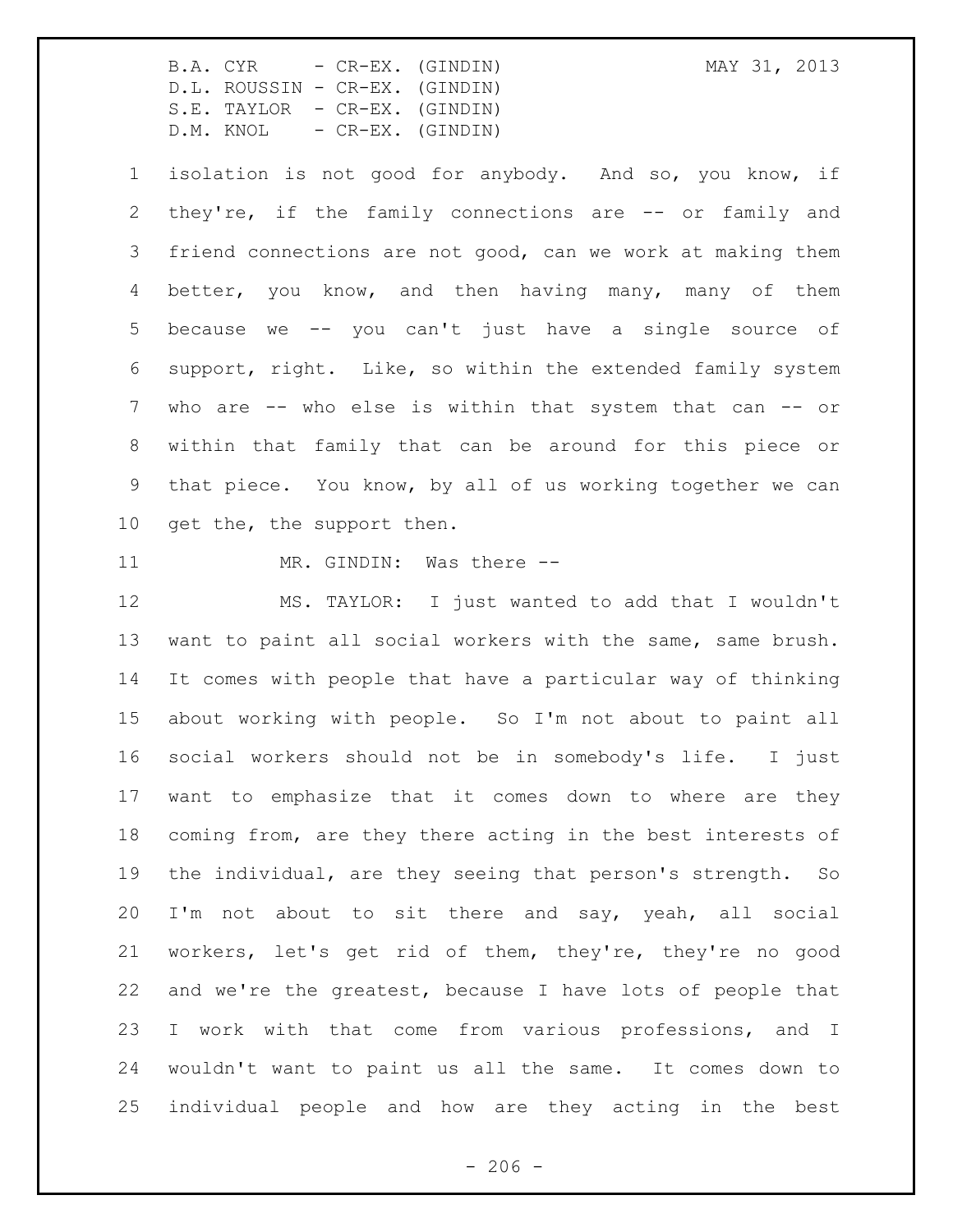interests of an individual, so I just wanted to put clarity on that one.

 MR. GINDIN: You want to see people with commitment and passion for what they do?

MS. TAYLOR: Yes.

 MR. GINDIN: And there are some that have that 7 and, and maybe some --

 MS. TAYLOR: And others that do not, or also the system probably maybe erodes it out of them because you know, like working in a system, it's a very scary world. Like, I don't know what I would be or who I would be if I was in corrections -- or not corrections -- protection because if I feared that something was going to happen and I didn't feel I have enough flexibility to make decisions about being able to see some grey, so I think there's a part that the system has to be looked at and how much flexibility does a front line worker that's a social worker actually really have to be able to see the grey.

 MR. GINDIN: You'd like to see more discretion, right?

 MS. TAYLOR: Well, discretion in a way because we all have to sort of have some structure. But I really want people to be able to see that person and have tons of training on what is it like to look at a strength of an individual versus always seeing them as a deficit.

 $- 207 -$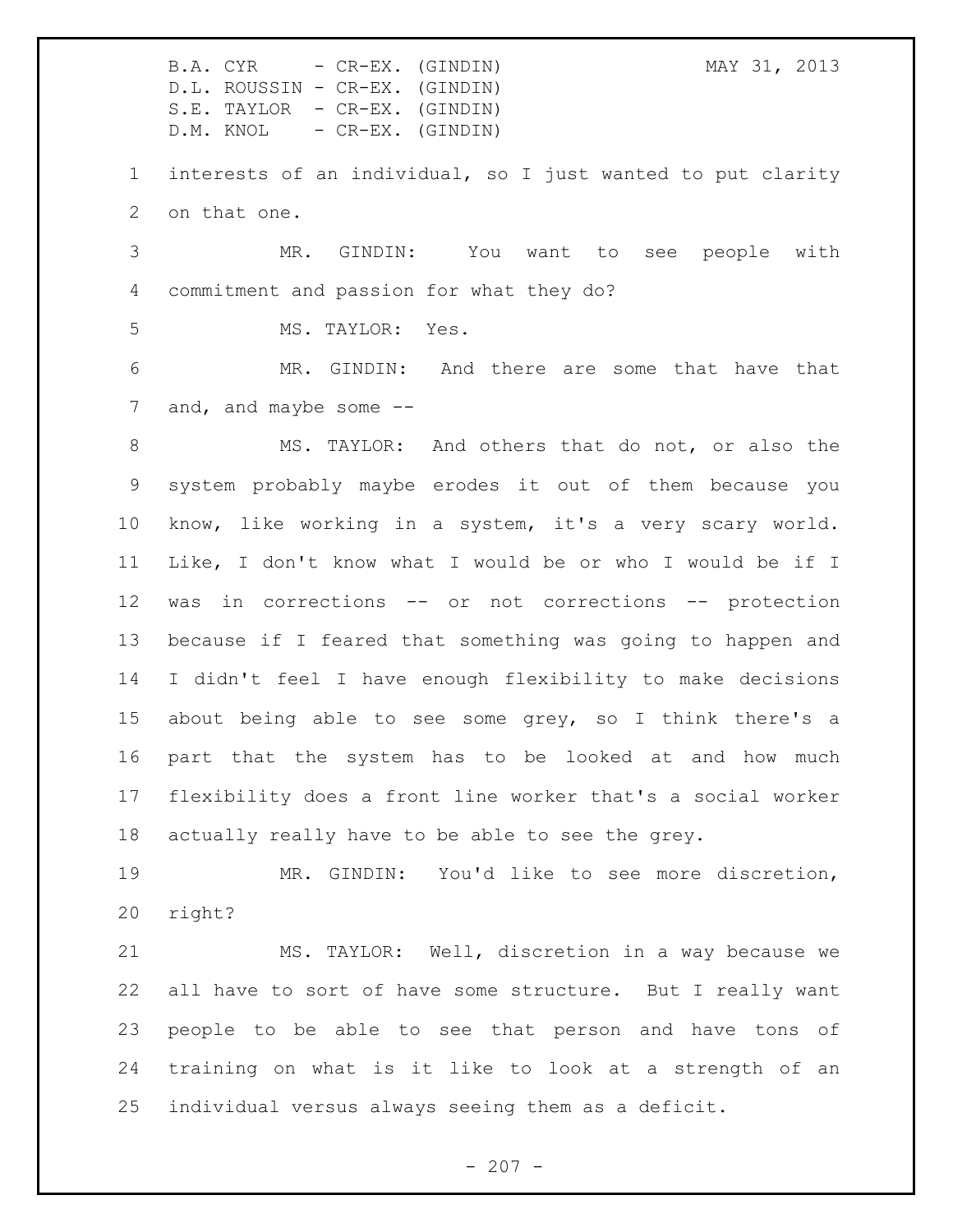B.A. CYR - CR-EX. (GINDIN) MAY 31, 2013 D.L. ROUSSIN - CR-EX. (GINDIN) S.E. TAYLOR - CR-EX. (GINDIN) D.M. KNOL - CR-EX. (GINDIN) 1 MR. GINDIN: And do you -- MS. TAYLOR: And those can be acquired, I think, over the years or something. MR. GINDIN: Do you feel like maybe there's too much bureaucracy that gets in the way when we're talking about the child welfare system? Sounds like you -- MS. TAYLOR: Any large institution I would say that, yes. MR. GINDIN: Okay. And I, and I guess one of the other problems with some social workers and some families is that there's a lot of switching around with new workers coming in all the time rather than a consistent approach, which I take it is where the extended family has the advantage. 15 MS. KNOL: Um-hum. MR. GINDIN: Am I correct? You all agree with that? 18 MS. TAYLOR: Yeah. 19 MS. KNOL: Yes. MS. ROUSSIN: Yes. MR. GINDIN: Okay. Those are my questions. Thank you. 23 THE COMMISSIONER: Thank you, Mr. Gindin. Mr. McKinnon, do you have any questions? MR. MCKINNON: Not at this point, no.

 $- 208 -$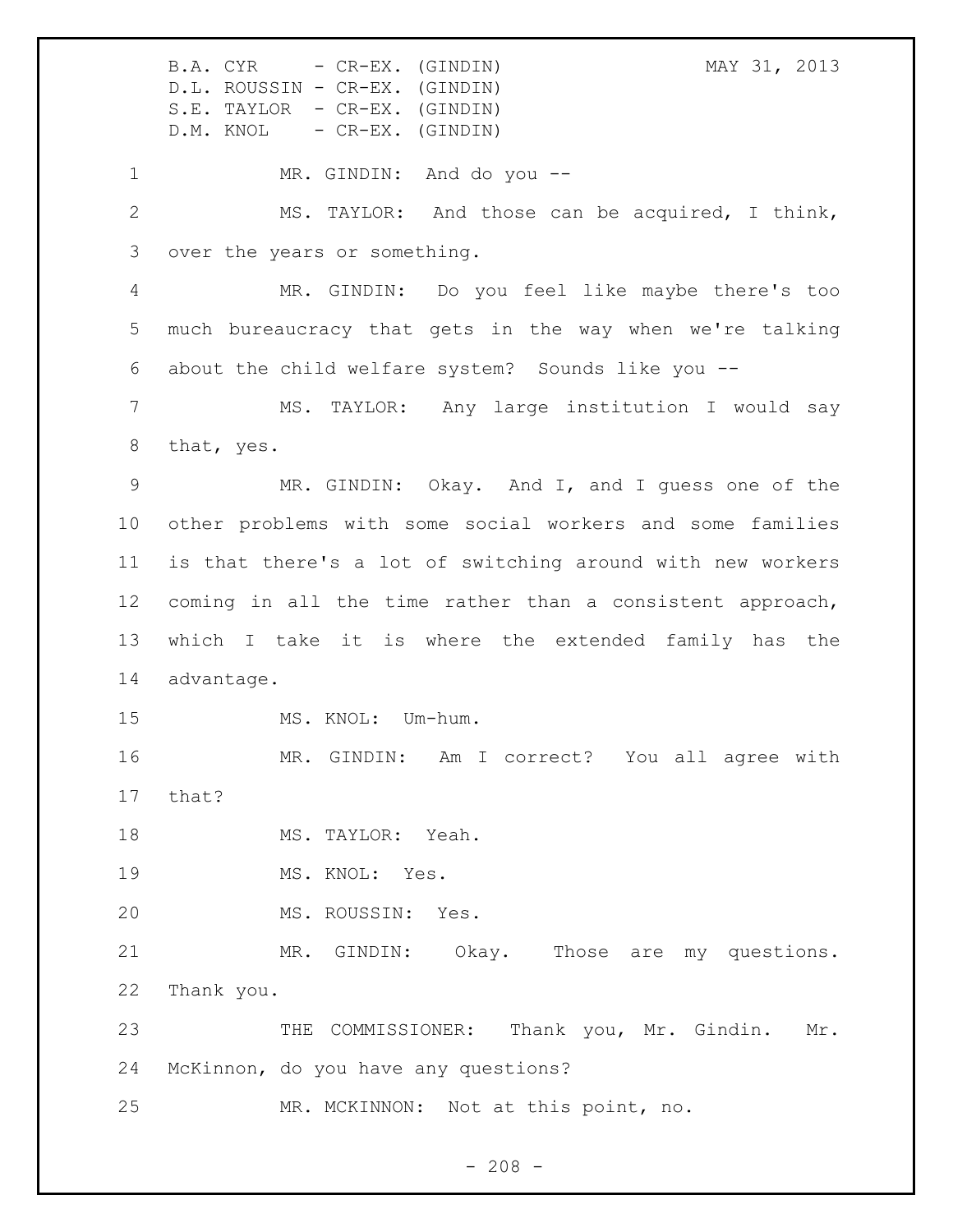| $\mathbf 1$    | THE COMMISSIONER: All right. Anybody else?                  |
|----------------|-------------------------------------------------------------|
| $\overline{2}$ | Well, I quess we -- Ms. -- any re-examination?              |
| 3              | MS. WALSH: No, Mr. Commissioner.                            |
| 4              | THE COMMISSIONER: Well, let me thank you all                |
| 5              | very much for coming. As you know, the purpose of this      |
| 6              | inquiry is to make recommendations ultimately to better     |
| 7              | protect Manitoba children and you've all made a valuable    |
| 8              | contribution to the record; and what you've said, as I said |
| 9              | earlier, was taken down, we'll be reading it and, and       |
| 10             | hopefully come up with a report that's going to be of some  |
| 11             | valuable assistance. And again, the thanks for you -- to    |
| 12             | you all for giving the time and attention and the thought   |
| 13             | that you've given to the problems that we've got on our     |
| 14             | plate here, and you've certainly been of help to us. Thank  |
| 15             | you.                                                        |
| 16             | MS. WALSH: Thank you.                                       |
| 17             |                                                             |
| 18             | (WITNESSES EXCUSED)                                         |
| 19             |                                                             |
| 20             | MS. WALSH: Mr. Commissioner, that's it for                  |
| 21             | today.                                                      |
| 22             | THE COMMISSIONER: Mr. Gindin have something?                |
| 23             | MR. GINDIN: No, no. No, no.                                 |
| 24             | MS. WALSH: Next week we are                                 |
| 25             | THE COMMISSIONER: Are we somewhere else?                    |
|                |                                                             |

- 209 -